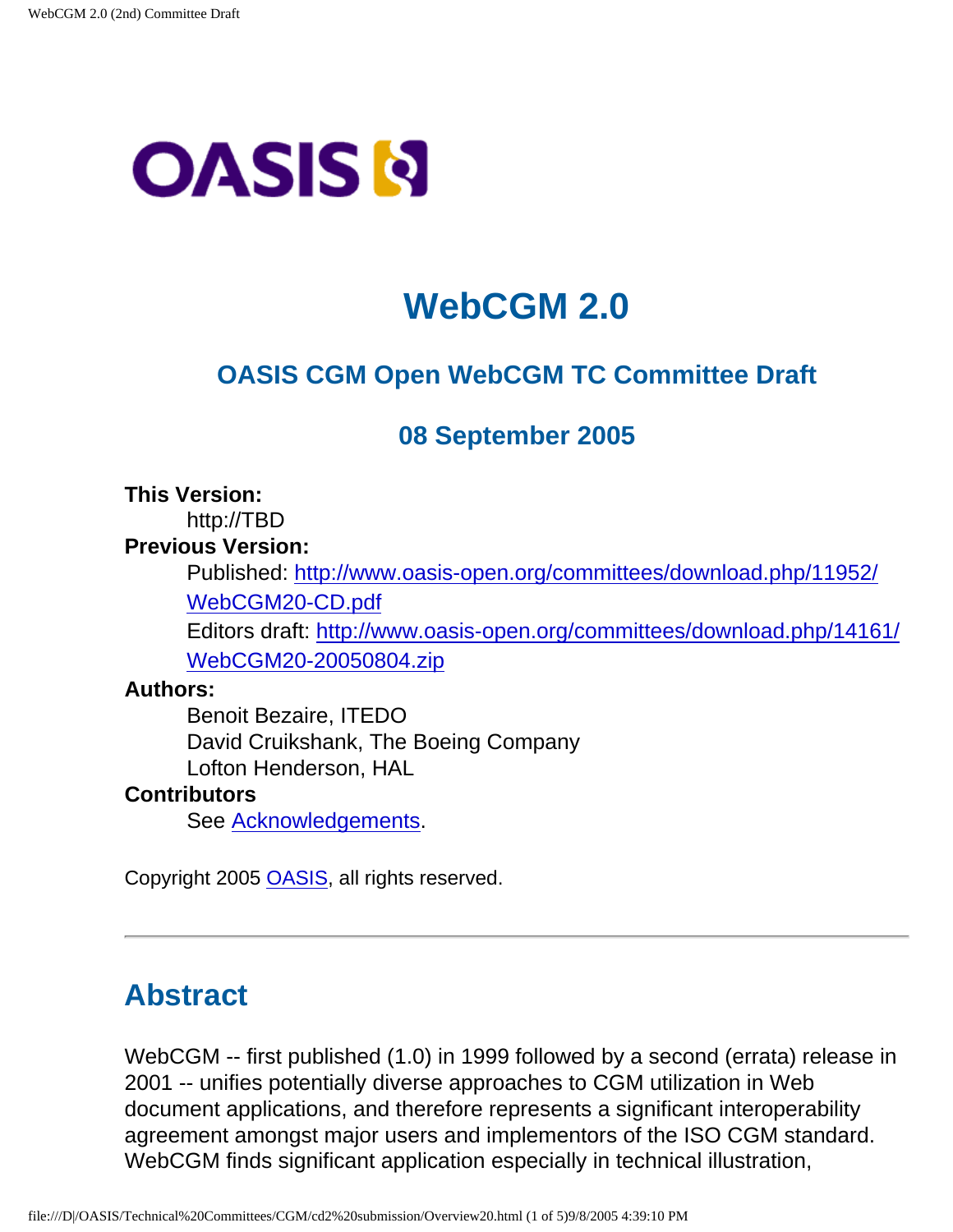electronic documentation, and geophysical data visualization, amongst other application areas.

WebCGM 2.0 adds a DOM specification (API) for programmatic access to WebCGM objects, and a specification of an XML Companion File (XCF) architecture, for externalization of non-graphical metadata. WebCGM 2.0, in addition, builds upon and extends the graphical and intelligent content of WebCGM 1.0, delivering functionality that was forecast for WebCGM 1.0, but was postponed in order to get the standard and its implementations to users timely.

The design criteria for WebCGM aim at a balance between graphical expressive power on the one hand, and simplicity and implementability on the other. A small but powerful set of standardized metadata elements supports the functionalities of hyperlinking and document navigation, picture structuring and layering, and enabling search and query of WebCGM picture content.

Originating from collaboration between the CGM Open Consoritium and W3C Graphics Activity, WebCGM satisfies many of the published W3C requirements for an XML-based scalable graphics format, even though it is a binary format.

# **Status of This Document**

This is the (second) Committee Draft of WebCGM 2.0, developed and published by the OASIS CGM Open WebCGM TC. It includes all of the reviews and issues resolutions since the [first publication of WebCGM 2.0 as an OASIS Committee](http://www.oasis-open.org/committees/download.php/11952/WebCGM20-CD.pdf)  [Draft](http://www.oasis-open.org/committees/download.php/11952/WebCGM20-CD.pdf), March 2005. It includes all substantive changes resulting from the San Francisco editors meeting (11-13 July 2005). See the [Change Log](file:///D|/OASIS/Technical%20Committees/CGM/cd2%20submission/WebCGM20-appendix.html#webcgm_changelog) for details. There are some minor editorial issues yet to be fixed -- e.g., improvement of picture quality, improvement and addition of examples, etc. Such items are highlighted and styled like this.

This specification has been developed within the OASIS CGM Open WebCGM TC. An addendum to the existing WebCGM 1.0 test suite has been built, with new test cases aimed at all of the principal new functional features of WebCGM 2.0. Implementations are in progress.

If the public wishes to comment on this specification, please use the comment button on the [WebCGM TC home page.](http://www.oasis-open.org/committees/tc_home.php?wg_abbrev=cgmo-webcgm) TC members should comment on the archived TC mail list.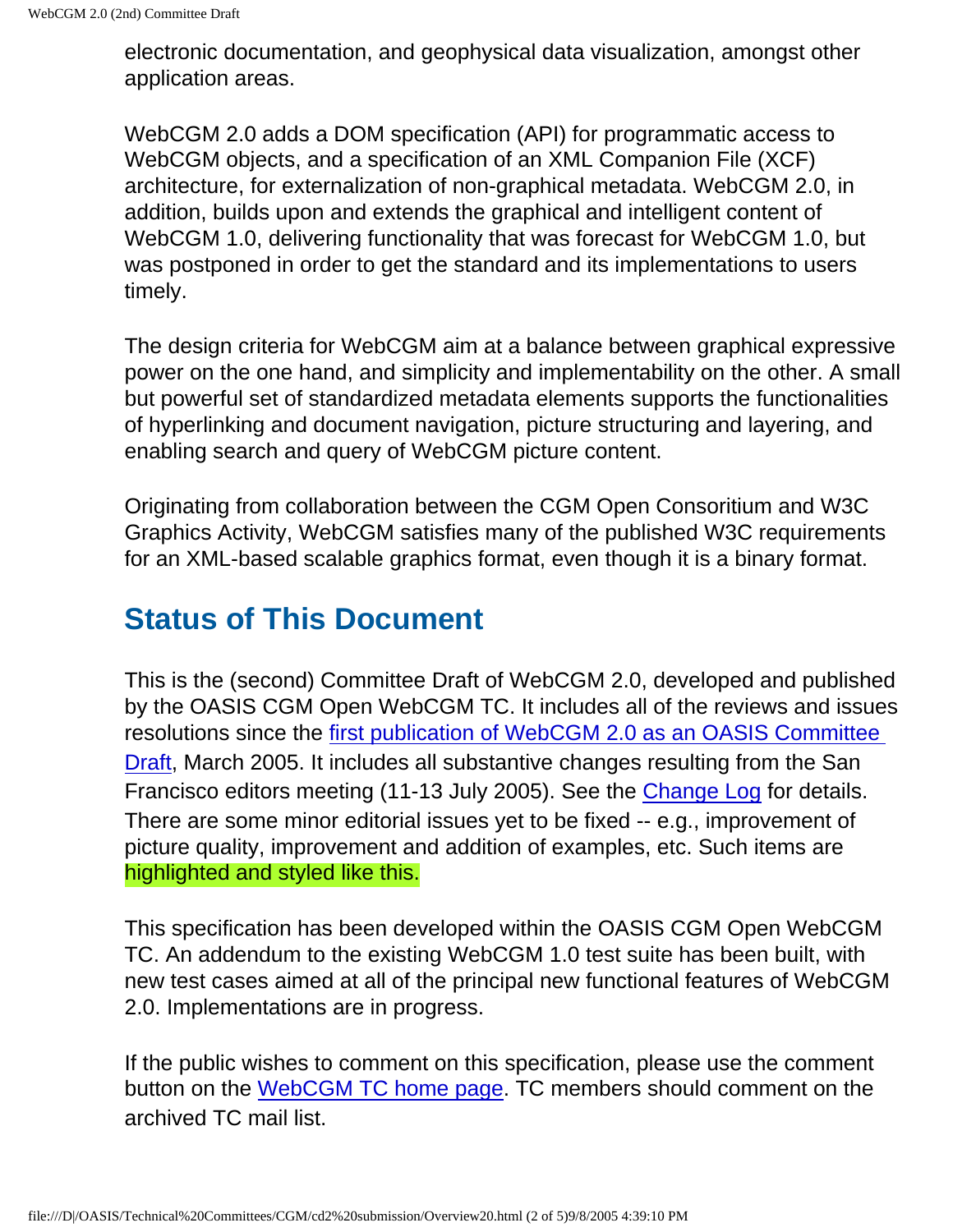# **Notices**

OASIS takes no position regarding the validity or scope of any intellectual property or other rights that might be claimed to pertain to the implementation or use of the technology described in this document or the extent to which any license under such rights might or might not be available; neither does it represent that it has made any effort to identify any such rights. Information on OASIS's procedures with respect to rights in OASIS specifications can be found at the OASIS website. Copies of claims of rights made available for publication and any assurances of licenses to be made available, or the result of an attempt made to obtain a general license or permission for the use of such proprietary rights by implementors or users of this specification, can be obtained from the OASIS President.

OASIS invites any interested party to bring to its attention any copyrights, patents or patent applications, or other proprietary rights which may cover technology that may be required to implement this specification. Please address the information to the OASIS President.

Copyright © OASIS Open 1999-2005. All Rights Reserved.

This document and translations of it may be copied and furnished to others, and derivative works that comment on or otherwise explain it or assist in its implementation may be prepared, copied, published and distributed, in whole or in part, without restriction of any kind, provided that the above copyright notice and this paragraph are included on all such copies and derivative works. However, this document itself does not be modified in any way, such as by removing the copyright notice or references to OASIS, except as needed for the purpose of developing OASIS specifications, in which case the procedures for copyrights defined in the OASIS Intellectual Property Rights document must be followed, or as required to translate it into languages other than English.

The limited permissions granted above are perpetual and will not be revoked by OASIS or its successors or assigns.

This document and the information contained herein is provided on an "AS IS" basis and OASIS DISCLAIMS ALL WARRANTIES, EXPRESS OR IMPLIED, INCLUDING BUT NOT LIMITED TO ANY WARRANTY THAT THE USE OF THE INFORMATION HEREIN WILL NOT INFRINGE ANY RIGHTS OR ANY IMPLIED WARRANTIES OF MERCHANTABILITY OR FITNESS FOR A PARTICULAR PURPOSE.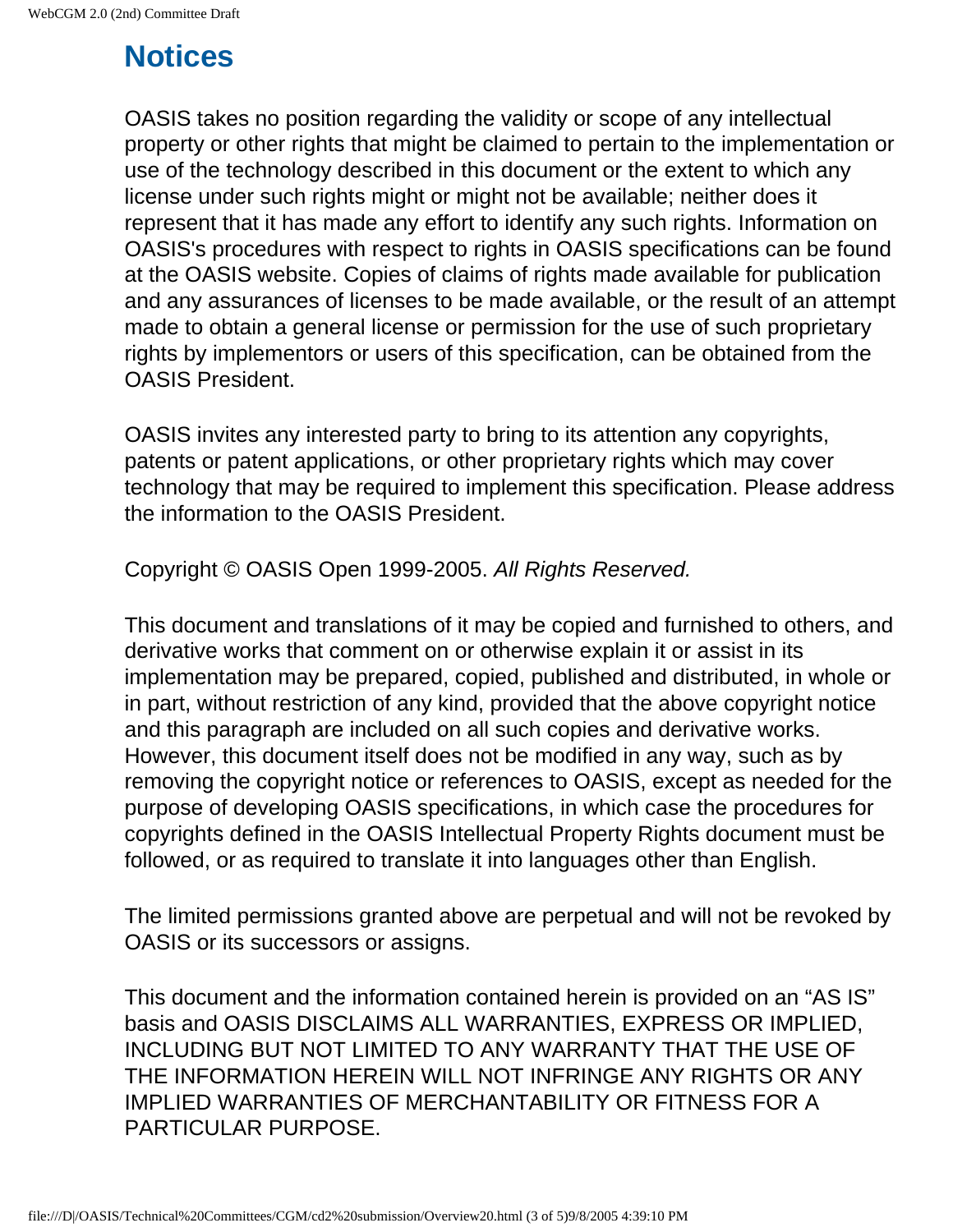# **Contents**

#### [Detailed Table of Contents](#page-5-0)

- [1. Introduction to WebCGM](#page-8-0)
- [2. WebCGM Concepts](#page-12-0)
- [3. WebCGM Intelligent Content](#page-26-0)
- [4. WebCGM XML Companion File \(XCF\)](#page-57-0)
- [5. WebCGM Document Object Model \(DOM\)](#page-72-0)
- [6. WebCGM Profile](#page-105-0)
- [Appendixes](#page-214-0)

# <span id="page-3-0"></span>**Acknowledgements**

In addition to the [listed authors](#page-0-0) of this specification, the following individuals have contributed significantly to the present WebCGM specification:

- Forrest Carpenter, System Development Inc.
- Franck Duluc, Airbus
- Stuart Galt, The Boeing Company
- Ulrich Laesche, Ematek Informatik GMBH
- Don Larson, Larson Software Technology
- Kevin O'Kane, Auto-trol Technology
- Rob Orosz, Auto-trol Technology
- Andrew Moorehouse, UK Ministry of Defence
- Dieter Weidenbrueck, ITEDO

The following individuals made significant contributions to WebCGM 1.0:

- Maryse Da-Ponte, Airbus
- Bruce Garner, Analyst/Consultant
- Alan Hester, Xerox Corporation
- Bob Hopgood, CCLRC
- Chris Lilley, W3C
- Brad Powell, Zeh Graphic Systems
- Dave Rahnis, Bentley Systems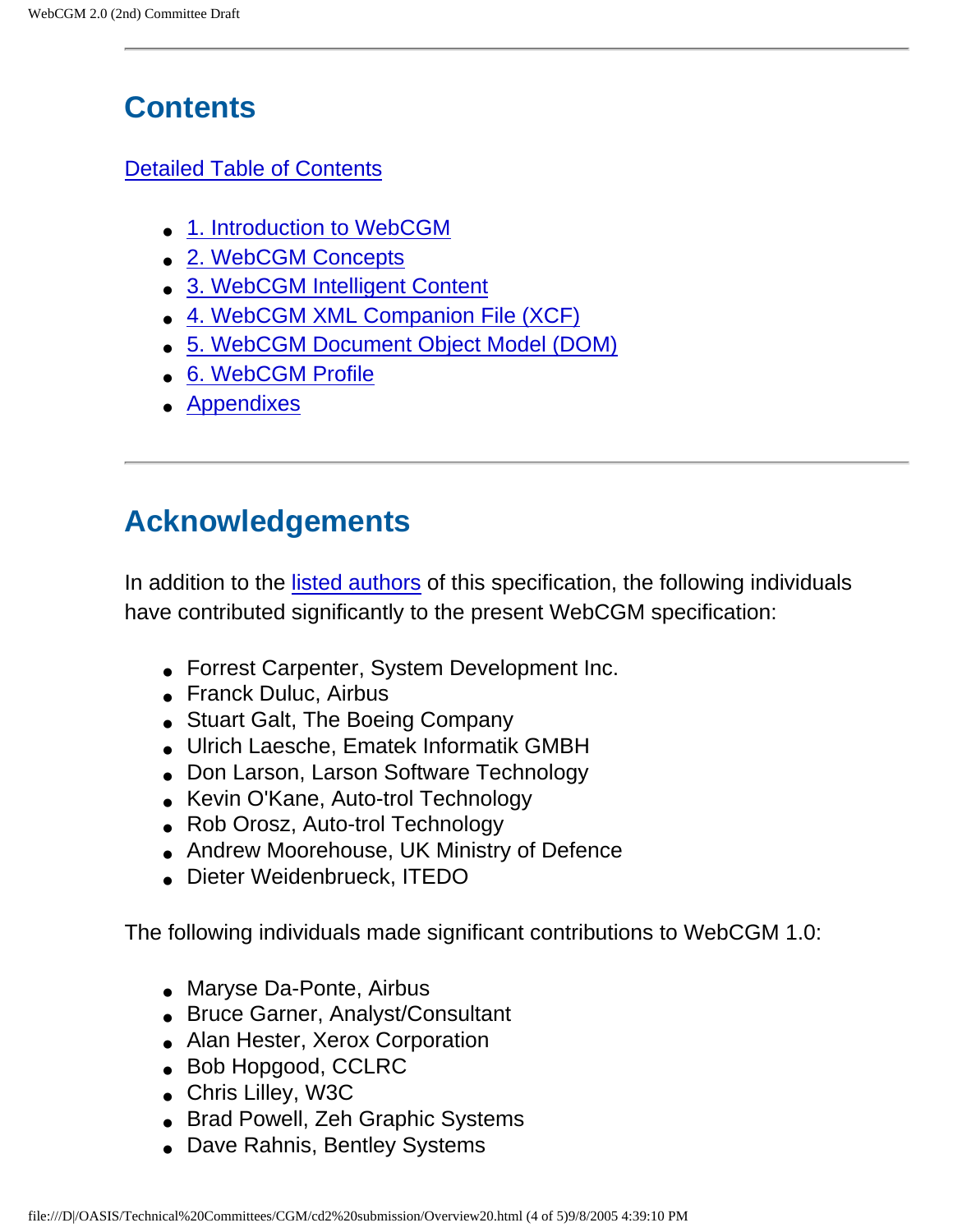- Lynne Rosenthal, NIST
- John Gebhardt, Intercap Graphics Systems
- Roy Platon, CCLRC
- Ty Bartosh, Jeppesen Inc.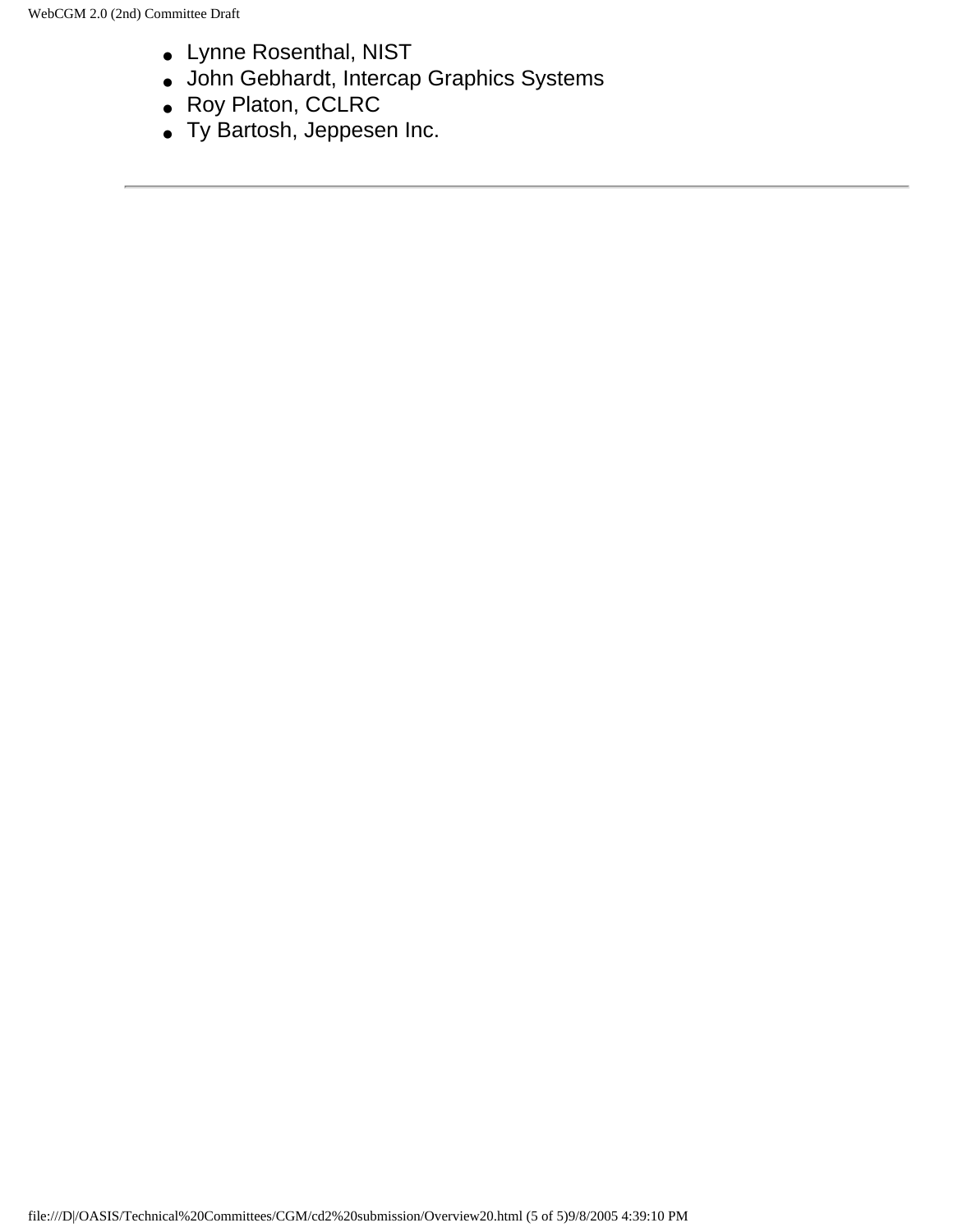#### <span id="page-5-0"></span>[Up to cover page](#page-0-0)

### **CGMO specification - WebCGM 2.0 - Expanded Table of Contents**

# **Contents**

- [Abstract](#page-0-1)
- [Authors](#page-0-0)
- [Contributors](#page-0-2)
- [1. Introduction to WebCGM](#page-8-0)
	- o [1.1 About WebCGM](#page-8-1)
	- o [1.2 The WebCGM profile and profile rules](#page-9-0)
	- o [1.3 WebCGM requirements](#page-9-1)
	- o [1.4 WebCGM and other Profiles](#page-10-0)
	- o [1.5 Editions and releases of WebCGM](#page-10-1)
	- ❍ [1.6 Roadmap to this specification](#page-11-0)
- [2. WebCGM Concepts](#page-12-0)
	- ❍ [2.1 The structure of a WebCGM](#page-12-1)
	- ❍ [2.2 Picture content and usage](#page-14-0)
	- ❍ [2.3 Intelligence Objects, Layers, Hyperlinks, Metadata](#page-14-1)
	- ❍ [2.4 Encodings](#page-21-0)
	- ❍ [2.5 Graphical Content of WebCGM](#page-21-1)
	- o [2.6 WebCGM XML Companion File \(XCF\)](#page-24-0)
	- ❍ [2.7 WebCGM Document Object Model \(DOM\)](#page-25-0)
- [3. WebCGM Intelligent Content](#page-26-0)
	- ❍ [3.1 Addressing objects](#page-26-1)
	- ❍ [3.2 Application Structure and APS Attribute Descriptions](#page-42-0)
	- ❍ [3.3 Content Model](#page-51-0)
	- o [3.4 WebCGM and the](#page-53-0) object element
- [4. WebCGM XML Companion File \(XCF\)](#page-57-0)
	- ❍ [4.1 Introduction & examples](#page-57-1)
	- ❍ [4.2 Content and structure of the XCF](#page-58-0)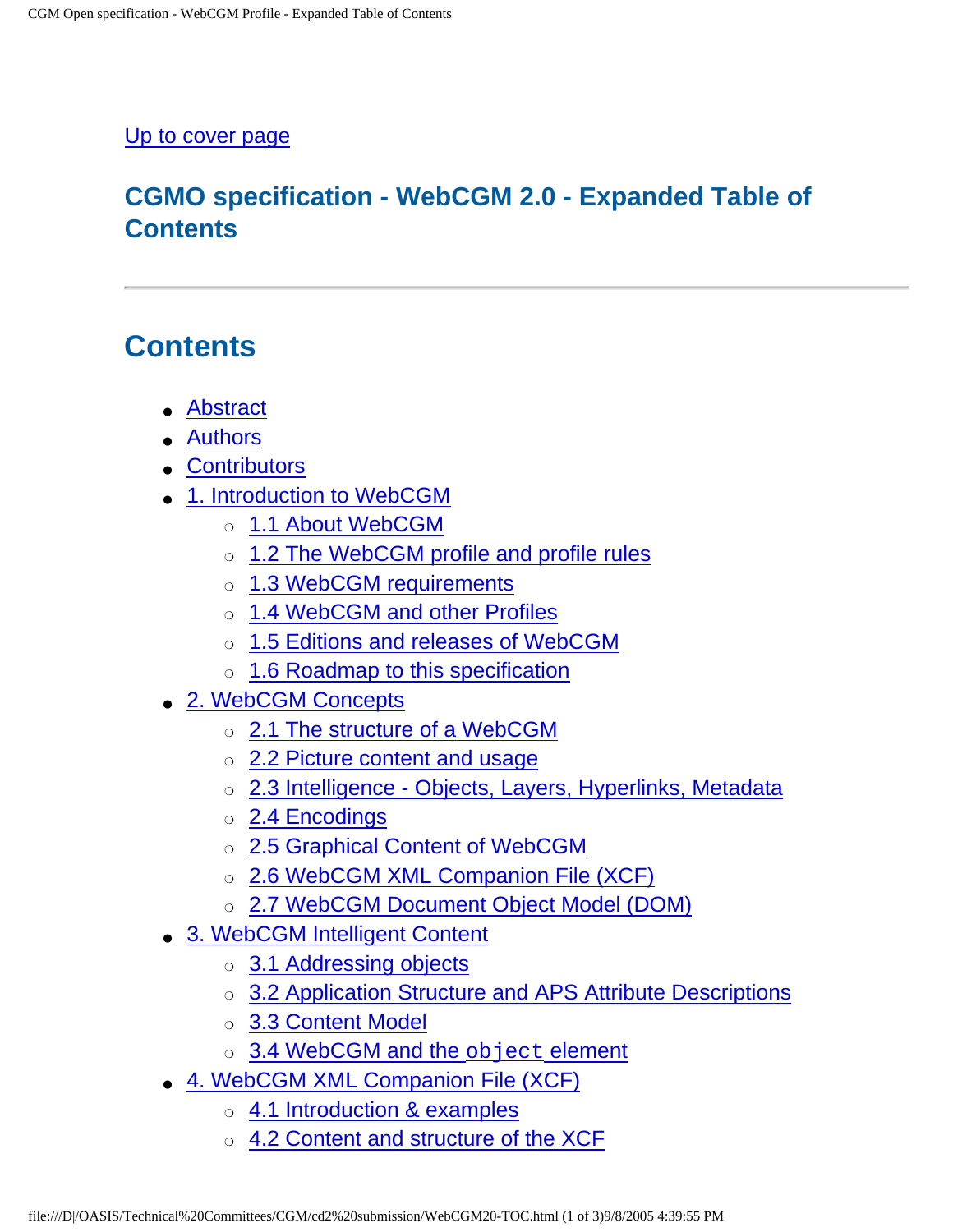- [4.2.1 Structure overview](#page-58-1)
- [4.2.2 Extending the XML Companion File](#page-59-0)
- [4.2.3 The WebCGM XCF namespace](#page-60-0)
- [4.2.4 WebCGM XML Companion File conformance](#page-60-1)
- ❍ [4.3 XCF elements](#page-60-2)
	- [4.3.1 Data types and encodings](#page-61-0)
	- [4.3.2 Conventions used](#page-61-1)
	- [4.3.3 The 'webcgm' element](#page-62-0)
	- [4.3.4 The 'layer' element](#page-63-0)
	- [4.3.5 The 'grobject' element](#page-64-0)
	- [4.3.6 The 'para' element](#page-65-0)
	- [4.3.7 The 'subpara' element](#page-65-1)
	- [4.3.8 The 'linkuri' element](#page-66-0)
	- [4.3.9 The 'bindByName' element](#page-67-0)
	- [4.3.10 The 'bindById' element](#page-67-1)
- ❍ [4.5 The complete XCF DTD](#page-5-0)
- [5. WebCGM Document Object Model \(DOM\)](#page-72-0)
	- ❍ [5.1 Overview](#page-72-1)
	- ❍ [5.2 Relationship with XML DOM](#page-72-2)
	- ❍ [5.3 Relationship with XML companion file](#page-73-0)
	- ❍ [5.4 Style attributes](#page-76-0)
	- ❍ [5.5 Basic Data Types](#page-78-0)
	- ❍ [5.6 Coordinate values -- Normalized VDC \(NVDC\)](#page-80-0)
	- ❍ [5.7 Fundamental Interfaces](#page-81-0)
- [6. WebCGM Profile](#page-105-0)
	- ❍ [6.1 WebCGM Proforma](#page-106-0)
	- ❍ [6.2 Metafile Rules](#page-106-1)
	- o [6.3 Multi-element Rules](#page-107-0)
	- o [6.4 Delimiter Elements](#page-112-0)
	- ❍ [6.5 Metafile Descriptor Elements](#page-118-0)
	- ❍ [6.6 Picture Descriptor Elements](#page-131-0)
	- ❍ [6.7 Control Elements](#page-140-0)
	- ❍ [6.8 Graphical Primitive Elements](#page-148-0)
	- ❍ [6.9 Attribute Elements](#page-162-0)
	- ❍ [6.10. Escape Elements](#page-188-0)
	- ❍ [6.11 External Elements](#page-189-0)
	- ❍ [6.12 Segment Elements](#page-190-0)
	- ❍ [6.13 Application Structure Elements](#page-193-0)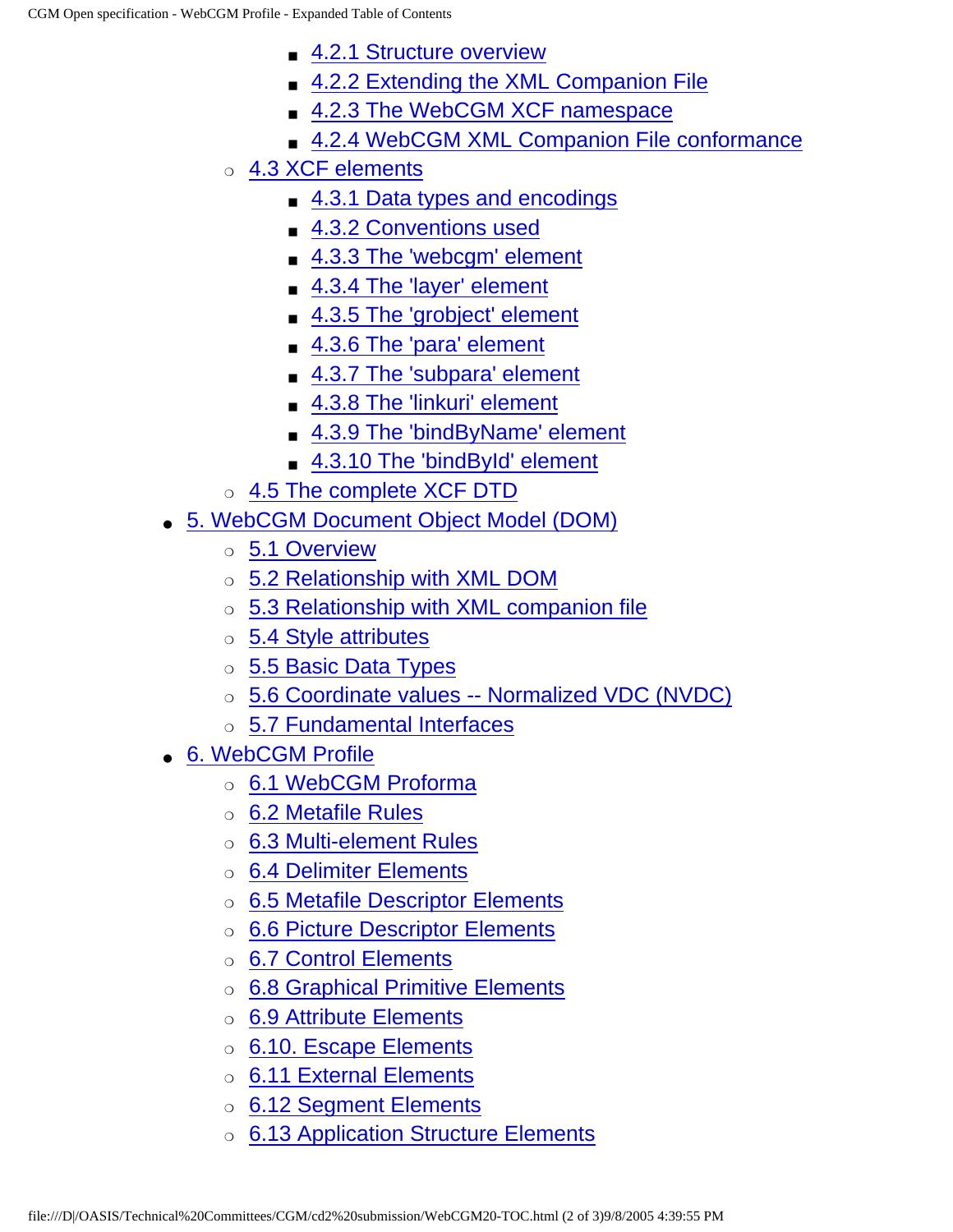- o [6.14 Generator Implementation Requirements](#page-194-0)
- o [6.15 Interpreter Implementation Requirements](#page-199-0)
- ❍ [6.16 Binary Encoding Rules](#page-208-0)
- o [6.17 Symbol Library \(obsolete\)](#page-212-0)
- o [6.18 Line and Edge Style Definitions](#page-212-1)
- o [6.19 Hatch Style Definitions](#page-212-2)
- ❍ [6.20 JPEG Compression within the Tile Element](#page-212-3)
- [Appendixes](file:///D|/OASIS/Technical%20Committees/CGM/cd2%20submission/WebCGM20-appendix.html)
	- ❍ [A. Conformance](file:///D|/OASIS/Technical%20Committees/CGM/cd2%20submission/WebCGM20-appendix.html#webcgm_conformance)
	- ❍ [B. References](file:///D|/OASIS/Technical%20Committees/CGM/cd2%20submission/WebCGM20-appendix.html#webcgm_references)
	- ❍ [C. What's new in WebCGM 2](file:///D|/OASIS/Technical%20Committees/CGM/cd2%20submission/WebCGM20-appendix.html#webcgm_whatsnew)
	- ❍ [D. Glossary](file:///D|/OASIS/Technical%20Committees/CGM/cd2%20submission/WebCGM20-appendix.html#webcgm_glossary)
	- ❍ [E. Change log](file:///D|/OASIS/Technical%20Committees/CGM/cd2%20submission/WebCGM20-appendix.html#webcgm_changelog)
	- o [F. ECMAScript binding](file:///D|/OASIS/Technical%20Committees/CGM/cd2%20submission/WebCGM20-appendix.html#webcgm_ecmascript)

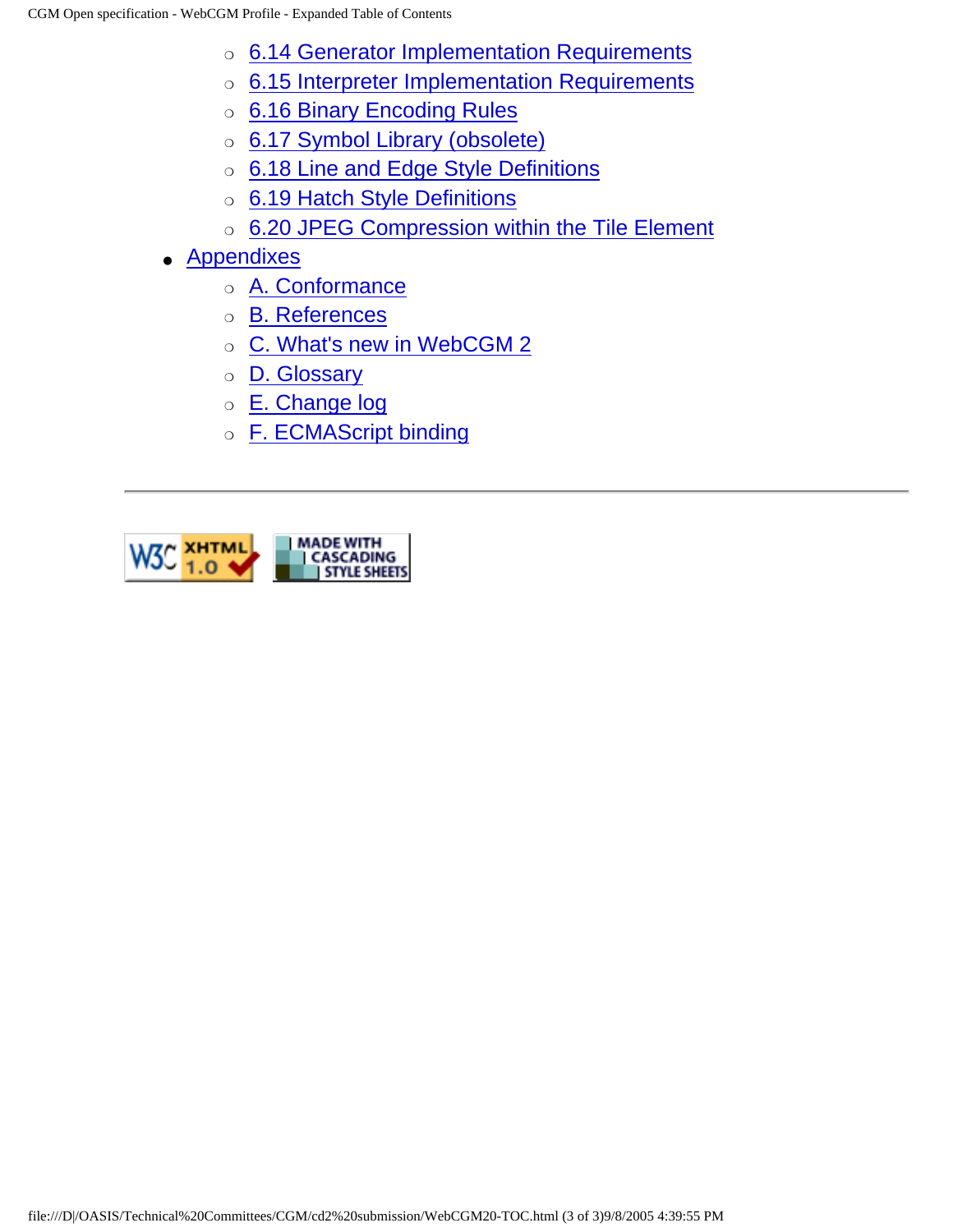#### <span id="page-8-0"></span>[Up to cover page](#page-0-0) | [On to Concepts](#page-12-0)

### **CGM Open specification - WebCGM 2.0 - Introduction to WebCGM**

### **Contents**

- [1.1 About WebCGM](#page-8-1)
- [1.2 The WebCGM profile and profile rules](#page-9-0)
- [1.3 WebCGM requirements](#page-9-1)
- [1.4 WebCGM and other profiles](#page-10-0)
- [1.5 Editions and releases ofWebCGM](#page-10-1)
- [1.6 Roadmap to this specification](#page-11-0)

# **1. Introduction to WebCGM**

This section and its subsections are informative (non-normative).

# <span id="page-8-1"></span>**1.1 About WebCGM**

The scope of this WebCGMTM 2.0 specification includes three components:

- 1. an intelligent graphics profile of the ISO Computer Graphics Metafile (CGM) standard (ISO/IEC 8632:1999), tailored to the requirements for scalable 2D vector graphics in electronic documents on the World Wide Web;
- 2. a WebCGM Document Object Model (DOM), which provides an application programming interface to WebCGM objects in WebCGM viewers;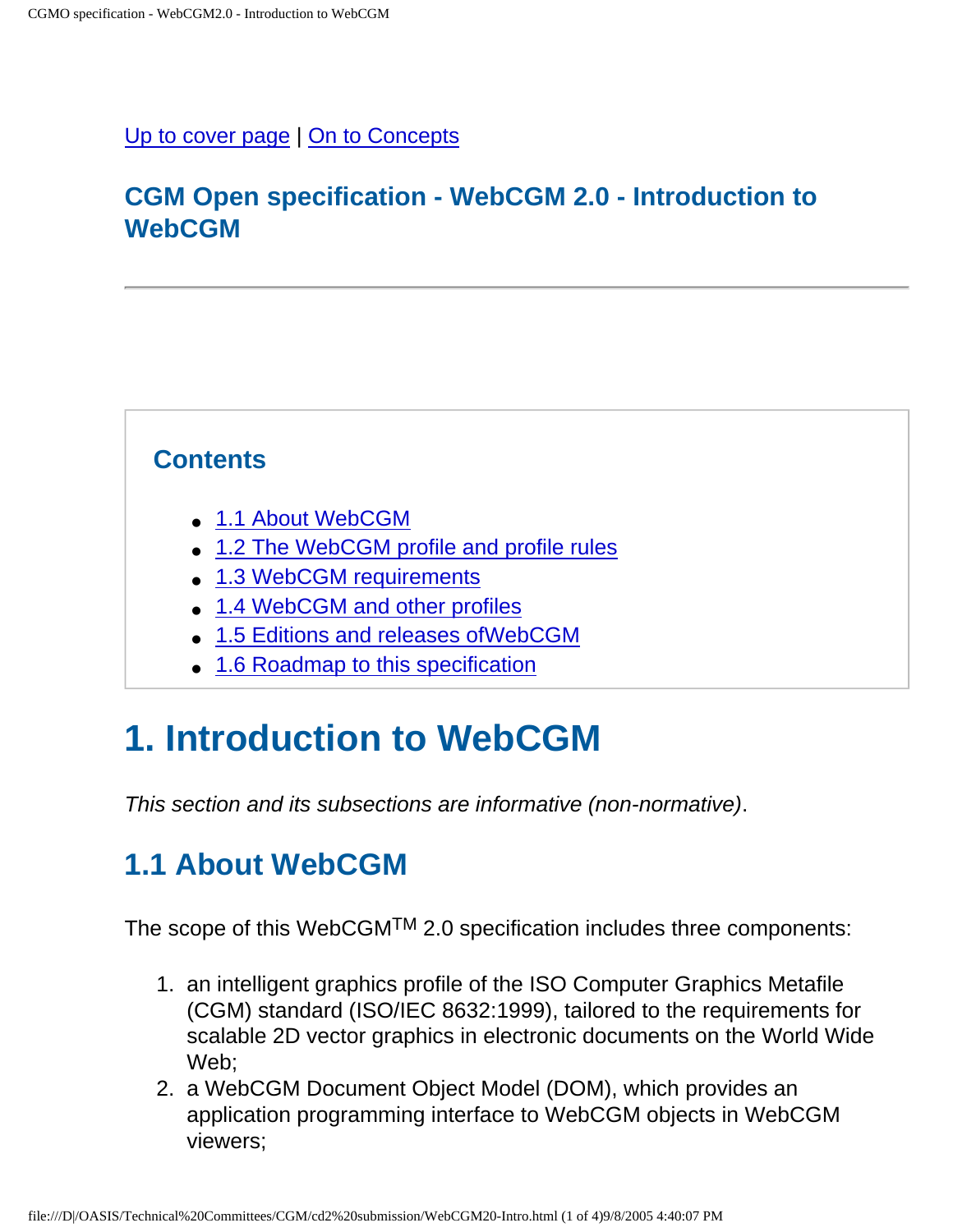3. definition of a standard WebCGM XML Companion File (XCF), which allows applications to externalize some non-graphical metadata from WebCGM instances, yet maintain a tight binding of the metadata to WebCGM objects.

WebCGM is a set of specifications targeted especially at the effective application of the ISO standard to representation of 2D graphical content within Web documents.

CGM has been an ISO standard since 1987, and CGM has been a registered media type (image/cgm) for the Internet and the World Wide Web since December 1995. WebCGM 1.0, comprising the original intelligent graphics profile of ISO CGM, was first published in 1999, was re-released in 2001 with error corrections, and forms the basis for the WebCGM 2.0 intelligent graphics profile of this WebCGM 2.0 specification.

# <span id="page-9-0"></span>**1.2 The WebCGM profile and profile rules**

The WebCGM profile is a conforming profile of ISO CGM under the stipulations of CGM:1999 Clause 9, "Profiles and conformance", and it utilizes the Profile Proforma (PPF) of CGM:1999 Annex I.1, Proforma tables, for representation of the element-by-element content details.

The WebCGM profile is an "intelligent graphics" profile, which means that in addition to graphical content based on CGM Versions 1-3, the profile includes non-graphical content based on CGM Version 4, Application Structures. The nongraphical content allows the definition of hierarchies of application objects, as well as the association of metadata, such as link specifications and layer definitions, with the objects.

# <span id="page-9-1"></span>**1.3 WebCGM requirements**

The content of the original WebCGM 1.0 profile was chosen to satisfy the requirements articulated in the document "W3C Scalable Graphics Requirements", <http://www.w3.org/Graphics/ScalableReq> ([grfreq]), and the specifications and requirements defined in "Use of CGM as a Scalable Graphics Format", <http://www.w3.org/TR/NOTE-cgm> ([cgmreq]). The content of the WebCGM 1.0 profile was also significantly influenced by technical recommendations from the CGM Open Consortium (see [http://www.cgmopen.](http://www.cgmopen.org/) [org/](http://www.cgmopen.org/)).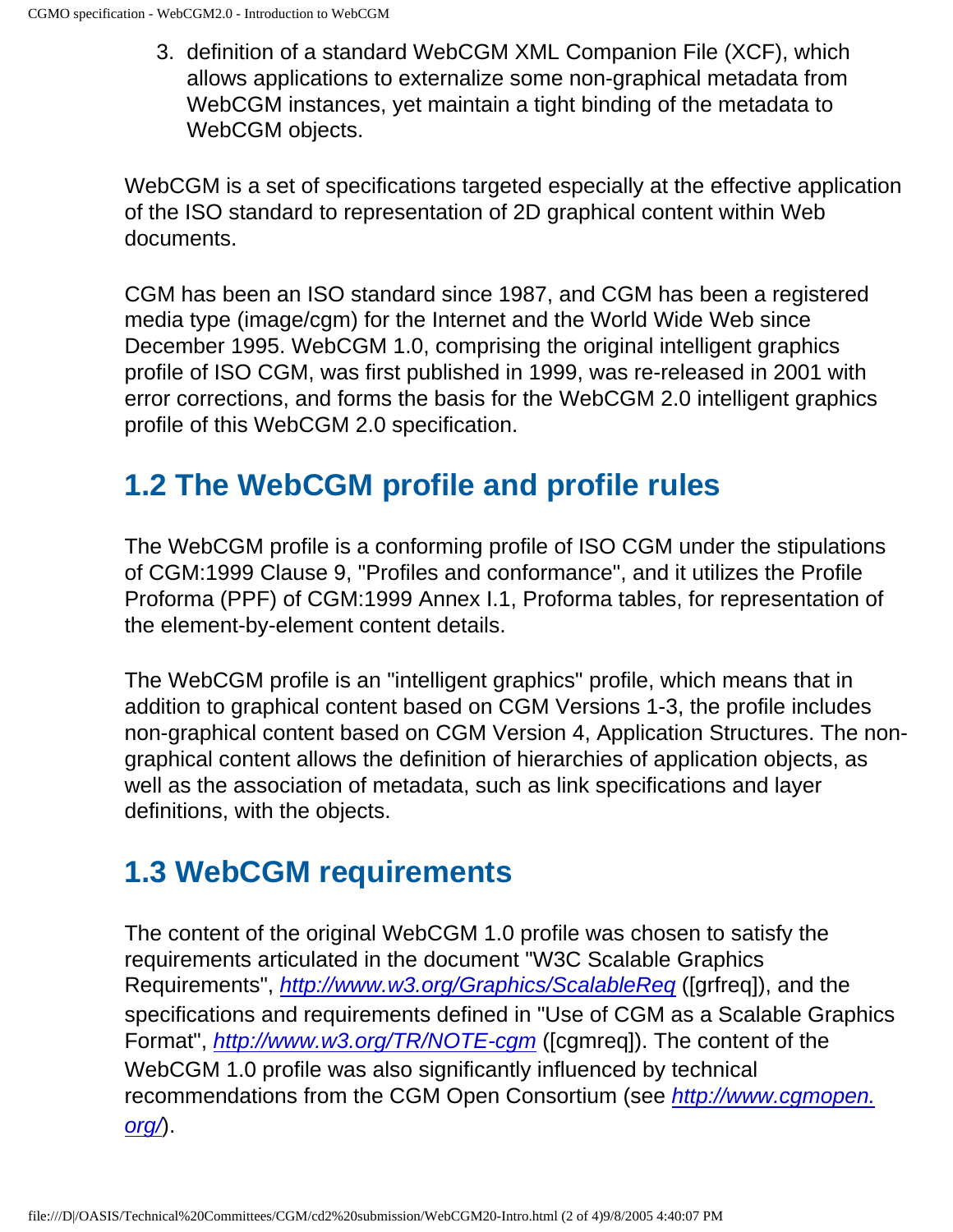The selection criteria for the WebCGM profile include:

- graphical content: it should have high expressive power; and, it should be both widely implemented, and implementable with a reasonable level of effort.
- intelligence content (structuring and metadata elements): criteria came from the above-mentioned requirements document, [\[cgmreq\],](http://www.w3.org/TR/NOTE-cgm) plus additional requirements generated during the first 5 years of deployment and use of the WebCGM 1.0 standard.

The upgraded content of the WebCGM 2.0 profile -- a set of additions, deletions, and modifications applied to the 1.0 profile -- has been shaped by:

- additional requirements generated during 5 years of deployment of WebCGM 1.0 in industry;
- apparent non-use of certain 1.0 features;
- need for convergence with similar profiles in closely related industries.

The DOM and XCF components of WebCGM 2.0 derive from requirements generated during 5 years of deployment of WebCGM 1.0 in industry. The [WebCGM 2.0 Requirements](http://www.oasis-open.org/committees/download.php/14243/WebCGM_20_Requirements.html) document summarizes these requirements.

# <span id="page-10-0"></span>**1.4 WebCGM and other profiles**

The WebCGM 2.0 intelligent graphics profile, like its predecessor WebCGM 1.0, is a profile of the ISO CGM:1999 standard, designed for effective application of CGM in technical Web applications. WebCGM is not aimed at or optimized for any particular technical application sector, but is intended to satisfy general requirements shared by different but closely related technical Web applications.

Following five years of deployment and application of WebCGM and other technical profiles (such as Air Transport Association's), some divergence began to appear. WebCGM 2.0 represents a major effort towards convergence of intelligent graphics profiles in closely related industries. In fact, it is the intention of the authors and publishers of WebCGM 2.0 that it be used as a basis for the definition of industry-specific profiles. The use of WebCGM as a core profile from which specific-industry technical profiles are derived and defined is defined in [Cascading Profiles.](http://www.cgmopen.org/technical/cascading-profiles.html)

# <span id="page-10-1"></span>**1.5 Editions and releases of WebCGM**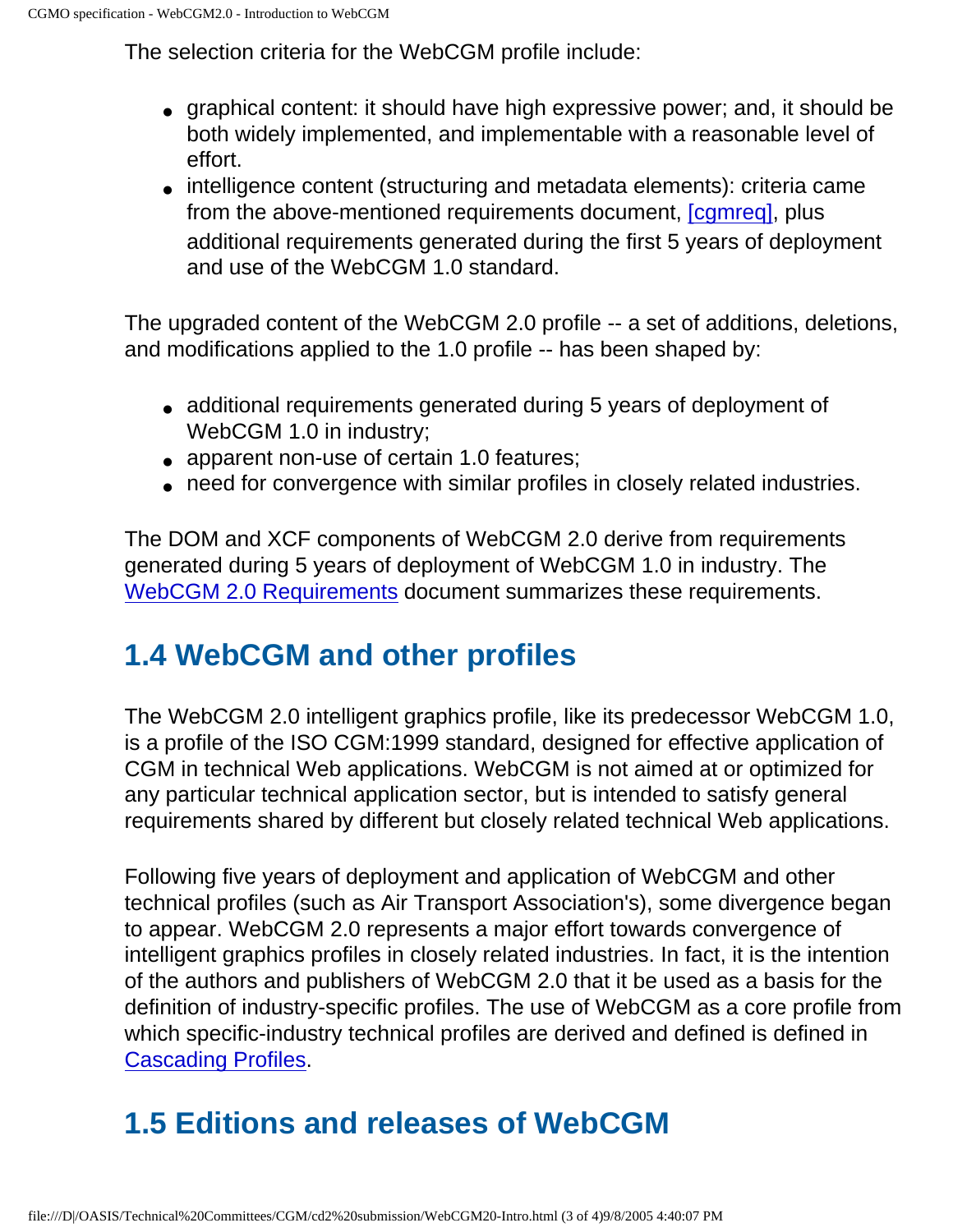CGM:1999 Clause 9, "Profiles and conformance", prescribes that profiles shall maintain revision control by using a standard "ProfileEd" keyword. Instances of a profile carry this edition information in their identification section.

This release of WebCGM is Edition 2.0 ("ProfileEd:2.0"). Higher editions may be defined in the future.

This release is the first release of WebCGM 2.0. There may be future releases of WebCGM 2.0, for maintenance and defect correction.

# <span id="page-11-0"></span>**1.6 Roadmap to this specification**

WebCGM is written in these major sections:

- This section, containing introductory and overview material, which is informative but not normative.
- A [WebCGM Concepts](#page-12-0) section, informative but not normative.
- Detailed descriptive material on the [V4 content of WebCGM](#page-26-0), including Content Model which can be used for V4 content. This section is normative.
- The definition of a standard [XML Companion File \(XCF\)](#page-57-0) for use with WebCGM. This section is *normative*.
- The definition of the [WebCGM Document Object Model \(DOM\)](#page-72-0). This section is normative (including normative IDL definitions of the DOM interfaces).
- The [Profile Proforma \(PPF\),](#page-105-0) comprising an extensive table which addresses every element of the ISO CGM standard, per CGM:1999 Annex I. This section is normative.
- [Appendixes](#page-214-0), including the [normative Conformance appendix,](#page-214-1) plus both normative and informative [References sections.](#page-219-0)

[Up to cover page](#page-0-0) | [On to Concepts](#page-12-0)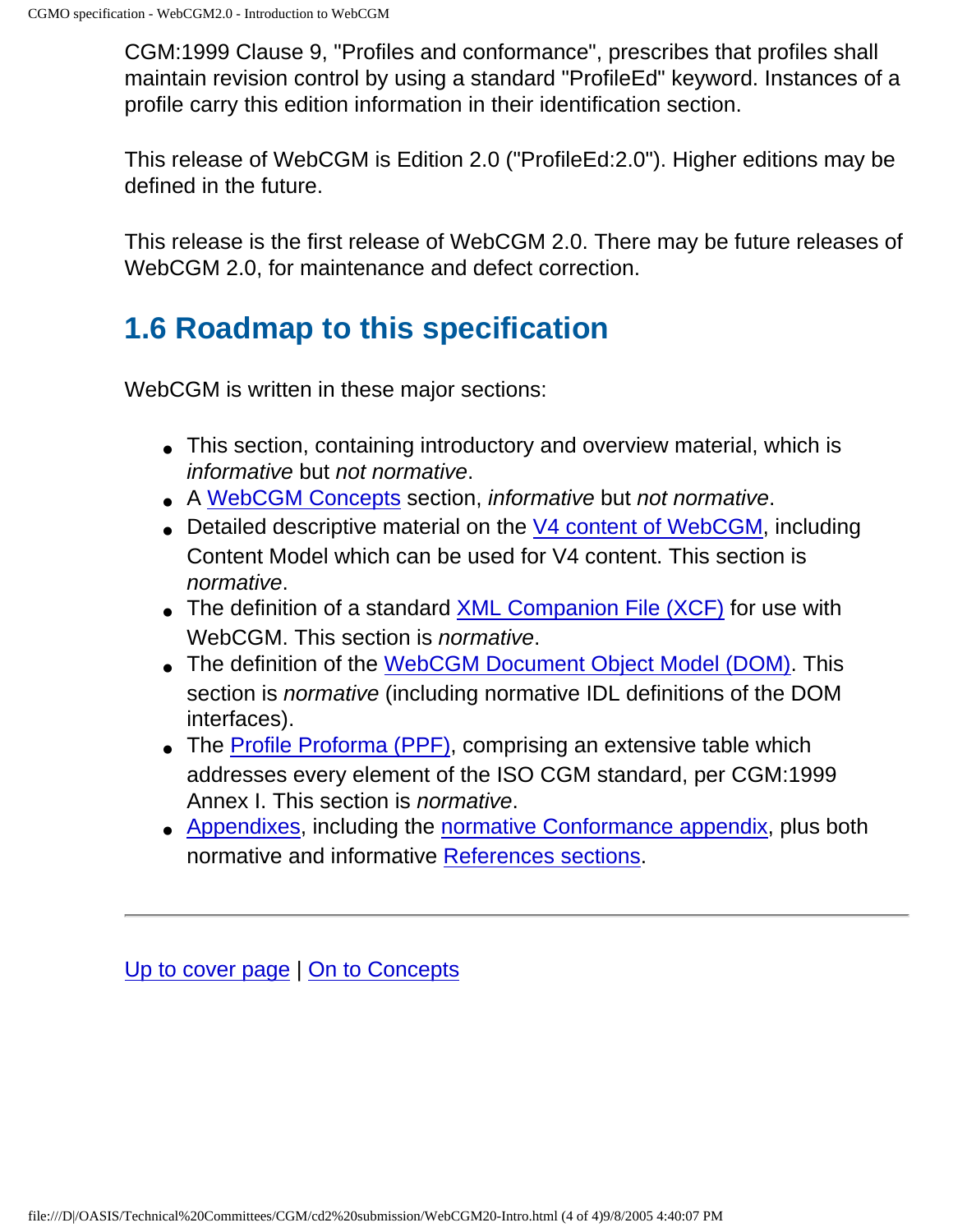<span id="page-12-2"></span><span id="page-12-0"></span>[Up to cover page](#page-0-0) | [Back to Introduction](#page-8-0) | [On to Intelligent Content](#page-26-0)

### **CGM Open specification - WebCGM 2.0 - WebCGM Concepts**

#### **Contents**

- [2.1 The structure of a WebCGM](#page-12-1)
- [2.2 Picture content and usage](#page-14-0)
- [2.3 Intelligence Objects, Layers, Hyperlinks, Metadata](#page-14-1)
- [2.4 Encodings](#page-21-0)
- [2.5 Graphical content of WebCGM](#page-21-1)
- [2.6 WebCGM XML Companion File \(XCF\)](#page-24-0)
- [2.7 WebCGM Document Object Model \(DOM\)](#page-25-0)

# **2. WebCGM concepts**

This chapter is informative (non-normative).

## <span id="page-12-1"></span>**2.1 The structure of a WebCGM**

A WebCGM is a Version 1, 2, 3, or 4 CGM as defined in ISO/IEC 8632:1999, with some restrictions. The restrictions improve the interoperability of WebCGM, and simplify the production of WebCGM interpreter (viewer) tools.

A WebCGM 2.0 instance, as shown in Figure 1, consists of a single Picture.

Properties which apply to the whole metafile are defined in the Metafile Descriptor. These include descriptive information about the metafile, the precisions of numbers, as well as identifiers for fonts and such resources. Properties which apply to the elements in the body of the picture are contained in the Picture Descriptor. These include such information as picture size and scaling, specification modes for aspects such as line width, and background color. Because WebCGM 2.0 allows only a single picture per metafile, the distinction -- wholemetafile versus picture-specific -- may not seem useful. However, because a WebCGM 2.0 metafile must be a valid ISO CGM:1999 metafile, the ISO CGM:1999 metafile structure is observed.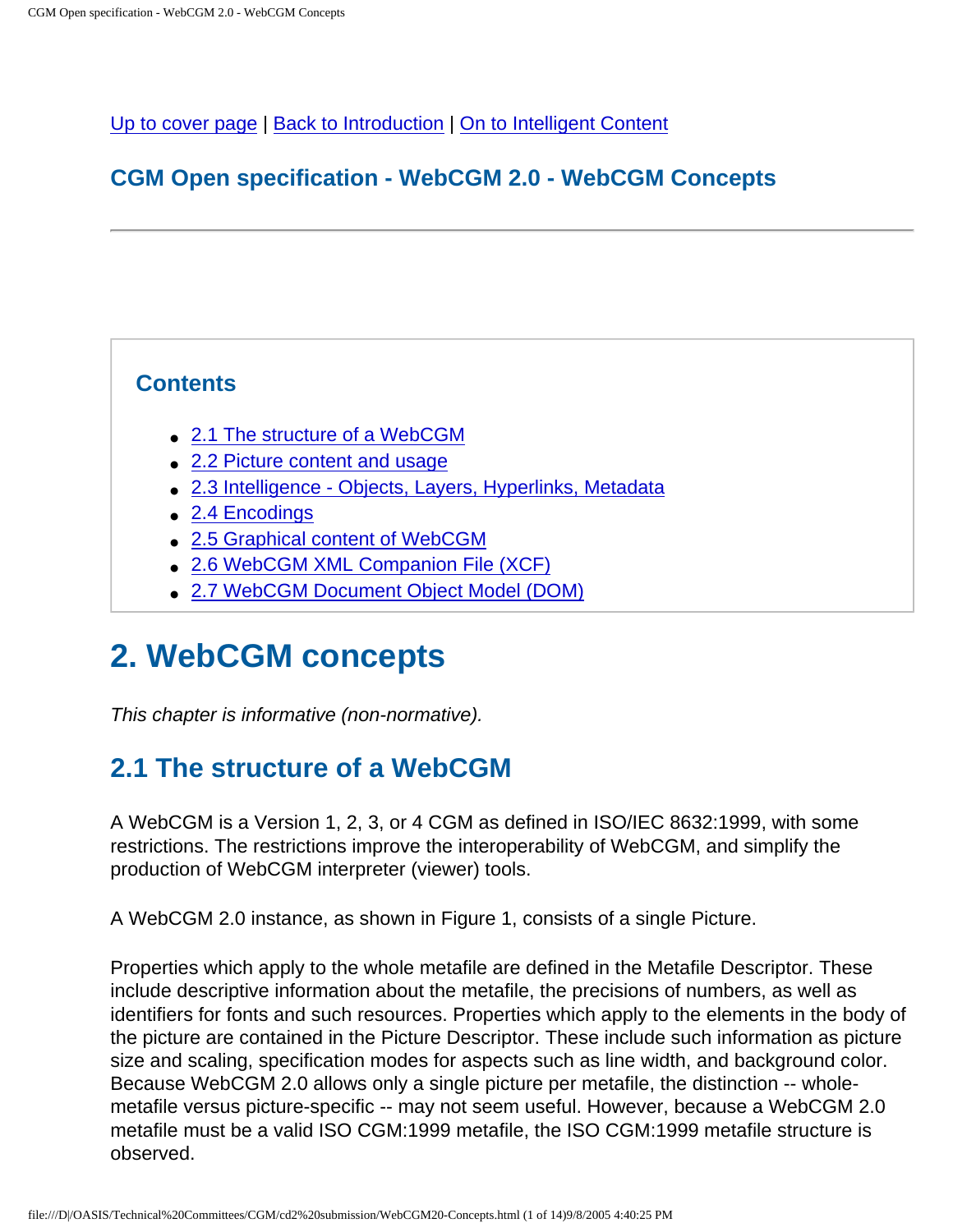The WebCGM picture contains CGM graphic elements, as well as (optionally) Application Structures. Application Structures define intelligent objects within the picture, which are comprised of groups of graphical primitives. These intelligent objects may contain attributes or properties. WebCGM defines several types of intelligent objects - "graphical object", "paragraph", "layer", and "sub-paragraph" - as well as a few properties which each group may have.

WebCGM 2.0 also defines a purely graphical grouping mechanism, "graphical node", which groups graphical primitives as an Application Structure, but disallows the attributes or properties that associate intelligence with objects.

[Ed. Fix ugly picture (rough resampling) for next version.]

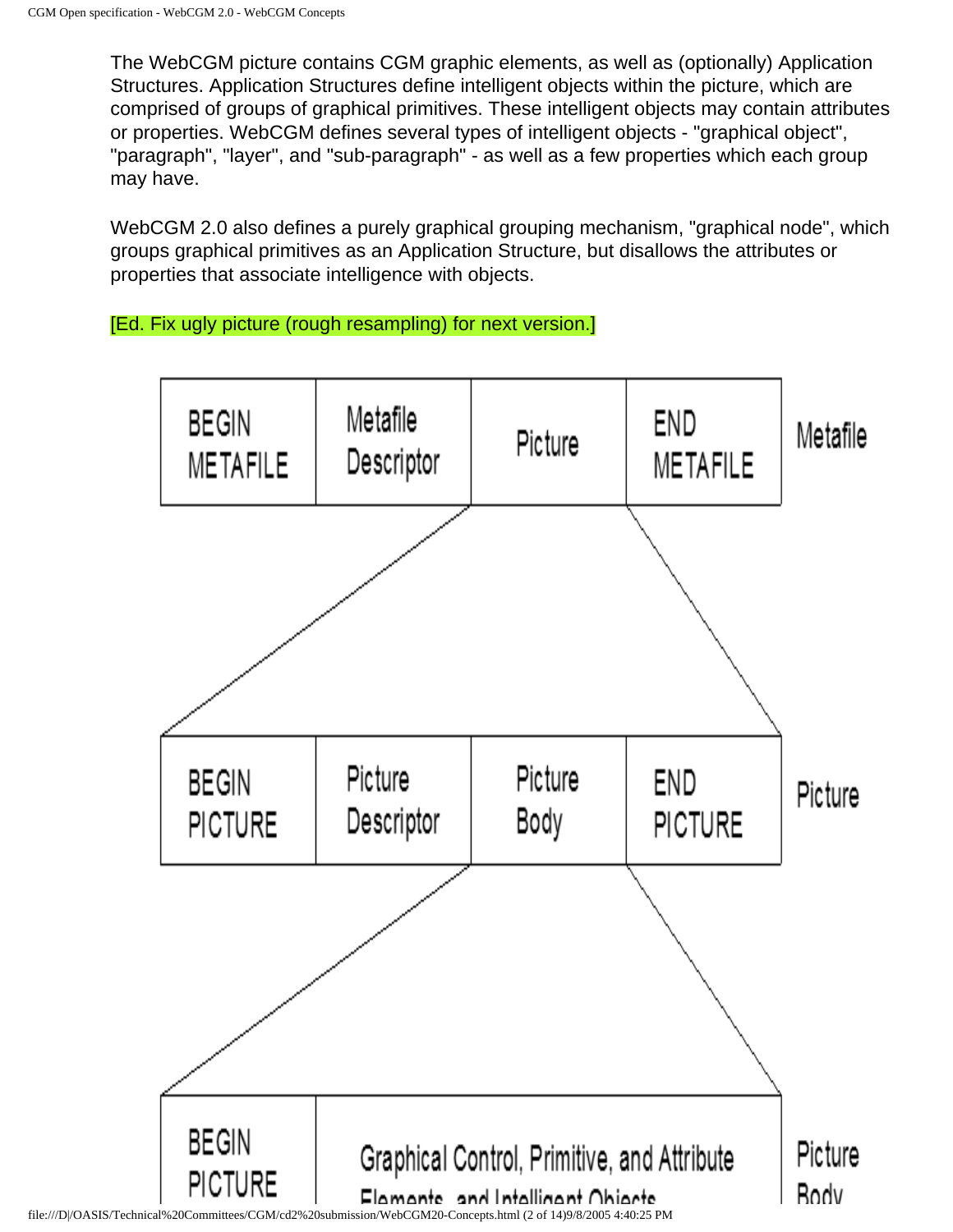

Elements, and Intelligent Objects

Body

#### **Figure 1. WebCGM File Structure**

# <span id="page-14-0"></span>**2.2 Picture content and usage**

### **2.2.1 Raster and vector content**

CGM supports both raster and vector graphics in the same picture. WebCGM permits the use of popular raster compression methods - CCITT group 4, JPEG, and the deflate (LZ77 derivative) method of PNG - for raster content embedded within the picture. For information about scaling of WebCGM pictures in Web documents, see section [WebCGM and the](#page-53-0)  object [element](#page-53-0).

### **2.2.2 Drawing model**

Elements rendered first may be wholly or partially hidden by elements rendered later. In the ISO CGM standard, the writing mode of primitives is "replacement mode" - content is rendered opaquely on top of previous content. To meet per-primitive (and per-pixel) transparency requirements, WebCGM includes a registered extension for Alpha transparency, as well as registered colour models RGB-alpha and sRGB-alpha.

### **2.2.3 Overlaying a picture**

In the ISO CGM:1999 standard, a picture has an implicit or explicit opaque background. Graphic elements within the picture are rendered in the order they appear in the metafile. It is a requirement of a 2D graphics format for Web documents that pictures may be overlayed on previous content. For this, it must be controllable whether the picture background is opaque or transparent (both cases are needed), or "translucent" (partially opaque).

This may be handled in two ways with WebCGM. First, the "TRANSPARENT" parameter of the OBJECT tag may be used (see section ["WebCGM and the](#page-53-0) **object element")**. Second, the registered Alpha-transparency ESCAPE element may be included in the Picture Descriptor and applied to the background colour of the picture.

# <span id="page-14-1"></span>**2.3 Intelligence - Objects, Layers, Hyperlinks, Metadata**

### **2.3.1 Overview**

Within a WebCGM picture, groups of graphical primitives can be defined which structure graphics to meet the requirements of integration into Web documents. Groups in WebCGM are realized as standard Version 4 Application Structures (APS) of ISO CGM.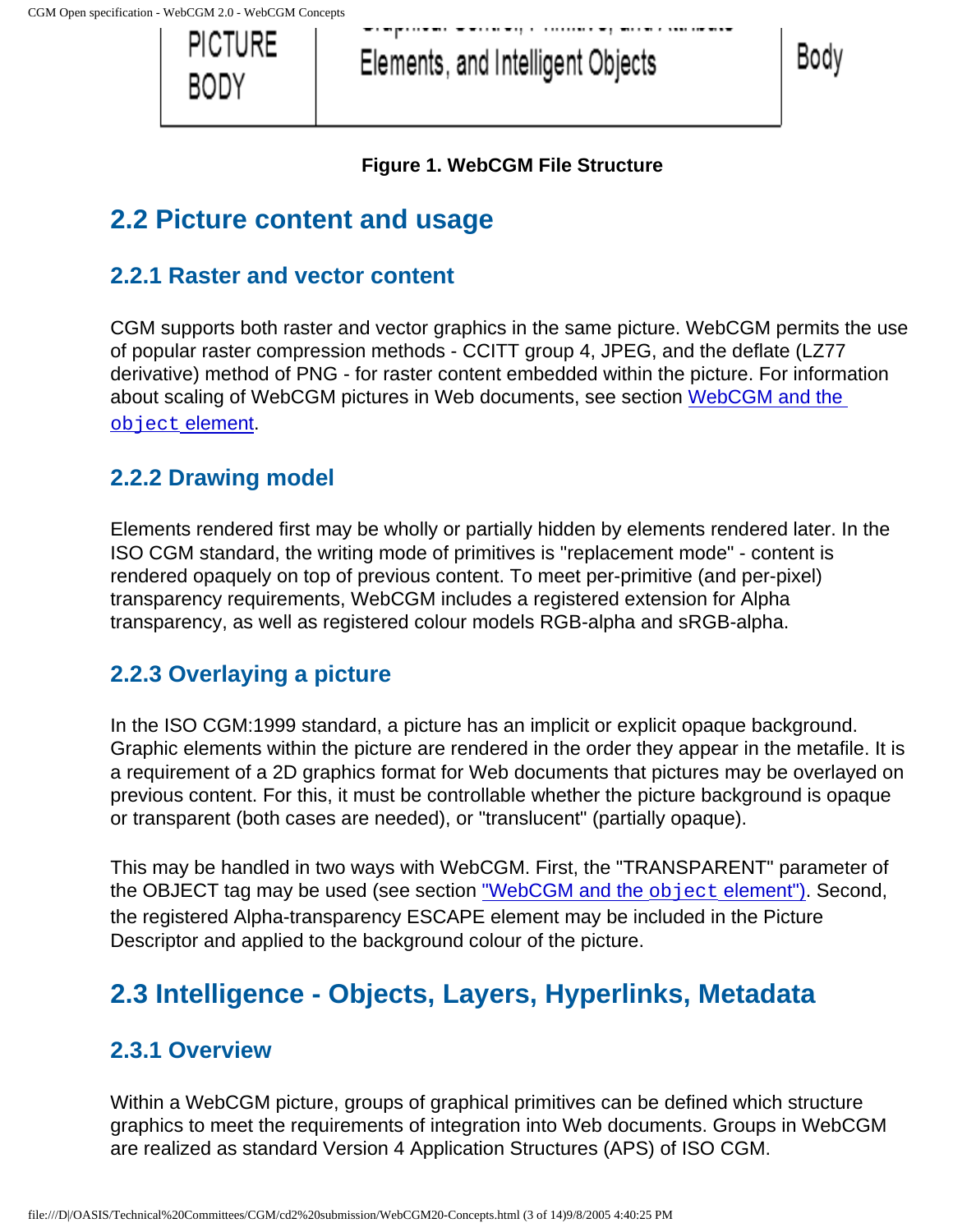To meet the requirements of intelligent graphics, four specific group types are defined and allowed in WebCGM: 'grobject', 'layer', 'para', and 'subpara'. WebCGM 2.0 allows a fifth group type, 'grnode', as a convenience for authoring tools to preserve their graphical grouping functions. The detailed normative syntax and semantics of the group types, including viewer behavior, is defined in [Chapter 3](#page-26-0) and in the [PPF](#page-105-0). Below is a brief conceptual summary.

Every group has at least one explicit property, its unique identifier (a parameter of the Begin APS element). WebCGM groups other than 'grnode' may have several explicit attributes associated with them. These attributes are realized as standard Version 4 Application Structure Attribute elements (APS Attributes) of ISO CGM.

Thoughout Chapter 3, WebCGM normatively defines a detailed content model for the V4 content in the form of an "XML fragment". See section, ["WebCGM Content Model"](#page-51-0), for an informative (non-normative), all-at-once presentation of the content model.

### **2.3.2 WebCGM defined group types**

WebCGM defines the following allowable group (APS) types, to support the Web document operations of hyperlinking, layered pictures, and text search within graphics:

- grobject (graphical object) the basic grouping APS for identification of objects, principally used to identify sources and destinations of hyperlinks.
- layer an APS type that allows the division of a picture into a set of graphical layers, for use by viewers in selective presentation and "2-1/2 D" effects.
- para (paragraph) an APS type to facilitate text search within graphics, in cases such as multi-element, multi-line text, and other cases (e.g., polygonized text) where text search might otherwise be difficult (or impossible).
- subpara may be used to identify smaller fragments of text within APS of type 'para', enabling, for example, the marking of the larger text block (the "paragraph") for searching purposes, and the tagging of smaller fragments as hotspots.

The detailed normative syntax and semantics are presented later in this profile. WebCGM 2.0 does allow one other group type for the convenience of authoring tools:

• grnode - may be used for simple grouping of graphical primitives, to preserve authoring tools' grouping functions; none of the facilities (properties & attributes) for attaching intelligence may be used with 'grnode'.

Note. 'Grnode' was not present in WebCGM 1.0, but has been added to WebCGM 2.0 to allow for better hierarchical structure in WebCGM documents. The 'grnode' ("graphical node") APS allows for preservation in the WebCGM metafile instance of the graphical grouping facilities that are typical in illustration authoring tools.

WebCGM does not allow private group types in WebCGM instances. External private metadata can be associated, by id or by name, with all group (APS) types other than 'grnode' within a WebCGM. A standard external mechanism is defined in the *[XML Companion File](#page-57-0)*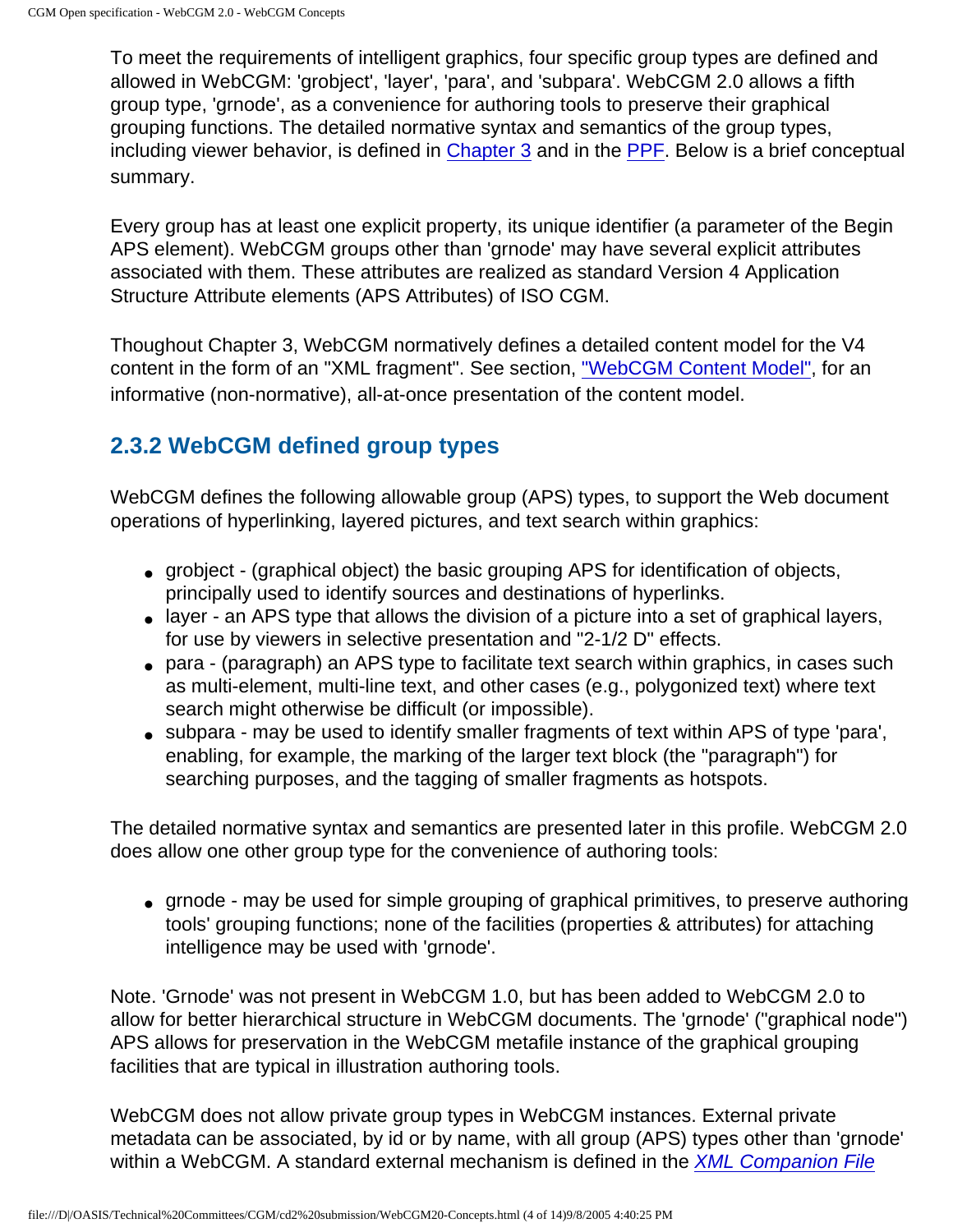section.

### **2.3.3 Usage of WebCGM objects for navigation**

Groups of types 'para', 'subpara', and 'grobject' may be used for picking and navigation operations in hyperlinked Web documents. These three APS types are called "objects" in WebCGM.

Objects may contain an explicit 'region' APS Attribute, which provides the boundary for picking operations. This is known as the overlay model of object identification (for picking, mouseover screentip display, etc). It is useful in cases where the picking region of an object can not be defined by existing geometry, for example on line art drawings or raster content.

Objects which contain graphical content have an implicit property: the boundary or bounding extent of the enclosed graphical object. This extent is used for picking and navigation operations in hyperlinked Web documents, in the absence of a 'region' attribute. Use of this implicit boundary property for picking and navigation operations in Version 4 CGM instances is referred to as the embedded model.

Objects may also be the target of a link. Viewers will generally move the APS into view and scale them to fit into the viewer's rectangle. The exact viewer behavior is controlled by a set of *[object behavior](#page-35-0)* keywords associated with the link, and the presence or absence of certain [APS Attributes](#page-45-0) on the object ('viewcontext', 'region', etc.)

### **2.3.4 WebCGM defined group properties**

Explicit properties or attributes of WebCGM groups are encoded as APS Attribute elements. Each APS Attribute has a "type" parameter, which identifies the property or attribute. WebCGM defines the following allowable group APS Attribute types:

- region defines a spatial region, to be (optionally) associated with an APS for picking and navigation purposes.
- viewcontext defines a rectangle, to be associated with an APS for establishing the initial view upon execution of a link to that APS.
- linkuri defines a link, whose target is specified by a URI, for hyperlinking to text content, pictures in other metafiles, or objects within the same or other metafiles. "#" fragment syntax is defined for a full addressing model down to the object level within the picture, and specifying viewer behavior upon link traversal.
- layername the name (or number) to be assigned within an APS of type 'layer'.
- layerdesc optional "layer description" string within an APS of type 'layer'.
- screentip a string to be associated with an object, to be shown in the typical Web browser "screen tip" style when cursor passes over the object.
- name a "common name" attribute to be associated with object, that gives a useful search handle or way of defining searchable subtypes of the object type; also allows a group of same-name objects to be a link target.
- content an optional attribute of the 'para' and 'subpara' APS, which can give a reasonable basis for searching in the case of badly structured text within WebCGM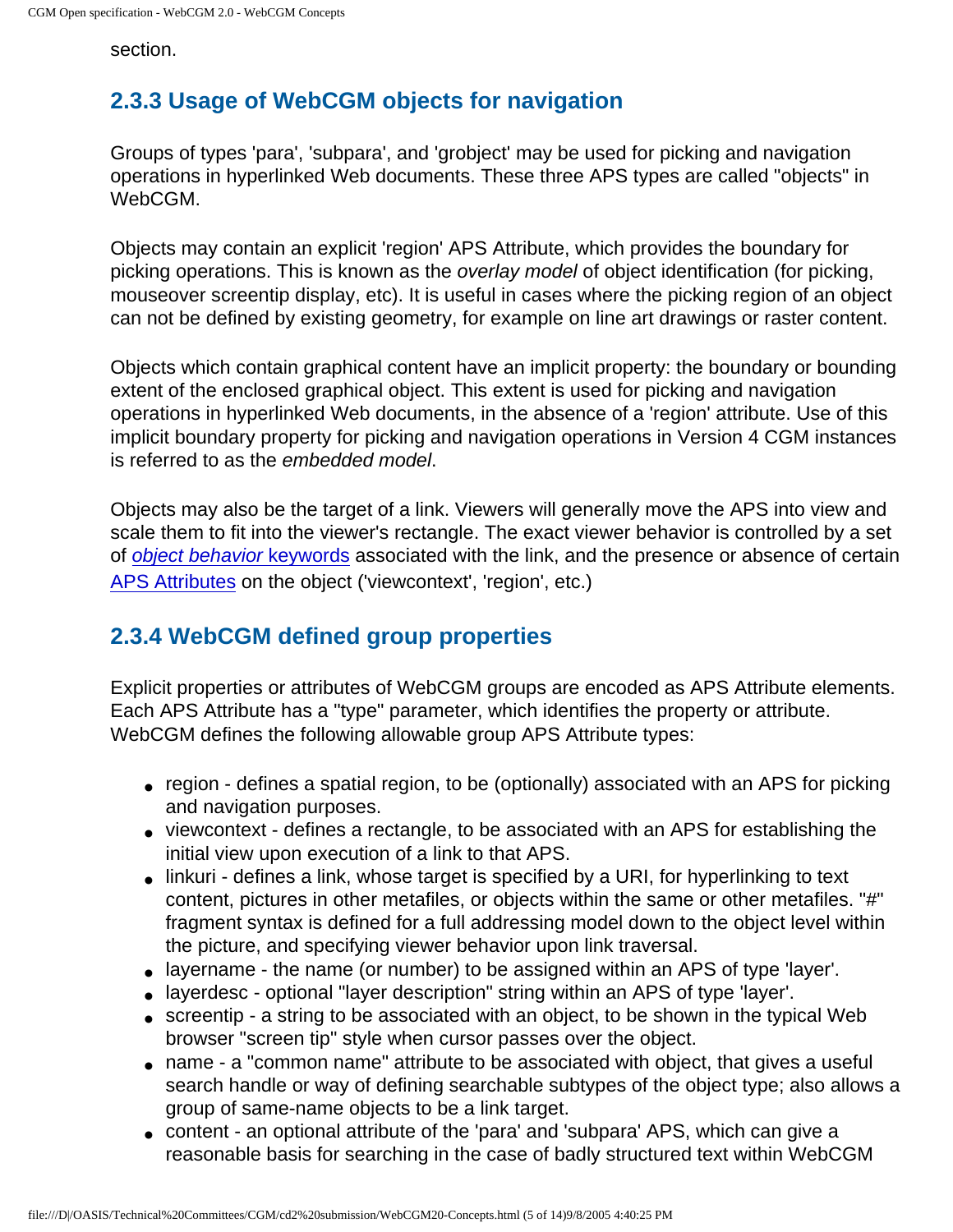instances.

- visibility -- the 'visibility' attribute indicates if an object is visible (drawn) or not, and also potentially disables its eligibility to be picked (invisible objects are ineligible for picking).
- interactivity -- the 'interactivity' attribute indicates whether or not an object is eligible to be picked (i.e., may receive mouse events), and also affects a handful of other interaction-related behaviors (see [normative Chapter 3 description](#page-50-0) for details).

WebCGM does not allow private attribute types in WebCGM instances. External private metadata, including attributes and properties, can be associated by id or by name with all group (APS) types other than 'grnode' within a WebCGM. A standard external metadata binding mechanism is defined in the **[XML Companion File](#page-57-0) chapter**.

### **2.3.5 Content Model**

The detailed normative syntax and semantics are presented later [\(Chapter 3\)](#page-42-0) in this specification. The structure and relationships of the intelligence content are illustrated in the following diagrams. In the following, picbody is not a specific WebCGM object type, but rather a convenience to refer to that part of the CGM picture which is between the Begin Picture Body element and the End Picture Element, exclusive. Boxes with heavy borders indicate elements that are decomposed further, and offset boxes indicate attributes associated with an element. Similarly, gdata is not an object type, but rather a catch-all reference to zero or more CGM graphical elements which WebCGM allows, and which are valid at such a position according to the rules of CGM. The cgmprim attribute associated with gdata represents an entity that associates the graphical primitives to the model. See Figure 2.

[Ed. Fix ugly picture(s) -- rough resampling -- for next version.]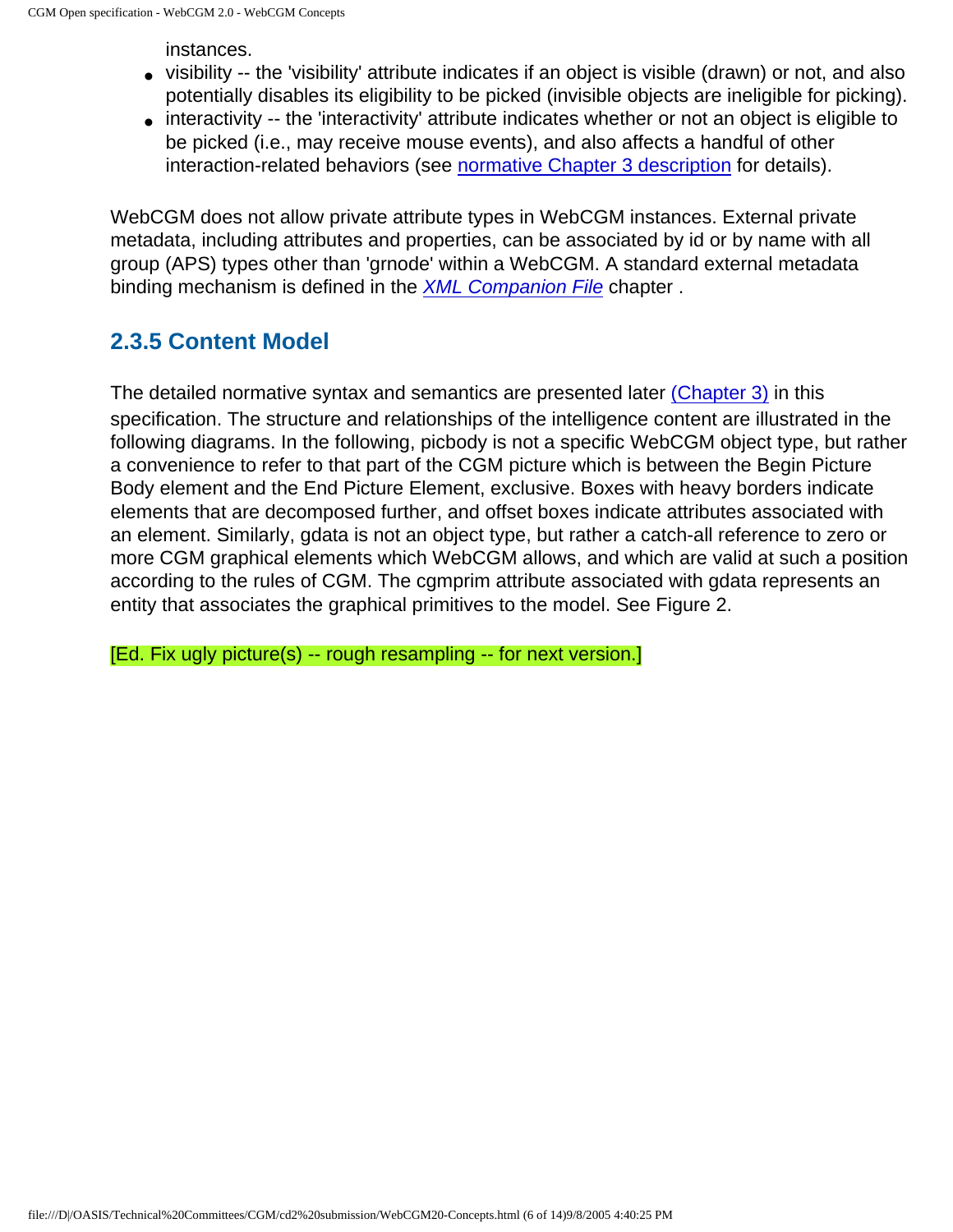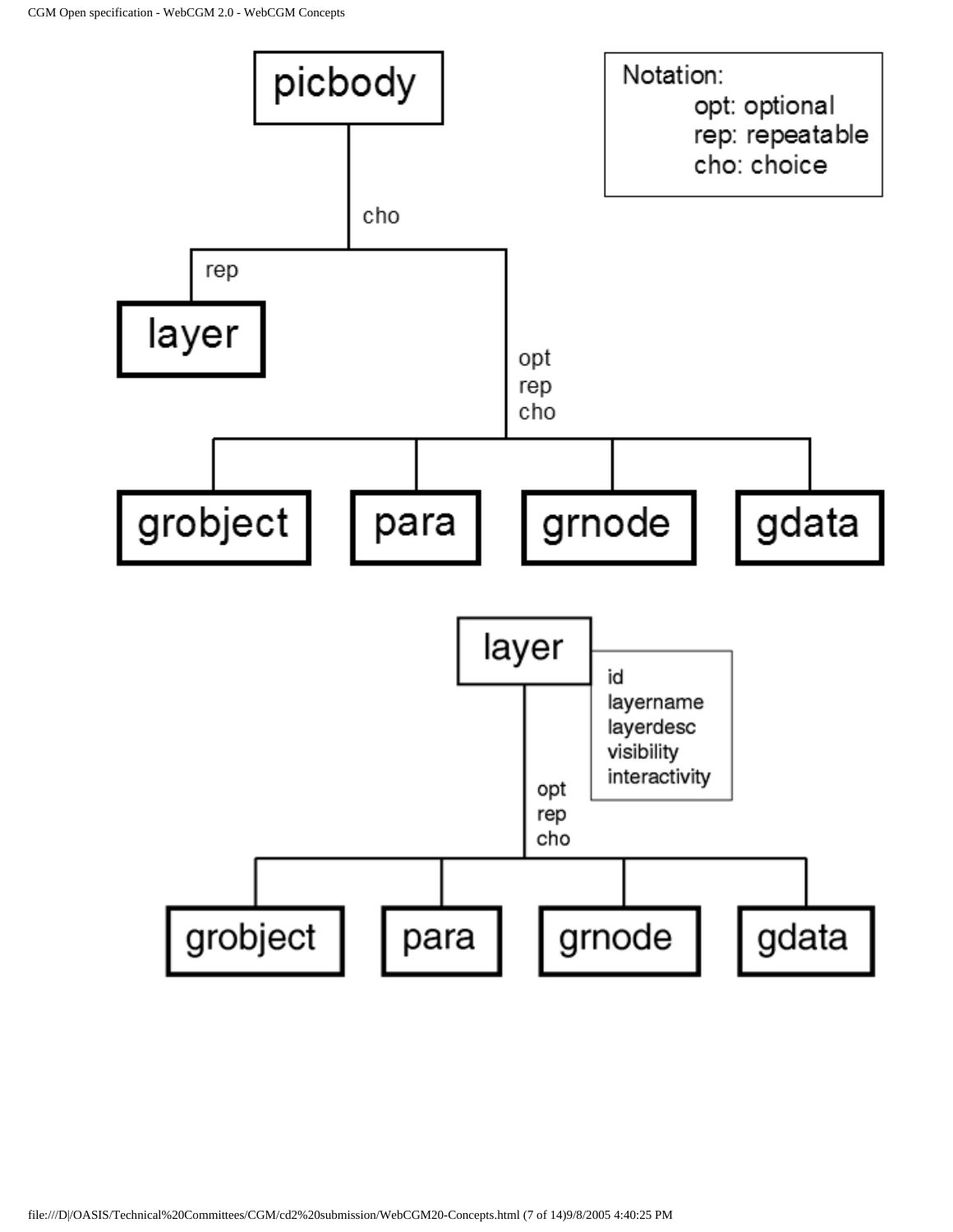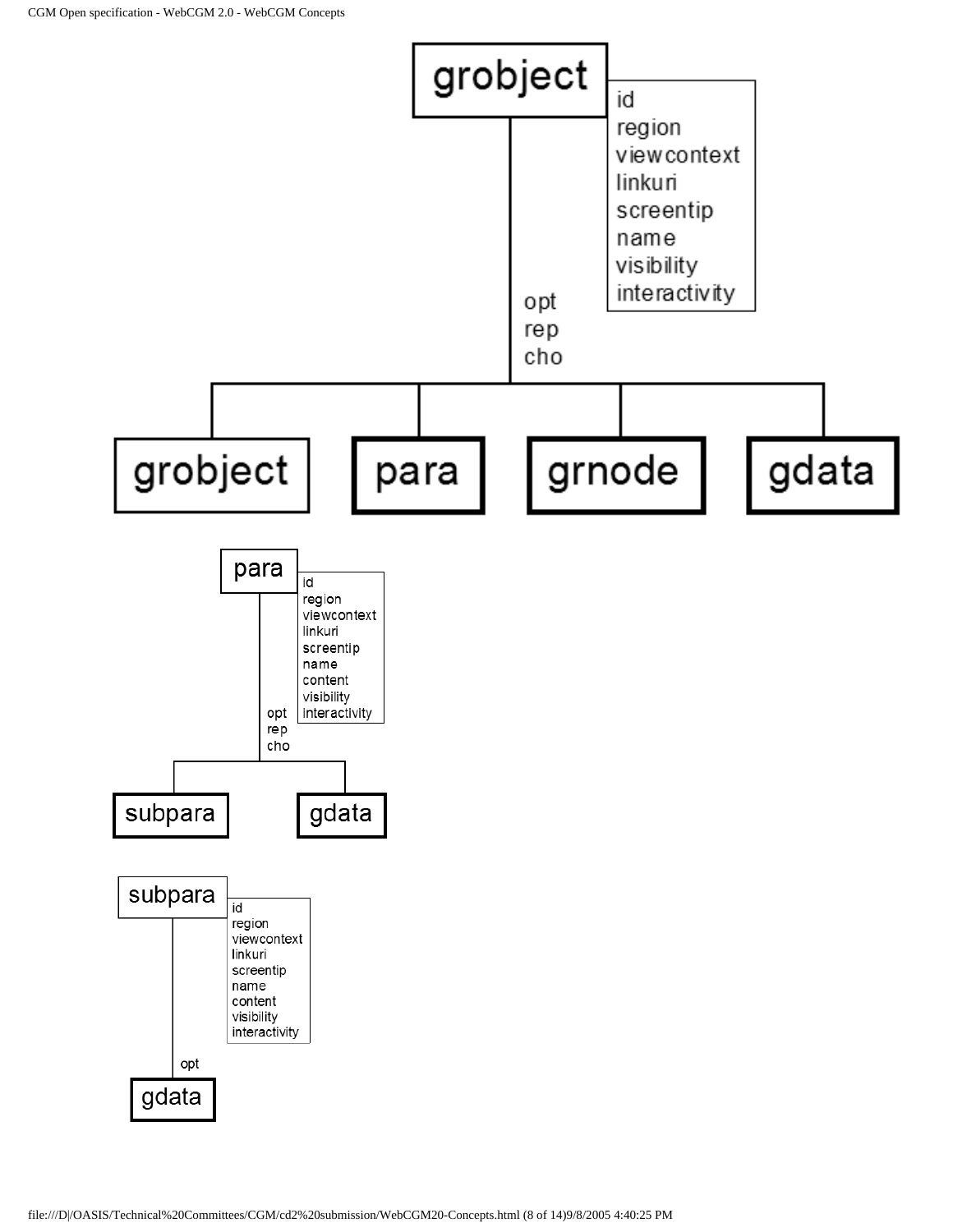

#### **Figure 2. WebCGM Structure Diagrams**

#### **2.3.6 Hyperlinking**

WebCGM supports bi-directional hyperlinking within individual WebCGM instances, between WebCGM instances and other Web media types.

In-line linking is supported, from WebCGM objects (APS of type 'grobject', 'para', and 'subpara') to WebCGM graphic files, objects, as well as to text and other media types. WebCGM fully supports linking from other media to WebCGM files and objects.

Links from WebCGM objects are realized as 'linkuri' APS Attribute elements contained within the definitions of the objects. The address of the link (the first parameter of the 'linkuri') is any valid URL according to the rules of [RFC-3986](http://www.ietf.org/rfc/rfc3986.txt).

Objects may contain multiple 'linkuri' APS attribute instances, for which case the associated Link Title parameter is available to help the user select the destination. WebCGM prescribes a uniform viewer requirement to offer destination choice to the user for such multi-destination cases.

The target of a link, either from within a WebCGM or from another media type (e.g., HTML text), may be a WebCGM instance. WebCGM defines an optional "fragment syntax" for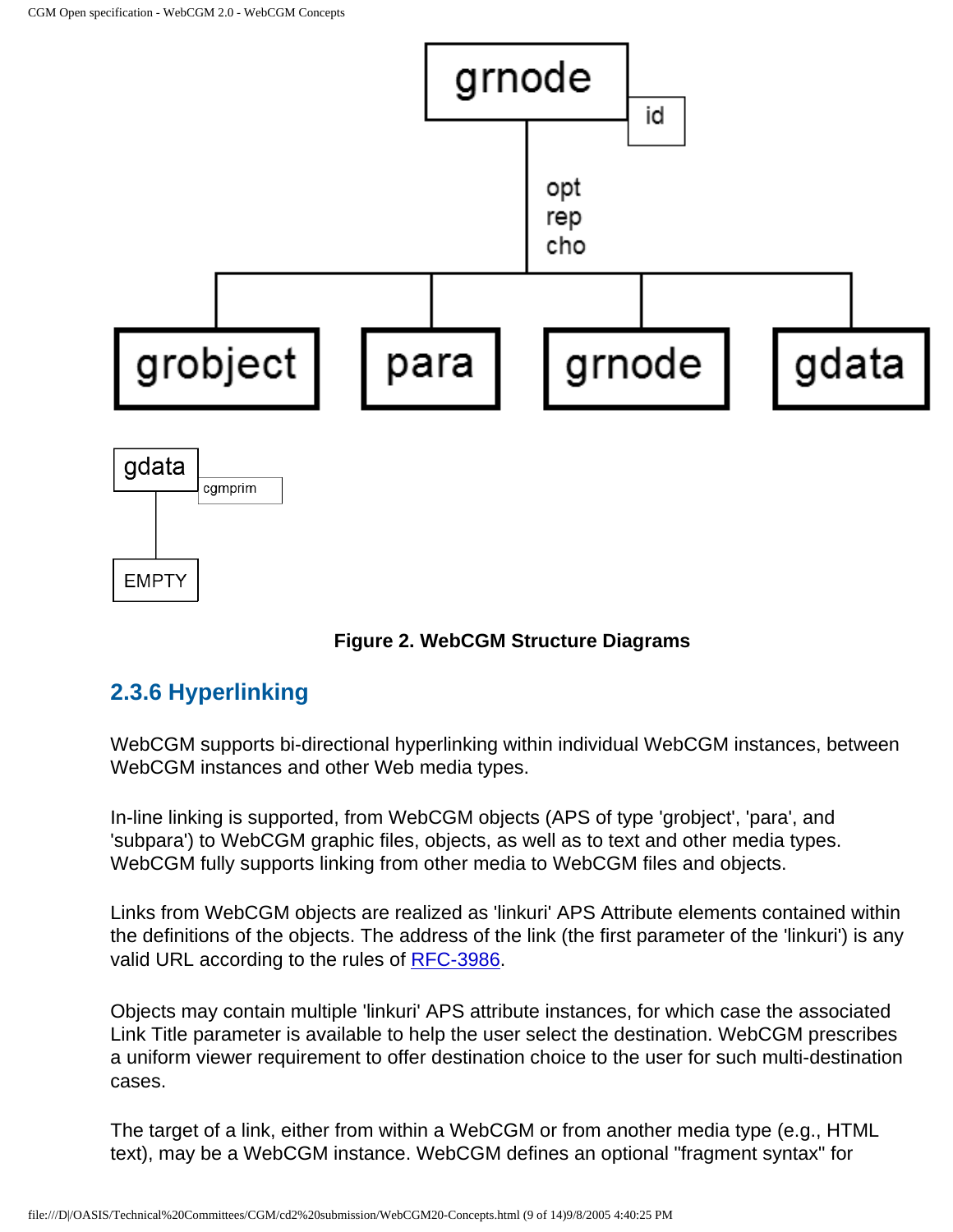addressing objects within a WebCGM metafile. A "#" character terminates the base URL, and following the "#" is the WebCGM syntax for object addressing, and for specifying viewer behavior upon execution of the link.

The fragment syntax, in full generality, is:

<base-URL>#<pict-part>.<obj-part>

The <pict-part> is identified by a keyword and has two pieces, the picture locator (either the 'PictureId' string parameter of the CGM, or the picture sequence number), and viewer behavior upon navigating to the picture. With the WebCGM 2.0 restriction of one picture per metafile, the <pict-part> is not useful, but is maintained in the syntax for backward compatibility (with WebCGM 1.0 implementations).

The <obj-part> similarly is identified by a keyword and has two pieces, the Id parameter of the object (APS), and viewer behavior.

The syntax is well-defined so that in many common cases, keywords and pieces can be eliminated and defaulted. So, for example, <base-URL>#<string> unambiguously identifies the object (APS) whose Id parameter is "<string>" in the first (only) picture of the metafile pointed to by "<br/>base-URL>".

See the [normative specifications of Chapter 3](#page-26-1) for complete details and examples.

## <span id="page-21-0"></span>**2.4 Encodings**

ISO CGM defines two encodings of the CGM functionality: Binary, and Clear Text. WebCGM, like other leading industry profiles of CGM, limits the encoding to Binary for the purposes of conforming interchange. It is the Binary encoding which is registered as a MIME type. Using available encoding converters, the Clear Text encoding can be used for debugging, hand authoring, demonstration, etc.

## <span id="page-21-1"></span>**2.5 Graphical content of WebCGM**

The graphical content of WebCGM is chosen to balance the requirements of high expressive power, and simplicity to implement. It is a subset of the Model Profile (MP) of the CGM standard.

The WebCGM [Profile Pro-forma \(PPF\)](#page-105-0), later in this document, gives the complete normative graphical content details. Following is a conceptual summary.

### **2.5.1 Graphical primitives**

The most obvious aspect of a graphics format is the collection of graphical primitives - those drawing elements which define the geometric and other presentation content of the format. CGM:1999 contains a rich selection of vector graphics primitives, plus fully integrated state-of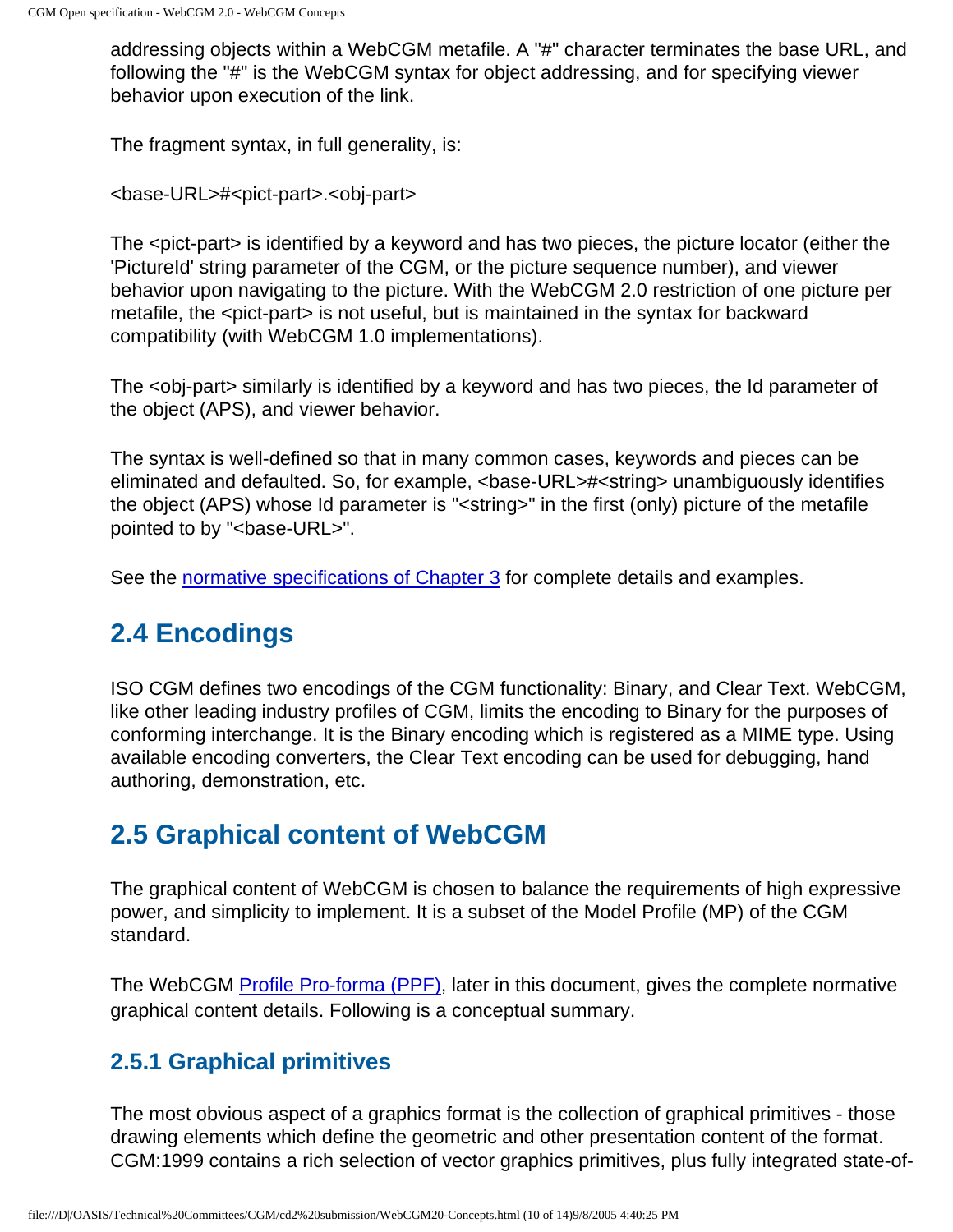the-art compressed tile raster content.

WebCGM 2.0 includes most of the significant of the graphical drawing primitives of CGM:1999.

- The simple generic drawing primitives polylines and disjoint polylines, polygons, polygon sets.
- A number of specialized objects, for convenience and efficiency rectangles, circles and ellipses, circular and elliptical arcs and pie slices. These come in both unfilled (line) and filled flavors.
- Graphical Text primitives:
	- ❍ WebCGM allows the simple Restricted Text primitive of CGM:1999 (which carries its extent box with it), as well as the Append Text element (continuation of a text string, after change of attributes such as font, color, ...)
	- ❍ WebCGM also supports text-on-path: paths other than simple straight lines can be defined (similar to Compound Line), and the text is laid out along that path.
- Closed Figure and Compound Line these primitives allow the construction of complex paths as a concatenation of any of the other line and fill primitives. The path may either be drawn according to CGM line attributes, or filled according to any of the permissible fill attributes.
- Smooth curves, available in two flavors:
	- $\circ$  the basic and popular piece-wise cubic Bezier capability of the CGM:1999 Polybezier element;
	- ❍ more powerful Non-uniform B-splines (NUBS) and Non-uniform Rational Bsplines (NURBS).
- Raster capabilities are available in two flavors, fully integrated with the scalable vector functionality of WebCGM:
	- $\circ$  the simple, uncompressed (except for run-length) Cell Array element of CGM:1999;
	- $\circ$  and the compressed, tiled Tile Array capability of CGM version 3. The popular Web compression formats of CCITT Group 4, PNG, and JPEG are among the supported compression types.

In CGM:1999 but excluded from WebCGM 2.0 are:

- The unrestricted TEXT element is prohibited (the results are unpredictable, so the more reliable RESTRICTED TEXT is required).
- The Hyperbolic Arc and Parabolic Arc elements of CGM:1999 are prohibited (these are seen in some advanced engineering formats, but not yet in Web practice).
- Polysymbol the Polysymbol element allows the sizing and placement into CGM pictures of "symbols", which are defined in an external Symbol Library (which itself is a CGM).

### **2.5.2 Attributes and controls**

Attribute elements and control elements determine the details of the appearance of graphical primitives.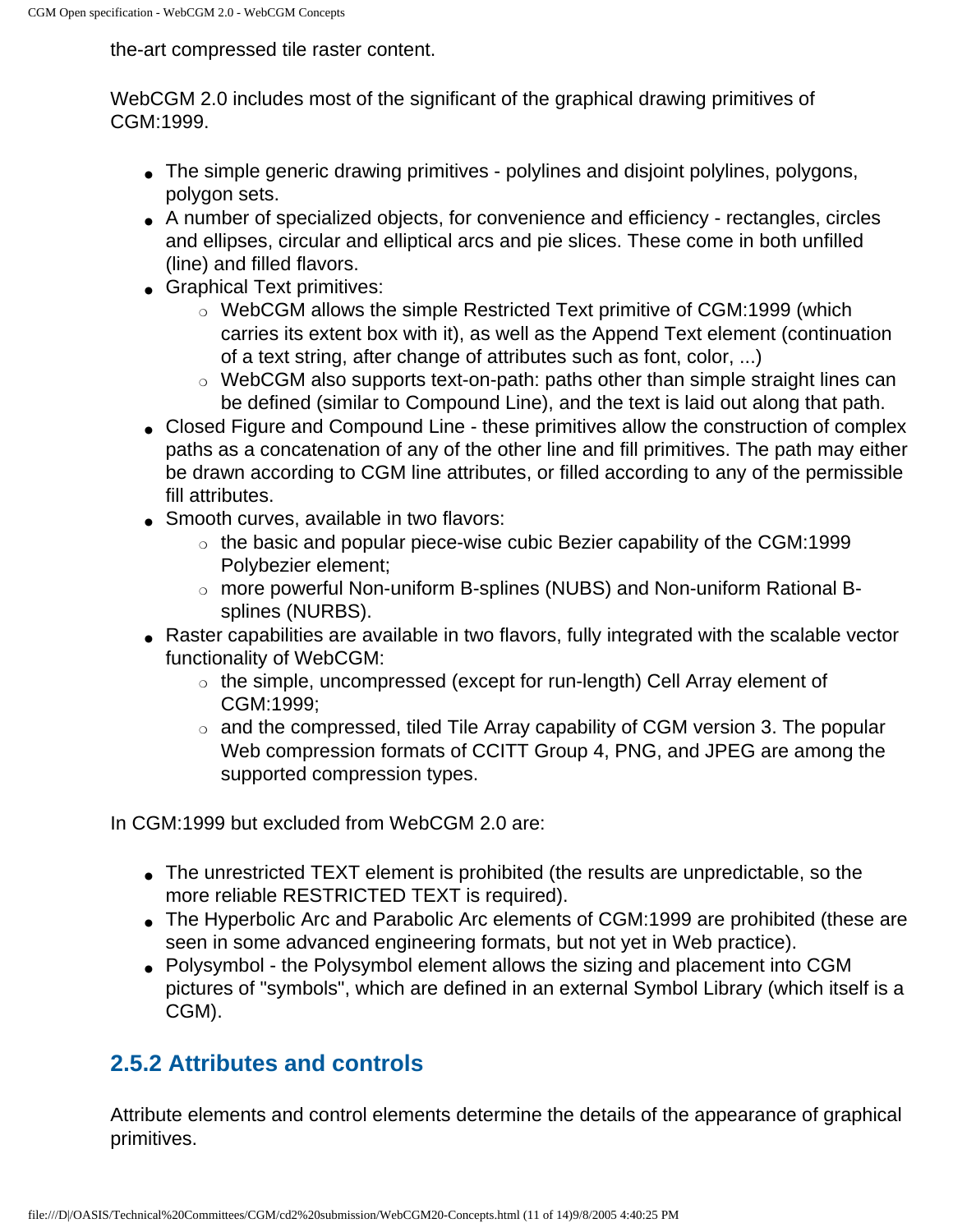- Line attributes of WebCGM include line dash styles, line width, line color, and the controls over appearance of line cap and line join. Dash styles can either be predefined, or can be defined precisely by the generator of the metafile.
- Fill attributes control the appearance of the interior of filled primitives. One attribute controls the overall style of the filled-area interior - solid color, hatch, bitmap-style pattern, empty, and hollow. In the case of hatch interior, the style can either be one of a handful of predefined, or can be precisely defined in the metafile. The pattern can be defined as a small "raster tile" of two or more colors.
- The related Edge attributes control the appearance of edges of filled areas, and are for the most part identical to Line attributes.
- The appearance of graphical text can be controlled by the attributes of font and character set (see later), text size, orientation, inter-character spacing, expansioncompression of nominal character aspect rations - the important aspects needed for precise control in modern graphical text presentation. The orientation attribute actually give control not just of rotation, but skewness and aspect distortion, i.e., it is equivalent to a local transformation on text elements.
- WebCGM 2.0 also supports the Generalized Text Path capability (text on arbitrary, curved paths), with the style (Generalized Text Path Mode) limited to 'axis-tangential'.
- WebCGM clipping support includes:
	- ❍ rectangular regions;
	- ❍ arbitrary complex clip regions (Protection Region, similar to Closed Figure), with Protection Region Indicator restricted to 'clip'.

The following attribute and control features of CGM:1999 are excluded from WebCGM 2.0.

- The use of the bundled attributes model of CGM Version 1 is prohibited, which eliminates all of the Version 1 bundle index elements, the ASF elements, and the bundle-table setting elements of Version 2.
- The use of the CGM Version 2 Segment functionality is prohibited, and its dozen or so associated elements may not occur in valid WebCGM metafiles.
- The Geometric Pattern fill capability is prohibited.
- Shielding functionality is excluded, i.e., Protection Region with mode (Protection Region Indicator) 'shield'.

### **2.5.3 Colour and transparency**

The normal behavior of CGM:1999 viewers is to render later occurring primitives completely opaquely on top of earlier primitives. Two notions of transparency are supported in WebCGM 2.0:

- First, a WebCGM picture can be placed with transparent background via the TRANSPARENT parameter of the OBJECT tag.
- Second, per-element and per-pixel translucency (on a continuum between fully opaque and fully transparent) can be defined via an alpha-transparency Escape element specified in the ISO Register of Graphical Items.

The full range of standard CGM:1999 color models is limited in WebCGM. The default RGB model is included, as well as the models: RGB-alpha; the colorimetric RGB space of the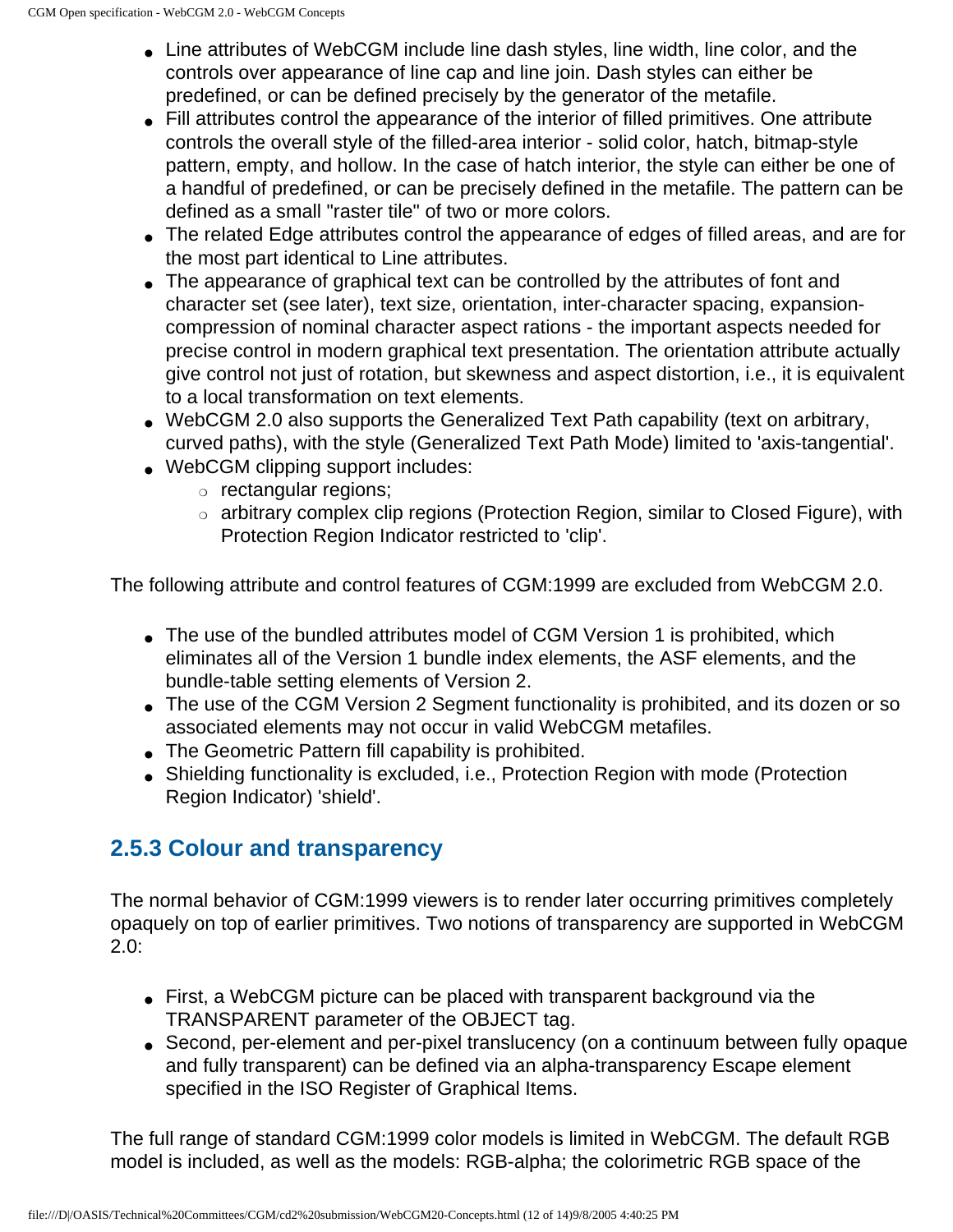Web, sRGB; and sRGB-alpha. The latter three are registered in the ISO Register of Graphical Items.

#### **2.5.4 Character sets and fonts**

Fully international text is supported in WebCGM by:

- Allowing Unicode, UTF-8 or UTF-16, to be selected in the character set designation and selection mechanisms.
- Requiring the use of the CGM:1999 Font Properties element, in the case of fonts outside of a required core set of 13. The Font Properties element carries a handful of parameters which are descriptive of a set of font attributes which are most commonly used to classify and call out fonts.

The default character set is "ISOLatin1". A core set of 13 fonts, the same as those in the ISO CGM Model Profile (MP), are required in WebCGM implementations.

# <span id="page-24-0"></span>**2.6 WebCGM XML Companion File (XCF)**

The WebCGM XML Companion File (XCF) is a new significant new component of WebCGM, forecast in 1.0 and added in the 2.0 upgrade. The WebCGM XCF provides a standard way to externalize metadata from a WebCGM instance, while maintaining a tight binding of that metadata to objects (APSs) in the WebCGM instance.

The WebCGM XCF was designed with three main usage scenarios in mind. A WebCGM companion file:

- 1. can be used to bind application specific metadata (such as a part number) to a particular Application Structure in a WebCGM illustration.
- 2. could also be used to update metadata in a WebCGM illustration via the WebCGM DOM (see DOM section Relationship with XML companion file for more information).
- 3. could be used as a partial inventory of a WebCGM illustration by enumerating the Application Structures IDs, types and (most) attributes. (Note that it is out-of-scope of this version of WebCGM XCF to fully mirror the hierarchical structure of a CGM graphic (see "[Structure overview](#page-58-1)" in the XCF chapter.)

Examples and more details may be found in the [WebCGM XML Companion File](#page-57-0) (XCF) chapter, the complete normative definition of the WebCGM XCF.

The normative definition of XCF includes a base and generic DTD. The WebCGM XCF is designed to be extensible, by other profiles derived from WebCGM 2.0, as well as applications of WebCGM 2.0. In particular, this allows industry specific metadata to be added to the WebCGM object model. See the [normative XCF definition](#page-57-0) for details.

The XCF is a mechanism to bind external metadata to objects in WebCGM instances. Accordingly, unlike hierarchical tree structured WebCGM instances, the structure of the XML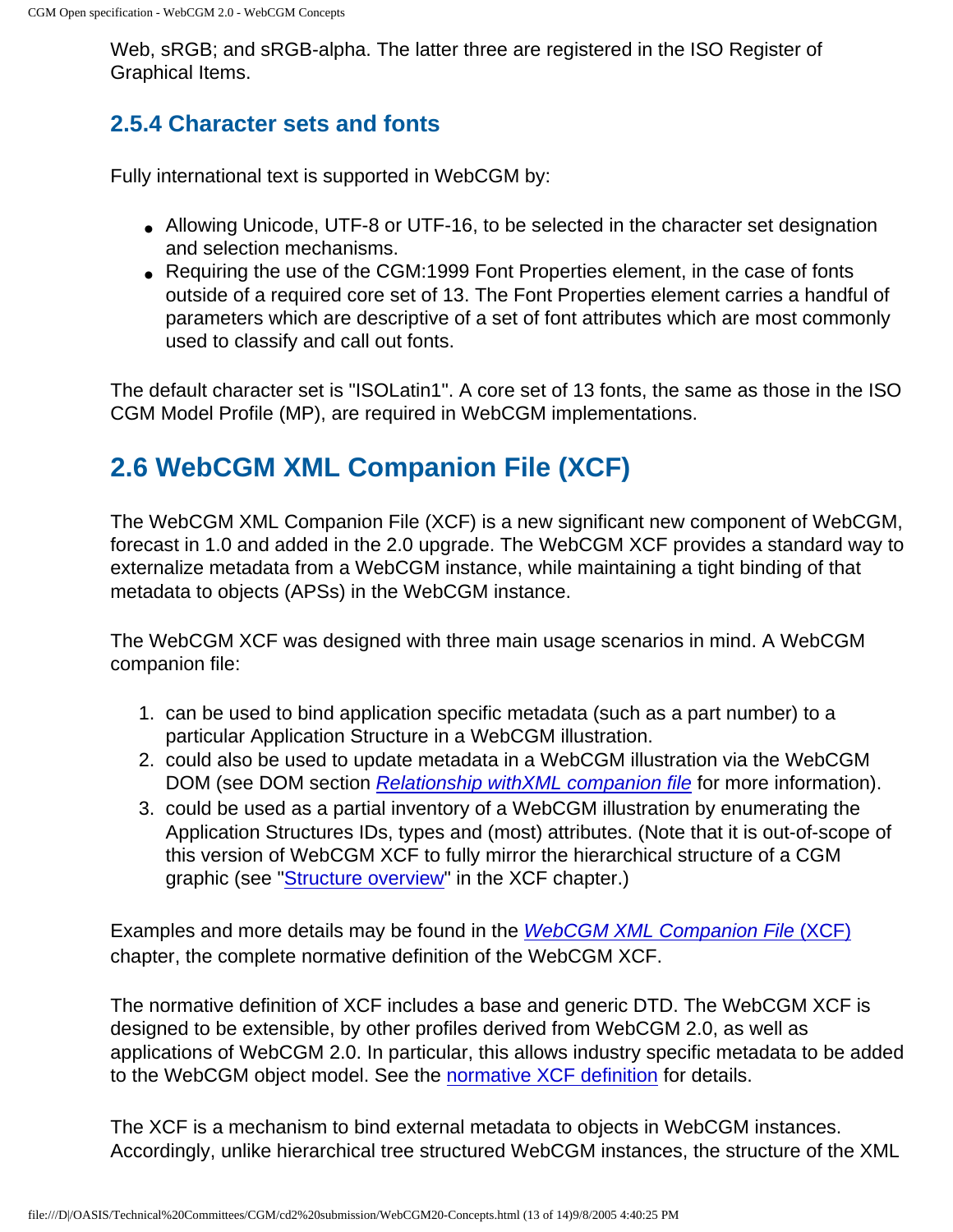Companion File is mostly flat. See the normative section, [Relationship with XML companion](#page-73-0) [file](#page-73-0), for more details.

# <span id="page-25-0"></span>**2.7 WebCGM Document Object Model (DOM)**

### **2.7.1 Motivation**

An interface for programmatic access to WebCGM contents and structure, as well as facilities to manipulate a standardized WebCGM XML Companion File, were perhaps the strongest driving requirements for the upgrade of WebCGM 1.0 to WebCGM 2.0. Virtually all of the WebCGM viewer and user agent implementations had already defined and implemented a proprietary application programming interface (API) for such functionality. Such an interface is part of a Document Object Model (DOM) for WebCGM.

#### **2.7.2 Scope of WebCGM DOM**

Compared with detailed, complete DOM specifications such as W3C's [XML DOM Level 3,](http://www.w3.org/TR/2004/REC-DOM-Level-3-Core-20040407/) or the DOM of the [SVG 1.1](http://www.w3.org/TR/SVG11/) Recommendation, the WebCGM DOM has limited scope. A full DOM would support query and discovery of all objects and entities in a target content (graphic) instance, right down to the leaf nodes of the structure tree. It would also support symmetric, detailed modification and manipulation capabilities for changing the object.

The functionality available in the WebCGM DOM is somewhat more limited. The WebCGM DOM exposes the document graphic structure down to the Application Structure (APS) level -- APS's are the fundamental addressable graphical objects in WebCGM, and are the building blocks of the hierarchical structure tree of a WebCGM.

The WebCGM DOM supports transient manipulation of the APS attributes -- which represent non-graphical metadata associated with the objects -- and transient changes to presentation style of graphical objects. The WebCGM DOM therefore provides the functionality to query and discover the structure of a WebCGM, enumerate its graphical objects, extract associated metadata (e.g., hyperlinking data) from documents, and finally provides users with standard ways to add more interactivity to WebCGM documents than was possible in WebCGM 1.0.

The WebCGM DOM also provides functionality for manipulation and application of standard [WebCGM XML Companion Files](#page-57-0), described in the previous section.

The WebCGM DOM supports a number of usage scenarios and gives access to a number of useful capabilities -- see the *[WebCGM 2.0 Requirements](http://www.cgmopen.org/technical/WebCGM_20_Requirements.html)* for details about the in-scope and out-of-scope capabilities of WebCGM DOM.

[Back to top of chapter](#page-12-2)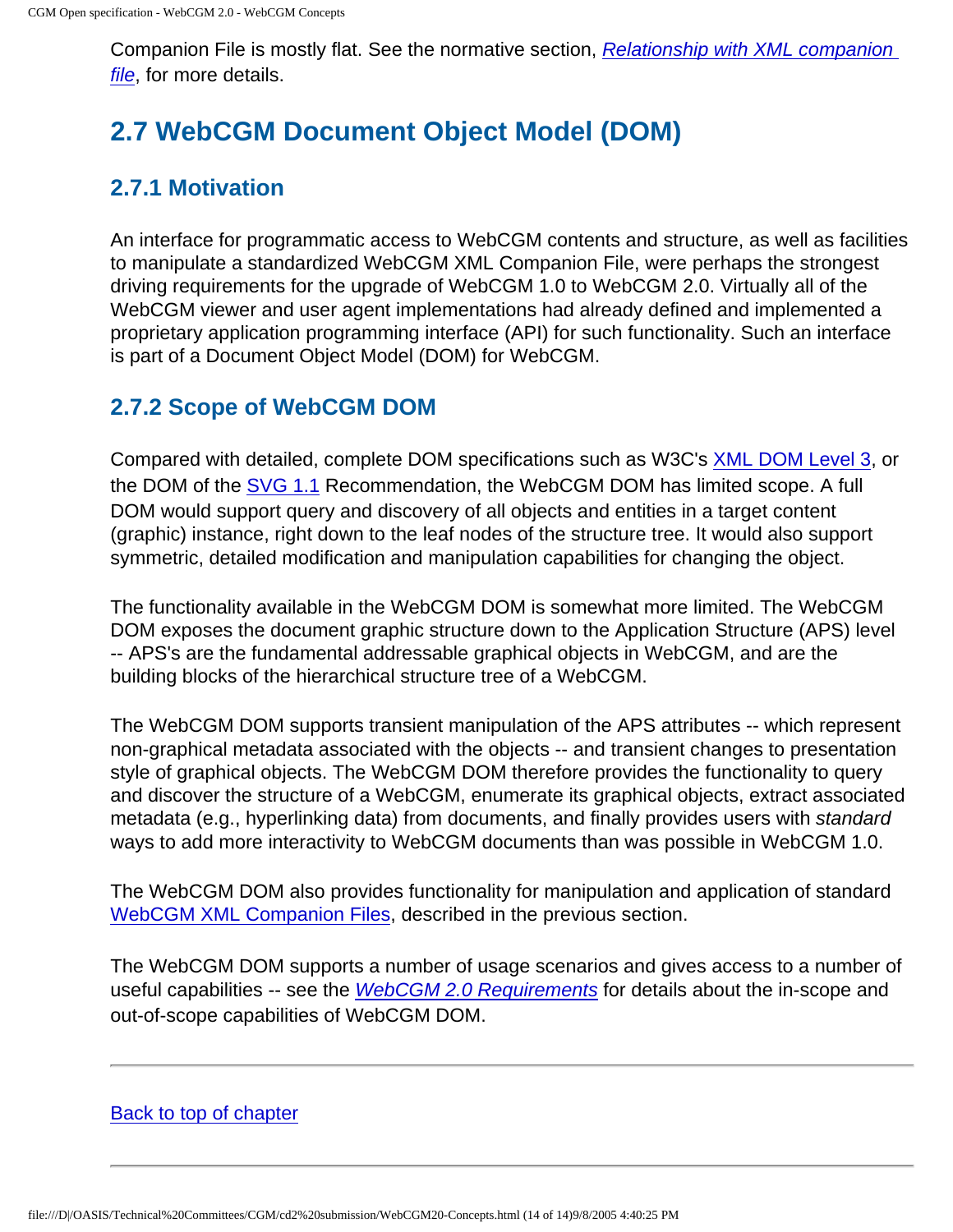<span id="page-26-0"></span>[Up to cover page](#page-0-0) | [Back to WebCGM Concepts](#page-12-0) | [On to XML Companion File](#page-57-0)

#### **CGM Open specification - WebCGM 2.0 - WebCGM Intelligent Content**

# **3 WebCGM Intelligent Content**

This section and its subsections are normative, unless otherwise indicated.



## <span id="page-26-1"></span>**3.1 Addressing objects**

#### <span id="page-26-2"></span>**3.1.1 URI fragment specification**

#### **3.1.1.1 Fragment definition**

The URI (Uniform Resource Identifier) is how resources are identified on the Internet. For example, a CGM file called web.cgm might have the following URI: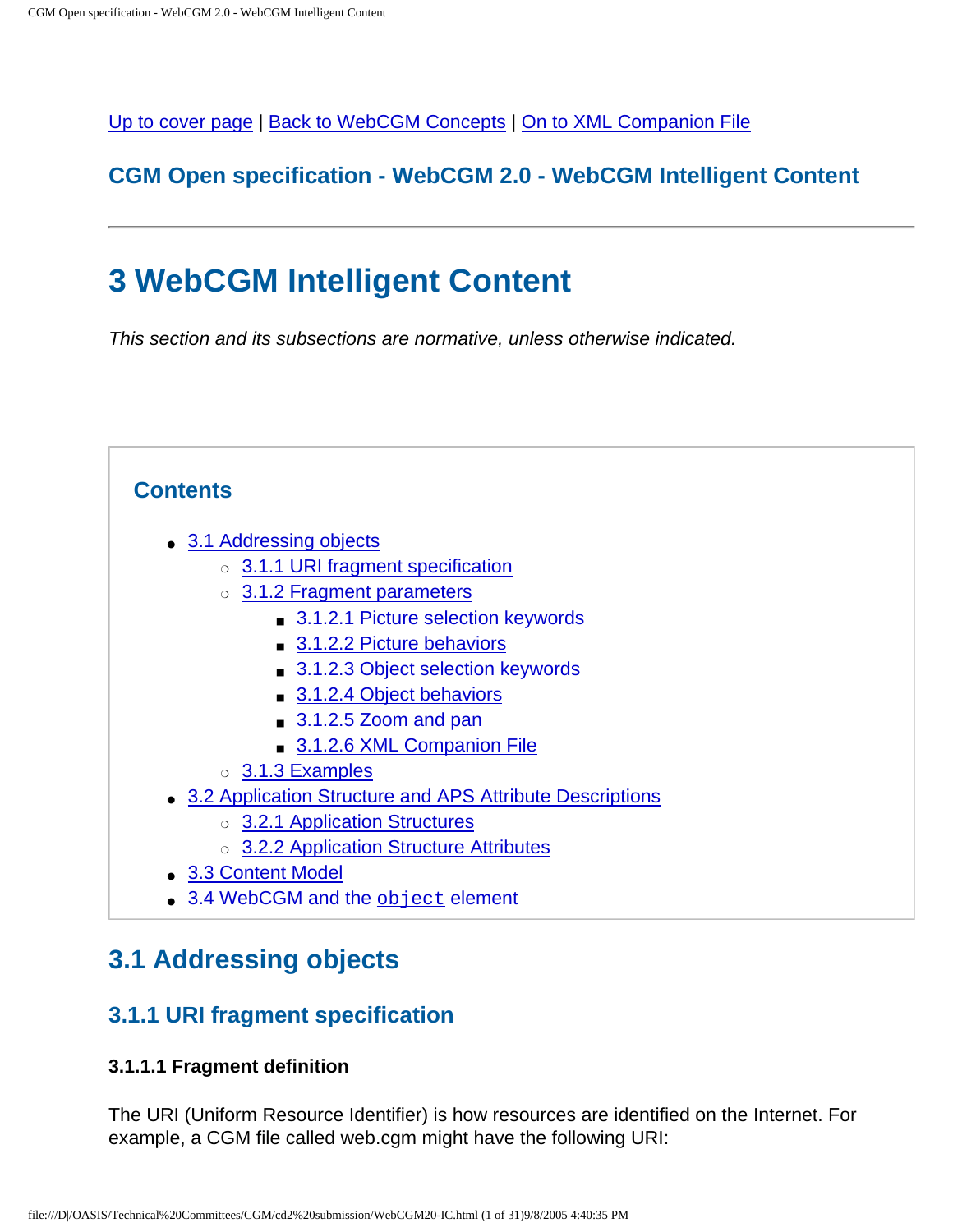http://example.org/web.cgm

Objects (application structures and pictures) within a WebCGM are addressed using the mechanism of the URI fragment. These WebCGM rules are derived from and are consistent with the Web protocols defined in [RFC-3986](http://www.ietf.org/rfc/rfc3986.txt).

A URI fragment is the separator character " # " appended to the main part of the URI or the "base", followed by a string. The fragment string is usually specific only to a particular class of applications. This clause defines the WebCGM fragment which allows WebCGM viewers, web browsers, scripting engines, and other applications to:

- address (point to) specific objects within WebCGM files,
- or load and apply an [XML Companion File](#page-57-0) (XCF).

The base URI is terminated by "#", and a fragment is appended which defines the object, and the desired viewer behavior. The URI fragment syntax is based on concepts described in the XML Pointer Language (see [Xpointer Framework](http://www.w3.org/TR/2003/REC-xptr-framework-20030325/)). The URI fragment syntax is defined below. The formal grammar for the WebCGM fragment is given using a simple Extended Backus-Naur Form (EBNF) notation.

Note. Multiple pictures per WebCGM instance were allowed in the previous edition, WebCGM 1.0. WebCGM 2.0 allows only one picture per metafile. For backward compatibility with existing viewer implementations, the fragment syntax is unchanged with regard to the picterm.

#### <span id="page-27-0"></span>**3.1.1.2 Fragment EBNF**

```
The following notation is used:
     * -- 0 or more
     + -- 1 or more
     ? -- 0 or 1
     () -- grouping
     | -- separates alternatives
     double quotes (") surround literals
webcgmfragment ::= picterm "." objterm | 
             picterm |
             objterm |
             picid "." objid |
             objid | 
             xcfterm
picterm ::= pictureid | pictsequence
pictureid ::= "pictid(" picid ("," behavior)? ")"
picid :: = (char) +
```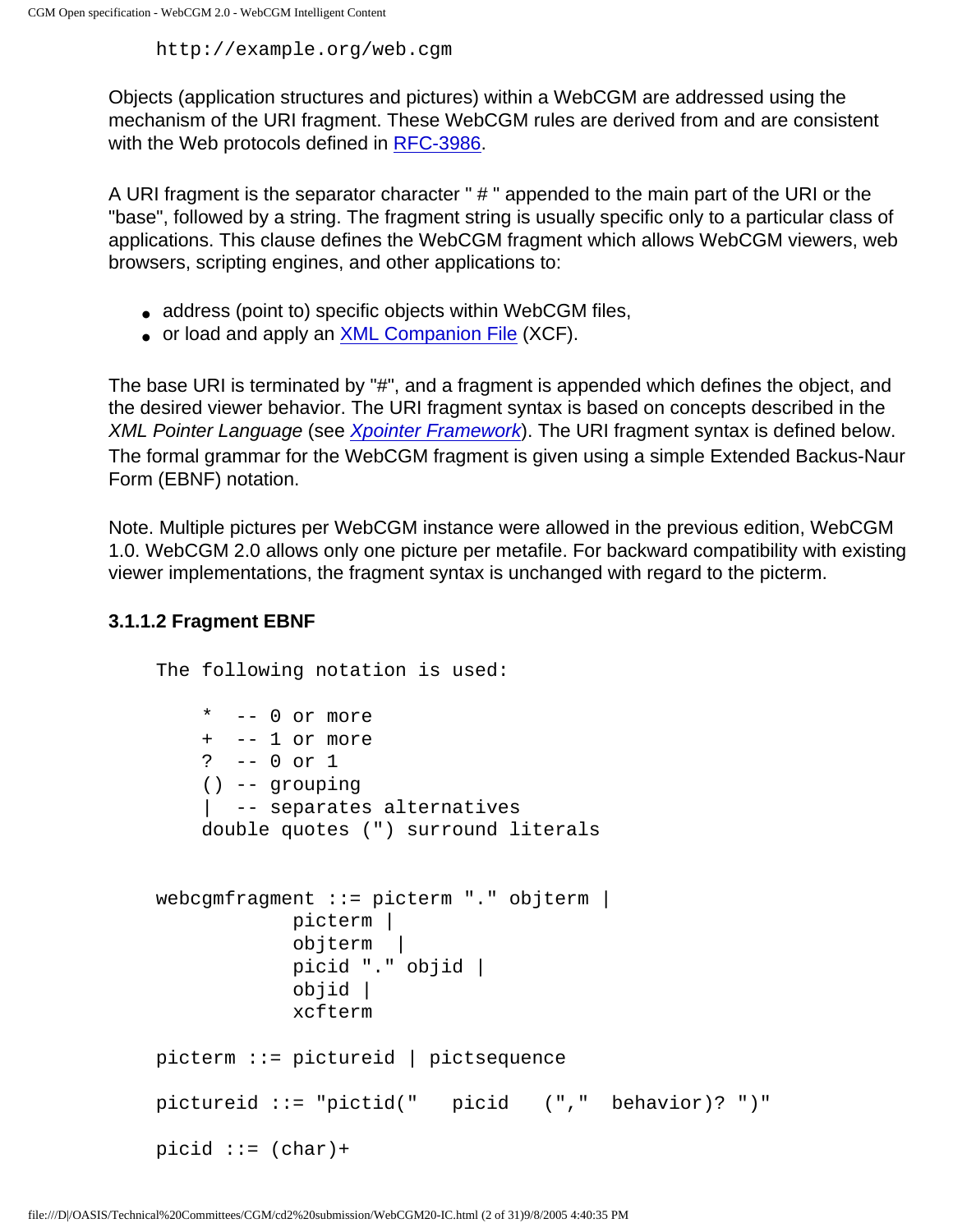```
behavior ::= "_blank" | "_self" | "_parent" | "_replace" | 
"_top" | target
target := (char)+
pictsequence ::= "pictseqno(" picseqno ("," behavior)? ")"
picseqno ::= "1"
objterm ::= specialForm | normalForm
specialForm ::= "id(*,clearHighlight)"
normalForm ::= objectid | objectnameobjectid ::= "id(" objid ("," objbehavior)? ")"
objid :: = (char) +objBehavior ::= navTerm | highlightTerm | navTerm "+" 
highlightTerm
navTerm := full | zoom | movehighlightTerm ::= newHighlight | addHighlight
objectname ::= "name(" objname ("," objbehavior)? ")"
objname ::= (char) +
xcfterm ::= "xcf(" xcfurl ")"
xcfurl ::= (char)+
```
See next section for a definition of the "char" production.

#### <span id="page-28-0"></span>**3.1.1.3 Fragment Character Repertoire**

The productions 'picid', 'target', 'objid', and 'objname' in the fragment grammar are represented by parameters in WebCGM of type non-graphical text (CGM type SF). Their character repertoire shall be restricted as follows.

- 1. Firstly, per the character set for type SF data. See section [6.3, T.14.5](#page-110-0).
- 2. Secondly, the character repertoire for all of these productions is further restricted as defined in [section 2.2 of XML 1.0, third edition](http://www.w3.org/TR/2004/REC-xml-20040204/#charsets).
- 3. Thirdly, the repertoire for each of these productions is further restricted as follows:
	- ❍ objid corresponds to WebCGM APS 'id' parameter; further restrictions: as the name construct defined in [section 2.3 of XML 1.0, third edition.](http://www.w3.org/TR/2004/REC-xml-20040204/#sec-common-syn)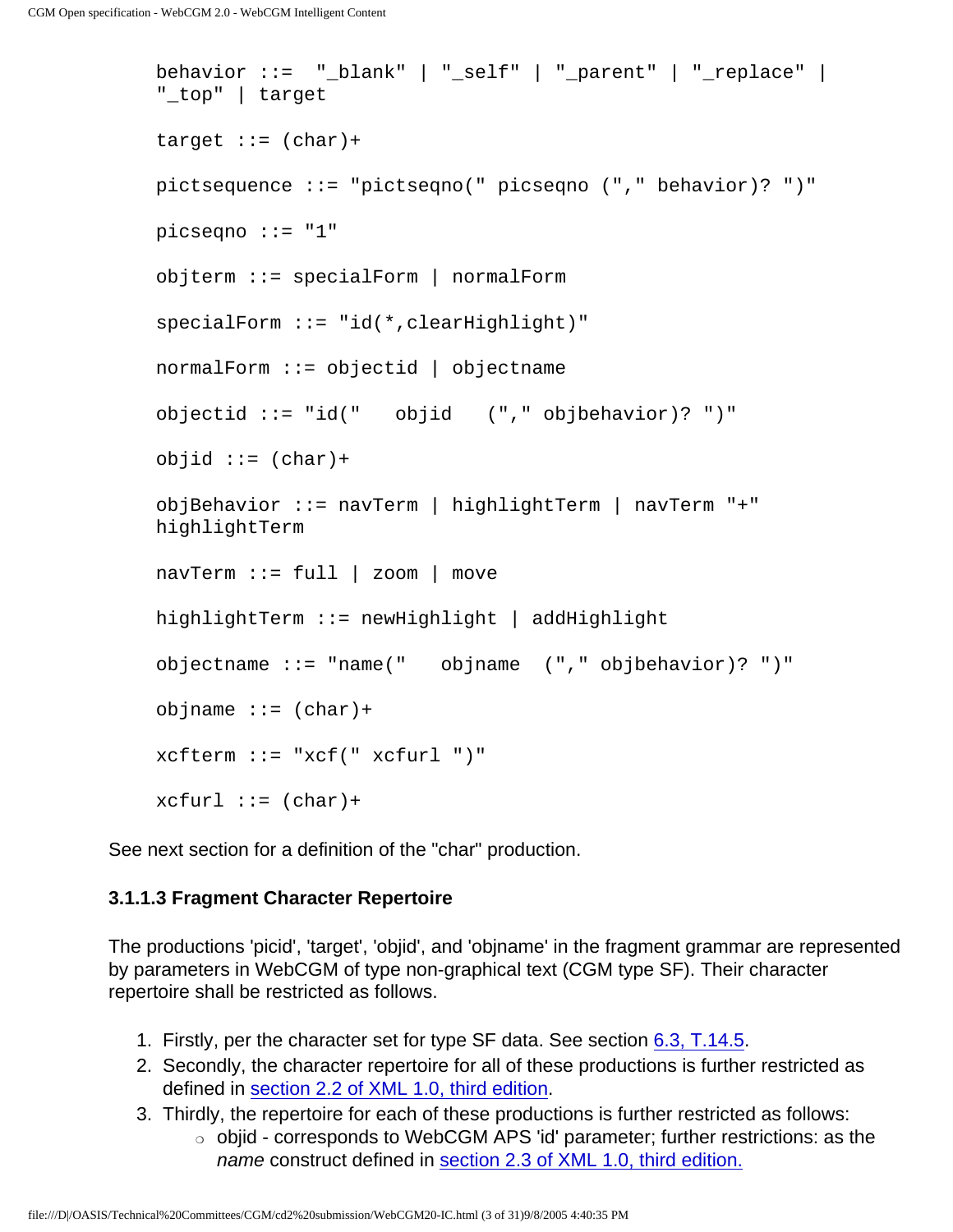- $\circ$  objname corresponds to WebCGM APS attribute of type 'name'; shall not contain any leading or trailing whitespace (#x09 | #x0a | #x0d | #x20); the 1-character string "\*" is not a valid objname; no further restrictions.
- ❍ picid corresponds to the 'id' parameter of WebCGM BEGIN PICTURE elements; further restrictions: as objid for any picid value occurrences within a fragment, otherwise per type SF for the id parameter in the BEGIN PICTURE element itself (see further comments below).
- ❍ target further restrictions: as objid, plus further restricted per ["Frame Target](http://www.w3.org/TR/REC-html40/types.html#type-frame-target) [Name"](http://www.w3.org/TR/REC-html40/types.html#type-frame-target) of HTML 4.0 (e.g., must begin with a-zA-Z).
- $\circ$  xcfurl must be a valid URI string, according to the [encoding rules below](#page-29-0) (3.1.1.4), and follow the valid-URI rules specified for the first parameter of the ['linkuri'](#page-47-0)  [Applicaton Structure Attribute](#page-47-0).

Note that these character repertoires allow one or more of the characters ".", ",", "(", and ")". These are significant characters in the syntax of the WebCGM fragment specification. If any of these four significant characters is to appear in a valid id/name string within a fragment instance, then the fragment shall use the unabbreviated long form, which is the first of the five optional forms in the 'webcgmfragment' production of [3.1.1.2.](#page-27-0) In particular, all components of the long form shall be included, and none of the parts marked as optional in the EBNF may be omitted.

Note about picid: The character repertoire for picid occurrence in the fragment ("as objid") is more restrictive than the repertoire for the id parameter of the BEGIN PICTURE element itself (CGM data type SF, not further restricted). Any application which intends to use the picid field in the fragment must generate the picture ids to the more restrictive repertoire of the fragment. Note also, since WebCGM 2.0 does not allow multi-picture metafiles, that the picid in the fragment is of limited utility. It could perhaps be used as for quality assurance, for verification that the proper picture/metafile is being processed, but it has no picture-selection usage as it would in multi-picture metafiles.

#### <span id="page-29-0"></span>**3.1.1.4 Non-ASCII characters in URIs**

The URI character repertoires, as define in the appropriate W3C specifications, basically comprise the alphabetic and numeric characters of ASCII, plus a few punctuations. The character repertoires defined in  $3.1.1.3$  are potentially much richer. The method for handling this disparity is as defined in [section 4.2.2 of XML 1.0, third edition](http://www.w3.org/TR/2004/REC-xml-20040204/#sec-external-ent). That specification is adapted for WebCGM processors as follows.

A WebCGM processor shall interpret a non-ASCII character in a URI by representing the character in UTF-8 as one or more bytes, and then escaping these bytes with the URI escaping mechanism (i.e., by converting each byte to %HH, where HH is the hexadecimal notation of the byte value).

#### **3.1.1.5 Resolving relative URIs**

For the 'xcfurl' parameter of the xterm production in the [above EBNF,](#page-27-0) a relative URI is resolved relative to the WebCGM instance with which the [XML Companion File](#page-57-0) is a companion -- i.e. relative to the base part of the URI containing the fragment -- rather than relative to the file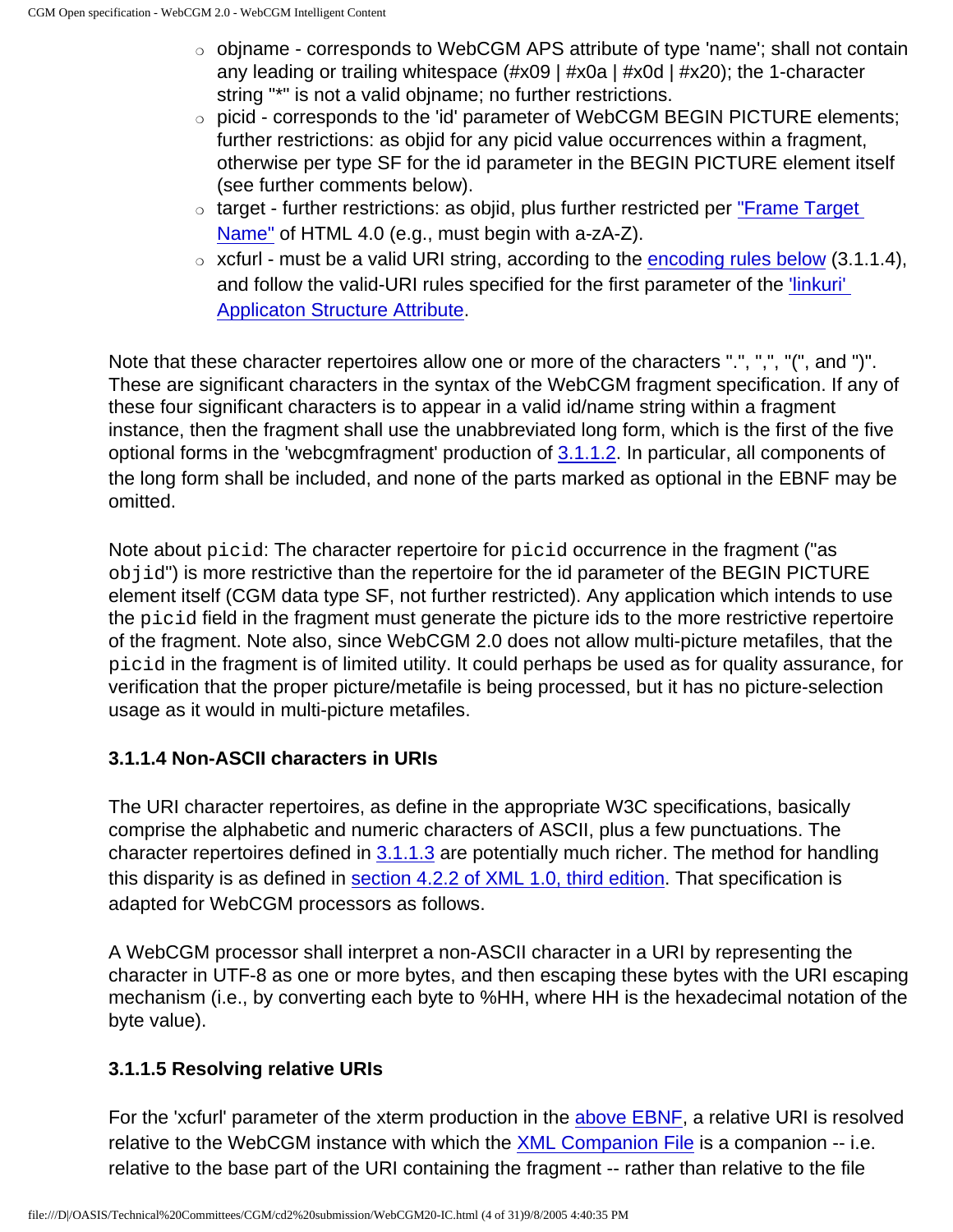containing the URI reference (e.g., a HTML file).

**EXAMPLE**. Suppose an HTML document contains a hyperlink (href attribute on  $\langle a \rangle$ element) to a WebCGM illustration, and that hyperlink URI contains a fragment specifying to load and apply an XML Companion File:

- HTML at: http://www.example.org/parts-list.html
- contains href: http://www.example.org/illustrations/some-part. cgm#xcf(some-part.xml)

Then the relative URI "some-part.xml" is resolved according to the location of the associated CGM, not according to the location of the HTML:

● http://www.example.org/illustrations/some-part.xml

Similarly, if the fragment were #xcf(companions/some-part.xml), then that relative URI resolves to:

● http://www.example.org/illustrations/companions/some-part.xml

#### <span id="page-30-0"></span>**3.1.2 Fragment parameters**

The following subsections describe in detail, how fragment parameters are used to specify the picture behaviors and object behaviors of links containing the parameters. An informative summary of the rules is provided in the [last subsection](#page-38-1).

#### <span id="page-30-1"></span>**3.1.2.1 Picture selection keywords**

As noted previously, the picture selection keywords are of limited utility in WebCGM 2.0, which allows only one picture per metafile. However, they are kept in the syntax for backward compatibility with WebCGM 1.0 (which allowed multi-picture metafiles), and they are a required part of the syntax if there is a picterm production present (see [EBNF\)](#page-27-0).

pictid - The pictid keyword indicates that the picture to be viewed is identified by the id of the picture, which is the id parameter in the BEGIN PICTURE element. In the syntax, this is a required parameter of the picterm production, and there may be a second associated parameter, whose value is an optional picture behavior specification (see [EBNF](#page-27-0)). If the metafile does not contain a picture with the specified picture id value, the first (and only) picture in the metafile is chosen.

pictseqno - The pictseqno keyword indicates that the identity of the picture to be viewed is by the sequence number of the picture in the metafile. "1" is the only valid value in WebCGM 2.0 (see [EBNF\)](#page-27-0). In the syntax, this is a required parameter of the picterm production, and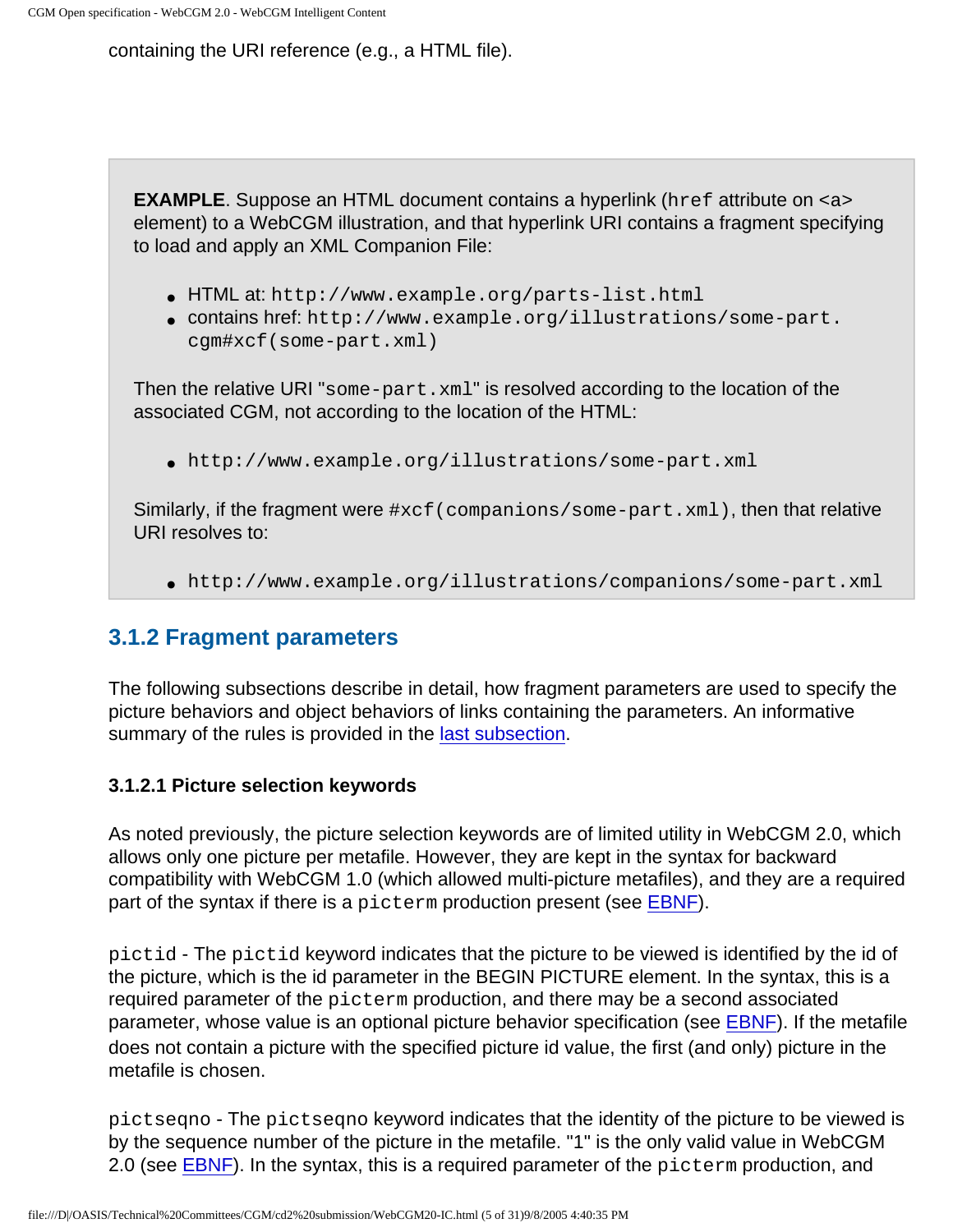there may be a second associated parameter, whose value is an optional picture behavior specification.

#### <span id="page-31-0"></span>**3.1.2.2 Picture behaviors**

Picture behaviors describe to the viewer how to display a picture that is the target of a hyperlink. Picture behaviors are based on the syntax and semantics of " [Frame Target Names](http://www.w3.org/TR/html401/types.html#type-frame-target)" defined in the HTML 4.01 Specification.

The reserved names listed below describe the various picture behaviors. All other Picture Behavior values shall be valid Frame Target Names as described in the *[HTML 4.01](http://www.w3.org/TR/html401/)* [Specification](http://www.w3.org/TR/html401/). Frame Target Names must begin with an alphabetic character (a-zA-Z).

In what follows, the following conventions apply:

- "viewer" refers collectively to a browser and/or a CGM viewer (e.g., plugin). The logical result is described, not the method of achieving the result (which in general will require action by browser or viewer or both.)
- "content" refers to either source or destination or a link, and is either a picture (CGM) or a document (HTML), depending upon the formulation of the particular link.

The following Picture Behavior values, except for \_replace, are defined per [HTML 4.01](http://www.w3.org/TR/html401/):

#### **\_blank**

The viewer shall load the designated content in a new, unnamed window.

**\_self**

The viewer shall load the content in the same frame as the one containing the content that refers to this target.

#### **\_parent**

The viewer shall load the content into the immediate FRAMESET parent of the current frame in which the current content is displayed. This value is equivalent to "\_self" if the current frame has no parent.

#### **\_replace**

The viewer shall replace the current CGM picture by the designated CGM picture in the same rectangular area in the same frame as the picture which refers to this target. If the ending resource (CGM) is the same as the linking resource, the viewer does not reload the resource. Applicable only to CGM-to-CGM links (i.e., this is not defined in [HTML](http://www.w3.org/TR/html4/) [4.01](http://www.w3.org/TR/html4/)), this is the default behavior for such links.

#### **\_top**

The viewer shall load the content into the full, original window (thus canceling all other frames). This value is equivalent to \_self if the current frame has no parent.

If the picture behavior value is any valid name string other than the above reserved names, (it begins with an alphabetic character (a-zA-Z)), remove the existing content (picture or document) from the frame whose name matches the string and display the specified content in the specified frame. If no frame exists by the specified name, the viewer shall load the designated content (picture or document) in a new window with the specified name.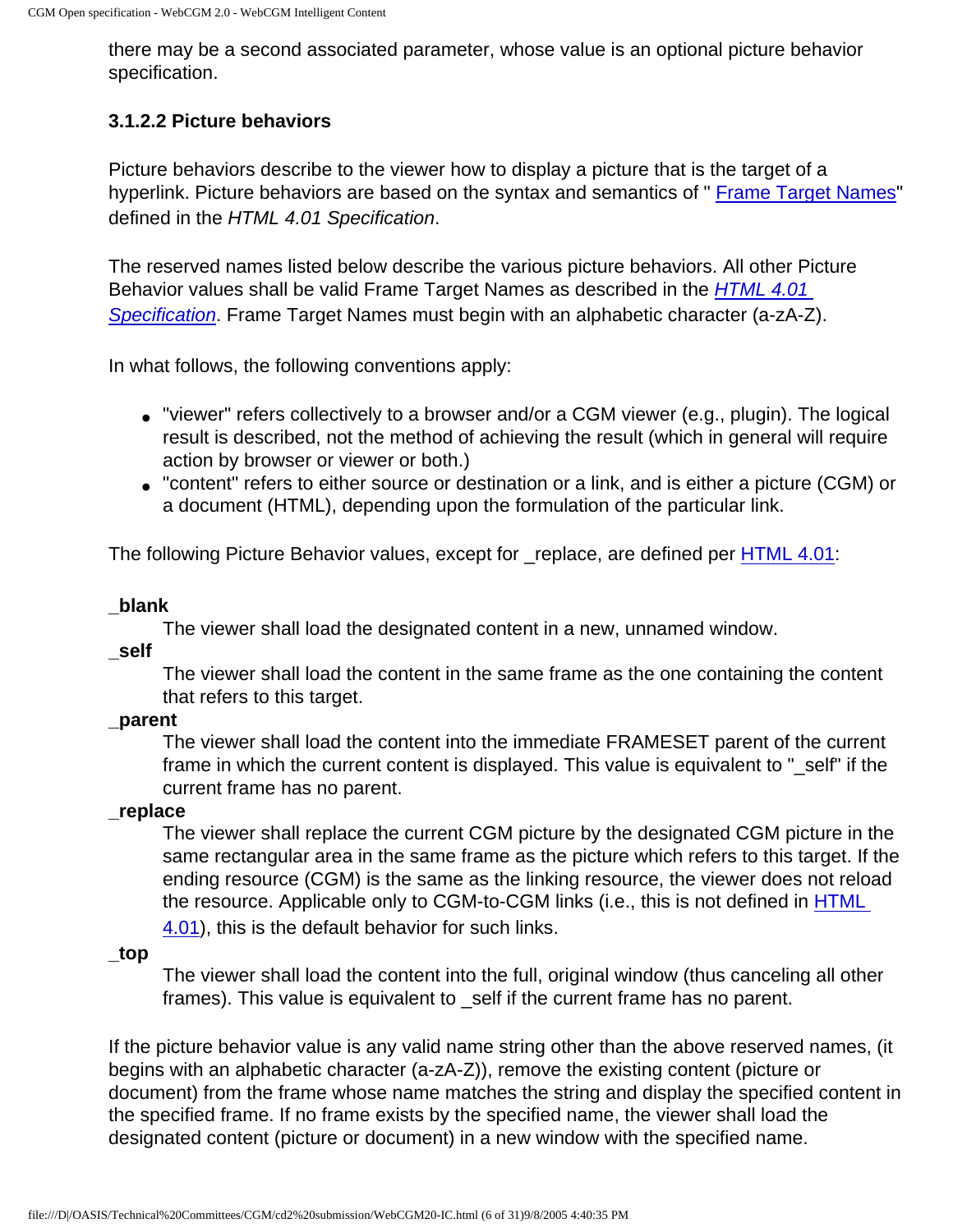For **HTML-to-CGM links**, the picture behavior should not be included in any fragment specification. Rather, the effect should be achieved with HTML TARGET attribute on the link specification in the HTML, as specified in the **[HTML 4.01 Specification](http://www.w3.org/TR/html401/)**. CGM viewers shall ignore picture behavior specifications in URI fragments which are part of links from non-CGM content.

For **CGM-to-HTML links** and **CGM-to-CGM links**, the following table summarizes the rules:

| <b>Behavior</b> | <b>CGM-to-HTML</b>                                                                                                                                                                                                              | <b>CGM-to-CGM</b>                                                                                                                                                                                                                                                                                                                    |
|-----------------|---------------------------------------------------------------------------------------------------------------------------------------------------------------------------------------------------------------------------------|--------------------------------------------------------------------------------------------------------------------------------------------------------------------------------------------------------------------------------------------------------------------------------------------------------------------------------------|
| blank           | The viewer shall load the<br>designated document in a new,<br>unnamed window.                                                                                                                                                   | The viewer shall load the designated<br>picture in a new, unnamed window.                                                                                                                                                                                                                                                            |
| self            | The viewer shall load the<br>document in the same frame as<br>the one containing the CGM<br>picture that refers to this target.<br>This is the default for CGM-to-<br>HTML links.                                               | The viewer shall load the picture in<br>the same frame as the one<br>containing the CGM picture that<br>refers to this target.                                                                                                                                                                                                       |
| parent          | The viewer shall load the<br>document into the immediate<br>FRAMESET parent of the<br>current frame in which the<br>current picture is displayed. This<br>value is equivalent to "_self" if<br>the current frame has no parent. | The viewer shall load the picture into<br>the immediate FRAMESET parent of<br>the current frame in which the<br>current picture is displayed. This<br>value is equivalent to "_self" if the<br>current frame has no parent.                                                                                                          |
| replace         | Not applicable. Default to_self.                                                                                                                                                                                                | The viewer shall display the<br>designated CGM picture in the same<br>rectangular area in the same frame<br>as the picture which refers to this<br>target. If the ending resource (CGM)<br>is the same as the linking resource,<br>the viewer does not reload the<br>resource. This is the default behavior<br>for CGM-to-CGM links. |
| top             | The viewer shall load the<br>document into the full, original<br>window (thus canceling all other<br>frames). This value is equivalent<br>to self if the current frame has<br>no parent.                                        | The viewer shall load the picture into<br>the full, original window (thus<br>canceling all other frames). This<br>value is equivalent to _self if the<br>current frame has no parent.                                                                                                                                                |

#### **Picture behaviors and different source-to-destination data types.**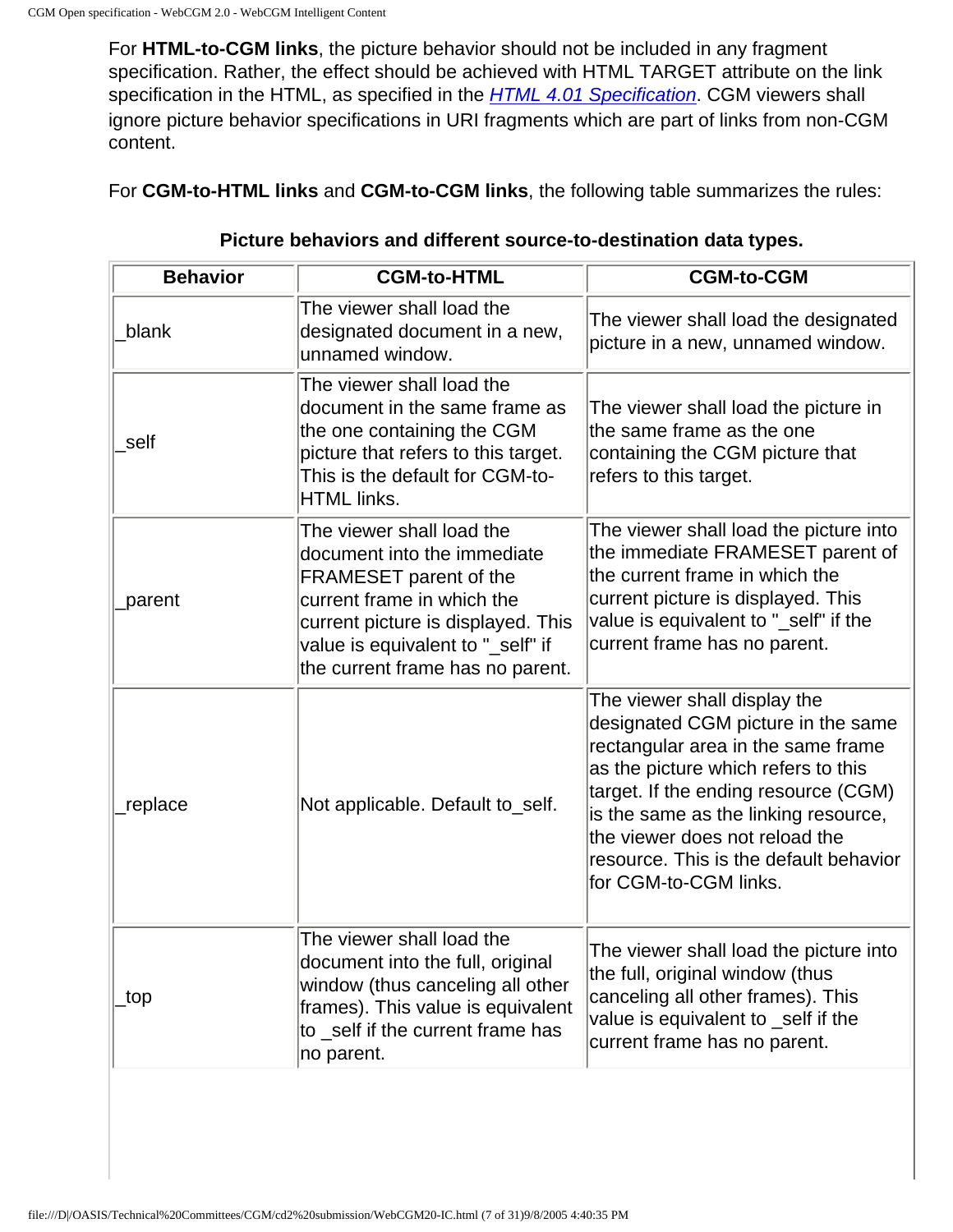|        | The viewer shall load the       |                                         |
|--------|---------------------------------|-----------------------------------------|
| target | document into the frame         | The viewer shall load the picture into  |
|        | identified by "target". If no   | the frame identified by "target". If no |
|        | matching frame can be found,    | matching frame can be found, the        |
|        | the viewer shall load the       | viewer shall load the designated        |
|        | designated content document in  | content document in a new window        |
|        | a new window with the specified | with the specified name.                |
|        | ∣name.                          |                                         |

Note: Link interactions between CGM and non-CGM mime types other than HTML follow the same rules as CGM and HTML interactions.

Figures 3 and 4 below give examples of \_self and \_replace.



file:///D|/OASIS/Technical%20Committees/CGM/cd2%20submission/WebCGM20-IC.html (8 of 31)9/8/2005 4:40:35 PM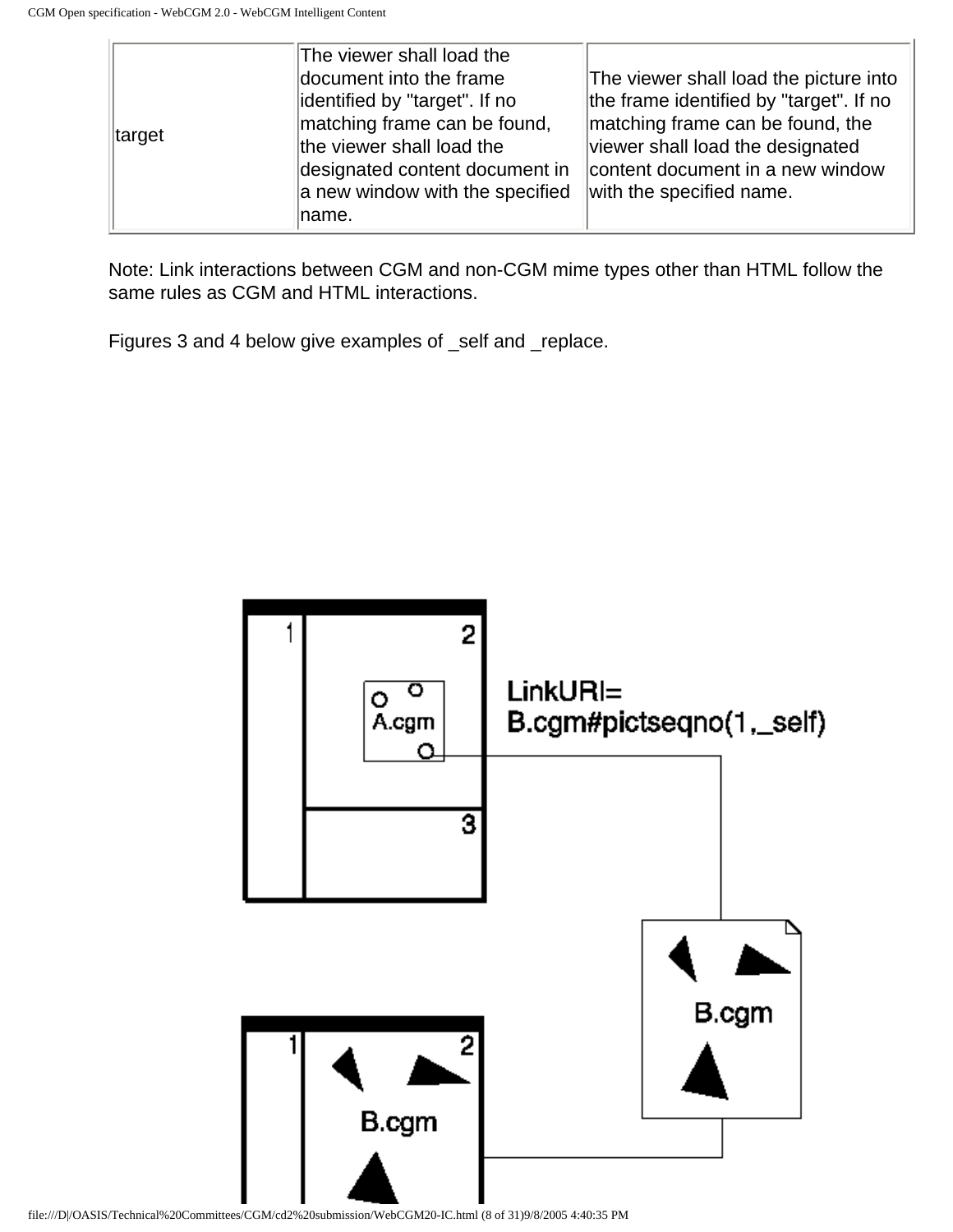CGM Open specification - WebCGM 2.0 - WebCGM Intelligent Content



**Figure 3. Example of \_self**

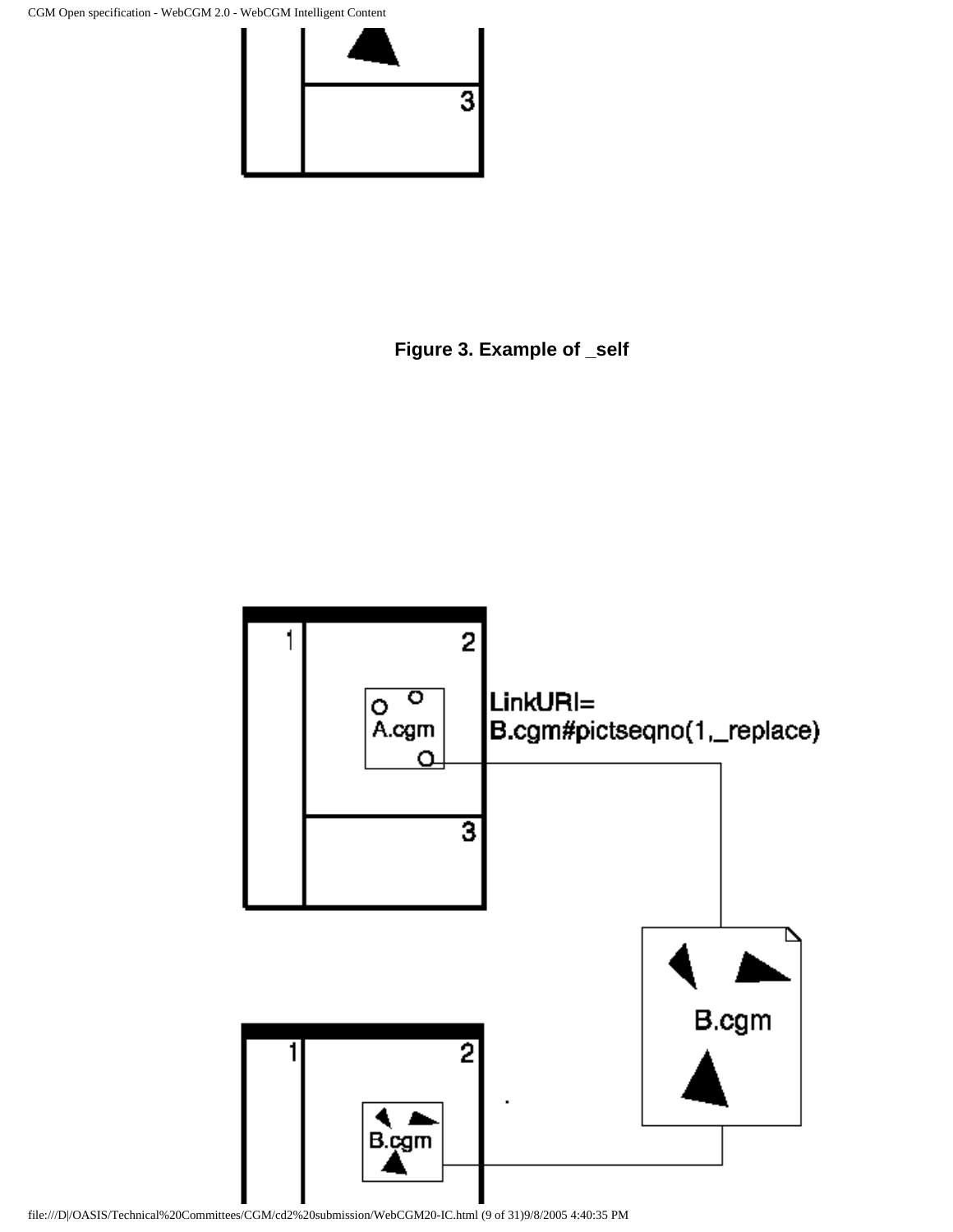

#### **Figure 4. Example of \_replace**

#### <span id="page-35-1"></span>**3.1.2.3 Object selection keywords**

id - the id of the APS of type 'grobject', 'para' or 'subpara' to be selected. The id parameter in the BEGIN APS element. If no match is found in the picture, no object is selected.

name - the value of the 'name' attribute in an object (grobject, para, or subpara APS). This is an alternate way to address objects. All objects in the picture with matching 'name' attributes are selected. If no match is found in the picture, no object is selected.

In addition to these two object selection keywords, WebCGM defines one [special form object](#page-35-2)  [behavior](#page-35-2) that allows a wildcard object selection keyword, "\*". The wildcard keyword shall be used only in this special form.

#### <span id="page-35-0"></span>**3.1.2.4 Object behaviors**

Object behaviors describe to the viewer how to display a picture that is the target of a hyperlink, when that hyperlink contains a [URI fragment](#page-26-2) that specifies a particular object or group of objects as the target. (object behaviors are also available through the ['linkuri' APS Attribute](#page-47-0).)

#### <span id="page-35-2"></span>**3.1.2.4.1 Enumeration of behaviors**

WebCGM 2.0 contains twelve distinct object behaviors, eleven of which are generated by the [fragment EBNF,](#page-27-0) and one of which is defined in the EBNF as a **special-form object behavior** fragment:

```
id(*,clearHighlight)
```
The default object behavior is zoom+newHighlight.

The next subsection defines the target rectangle of the navigation behaviors, depending on whether a single or multiple objects are selected by the [object selection keyword](#page-35-1). The highlight behaviors apply to all objects selected according to the [object selection keyword.](#page-35-1)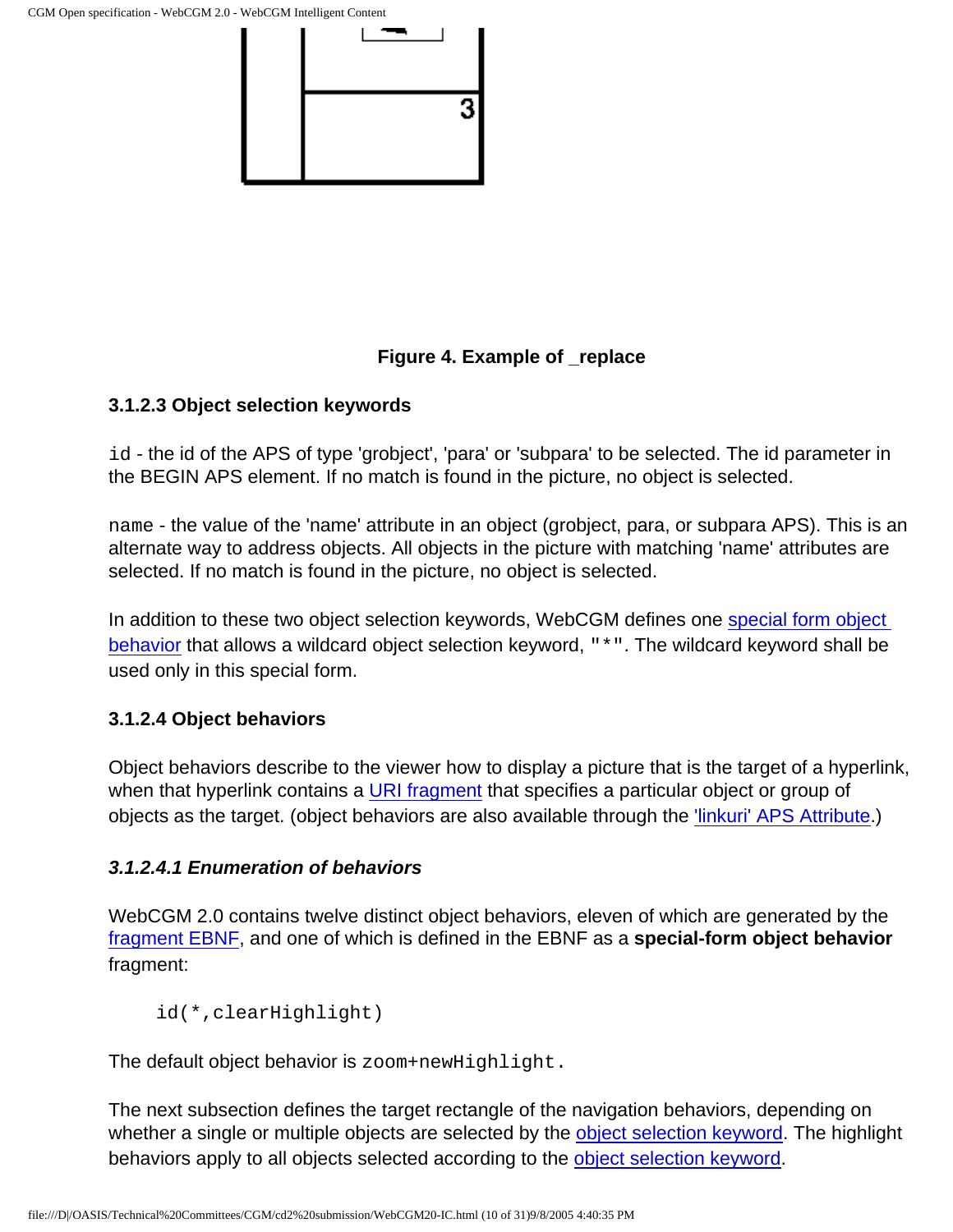The object behaviors are built by from a set three "atomic" navigation keywords and a set of two "atomic" highlight keywords, [defined below.](#page-37-0) The navigation keywords have no highlighting side effects and the highlighting keywords have no navigation side effects -- the navigation and highlighting keyword sets are orthogonal.

The special-form behavior, id(\*,clearHighlight), clears highlighting of any and all highlighted objects in the picture, without affecting the navigation state of the picture.

Note that object behaviors are "cumulative". As described in the "*Picture behaviors*" section, if a link points to the same CGM file that is currently viewed -- e.g., a CGM-to-CGM link within the same file, with replace picture behavior -- then the picture is not reloaded, and any new object behaviors are applied starting from the current viewing state of the picture.

The following table enumerates the object behaviors available in WebCGM 2.0. The Navigation column indicates whether the viewer performs any navigation for the behavior, for the [selected](#page-35-0)  [object\(s\).](#page-35-0) Highlighting indicates whether the viewer adjusts the highlighting of the [selected](#page-35-0)  [object\(s\)](#page-35-0) in some way ("X") or not.

| <b>Behavior</b>                | <b>Navigation</b> | <b>Highlighting</b> |
|--------------------------------|-------------------|---------------------|
| full                           | X                 |                     |
| zoom                           | X                 |                     |
| move                           | Χ                 |                     |
| newHighlight                   |                   | X                   |
| addHighlight                   |                   | X                   |
| full+newHighlight              | X                 | X                   |
| zoom+newHighlight<br>(default) | X                 | X                   |
| move+newHighlight              | X                 | X                   |
| full+addHighlight              | X                 | X                   |
| full+addHighlight              | X                 | X                   |
| full+addHighlight              | X                 | X                   |
| clearHighlight                 |                   | Χ                   |

# **Object behaviors of WebCGM 2.0**

Note. WebCGM 2.0 deprecates three object behaviors -- view\_context, highlight, and highlight\_all -- that were defined in WebCGM 1.0.

# <span id="page-36-0"></span>**3.1.2.4.2 Definition of target rectangle**

If navigation to an object or group of objects is indicated, a target rectangle must be calculated as follows: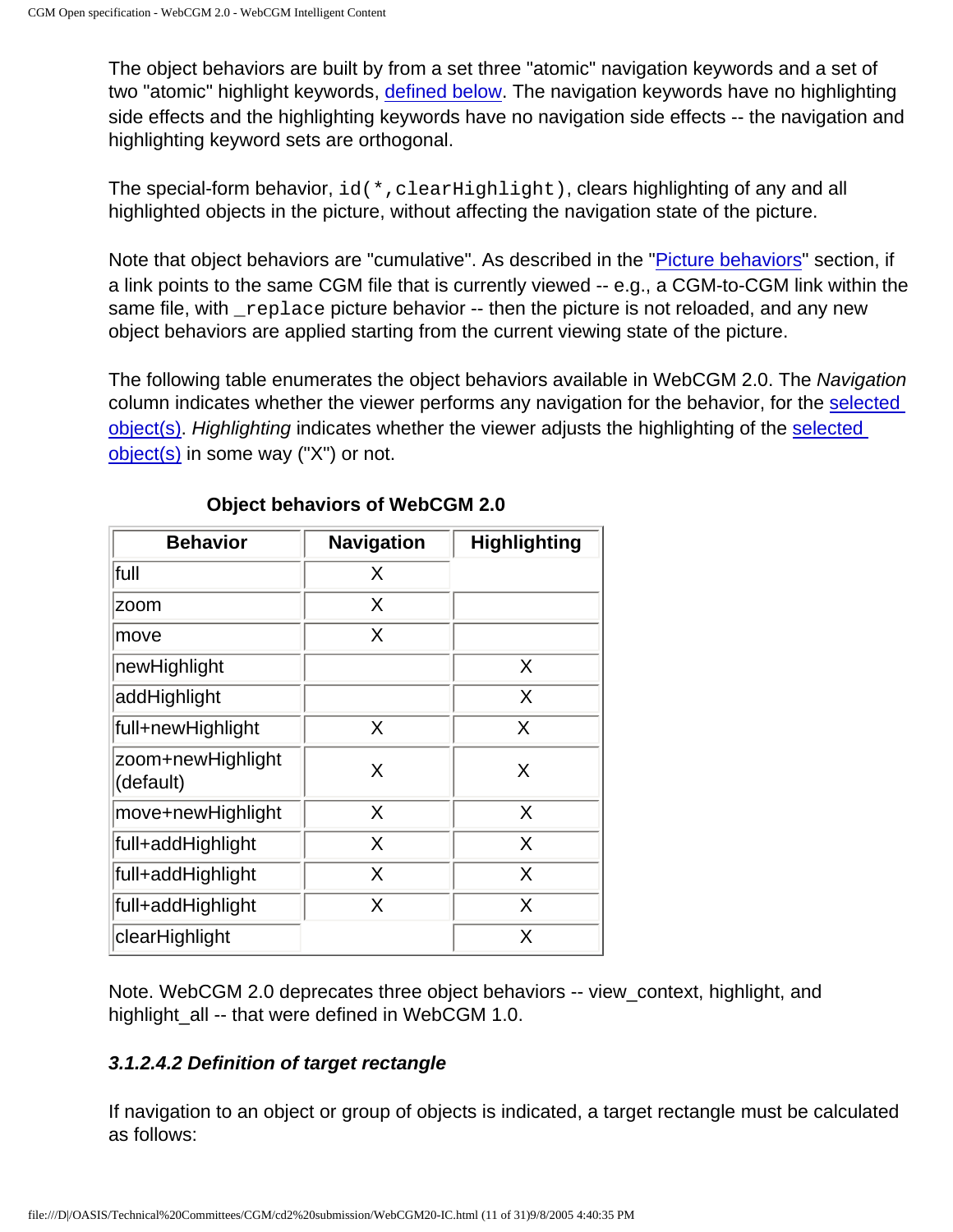- If the object APS contains a ['viewcontext' APS Attribute,](#page-46-0) the target rectangle is described by the 'viewcontext' APS Attribute.
- If the object APS does not contain a 'viewcontext' attribute, but contains a 'region' attribute, the target rectangle is the rectangle enclosing the region defined by the 'region' APS attribute.
- If the object APS contains neither a 'viewcontext' nor a 'region' attribute, the target rectangle is the bounding box of the graphical primitives of the object.
- For multiple [selected objects](#page-35-0) the target rectangle is the bounding box of the target rectangles of the individual objects, which latter are computed according to the preceding 3 bullets.

# <span id="page-37-0"></span>**3.1.2.4.3 Definition of behaviors**

## **full**

The viewer shall present a full picture view of the appropriate picture.

**zoom**

The viewer shall fit the [target rectangle](#page-36-0) of the [selected object\(s\)](#page-35-0) into the viewer's rectangle and center it. The "zoom" behavior is the default behavior in WebCGM 2.0.

**move**

The viewer shall move (pan) the illustration such that the [target rectangle](#page-36-0) is centered inside the viewer's rectangle. If the target rectangle is too large, the viewer shall fit the target rectangle into the viewer's rectangle and center it.

# **newHighlight**

Highlight the [selected object\(s\)](#page-35-0), first removing any highlighting that may exist on objects in the picture.

# **addHighlight**

Highlight the [selected object\(s\)](#page-35-0), leaving highlighted any objects in the picture that may be already highlighted.

# **clearHighlight**

See the definition of the **special-form object behavior** fragment in the [enumeration of](#page-35-1) [behaviors.](#page-35-1)

# <span id="page-37-1"></span>**3.1.2.5 Zoom and pan**

In addition to being able to meet the zooming and panning requirements imposed by the above object behavior specifications, and those zooming and panning requirements imposed by support of the object [element's parameters](#page-53-0), viewers which operate in an interaction-capable environment shall have zoom and pan controls available to the user. The exact methods and user interface styles for zoom and pan selection and manipulation are viewer dependent.

# **3.1.2.6 XML Companion File**

The [fragment syntax](#page-26-0) can be used to load and apply an XML Companion File (XCF) together with the WebCGM file. The interpreter will load the WebCGM file first. Then it will load and apply the XML Companion File specified by the URI ([resolving a relative URI](#page-29-0) if necessary), as defined in RFC3986. A viewer must apply the XCF before first display of the CGM. Interpreters without support for the WebCGM DOM will ignore this fragment type.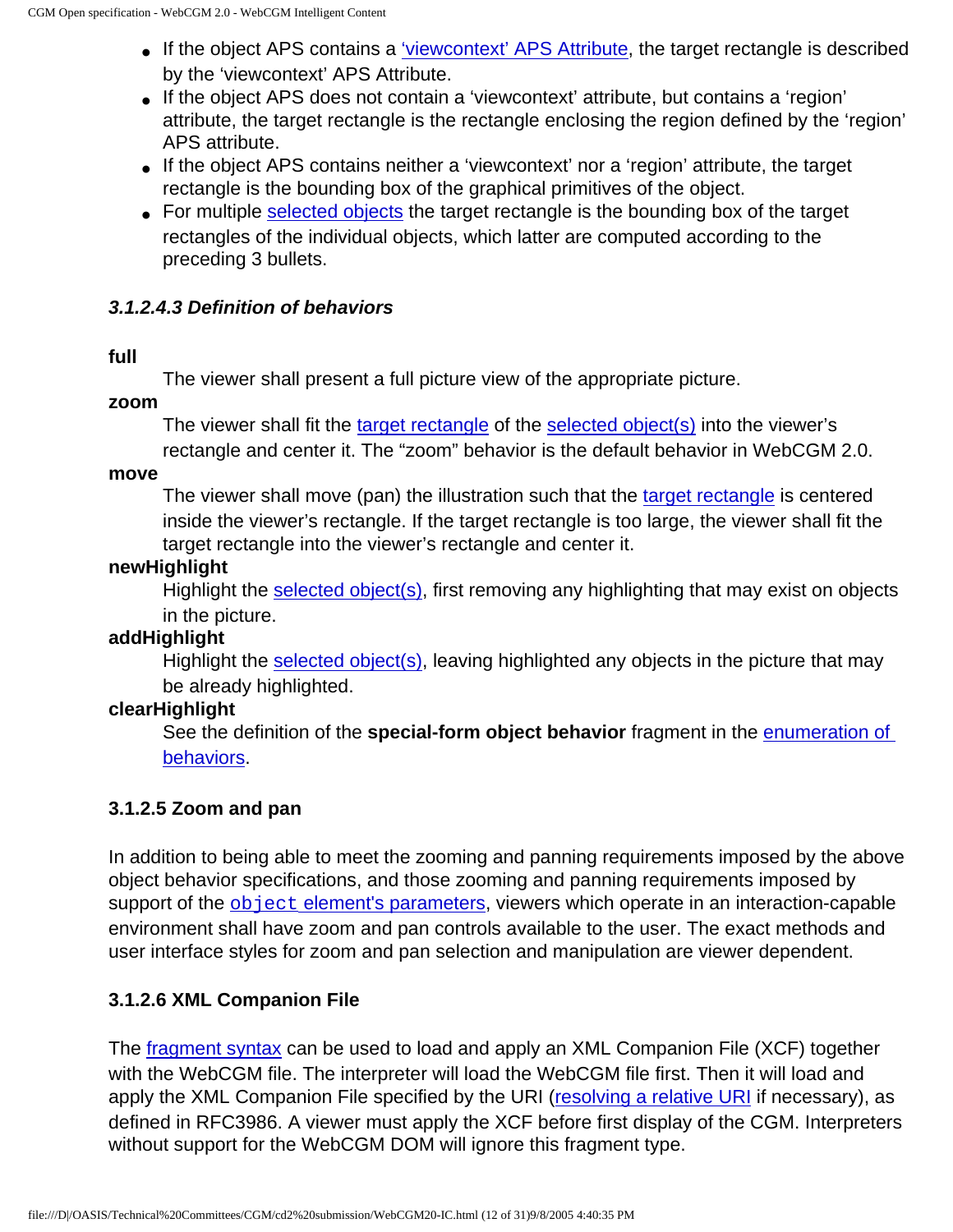# **3.1.2.7 Summary of behaviors**

The following informative table summarizes the rules for how the picture and object behaviors are expressed for links of different types, i.e., depending on the source and destination media types of the link. References are provide to the locations of the rules.

| <b>Type of link</b> | picBehavior                                                                                                           | objBehavior                                                                          |
|---------------------|-----------------------------------------------------------------------------------------------------------------------|--------------------------------------------------------------------------------------|
| HTML-to-CGM         | 'target' attribute of a element [ref];<br>not applicable (n/a) for $\frac{\text{object}}{\text{object}}$<br>element   | URI fragment, form without<br> picterm <b>[ref]</b>                                  |
| CGM-to-HTML         | 3rd parameter of 'linkuri' [ref];                                                                                     | $ not$ applicable $(n/a)$                                                            |
| CGM-to-CGM          | preferred: 3rd parameter of<br>'linkuri' [ref];<br>deprecated: picTerm of URI<br>fragment in 1st parameter (ref)      | URI fragment in 1st parameter of<br>'linkuri' [ref]                                  |
| DOM-script-CGM      | 'src' URI: prohibited -- only<br>"_replace" supported [ref];<br>(DOM changes to 'linkuri' follow<br>'linkuri' rules.) | URI fragment on 'src' [ref];<br>(DOM changes to 'linkuri' follow<br>'linkuri' rules) |
| XCF-to-CGM          | n/a (prohibited) -- XCF can only edit<br>'linkuri'                                                                    | <b>XCF</b> changes to 'linkuri' follow<br>'linkuri' rules)                           |

# **3.1.3 Examples**

This subsection is informative (non-normative).

# **3.1.3.1 Preliminaries**

The WebCGM fragment in its most verbose form provides the means to address objects between metafiles, and tells the viewer what to do to execute the link. The default viewer behavior defines what the browser shall do if the WebCGM fragment does not explicitly define the viewer behavior.

The following examples illustrate some of the ways the WebCGM fragment can be used. The examples describe how one might address a set of CGM files relating to various views of an engine which are stored on the example.org website (http://example.org/webcgm/). The CGM files contain various views of an engine assembly - the top view, the front view, the right view, the left view, and the isometric view. The CGM files are identified as follows:

Metafile 1: "engine\_top.cgm"

Metafile 2: "engine\_front.cgm"

Metafile 3:"engine\_right.cgm"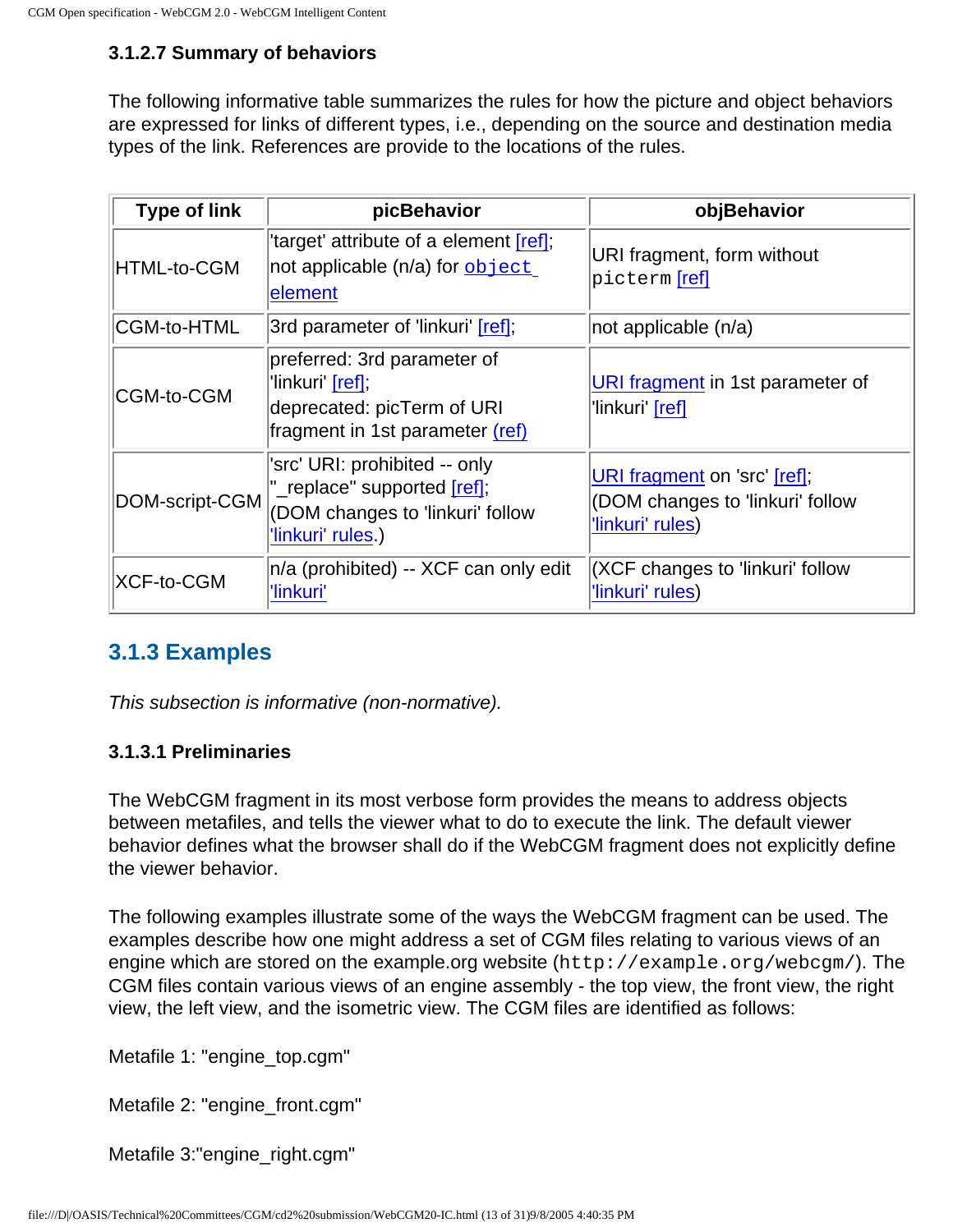Metafile 4:"engine\_left.cgm"

Metafile 5: "engine\_iso.cgm"

Each metafile contains several identifiable objects - the oil pump, the cylinder head, the fan, the radiator, or the distributor. Not all objects are shown in all views.

The objects contained in each metafile are as follows:

Metafile 1:

Oil pump: id='oil-pump-t' name='lube-system'

Cylinder head: id='cyl-hd-t' name='engine'

Fan: id='fan-t' name='cooling'

Radiator: id='rad-t' name='cooling'

Distributor: id='dist-t' name='ignition'

Metafile 2:

Oil pump: id='oil-pump-f' name='lube-system'

Cylinder head: id='cyl-hd-f' name='engine'

Fan: id='fan-f' name='cooling'

Radiator: id='rad-f' name='cooling'

Distributor: id='dist-f' name='ignition'

Metafile 3:

Oil pump: id='oil-pump-r' name='lube-system'

Cylinder head: id='cyl-hd-r' name='engine'

Fan: id='fan-r' name='cooling'

Radiator: id='rad-r' name='cooling'

# Metafile 4:

Cylinder head: id='cyl-hd-l' name='engine'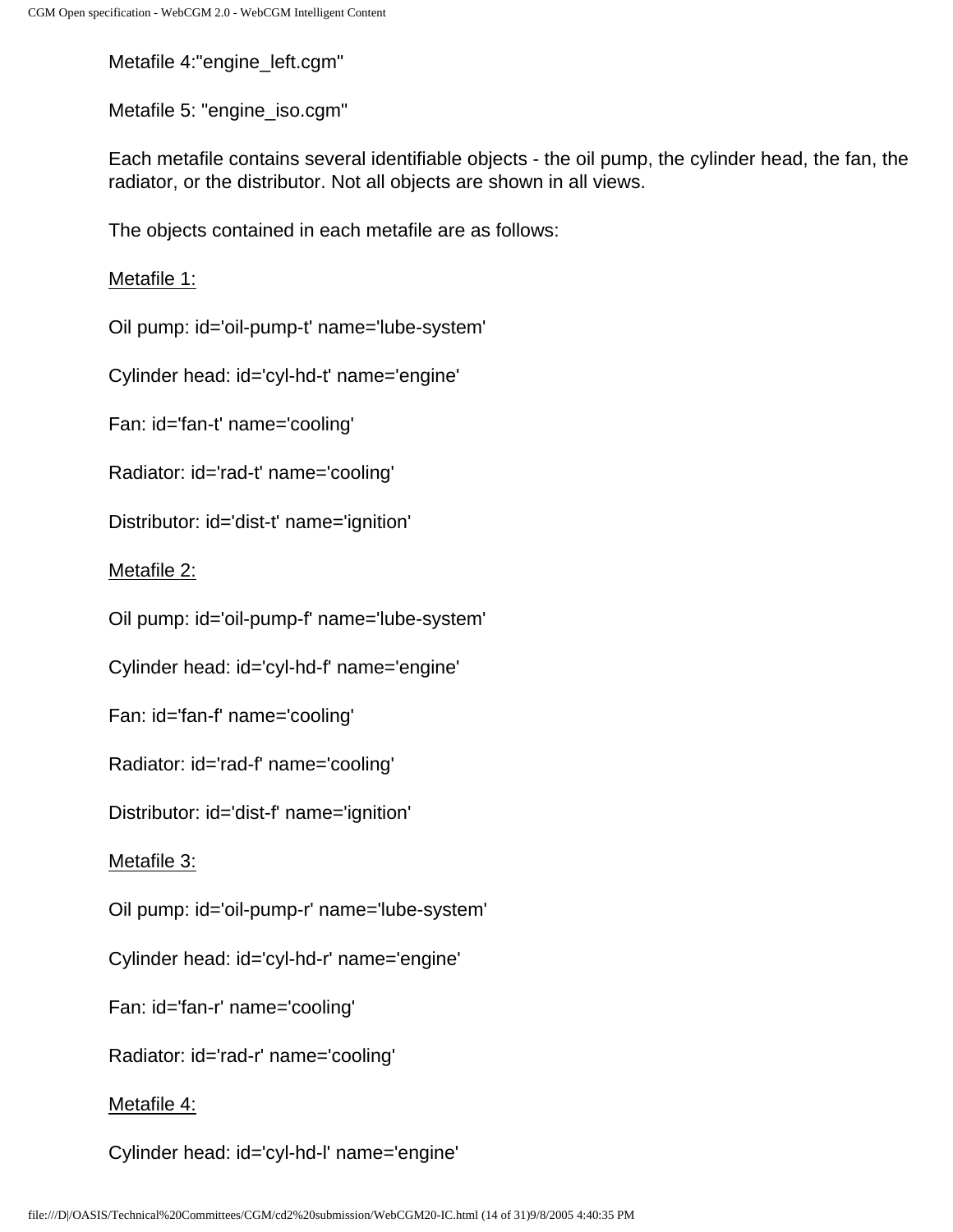Fan: id='fan-l' name='cooling'

Radiator: id='rad-l' name='cooling'

Distributor: id='dist-l' name='ignition'

Metafile 5:

Oil pump: id='oil-pump-i' name='lube'

Cylinder head: id='cyl-hd-i' name='engine'

Fan: id='fan-i' name='cooling'

Radiator: id='rad-i' name='cooling'

Distributor: id='dist-i' name='ignition'

# **3.1.3.2 Example 1**

[Ed. SF Editors meeting resolved to rewrite these examples so they are all valid fragment and/ or linkuri 1st/3rd parameter usage, and relate them to technical illustration instead of engineering drawing. To be included in next version].

http://example.org/webcgm/engine\_top.cgm#pictseqno(1,\_blank).id(cylhd-t,highlight)

When used as the value of the URI attribute in an object in a CGM file, this URI retrieves engine\_top.cgm CGM file from the example.org web site and displays the first picture in a new window, highlighting the object with an id of "cyl-hd-t". The existing display remains. The entire picture is displayed, regardless of the presence of a 'viewcontext' APS for the object "cyl-hd-t". Note that inclusion of the picture behavior, "\_blank", in the URI fragment is not the preferred formulation for this link/behavior combination (see [3.2.2.3](#page-47-0)), when the link is contained within CGM content. The preferred form would place the string " blank" into the 3rd parameter of the 'linkuri' APS attribute, and the first parameter would be:

http://example.org/webcgm/engine\_top.cgm#pictseqno(1).id(cyl-hd-t, highlight)

# **3.1.3.3 Example 2**

http://example.org/webcgm/engine\_top.cgm#pictseqno(1).id(oil-pump-t, highlight)

When used as the URL in an OBJECT element in HTML, this example displays the CGM inside a rectangle defined by the width and height parameters of the OBJECT tag, displaying the whole picture with the pump highlighted.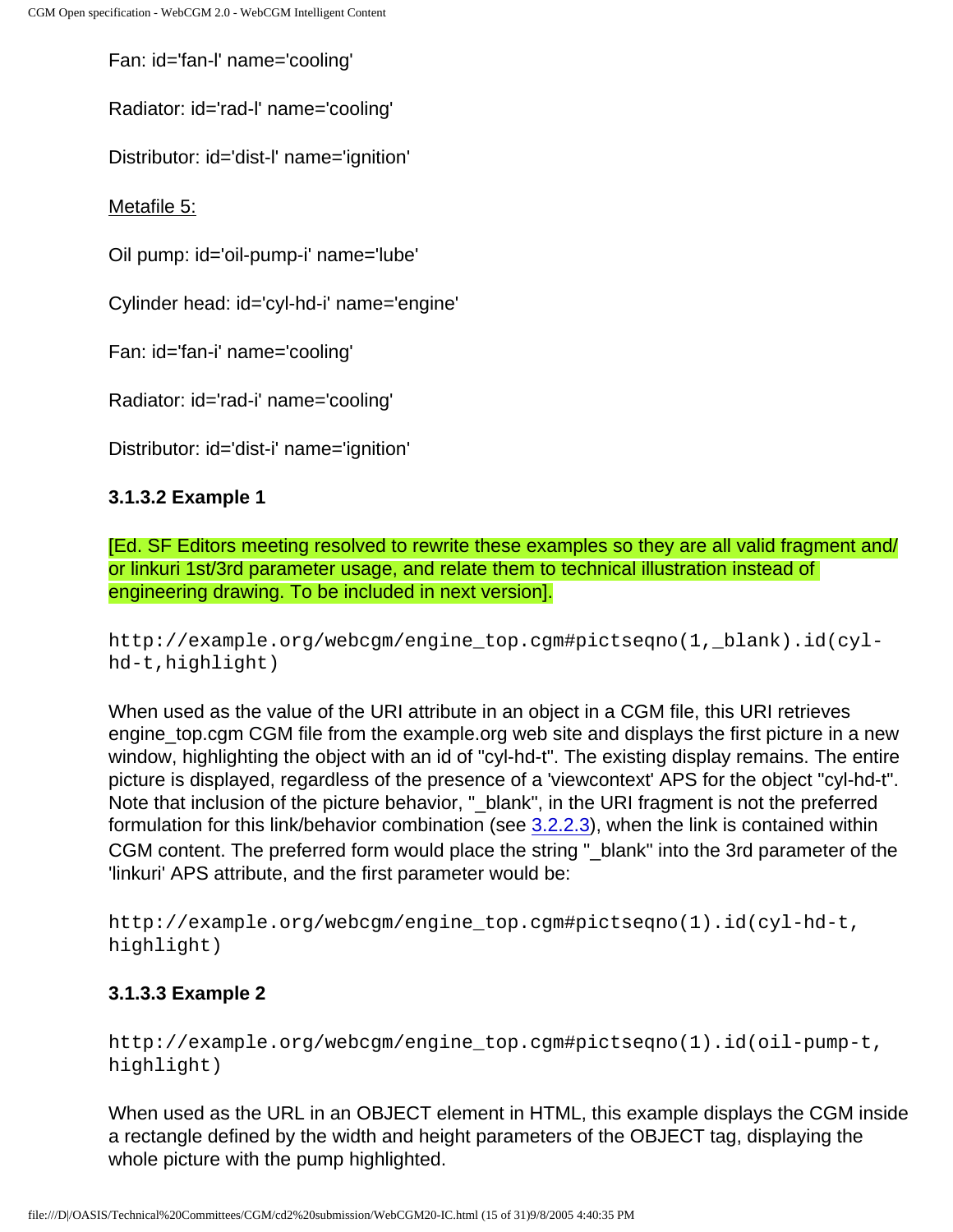# **3.1.3.4 Example 3**

```
http://example.org/webcgm/engine_iso.cgm#pictseqno(1,topframe).id
(dist-i,highlight_zoom)
```
When used as the value of the URI to target an object in a CGM file, this URI retrieves the engine iso.cgm CGM file from the example.org web site and displays the picture in the metafile in the frame named "topframe", highlighting the object with an id of "dist-i". If present, the 'viewcontext' APS Attribute for the object "dist-i" is used to determine the rectangular portion of the picture to display in the frame, else the fallback computation of a [target rectangle](#page-36-0) used. Note, as in example 1, that inclusion of the picture behavior, a target frame named "topframe", in the URI fragment is not the preferred formulation for this link/behavior combination (see [3.2.2.3](#page-47-0)), when the link is contained within CGM content. The preferred form would place the string "topframe" into the 3rd parameter of the 'linkuri' APS attribute, and the first parameter would be:

```
http://example.org/webcgm/engine_iso.cgm#pictseqno(1).id(dist-i,
highlight_zoom)
```
# **3.1.3.5 Example 4**

```
http://example.org/engine_front.cgm#picseqno(1,topframe)
```
When used as the value of the URI to target an object in a CGM file, this URI retrieves the engine\_front.cgm CGM file from the example.org web site and displays the picture in the metafile in the frame named "topframe." Note, as in examples 1 and 3, that inclusion of the picture behavior, a target frame named "topframe", in the URI fragment is not the preferred formulation for this link/behavior combination (see [3.2.2.3](#page-47-0)), when the link is contained within CGM content. The preferred form would place the string "topframe" into the 3rd parameter of the 'linkuri' APS Attribute, and the first parameter would be:

http://example.org/webcgm/engine\_front.cgm#pictseqno(1)

# **3.1.3.6 Example 5**

http://example.org/webcgm/engine\_top.cgm#name(cooling)

This example retrieves the engine top.cgm cgm file from the example.org web site and displays the picture in the metafile. The view zooms to the first object containing a 'name' attribute with value "cooling". The 'viewcontext' APS Attribute, if it exists, is used to define the rectangular area of the picture to display, else the fallback computation of a [target rectangle](#page-36-0) used.

# **3.1.3.7 Example 6**

http://example.org/webcgm/engine\_top.cgm#fan-t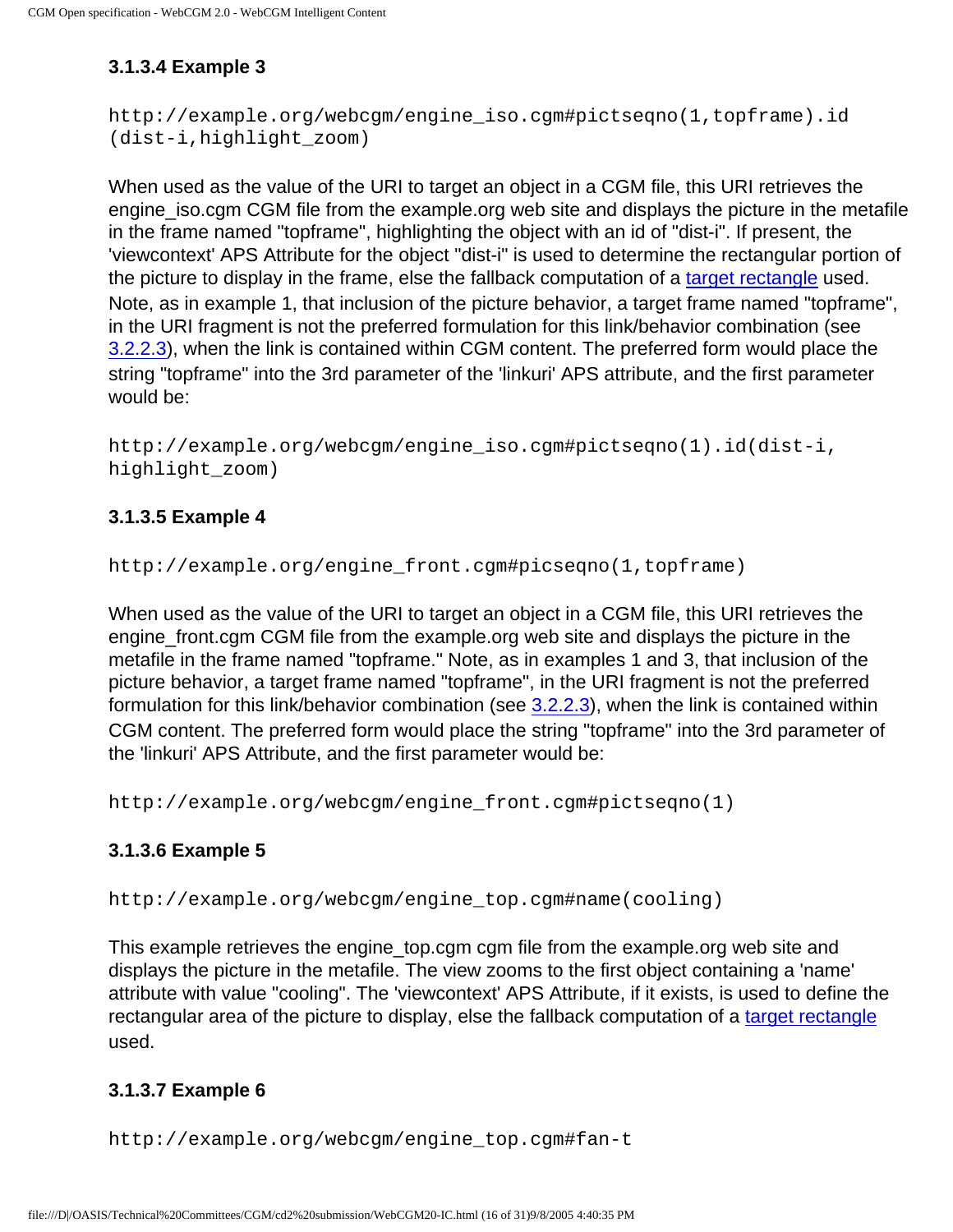This example retrieves the engine\_top.cgm cgm file from the example.org web site and displays the picture in the metafile. The view is zoomed to the object with id "fan-t". The 'viewcontext' APS Attribute of the object, if it exists, is used to define the rectangular area of the picture to display, else the fallback computation of a [target rectangle](#page-36-0) used.

# **3.1.3.8 Example 7**

#id(oil-pump-t)

This example will zoom the view to the object with id "oil-pump-t" in the currently displayed picture. The 'viewcontext' APS Attribute, if it exists for the object "oil-pump-t", is used to define the rectangular area of the picture to display, else the fallback computation of a [target rectangle](#page-36-0) used. The address fragment could be shortened even further, to #oil-pump-t.

# **3.2 Application Structure and APS Attribute descriptions**

# **3.2.1 Application structures**

WebCGM defines these APS types: layer, grobject, para, subpara, and grnode. This document uses the term "object" to refer to an APS of type 'grobject', 'para', and 'subpara'.

Although the picture body of a WebCGM picture is not itself an APS, the content rules of the picture body (picbody) are defined by this piece of EBNF (see the [fragment syntax](#page-27-0) for definition of notation):

```
picbody ::= layer+ (grobject | para | grnode | gdata)*
```
I.e., a picture body contains either one or more layers, or else it contains a collection of eligible APSs ('grobject', 'para', 'grnode') and graphical data ('gdata'). The content rules of these APSs are defined in the following sections.

# <span id="page-42-0"></span>**3.2.1.1 Grobject**

Description. The application structure (APS) of type 'grobject' is used to group graphical primitives in a picture together and assign certain attributes to the group. The object is geometrically identified either by the set of primitives enclosed between the BEGIN APS and END APS elements (if any), or by the spatial region associated with the 'region' APS Attribute (if present). 'Grobject' APSs may contain any CGM graphical content allowed by this profile.

Definition: The **interactive region** of an object is the effective geometric region for the purposes of all interactive cursor and mouse operations, such as picking and mouseover. By default, the *drawn graphical primitives* of the object define the interactive region. For filled-area primitives this includes: the edge, if edge visibility is 'on'; the interior, if the interior style is other than 'empty' or 'hollow'; and, the boundary, for interior style 'hollow'. For all graphical primitive types, drawn graphical primitives exclude any that are fully transparent (so a fully transparent object is equivalent to an empty object, for purposes of interactive region definition). If the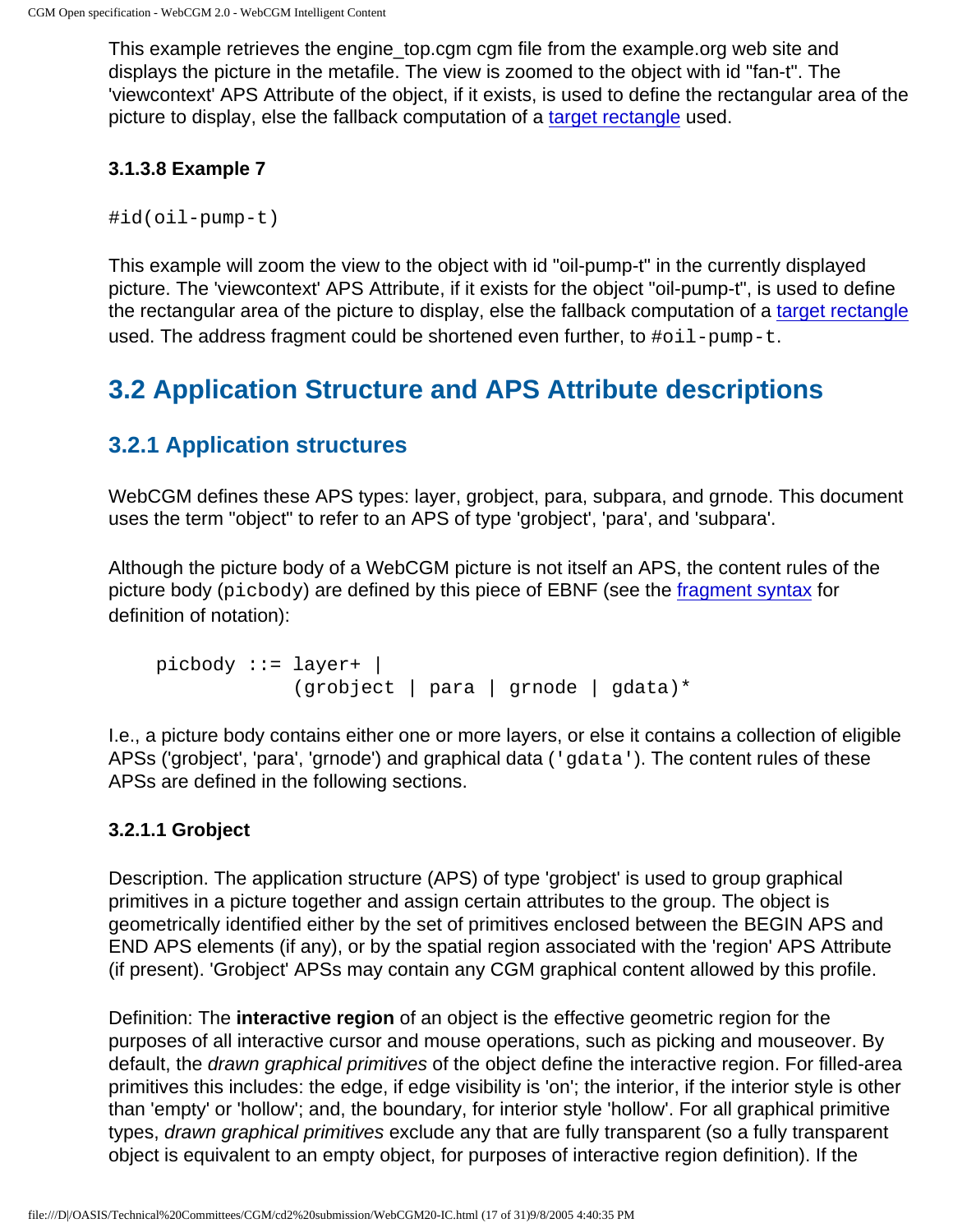object contains a ['region' APS Attribute,](#page-45-0) then that region area is the interactive region.

Content Model. The content of an APS of type 'grobject' is (see [fragment syntax](#page-27-0) for definition of EBNF notation):

- grobject ::= (grobject | para | grnode | gdata)\*
- grobject APS may also contain optional APS attributes of type: region, viewcontext, linkuri, screentip, name, visibility, interactivity.

Viewer Behavior. The selection ("pick") of a 'grobject' APS, as well as other objects (APSs) that may be the target of a "pick" event, follow the rules of [WebCGM DOM events](#page-101-0). Those rules determine all aspects of the event processing, including the selection of the proper target object when there are multiple eligible candidates, and the selection of the proper handler to process the event. Viewers shall give visual feedback to the user that a successful pick has occurred, and an indication of the particular object (or region) which has been picked. The exact method of feedback is viewer dependent.

Example. A common example in WebCGM usage scenarios is a simple 'grobject', that contains a [linkuri APS Attribute](#page-47-0). In this simple case, if there is no dedicated mouse event handler attached to the object, the [WebCGM DOM events model](#page-101-0) says that the event will be "passed on for hyperlink processing." The events model dictates the following outcomes for the common cases:

- if the mouse is in the interactive region of only one APS, it is "picked", and its 'linkuri' is executed;
- if the mouse is in the interactive region of more than one APS, the topmost APS (latest occurring in the metafile) is the one that is "picked", and its linkuri is executed.

If, on the other hand, the object (APS) that is "picked" by the events model rules does not contain a linkuri, then no hyperlink processing occurs and the event is passed along for further processing.

If an APS is the target of a link, either from within the picture or from content external to the picture, then the behavior of the viewer shall be as defined in the section ["Object behaviors"](#page-35-2).

The CGM:1999 standard allows the definition of an APS to be continued in pieces which are disjoint in the file. If an APS occurs which has the same value of the 'id' parameter as an earlier APS occurrance, then that is construed as a continuation of the definition of that object. WebCGM 2.0 metafile instances shall not contain continued APS constructs.

# <span id="page-43-0"></span>**3.2.1.2 Layer**

Description. The 'layer' APS declares that the graphical content within this APS and any valid nested APS ('grobject', 'para', and 'grnode', but not 'layer') belongs to the layer identified by the contained 'layername' APS attribute.

Content Model. The content of an APS of type 'layer' is (see [fragment syntax](#page-27-0) for definition of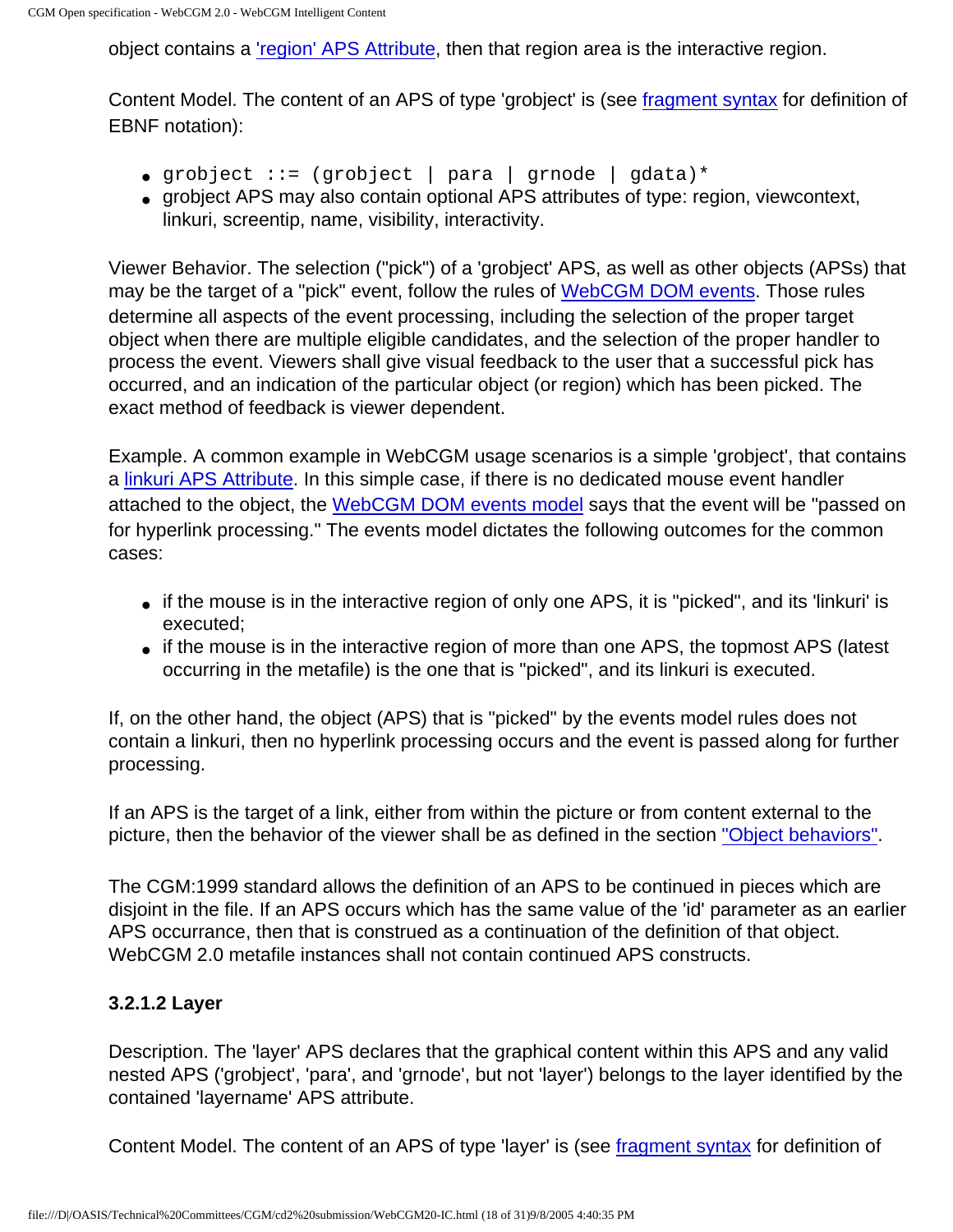EBNF notation):

- layer ::= (grobject | para | grnode | gdata)\*
- exactly one APS attribute of type: layername
- layer APS may also contain optional APS attributes of type: layerdesc, visibility, interactivity.

Viewer Behavior. Viewers shall provide functionality to inform users of the presence of layers, their names and descriptions. Viewers shall provide functionality to selectively turn on and off the visibility of layers. Viewer may, but are not required to, provide additional functionality for the view manipulation and browsing of layers.

# <span id="page-44-0"></span>**3.2.1.3 Para**

Description. The application structure (APS) of type 'para', may be used to identify text ("paragraphs"). In the case that the underlying graphic does not represent graphical text in a searchable form (e.g., the text has been rasterized, polygonized, broken into small units, or pieces of a single string occur in awkward order), 'para' together with 'content' can potentially enable text search functionality. 'Para' APSs may contain any CGM graphical content allowed by this profile.

Content Model. The content of an APS of type 'para' is (see [fragment syntax](#page-27-0) for definition of EBNF notation):

- $\bullet$  para ::= (subpara | gdata)\*
- para APS may also contain optional APS attributes of type: region, viewcontext, linkuri, screentip, name, content, visibility, interactivity.

Viewer Behavior. The WebCGM prescription for priority of text search matching is: 'para' with matching 'content' (1<sup>st</sup> priority match); 'para' without 'content' but with recognizable singleelement RESTRICTED TEXT match (2<sup>nd</sup> priority match); or, single-element RESTRICTED TEXT match, outside of any 'para' (3<sup>rd</sup> priority match). Further details of behavior of viewers with respect to identifying matches or communicating the identity of matches is not specified in WebCGM.

In other respects, e.g., picking and link navigation, the viewer behavior of 'para' is identical to that of 'grobject'. See [3.2.1.1](#page-42-0).

# <span id="page-44-1"></span>**3.2.1.4 Subpara**

Description. The application structure (APS) of type 'subpara', may be used to identify smaller fragments of text within APS of type 'para'. This enables, for example, the identification of the larger text block (the "paragraph") for searching purposes, and the tagging of smaller fragments as hotspots. 'Subpara' APSs may contain any CGM graphical content allowed by this profile, but may not contain nested APS. The APS attribute content rules of sub-para matches those of 'para'.

Content Model. The content of an APS of type 'para' is (see [fragment syntax](#page-27-0) for definition of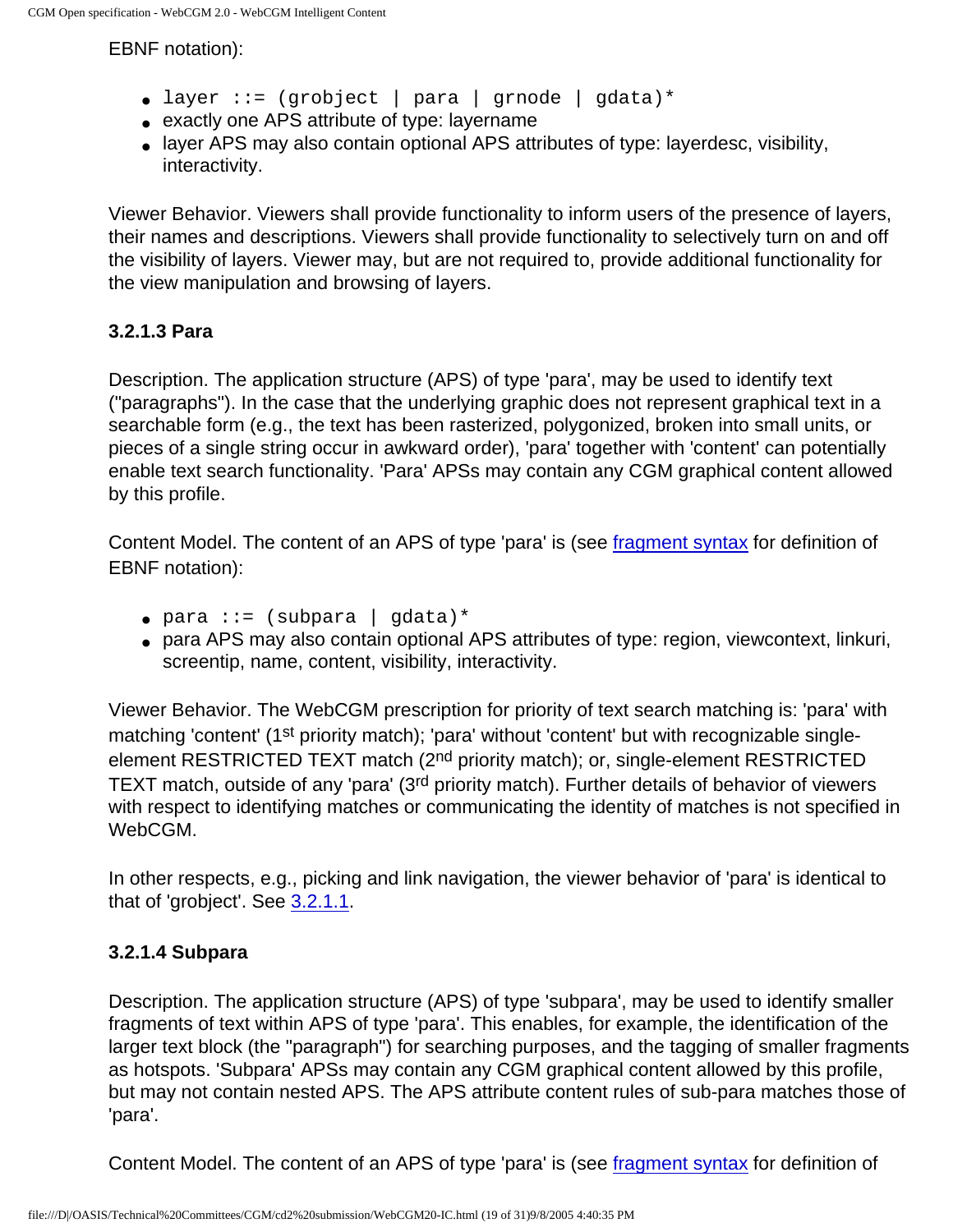EBNF notation):

- $\bullet$  subpara ::= (qdata)\*
- subpara APS may also contain optional APS attributes of type: region, viewcontext, linkuri, screentip, name, content, visibility, interactivity.

Viewer Behavior. See [3.2.1.3,](#page-44-0) 'para'.

# **3.2.1.5 Grnode**

Description. The application structure 'grnode' is meant to group basic graphical primitives only. For this reason, 'grnode' must contain the APS 'id' parameter required by CGM:1999 for all APS, but a 'grnode' cannot contain any APS attribute elements. The content of a 'grnode' is however, not limited to graphical primitives. The allowed APS content of a 'grnode' is the same as for the ['grobject' Application Structure](#page-42-0).

Even if 'visibility' and 'interactivity' are not allowed on the APS, the 'grnode' supports inheritance (i.e., it is possible to make a 'grnode' visible or non-visible by inserting it within an object which support the 'visibility' attribute).

Content Model. The permissible content of an APS of type 'grnode' is:

● grnode ::= (grobject, para, grnode, gdata)\*

Viewer Behavior. Unlike other application structures, 'grnode' is not interactive; i.e., it does not receive mouse events. If a mouse event is triggered on the geometry of a 'grnode', an ancestor node of type 'grobject', 'para' or 'subpara' instead may respond to the event. Therefore, the content of a 'grnode' could effectively appear to be interactive, for example, if the 'grnode' were a direct child of a 'grobject', 'para' or 'subpara'. See the [Event interface](#page-101-0) for more information regarding mouse events.

# **3.2.1.6 About general metadata elements**

Description. This version and level of WebCGM do not allow additional APS elements to occur, other than 'grobject', 'layer', 'para', 'subpara', and 'grnode'. Private metadata may be associated with WebCGM objects by keeping the metadata outside of the CGM, and associating it with objects within the CGM. A means for binding external private metadata to WebCGM instances is defined in the section **[XML Companion File](#page-57-0) (XCF)**.

# **3.2.2 Application Structure Attributes**

# <span id="page-45-0"></span>**3.2.2.1 Region**

Initial value: none Applies to: 'grobject', 'para', 'subpara' Inherited: no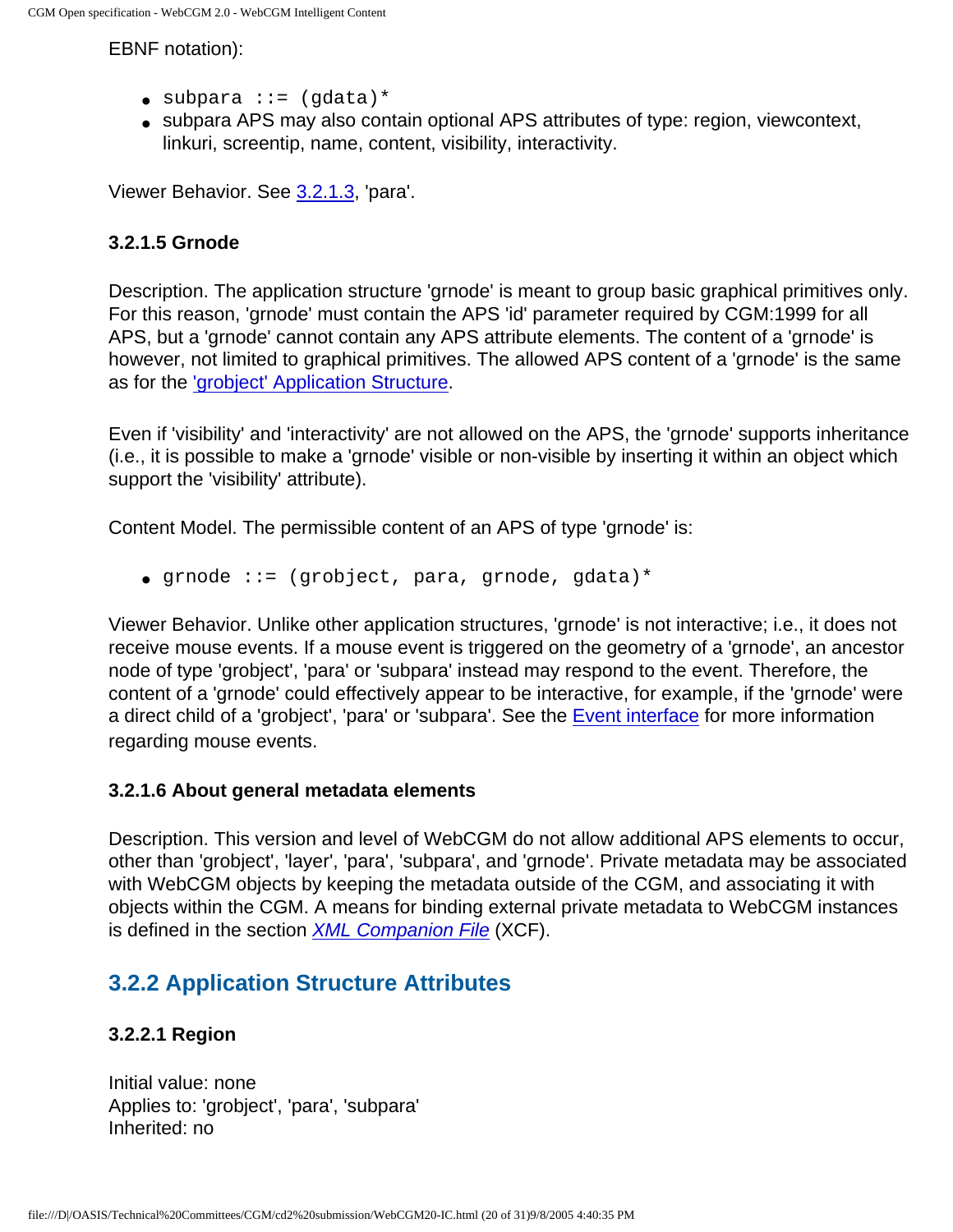Description. The 'region' APS Attribute provides an optional spatial region, associated with a graphical object, which assumes precedence mouse-event operations directed at the object, such as picking, mouseover, etc. This APS Attribute, if present, defines the *[interactive region](#page-223-0)* of an object; else, the interactive region is defined by the geometry of the object.

Simple regions of type rectangle, ellipse, polygon, and continuous polybezier can be defined. Complex regions which comprise a collection of simple regions can be built, allowing definition of disjoint subregions, regions with holes, etc. Their semantics (subregions, and interior/exterior definition) are identical to those of the CGM element CLOSED FIGURE. At most one 'region' attribute may be present within a single APS.

Parameters. The data record is a SDR of one or more member pairs (i.e., 2\*m members, m > = 1). Each member-pair defines a simple region: the first member is of data type Index, whose valid values are:

- 1. rectangle
- 2. ellipse
- 3. polygon
- 4. continuous polybezier

The second member is type VDC and contains:

- for rectangle: 4 VDC defining two corner points;
- for ellipse: 6 VDC defining respectively the center, and two CDP endpoints;
- for polygon: 2n VDC defining polygon vertex points
- for polybezier:  $2*(3n+1)$  VDC values, representing  $3n+1$  points, defining n contiguous cubic bezier segments;

For polygon and polybezier regions, closure is implicit (if the last given point does not match the first, then the viewer closes the region with a straight line segment from the last to the first).

In the case that there are multiple simple regions, m>1, then the individual simple regions each correspond to a REGION in the sense of the CGM CLOSED FIGURE element.

Viewer Behavior. See [3.2.1.1.](#page-42-0)

## <span id="page-46-0"></span>**3.2.2.2 Viewcontext**

Initial value: none Applies to: 'grobject', 'para', 'subpara' Inherited: no

Description. The 'viewcontext' APS Attribute provides specification to viewers of the initial view of an object, when the viewer has been directed to navigate to the graphical object which contains this attribute. A 'viewcontext' APS Attribute may be contained within an otherwise empty APS, in which case the APS provides only a viewport specification. At most one 'viewcontext' attribute may be present within a single APS.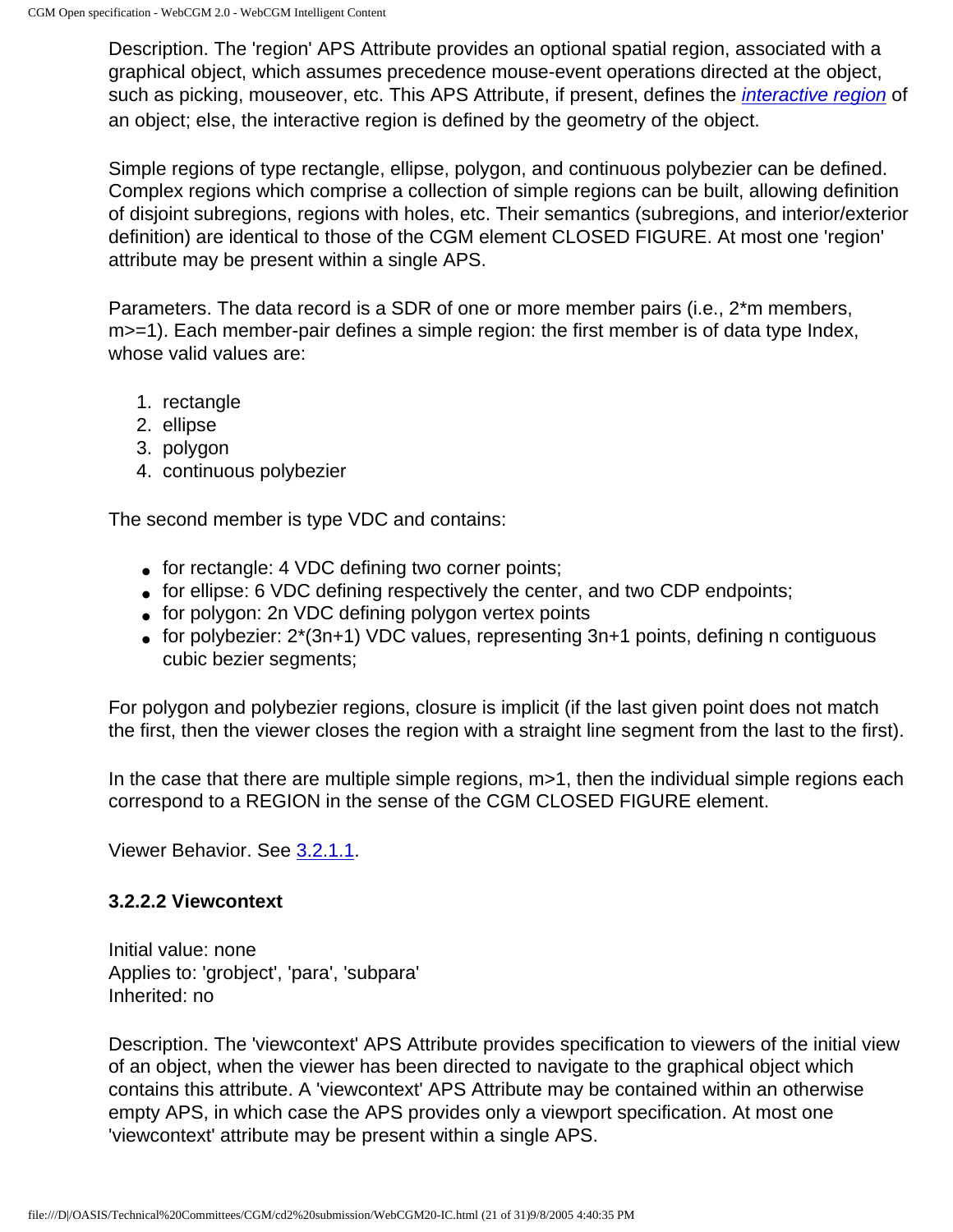Parameters. The data record is a SDR of 1 member of type VDC defining two corner points of a rectangle.

Viewer Behavior. See [3.2.1.1.](#page-42-0)

## <span id="page-47-0"></span>**3.2.2.3 Linkuri**

Initial value: none Applies to: 'grobject', 'para', 'subpara' Inherited: no

Description. The 'linkuri' APS Attribute defines a URI, to be associated with the object containing this attribute. When the object is selected by a graphical pick operation, and the [WebCGM event model](#page-101-0) determines that hyperlink processing shall handle the event, then the viewer shall take necessary action to navigate the link. Multiple 'linkuri' attributes may be contained within a single APS. If the object contains more than one 'linkuri' attribute, the user shall be given a choice of which URI to navigate.

Parameters. The data record is a SDR of one member, containing three strings (type SF, String Fixed). The first string is the link destination, a URI, the second string (possibly null) is a Link Title parameter, and the third string (possibly null) is the Behavior parameter. Note that a null string is a zero-length string, and is not the same as an omitted parameter. The parameter must not be omitted.

The destination of a link is specified by a Uniform Resource Identifier, or URI. Any valid URL under the specifications of [RFC-3986](http://www.ietf.org/rfc/rfc3986.txt) is a valid value of this parameter. This specification does not constrain the syntax or semantics of a URI in a 'linkuri' that identifies a resource that is not a CGM file (for example, an HTML or XML document).

The Behavior string defines picture behavior associated with the link. The values and meanings are as defined in[3.1.2.2](#page-31-0). In cases that the destination is not CGM media type, the 3<sup>rd</sup>parameter, Behavior, shall be used if picture behavior is to be specified for the link (there is no other option).The Behavior string may also be used for links to CGM media types, and is the preferred method.

In the case that the URI points to CGM media type, the picture behavior may be encoded within the optional fragment identifier in conjunction with the URI structure, per section [3.1.1](#page-26-0), "Addressing Pictures and Objects". This form is discouraged, and may be removed in a future edition of this profile. For specifying picture behavior, particular WebCGM 'linkuri' instances shall use either the Behavior string (preferred), or the picture behavior specification embedded in the fragment, but not both.

**EXAMPLE**. The following would be a legal fragment for a CGM-to-CGM link, expressing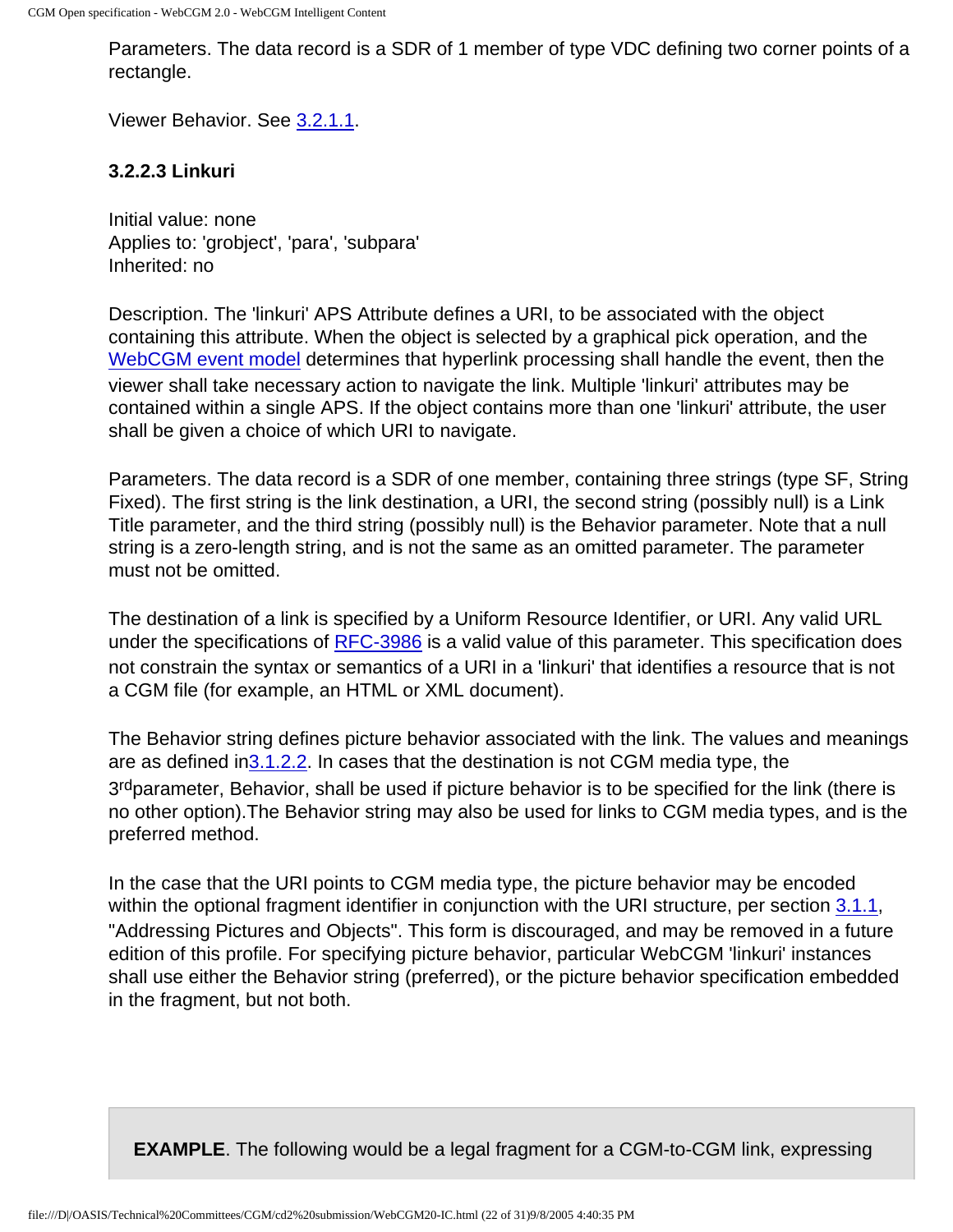both picture behavior and object behavior:

● #pictseqno(1,\_blank).objid(someId,zoom)

If this link were instead a CGM-to-HTML link, then the only legal form would be:

● #picseqno(1).objid(someId,zoom) , plus 'linkuri' 3rd parameter value of \_blank .

(Note that only the behavior keyword \_blank goes into the 3rd parameter, not the whole picture term pictseqno(1, blank).)

For CGM-to-CGM links, the preferred form is the same as the CGM-to-HTML form:

- #picseqno(1).objid(someId,zoom), plus 'linkuri' 3rd parameter value of \_blank ,
- or simply:  $\#$ objid(someId,zoom), plus 'linkuri' 3rd parameter value of \_blank.

# **3.2.2.4 Layername**

Initial value: none Applies to: 'layer' Inherited: no

Description. The 'layername' APS Attribute declares that the graphics associated with the 'layer' APS containing this attribute belong to the identified layer. The 'layername' need not be unique. If more than one 'layer' APS contains the same 'layername', then the occurrences following the first occurrence shall be construed as continuing the definition of the named layer. Exactly one 'layername' attribute must be present within each 'layer' APS.

Parameters. The data record is a SDR of one member, containing one string (type SF, String Fixed) - the Layer Name (identifier). The string can be null (zero-length). If the Layer Name is null, then the graphics of this object belong to the null layer.

Viewer Behavior. See [3.2.1.2.](#page-43-0)

# **3.2.2.5 Layerdesc**

Initial value: none Applies to: 'layer' Inherited: no

Description. The 'layerdesc' APS Attribute provides optional descriptive text which is associated with the 'layer' APS in which it occurs. This may be used by viewers to facilitate required and optional layer manipulation functions, as described in 3.2.1.2. At most one 'layerdesc' attribute may be contained within a single 'layer' APS.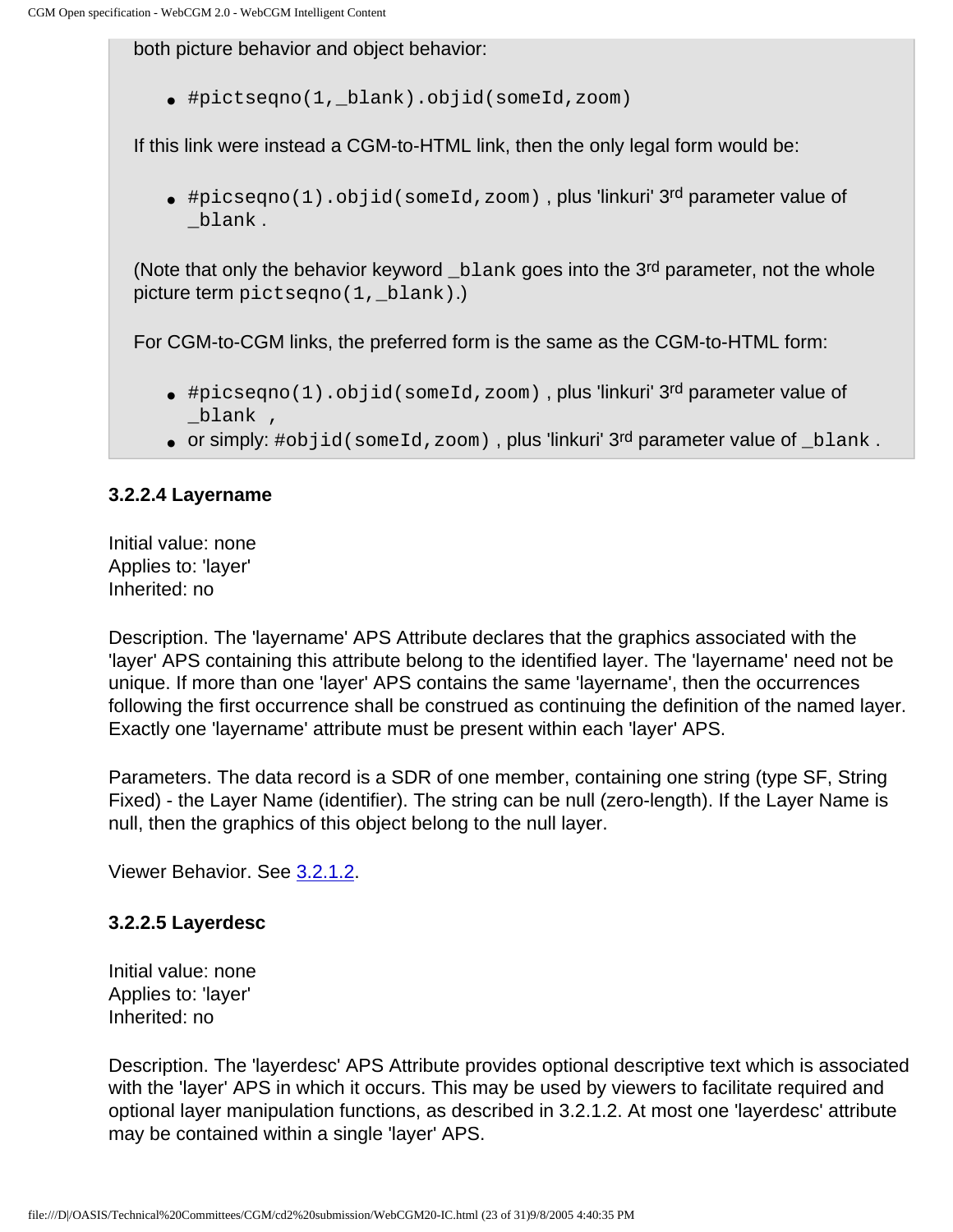Parameters. The data record is a SDR of one member, containing one string (type SF, String Fixed).

Viewer Behavior. See [3.2.1.2.](#page-43-0)

## **3.2.2.6 Screentip**

Initial value: none Applies to: 'grobject', 'para', 'subpara' Inherited: no

Description. The 'screentip' APS Attribute provides an optional string, to be associated with a graphical object, which viewers can display when the graphical cursor passes over the [interactive region](#page-223-0) of graphical object. Whether or not the screentip display actually occurs depends on how the [WebCGM event model](#page-101-0) determines that mouse-over event should be handled. This APS Attribute may occur within any graphical object of WebCGM, specifically, within any APS of type 'grobject', 'para', and 'subpara', and there shall be at most one occurrence within any particular APS.

Parameters. The data record is a SDR of one member, containing one string (type SF, String Fixed).

Viewer Behavior. Viewers shall be capable of displaying the screen tip, if one is defined for a graphical object, visible to the user when the cursor passes over the graphical object, in the common style of Web browsers.

### **3.2.2.7 Name**

Initial value: none Applies to: 'grobject', 'para', 'subpara' Inherited: no

Description. The 'name' APS Attribute provides an optional string, that defines a "common name" associated with an object. Unlike the APS 'id' parameter, the 'name' APS attribute need not be unique within a metafile. Multiple 'name' attributes may be contained within a single APS.

Parameters. The data record is a SDR of one member, containing one string (type SF, String Fixed).

Viewer Behavior. The 'name' gives applications a way to associate common names with objects. The object can optionally be addressed by the value of the 'name' attribute. See [3.1.1.](#page-26-0)

## **3.2.2.8 Content**

Initial value: none Applies to: 'para', 'subpara' Inherited: no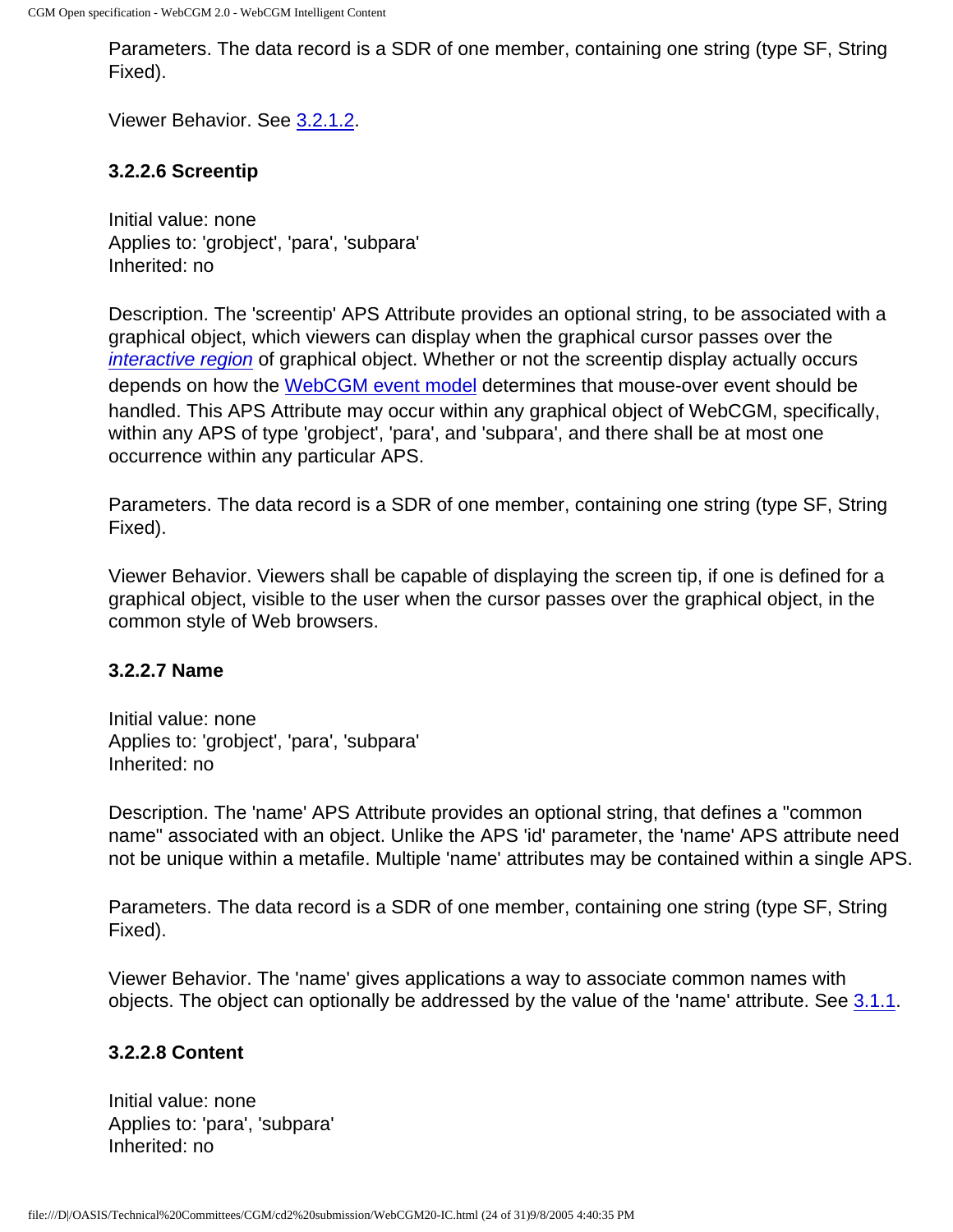Description. The 'content' APS Attribute provides a means to declare what is the first priority searchable text content of a 'para' APS. The 'content' APS Attribute may occur only within APS of type 'para' and 'sub-para', and there shall be at most one occurrence within any such APS.

Parameters. The data record is a SDR of one member, containing one string (type SF, String Fixed).

Viewer Behavior. See the description under the 'para' APS, [3.2.1.3](#page-44-0).

# **3.2.2.9 Visibility**

Initial value: on Applies to: 'layer', 'grobject', 'para', 'subpara' Inherited: yes

Description. The 'visibility' attribute indicates if an object is visible or not. 'Visibility' applies to Application Structures (APS) of type 'layer', 'grobject', 'para' and 'subpara'. The value of 'visibility' is inherited by any decendant objects of type 'layer' , 'grobject', 'para', and 'subpara'. Although it can't be set on 'grnode' and doesn't apply to 'grnode', 'visibility' also inherits to objects of type 'grnode', and inherits from objects of type 'grnode' to any descendents in the WebCGM structure.

Parameters. The data record is a SDR of one member, containing one string (type SF, String Fixed). The valid values are 'off', 'on', 'inherit'.

Viewer behavior. A non-visible object is not displayed. A non-visible object behaves like a noninteractive object (i.e., it cannot be clicked or highlighted). This does not imply that the 'interactivity' attribute is changed to off, but simply that the user agent must not respond to mouse events.

# **3.2.2.10 Interactivity**

Initial value: on Applies to: 'layer', 'grobject', 'para', 'subpara' Inherited: yes

Description. The 'interactivity' attribute indicates if an object may receive mouse events. 'Interactivity' applies to Application Structures (APS) of type 'layer', 'grobject', 'para' and 'subpara'. The value of 'interactivity' is inherited by any decendant objects of type 'layer', 'grobject', 'para', and 'subpara'. Although it can't be set on 'grnode' and doesn't apply to 'grnode', 'interactivity' also inherits to objects of type 'grnode', and inherits from objects of type 'grnode' to any descendents in the WebCGM structure.

Parameters. The data record is a SDR of one member, containing one string (type SF, String Fixed). The valid values are 'off', 'on', 'inherit'.

Viewer behavior. When the 'interactivity' of an object is set to off, events for this object are disabled. This has the effect of disabling event handlers, cursor changes, highlighting,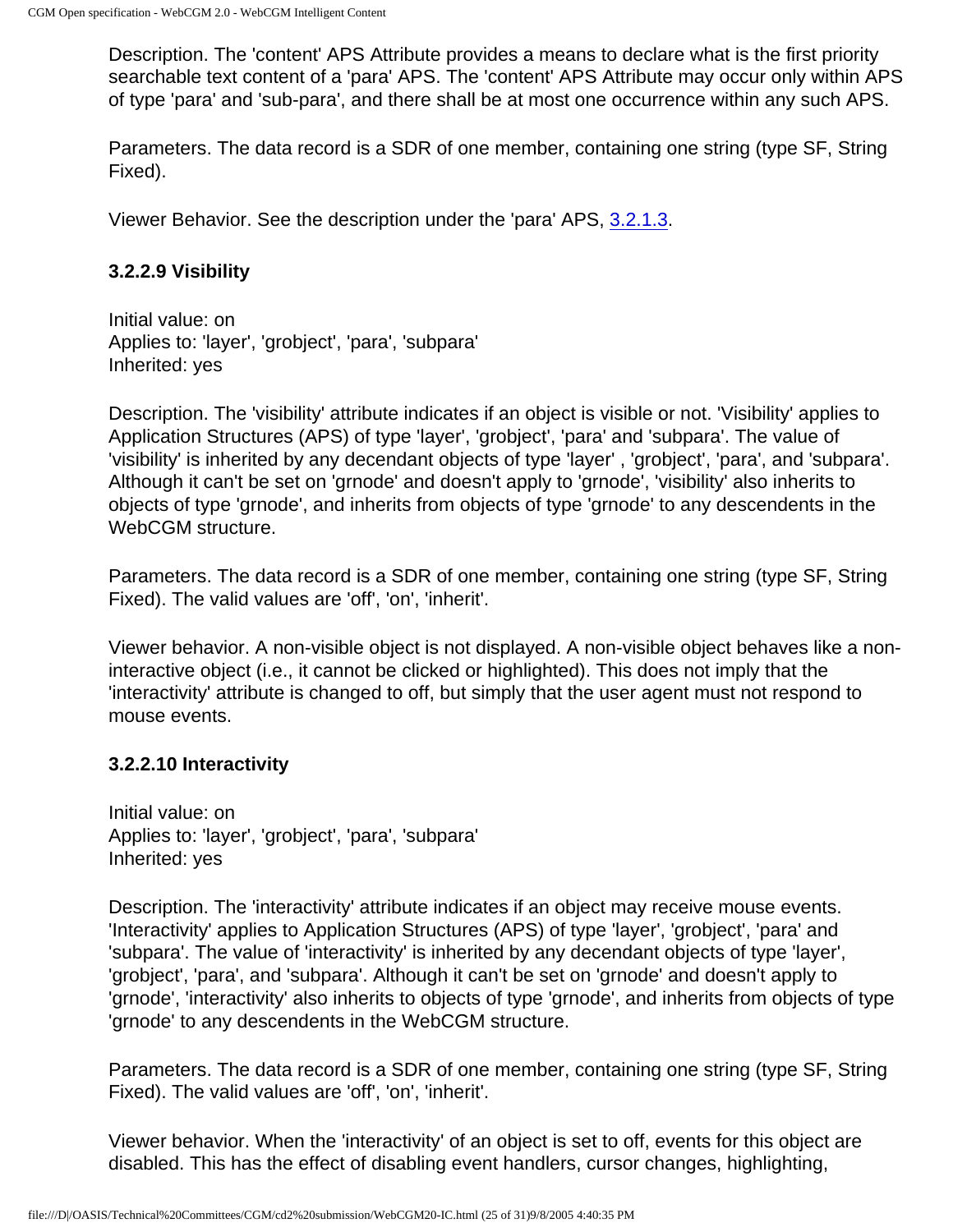screentip and hyperlinking for the given node and its descendant. An object that is the target of a link always responds to highlighting, regardless of its 'interactivity' attribute value.

## **3.2.2.11 About general metadata elements**

Description. This version and level of WebCGM do not allow additional APS Attribute elements to occur, other than as enumerated above. Private metadata may be associated with WebCGM objects by keeping the metadata outside of the CGM, and associating it with objects within the CGM. A means for binding external private metadata to WebCGM instances is defined in the section *XML* Companion File (XCF).

# **3.3 Content model**

This subsection is informative (non-normative).

This is an informative, at-a-glance summary of the whole content model of the CGM Version 4 functionality of WebCGM - the "Intelligence" content - using the formal specification technique of the XML DTD. It has been suggested that validating XML parsers could be adapted to perform content validation of WebCGM instances (either via modification of the readers, or via transformation of the intelligent content of WebCGM instance).

```
<!-- To document the structure of the CGM Version 4 -->
<!-- content of WebCGM 2.0 the following DTD fragment -->
<!-- has been developed.
\langle | -- |<!-- PICBODY is included in this DTD fragment for -->
<!-- purposes of demonstrating that the layer, grobject, -->
<!-- and para structures can exist within the picture -->
<!-- body level in a CGM instance. The gdata element -->
<!-- with its associated cgmprim entity attribute is -->
<!-- intended to represent the model for CGM data stored -->
<!-- as an external entity. The same state of \sim -->
\langle!--\rangle<!-- Note: of the attributes listed below, all -->
<!-- correspond to APS Attribute elements of CGM, except -->
<!-- the 'ID', which corresponds to the 'id' parameter -->
<!-- of the CGM APS element. -->
<!ELEMENT picbody (layer+ | (grobject | para | grnode 
                        | gdata)*) >
<!ELEMENT layer (grobject | para | grnode | gdata)* >
<!ATTLIST layer
  id ID #REQUIRED
  layername CDATA #REQUIRED
  layerdesc CDATA #IMPLIED
```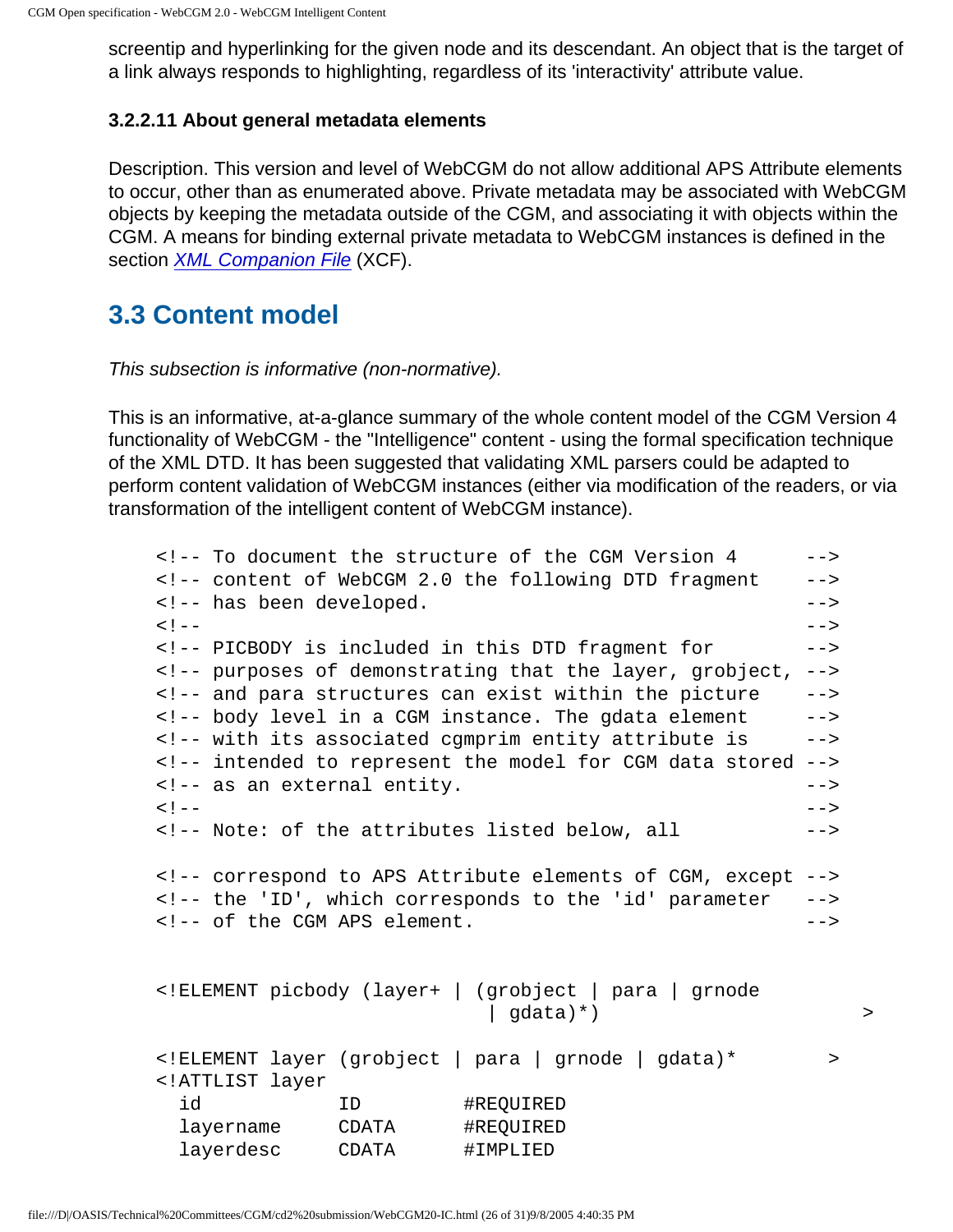visibility (on | off | inherit) #IMPLIED interactivity (on | off | inherit) #IMPLIED  $\rightarrow$ <!ELEMENT grobject (grobject | para | grnode | gdata)\* > <!ATTLIST grobject id ID #REQUIRED region CDATA #IMPLIED viewcontext CDATA #IMPLIED linkuri CDATA #IMPLIED screentip CDATA #IMPLIED name CDATA #IMPLIED visibility (on | off | inherit) #IMPLIED interactivity (on | off | inherit) #IMPLIED the contract of the contract of the contract of the contract of the contract of the contract of the contract of <!ELEMENT para (subpara | gdata)\* > <!ATTLIST para id ID #REQUIRED region CDATA #IMPLIED viewcontext CDATA #IMPLIED linkuri CDATA #IMPLIED screentip CDATA #IMPLIED name CDATA #IMPLIED content CDATA #IMPLIED visibility (on | off | inherit) #IMPLIED interactivity (on | off | inherit) #IMPLIED the contract of the contract of the contract of the contract of the contract of the contract of the contract of <!ELEMENT subpara (gdata)\* > <!ATTLIST subpara id ID #REQUIRED region CDATA #IMPLIED viewcontext CDATA #IMPLIED linkuri CDATA #IMPLIED screentip CDATA #IMPLIED name CDATA #IMPLIED content CDATA #IMPLIED visibility (on | off | inherit) #IMPLIED interactivity (on | off | inherit) #IMPLIED  $\rightarrow$ <!ELEMENT grnode (grobject | para | grnode | gdata)\* > <!ATTLIST grnode id ID #REQUIRED the contract of the contract of the contract of the contract of the contract of the contract of the contract of <!ELEMENT gdata EMPTY > <!ATTLIST gdata cgmprim ENTITY #REQUIRED >

Note: the use of XML to express the content model of WebCGM implies that a particular attribute can have at most one instance within a particular APS instance. This is not the case,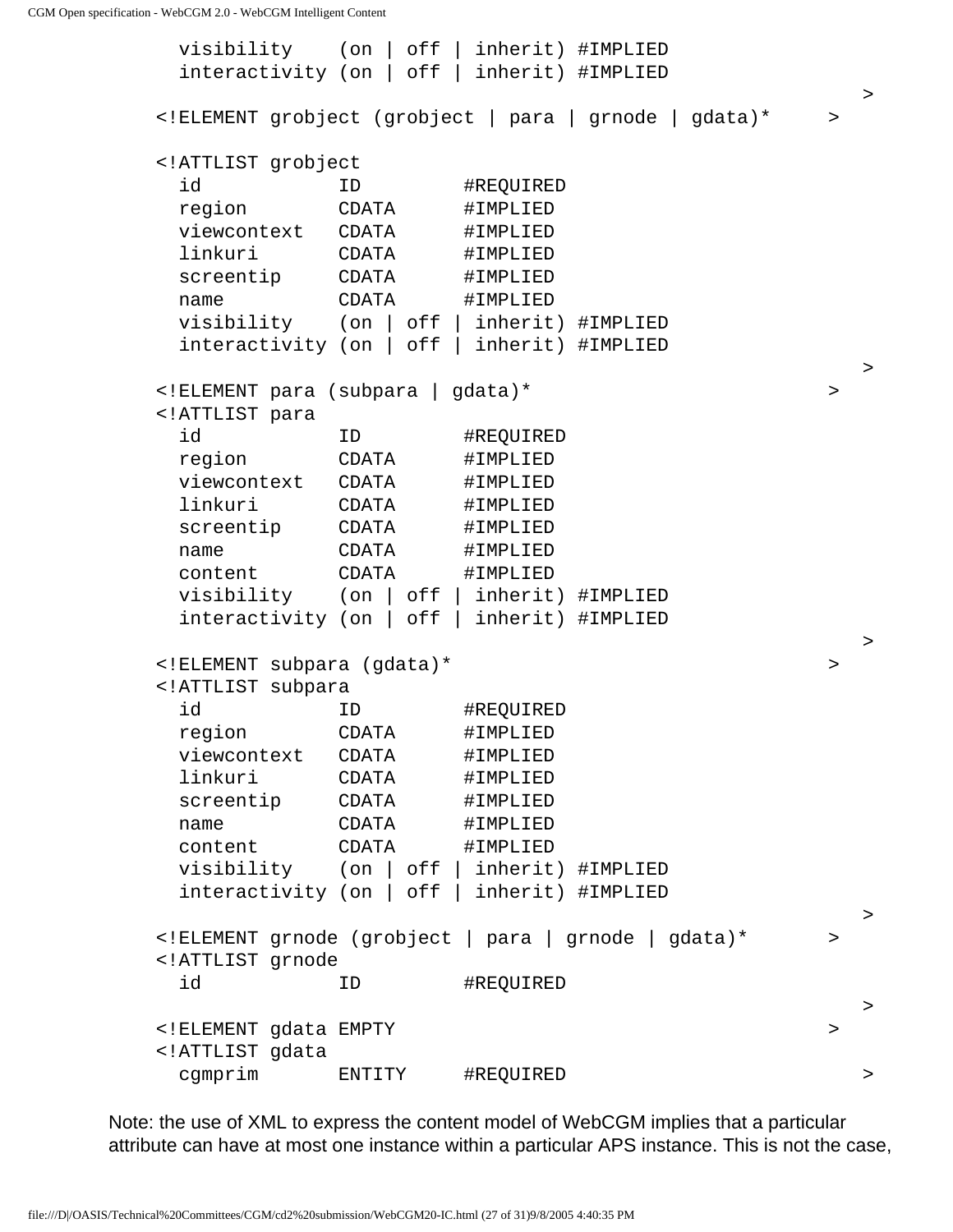and the normative rules are as specified in [3.2.2.1](#page-45-0) through [3.2.2.10](#page-26-1).

# <span id="page-53-0"></span>**3.4 WebCGM and the object element**

The only standard way to reference in-line CGMs from HTML documents is through the object element, using the data attribute for the CGM file and the type attribute to specify the full Mime Type. The minimal element for adding CGM into a document would be:

<object data="xxx.cgm" type="image/cgm;Version=4;ProfileId=WebCGM"; width="200" height="100" />

Other [HTML 4.01](http://www.w3.org/TR/html401/) attributes which may be used on the object tag include align, border, hspace, id, name and vspace. Use of align, border, hspace, and vspace is only permitted in Transitional HTML 4.01, not Strict HTML 4.01.

The attributes classid, codebase, declare, shapes, usemap, codetype, and archive are prohibited. Content which uses WebCGM shall not make direct reference to the code which may be used to display it.

The event-related attributes, ONCLICK,...,ONMOUSEOVER, are permitted but their effect is undefined in this version of WebCGM. Instead the WebCGM DOM offers an [addEventListener](#page-84-0) method for adding event listeners on WebCGM documents

The attributes accesskey, alt, class, dir, lang, longdesc, standby, style, tabindex and title are permitted, but have no defined effect on CGM viewers and display of CGM pictures. They are used to improve accessibility, and may also affect the presentation of any alternative text content of the object element.

The object element can contain optional param elements, which allow the HTML to pass additional data to the target object. The following param elements are defined and permitted for WebCGM. Each param is presented as a name followed by permissible values (after the ":"), and description.

## **onload: <eventHandlerName(evt)>**

The user supplies the name of an event handler that the viewer shall invoke upon the 'onload' event. This param element and handler allows for script writers to manipulate the WebCGM DOM at the point at which the user agent has fully parsed the object tag tag and its descendants and is ready to render the object to the screen.

**EXAMPLE**:

```
<script type="text/ecmascript"> <![CDATA[
function myHandler(evt)
```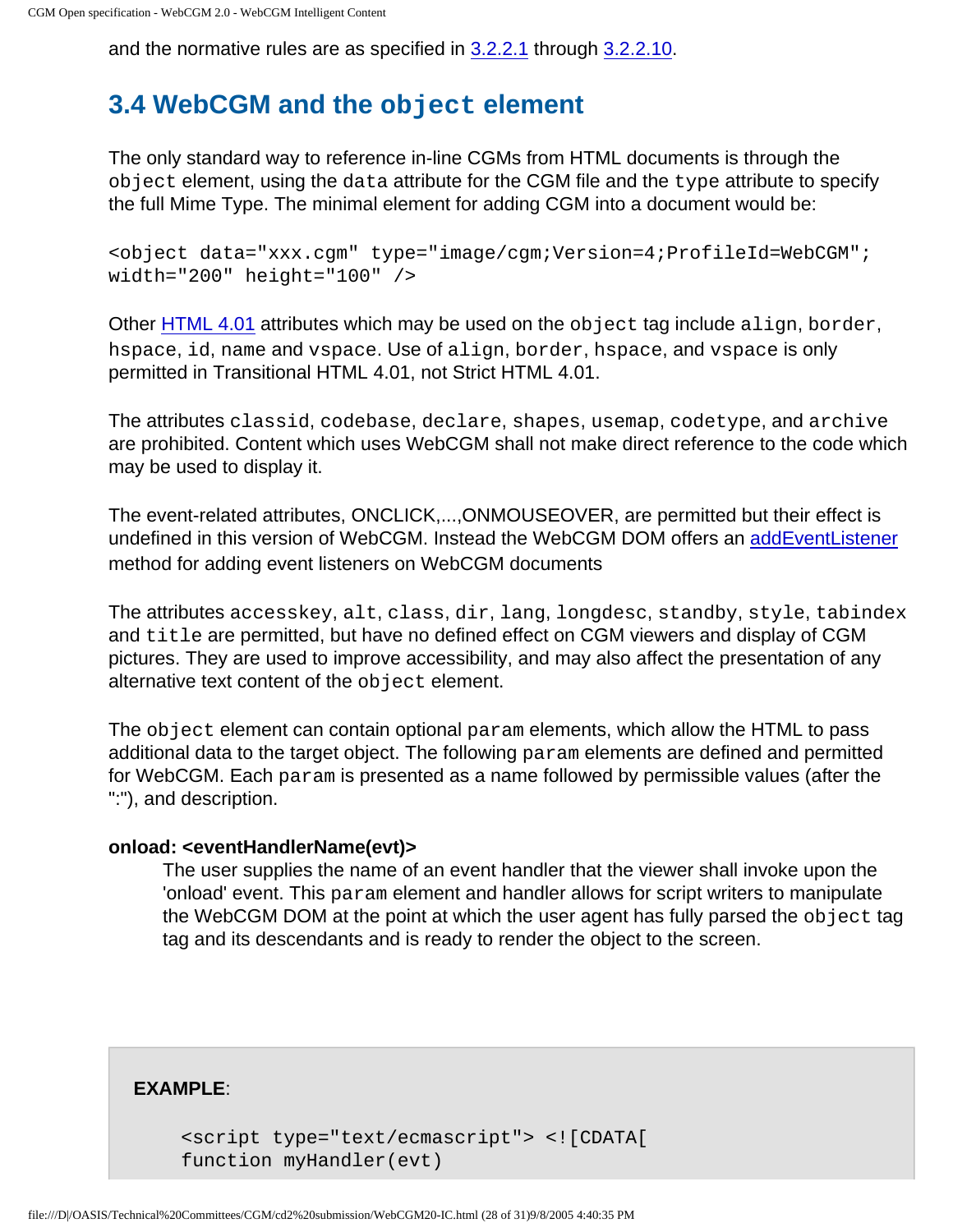{

```
// performs DOM manipulation calls...
}
]] >
</script>
[...]
<object data="xxx.cgm" type="image/cgm;Version=4;
ProfileId=WebCGM"; 
                        width="200" height="100">
   <param name="onload" value="myHandler(evt);"/>
</object>
```
### **fixed: No|Yes**

Disables ("Yes") or enables ("No") the [user zoom and pan controls](#page-37-1) of the viewer. It does not affect picture navigation by other means, such as [object behaviors in URI fragments](#page-35-2). Default is No. For the value Yes, viewers shall not put up scroll bars and zoom options, which would normally be offered.

### **background: Enable|Disable**

States whether the CGM picture shall be drawn with its normal background color, as given in the CGM picture (Enable), or whether the background color of the picture shall be suppressed (Disable), thus allowing the background color or background image of the HTML page to show through. Default is Enable. Note: the background color of the picture is either default, or is explicitly defined by the BACKGROUND COLOUR element in the CGM picture.

## **viewport: topx topy botx boty**

Gives a viewport of the CGM (a part of the picture) to display. The values are the top-left and bottom-right corners of the sub-picture. The units are either in the Virtual Device Coordinates (VDC) of the CGM; or, as a percentage of the picture's VDC EXTENT element (whether explicit or default), if the value is followed by a percent sign (%). This facility allows for different parts of a CGM picture to be displayed at different scales in different places in the document. Default is full VDC EXTENT. Note: the use of viewport can conflict with some options (e.g., those object behaviors which effectively select a sub-picture via a 'viewcontext' APS attribute within the CGM picture) in a URI fragment on the IT attribute. In case of conflict, the viewport specification shall have precedence.

The viewport param element is deprecated and may be removed in a future version of this profile.

# **mapping: fit|fill halign: top|middle|bottom valign: left|middle|right**

Each CGM picture has a fixed aspect ratio, determined by the VDC EXTENT element, which may not agree with the aspect ratio defined by height and width specified on the object tag. These three parameters can be used to specify where and how to place the CGM within the window specified on the object tag. 'Fit' specifies to isotropically scale the picture (or sub-picture) so that one dimension fits exactly in the window - there will be undrawn space left in the window in one dimension if the aspect ratios don't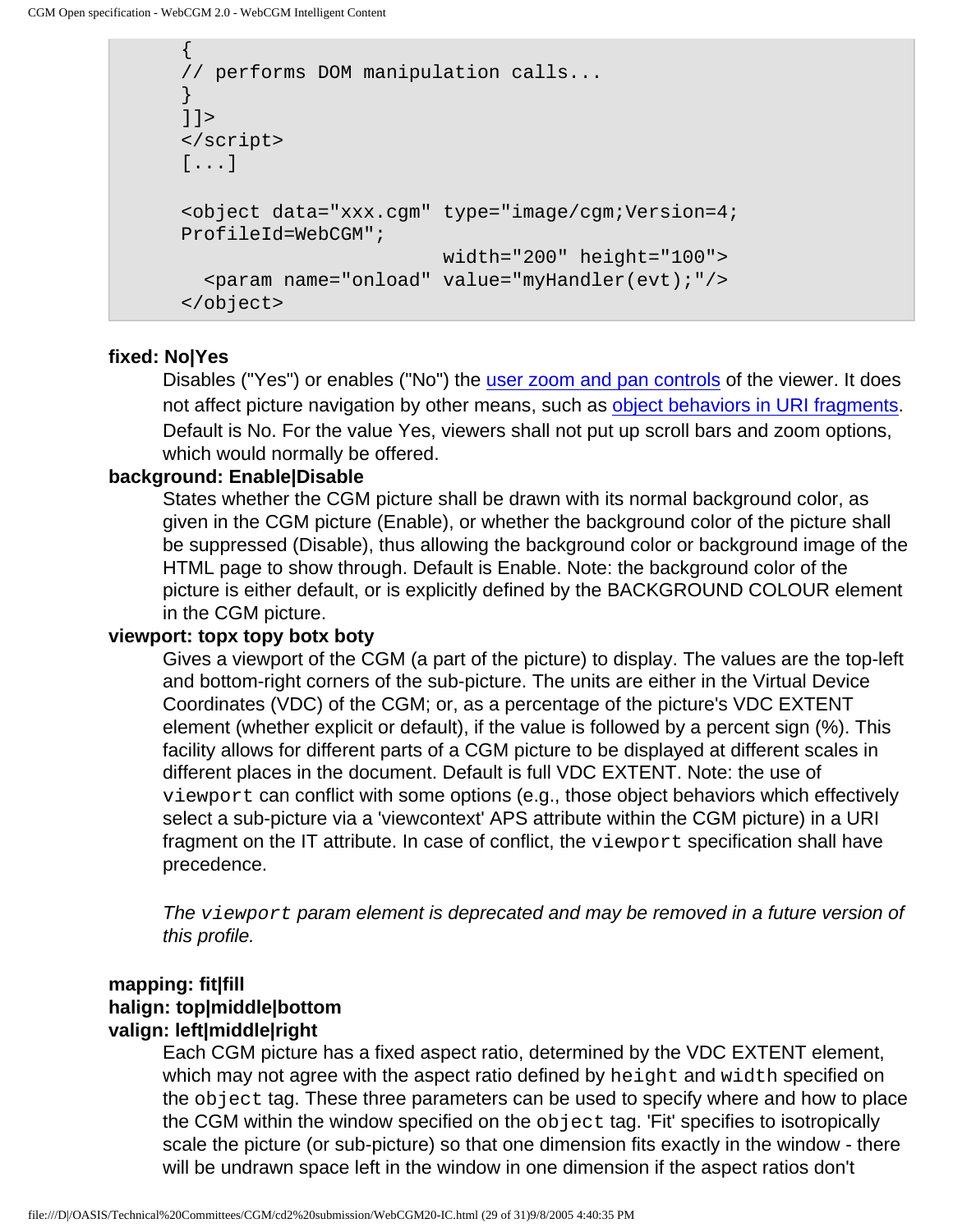match. 'Fill' means to isotropically scale so that the window is filled in both directions - if the aspect ratios don't match, a part of the picture will be clipped away at the window boundary.

The default values are 'fit', 'middle', 'middle'.

These param elements differ from the align attribute of object, which is used to specify where the object is placed in the document. This could be expressed using the param element as:

```
<param name="halign" value="middle" />
<param name="valign" value="middle" />
```
Figures 5 and 6 show the different effects achieved by 'Fit' and 'Fill' with the different alignments.



**Figure 5. Example of Fit**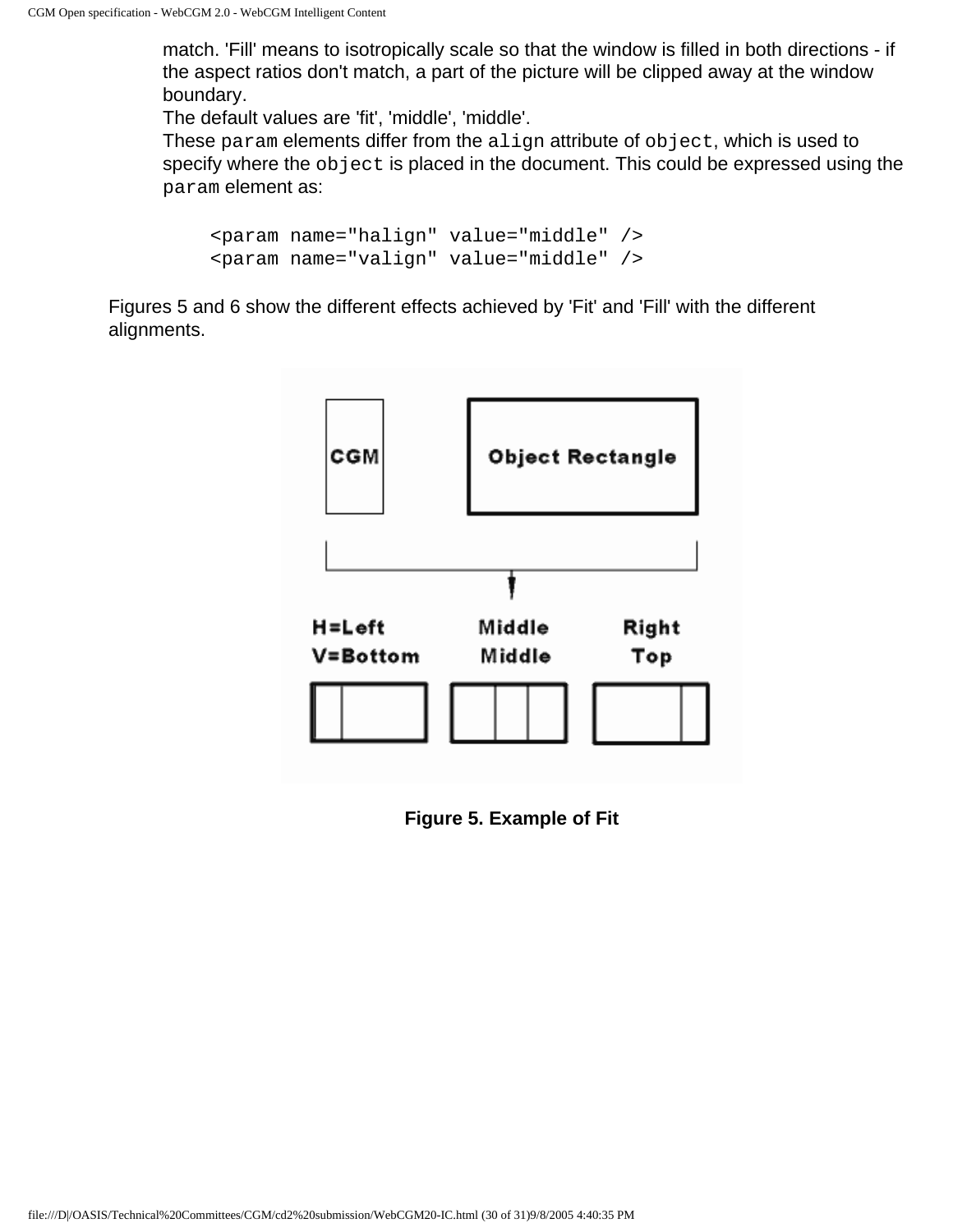

**Figure 6. Example of Fill**

[Back to top of chapter](#page-26-2)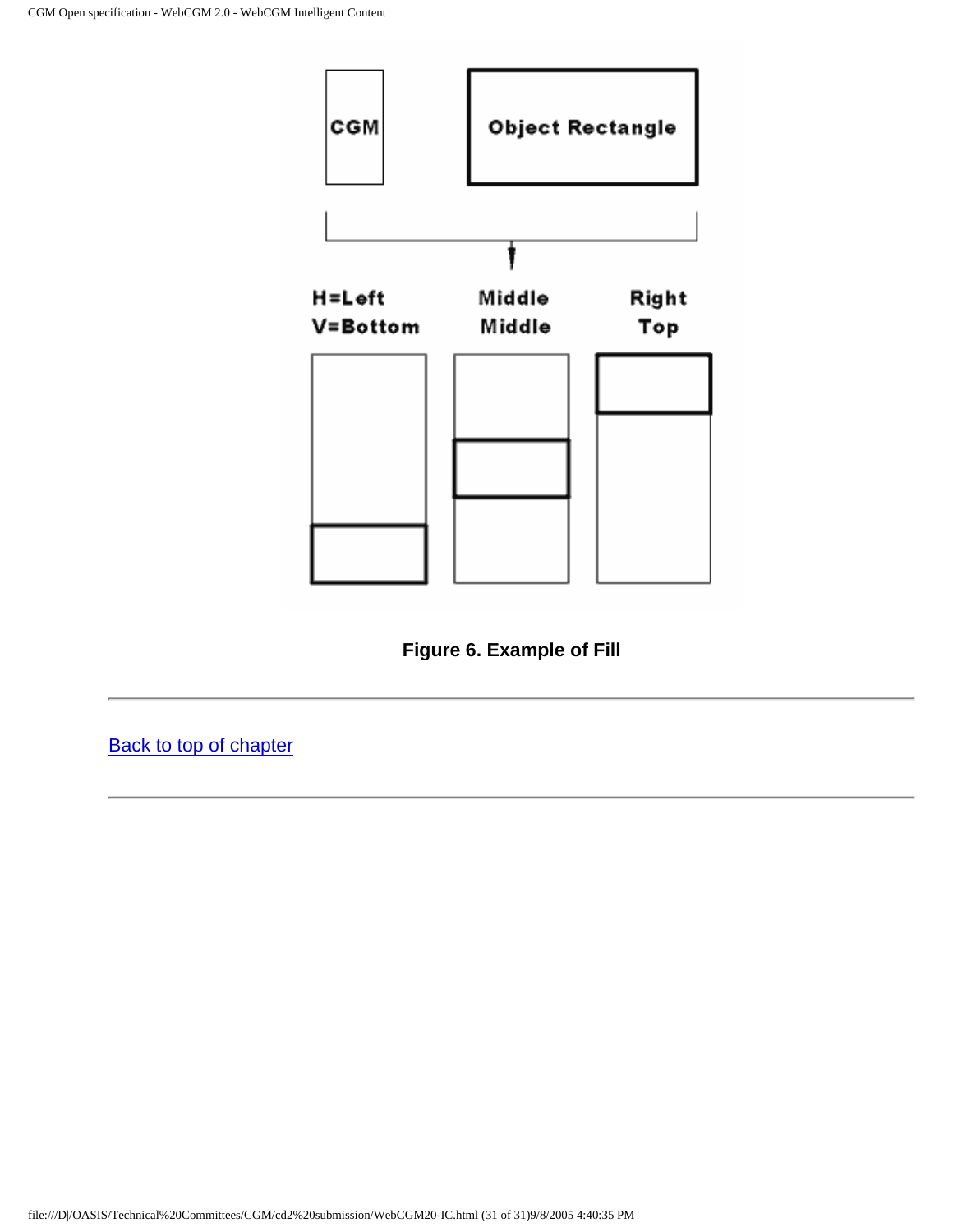<span id="page-57-0"></span>[Up to cover page](#page-0-0) | [Back to Intelligent Content](#page-26-1) | [On to WebCGM DOM](#page-72-0)

**CGM Open specification - WebCGM 2.0 - WebCGM XCF**

# **4. WebCGM XML Companion File**

This section and its subsections are normative, unless otherwise indicated.

# **Contents**

- [4.1 Introduction & examples](#page-57-1)
- [4.2 Content and structure of the XCF](#page-58-0)
	- o [4.2.1 Structure overview](#page-58-1)
	- ❍ [4.2.2 Extending the XML Companion File](#page-59-0)
	- o [4.2.3 The WebCGM XCF namespace](#page-60-0)
	- o [4.2.4 WebCGM XML Companion File conformance](#page-60-1)
- [4.3 XCF elements](#page-60-2)
	- ❍ [4.3.1 Data types and encodings](#page-61-0)
	- ❍ [4.3.2 Conventions used](#page-61-1)
	- ❍ [4.3.3 The 'webcgm' element](#page-62-0)
	- ❍ [4.3.4 The 'layer' element](#page-63-0)
	- ❍ [4.3.5 The 'grobject' element](#page-64-0)
	- ❍ [4.3.6 The 'para' element](#page-65-0)
	- ❍ [4.3.7 The 'subpara' element](#page-65-1)
	- ❍ [4.3.8 The 'linkuri' element](#page-66-0)
	- o [4.3.9 The 'bindByName' element](#page-67-0)
	- ❍ [4.3.10 The 'bindById' element](#page-67-1)
- [4.4 The complete XCF DTD](#page-68-0)

# <span id="page-57-1"></span>**4.1 Introduction & examples**

This subsection is informative (non-normative).

The WebCGM XML Companion File (XCF) is a new component of WebCGM, forecast in 1.0 and added in the 2.0 upgrade. The element and attribute definitions found in this section represent the WebCGM XCF DTD. This DTD may be extended by profiles deriving from WebCGM 2.0. The WebCGM XML companion files may be used for several purposes. There are many conceivable usage scenarios, but for the scope of WebCGM 2.0, the following three were identified as most important.

**Scenario 1:** A companion file can be used to bind application specific details (such as a part number) to a particular Application Structure. It is up to the application to control how the application-specific information is used.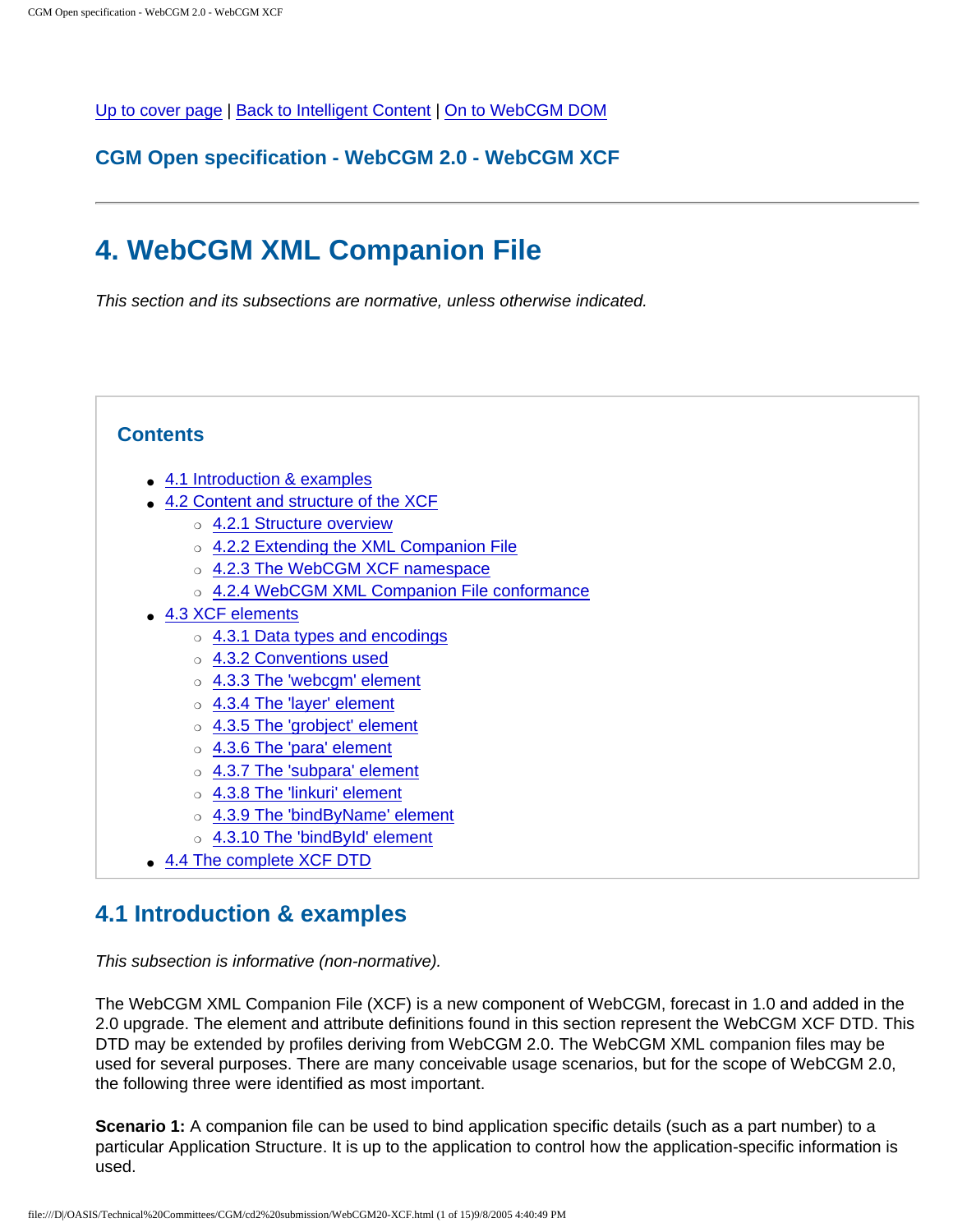**Example 4.1**: A companion file used to relate some application-specific data to graphical objects.

```
<!ENTITY % grobjectAttEXT "model:partNum CDATA #IMPLIED" >
<webcgm version="2.0" id="root-cgm" filename="sample_1.cgm"
                       xmlns:model="http://example.org"
                       xmlns="http://www.cgmopen.org/schema/webcgm/">
<grobject apsid="id_1" model:partNum="bolt-100A"/>
<grobject apsid="id_2" model:partNum="wingnut-T9"/>
...
<grobject apsid="id_49" model:partNum="drill-bit-D01"/>
<grobject apsid="id_50" model:partNum="router-bit-B389"/>
</webcgm>
```
**Scenario 2:** A companion file could also be used to update a CGM illustration via the WebCGM DOM (see section [Relationship with XML companion file](#page-73-0) for more information):

**Example 4.2**: A companion file used to update sample\_2.cgm before being displayed by a user agent. Calls to some WebCGM DOM methods need to take place to perform this task.

```
<webcgm version="2.0" id="root-cgm" filename="sample_2.cgm"
                       xmlns="http://www.cgmopen.org/schema/webcgm/">
<bindByName apstargetname="bolt_100" screentip="Replacement part:bolt-100B"/>
<bindByName apstargetname="wingnut_9" screentip="Replacement part:wingnut-T9A"/>
</webcgm>
```
**Scenario 3:** Although it is out-of-scope of this version of the WebCGM XCF to fully mirror the hierarchical structure of a CGM graphic (see "[Structure overview"](#page-58-1)), an XML Companion File could be used as a partial, scaled down XML inventory of a CGM illustration by enumerating the Application Structures IDs, types and (most) attributes.

**Example 4.3**: A companion file used as a partial inventory of sample\_3.cgm. In this case, the description puts an emphasis on the hotsport region of each 'grobject' element.

```
<webcgm version="2.0" id="root-cgm" filename="sample_3.cgm"
                       xmlns="http://www.cgmopen.org/schema/
webcgm/"> 
<grobject apsid="id_1" region="1 0 0 100 100"/>
<grobject apsid="id_2" region="1 200 0 300 100"/>
...
<grobject apsid="id_49" region="1 1600 600 1700 700"/>
<grobject apsid="id_50" region="1 1800 600 1900 700"/>
</webcgm>
```
# <span id="page-58-0"></span>**4.2 Content and structure of the XCF**

## <span id="page-58-1"></span>**4.2.1 Structure overview**

It is not the intent of the WebCGM XML Companion File (XCF) to be a faithful XML representation of the object tree in a hierarchical WebCGM. Rather, XCF provides a mechanism to externalize both standardized and application (private) metadata from a structured WebCGM instance, and to bind it to the proper objects in the object tree of the WebCGM instance.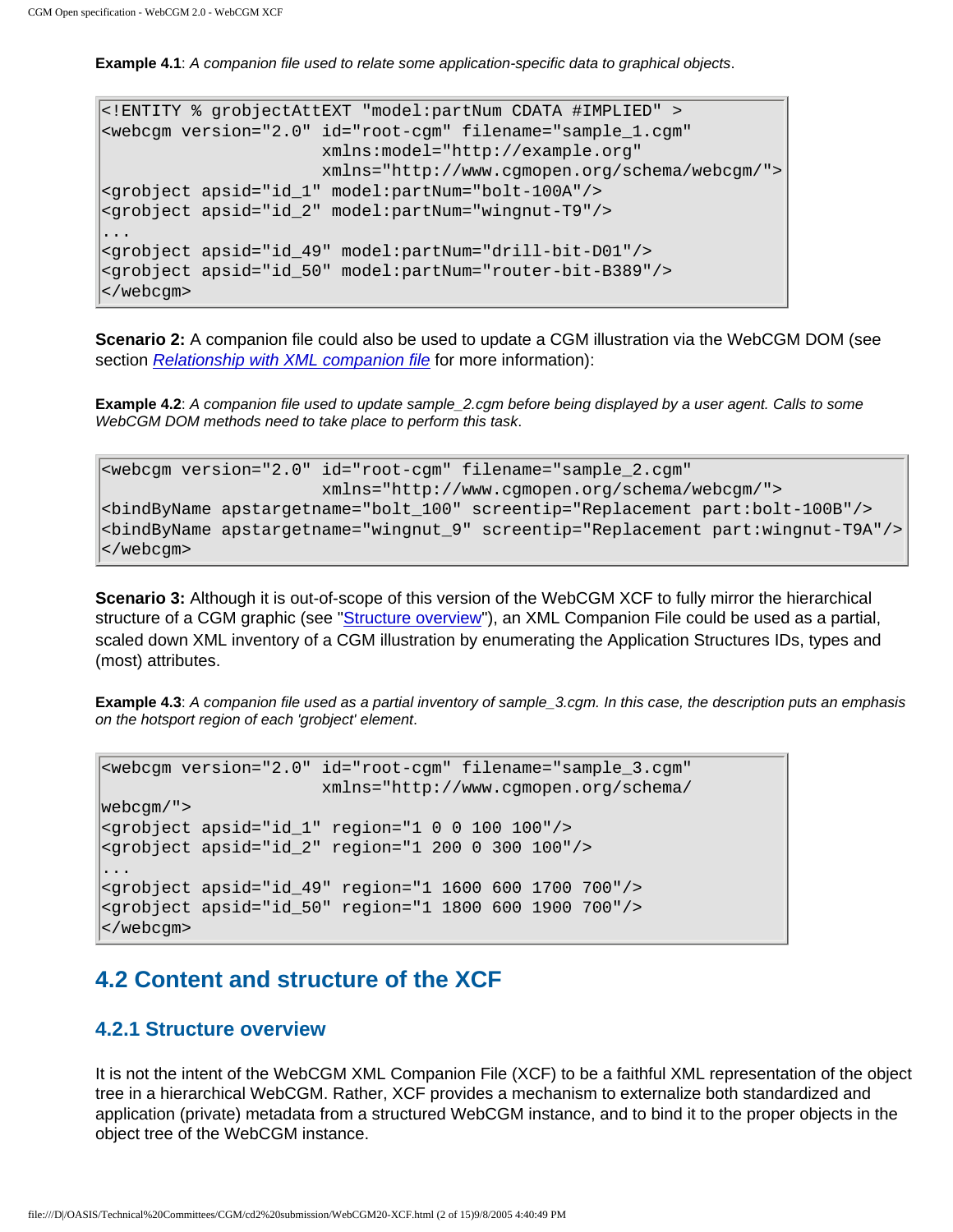Accordingly, the structure of the XML Companion File is mostly flat. After the root element, webcgm, the various [standard XCF elements](#page-60-2) occur as siblings in the companion file (with the single exception of  $\frac{\text{linkuri}}{\text{linkuri}}}$  $\frac{\text{linkuri}}{\text{linkuri}}}$  $\frac{\text{linkuri}}{\text{linkuri}}}$ ). So, for example, grobjects that have a parent-child relationship in the CGM are siblings in the XCF. The normative WebCGM 2.0 DTD expresses and enforces this flat structure, independent of whatever hierarchy may exist in the corresponding WebCGM instance.

**Example 4.4**: A mostly-flat companion file binds standardized metadata to a hierarchical object tree in a WebCGM instance.

```
<webcgm version="2.0" filename="sample_4.cgm"
                        xmlns="http://www.cgmopen.org/schema/webcgm/">
    <grobject apsid="level-4-obj" screentip="wingnut-400A"/>
    <grobject apsid="level-3-obj" screentip="bolt-assembly-100A"/>
</webcgm>
    BegPic
       ..(graphics etc)..
       BegAps type="grobject" id="level-1-obj"
         BegAps type="grobject" id="level-2-obj"
           ..(graphics etc)..
           BegAps type="grobject" id="level-3-obj"
             BegAps type="grobject" id="level-4-obj"
               ..(graphics etc)..
             EndAps
           EndAps
         EndAps
       EndAps
    EndPic
```
Note: Example 4.4 uses a condensed schematic representation of the CGM code, eliminating numerous details in order to illustrate the point.

Example 4.4 illustrates another point about the relationship of the XCF contents to the corresponding WebCGM instance -- the order of the XCF is not required to follow the order of the CGM contents.

As suggested by Example 4.4, the root element of a conforming XCF instance must be the webcqm element. The webcgm element corresponds to the Picture object in the CGM. See Relationship with XML Companion [File](#page-73-0) for more discussion.

The next section deals in detail with application-specific metadata attributes and elements in an XCF. In order to unambiguosly establish where in the WebCGM object tree those metadata are to be inserted, the application-specific attributes and elements (defined in a separate namespace) are placed in the XCF as attributes and child elements on standardized XCF elements that correspond (bind) to the appropriate object in the WebCGM. This is seen in example 4.1, for application-specific attributes. See also section [Relationship](#page-73-0) [with XML Companion File](#page-73-0) for more discussion.

# <span id="page-59-0"></span>**4.2.2 Extending the XML Companion File**

The WebCGM DTD is extensible so that application-specific or industry-specific metadata may be added to the WebCGM object model (as shown in example 4.1). The extension definitions are implemented using namespaces. The DTD defines an extension entity for the content and attributes of most elements. As an example, a part manufacturer may want to associate parts information to graphical objects. This might be implemented with an extension that looks like: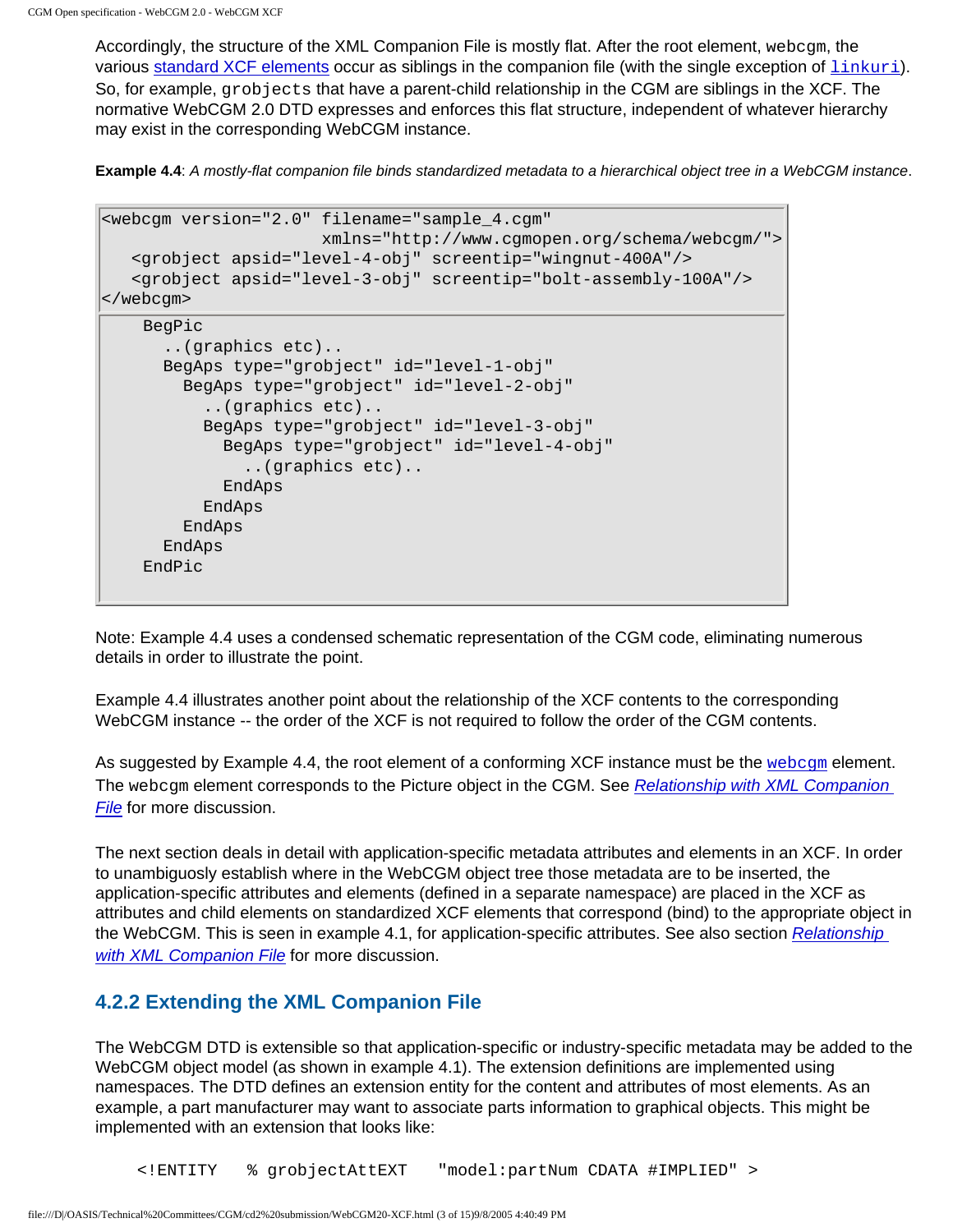A host application could query the WebCGM DOM and retrieve the associated part information.

A set of rules must be followed when extending the WebCGM DTD:

- 1. The root element MUST be 'webcgm'.
- 2. The extended elements and/or attributes MUST be in another namespace (See [Namespaces in XML\)](http://www.w3.org/TR/REC-xml-names).
- 3. Extending the list of children of an element MUST use the elementNameEXT entity.
- 4. Extending the attribute list of an element MUST use the *elementNameAttEXT* entity.
- 5. Elements from the WebCGM namespace MUST NOT be direct or indirect children of other namespaced elements.

The rules found above allow WebCGM user agents to process extended companion files in an interoperable manner.

## <span id="page-60-0"></span>**4.2.3 The WebCGM XCF namespace**

#### **The WebCGM namespace:**

http://www.cgmopen.org/schema/webcgm/

#### **Namespace example:**

<webcgm version="2.0" filename="sample.cgm" xmlns="http://www.cgmopen.org/schema/ webcgm/">

#### **Public Identifier for WebCGM 2.0:**

PUBLIC "-//OASIS//DTD WebCGM 2.0//EN"

#### **System Identifier for the WebCGM 2.0:**

http://docs.oasis-open.org/webcgm/v2.0/webcgm20.dtd

**DOCTYPE example.** The following is an example document type declaration for a WebCGM XCF document:

<!DOCTYPE webcgm PUBLIC "-//OASIS//DTD WebCGM 2.0//EN" http://docs.oasis-open.org/ webcgm/2.0/webcgm20.dtd">

### <span id="page-60-1"></span>**4.2.4 WebCGM XML Companion File conformance**

A file is a conforming WebCGM 2.0 XCF document if it adhers to the specifications described in this (WebCGM 2.0) document, including those in the [WebCGM 2.0 XCF DTD](#page-68-0), and in addition:

- it is a well-formed XML document (according to [XML1.0 3rd Edition](http://www.w3.org/TR/2004/REC-xml-20040204/));
- $\bullet$  its root element is webcqm
- if all non-WebCGM namespace elements and attributes and all **xmlns** attributes which refer to non-WebCGM namespaces are removed from the given document, and if an [appropriate document type](#page-60-0)  [declaration](#page-60-0) (i.e., <!DOCTYPE webcgm ... >) which points to the WebCGM DTD is included immediately after the XML declaration (i.e., <?xml...?>), the result is a [valid XML document](http://www.w3.org/TR/2004/REC-xml-20040204/#sec-prolog-dtd).
- (if any namespaces other than WebCGM are used in the document) [Namespaces in XML.](http://www.w3.org/TR/REC-xml-names/)

# <span id="page-60-2"></span>**4.3 XCF elements**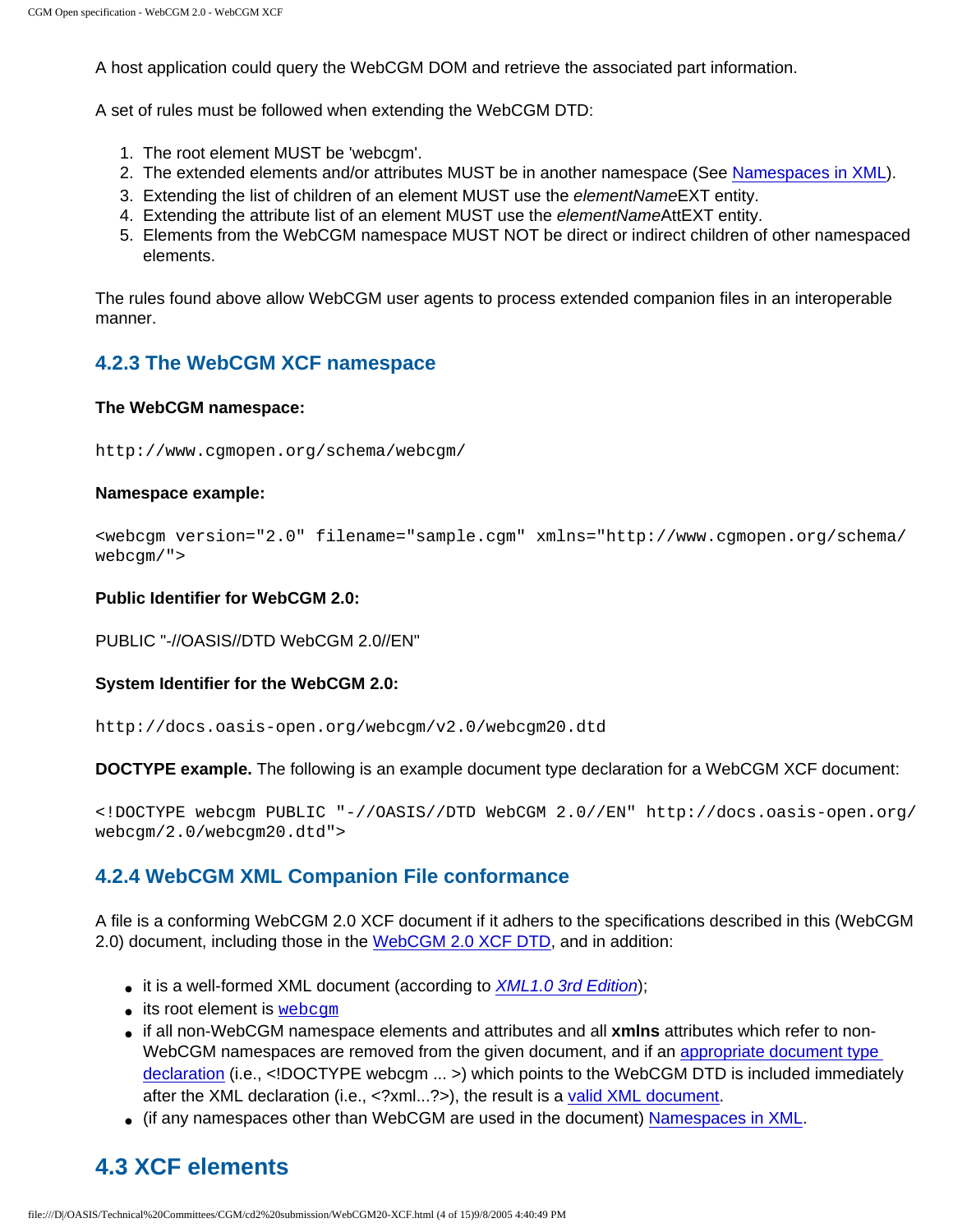The standard XCF elements include:

- $\bullet$  the standard root element, webcqm
- elements whose names match corresponding WebCGM object (APS) types -- layer, grobject, para, subpara
- $\bullet$  and a pair of general purpose metadata binding elements -- bindById and bindByName.

The standard XCF elements also include linkuri. Linkuri is an APS Attribute, but is encoded as an XCF element, rather than attribute, to avoid what would otherwise be an overly complex encoding of the string that would comprise its value as an XML attribute.

## <span id="page-61-0"></span>**4.3.1 Data types and encoding**

For the standardized XCF content, most of the items expressed on XCF elements as XML attributes have a straightforward correlation to a standardized WebCGM attribute or property that may be set or inquired with a [WebCGM DOM](#page-72-0) call.

In general, the encoding of XML attributes on XCF elements is identical to the encoding of the corresponding parameters in DOM calls. For example, the [WebCGMAppStructure interface](#page-96-0) (section 5.7.6) defines 'viewcontext' as a simple string of four numbers, whitespace separated (see [Wsp definition,](#page-78-0) section 5.5). The encoding of 'viewcontext' as an XML attribute on any allowed XCF element is the same as its encoding as a DOM method parameter.

Similarly, the [Style Properties](#page-94-0) (settable on the WebCGMPicture and WebCGMAppStructure interfaces), as XML attributes on the XCF elements have the same valid values and are encoded identically as in the corresponding DOM calls.

The single exception to the use of consistent encodings is for the ['linkuri' APS attribute](#page-66-0), which is encoded as an element in the XCF, for reasons as explained.

See the [WebCGM DOM data types](#page-78-0) section for complete details.

## <span id="page-61-1"></span>**4.3.2 Conventions used**

Most of the XCF elements may have [Style Properties](#page-94-0) as XML attributes (Style Properties are defined and supported on the DOM WebCGMPicture and WebCGMAppStructure interfaces.) The following entity definition is used in the DTD snippets of the subsequent subsections, on those elements which support Style Properties at both the APS level and Picture level. (The background-color Style Property that applies only at the Picture level.)

|   | ENTITY % styleProperties</td <td></td> <td></td> |       |          |
|---|--------------------------------------------------|-------|----------|
|   | text-size                                        | CDATA | #IMPLIED |
|   | fill-color                                       | CDATA | #IMPLIED |
|   | intensity                                        | CDATA | #IMPLIED |
|   | stroke-color                                     | CDATA | #IMPLIED |
|   | stroke-weight                                    | CDATA | #IMPLIED |
|   | text-color                                       | CDATA | #IMPLIED |
|   | text-font                                        | CDATA | #IMPLIED |
|   | raster-intensity                                 | CDATA | #IMPLIED |
| ↘ |                                                  |       |          |
|   |                                                  |       |          |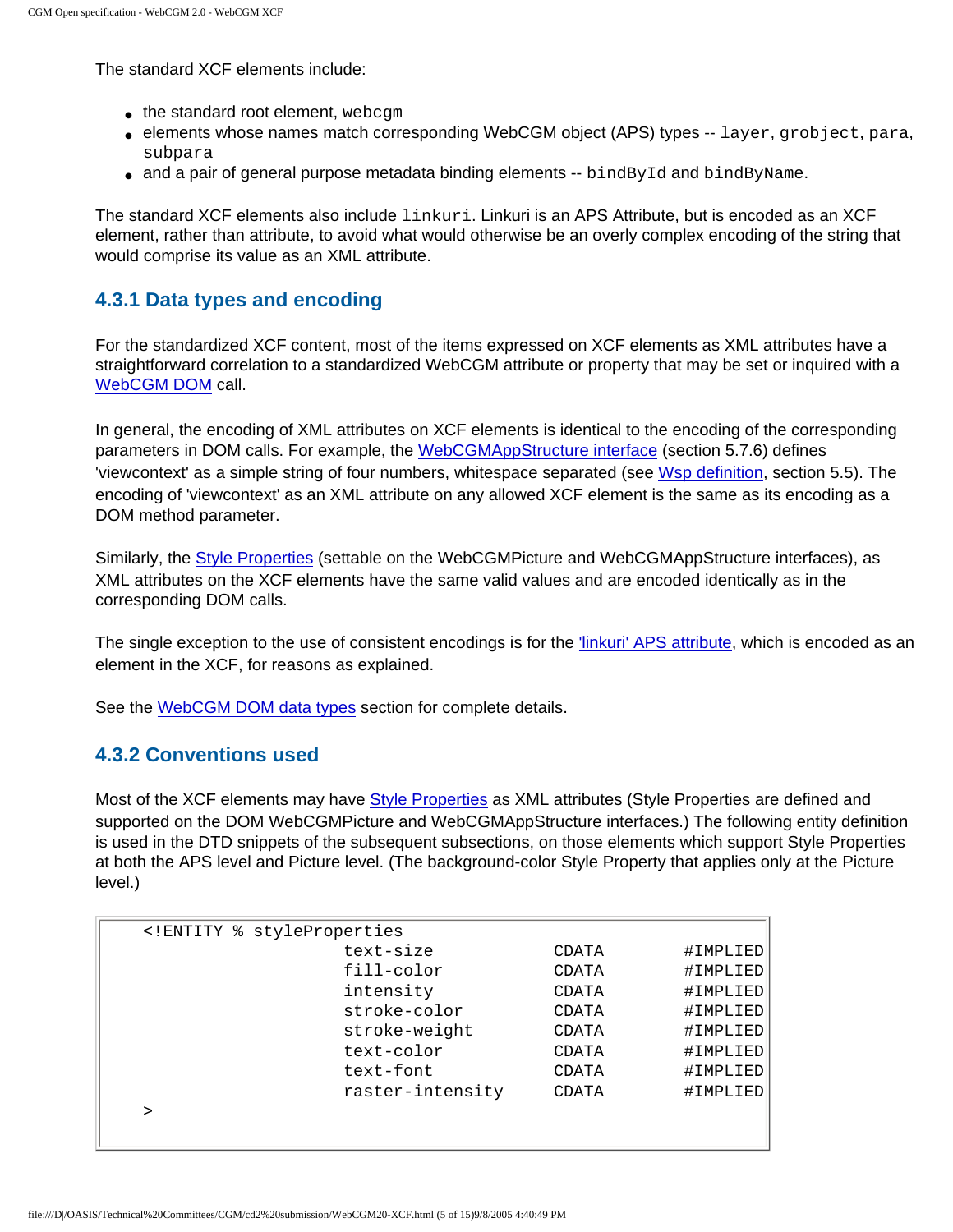A single WebCGM XCF element must not contain both the intensity property and one or more of the overlapping properties fill-color, stroke-color, text-color. Overlapping properties may occur sequentially on different XCF elements, and then their processing is defined by their order of occurrence (see [Style Properties](#page-94-0) description).

See ["Data types and encoding"](#page-61-0) for more about Style Properties.

# <span id="page-62-0"></span>**4.3.3 The 'webcgm' element**

A WebCGM companion file (or any other CGM profile derived from the WebCGM profile) must have a 'webcgm' element as the root element. The 'webcgm' element corresponds to the Picture node in the WebCGM DOM tree (see for example the [WebCGMPicture interface](#page-91-0) in the DOM).

```
<!ENTITY % webcgmEXT "" >
<!ENTITY % webcgmAttEXT "" >
<!ELEMENT webcgm ( (layer | grobject | para | subpara | bindById | bindByName %
webcqmEXT; \rightarrow \rightarrow<!ATTLIST webcgm id ID #IMPLIED
                   version CDATA #FIXED '2.0'
                   filename CDATA #IMPLIED
                   xmlns CDATA #FIXED "http://www.cgmopen.org/schema/webcgm/"
                   background-color CDATA #IMPLIED
                   pictureVisibility ( on | off) #IMPLIED
                   %styleProperties;
                   %webcgmAttEXT;
>
```
Attribute definitions:

### **id="xml:id"**

Standard XML attribute for assigning a unique identifier to an element. Refer to **[Extensible Markup Language](http://www.w3.org/TR/2004/REC-xml-20040204/)** [\(XML\) 1.0, 3rd Edition](http://www.w3.org/TR/2004/REC-xml-20040204/) [XML10].

#### **version="CDATA"**

Represents the version of the WebCGM specification. The value is 2.0 for this specification. Every conforming XCF must identify its version, either by including this attribute on the webcgm element, or by including a [DOCTYPE pointing to this WebCGM XCF's DTD](#page-60-0), or both (recommended). An industry-specific profile derived from this WebCGM XCF specification must not use this attribute to identify its version, and should define and require use of a namespace attribute to identify its profile version. For example, if ASD includes in its S1000D version 2.3 an XCF derived from WebCGM 2.0, the webcgm tag might look like this:

```
<webcgm version="2.0" asd:s1000d-version="2.3" xmlns:asd="http://example.org/
asd/" \dots
```
#### **filename="CDATA"**

Represents the filename of the corresponding WebCGM file. 'filename' is a descriptive attribute. **xmlns[:prefix]="CDATA"**

Standard XML attribute whose value defines the "resource-name" for identifying an XML namespace. Refer to [Namespaces in XML](http://www.w3.org/TR/REC-xml-names). The 'xmlns' attribute without prefix identifies the (default) [WebCGM namespace,](#page-60-0) and (with prefix) must be used to identify the foreign namespace(s) of any [application-specific metadata](#page-59-0) that are used in the XCF instance. Note that the value given in the [DTD snippet,](#page-62-1) and the attribute type (#FIXED), apply only to the unprefixed, default WebCGM namespace.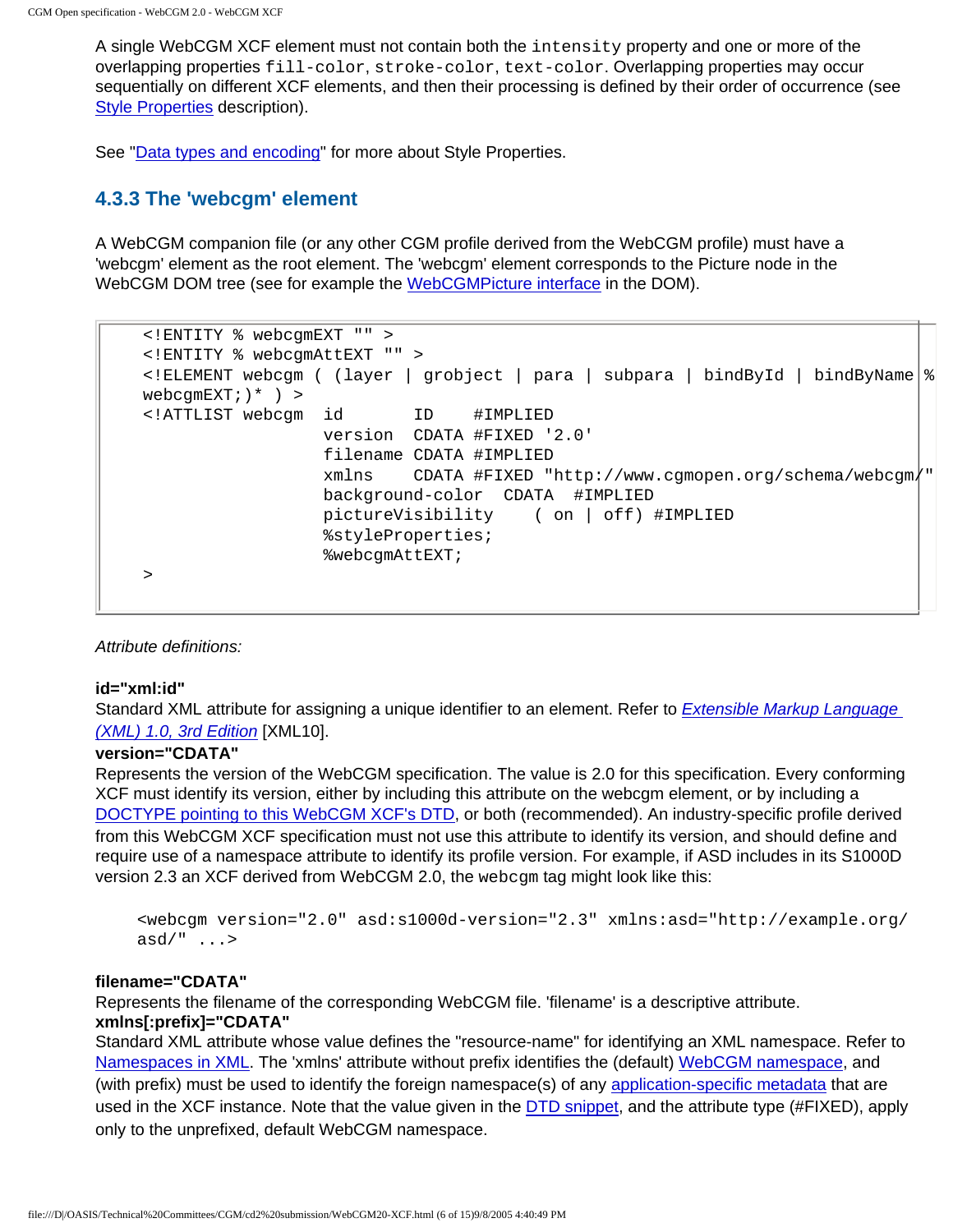#### **EXAMPLES**:

```
<webcgm version="2.0" xmlns="http://www.cgmopen.org/schema/webcgm/"
                       xmlns:asd="http://example.org/asd/" ...>
```

```
<xcf:webcgm version="2.0" xmlns:asd="http://example.org/asd/"
 ...>
```
In the first example, the WebCGM namespace is declared as the default namespace for the webcgm element and its contents, and content in the 'asd' namespace would use the "asd:" prefix. As the [DTD](#page-62-1)  [shows,](#page-62-1) the second example is also valid because the namespace URI defaults properly for the  $xmlns$ attribute without prefix. It is recommended, however, that the xmlns attribute declaring the default (WebCGM) namespace always be included.

#### **background-color="CDATA"**

background-color is a [Style Property](#page-94-0) for setting the background color of the Picture (root node of WebCGM object tree).

#### **pictureVisibility="on|off"**

Defines the visibility for the picture that corresponds to the webcgm element of this XCF. This is similar to the 'visibility' APS Attribute that can be applied to metafile Application Structures, except it applies to the picture (on which the 'visibility' APS Attribute is not allowed by CGM rules.) The effect is the same as the invocation of the setPictureVisibility method on the [WebCGMPicture interface](#page-91-0) of the DOM. .

#### **styleProperties**

the styleProperties entity collectively defines those [Style Properties](#page-94-0) that apply at both the the Picture level and the object/APS level.

#### **webcgmEXT**

the webcgmEXT entity is a mechanism for adding additional child content (i.e., metadata) on the root node. **webcgmAttEXT**

the webcgmAttEXT entity is a mechanism for adding additional attributes (i.e., metadata) on the root node.

## <span id="page-63-0"></span>**4.3.4 The 'layer' element**

The 'layer' element of an XML companion file represents a CGM Application Structure of type 'layer'. The corresponding 'layer' is identifiable given its assigned 'apsid' attribute value.

```
<!ENTITY % layerEXT "" >
<!ENTITY % layerAttEXT "" >
<!ELEMENT layer (%layerEXT;)* >
<!ATTLIST layer apsid ID #REQUIRED
               layerdesc CDATA #IMPLIED
               visibility ( on | off | inherit) #IMPLIED
               interactivity ( on | off | inherit) #IMPLIED
               %styleProperties;
               %layerAttEXT;
>
```
Attribute definitions: **apsid="xml:id"** The unique identifier of the Application Structure for the given WebCGM file. **layerdesc="CDATA"**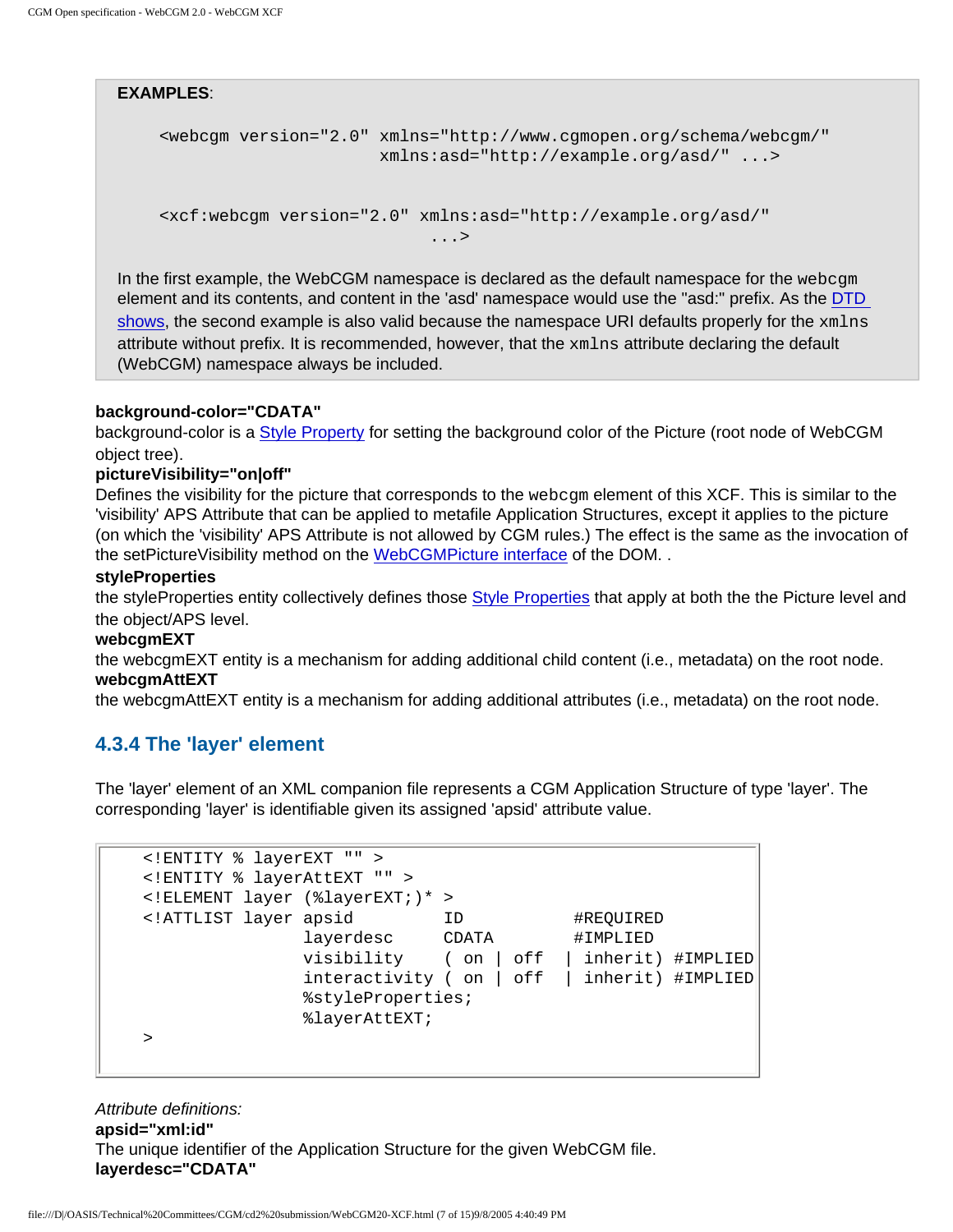Value of the 'layerdesc' Application Structure attribute for the associated APS. **visibility="on|off|inherit"** Value of the 'visibility' Application Structure attribute for the associated APS. **interactivity="on|off|inherit"** Value of the 'interactivity' Application Structure attribute for the associated APS. **styleProperties** the styleProperties entity collectively defines those [Style Properties](#page-94-0) that apply at both the the Picture level and the object/APS level. **layerEXT** the layerEXT entity is a mechanism for adding additional child content (i.e., metadata) on the 'layer'. **layerAttEXT** the layerAttEXT entity is a mechanism for adding additional attributes (i.e., metadata) on the 'layer'.

See also the ['layer' functional description](#page-43-0) in Section 3.

# <span id="page-64-0"></span>**4.3.5 The 'grobject' element**

The 'grobject' element of an XML companion file represents a CGM Application Structure of type 'grobject'. The corresponding grobject' is identifiable given its assigned 'apsid' attribute value.

```
<!ENTITY % grobjectEXT "" >
<!ENTITY % grobjectAttEXT "" >
<!ELEMENT grobject ( linkuri %grobjectEXT; )* >
<!ATTLIST grobject apsid ID #REQUIRED
 screentip CDATA #IMPLIED
                 region CDATA #IMPLIED
                 viewcontext CDATA #IMPLIED
                 visibility ( on | off) #IMPLIED
                 interactivity ( on | off | inherit) #IMPLIED
                 %styleProperties;
                 %grobjectAttEXT;
>
```
Attribute definitions:

#### **apsid="xml:id"**

The unique identifier of the Application Structure for the given WebCGM file. **screentip="CDATA"** Value of the 'screentip' Application Structure attribute for the associated APS. **region="CDATA"** Value of the 'region' Application Structure attribute for the associated APS. **viewcontext="CDATA"** Value of the 'viewcontext' Application Structure attribute for the associated APS. **visibility="on|off|inherit"** Value of the 'visibility' Application Structure attribute for the associated APS. **interactivity="on|off|inherit"** Value of the 'interactivity' Application Structure attribute for the associated APS. **styleProperties** the styleProperties entity collectively defines those [Style Properties](#page-94-0) that apply at both the the Picture level and the object/APS level. **grobjectEXT** the grobjectEXT entity is a mechanism for adding additional child content (i.e., metadata) on the 'grobject'. **grobjectAttEXT**

the grobjectAttEXT entity is a mechanism for adding additional attributes (i.e., metadata) on the 'grobject'.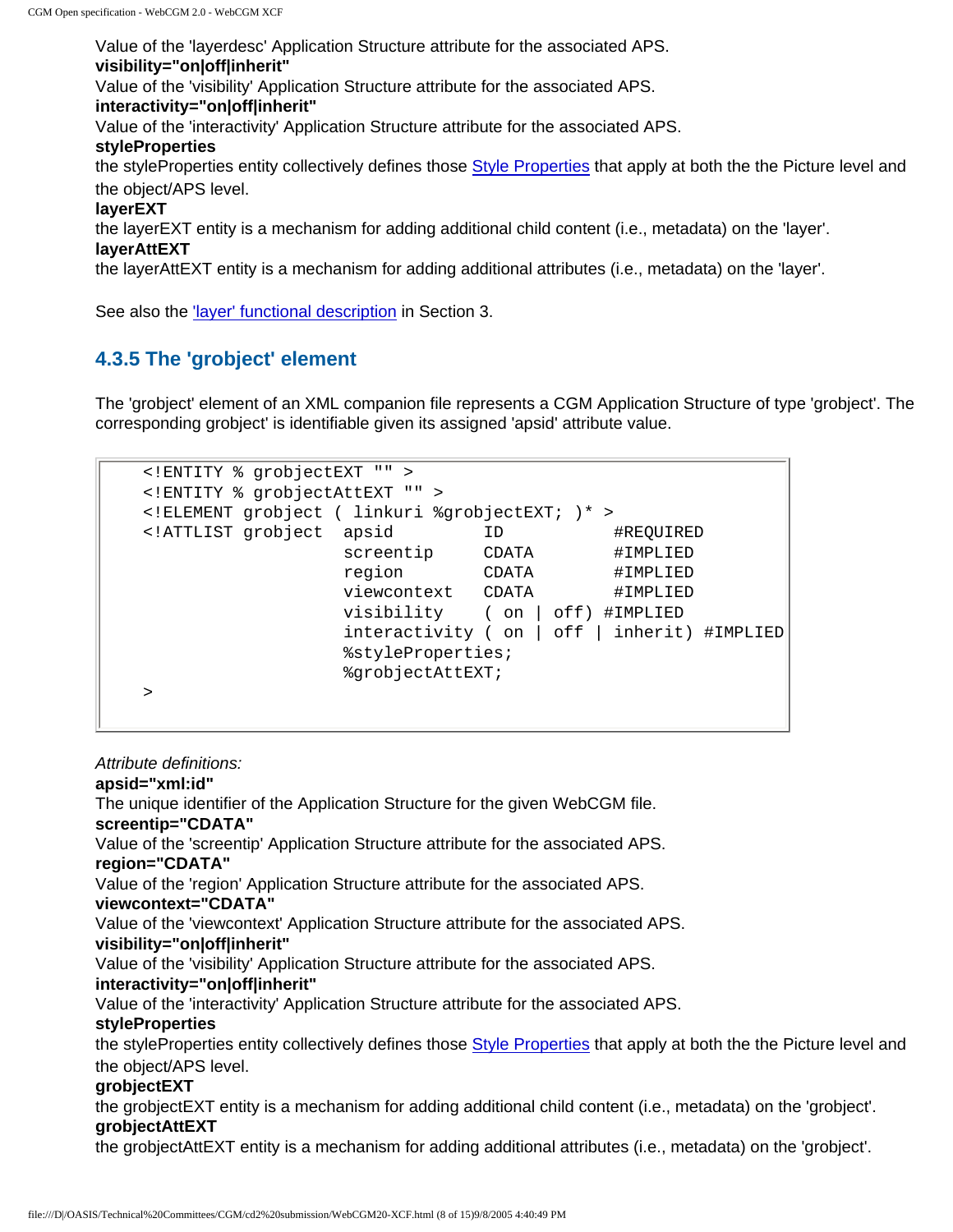CGM Open specification - WebCGM 2.0 - WebCGM XCF

See also the ['grobject' functional description](#page-42-0) in Section 3.

# <span id="page-65-0"></span>**4.3.6 The 'para' element**

The 'para' element of an XML companion file represents a CGM Application Structure of type 'para'. The corresponding 'para' is identifiable given its assigned 'apsid' attribute value.

```
<!ENTITY % paraEXT "" >
<!ENTITY % paraAttEXT "" >
<!ELEMENT para ( linkuri %paraEXT; )* >
<!ATTLIST para apsid ID #REQUIRED
             screentip CDATA #IMPLIED
              region CDATA #IMPLIED
              viewcontext CDATA #IMPLIED
              visibility ( on | off | inherit) #IMPLIED
              interactivity ( on | off | inherit) #IMPLIED
              %styleProperties;
              %paraAttEXT;
>
```
Attribute definitions:

**apsid="xml:id"**

The unique identifier of the Application Structure for the given WebCGM file.

**screentip="CDATA"**

Value of the 'screentip' Application Structure attribute for the associated APS.

**region="CDATA"**

Value of the 'region' Application Structure attribute for the associated APS.

#### **viewcontext="CDATA"**

Value of the 'viewcontext' Application Structure attribute for the associated APS.

### **visibility="on|off|inherit"**

Value of the 'visibility' Application Structure attribute for the associated APS.

## **interactivity="on|off|inherit"**

Value of the 'interactivity' Application Structure attribute for the associated APS.

### **styleProperties**

the styleProperties entity collectively defines those [Style Properties](#page-94-0) that apply at both the the Picture level and the object/APS level.

### **paraEXT**

the paraEXT entity is a mechanism for adding additional child content (i.e., metadata) on the 'para'.

### **paraAttEXT**

the paraAttEXT entity is a mechanism for adding additional attributes (i.e., metadata) on the 'para'.

See also the ['para' functional description](#page-44-0) in Section 3.

# <span id="page-65-1"></span>**4.3.7 The 'subpara' element**

The 'subpara' element of an XML companion file represents a CGM Application Structure of type 'subpara'. The corresponding 'subpara' is identifiable given its assigned 'apsid' attribute value.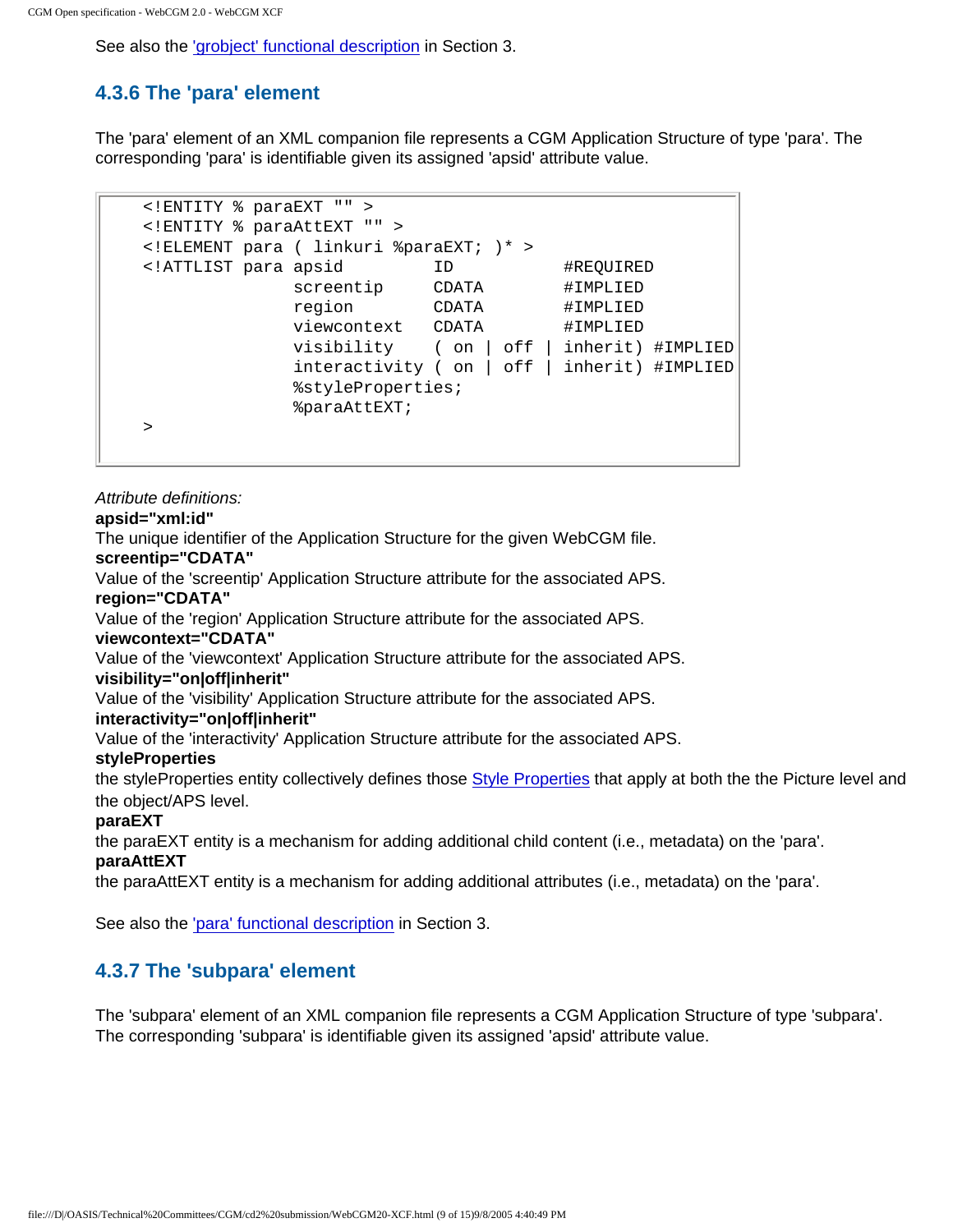```
<!ENTITY % subparaEXT "" >
<!ENTITY % subparaAttEXT "" >
<!ELEMENT subpara ( linkuri %subparaEXT; )* >
<!ATTLIST subpara apsid ID #REQUIRED
screentip CDATA #IMPLIED
 region CDATA #IMPLIED
              viewcontext CDATA #IMPLIED
               visibility ( on | off | inherit) #IMPLIED
               interactivity ( on | off | inherit) #IMPLIED
               %styleProperties;
               %subparaAttEXT;
>
```
Attribute definitions: **apsid="xml:id"** The unique identifier of a the Application Structure for the given WebCGM file. **screentip="CDATA"** Value of the 'screentip' Application Structure attribute for the associated APS. **region="CDATA"** Value of the 'region' Application Structure attribute for the associated APS. **viewcontext="CDATA"** Value of the 'viewcontext' Application Structure attribute for the associated APS. **visibility="on|off|inherit"** Value of the 'visibility' Application Structure attribute for the associated APS. **interactivity="on|off|inherit"** Value of the 'interactivity' Application Structure attribute for the associated APS. **styleProperties** the styleProperties entity collectively defines those [Style Properties](#page-94-0) that apply at both the the Picture level and the object/APS level. **subparaEXT** the subparaEXT entity is a mechanism for adding additional child content (i.e., metadata) on the 'subpara'. **subparaAttEXT=""**

the subparaAttEXT entity is a mechanism for adding additional attributes (i.e., metadata) on the 'subpara'.

See also the ['subpara' functional description](#page-44-1) in Section 3.

# <span id="page-66-0"></span>**4.3.8 The 'linkuri' element**

A 'linkuri' element of an XML companion file represents a WebCGM 'linkuri' Application Structure attribute. Contrary to other attributes, the 'linkuri' attribute is expressed as an element in the XML companion file. The corresponding Application Structure of this 'linkuri' is its parent element.

```
<!ELEMENT linkuri EMPTY >
<!ATTLIST linkuri uri CDATA #REQUIRED
                behavior CDATA #IMPLIED
                 desc CDATA #IMPLIED >
```
Attribute definitions: **uri="CDATA"** The href of this 'linkuri' attribute. See section *[Basic Data Types](#page-78-0)* for more information. **behavior="CDATA"** The behavior of this 'linkuri' attribute. See section *[Basic Data Types](#page-78-0)* for more information.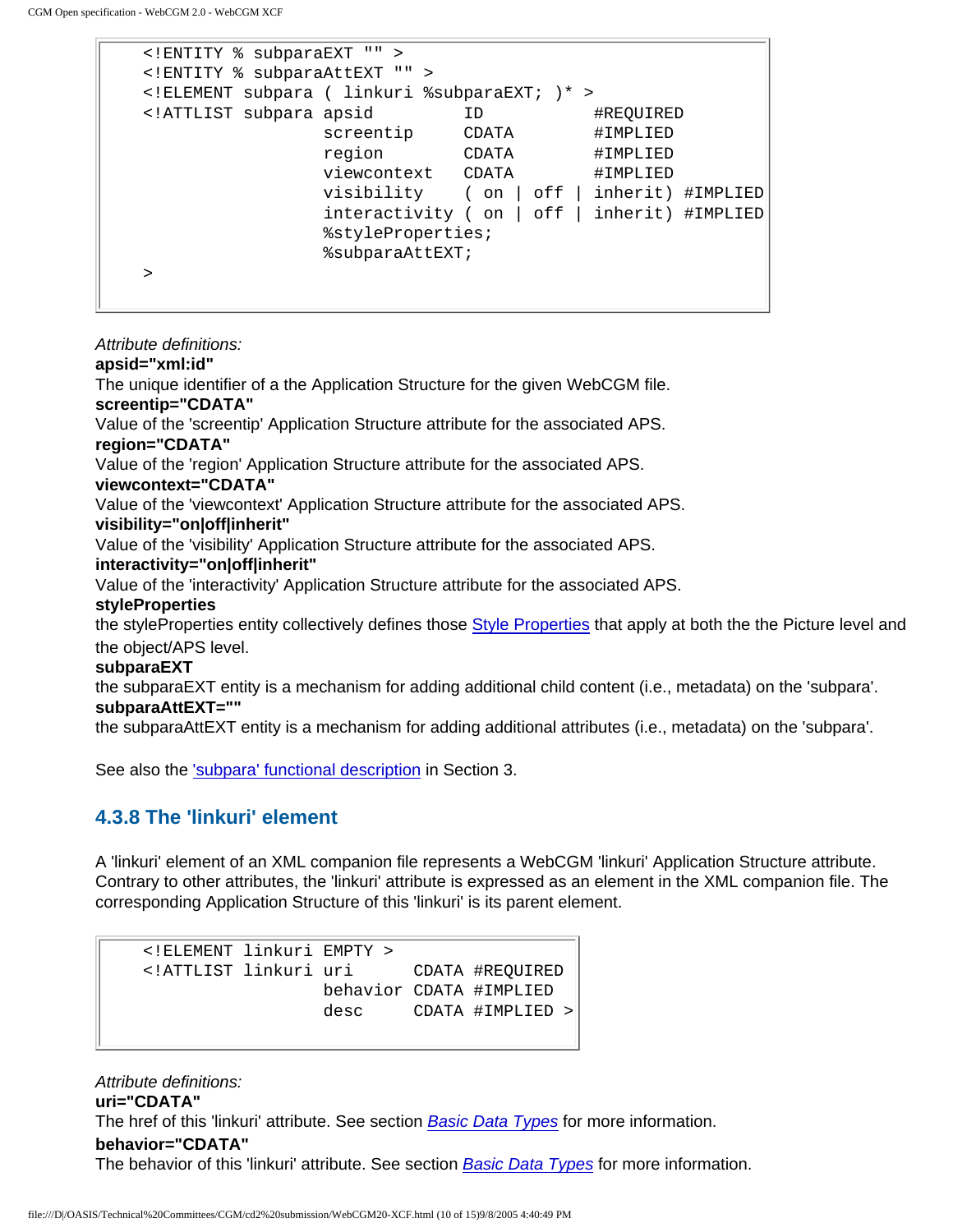#### **desc="CDATA"**

The title or description of this 'linkuri' attribute. See section **[Basic Data Types](#page-78-0)** for more information.

See also the ['linkuri' functional description](#page-47-0) in Section 3.

## <span id="page-67-0"></span>**4.3.9 The 'bindByName' element**

A 'bindByName' element of an XML companion file is intended to correspond to one or more Application Structure in a CGM file. The common link between those Application Structures is that their 'name' or 'layername' attribute value corresponds to 'apstargetname'. See section [Relationship with XML companion file](#page-73-0) for more information on the rules of mapping 'bindByName' attributes to WebCGM Application Structures.

```
<!ENTITY % bindByNameEXT "" >
<!ENTITY % bindByNameAttEXT "" >
<!ELEMENT bindByName ( linkuri %bindByNameEXT; )* >
<!ATTLIST bindByName apstargetname CDATA #REQUIRED
                 screentip CDATA #IMPLIED
                 region CDATA #IMPLIED
 viewcontext CDATA #IMPLIED
 layerdesc CDATA #IMPLIED
                  visibility ( on | off | inherit) #IMPLIED
                  interactivity ( on | off | inherit) #IMPLIED
                  %styleProperties;
                  %bindByNameAttEXT;
>
```
Attribute definitions:

#### **apstargetname="CDATA"**

Name used to identify the corresponding Application Structure(s) for a given WebCGM file.

## **screentip="CDATA"**

Value of the 'screentip' Application Structure attribute for the associated APS.

#### **region="CDATA"**

Value of the 'region' Application Structure attribute for the associated APS.

#### **viewcontext="CDATA"**

Value of the 'viewcontext' Application Structure attribute for the associated APS.

### **layerdesc="CDATA"**

Value of the 'layerdesc' Application Structure attribute for the associated APS.

#### **visibility="on|off|inherit"**

Value of the 'visibility' Application Structure attribute for the associated APS.

#### **interactivity="on|off|inherit"**

Value of the 'interactivity' Application Structure attribute for the associated APS.

#### **styleProperties**

the styleProperties entity collectively defines those [Style Properties](#page-94-0) that apply at both the the Picture level and the object/APS level.

#### **bindByNameEXT**

the bindByNameEXT entity is a mechanism for adding additional child content (i.e., metadata) on the APS. **bindByNameAttEXT**

the bindByNameAttEXT entity is a mechanism for adding additional attributes (i.e., metadata) on the APS.

## <span id="page-67-1"></span>**4.3.10 The 'bindById' element**

The 'bindById' element of an XML companion file represents a CGM Application Structure of unknown type (some possibilities are: layer, grobject, para, subpara). The corresponding object is identifiable given its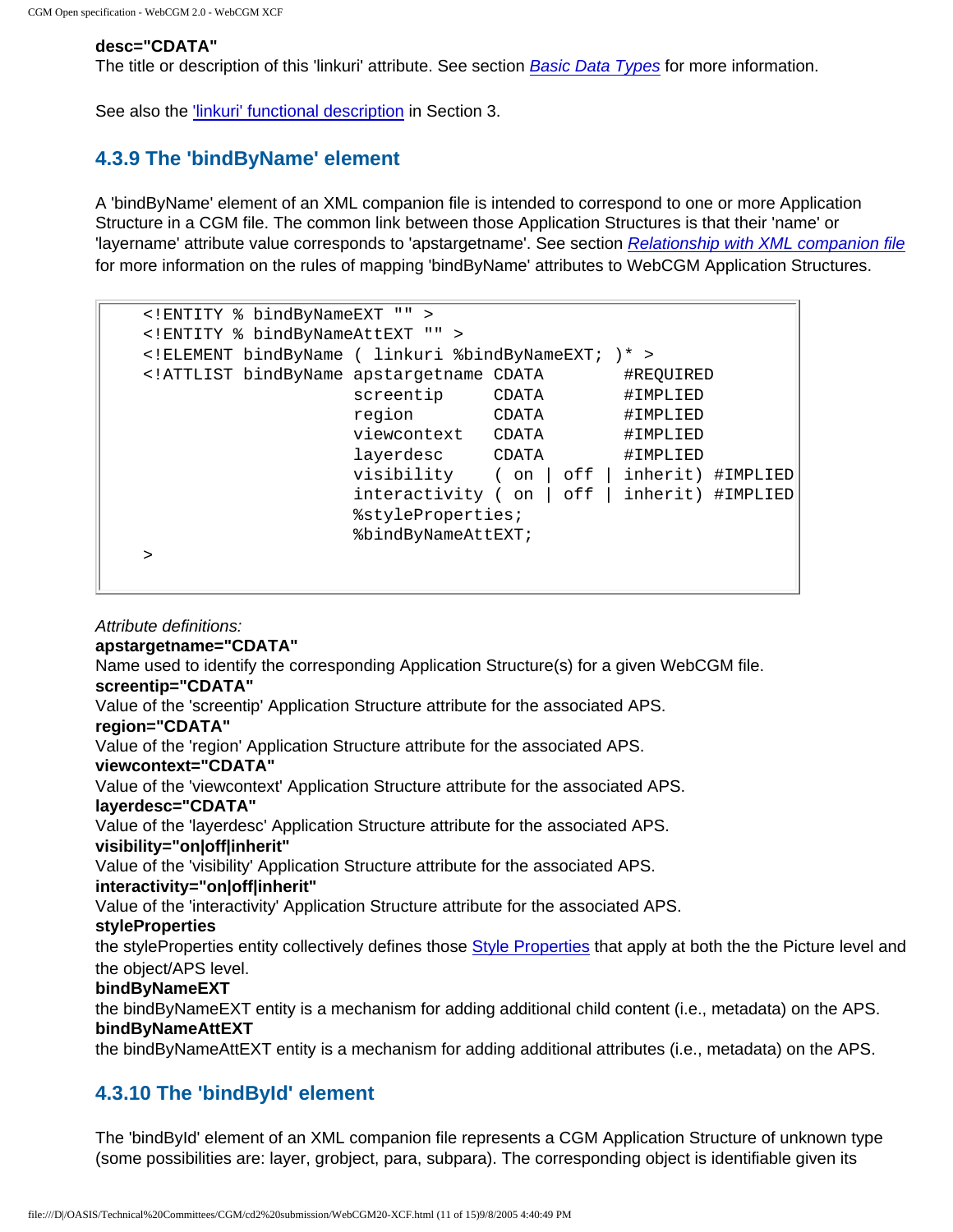Attribute definitions:

assigned 'apsid' attribute value. See section [Relationship with XML companion file](#page-73-0) for more information on the rules of mapping 'bindById' attributes to WebCGM Application Structures.

```
<!ENTITY % bindByIdEXT "" >
<!ENTITY % bindByIdAttEXT "" >
<!ELEMENT bindById ( linkuri %bindByIdEXT; )* >
<!ATTLIST bindById apsid ID #REQUIRED
                screentip CDATA #IMPLIED
                 region CDATA #IMPLIED
                 viewcontext CDATA #IMPLIED
                 layerdesc CDATA #IMPLIED
                 visibility ( on | off | inherit) #IMPLIED
                 interactivity ( on | off | inherit) #IMPLIED
                 %styleProperties;
                 %bindByIdAttEXT;
>
```
**apsid="xml:id"** The unique identifier of the Application Structure for the given WebCGM file. **screentip="CDATA"** Value of the 'screentip' Application Structure attribute for the associated APS. **region="CDATA"** Value of the 'region' Application Structure attribute for the associated APS. **viewcontext="CDATA"** Value of the 'viewcontext' Application Structure attribute for the associated APS. **layerdesc="CDATA"** Value of the 'layerdesc' Application Structure attribute for the associated APS. **visibility="on|off|inherit"** Value of the 'visibility' Application Structure attribute for the associated APS. **interactivity="on|off|inherit"** Value of the 'interactivity' Application Structure attribute for the associated APS. **styleProperties** the styleProperties entity collectively defines those [Style Properties](#page-94-0) that apply at both the the Picture level and the object/APS level. **bindByIdEXT** the bindByIdEXT entity is a mechanism for adding additional child content (i.e., metadata) on the APS. **bindByIdAttEXT**

the bindByIdAttEXT entity is a mechanism for adding additional attributes (i.e., metadata) on the APS.

# <span id="page-68-0"></span>**4.4 The complete XCF DTD**

The complete WebCGM XML Companion File (XCF) DTD follows.

```
<?xml version="1.0" encoding="UTF-16" ?>
<!DOCTYPE webcgm [
<!-- ================================================================ -->
<!-- This is the WebCGM XML Companion File DTD for use with -->
\leq ! -- WebCGM 2.0
<!-- ================================================================ -->
<!-- Original issue: September 2004 -->
\langle | - - | - - |<!-- Revision history: -->
<!-- December 2004 (r1) -->
```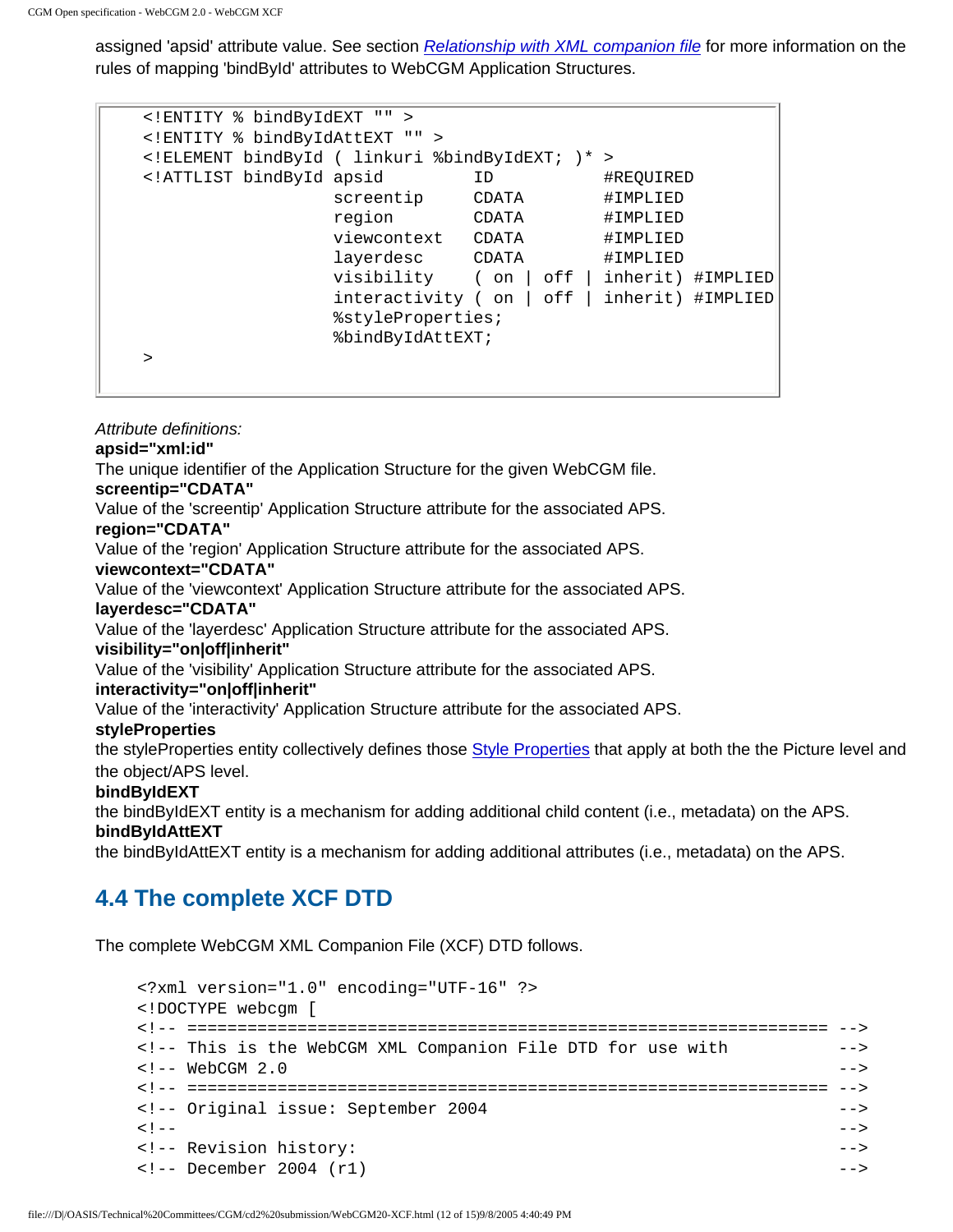<!-- Added xml version statement --> <!-- Corrected spelling of interactivity --> <!-- Changed visibility/interactivity parameters from --> <!-- CDATA to "on" or "off" --> <!-- January 2005 (r2) --> <!-- Corrected linkrui to linkuri and subpara extensible --> <!-- attributes value --> <!-- Added region and viewcontext attributes to --> <!-- grobject, para, subpara, bindByIdd, and bindByName --> <!-- Change webcgm element attributes version and filename --> <!-- to #IMPLIED ---<!-- ================================================================ --> <!-- --> <!-- ================================================================ --> <!-- Application specific entities --> <!-- Application groups define application specific attributes here --> <!-- and define the stubs for application specific elements that --> <!-- will be defined later in the DTD  $-$ <!-- --> <!ENTITY % webcgmEXT "" > <!ENTITY % webcgmAttEXT "" > <!ENTITY % layerEXT "" > <!ENTITY % layerAttEXT "" > <!ENTITY % grobjectEXT "" > <!ENTITY % grobjectAttEXT "" > <!ENTITY % paraEXT "" > <!ENTITY % paraAttEXT "" > <!ENTITY % subparaEXT "" > <!ENTITY % subparaAttEXT "" > <!ENTITY % bindByIdEXT "" > <!ENTITY % bindByIdAttEXT "" > <!ENTITY % bindByNameEXT "" > <!ENTITY % bindByNameAttEXT "" > <!ENTITY % styleProperties text-size CDATA #IMPLIED fill-color CDATA #IMPLIED intensity CDATA #IMPLIED stroke-color CDATA #IMPLIED stroke-weight CDATA #IMPLIED text-color CDATA #IMPLIED text-font CDATA #IMPLIED raster-intensity CDATA #IMPLIED > < > <!ELEMENT webcgm ( (layer | grobject | para | subpara | bindById | bindByName %webcgmEXT; )\* ) > > <ATTLIST webcgm id ID #IMPLIED version CDATA #FIXED '2.0' filename CDATA #IMPLIED background-color CDATA #IMPLIED pictureVisibility ( on | off ) #IMPLIED xmlns CDATA #FIXED "http://www.cgmopen.org/schema/webcgm/" %styleProperties; %webcgmAttEXT; > <!ELEMENT layer (%layerEXT;)\* > <!ATTLIST layer apsid ID #REQUIRED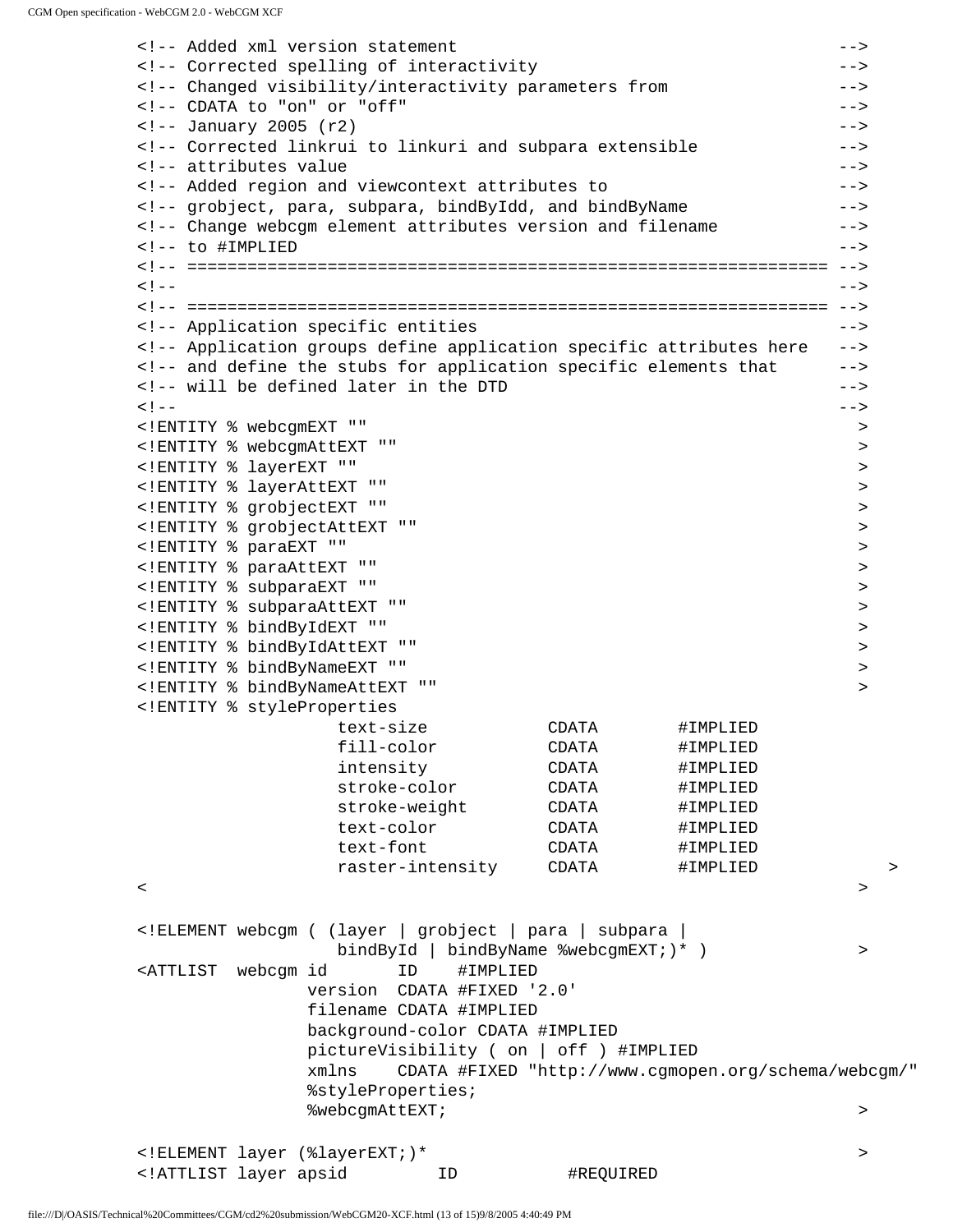layerdesc CDATA #IMPLIED visibility ( on | off | inherit) #IMPLIED interactivity ( on | off | inherit) #IMPLIED %styleProperties; %layerAttEXT; > <!ELEMENT grobject ( linkuri %grobjectEXT; )\* > <!ATTLIST grobject apsid ID #REQUIRED screentip CDATA #IMPLIED region CDATA #IMPLIED viewcontext CDATA #IMPLIED visibility ( on | off | inherit) #IMPLIED interactivity ( on | off | inherit) #IMPLIED %styleProperties; %grobjectAttEXT; > <!ELEMENT linkuri EMPTY > <!ATTLIST linkuri uri CDATA #REQUIRED behavior CDATA #IMPLIED desc CDATA #IMPLIED > <!ELEMENT para ( linkuri %paraEXT; )\* > < <!ATTLIST para apsid ID #REQUIRED screentip CDATA #IMPLIED region CDATA #IMPLIED viewcontext CDATA #IMPLIED visibility ( on | off | inherit) #IMPLIED interactivity ( on | off | inherit) #IMPLIED %styleProperties; %paraAttEXT;  $\rightarrow$ <!ELEMENT subpara ( linkuri %subparaEXT; )\* > <!ATTLIST subpara apsid ID #REQUIRED screentip CDATA #IMPLIED region CDATA #IMPLIED viewcontext CDATA #IMPLIED visibility ( on | off | inherit) #IMPLIED interactivity ( on | off | inherit) #IMPLIED %styleProperties; %subparaAttEXT; > <!ELEMENT bindById ( linkuri %bindByIdEXT; )\* > <!ATTLIST bindById apsid ID #REQUIRED screentip CDATA #IMPLIED layerdesc CDATA #IMPLIED region CDATA #IMPLIED viewcontext CDATA #IMPLIED visibility ( on | off | inherit) #IMPLIED interactivity ( on | off | inherit) #IMPLIED %styleProperties; %bindByIdAttEXT; > <!ELEMENT bindByName ( linkuri %bindByNameEXT; )\* > <!ATTLIST bindByName apstargetname CDATA #REQUIRED screentip CDATA #IMPLIED layerdesc CDATA #IMPLIED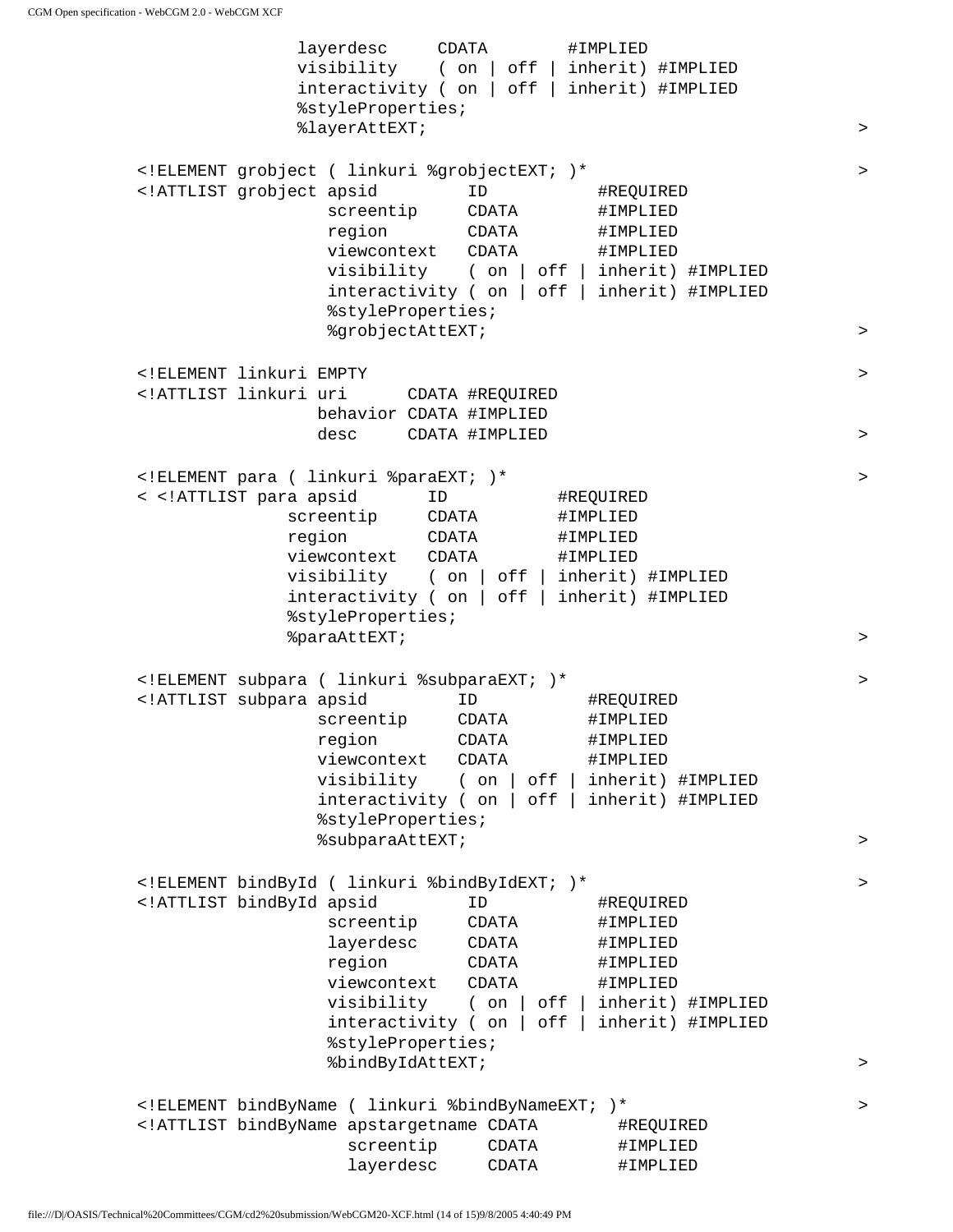| region                                                                                     | CDATA       | #IMPLIED          |                |
|--------------------------------------------------------------------------------------------|-------------|-------------------|----------------|
| viewcontext CDATA                                                                          |             | #IMPLIED          |                |
| visibility                                                                                 | off<br>( on | inherit) #IMPLIED |                |
| interactivity (on $ $ off $ $                                                              |             | inherit) #IMPLIED |                |
| %styleProperties;                                                                          |             |                   |                |
| %bindByNameAttEXT;                                                                         |             |                   | ⋗              |
| $<$ ! $-$                                                                                  |             |                   | $--$           |
| <!-- Define content models for application specific elements</td> <td><math>--</math></td> |             |                   | $--$           |
| $<$ ! $-$                                                                                  |             |                   | $--$ > $\vert$ |
|                                                                                            |             |                   |                |
|                                                                                            |             |                   |                |

# Back to top of chapter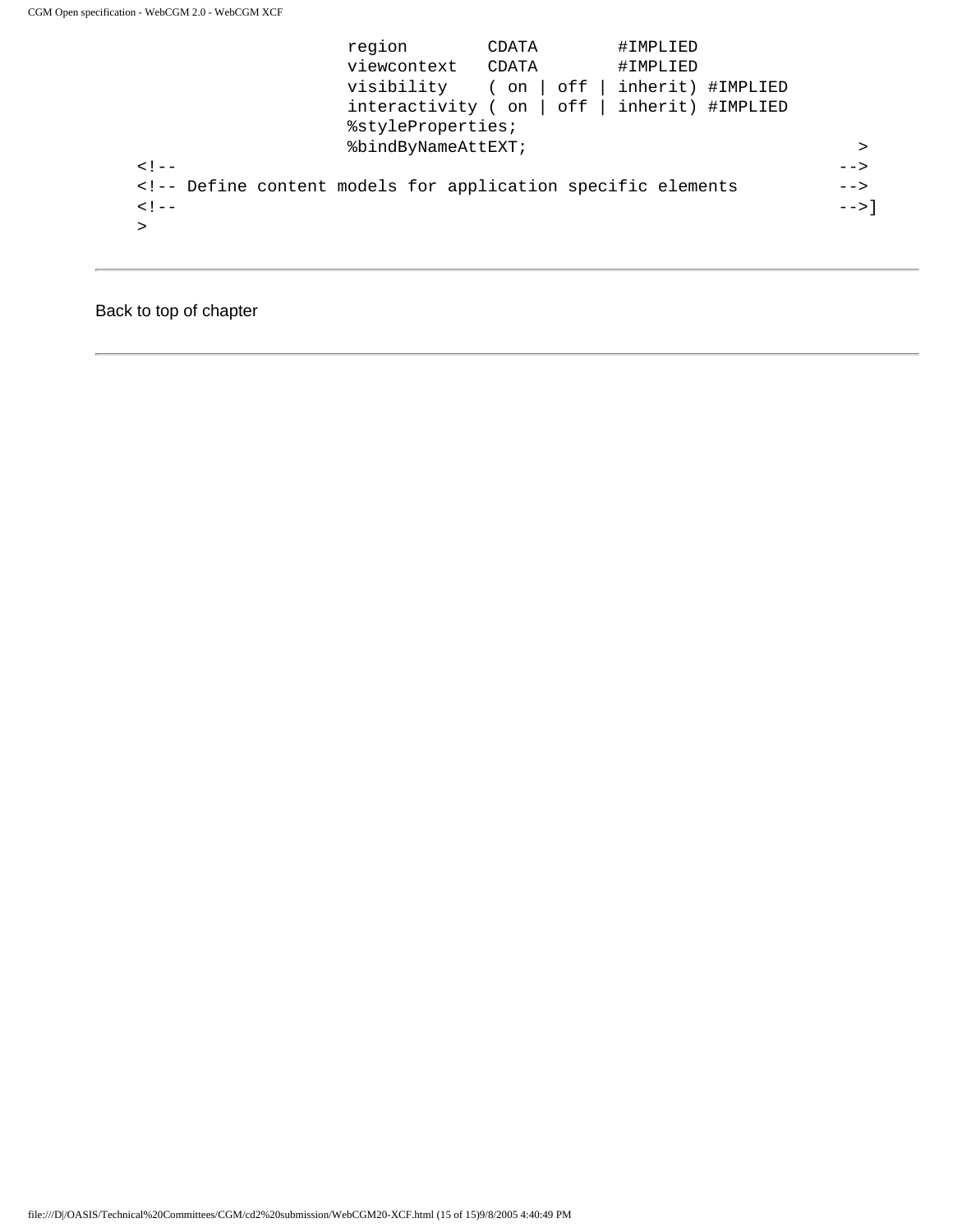<span id="page-72-4"></span><span id="page-72-3"></span><span id="page-72-2"></span>[Up to cover page](#page-0-0) | [Back to WebCGM XCF](#page-57-0) | [On to Profile](#page-105-0)

## **CGM Open specification - WebCGM 2.0 - WebCGM DOM**

# **5. WebCGM Document Object Model (DOM)**

## **Contents**

- [5.1 Overview](#page-72-0)
- [5.2 Relationship with XML DOM](#page-72-1)
- [5.3 Relationship with XML Companion File](#page-73-0)
- [5.4 Inheritance of APS Attributes and of Style Properties](#page-76-0)
	- ❍ [5.4.1 Specified, computed, and actual values of Style Properties](#page-76-1)
	- ❍ [5.4.2 Specified, computed, and actual values of Application Structure Attributes](#page-77-0)
	- ❍ [5.4.3 Inheritance](#page-78-0)
- [5.5 Basic Data Types](#page-78-1)
- [5.6 Coordinate values -- Normalized VDC \(NVDC\)](#page-80-0)
- [5.7 Fundamental Interfaces](#page-81-0)
	- ❍ [5.7.1 Exception WebCGMException](#page-82-0)
	- ❍ [5.7.2 Interface GetWebCGMDocument](#page-83-0)
	- ❍ [5.7.3 Interface WebCGMMetafile](#page-84-0)
	- o [5.7.4 Interface WebCGMNode](#page-86-0)
	- o [5.7.5 Interface WebCGMPicture](#page-91-0)
	- o [5.7.6 Interface WebCGMAppStructure](#page-96-0)
	- o [5.7.7 Interface WebCGMNodeList](#page-99-0)
	- o [5.7.8 Interface WebCGMAttr](#page-100-0)
	- ❍ [5.7.9 Interface WebCGMEventListener](#page-101-0)
	- o [5.7.10 Interface WebCGMEvent](#page-101-1)

## <span id="page-72-0"></span>**5.1 Overview**

This chapter defines a set of objects and interfaces for accessing and manipulating WebCGM documents. The functionality specified in this section enables script writers to manipulate WebCGM documents and access information found in standard WebCGM XML companion files. The WebCGM 2.0 DOM API focuses its methods on: tree traversal, style changes, and providing access to metadata.

## <span id="page-72-1"></span>**5.2 Relationship with XML DOM**

Although inspired by the XML DOM specifications, the WebCGM DOM remains oriented towards WebCGM specific functionality. Since WebCGM uses a tree structure to group graphical primitives, it was therefore appropriate, to use a set of interfaces similar to the XML DOM Node, Element and Document interfaces. However, since WebCGM is expressed in a non-XML syntax, several changes had to be made to commonly known interfaces and methods in order to improve the user experience of WebCGM script writers.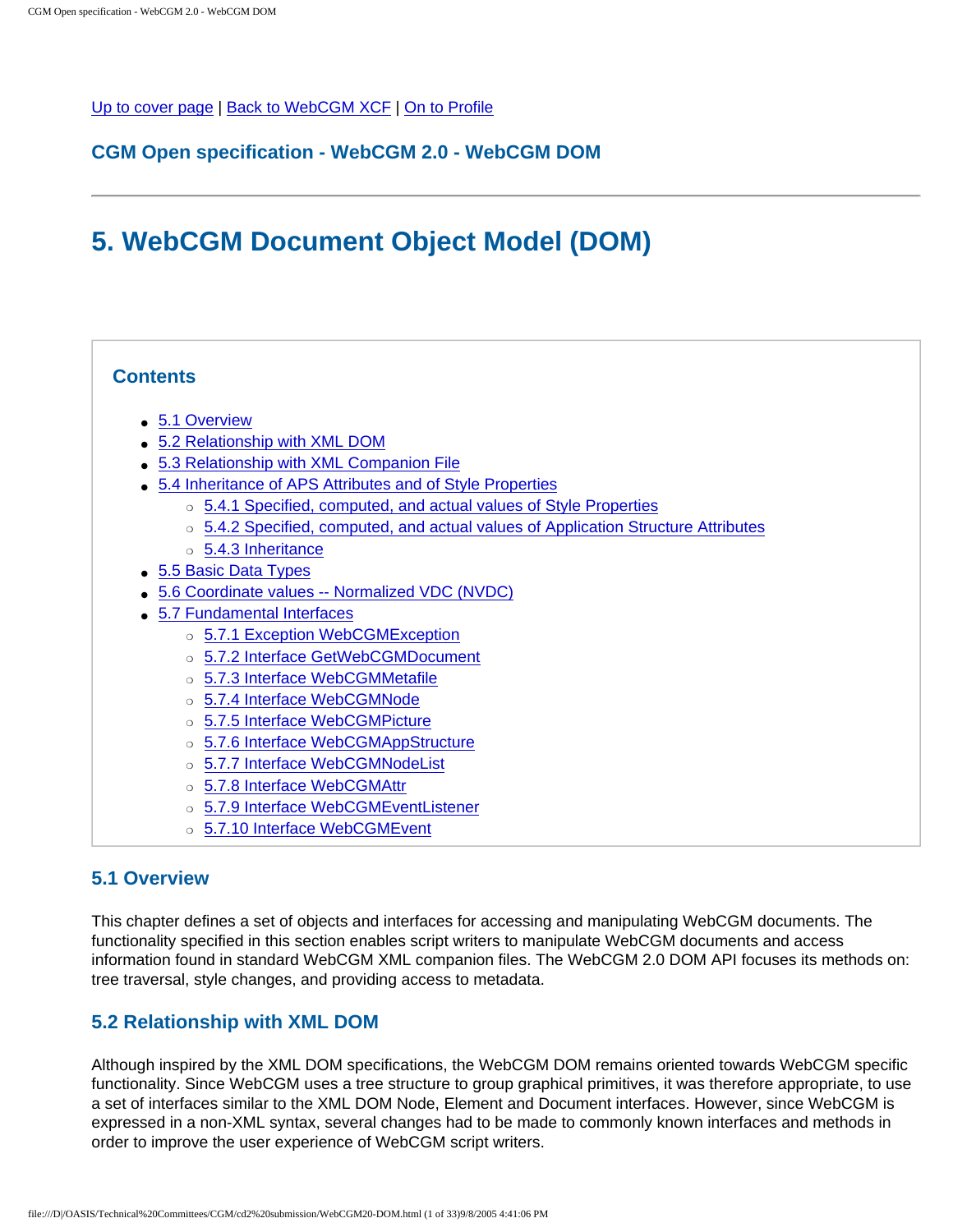The WebCGM DOM could almost be perceived as a 'readonly' DOM. Some interface methods allow users to change the visual appearance of Application Structures, but unlike the XML DOM specification, it does not allow for removal or insertion of WebCGMNodes into the object model. This constitute a significant difference between the specifications.

While WebCGM 1.0 offers interactivity support via hyperlinking and highlighting; the WebCGM 2.0 DOM takes it to the next level. The WebCGM 2.0 DOM borrows from the DOM Events specification, it introduces the concept of EventListeners and mouse Events in order to meet the requirements of WebCGM users.

## <span id="page-73-0"></span>**5.3 Relationship with XML companion file**

The WebCGM DOM is designed to provide access to XML metadata found in XML Companion Files. Practice has shown that some CGM illustrations are easier to maintain if some of the non graphical information remains outside the illustration. An example of such information could be; language sensitive screentips. The WebCGM DOM can then be used to 'apply' the information from the XML companion file to the WebCGM document (see Example 5.3) . For more information on XML companion file syntax, please refer to **[Chapter 4, WebCGM XML Companion File](#page-57-0)**.

Another benefit of the XML Companion Fle is to carry application specific data (or metadata) concerning a WebCGM illustration (see Example 4.2). This information is expressed using namespace attributes and elements in the XML Companion File. The WebCGM DOM provides a method for loading the XML metadata into the user agent's object model. Using the WebCGM DOM, a user can gain access to the metadata. Here is a detailed example to better illustrate the concept.

Example 5.1a: This WebCGM document (expressed in clearText encoding) will be updated by an XML companion file.

```
BEGMF 'example.cgm';
...
BEGPIC 'Picture 1';
...
BEGAPS 'L1' 'layer' STLIST;
  APSATTR 'layername' "14 1 'Standard layer'";
  BEGAPSBODY;
  BEGAPS 'G1' 'grobject' STLIST;
    BEGAPSBODY;
    LINE 210,265 210,200 300,200;
    LINE 300,200 300,265 210,265;
   ENDAPS;
ENDAPS;
...
ENDPIC;
...
ENDMF;
```
The in-memory tree representation of this illustration should be similar to the illustration found below. The metafile contains a picture, the picture contains a child node Application Structure of type layer, and the layer contains a child node Application Structure of type grobject.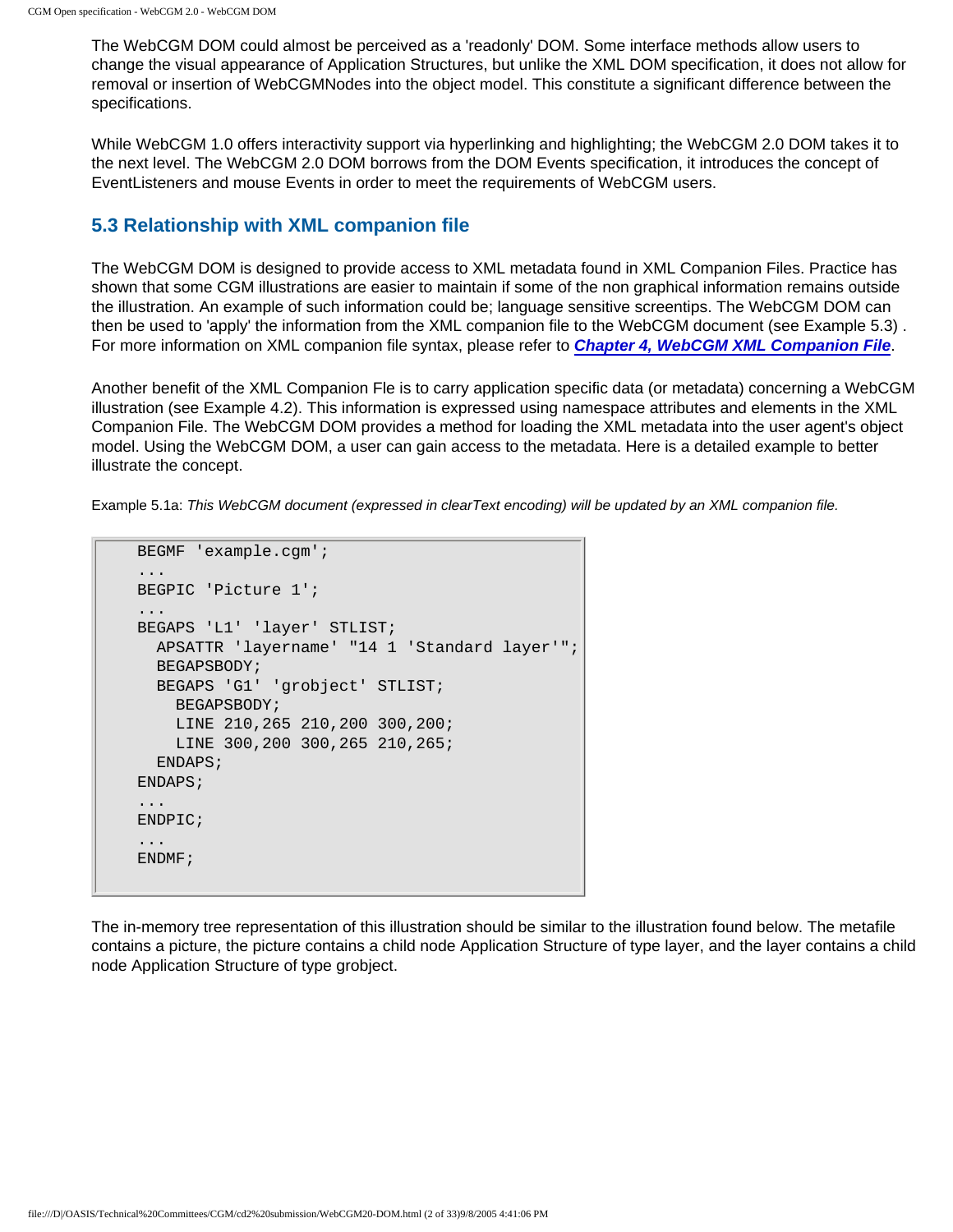

Example 5.1b: XML companion file to be 'applied' on example.cgm of example 5.1a.

```
<webcgm id="example" xmlns:wiring="http://www.example.org">
   <grobject apsId="G1" screentip="A new screentip">
     <wiring:data wire-bundle="E132-NAV"/>
   </grobject>
</webcgm>
```
The WebCGM DOM provides methods for 'applying' an XML Companion File, like the one shown in example 5.1b, to a picture in a WebCGM document. A comforming user agent is expected to load and parse the XML Companion File and possibly 'apply' updates from the XML Companion File to the user agent's object model. A user may want to apply a companion file for the following reasons:

i) To replace standard Application Structure Attribute values present in the WebCGM instance with new values from the XML Companion File.

ii) To supply standard Application Structure Attribute values to Application Structures which do not contain attribute values with values from the XML companion file.

iii) To transiently modify the Style Properties (stoke-color, text-size, etc) with which an object (APS or picture) is displayed.

iv) To add XML metadata to the user agent's object model to be retrieved at a later stage using WebCGM DOM APIs.

Once the user agent has loaded the XML Companion File into its memory model, the tree should resemble this: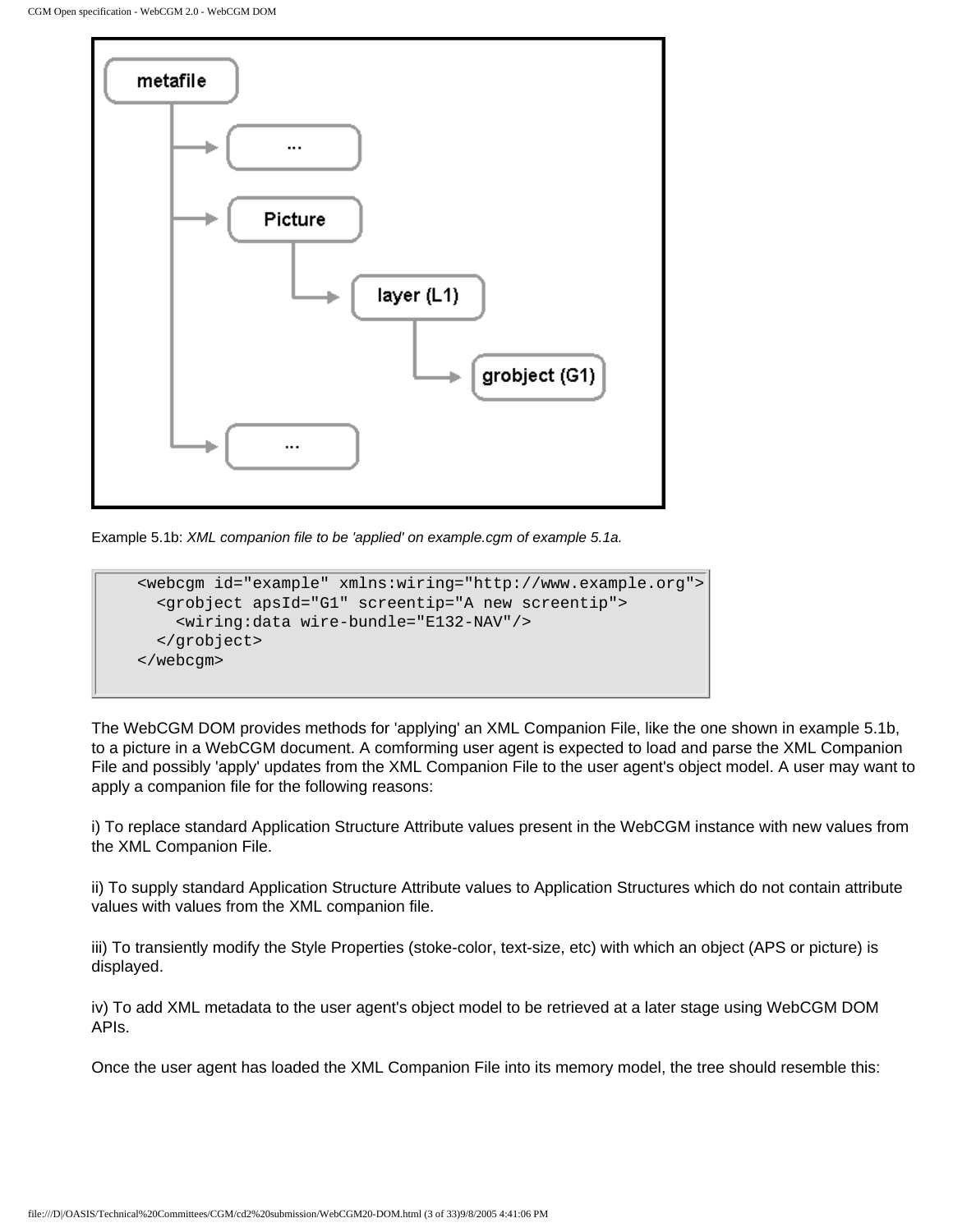

The overall set of rules that a user agent must follow when applying an XML Companion File is as follows:

- 1. Verify that root element is <webcgm>, else stop further processing and throw FILE\_INVALID\_ERR exception.
- 2. Process unknown attributes if any on root element, see below about **processing namespace attributes**.
- 3. Process all child elements using a depth-first algorithm.

More specific rules for **processing namespace attributes** are:

- 1. The target APS must be present in the CGM file, if that is not the case, all attributes of the current element are ignored.
- 2. If the attribute is not part of the base WebCGM DTD, it must be an extended namespace attribute, else the attribute is ignored.
- 3. An attribute that already exists on the corresponding APS must be updated with the new attribute value.
- 4. In the case where an attribute with the same local name and namespace URI is already present on the APS, its prefix is changed to be the prefix part of the qualifiedName, and its value is changed to be the attribute value. If the attribute does not exist on the APS, the namespace attribute is appended onto the APS.

More specific rules for **processing child elements** are:

- 1. The target APS (the parent element) must be present in the CGM file, if that is not the case, all child elements of the current element are ignored. The target APS must not be of type 'grnode'. 'grnode' elements are not accessible via DOM calls.
- 2. If the element is not part of the base WebCGM DTD, it must be an extended namespace element. Namespace elements and their attributes are appended at the end of the target's list of child elements.
- 3. Elements that are defined in the WebCGM DTD are processed as follows:
	- ❍ namespace attributes are processed as specified above.
	- ❍ attributes relevant to this element, are updated on the APS.
	- ❍ other attributes are ignored.
- 4. If the element is a <linkuri>, the following rules apply: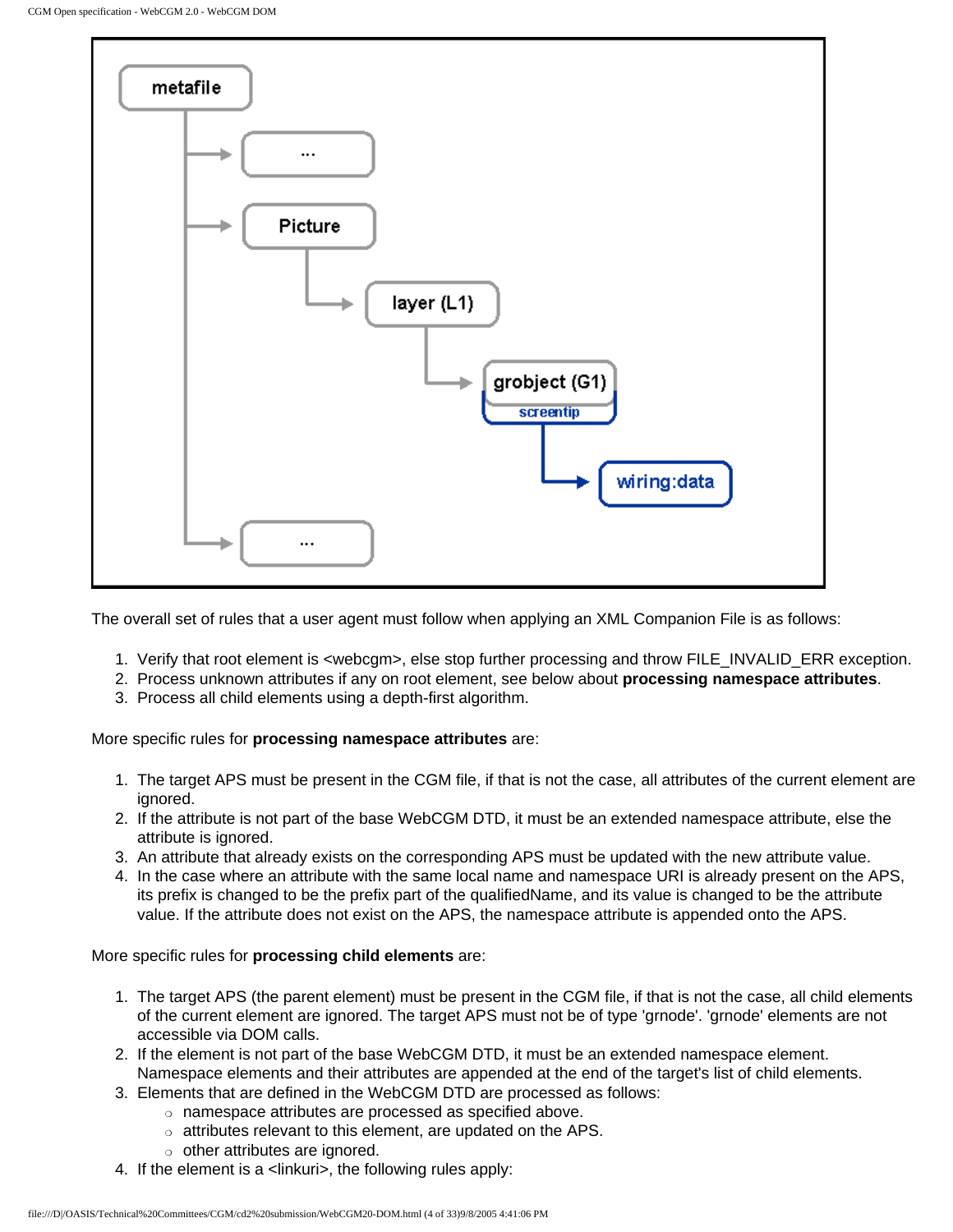- $\circ$  If one or more 'linkuri' attribute(s) exists on the parent element, they are deleted. (i.e., it is not possible to add links to already existing links, the companion file has to contain all the links to take part of the 'linkuri' APS attribute).
- ❍ The attributes of the <linkuri> element are combined to create a single WebCGM 'linkuri' APS attribute (as defined in WebCGM 1.0) on the parent element.
- 5. If the element is a <bindById>, only namespace attributes and attributes relevant to the target APS type are added to the target (i.e., if the <bindById> has a 'screentip' attribute and the target APS is of type 'layer', the 'screentip' attribute will be ignored).
- 6. If the element is a <bindByName>, the user agent has to find all Application Structures that have a matching 'name' or layername' attribute. All found Application Structure are then subject to new attribute values (refer to the <bindById> description above).

## <span id="page-76-0"></span>**5.4 Inheritance of APS Attributes and of Style Properties**

This section describes how [APS Attributes](#page-96-1) are inherited in a WebCGM structure tree. It also describes how [Style](#page-94-0)  [Properties](#page-94-0) are inherited, which is similar but differs in a few key details. The inheritance models are based closely on the inheritance model of [CSS 2.0.](http://www.w3.org/TR/CSS2/) Some details have been adapted to the particulars of the WebCGM format. This chapter is the normative reference for inheritance of [APS Attributes](#page-96-1) and of [Style Properties](#page-94-0) in WebCGM.

## <span id="page-76-1"></span>**5.4.1 Specified, computed, and actual values of Style Properties**

WebCGM 2.0 user agents are required to support the inheritance model of Style Properties defined in this section. Once a user agent has loaded a document and constructed a document tree, it must assign, for every Application Structure in the tree, a value to every Style Property.

Very similar to the CSS model, the final value of a Style Properties is the result of a four-step calculation: the value is determined through specification (the "Specified Value"), then resolved into a value that may be used for inheritance (the "Computed Value"), then converted into an absolute value if necessary (the "Used Value"), and finally transformed according to the limitations of the local environment (the "Actual Value").

#### **5.4.1.1 Specified Values of Style Properties**

User agents must first assign a Specified Value to each Style Property based on the following mechanisms (in order of precedence):

- 1. If the Style Property is assigned a value (via a DOM call, or via an XCF), use it.
- 2. Otherwise, if the Style Property is inherited (i.e., its definition includes "Inherited:yes") and the Application Structure is not the root of the document tree, use the Computed Value of the parent Application Structure.
- 3. Otherwise use the Style Property's Initial Value. The Initial Value of each Property is indicated in the Style Property's definition.

Note: In the context of WebCGM inheritance, the root of the document tree is the Picture node.

#### **5.4.1.2 Computed Values of Style Properties**

Specified Values are resolved to Computed Values after the document tree is created.

- When the Specified Value is not 'inherit', the Computed Value of a Style Property is determined as specified by the Computed Value line in the definition of the Property.
- When the Specified Value is 'inherit', it must be replaced for the Computed Value as defined below in the [section on inheritance](#page-78-0).

The Computed Value exists even when the property doesn't apply, as defined by the 'Applies To' line.

#### **5.4.1.3 Used Values of Style Properties**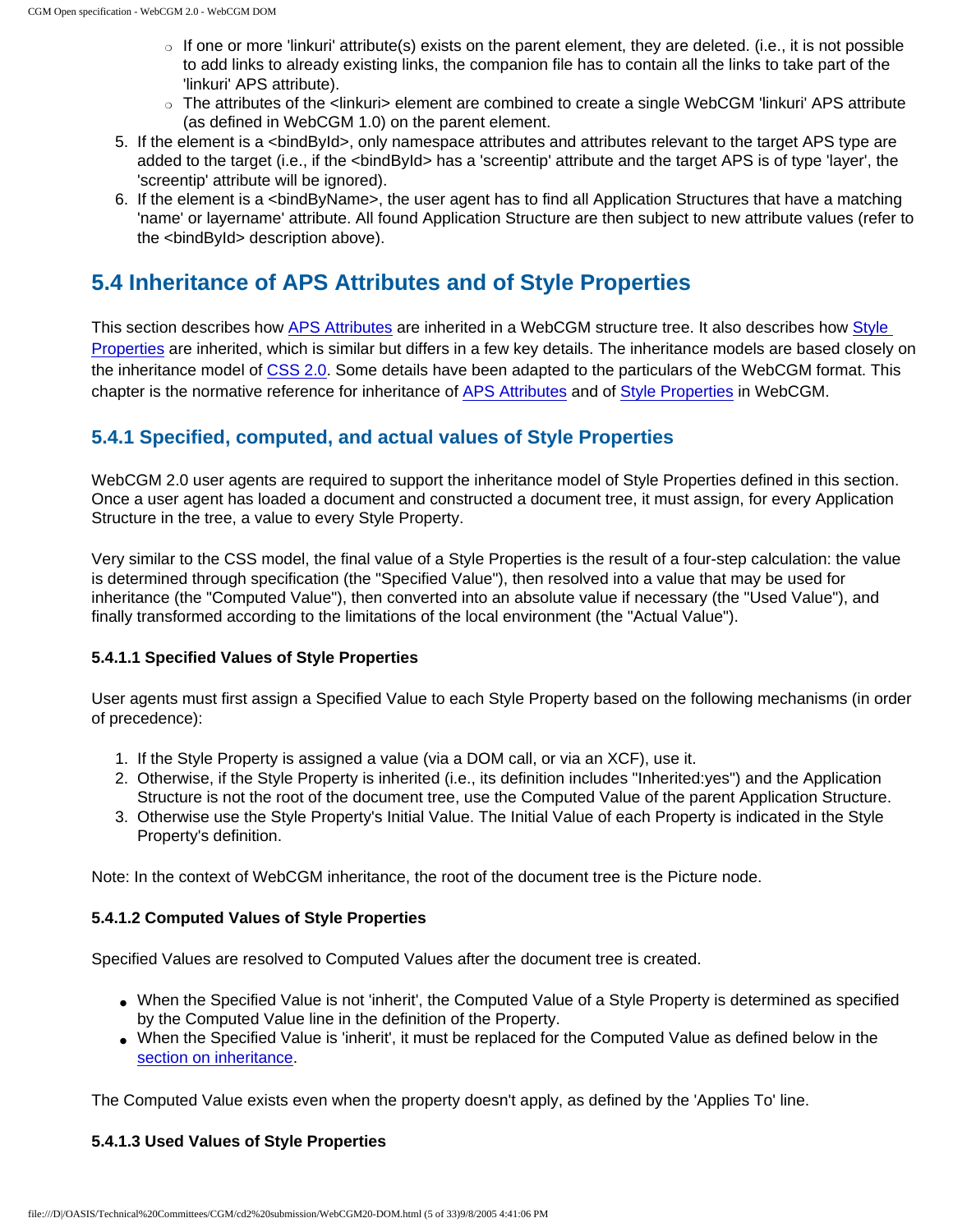In the CSS2 model from which the WebCGM model is derived, Computed Values can be relative to each other; for example a width could be set as a percentage, which is dependent on the containing block's width. The Used Value is the result of taking the Computed Value and resolving these dependencies into a final absolute value used for the actual display. In this version of WebCGM, there are no examples where Used Value differs from the Computed Value. This may change in a future version of the specification.

#### **5.4.1.4 Actual Values of Style Properties**

A Used Value is in principle the value used for rendering, but a user agent may not be able to make use of the value in a given environment. For example, a user agent may only be able to render borders with integer pixel widths and may therefore have to approximate the computed width, or the user agent may be forced to use only black and white shades instead of full colour. The Actual Value is the used value after any approximations have been applied.

## <span id="page-77-0"></span>**5.4.2 Specified, computed, and actual values of Application Structure Attributes**

WebCGM 2.0 user agents are required to support the inheritance model of Application Structure (APS) Attributes defined in this section. Once a user agent has loaded a document and constructed a document tree, it must resolve, for every Application Structure in the tree, if an Attribute has a value (i.e., no value is possible for some attributes).

Very similar to the CSS model, the final value of an APS Attribute is the result of a four-step calculation: the value is determined through specification (the "Specified Value"), then resolved into a value that may be used for inheritance (the "Computed Value"), then converted into an absolute value if necessary (the "Used Value"), and finally transformed according to the limitations of the local environment (the "Actual Value").

#### **5.4.2.1 Specified Values of Application Structure Attributes**

User agents must first assign a Specified Value to each APS Attribute based on the following mechanisms (in order of precedence):

- 1. If the Attribute is assigned a value in the CGM document or assigned a new value via a DOM call or an XCF, use it.
- 2. Otherwise, if the Attribute is inherited (i.e., its definition includes "Inherited:yes") and the Application Structure.

is not the root of the document tree, use the Computed Value of the parent Application Structure.

3. Otherwise use the Attribute's Initial Value. The Initial Value of each Attribute is indicated in the Attribute's

definition.

In the context of WebCGM inheritance, the root of the document tree is the Picture node. For the purposes of this inheritance model, the Picture root node is treated as if it were an Application Structure.

#### **5.4.2.2 Computed Values of Application Structure Attributes**

In this specification, Computed Values of Application Structure Attributes, with the exception of the 'inherit' value are identical to the Specified Values. When the Specified Value is 'inherit', it must be replaced for the Computed Value as defined below in the [section on inheritance](#page-78-0). The Computed Value exists even when the Attribute doesn't apply (as defined by the 'Applies To' line in the Attribute's definition).

#### **5.4.2.3 Used Values of Application Structure Attributes**

In the CSS2 model from which the WebCGM model is derived, Computed Values can be relative to each other; for example a width could be set as a percentage, which is dependent on the containing block's width. The Used Value is the result of taking the Computed Value and resolving these dependencies into a final absolute value used for the actual display. In this version of WebCGM, there are no examples where Used Value differs from the Computed Value. This may change in a future version of the specification.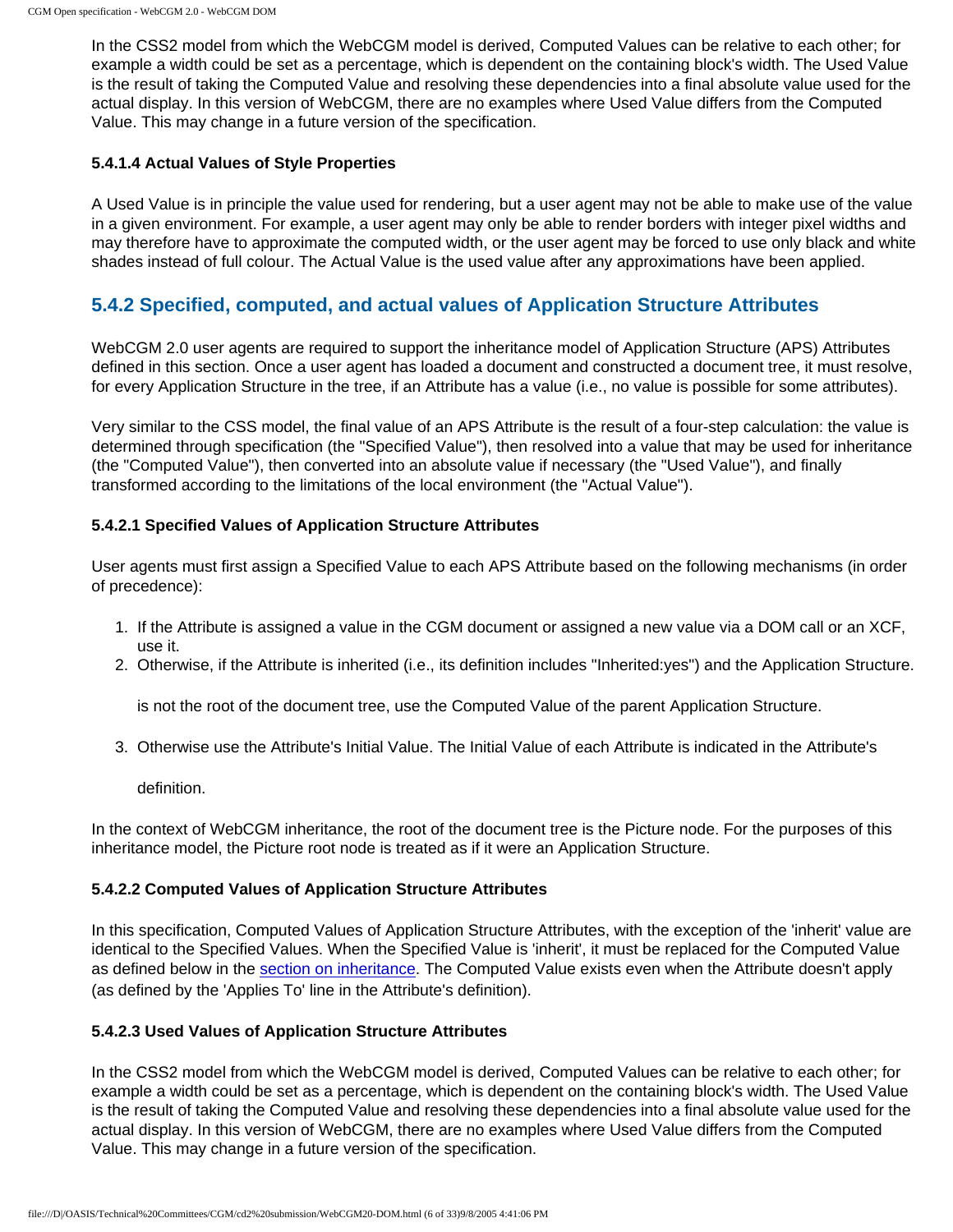#### **5.4.2.4 Actual Values of Application Structure Attributes**

A Used Value is in principle the value used for rendering, but a user agent may not be able to make use of the value in a given environment. For example, a user agent may only be able to render borders with integer pixel widths and may therefore have to approximate the computed width, or the user agent may be forced to use only black and white shades instead of full colour. The Actual Value is the uUsed Value after any approximations have been applied. In this version of WebCGM, there are no examples where Actual Value differs from the Actual Value. This may change in a future version of the specification.

## <span id="page-78-0"></span>**5.4.3 Inheritance**

Some values are inherited by the children of an Application Structure in the document tree, as described above. Each Style Property and Application Structure Attribute defines whether it is inherited or not. As a general rule, when inheritance occurs, Application Structures inherit Computed values of Style Properties and Application Structure Attributes (unless implicitly stated in the Property or Attribute definition).

## **5.4.3.1 The 'inherit' value**

Application Structure Attributes and Style Properties may also have a Specified Value of 'inherit'; which means that, for a given Application Structure, the Property or Attribute takes the same Computed value of the Application Structure's parent. The 'inherit' value can be used to strengthen inherited values, and it can also be used on Style Properties that are not normally inherited. There are no examples of the latter in this version of Web CGM.

## <span id="page-78-1"></span>**5.5 Basic data types**

WebCGM consists of three components where data type definitions need to be considered: metafile instances, DOM, and XCF.

## **5.5.1 Metafile data types**

WebCGM instances are binary files. Metafile data types and encodings are fully defined in the CGM:1999 standard, together with chapters 3 and 6 of this WebCGM specification.

## **5.5.2 DOM data types**

#### **5.5.2.1 IDL types and binding types**

Each interface of this DOM definition is normatively specified by a section of IDL code. The IDL uses basic data types such as unsigned short, boolean, long, etc. DOM applications are written in some programming language binding of the IDL, such as ECMAScript or Java. The only normatively specified binding for WebCGM DOM is the [ECMAScript binding.](#page-232-0)

The ECMAScript binding unambiguously associates ECMAScript language data types with the IDL data types, which provides all the data type information needed to write WebCGM DOM applications in ECMAscript.

<span id="page-78-3"></span>**Null return value**. WebCGM DOM attributes and method return values of type WebCGMNode and WebCGMNodeList sometimes have to represent the case of no data, i.e., zero nodes. In the DOM functional specification of this chapter, the term **null** is uniformly used to used to represent this case. In DOM bindings such as the [ECMAScript binding](#page-232-0) the **null** return value maps naturally to an ECMAScript null reserved keyword. (For example, myNode.childnodes==null evaluates to true, and myPicture.getAppStructureById()==null evaluates to true.)

#### <span id="page-78-2"></span>**5.5.2.2 The WebCGMString type**

One heavily used data type in the IDL definition is the WebCGMString, and some of the DOM interfaces do specify substructure or sub-types for some WebCGMString attributes and parameters.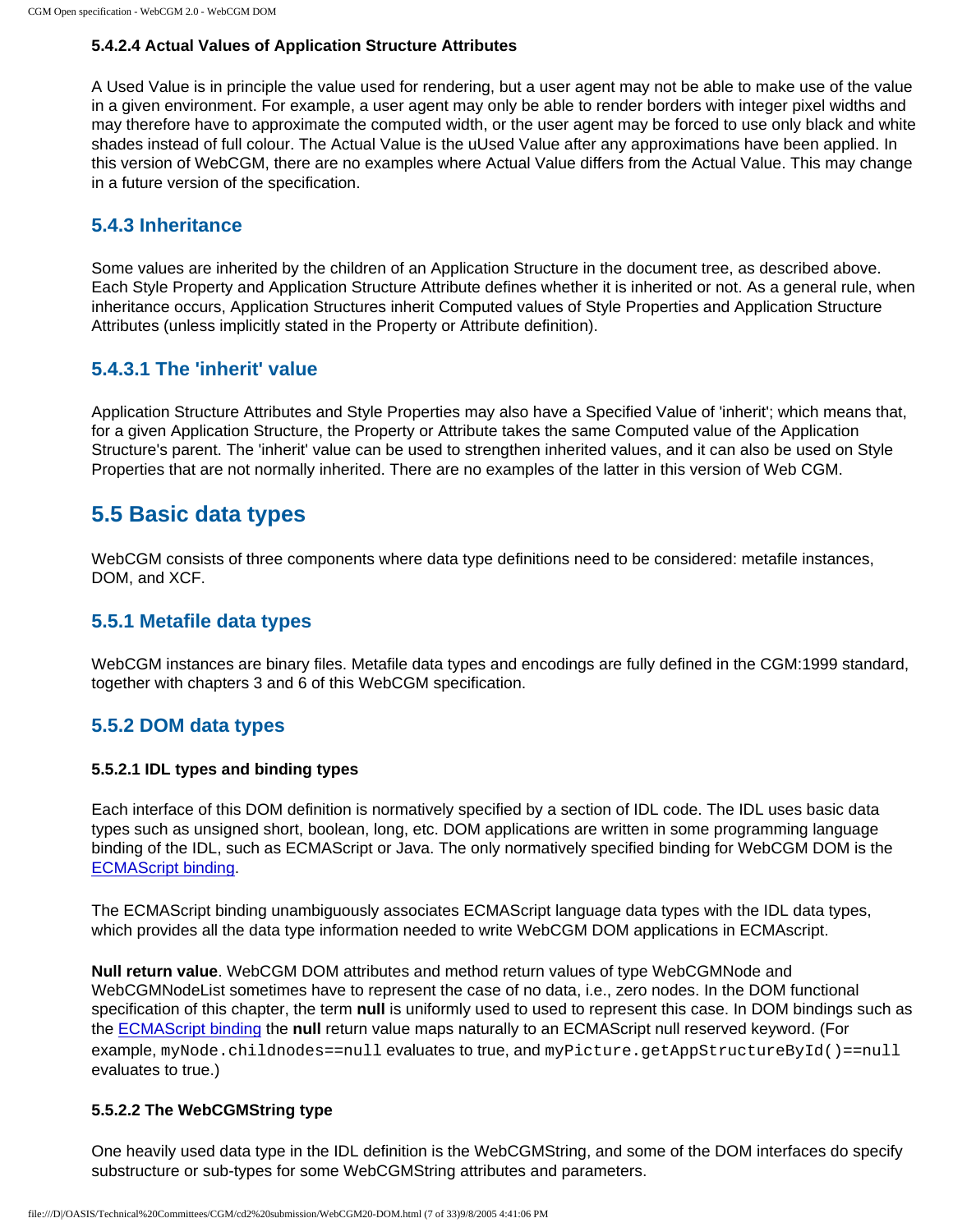### **WebCGMString**

A WebCGMString is a sequence of 16-bit units in WebCGM DOM.

#### **IDL Definition**

valuetype WebCGMString sequence<unsigned short>;

In WebCGM DOM, like XML DOM Level 3, the UTF-16 encoding was chosen because of its widespread industry practice. For ECMAScript and Java, WebCGMString is bound to the String type because both languages also use UTF-16 as their encoding.The WebCGM DOM has many interfaces that imply string matching. For XML, string comparisons are case-sensitive and performed with a binary comparison of the 16-bit units of the WebCGMStrings.

<span id="page-79-1"></span>**Empty string.** WebCGM DOM attributes and method return values of type WebCGMString sometimes have to represent a string that has no data, i.e., zero characters. In the DOM functional specification of this chapter, the term empty string is uniformly used to used to represent this case. In DOM bindings such as the **ECMAScript binding**, the WebCGM empty string maps naturally to an ECMAScript string of length zero, i.e., zero characters. (For example, myEmptyString.length==0 evaluates to true, and myEmptyString=="" evaluates to true.)

#### <span id="page-79-0"></span>**5.5.2.3 WebCGMString sub-types**

The WebCGM DOM has a number of WebCGMString attributes or parameters that in fact encode other data -- such as numbers, colors, sub-strings, etc -- into the string format. For the purposes of this specification, we define the following rules for how WebCGMString **sub-types** are encoded and represented within WebCGMString objects.

#### **Number**

A real number value encoded in a WebCGMString. The representation of the number can be either **decimal notation** or **scientific notation**. Decimal notation consists of either an integer, or an optional sign character followed by zero or more digits followed by a dot (.) followed by one or more digits. Scientific notation consists of a decimal-notation representation immediately followed by the letter "e" or "E" immediately followed by an integer.

#### **Percent**

A percent, encoded in a WebCGMString, is a **number** followed by a percent-sign character, "%".

#### **Color**

A color, encoded in a WebCGMString, is a "#" (number-sign character), followed by exactly six hex digits, [0-9a-f]. The first two digits represent the red component, the second two represent the green component, and the last two represent the blue component. Conceptually: #RRGGBB. Examples: #FF0000 is full red, #e1e1e1 is the gray background of the IDL definitions in this chapter, #00FFFF is full cyan, etc.

#### **List-of-number**

The following EBNF defines list-of-number (with number as defined above):

list-of-number ::= number | number Wsp list-of-number  $Wsp$  ::= (#x20 | #x9 | #xD | #xA)+

#### **Delimited String (list-of-string)**

Some WebCGMString attributes may encode multiple substrings, e.g., the APS Attributes, 'name' and 'linkuri'. For historical reasons, this is known as Delimited String sub-type (although functionally it is a "list-of-string").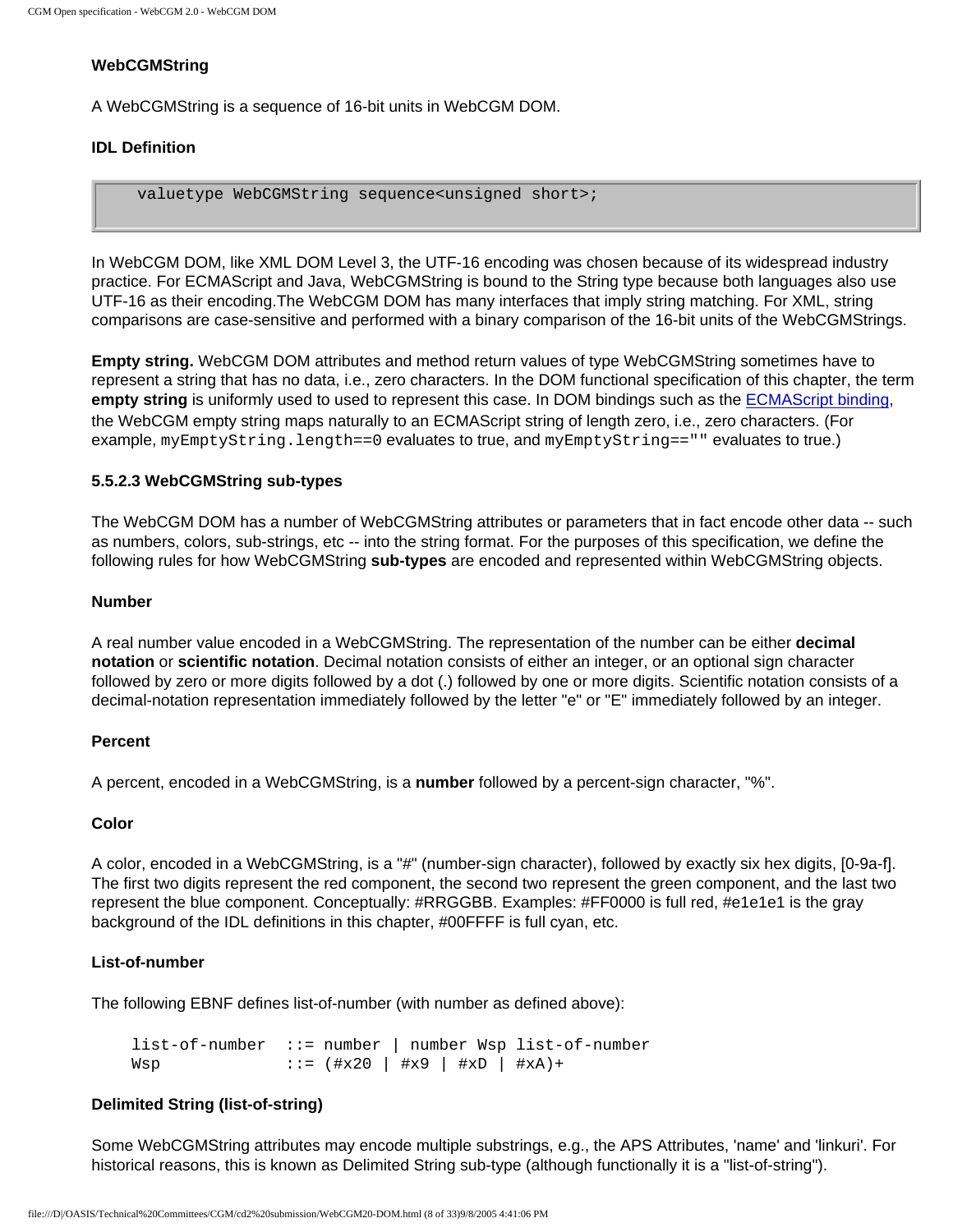A Delimited String conforms to the following notation:

| DelimitedString ::= ListOfX   ListOfXX |                                           |  |  |
|----------------------------------------|-------------------------------------------|--|--|
| ListX                                  | $::=$ '"'Name'"'   '"'Name'"' Wsp ListX   |  |  |
| ListXX                                 | ::= "'"Name"'"   "'"Name"'" Wsp ListXX    |  |  |
| Wsp                                    | $\therefore$ = (#x20   #x9   #xD   #xA) + |  |  |
| Name                                   | $::=$ (ValidChar)*                        |  |  |

The definition of ValidChar depends on the particular WebCGM entity that is being encoded. For example, in the [APS Attributes table](#page-96-1) for DOM access (section 5.7.6, Interface WebCGMAppStructure), the valid characters for each of the APS Attributes that are encoded by Delimited String are determined by the WebCGM datatype of the particular APS Attribute (linked from the table), in combination with the [Character Repertoire rules](#page-28-0) of section 3.1.1.3.

In the case of the ['linkuri' APS attribute](#page-47-0), the value will always contain 3 \* n strings, n representing the number of 'linkuri' attributes specified on the Application Structure. When meaningful values are not supplied for some of the components, the components must be represented by an empty string. This restriction of 3 \* n strings was put in place to ease the complexity of scripts aimed at manipulating Delimited Strings.

**Example:** to set a 'region' APS Attribute that consisted of two subregions: setAppStructureAttr("region", "''1 0 0 100 100' '1 25 25 75 75'")

**Example**: a multilink consisting of two links could be represented with the following delimited string: 'http://www.w3.org/' 'W3C' '\_blank' 'http://www.cgmopen.org/' 'CGMOpen' '\_self'.

A Delimited String is a list of wsp-separated substrings. If the Delimited String only contains a single substring, then it is coded as a simple string.

**Example**: to set a 'region' APS Attribute that consists of a single subregion: setAppStructureAttr("region", "1 0 0 100 100")

Note. This Delimited String syntax, when combined with handling of string parameters in languages such as ECMAScript, imposes some constraints on the content of Delimited String substrings. In particular, it would not be possible to have a substring that contained both a QUOTE character and an APOSTROPHE character.

## **5.5.3 XCF data types**

The [XML Companion File \(XCF\)](#page-57-0) provides access to many of the APS Attributes and Style Properties that are accessible via the WebCGM DOM. APS Attributes and Style Properties that occur in WebCGM DOM as attributes and method parameters are represented in XCF as XML attributes. The values are encoded in the XML attribute strings of XCF exactly as they would be encoded in the [WebCGMString type](#page-78-2) or a [WebCGMString sub-type](#page-79-0) of the corresponding WebCGM DOM parameter or attribute.

## <span id="page-80-0"></span>**5.6 Coordinate values -- Normalized VDC (NVDC)**

In a WebCGM instance, the representation of coordinates (VDC) is influenced by several CGM elements: VDC TYPE, VDC EXTENT, and SCALE MODE. WebCGM requires that SCALE MODE be 'metric', but places few other constraints. Therefore VDC (times some scale factor) are equivalent to millimeters, but otherwise the coordinate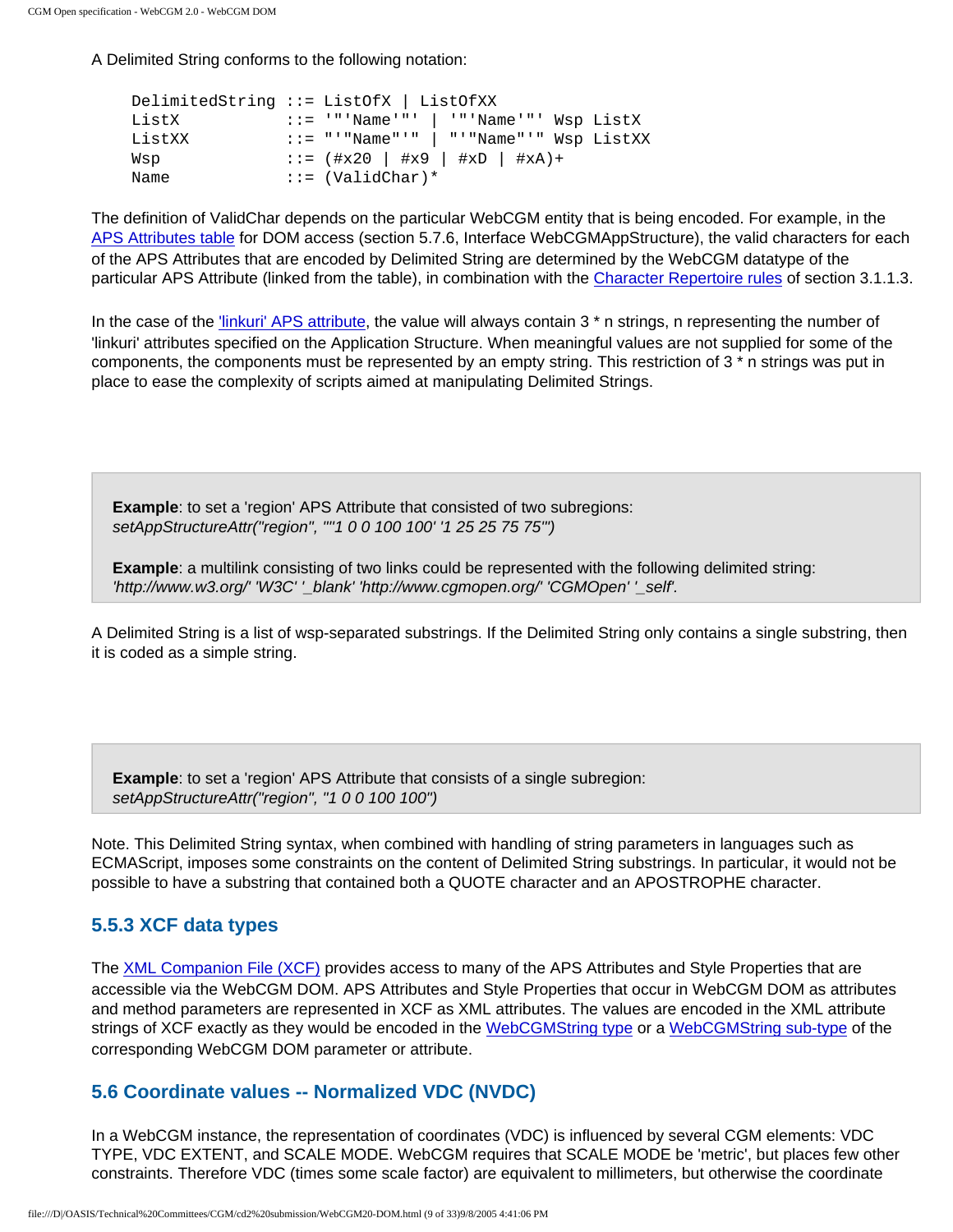system could have a lot of variability: upper-left or lower-left origin, right-handed or left-handed, integer values or real values (floating or fixed), etc.

To simplify working with coordinates, the WebCGM DOM defines and uses a canonical, normalized coordinate system, Normalized VDC (NVDC).

NVDC units are millimeters, in a coordinate system whose origin corresponds to the lower left corner of the VDC extent, with the X axis pointing to the right, and the Y axis pointing up. The following examples illustrate the correspondence between NVDC and VDC values for several WebCGM instances.

**Example 1**: Simplest possible example, the VDC and the NVDC are identical

- VDC Type: Real
- VDC Extent (lower-left & upper-right corners): (0.,0.) (150.,100.)
- Scale Factor: 'metric', 1.0

The picture's VDC have lower-left origin, X increases to right, Y increases up, picture is 150 mm wide and 100 mm high. The NVDC are identical,: (0.,0.) for lower-left corner, (150.,100.) for upper-right corner. If  $(x,y)$  are VDC and  $(x',y')$  are NVDC, then:

- $\bullet$   $X' = X$
- $\bullet$   $y' = y$

**Example 2:** The VDC define an upper-left origin, and correspond to a U.S. paper size of 8.5x11.0 inches:

- VDC Type: Real
- VDC Extent (lower-left & upper-right corners):  $(0.,11.0)$   $(8.5,0.)$
- Scale Factor: 'metric', 25.4

In VDC space, the origin is the upper-left corner, X increases to right, Y increases down. In NVDC space, the lower-left corner coordinates (as always) are (0,0) and the upper right corner is (215.9,279.4). If  $(x,y)$  are VDC and  $(x',y')$  are NVDC, then:

 $\bullet$  x' = 25.4\*x  $\bullet$  y' = 279.4 - 25.4\*y

**Example 3:** In the **general case**, if VDC Extent coordinates are (x11, y11), (xur, yur), and Scale Factor is 'metric', s, then  $(x',y')$  NVDC is derived from  $(x,y)$  VDC by:

•  $x' = sign(xur-xll) * (s) * (x - xll)$ 

•  $y' = sign(yur-yll) * (s) * (y - yll)$ 

## <span id="page-81-0"></span>**5.7 Fundamental Interfaces**

The interfaces within this section are considered fundamental, and must be fully implemented by all conforming implementations of the WebCGM DOM. The WebCGM DOM presents WebCGM documents as a hierarchy of **[WebCGMNode](#page-72-2)** objects that also implement other, more specialized interfaces. Some of the node types may have child nodes of various types, and others are leaf nodes that cannot have anything below them in the WebCGM document structure. WebCGM has the following node types:

**[WebCGMMetafile](#page-72-2)** -- contains a list of WebCGMPicture nodes.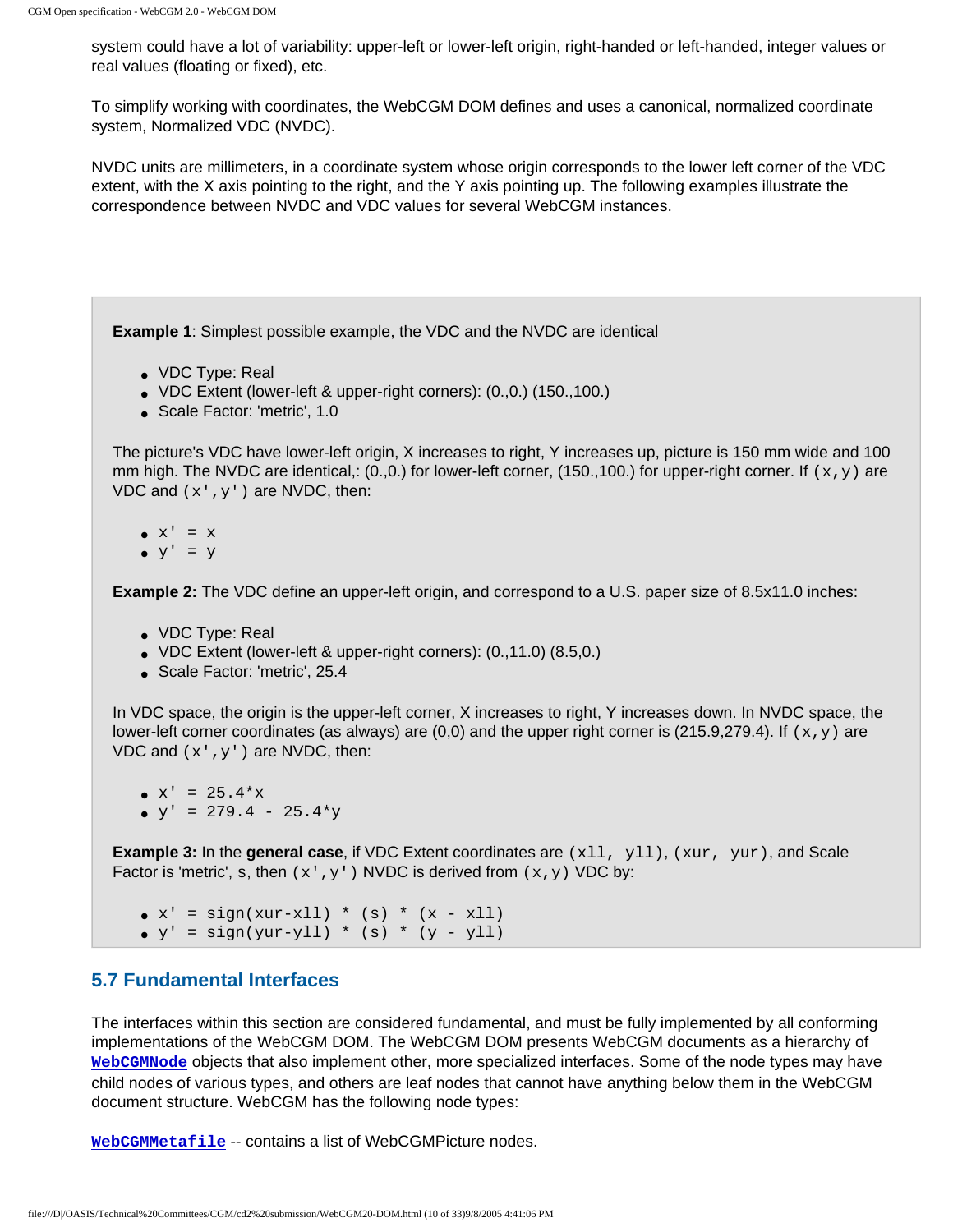**[WebCGMPicture](#page-72-2)** -- may contain child WebCGMAppStructures or child XML metadata nodes.

**[WebCGMAppStructure](#page-72-2)** -- may contain child WebCGMAppStructures or child XML metadata nodes.

**[WebCGMAttr](#page-72-2)** -- no children.

The WebCGM DOM also specifies several other interfaces to facilitate access to WebCGM attributes. The **[GetWebCGMDocument](#page-72-2)** interface is the medium between the host environment and the WebCGM functionality. The **[WebCGMNodeList](#page-72-2)** interface enables the handling of ordered lists of WebCGMNodes. The **[WebCGMEvent](#page-101-1)** interface provides contextual information regarding mouse events. WebCGMNodeList objects in the DOM are live; that is, changes to the underlying document structure are reflected in all relevant NodeList objects. For example, if a DOM user gets a WebCGMNodeList object containing the children of an WebCGMAppStructure, then changes one of its children in the tree, all changes are reflected in the NodeList objects and in fact to all references to that Node in NodeList objects.

The WebCGMPicture node is the root of the document tree for DOM and inheritance model purposes:

- While it may seem natural that WebCGMMetafile should inherit from WebCGMNode, the WebCGM profile takes the view that the metafile is simply a placeholder for generic data formatting information for the picture (s) in a metafile.
- The inheritance root (see [inheritance model\)](#page-76-0) should correspond to the  $webcgm$  root element of the [XML](#page-57-0) [Companion File](#page-57-0) (XCF), and the XCF design has determined that companion files should be per-picture.
- Although WebCGM is a one-picture profile, extensibility to multi-picture profiles is already designed into the interfaces, and that extensibility relies on the DOM-tree (inheritance) root being the picture.

#### <span id="page-82-0"></span>**5.7.1 Exception WebCGMException**

WebCGM operations only raise exceptions when an operation is impossible to perform.

#### **IDL Definition**

```
exception WebCGMException {
  unsigned short code;
};
// ExceptionCode
const unsigned short INDEX_SIZE_ERR = 1;const unsigned short WEBCGMSTRING_SIZE\_ERR = 2;
const unsigned short INVALID_CHARACTER_ERR = 3;
const unsigned short NO_DATA_ALLOWED_RRR = 4;
const unsigned short NO_MODIFICATION_ALLOWED_ERR = 5;
const unsigned short NOT_SUPPORTED_ERR = 6;
const unsigned short INVALID_ACCESS_ERR = 7;
const unsigned short FILE_NOT_FOUND_ERR = 8;
const unsigned short FILE_{{\text{INVALID}}\_ERR} = 9;
```
#### **Definition group ExceptionCode**

An integer indicating the type of error generated.

#### **Defined Constants**

INDEX\_SIZE\_ERR; if index or size is negative, or greater than the allowed value.

DOMSTRING\_SIZE\_ERR; if the specified range of text does not fit into a WebCGMString.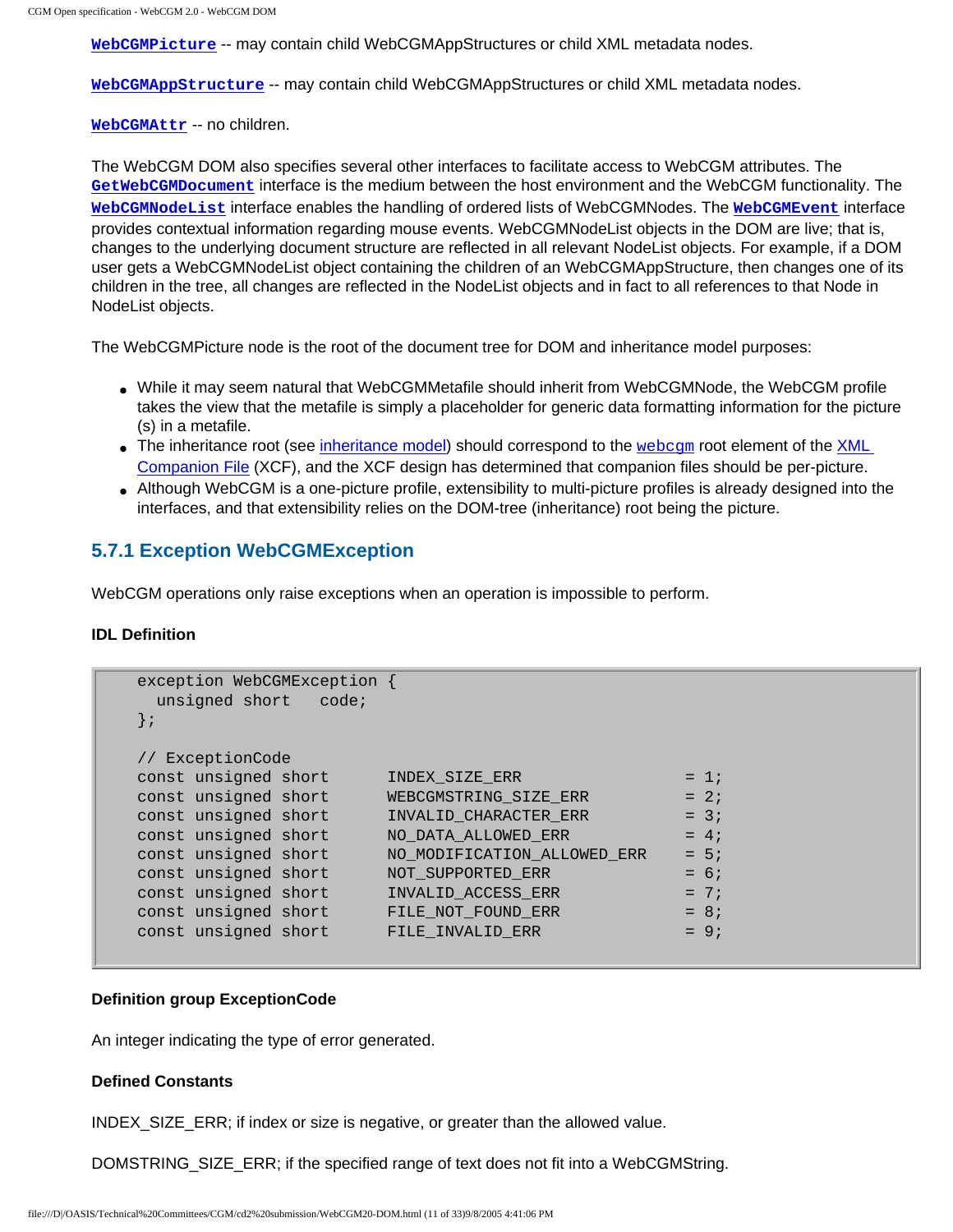INVALID\_CHARACTER\_ERR; if an invalid or illegal character is specified, such as in an XML name.

NO\_DATA\_ALLOWED\_ERR; if data is specified for a node which does not support data.

NO\_MODIFICATION\_ALLOWED\_ERR; if an attempt is made to modify an object where modifications are not allowed.

NOT SUPPORTED ERR; if the implementation does not support the requested type of object or operation.

INVALID\_ACCESS\_ERR; if a parameter or an operation is not supported by the underlying object.

FILE\_NOT\_FOUND\_ERR; if the reference document could not be accessed

FILE\_INVALID\_ERR; if the reference document was not well-formed or was in error.

#### <span id="page-83-0"></span>**5.7.2 Interface GetWebCGMDocument**

Since WebCGM documents are often embedded within a host document such as XHTML, WebCGM user agents are required to implement the **GetWebCGMDocument** interface for the element which references the WebCGM document (e.g., the 'object' tag).

#### **IDL Definition**

```
interface GetWebCGMDocument { 
  WebCGMMetafile getWebCGMDocument ( ) raises ( WebCGMException ); 
 WebCGMstring getAppName();
 WebCGMstring getAppVersion();
};
```
#### **Attributes**

#### **No attributes.**

**Methods**

#### **getWebCGMDocument**

Returns the WebCGMMetafile object for the referenced WebCGM document.

#### **No parameters**

#### **Return value**

WebCGMMetafile; The WebCGMMetafile object for the referenced WebCGM document.

#### **Exceptions**

WebCGMException; NOT\_SUPPORTED\_ERR: No WebCGMMetafile object is available.

#### **getAppName**

Returns the name of the viewer application.

#### **No parameters**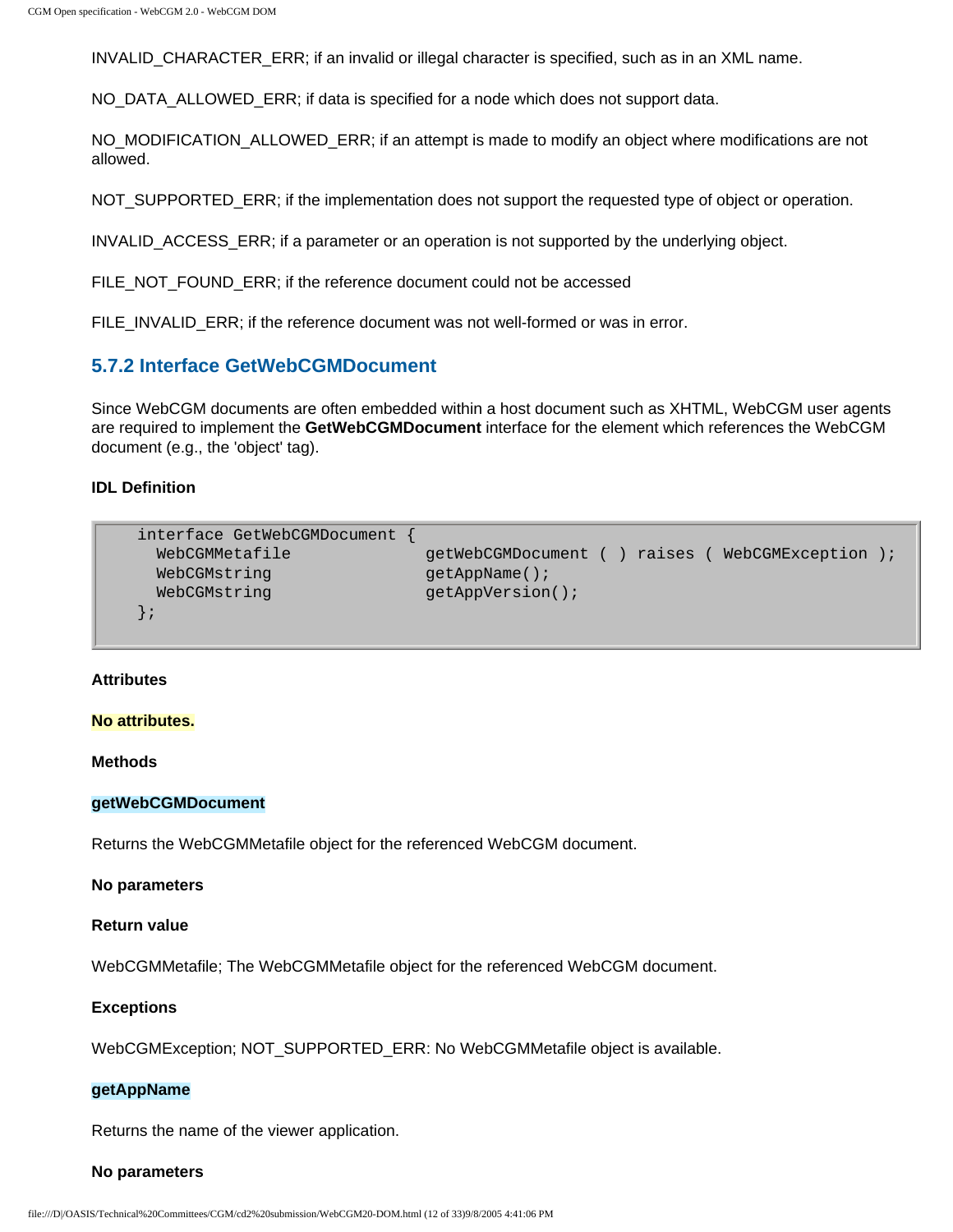#### **Return value**

WebCGMString; The name of the viewer application.

#### **Exceptions**

No exceptions.

#### **getAppVersion**

Returns the version of the viewer application.

#### **No parameters**

#### **Return value**

WebCGMString; The version of the viewer application.

#### **Exceptions**

No exceptions.

## <span id="page-84-0"></span>**5.7.3 Interface WebCGMMetafile**

The WebCGMMetafile interface is the entry point to the entire WebCGM document. The interface exposes information regarding the metafile and provides access to the first WebCGMPicture of the WebCGM document.

#### **IDL Definition**

```
interface WebCGMMetafile { 
  readonly attribute WebCGMString metafileDescription;
  readonly attribute WebCGMPicture firstPicture;
  readonly attribute WebCGMString metafileID;
  readonly attribute unsigned short metafileVersion;
           attribute WebCGMString src;
  void addEventListener(in WebCGMString type, 
                                     in WebCGMEventListener listener);
  void removeEventListener(in WebCGMString type, 
                                        in WebCGMEventListener listener));
};
```
#### **Attributes**

#### **metafileDescription of type WebCGMString, readonly**

Returns the Metafile Description of the WebCGM document, which is a string consisting of QUOTE-delimited substrings, as defined in the [WebCGM PPF.](#page-118-0) For example: "ProfileId:WebCGM""ProfileEd:2.0""Source:A software vendor""Date:20040602""ColourClass:monochrome". Also as specified by the [WebCGM PPF,](#page-105-0) a valid **metafileDescription** will always contain the ProfileId: and the ProfileEd:, other information such as Source, ColourClass etc... is optional.

#### **firstPicture of type WebCGMPicture, readonly**

Returns the first WebCGMPicture element of the WebCGM document. Subsequent WebCGMPictures can be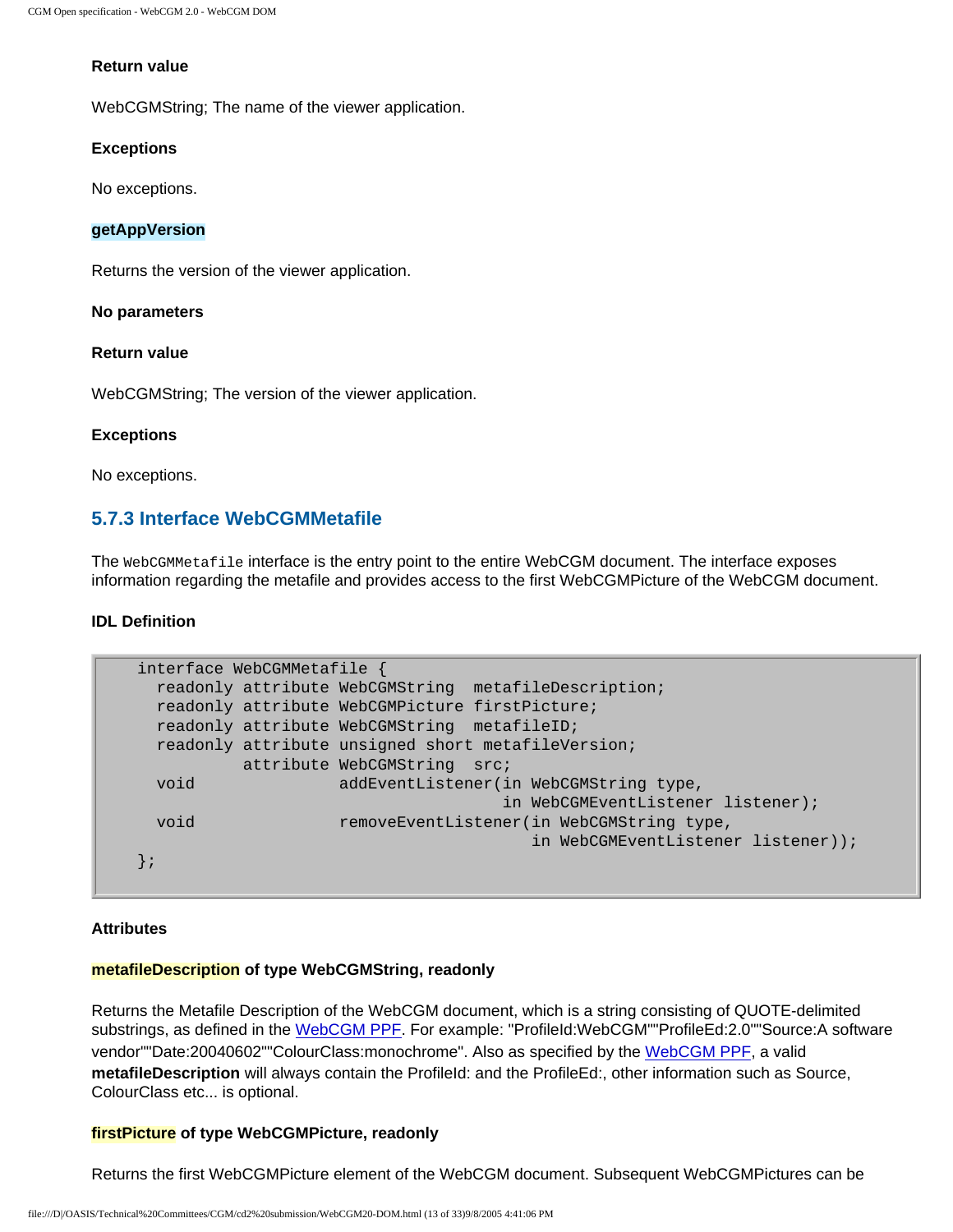accessed using the WebCGMPicture interface. A WebCGM 2.0 document contains exactly one WebCGMPicture.

#### **metafileID of type WebCGMString, readonly**

Returns the Metafile Identifier, which is the parameter of the BEGIN METAFILE element in the CGM document.

#### **metafileVersion of type unsigned short, readonly**

Returns the Metafile Version of the WebCGM document.

#### **src of type WebCGMString**

The URI of the current document. On setting, the new document pointed to by the URI is loaded by the user agent. The user agent must fully parse the fragment identifier (if any) in the URI and execute the indicated behavior. If a [URI fragment](#page-26-0) is present, it must not contain a picture behavior term, following the ["Picture behaviors"](#page-31-0) rule for links to CGM content from non-CGM content. If the CGM resource pointed to by the URI is currently loaded for the object, the user agent shall not reload the CGM (similar to the specification of a same-CGM URI for the [\\_replace behavior](#page-31-0) on a CGM-to-CGM link.)

**EXAMPLE**. The 'src' attribute is a URI, with possible fragment containing object selection and object behavior terms. It is not a full 'linkuri' (APS Attribute) data record, and any fragment does not contain picture behavior terms. So to open myCGM.cgm using (ECMAscript) DOM calls that reference an HTML <object> element with ID of 'myObjElt':

Correct examples:

```
document.getElementById('myObjElt').getWebCGMDocument().src= 'myCGM.
cgm#myId';
```
[...].getWebCGMDocument().src= 'myCGM.cgm#id(myId,full)';

Incorrect:

[...].getWebCGMDocument().src= 'myCGM.cgm#"myId" "myTitle" "\_blank"'

[...].getWebCGMDocument().src= "myCGM.cgm#id(myId).picseqno(1,\_blank)"

#### **Methods**

#### **addEventListener**

This method allows the registration of event listeners on the WebCGMMetafile. If a WebCGMEventListener is added to the WebCGMMetafile while it is processing an event, it will not be triggered by the current actions. If multiple identical WebCGMEventListeners are registered on the WebCGMMetafile with the same parameters the duplicate instances are discarded. They do not cause the WebCGMEventListener to be called twice.

Note: Although all WebCGMEventListeners on the WebCGMMetafile are guaranteed to be triggered by any event which is received, no specification is made as to the order in which the WebCGMMetafile will receive the event with regards to the other WebCGMEventListeners on the WebCGMMetafile.

#### **Parameters**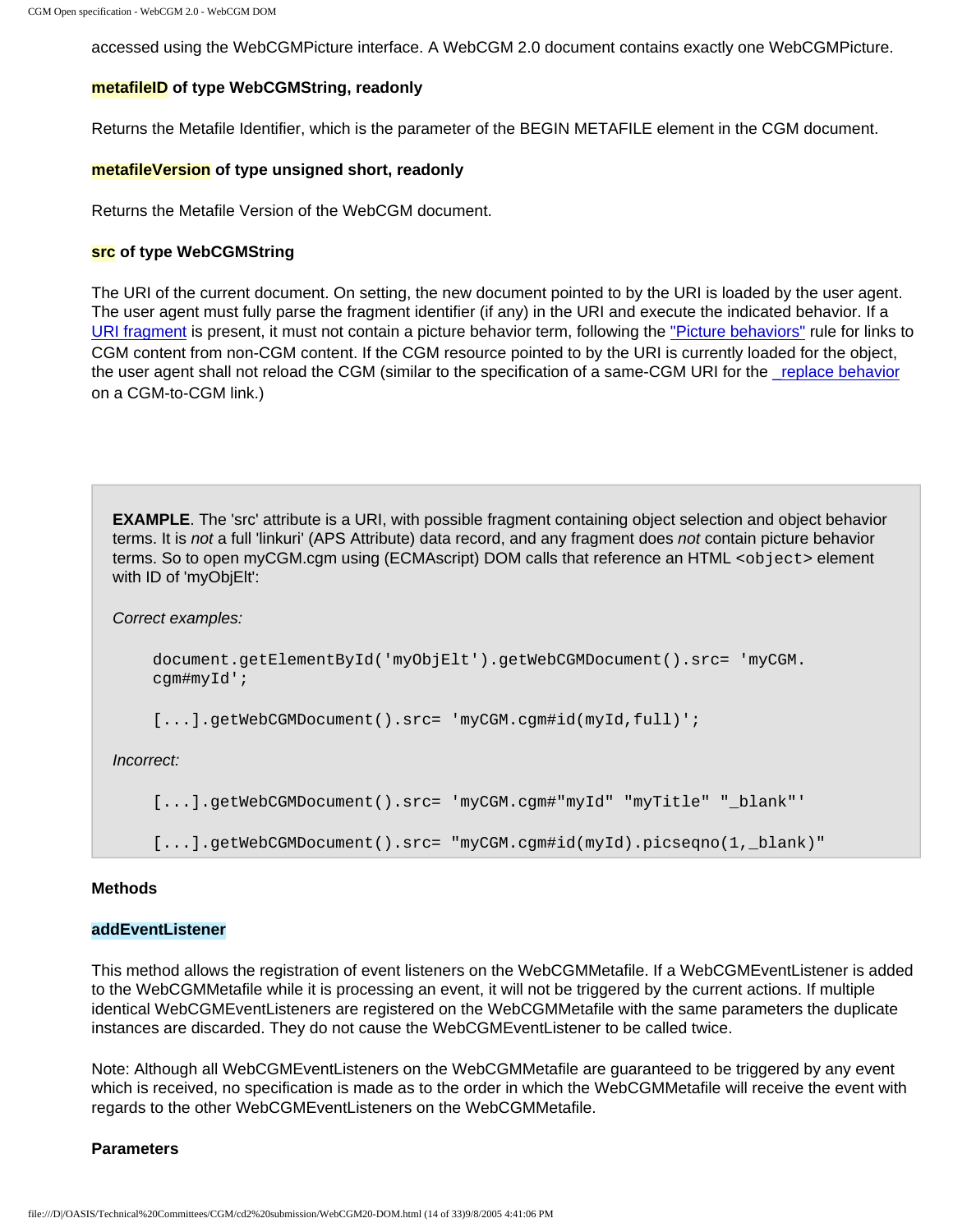#### **type of type WebCGMString**

The event type for which the user is registering, (for example: "click", "mouseover").

#### **listener of type WebCGMEventListener**

The listener parameter takes an interface implemented by the user which contains the methods to be called when the event occurs.

**No Return Value**

**No Exceptions**

#### **removeEventListener**

This method allows the removal of event listeners on the WebCGMMetafile. If an WebCGMEventListener is removed from the WebCGMMetafile while it is processing an event, it will not be triggered by the current actions. WebCGMEventListeners can never be invoked after being removed. Calling removeEventListener with arguments which do not identify any currently registered WebCGMEventListener on the WebCGMMetafile has no effect.

#### **Parameters**

#### **type of type WebCGMString**

Specifies the event type of the WebCGMEventListener being removed (for example: "click", "mouseover").

#### **listener of type WebCGMEventListener**

The WebCGMEventListener parameter indicates the WebCGMEventListener to be removed.

**No Return Value**

**No Exceptions**

## <span id="page-86-0"></span>**5.7.4 Interface WebCGMNode**

The WebCGMNode interface is the base datatype of the WebCGM Document Object Model. The WebCGMNode object is the basis of several other interfaces; XMLElements and WebCGM specific elements (i.e., WebCGMAppStructure & WebCGMPicture). The WebCGMNode interface specifies the attributes and methods to perform simple and generic tree traversal routines.

#### **IDL Definition**

| interface WebCGMNode                                               |                                                                    |
|--------------------------------------------------------------------|--------------------------------------------------------------------|
| const unsigned short PICTURE NODE                                  | $= 1$                                                              |
| const unsigned short APP_STRUCTURE NODE                            | $= 2i$                                                             |
| const unsigned short XML METADATA NODE                             | $= 3i$                                                             |
| const unsigned short TEXT NODE                                     | $= 4:$                                                             |
| const unsigned short ATTR NODE                                     | $= 5:$                                                             |
| readonly attribute WebCGMString<br>readonly attribute WebCGMString | nodeName;<br>nodeValue;<br>// raises(WebCGMException) on retrieval |
| readonly attribute unsigned short<br>readonly attribute WebCGMNode | nodeType;<br>parentNode;                                           |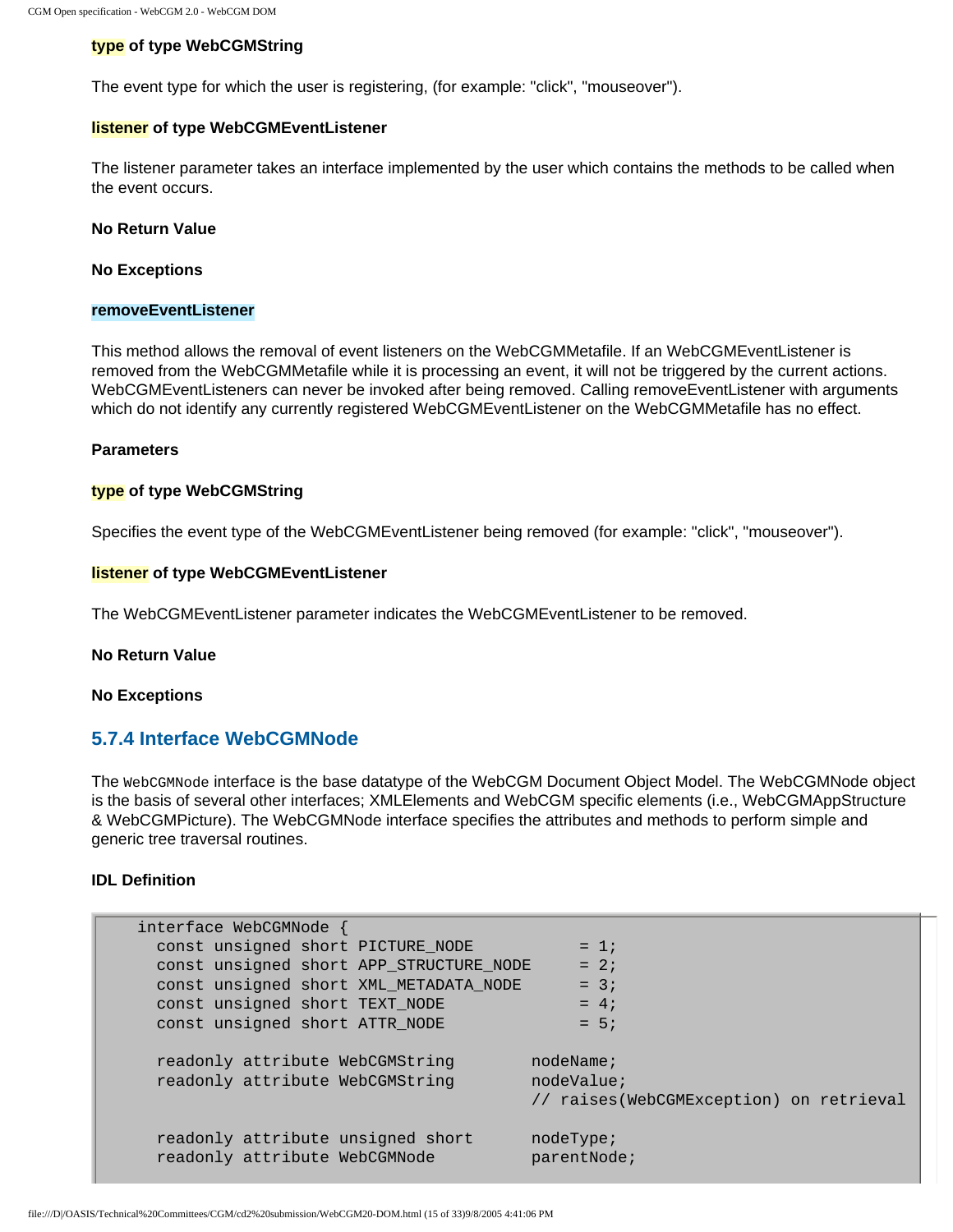```
readonly attribute WebCGMNodeList childNodes;
 readonly attribute WebCGMNode firstChild;
 readonly attribute WebCGMNode lastChild;
 readonly attribute WebCGMNode previousSibling;
 readonly attribute WebCGMNode nextSibling;
 readonly attribute WebCGMPicture ownerPicture;
  boolean hasChildNodes();
  boolean hasAttributes();
  readonly attribute WebCGMNodeList attributes;
  readonly attribute WebCGMString namespaceURI;
 readonly attribute WebCGMString prefix;
 readonly attribute WebCGMString localName;
  WebCGMString getAttributeNS(in WebCGMString 
namespaceURI, 
                                            in WebCGMString localName);
 void setAttributeNS(in WebCGMString
namespaceURI, 
                                            in WebCGMString qualifiedName,
                                            in WebCGMString value);
  WebCGMNodeList getElementsByTagNameNS(in WebCGMString 
namespaceURI, 
                                                  in WebCGMString 
localName);
};
```
#### **Definition group NodeType**

An integer indicating which type of node this is.

#### **Defined Constants**:

**PICTURE\_NODE**; the node is a WebCGMPicture.

**APP\_STRUCTURE\_NODE**; the node is a WebCGMAppStructure.

**XML\_METADATA\_NODE**; the node is XML companion information attached to a CGM element.

**TEXT\_NODE**; the node contains character data.

**ATTR\_NODE**; the node is a WebCGMAttr.

The values of nodeName and nodeValue vary according to the node type as follows:

| <b>Interface</b>      | <b>nodeName</b>                                                                   | <b>nodeValue</b>         |
|-----------------------|-----------------------------------------------------------------------------------|--------------------------|
| WebCGMAppStructure    | WebCGMAppStructure type:<br> "layer"   "grobject"   "para"   "subpara"   "grnode" | empty string             |
| <b>WebCGMAttr</b>     | lWebCGMAttr.name                                                                  | empty string             |
| <b>WebCGMPicture</b>  | "#picture"                                                                        | empty string             |
| <b>Character Data</b> | "#text"                                                                           | content of the text node |
| <b>XML Metadata</b>   | $ prefix + localName$                                                             | empty string             |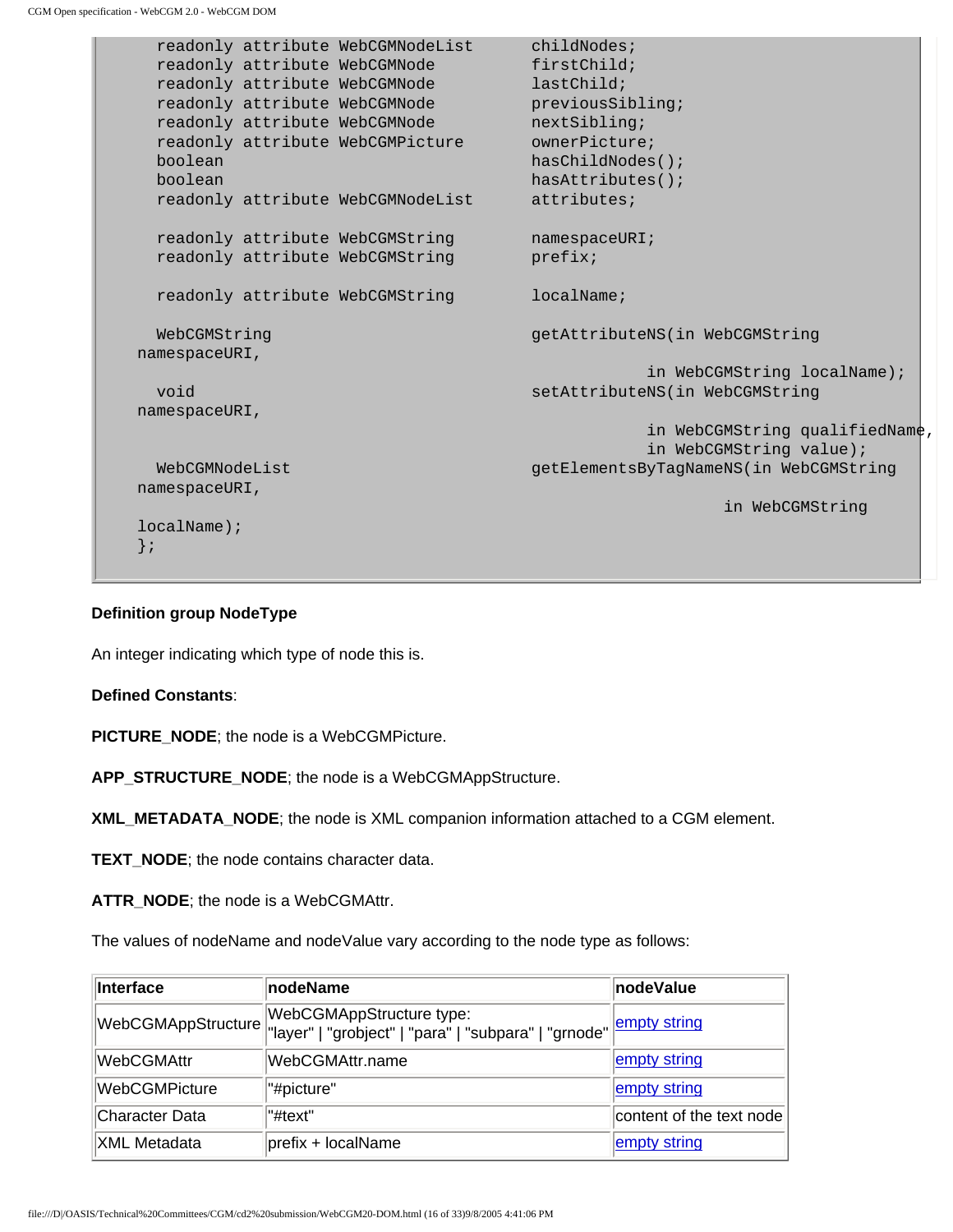#### **Attributes**

#### Ed note. More readable and consistent formatting of all of these descriptive sections is intended in the next revision.

#### **nodeName of type WebCGMString, readonly**

The name of this node, depending on its type; see the table above.

#### **nodeValue of type WebCGMString**

The value of this node, depending on its type; see the table above.

#### **Exceptions on setting**

WebCGMException; NO\_MODIFICATION\_ALLOWED\_ERR: Raised when the node is readonly and if it is not defined to be [null](#page-78-3).

#### **Exceptions on retrieval**

WebCGMException; DOMSTRING\_SIZE\_ERR: Raised when it would return more characters than fit in a WebCGMString variable on the implementation platform.

#### **nodeType of type unsigned short, readonly**

A code representing the type of the underlying object, see the table above.

#### **parentNode of type WebCGMNode, readonly**

The parent (immediate ancestor node of a node) of this node. All nodes, except WebCGMPicture and WebCGMAttr, may have a parent.

#### **childNodes of type WebCGMNodeList, readonly**

A WebCGMNodeList that contains all children of this node. If there are no children, this returns [null](#page-78-3).

#### **firstChild of type WebCGMNode, readonly**

The first child of this node. If there is no such node, this returns [null](#page-78-3).

#### **lastChild of type WebCGMNode, readonly**

The last child of this node. If there is no such node, this returns [null.](#page-78-3)

#### **previousSibling of type WebCGMNode, readonly**

The node immediately preceding this node. If there is no such node, this returns [null](#page-78-3).

#### **nextSibling of type WebCGMNode, readonly**

The node immediately following this node. If there is no such node, this returns [null.](#page-78-3)

#### **ownerPicture of type WebCGMPicture, readonly**

<span id="page-88-0"></span>The WebCGMPicture object associated with this node. When the node is a WebCGMPicture node, this returns [null.](#page-78-3)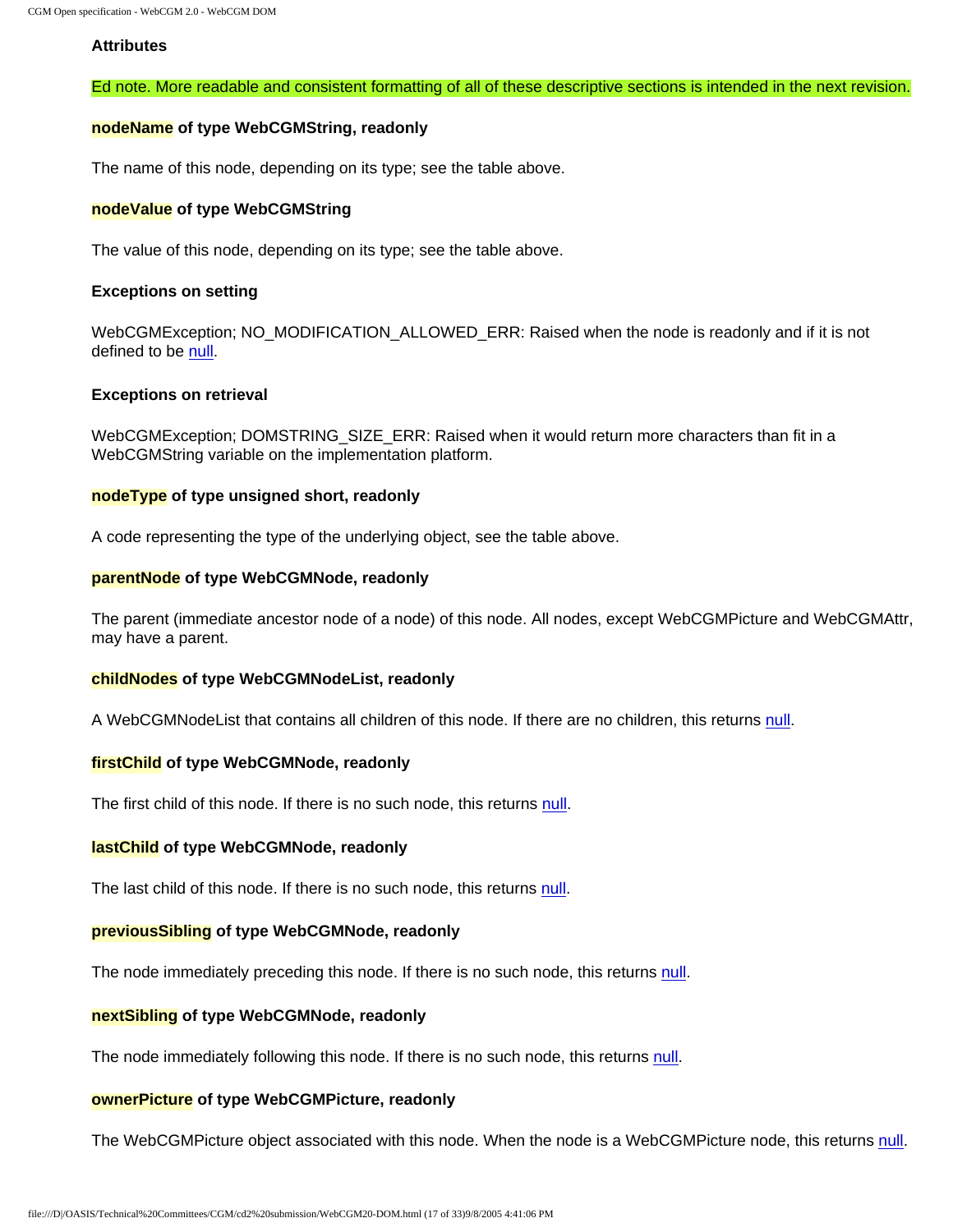#### **attributes of type WebCGMNodeList, readonly**

A WebCGMNodeList containing all attributes (WebCGM and namespaced) of this node or [null](#page-78-3) if the WebCGMNode doesn't have any attributes. The 'apsid' parameter of the Begin APS element is considered to be an attribute of its APS for DOM purposes, and the 'pictid' parameter of the Begin Picture element is considered to be an attribute of its Picture for DOM purposes. This table summarizes the contents of 'attributes' for the various node types:

| Node type                       | attributes                                                       |
|---------------------------------|------------------------------------------------------------------|
| PICTURE_NODE                    | pictid (always); NS attributes                                   |
|                                 | APP_STRUCTURE_NODE apsid (always); NS attributes; APS Attributes |
| XML_METADATA_NODE NS attributes |                                                                  |
| ATTR_NODE                       | none (always null)                                               |
| TEXT_NODE                       | none (always null)                                               |

#### **namespaceURI of type WebCGMString, readonly**

The namespace URI of this node (e.g., prefix:elementName returns ... if the URI is associated with the prefix in an xmlns declaration.). This is not a computed value that is the result of a namespace lookup based on an examination of the namespace declarations in scope.It is the namespace URI given at creation time. This returns [empty string](#page-79-1) if the WebCGMNode is not of type XML\_METADATA\_NODE or ATTR\_NODE.

#### **prefix of type WebCGMString, readonly**

The namespace prefix of this node (e.g., foo:elementName, returns "foo"). This returns [empty string](#page-79-1) if the WebCGMNode is not of type XML\_METADATA\_NODE or ATTR\_NODE.

#### **localName of type WebCGMString, readonly**

Returns the local part of the qualified name of this node (e.g., foo:elementName, returns "elementName"). This returns [empty string](#page-79-1) if the WebCGMNode is not of type XML\_METADATA\_NODE or ATTR\_NODE.

#### **Methods**

#### **hasChildNodes**

Returns whether this node has any children.

#### **No Parameters**

#### **Return Value**

boolean; true if this node has any children, false otherwise.

#### **No Exceptions**

#### **hasAttributes**

Returns whether this node has any attributes. (For more information, see the **[attributes](#page-88-0)** attribute.)

**No Parameters**

#### **Return Value**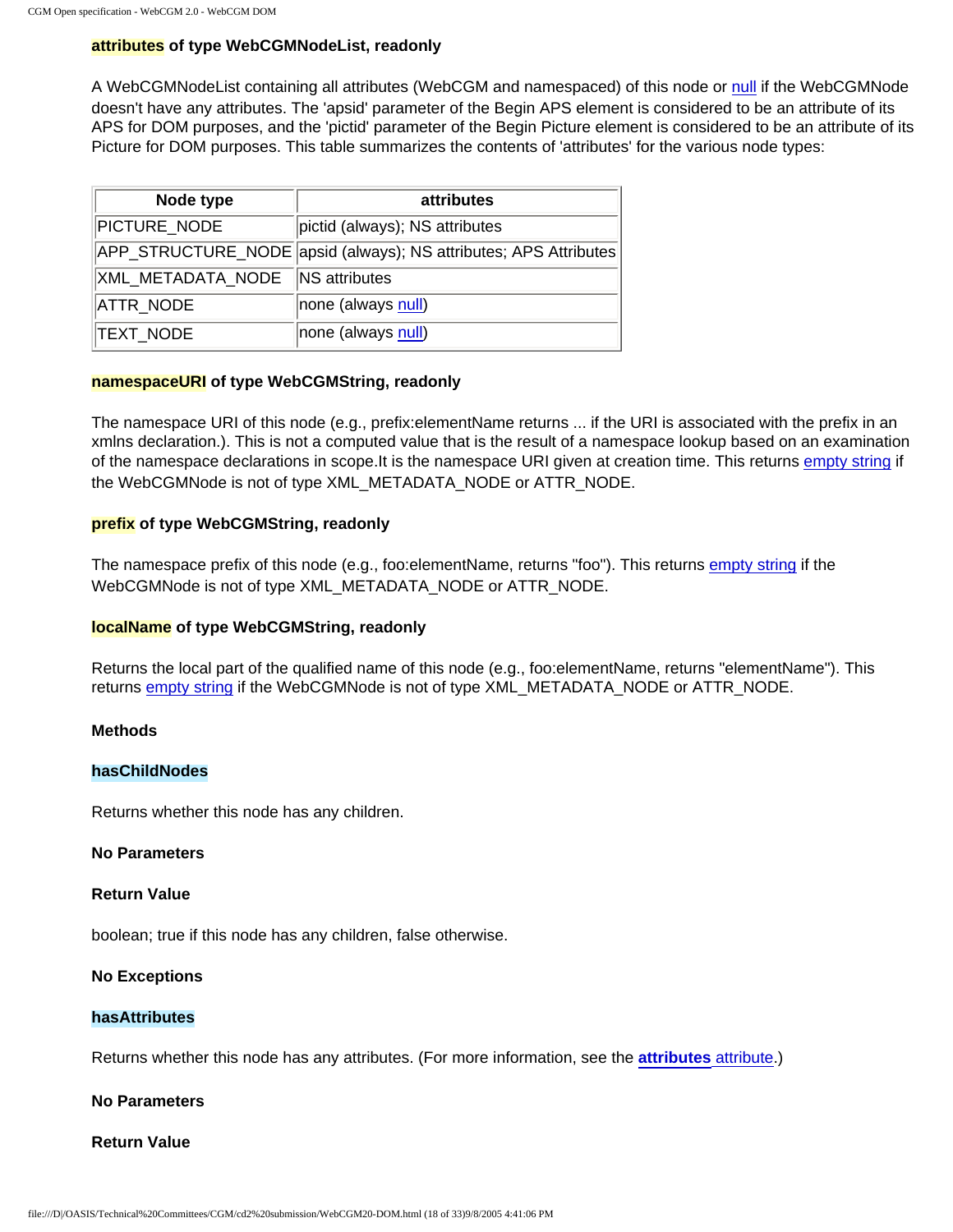boolean; true if this node has any attributes, false otherwise.

#### **No Exceptions**

#### **getAttributeNS**

Returns the node attribute value by local name and namespace URI.

#### **Parameters**

#### **namespaceURI of type WebCGMString**

The namespace URI of the attribute to retrieve.

#### **localName of type WebCGMString**

The local name of the attribute to retrieve.

#### **Return Value**

WebCGMString; The WebCGMAttr value as a string, or the [empty string](#page-79-1) if that attribute does not have a specified value.

#### **No Exceptions**

#### **setAttributeNS**

Adds a new attribute. If an attribute with that name is already present on the node, its value is changed to be that of the value parameter.

#### **Parameters**

#### **namespaceURI of type WebCGMString**

The namespace URI of the attribute to create or alter.

#### **qualifiedName of type WebCGMString**

The qualified name of the attribute to create or alter.

#### **value of type WebCGMString**

The value to set in string form.

#### **No Return Value**

**Exception INVALID\_CHARACTER\_ERR:** Raised if the specified qualified name contains an illegal character. The legal-character constraints of the qualified name match those of the **[attribute name](http://www.w3.org/TR/2004/REC-xml-20040204/#dt-attrname)** construct of XML 1.0 Third Edition.

**Exception NO\_MODIFICATION\_ALLOWED\_ERR**: Raised if this node is readonly.

#### **getElementsByTagNameNS**

Returns a WebCGMNodeList of all the descendant XML companion file elements [\(application specific metadata](#page-59-0)) with a given local name and namespace URI in the order in which they are encountered in a preorder traversal of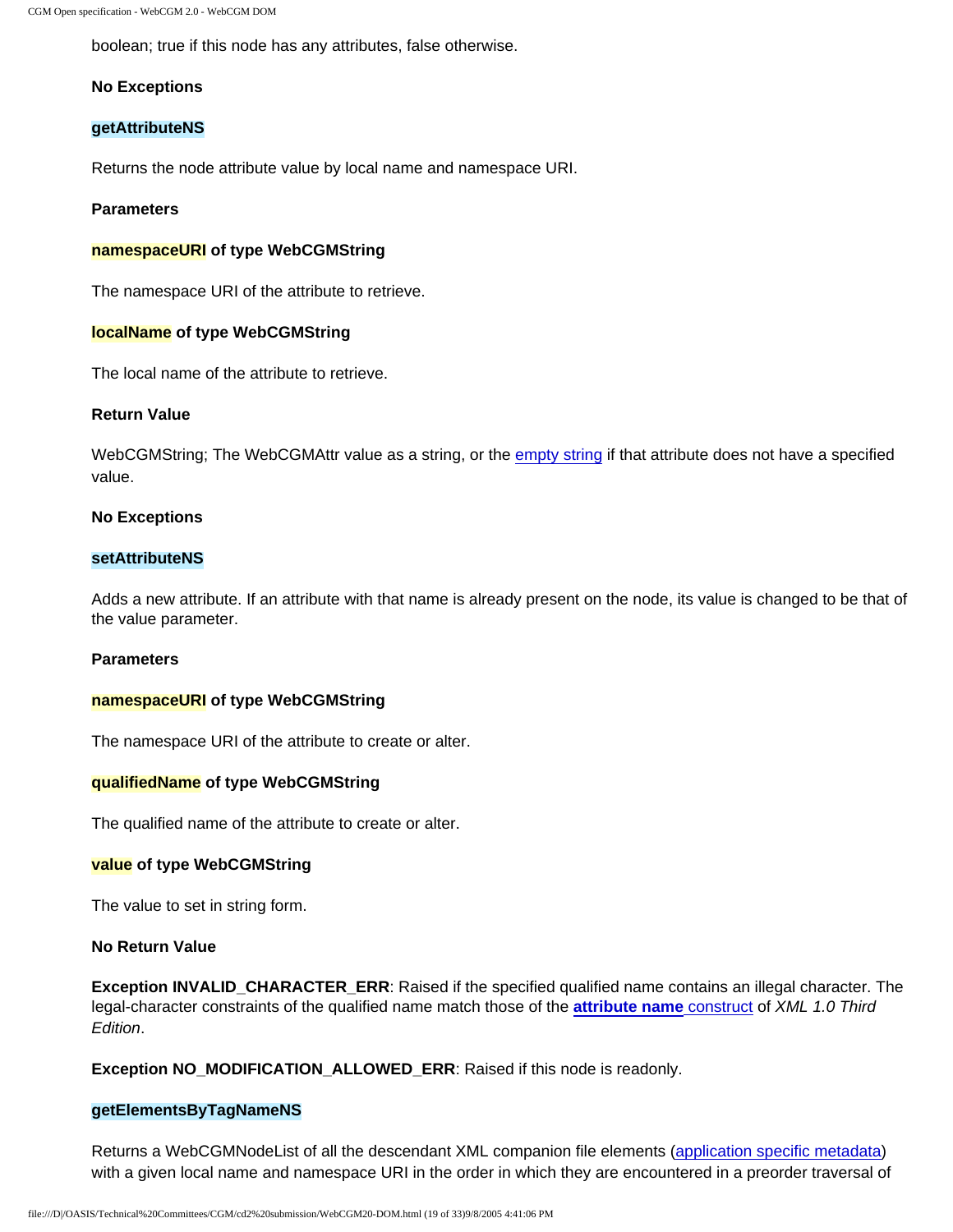the WebCGMNode tree. Returns [null](#page-78-3) if there are no such elements

#### **Parameters**

#### **namespaceURI of type WebCGMString**

The namespace URI of the XML elements to match on.

#### **localName of type WebCGMString**

The local name of the XML elements to match on.

#### **Return Value**

WebCGMNodeList; A list of matching XML element nodes.

#### **No Exceptions**

#### <span id="page-91-0"></span>**5.7.5 Interface WebCGMPicture**

The WebCGMPicture interface allows for access to the application structures of the WebCGM document. It also specifies how to load and apply an [XML Companion File](#page-57-0) (XCF) to a WebCGM document.

#### **IDL Definition**

| interface WebCGMPicture WebCGMNode |                     |                                                   |
|------------------------------------|---------------------|---------------------------------------------------|
| readonly attribute float           |                     | width;                                            |
| readonly attribute float           |                     | height;                                           |
| readonly attribute WebCGMString    |                     | pictid;                                           |
| boolean                            |                     | applyCompanionFile(in WebCGMString fileURI);      |
| WebCGMNode                         |                     | getAppStructureById(in WebCGMString apsId);       |
| WebCGMNodeList                     |                     | getAppStructuresByName(in WebCGMString apsName);  |
| void                               |                     | highlight(in WebCGMNodeList nodes,                |
|                                    |                     | in boolean state);                                |
| void                               |                     | setPictureVisibility(in WebCGMString visibility); |
| void                               |                     | setStyleProperty(in WebCGMString style,           |
|                                    |                     | in WebCGMString value);                           |
| void                               | $reloadPicture()$ ; |                                                   |
|                                    |                     |                                                   |
|                                    |                     |                                                   |

#### **Attributes**

#### **width of type float, readonly**

Represents the WebCGMPicture width in millimeters. Please refer to [Coordinate Values](#page-80-0) section for more information.

#### **height of type float, readonly**

Represents the WebCGMPicture height in millimeters. Please refer to [Coordinate Values](#page-80-0) section for more information.

#### **pictid of type WebCGMString, readonly**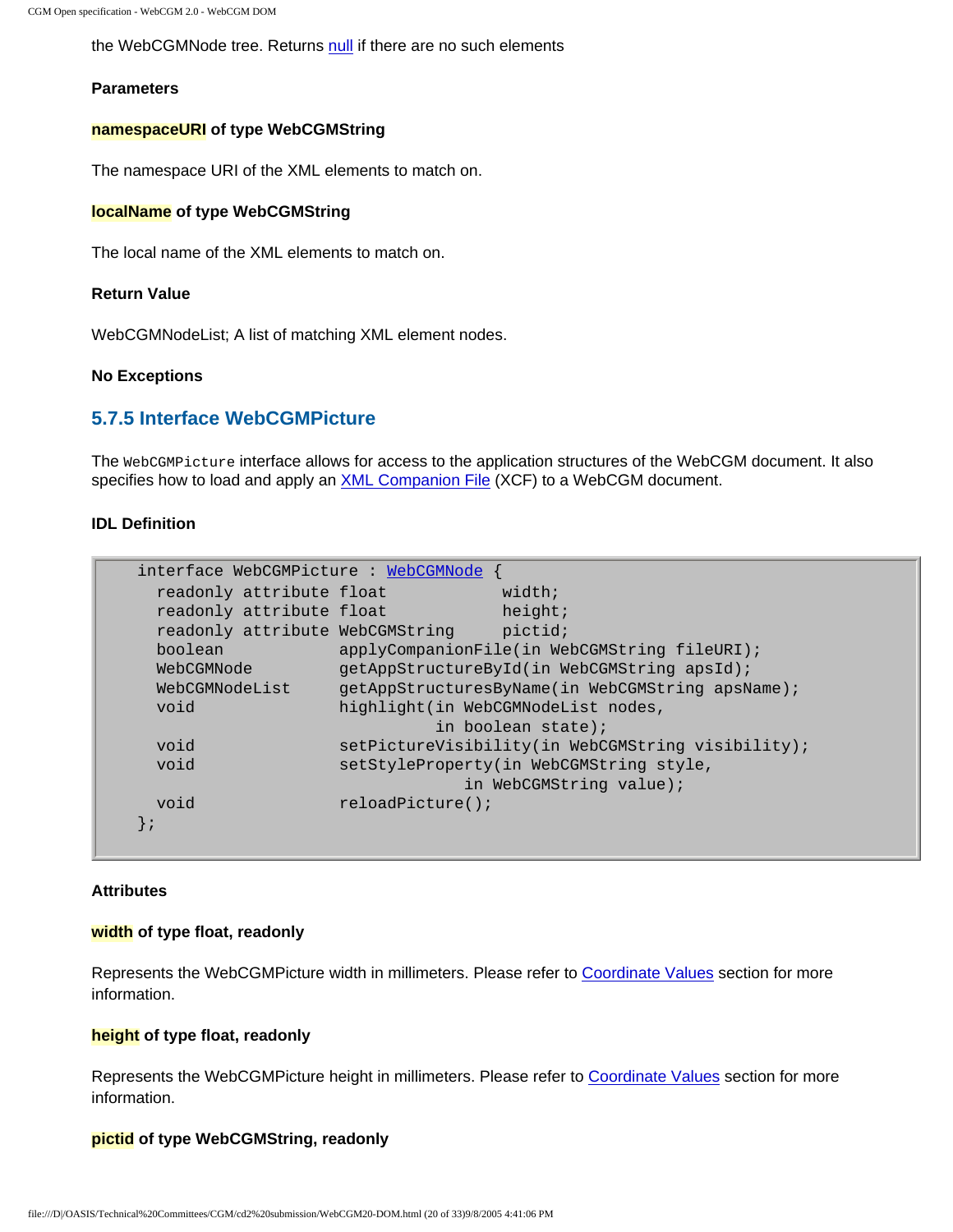Represents the WebCGMPicture id, which is the id parameter in the BEGIN PICTURE element in the CGM document.

#### **Methods**

#### **applyCompanionFile**

The applyCompanionFile reads an XML Companion File (XCF) into the user agent's object model. If [application](#page-59-0)[specific metadata](#page-59-0) is found in the companion file (in the form of namespace attributes and namespace children elements), the user agent will create new namespace application structures as children of existing WebCGM Application Structures within it's object model. This information will then be accessible using methods found on this WebCGMPicture interface, on [WebCGMAppStructure](#page-72-2) and on [WebCGMNode.](#page-72-2) If the fileURI parameter of this method is a relative URI, then that relative URI is resolved similarly to [resolving relative URIs](#page-29-0) for XCF resources referenced in the WebCGM [URI fragment syntax,](#page-26-0) i.e., the URI is resolved relative to location of the CGM resource to which the XCF resource is a companion.

Please refer to the [Relationship with XML companion file](#page-73-0) section for more discussion.

#### **Parameters**

#### **fileURI of type WebCGMString**

The file name and location of the XML companion file to load and apply into the object model.

#### **Return value**

boolean; true if the implementation was able to load and parse the XML companion file into memory as requested; false otherwise.

**Exceptions FILE\_NOT\_FOUND\_ERR**; if the reference document could not be accessed.

**Exceptions FILE\_INVALID\_ERR**; if the reference document was not well-formed or in error.

#### **getAppStructureById**

Returns the Application Structure whose ID is given by apsId. If no such Application Structure exists, returns [null](#page-78-3). Behavior is not defined if more than one element has this ID. Only WebCGM Application Structures may be retrieved using getAppStructureById, it does not retrieve foreign namespace elements ([application-specific metadata](#page-59-0) elements).

#### **Parameters**

#### **apsId of type WebCGMString**

The unique id value for an Application Structure.

#### **Return value**

WebCGMNode; the matching Application Structure.

#### **No Exceptions**

#### **getAppStructuresByName**

Returns the list of Application Structures whose names are given by apsName in the order in which they are encountered in a preorder traversal of the WebCGMPicture tree. If no such Application Structures exists, returns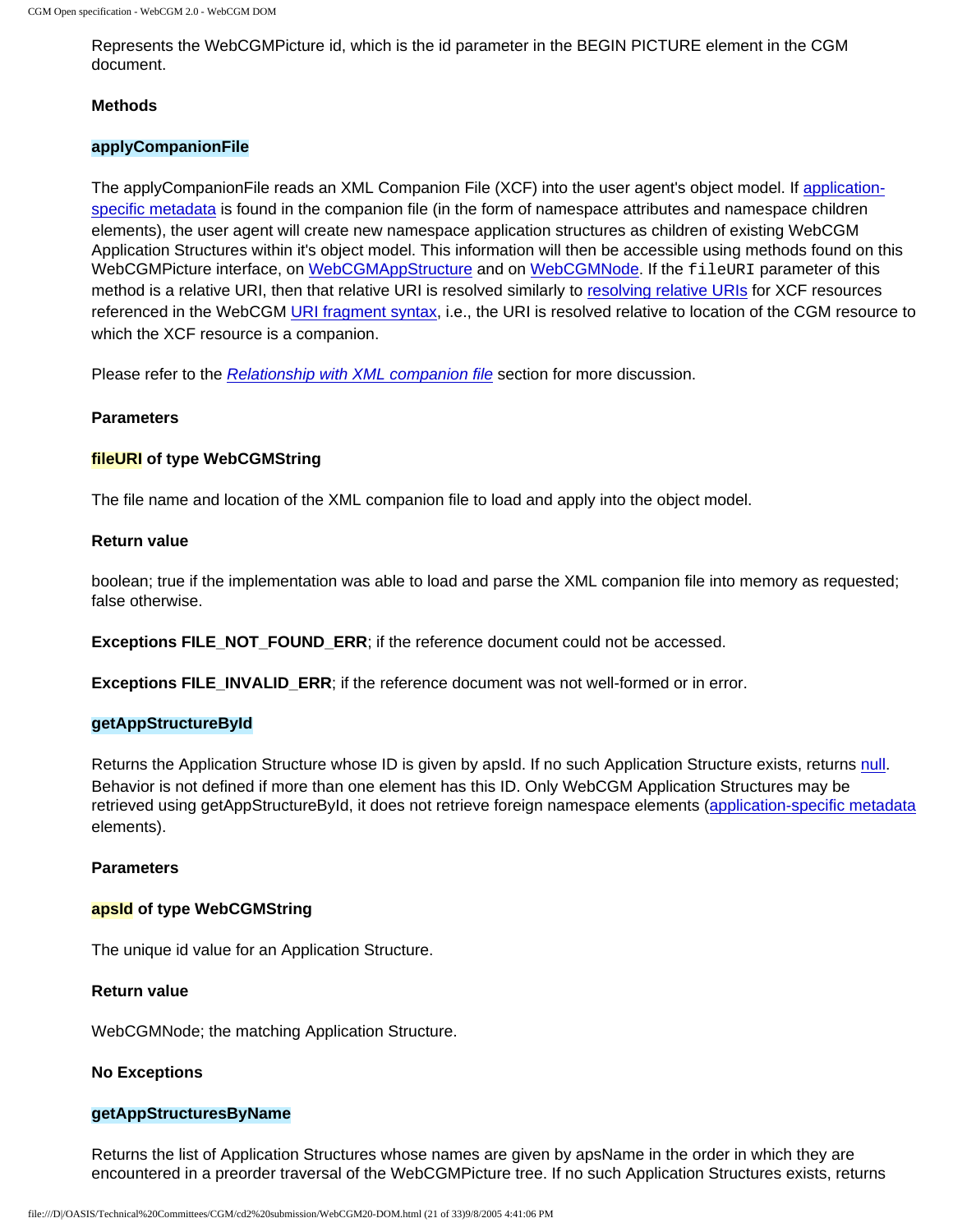[null.](#page-78-3) Only WebCGM Application Structures may be retrieved using getAppStructuresByName, it does not retrieve foreign namespace elements [\(application-specific metadata](#page-59-0) elements).

#### **Parameters**

#### **apsName of type WebCGMString**

A non-unique name value for an Application Structure.

#### **Return value**

WebCGMNodeList; A WebCGMNodeList object containing all the matching Application Structure WebCGMNodes.

#### **No Exceptions**

#### **highlight**

Highlights a collection of Application Structures (APSs). WebCGM allows for highlighting of APSs using the [URI](#page-26-0)  [fragment syntax](#page-26-0). The exact method of highlighting is viewer dependent. The highlight method provides a way for WebCGM script writers to highlight APSs in the same way a URI fragment would. It also allows for highlighting of entire layers. Highlighting is not defined for WebCGMPicture nodes or XML Metadata nodes.

#### **Parameters**

#### **nodes of type WebCGMNodeList**

A WebCGMNodeList of APP\_STRUCTURE\_NODEs to highlight.

#### **state of type boolean**

A true value will highlight the nodes, whereas false will remove the highlight.

**No Return value**

#### **No Exceptions**

#### **setPictureVisibility**

Sets the visibility on or off for the whole picture. Note that for the purposes of the [inheritance model,](#page-76-0) the Picture node behaves like an Application Structure, and the visibility as set by this method behaves like the ['visibility' APS](#page-96-1) [Attribute](#page-96-1).

#### **Parameters**

#### **visibility of type WebCGMString**

Value for the visibility of the picture, {on | off}.

**No Return value**

#### **No Exceptions**

#### **setStyleProperty**

Set a style property at the picture level by name.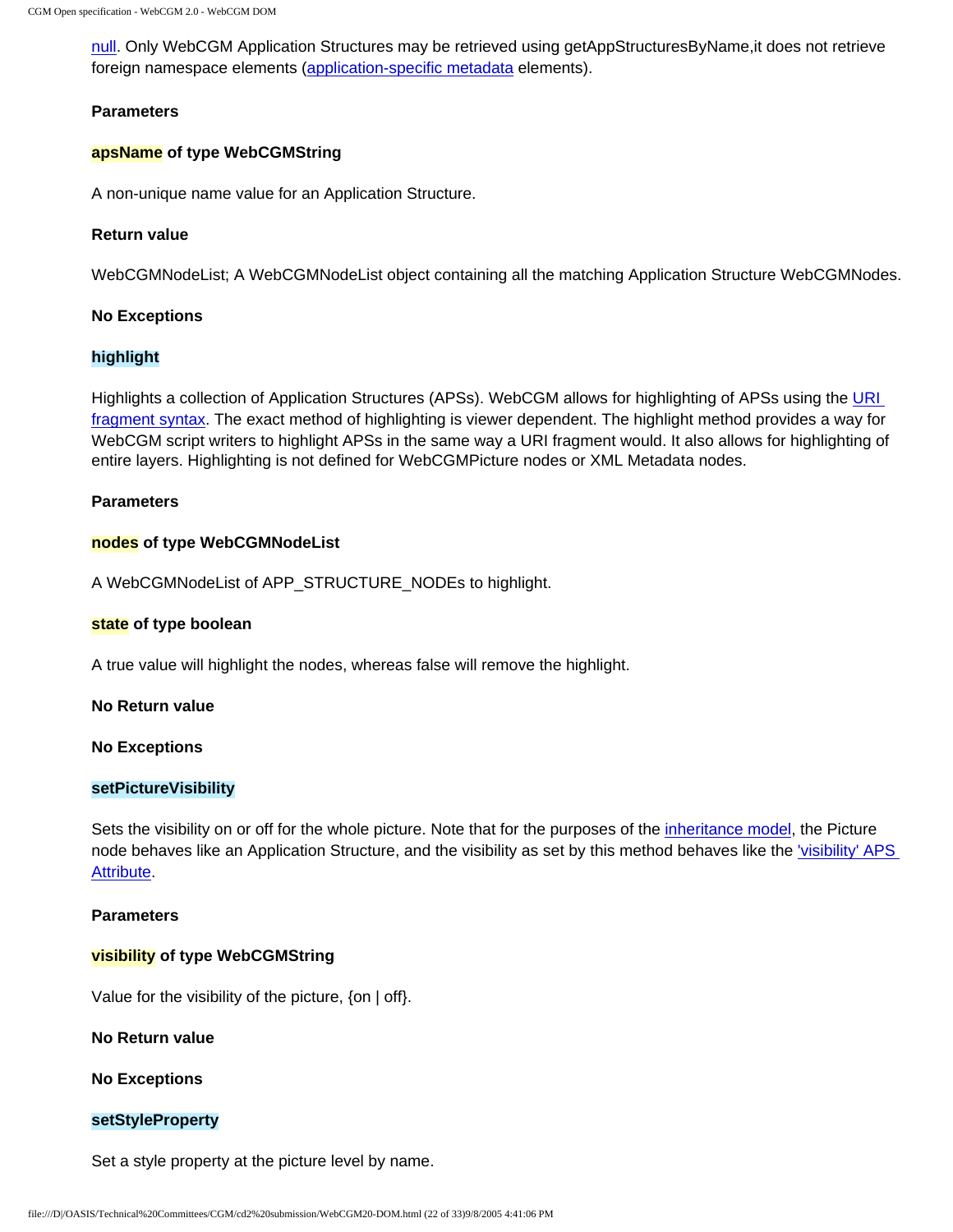#### [Future editorial enhancement: re-format of the following SP material ... bullet list index to ApsAttr-like descriptions.]

<span id="page-94-1"></span>The following table describes in more detail each of the style properties, their scopes and allowed values:

<span id="page-94-0"></span>

| <b>Style Property</b><br><b>Name</b> | <b>Picture</b><br>level | <b>APS</b><br>⊺level | <b>Attribute value(s)</b>                     | <b>Initial</b><br>value | <b>Example</b>      |
|--------------------------------------|-------------------------|----------------------|-----------------------------------------------|-------------------------|---------------------|
| background-color yes                 |                         | lno.                 | absolute RGB or relative intensity (0100%)    | 100%                    | "#000000" or "75%"  |
| ltext-size                           | lves                    | lves                 | absolute NVDC or relative scale (both $> 0$ ) | 100%                    | "225%"              |
| fill-color                           | lyes                    | <b>ves</b>           | absolute RGB or relative intensity (0100%)    | 100%                    | l"#FF0000" or "75%" |
| intensity                            | lves                    | <b>ves</b>           | intensity $(0.100\%)$                         | 100%                    | "75%"               |
| stroke-color                         | yes                     | $ {\rm ves}$         | absolute RGB or relative intensity (0100%)    | 100%                    | "#FF0000" or "75%"  |
| stroke-weight                        | lves                    | $ {\rm ves}$         | absolute NVDC or relative scale (both $> 0$ ) | 100%                    | "225%"              |
| text-color                           | lves                    | <b>ves</b>           | absolute RGB or relative intensity (0100%)    | 100%                    | l"#FF0000" or "75%" |
| ltext-font                           | lyes                    | $ {\rm ves}$         | WebCGMString                                  | "metafile"              | ' "Helvetica"       |
| raster-intensity                     | yes                     | <b>ves</b>           | relative intensity (0100%)                    | 100%                    | "75%"               |

**Rules & encodings for DOM manipulation of style properties**

**Common specifications**. The following common specifications related to the [inheritance model](#page-76-0) apply to all of the Style properties:

- **Inherited: yes:** Each Style Property may be inherited.
- **Value "inherit"**: Each Style Property may take the value "inherit", in addition to the values listed for the individual property.
- **Computed Value**: The Computed Value of each Style Property is the same as the specified value, with the exception of the elimination of the value "inherit" as specified in the [inheritance model.](#page-76-0)

**Units in the table.** RGB colors are expressed as hexadecimal values. Relative scale values are expressed as a positive or non-negative number (depending on the property) followed by a '%' unit designator. Relative values of some properties can exceed 100%. Relative intensity values are expressed as a number followed by a '%' unit, ex: "75%". Relative intensity values cannot exceed 100%.

**Color representation.** Absolute RGB colors are expressed using a hexadecimal representation for all three RGB channels, #RRGGBB. Examples of colors expressed in hexadecimal representation: red is expressed as #FF0000, and cyan which uses both full green and full blue is expressed as #00FFFF. The representation must be exactly 6 digits, 2 each for R, G, and B. Shorthand hexadecimal notation, e.g., the 3-digit #RGB notation, is not supported in this specification.

**Replacement mode.** When Style Properties have values of "%" (percent), the respective attribute value used for display is adjusted by applying the appropriate formulae to the attribute values in the metafile (for the appropriate target object). For example, stroke-weight of 60% means that the metafile-defined LINE WIDTH and EDGE WIDTH attributes are multiplied by 0.6. Successive setting of the same Style Property replaces any previous setting of the same Style Property (rather than accumulating with it). So, for example, stroke-weight 60% followed later by strokeweight 40% results in stroke-weight 40%, not stroke-weight 24%.

**Order counts.** Some Style Properties have overlapping effects. For example, intensity and fill-color both affect the color of filled areas. When both properties are defined for a target APS, the latter definition supersedes and replaces the earlier definition. So for example intensity 40% followed by fill-color 60% results in 60% fill color, while fill-color #FF0000 followed by intensity 40% results in fill-color 40% (of the filled-areas colors in the metafile, for the target object).

**background-color** is the color of the rendering surface for the entire picture, on which all elements are drawn. It corresponds to the BACKGROUND COLOUR attribute of the CGM standard. Example. A value of #000000 for the background-color style property will override what is in the WebCGM instance, and display a black background for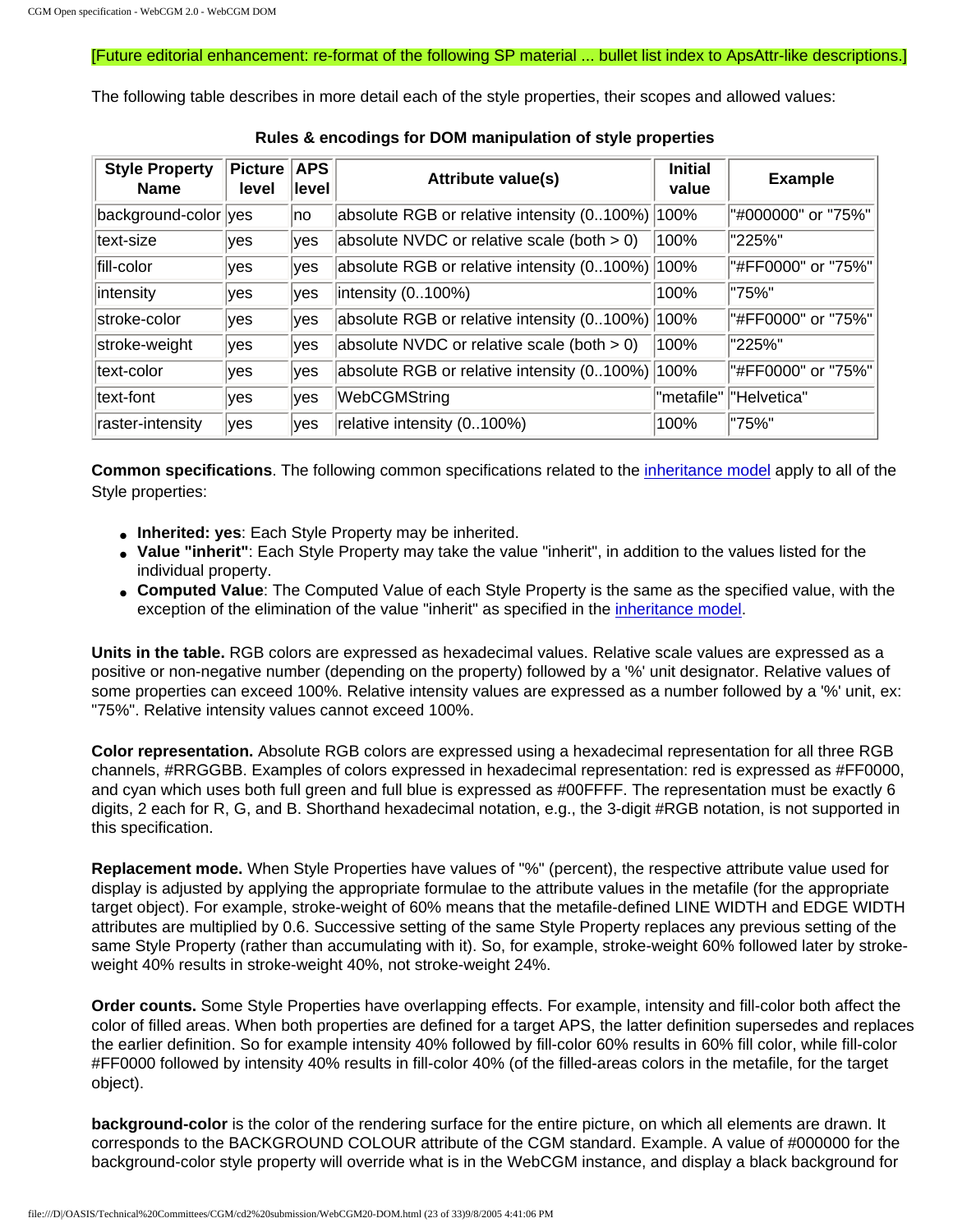all elements to render over.

**text-size** redefines the size of all text in the target object. If text-size is "%", then it adjusts the text restriction boxes (heights and widths) and the CGM CHARACTER HEIGHT attribute by that amount. If the text-size value is NVDC, for each text element in the target object, compute the ratio (effectively, a percent) of the new NVDC value and the restriction box height, and apply the resulting ratio as would be done for the same "%" value.

**fill-color** is the style property applied to a closed area inside the path of a shape. It corresponds to the CGM attribute FILL COLOUR, and will override the current values of that attribute within the target object (APS or picture), if the fill-color Style Property is applied to object.

**intensity** is a way to make the current color fade towards white. An intensity value of 0% applied to an Application Structure (APS) will make its contents completely white while a value of 100% will keep the current colors intact. The intensity equation is as follows:

```
normalizedNewRed = 1 - intensity * (1 - normalizedOldRed).
normalizedNewGreen = 1 - intensity * (1 - normalizedOldGreen).
normalizedNewBlue = 1 - intensity * (1 - normalizedOldBlue).
```
Here is an example of the computations when applying an intensity of 40% to the color orange #FFA500:

normalizedNewRed =  $1 - 0.4 * (1 - 1) = 1$ . normalizedNewGreen =  $1 - 0.4 * (1 - 0.647) = 0.859$ . normalizedNewBlue =  $1 - 0.4 * (1 - 0) = 0.5$ . The new color is %FFDB99.

Setting a relative intensity value is allowed on a number of individual style properties, see table found above. The 'intensity' style property, however, represents a convenience property that simultaneously controls the intensity value of the following four properties: fill-color, stroke-color, text-color and raster-intensity.

**stroke-color**: The stroke-color style property defines the color for the lines and edges within the target object (APS or picture) to which the property is applied. Stroke-color overrides the CGM attributes LINE COLOUR and EDGE COLOUR. This style property will apply an absolute or a relative intensity color change to metafile-defined values of those CGM attributes within the target object.

**stroke-weight**: The stroke-weight properties redefines the thickness of the pen strokes for drawing of lines and edges within the target object (APS or picture) to which it is applied. Stroke-weight overrides CGM attributes LINE WIDTH and EDGE WIDTH. This stroke-weight property can apply a relative scale change to the metafile-defined value of those attributes, or can provide an absolute (NVDC) replacement for those current values.

**text-color:** The text-color style property redefines the color for the graphical text within the target object (APS or picture) to which the property is applied. Text-color overrides the CGM attribute TEXT COLOUR. This style property will apply an absolute or a relative intensity color change to metafile-defined value of that CGM attribute within the APS.

**text-font**: Specifies a replacement font for all text in the target object. If the characters that are needed for all text in the target object are available in the specified replacement font, and if the specified font is available, then use it for all text in the target object. Otherwise, ignore the specified replacement font. The initial value of text-font, which is the reserved keyword "metafile", means that the font specifications of the metafile are used.

**raster-intensity** is a way to make the current color fade towards white in a raster element. It applies to the colors within CELL ARRAY, TILE, and BITONAL TILE elements within the target object (APS or picture) to which it is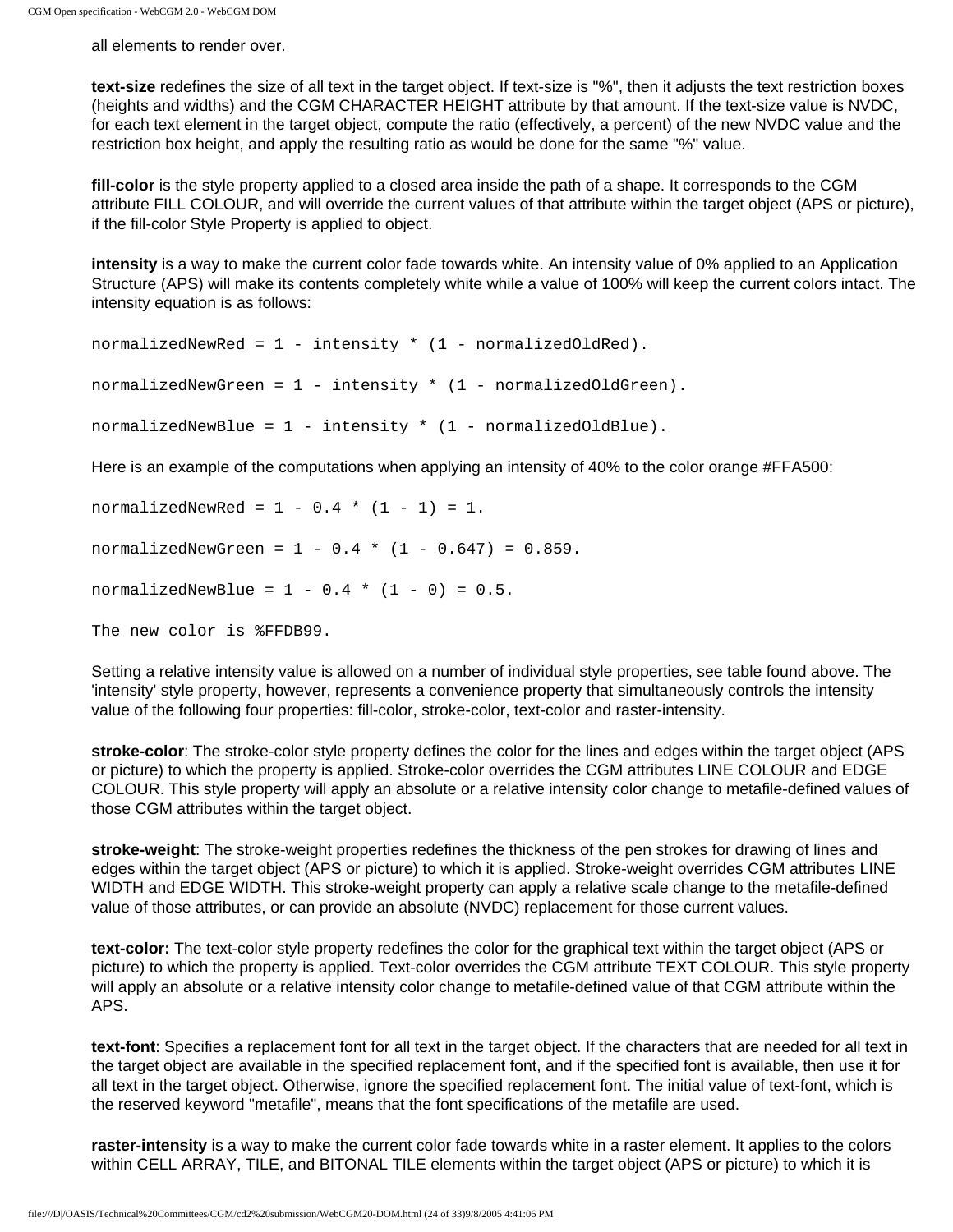applied. An intensity value of 0% applied to an Application Structure (APS) will make its raster contents completely white while a value of 100% will keep the current raster colors intact. The equations for computing new color values are the same as for the **intensity** property, above.

#### **Parameters**

#### **style of type WebCGMString**

The name of the style property to modify.

#### **value of type WebCGMString**

The new value for the given style. Note that "inherit" is a valid value for every Style Property, and per the [inheritance](#page-76-0)  [model,](#page-76-0) it has the effect of restoring the style property to its initial (load time) value (as determined by the inheritance model).

#### **No Return value**

#### **No Exceptions**

#### **reloadPicture**

Notifies the user agent to immediately redraw the entire WebCGMPicture. The user agent will reload the WebCGMPicture while preserving the current user agent's zoom and pan level. The reloading of the WebCGMPicture also discards any existing companion information that may have been loaded into memory via the **applyCompanionFile** method.

**No Parameters**

**No Return value**

**No Exceptions**

## <span id="page-96-0"></span>**5.7.6 Interface WebCGMAppStructure**

The WebCGMAppStructure interface offers methods for setting and retrieving Application Structure (APS) attributes. The main methods for accessing Application Structure attributes are getAppStructureAttr and setAppStructureAttr, however; it is important to note that some attributes, like 'name' and 'linkuri', may have multiple values. In that case, a [Delimited String](#page-78-1) is returned. Delimited String is also used for 'region', which may contain several sub-regions.

The following table identifies which APS attribute values can be expressed as a Delimited String. Each entry in the table points to the detailed description of the attribute, as it appears in WebCGM content.

<span id="page-96-1"></span>

| APS Attribute Name read/write Delimited strings |          |                                   | <b>Example</b>                             |
|-------------------------------------------------|----------|-----------------------------------|--------------------------------------------|
| content                                         | ves      | no, single string                 | "car engine transmission"                  |
| interactivity                                   | lves     | no, single string                 | "on"                                       |
| layerdesc                                       | lves     | no, single string                 | "This layer contains English instructions" |
| layername                                       | readonly | no, single string                 | "English instructions"                     |
| linkuri                                         | ves      | yes, multiple 3-tuples possible   | "http://w3.org" "W3C" "_blank"'            |
| name                                            | readonly | yes, multiple names possible      | "firstName" "anotherName"'                 |
| region                                          | ∣yes     | yes, multiple subregions possible | '"1 0 0 100 100" "1 25 25 75 75"'          |

#### **Rules & encodings for DOM access to APS Attributes**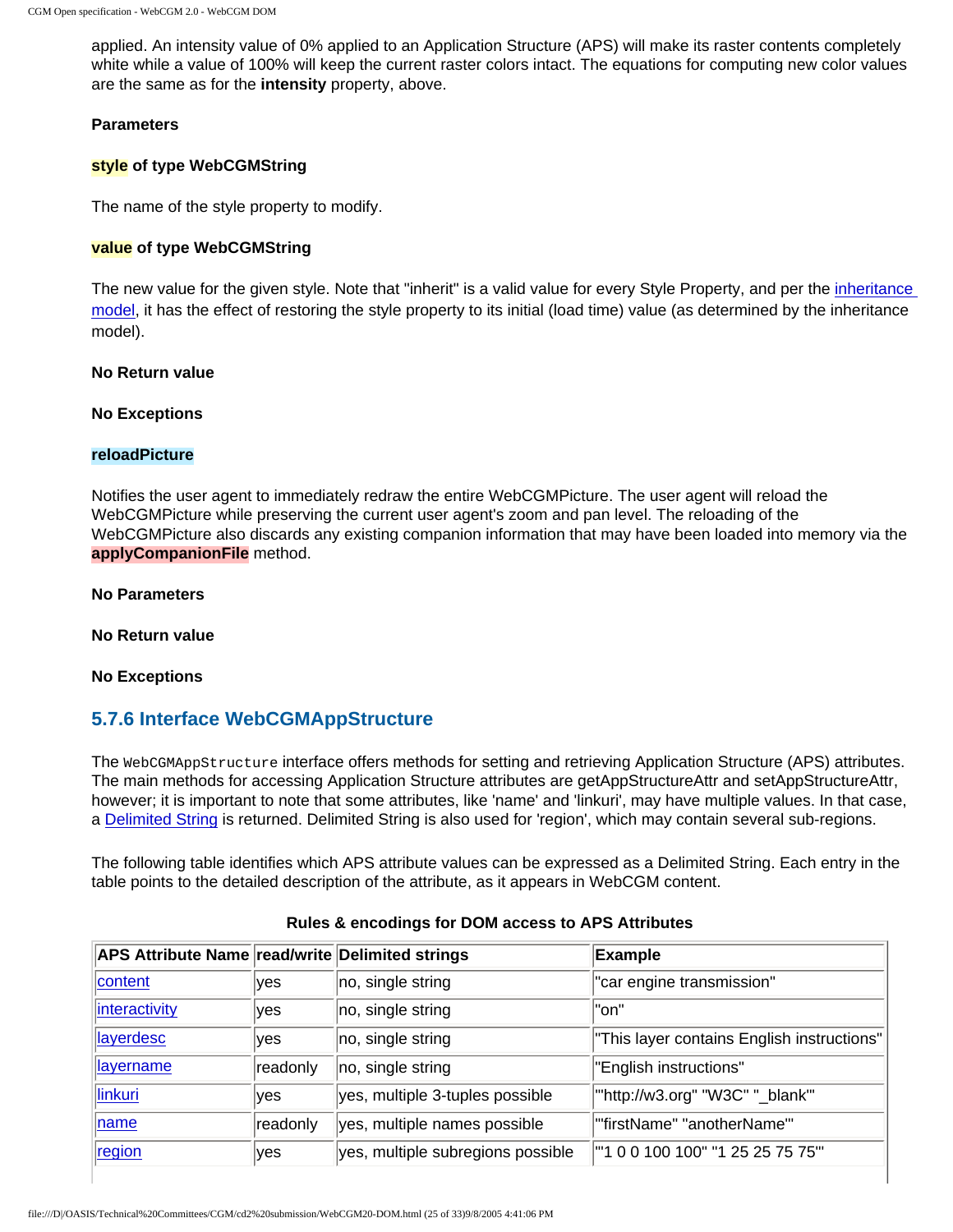| <b>Screentip</b>          | ves  | $\parallel$ no, single string                                       | This is a screentip" |
|---------------------------|------|---------------------------------------------------------------------|----------------------|
| <i><b>Niewcontext</b></i> | ves  | $\vert$ no, single string (two corner points) $\vert$ "0 0 100 100" |                      |
| visibility                | ∣ves | $\parallel$ no, single string                                       | l"on"                |

The WebCGMAppStructure interface, like the WebCGMPicture interface, also provides methods for modifying Style Properties at the Application Structure level. For more information about available style properties, refer to the Style [Properties Table](#page-94-1).

#### **IDL Definition**

```
interface WebCGMAppStructure : WebCGMNode {
  readonly attribute WebCGMString apsId;
  readonly attribute unsigned long nameCount;
  readonly attribute unsigned long linkuriCount;
 WebCGMString getAppStructureAttr(in WebCGMString name);
  void setAppStructureAttr(in WebCGMString name, in WebCGMString value)
                         raises( WebCGMException );
  void removeAppStructureAttr(in WebCGMString name)
                         raises( WebCGMException );
  void setStyleProperty(in WebCGMString style, in WebCGMString value);
};
```
#### **Attributes**

#### **apsId of type WebCGMString, readonly**

The unique identifier of the Application Structure.

#### **nameCount of type unsigned long, readonly**

Represents the number of 'name' attribute values present on this Application Structure.

#### **linkuriCount of type unsigned long, readonly**

Represents the number of 'linkuri' attribute values present on this Application Structure.

#### **Methods**

#### **getAppStructureAttr**

Retrieves an Application Structure attribute value by name. Please refer to the [Application Structure Attributes table](#page-96-1) for more detailed information on retrievable and modifiable Application Structure attributes.

#### **Parameters**

#### **name of type WebCGMString**

The name of the Application Structure attribute to retrieve.

#### **Return value**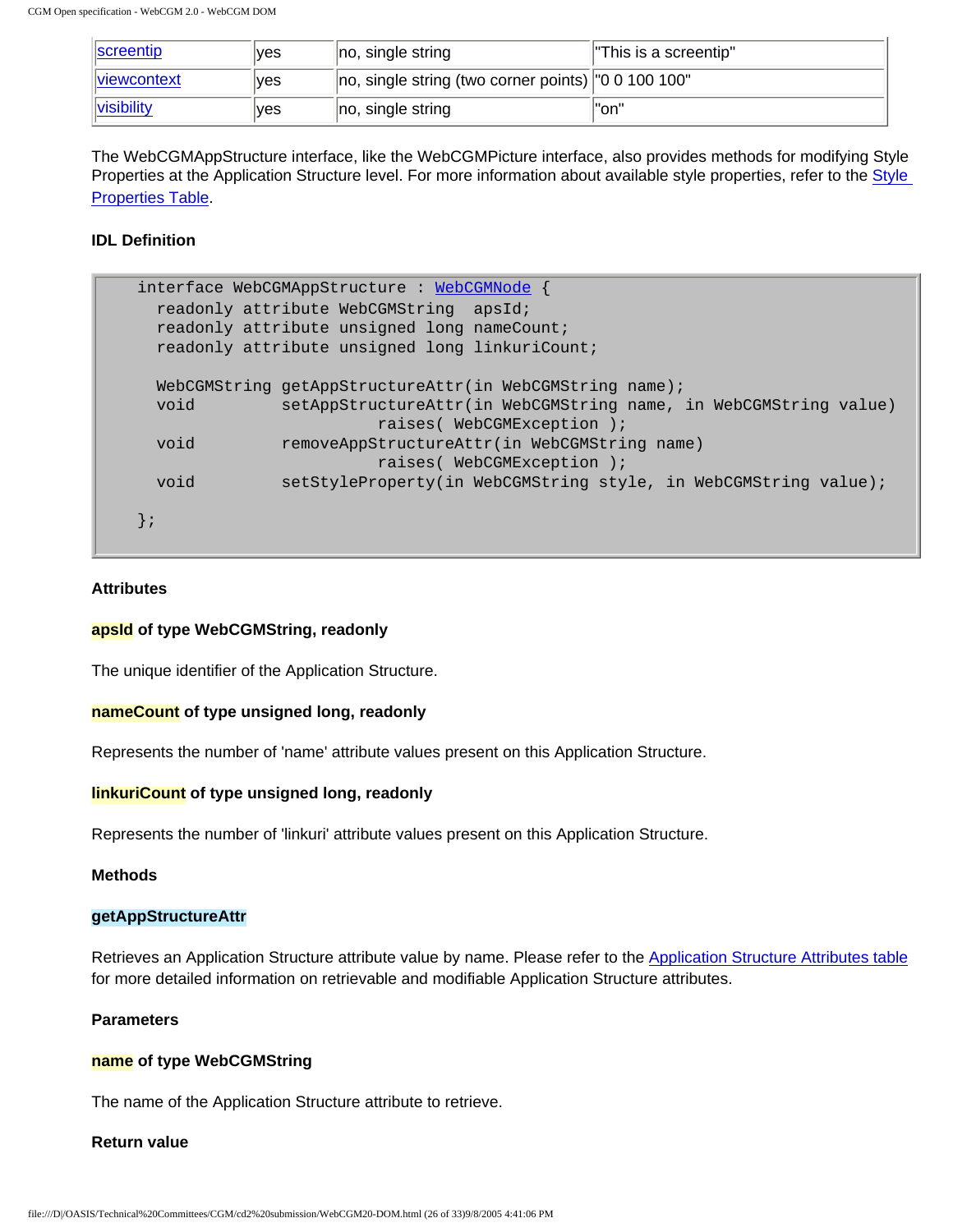WebCGMString; the Application Structure attribute value as a string, or the [empty string](#page-79-1) if that attribute does not have an explicitly set value (see the [inheritance model](#page-76-0) for further related discussion). The value may be a [Delimited](#page-78-1)  [String.](#page-78-1)

#### **No Exceptions**

#### **setAppStructureAttr**

Adds a new Application Structure attribute. If an attribute with that name is already present in the APS, its value is changed to be that of the value parameter. Please refer to the [Application Structure Attributes table](#page-96-1) for more detailed information on retrievable and modifiable Application Structure attributes.

#### **Parameters**

#### **name of type WebCGMString**

The name of the Application Structure attribute to create or alter.

#### **value of type WebCGMString**

Value to set in string form. The value may be a delimited string.

#### **No Return value**

**Exception NO\_MODIFICATION\_ALLOWED\_ERR:** Raised if the Application Structure Attribute is readonly.

#### **removeAppStructureAttr**

Removes an Application Structure attribute. Please refer to the [Application Structure Attributes table](#page-96-1) for more detailed information on retrievable and modifiable Application Structure attributes.

#### **Parameters**

#### **name of type WebCGMString**

The name of the Application Structure attribute to remove.

#### **No Return value**

**Exception NO\_MODIFICATION\_ALLOWED\_ERR:** Raised if the Application Structure Attribute is readonly.

#### **setStyleProperty**

Set a style property by name on the given Application Structure. Please refer to the [Style Properties Table](#page-94-0) for more detailed information on style properties.

#### **Parameters**

#### **style of type WebCGMString**

The name of the style attribute to modify.

#### **value of type WebCGMString**

The new value for the given style.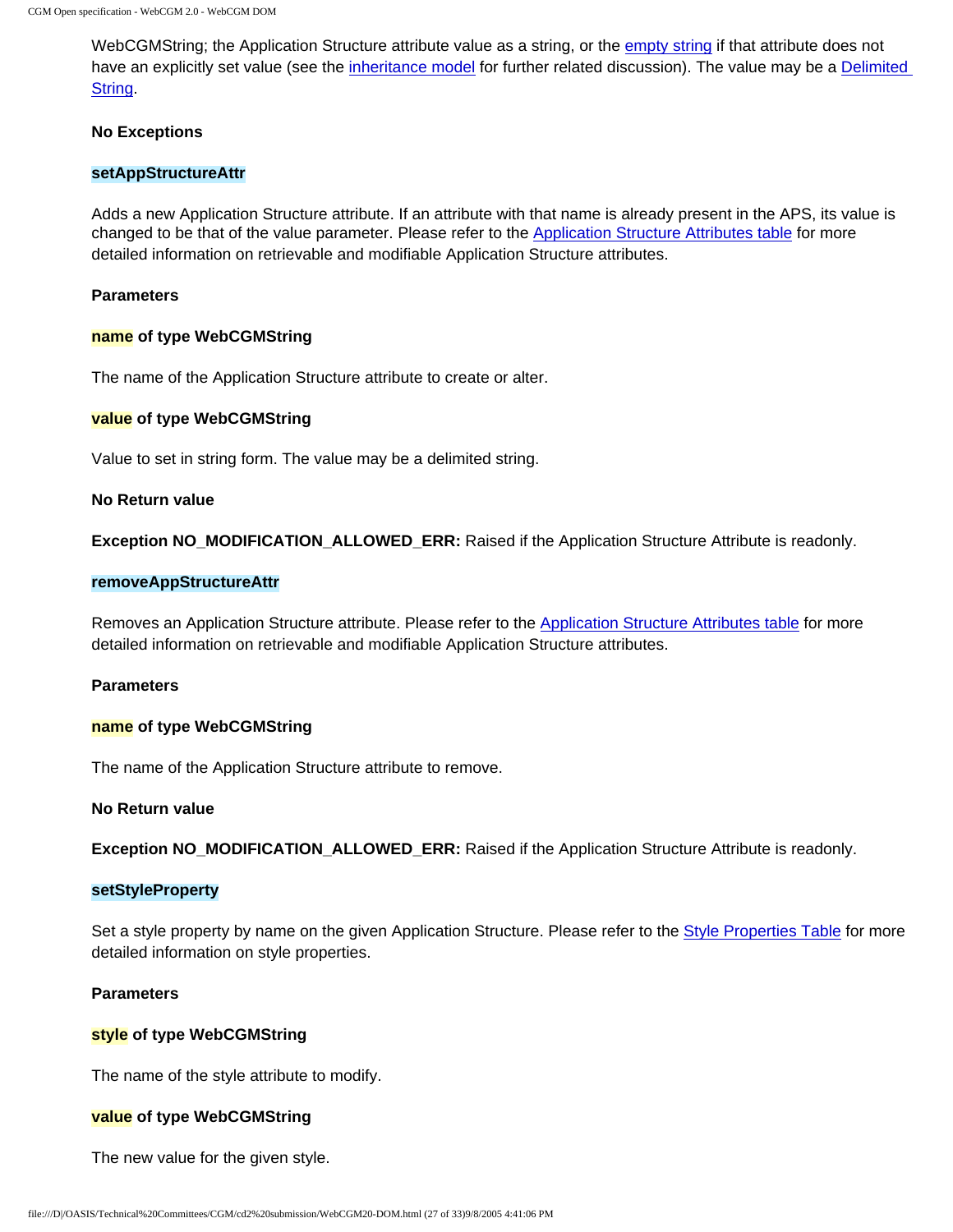#### **No Return value**

#### **No Exceptions**

## <span id="page-99-0"></span>**5.7.7 Interface WebCGMNodeList**

The WebCGMNodeList interface provides the abstraction of an ordered collection of nodes. WebCGMNodeList objects in the WebCGM DOM are live. The index with the WebCGMNodeList starts at 0.

#### **IDL Definition**

```
interface WebCGMNodeList {
  readonly attribute unsigned long count;
 WebCGMNode item(in unsigned long index);
 WebCGMNode removeItem ( in unsigned long index )
                      raises( WebCGMException );
  WebCGMNode appendItem ( in WebCGMString newItem )
                       raises( WebCGMException );
};
```
## **Attributes**

#### **count of type unsigned long, readonly**

The number of nodes in the list. The range of valid child node indices is 0 to count-1 inclusive.

#### **Methods**

#### **item**

Returns the indexed item in the collection.

#### **Parameters**

#### **index of type unsigned long**

Index into the collection.

#### **Return value**

WebCGMNode; The node of the indexed position in the WebCGMNodeList that is not a valid index., or [null](#page-78-3) if that is not a valid index.

#### **No Exceptions**

#### **removeItem**

Removes an existing item from the list.

#### **Parameters**

#### **index of type unsigned long**

The index of the item which is to be removed. The first item is number 0.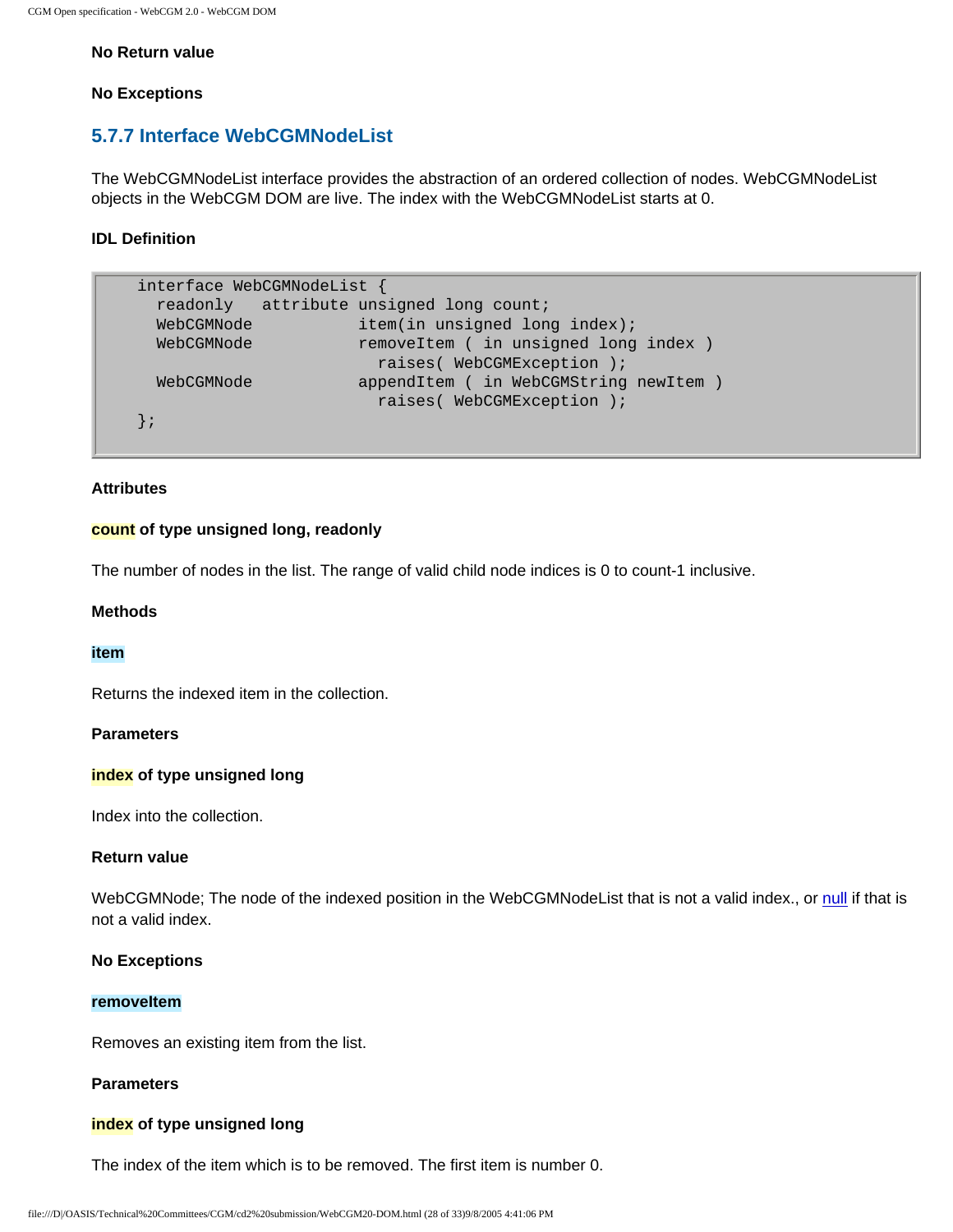#### **Return value**

**WebCGMNode** The removed item.

#### **Exceptions**

WebCGMException NO\_MODIFICATION\_ALLOWED\_ERR: Raised when the list cannot be modified.

#### **appendItem**

Inserts a new item at the end of the list. If newItem is already in a list, it is removed from its previous list before it is inserted into this list.

#### **Parameters**

#### **newItem of type WebCGMNode**

The item which is to be inserted into the list. The first item is number 0.

#### **Return value**

**WebCGMNode** The inserted item.

#### **Exceptions**

WebCGMException NO\_MODIFICATION\_ALLOWED\_ERR: Raised when the list cannot be modified.

#### <span id="page-100-0"></span>**5.7.8 Interface WebCGMAttr**

The WebCGMAttr interface represents an attribute in a XML\_METADATA\_NODE, a PICTURE\_NODE or a APP\_STRUCTURE\_NODE.

Note that WebCGMAttr objects inherit the WebCGMNode interface, but since they are not actually child nodes of the element they describe, the WebCGM DOM does not consider them part of the document tree. Thus, the WebCGMNode attributes parentNode, previousSibling, and nextSibling have a [null](#page-78-3) value for WebCGMAttr objects.

#### **IDL Definition**

```
interface WebCGMAttr: WebCGMNode {
 readonly attribute WebCGMString mame;
        attribute WebCGMString value;
 readonly attribute WebCGMNode ownerNode;
};
```
#### **Attributes**

#### **name of type WebCGMString, readonly**

Returns the name of this attribute. If WebCGMNode.localName is different from the [empty string,](#page-79-1) this attribute is a qualified name.

#### **value of type WebCGMString**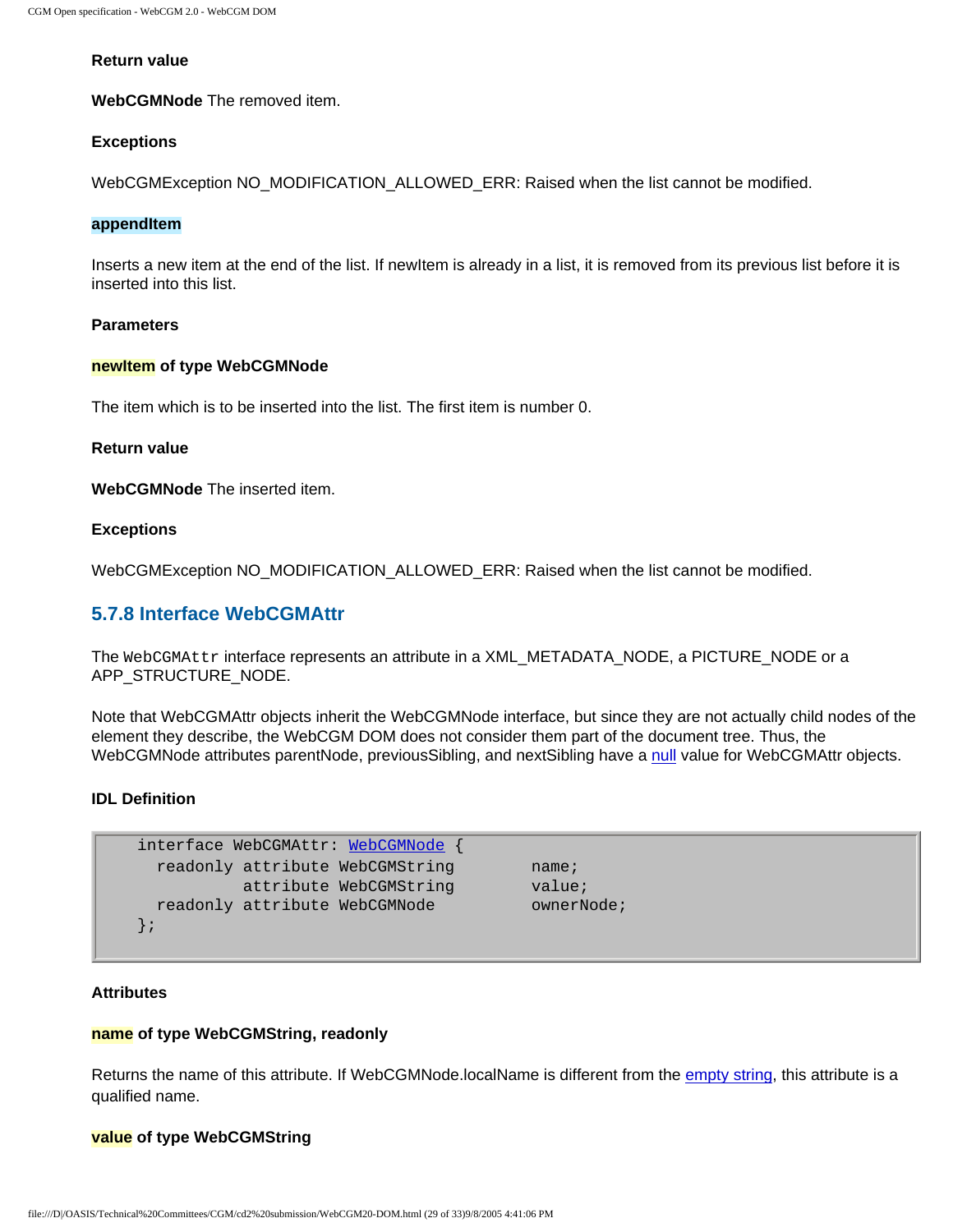On retrieval, the value of the attribute is returned as a string, see WebCGMNode.getAppStructureAttr(). On setting, is it equivalent to WebCGMNode.setAppStructureAttr().

#### **Exceptions on setting**

WebCGMException; NO\_MODIFICATION\_ALLOWED\_ERR: Raised when the node is readonly.

#### **ownerNode of type WebCGMNode, readonly**

The Element node this attribute is attached to or [null](#page-78-3) if this attribute is not in use.

## <span id="page-101-0"></span>**5.7.9 Interface WebCGMEventListener**

The WebCGMEventListener interface is the primary method for handling events. Users register their listener on the [WebCGMMetafile node](#page-84-0) with the addEventListener method.

#### **IDL Definition**

```
interface WebCGMEventListener {
 void handleEvent(in WebCGMEvent evt);
};
```
#### **Methods**

#### **handleEvent**

This method is called whenever an event occurs of the type for which the WebCGMEventListener interface was registered.

#### **Parameters**

#### **evt of type WebCGMEvent**

The WebCGMEvent containing contextual information about the event.

#### **No Return value**

#### **No Exceptions**

#### <span id="page-101-1"></span>**5.7.10 Interface WebCGMEvent**

The WebCGMEvent interface is used to provide contextual information about an event to the handler processing the event.

There exists three levels of interactivity in WebCGM:

- User-initiated actions such as a mouse click can be captured by the host environment and execute scripts.
- The user can initiate hyperlinks to Web pages or other WebCGM illustrations.
- User agent, users are able to zoom into and pan around WebCGM content.

This section also describes how a user agent processes the three different levels of interactivity.

When a mouse event occurs, the WebCGM user agent determines the target object of the mouse event. For the purposes of this discussion, "object" means Application Structure (APS). The target object is the topmost object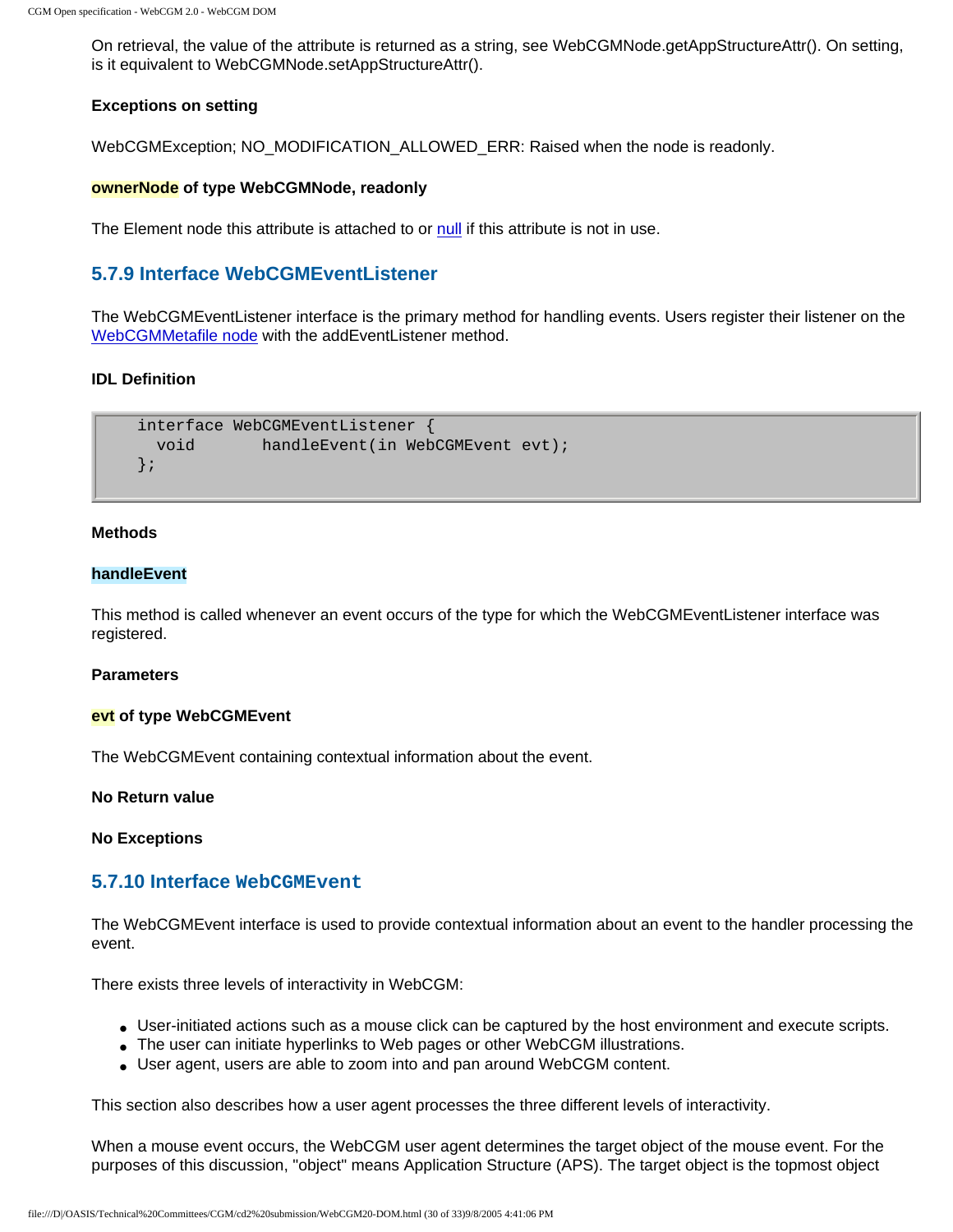whose *[interactive region](#page-223-0)* is under the mouse at the time of the event. (Note that the definition of interactive region excludes objects that are fully transparent due to the setting of their graphical attributes.)

An application structure of type 'grnode' or 'layer' cannot be a target of a mouse event. Instead, if the mouse pointer was over a 'grnode' when the event occurred; its closest ancestor object of type 'grobject', 'para' or 'subpara' will be designated as the target element. When an object is not displayed (i.e., 'visibility' attribute is set to off) or made noninteractive (i.e., 'interactivity' attribute is set to off), that object cannot be the target of mouse events.

The event is either initially dispatched to the target object, to the Picture, or not dispatched depending on the following:

- If there are no graphics objects whose *[interactive region](#page-223-0)* is under the mouse (i.e., there is no target object), the event is not dispatched.
- Otherwise, the Metafile is checked to see if it has an appropriate event handler. The event is dispatched to the event handler if an appropriate one is found.
- Otherwise, the event is discarded.

See also the descriptions of [grobject,](#page-42-0) [grnode,](#page-45-1) [para](#page-44-0) or [subpara,](#page-44-1) for related specifics.

The processing order for user interface events is as follows:

- Events handlers assigned to a WebCGMPicture get the event first via the potential event bubbling. If none of the activation event handlers take an explicit action (by invoking the preventDefault() WebCGM DOM method) to prevent further processing of the given event, then the event is passed on for:
- Cursor change, screentip and [hyperlink processing.](#page-47-0) If a hyperlink is invoked in response to a user interface event, the hyperlink typically will disable further activation event processing (e.g., hyperlink to another Web page). If link processing does not disable further processing of the given event, then the event is passed on for:
- Document-wide event processing, such as user agent facilities to allow zooming and panning of a WebCGM document.

Since hyperlinks will in general change the context of a document it is more appropriate to allow explicit handlers to act on an event first and then process the hyperlink. The reverse order cannot guarantee that the script would get executed. Script writers should be made aware that this specification does not cover user agent event facilities such as zooming, panning or context menus. The mechanism to invoke such functionality will likely be different between vendors. Script writers are encouraged to become aware of those differences and thus, write highly interoperable WebCGM scripts.

#### **IDL Definition**

| interface WebCGMEvent             |                      |             |
|-----------------------------------|----------------------|-------------|
| readonly attribute WebCGMString   |                      | type;       |
| readonly attribute WebCGMNode     |                      | target;     |
| readonly attribute unsigned short |                      | but ton:    |
| readonly attribute long           |                      | numPressed; |
| readonly attribute float          |                      | clientX;    |
| readonly attribute float          |                      | clientY;    |
| readonly attribute boolean        |                      | ctrlKey;    |
| readonly attribute boolean        |                      | shiftKey;   |
| readonly attribute boolean        |                      | altKey;     |
| readonly attribute boolean        |                      | $metakey$ ; |
|                                   |                      |             |
| void                              | $preventDefault()$ ; |             |
| $\{$ ;                            |                      |             |
|                                   |                      |             |

**Attributes**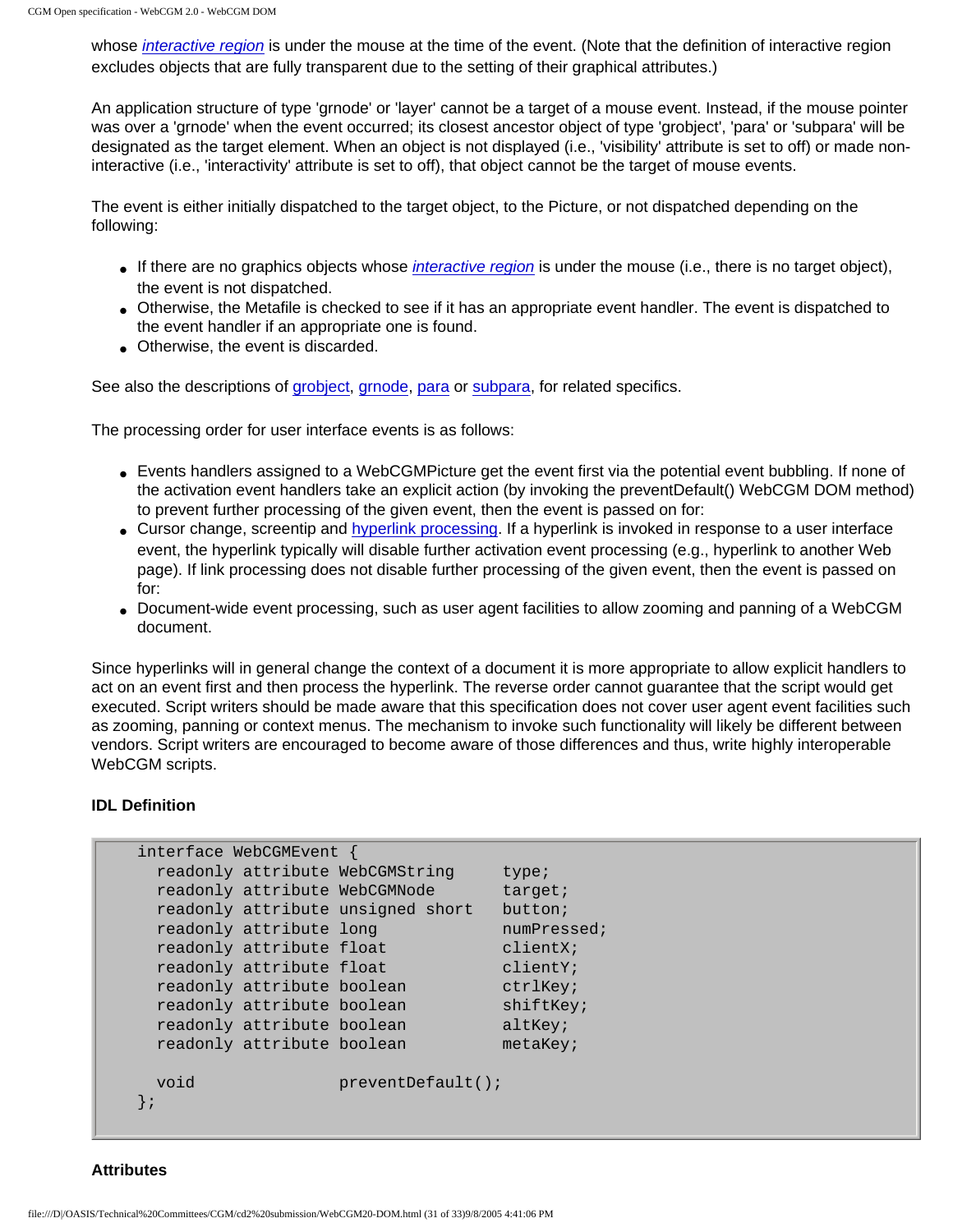#### **type of type WebCGMString, readonly**

The name of the event (case-insensitive). The name must be an XML name.

#### **target of type WebCGMNode, readonly**

Used to indicate the WebCGMNode (Application Structure) to which the event was originally dispatched.

#### **button of type unsigned short, readonly**

During mouse events caused by the depression or release of a mouse button, button is used to indicate which mouse button changed state. The values for button range from zero to indicate the left button of the mouse, one to indicate the middle button if present, and two to indicate the right button. For mice configured for left handed use in which the button actions are reversed the values are instead read from right to left.

#### **numPressed of type long, readonly**

Indicates the number of times a mouse button has been pressed and released over the same screen location during a user action. The attribute value is 1 when the user begins this action and increments by 1 for each full sequence of pressing and releasing. If the user moves the mouse between the mousedown and mouseup the value will be set to 0, indicating that no click is occurring.

#### **clientX of type float, readonly**

The horizontal coordinate at which the event occurred expressed in Normalized VDC.

#### **clientY of type float, readonly**

The vertical coordinate at which the event occurred expressed in Normalized VDC.

#### **ctrlKey of type boolean, readonly**

Used to indicate whether the 'ctrl' key was depressed during the firing of the event.

#### **shiftKey of type boolean, readonly**

Used to indicate whether the 'shift' key was depressed during the firing of the event.

#### **altKey of type boolean, readonly**

Used to indicate whether the 'alt' key was depressed during the firing of the event. On some platforms this key may map to an alternative key name.

#### **metaKey of type boolean, readonly**

Used to indicate whether the 'meta' key was depressed during the firing of the event. On some platforms this key may map to an alternative key name.

#### **Methods**

#### **preventDefault**

Calling preventDefault has the effect of cancelling the event. Any default action associated with the event will not occur.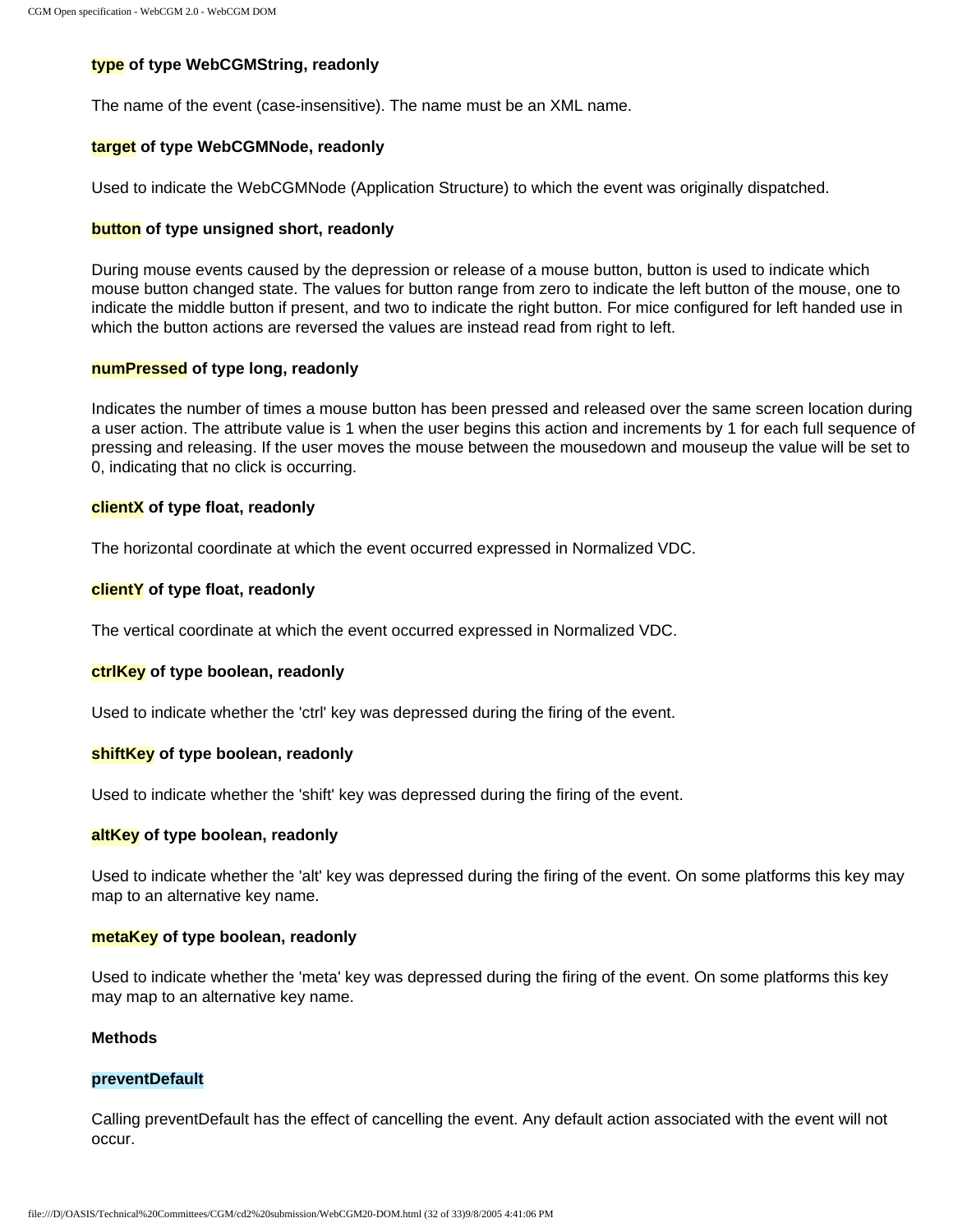#### **No Parameters**

#### **No return value**

WebCGM supports the following types of events:

**click** The click event occurs when the pointing device button is clicked. A click is defined as a mousedown and mouseup over the same screen location. The sequence of these events is: mousedown, mouseup, click. If multiple clicks occur at the same screen location, the sequence repeats with the detail attribute incrementing with each repetition. The Application Structure (if any) which was under the mouse pointer when clicked is populated in the WebCGMEvent.target property.

**mousedown** The mousedown event occurs when the pointing device button is pressed. The Application Structure (if any) which was under the mouse pointer when it was pressed down is populated in the WebCGMEvent.target property.

**mouseup** The mouseup event occurs when the pointing device button is released. The Application Structure (if any) which was under the mouse pointer when it was released populated in the WebCGMEvent.target property.

**mouseover** The mouseover event occurs when the pointing device is moved onto an Application Structure. The Application Structure that the mouse pointer moved over is populated in the WebCGMEvent.target property.

**mouseout** The mouseout event occurs when the pointing device is moved away from an Application Structure. The Application Structure that the mouse pointer moved away is populated in the WebCGMEvent.target property.

**load** The load event occurs when the WebCGM DOM implementation finishes loading all content within a WebCGM metafile.

**unload** The unload event occurs when the WebCGM DOM implementation removes a WebCGM metafile from a window or frame.

[Back to top of chapter](#page-72-3)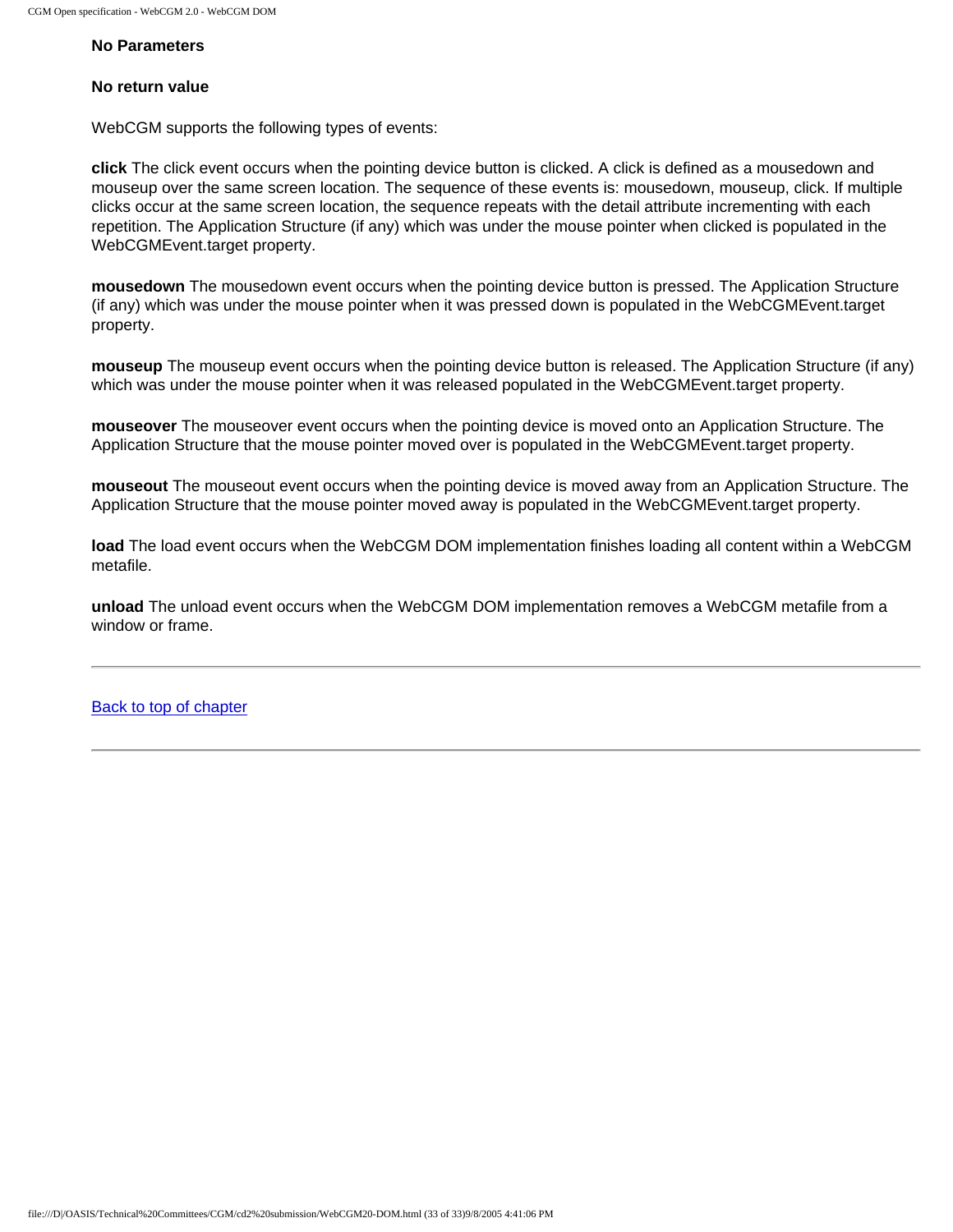## [Up to cover page](#page-0-1) | [Back to DOM](#page-72-4) | [On to Appendixes](#page-214-0)

## **CGM Open specification - WebCGM 2.0 - WebCGM Profile**

## <span id="page-105-0"></span>**Contents**

- [6.1 WebCGM Proforma](#page-106-0)
- [6.2 Metafile Rules](#page-106-1)
- [6.3 Multi-element Rules](#page-107-0)
- [6.4 Delimiter Elements](#page-112-0)
- [6.5 Metafile Descriptor Elements](#page-118-1)
- [6.6 Picture Descriptor Elements](#page-131-0)
- [6.7 Control Elements](#page-140-0)
- [6.8 Graphical Primitive Elements](#page-148-0)
- [6.9 Attribute Elements](#page-162-0)
- [6.10. Escape Elements](#page-188-0)
- [6.11 External Elements](#page-189-0)
- [6.12 Segment Elements](#page-190-0)
- [6.13 Application Structure Elements](#page-193-0)
- [6.14 Generator Implementation Requirements](#page-194-0)
- [6.15 Interpreter Implementation Requirements](#page-199-0)
- [6.16 Binary Encoding Rules](#page-208-0)
- [6.17 Symbol Library \(obsolete\)](#page-212-0)
- [6.18 Line and Edge Style Definitions](#page-212-1)
- [6.19 Hatch Style Definitions](#page-212-2)
- [6.20 JPEG Compression within the Tile Element](#page-212-3)

# **6 WebCGM Profile**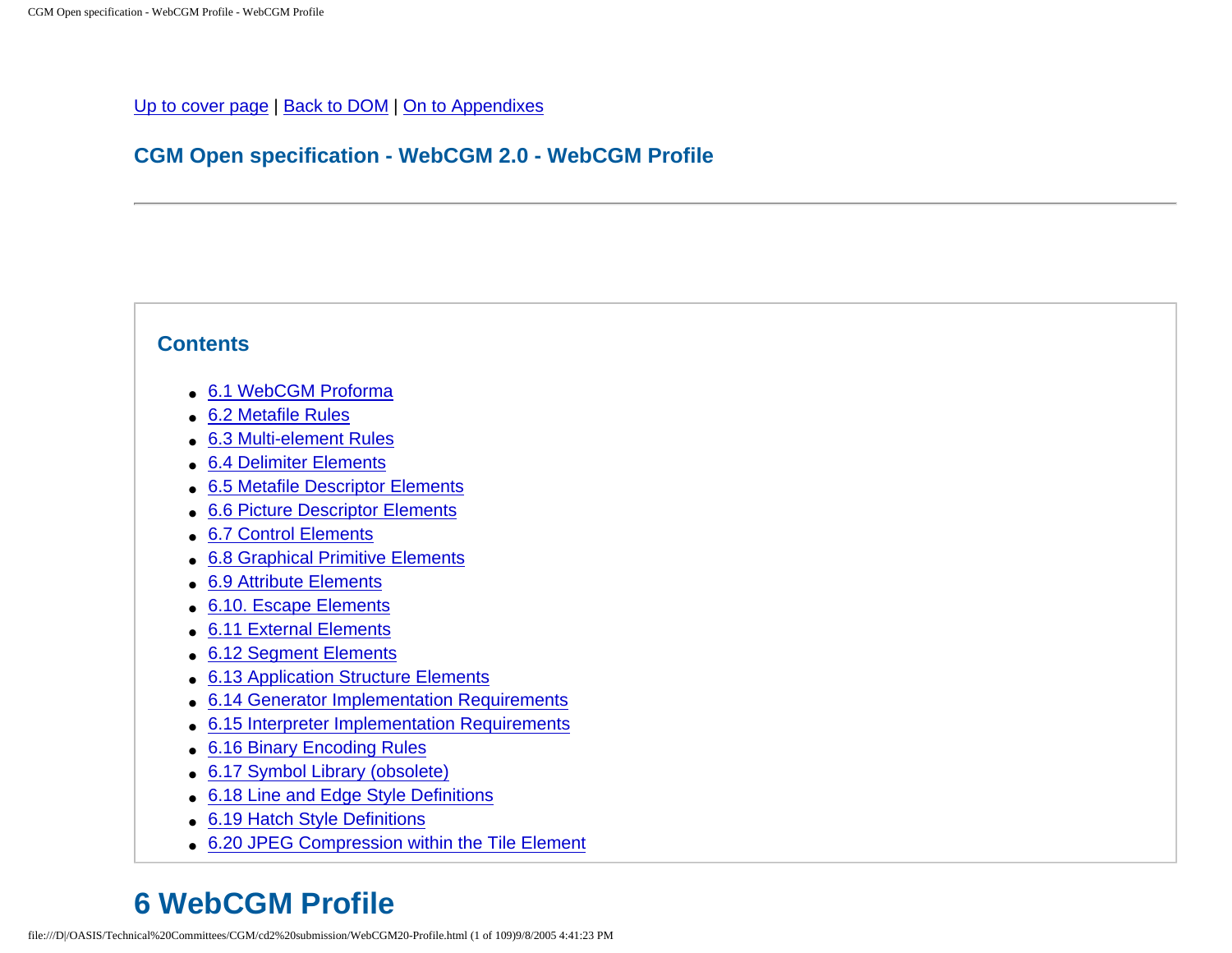This section and its subsections are normative.

# <span id="page-106-0"></span>**6.1 WebCGM Proforma**

The following profile proforma (PPF) defines the WebCGM application profile for CGM files with a comparison to the ISO Model Profile as defined in ISO/IEC 8632:1999. The tables for the ISO Model Profile are duplicated here for reference and are intended to be accurate. In case of discrepancies, the Model Profile in ISO/IEC 8632:1999 shall take precedence. In the PPF, there are references such as 9.5.4.5, 5.5.11, and Annex I, etc. These are references to sections of the CGM:1999 text, from which this proforma is extracted. Other internal PPF references look like T16.13 and Attachment 26.4, which are references to table entries in the PPF itself.

## <span id="page-106-1"></span>**6.2 Metafile Rules**

| <b>Functionality</b>  | <b>Specifications - WebCGM 2.0 Profile</b>  | <b>Specifications - Model Profile</b>       |
|-----------------------|---------------------------------------------|---------------------------------------------|
| T.13.1                | Same as Model Profile: No                   |                                             |
| Encodings             | Select 1 or more encodings:                 | Select 1 or more encodings:                 |
|                       | Binary Yes; Clear text No;                  | Binary Yes; Clear text Yes;                 |
| T.13.2                | Same as Model Profile: Yes                  |                                             |
| Number of<br>pictures | Number of pictures permitted in a metafile: | Number of pictures permitted in a metafile: |
|                       | minimum $(>=0)?$ 1.                         | minimum $(>=0)$ ? 1.                        |
|                       | maximum $(>=0$ or no limit)? 1.             | maximum $(>=0$ or no limit)? No limit.      |
|                       | Other: None.                                | Other: None.                                |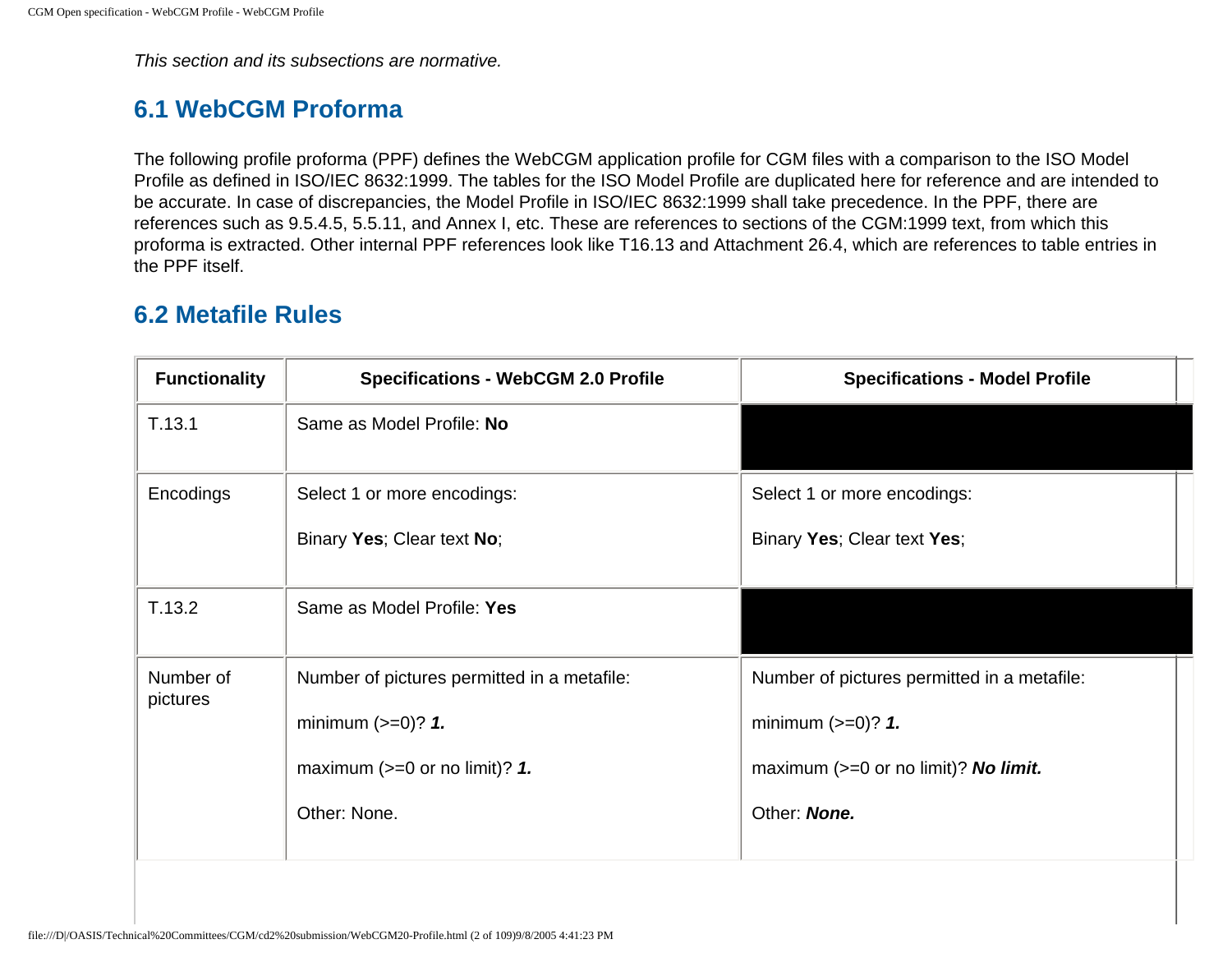| T.13.3                | Same as Model Profile: Yes |                                                             |
|-----------------------|----------------------------|-------------------------------------------------------------|
| <b>Empty pictures</b> |                            | Are pictures allowed which have no graphical<br>primitives? |
|                       |                            | (yes/no) Yes.                                               |
|                       |                            | Other: None.                                                |
|                       |                            |                                                             |
| T.13.4                | Same as Model Profile: Yes |                                                             |
| Metafile size         |                            | Any restrictions on metafile size? None.                    |
|                       |                            | Other: None.                                                |
|                       |                            |                                                             |

# <span id="page-107-0"></span>**6.3 Multi-element Rules**

| <b>Functionality</b> | <b>Specifications - WebCGM 2.0 Profile</b>                                                | <b>Specifications - Model Profile</b>                                                           |  |
|----------------------|-------------------------------------------------------------------------------------------|-------------------------------------------------------------------------------------------------|--|
| T.16.1               | Same as Model Profile: No                                                                 |                                                                                                 |  |
| Colour               | Select which rule applies to each metafile (choose 1):                                    | Select which rule applies to each metafile (choose 1):                                          |  |
| References:          | Either all colours or none shall be defined. Yes:                                         | Either all colours or none shall be defined. Yes:                                               |  |
| 9.5.4.1              | All colours shall be defined. No:                                                         | All colours shall be defined. No:                                                               |  |
|                      | No colours shall be defined. No:                                                          | No colours shall be defined. No:                                                                |  |
|                      | Are colour indexes allowed to be redefined within a<br>picture or metafile? (yes/no) Yes. | Are colour indexes allowed to be redefined within a<br>picture or metafile? (yes/no) <b>No.</b> |  |

file:///D|/OASIS/Technical%20Committees/CGM/cd2%20submission/WebCGM20-Profile.html (3 of 109)9/8/2005 4:41:23 PM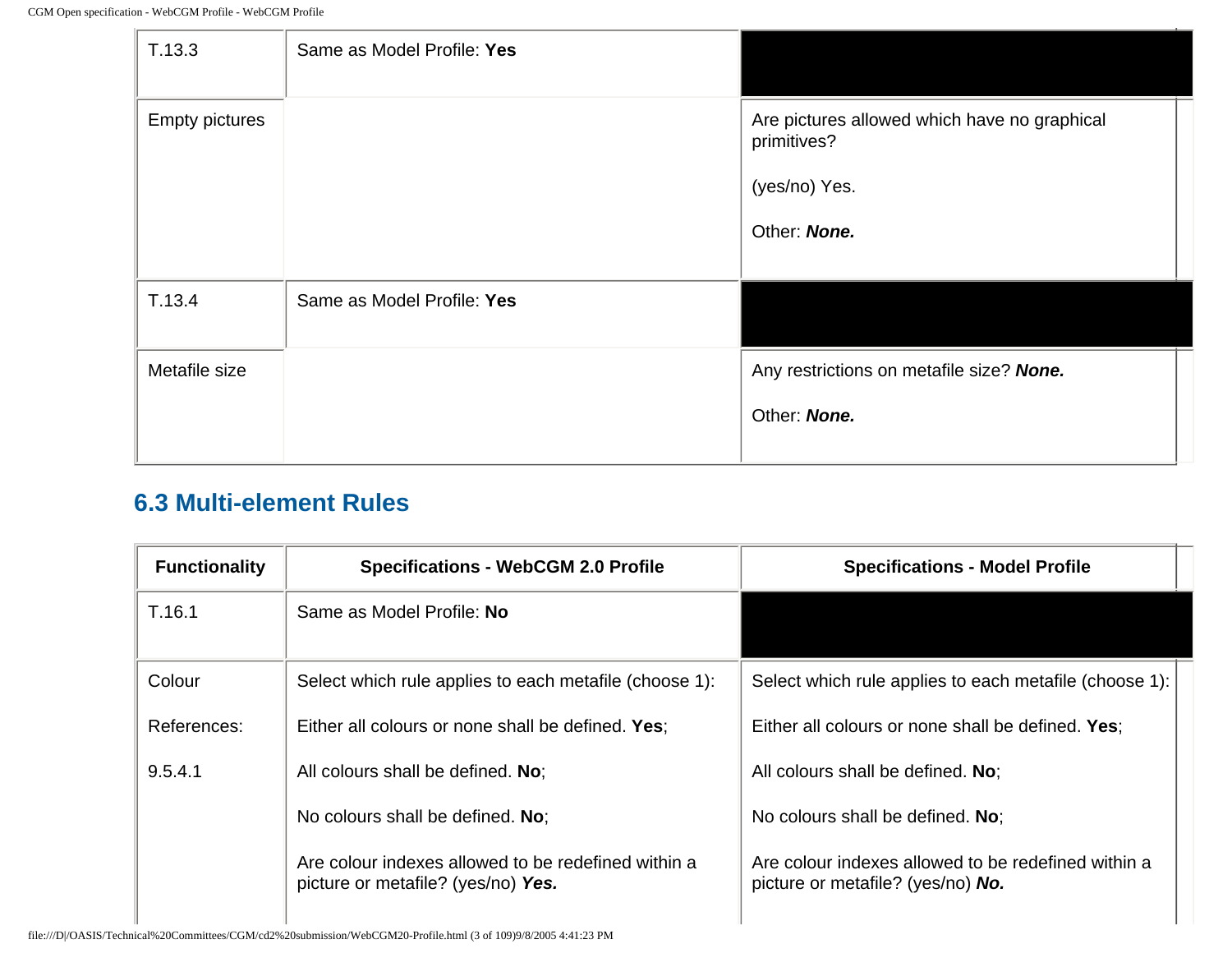|                                                                          | Any restrictions on the number of distinct colours used<br>within a picture or metafile? (Monochrome metafiles<br>shall use at most two distinct colours.) None.<br>Are conformance categories defined? (yes/no) Yes.<br>If yes, specify.<br><b>Monochrome and colour.</b><br>Other: Grayscale is considered to be a special<br>class of colour. | Any restrictions on the number of distinct colours used<br>within a picture or metafile? (Monochrome metafiles<br>shall use at most two distinct colours.) None.<br>Are conformance categories defined? (yes/no) Yes.<br>If yes, specify. 3 categories: monochrome,<br>grayscale, and colour.<br>Other: None.                                               |
|--------------------------------------------------------------------------|--------------------------------------------------------------------------------------------------------------------------------------------------------------------------------------------------------------------------------------------------------------------------------------------------------------------------------------------------|-------------------------------------------------------------------------------------------------------------------------------------------------------------------------------------------------------------------------------------------------------------------------------------------------------------------------------------------------------------|
| T.14.2                                                                   | Same as Model Profile: Yes                                                                                                                                                                                                                                                                                                                       |                                                                                                                                                                                                                                                                                                                                                             |
| Line primitives -<br>geometric<br>degeneracies<br>References:<br>9.5.4.3 |                                                                                                                                                                                                                                                                                                                                                  | Geometric degeneracies are: Permitted Yes;<br>Prohibited No:<br>If permitted, graphical meaning of the degeneracy: A<br>line primitive element, whose entire locus is a<br>single point, denotes a graphical dot which is a<br>filled circle, with diameter equal to the current line<br>width and colour equal to the current line colour.<br>Other: None. |
| T.14.3                                                                   | Same as Model Profile: Yes                                                                                                                                                                                                                                                                                                                       |                                                                                                                                                                                                                                                                                                                                                             |
|                                                                          |                                                                                                                                                                                                                                                                                                                                                  |                                                                                                                                                                                                                                                                                                                                                             |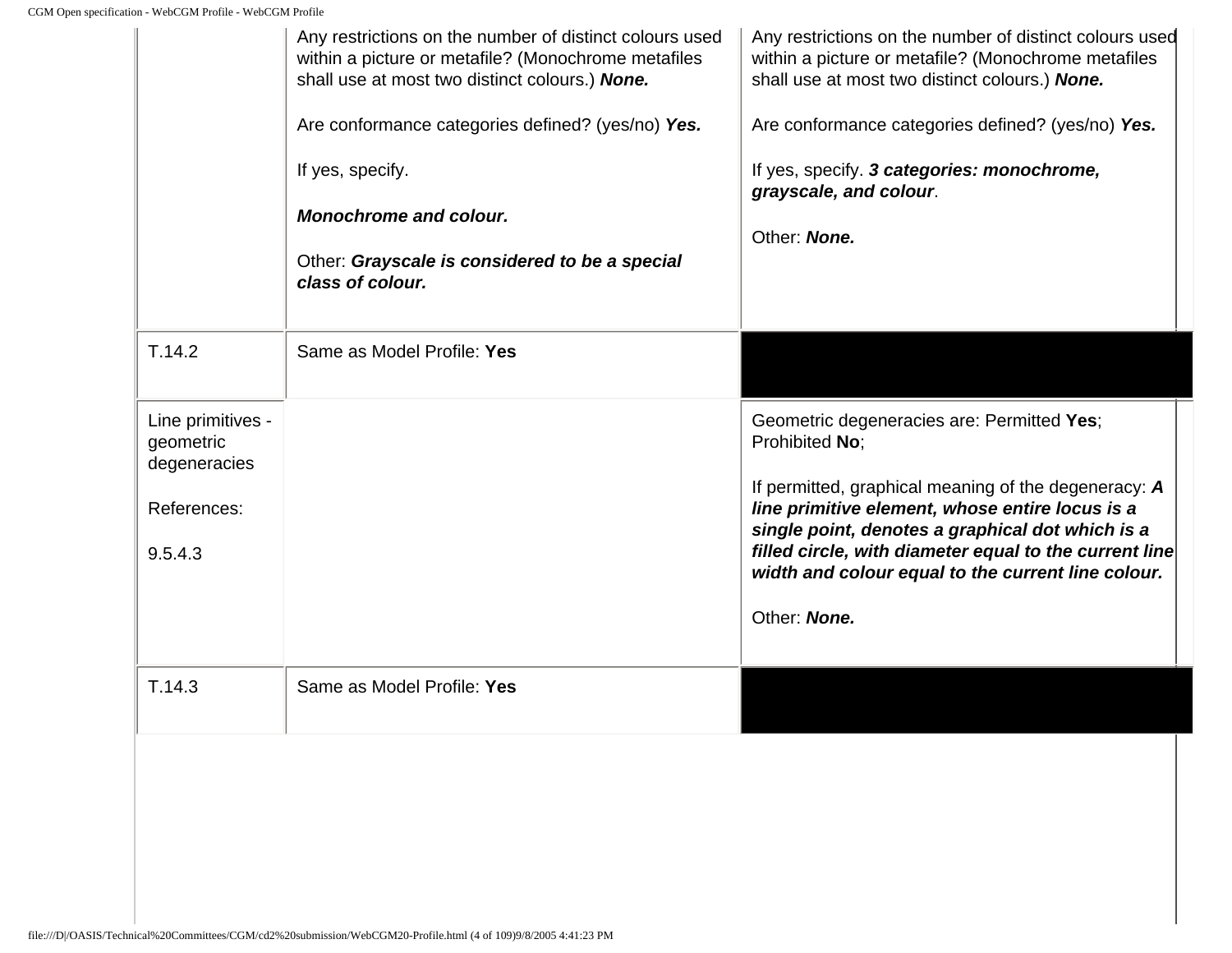| Filled area<br>primitives -              |                           | Geometric degeneracies are: Permitted Yes;<br>Prohibited No;                                                                                                                                                                                                                                                                                   |
|------------------------------------------|---------------------------|------------------------------------------------------------------------------------------------------------------------------------------------------------------------------------------------------------------------------------------------------------------------------------------------------------------------------------------------|
| geometric<br>degeneracies<br>References: |                           | If permitted, graphical meaning of the degeneracy: A<br>filled-area primitive element, whose entire locus is<br>either a single point or a line has the following<br>meaning:                                                                                                                                                                  |
| 9.5.4.4                                  |                           | - If the locus of a filled-area primitive is a single<br>point, then the meaning is a dot (which is a filled<br>circle).                                                                                                                                                                                                                       |
|                                          |                           | - If the locus of a filled-area primitive is a non-<br>degenerate line segment, then the meaning is a<br>line.                                                                                                                                                                                                                                 |
|                                          |                           | The dot or line is displayed with the fill colour if<br>EDGE VISIBILITY is 'off', unless INTERIOR STYLE<br>is 'empty', in which case it is not rendered. If<br>EDGE VISIBILITY is 'on', the interior treatment is<br>the dot or line displayed in the fill colour, and then<br>a dot or line superimposed with the current edge<br>attributes. |
|                                          |                           | Other: None.                                                                                                                                                                                                                                                                                                                                   |
| T.14.4                                   | Same as Model Profile: No |                                                                                                                                                                                                                                                                                                                                                |
|                                          |                           |                                                                                                                                                                                                                                                                                                                                                |
|                                          |                           |                                                                                                                                                                                                                                                                                                                                                |
|                                          |                           |                                                                                                                                                                                                                                                                                                                                                |
|                                          |                           |                                                                                                                                                                                                                                                                                                                                                |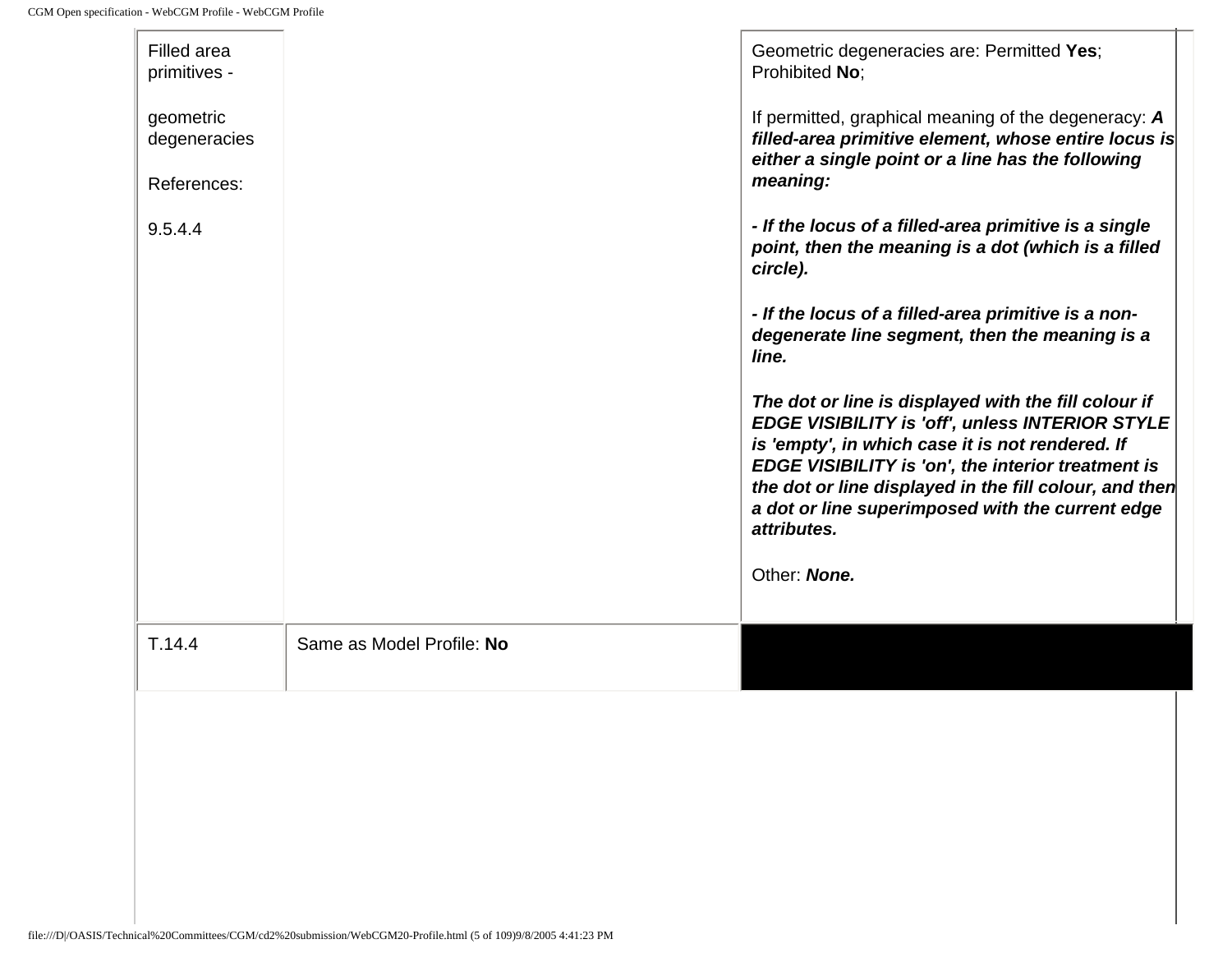<span id="page-110-0"></span>

| <b>Graphical text</b><br>strings<br>References:<br>9.5.4.5 | Minimum string length (bytes): 0<br>Maximum string length (bytes): 254<br>Any restrictions on the use of ISO/IEC 2022 switching<br>controls?<br>The C0 character NUL (code value) is permitted<br>and has no effect. String parameters of graphical<br>text shall contain no control character (7/8 bit<br>codes: 1-31 and 128-159). ISO/IEC 2022 switching<br>is not allowed in graphical text. A valid WebCGM<br>metafile may use for graphical text only the<br>character sets: the collection of four character<br>sets which comprise ISO Latin1 and Symbol (see<br>CHARACTER SET LIST); Unicode UTF-8; and UTF-<br>16.<br>Other: None.<br>Note. According to the Binary Encoding of CGM:1999,<br>strings of multi-byte Unicode text are "big-endian", like | Minimum string length (bytes): 0.<br>Maximum string length (bytes): 254.<br>Any restrictions on the use of ISO/IEC 2022 switching<br>controls? Any character set used in the metafile<br>which is accessed by ISO/IEC 2022 switching<br>techniques shall be in the Character Set List<br>(defined in this profile).<br>Other: None. |  |
|------------------------------------------------------------|------------------------------------------------------------------------------------------------------------------------------------------------------------------------------------------------------------------------------------------------------------------------------------------------------------------------------------------------------------------------------------------------------------------------------------------------------------------------------------------------------------------------------------------------------------------------------------------------------------------------------------------------------------------------------------------------------------------------------------------------------------------|-------------------------------------------------------------------------------------------------------------------------------------------------------------------------------------------------------------------------------------------------------------------------------------------------------------------------------------|--|
| T.14.5                                                     | Same as Model Profile: No                                                                                                                                                                                                                                                                                                                                                                                                                                                                                                                                                                                                                                                                                                                                        |                                                                                                                                                                                                                                                                                                                                     |  |
| Non-graphical<br>text strings<br>References:<br>9.5.4.6    | Maximum string length (bytes):<br>for type SF: 254<br>for type SF within type D: 1024<br>Format effectors and ESC: Permitted Yes; Prohibited<br>No;<br>Other C0 control codes (except NUL and ISO/IEC<br>2022 switching) are prohibited.                                                                                                                                                                                                                                                                                                                                                                                                                                                                                                                         | Maximum string length (bytes):<br>for type SF: 254.<br>for type SF within type D: 1024.<br>Format effectors and ESC: Permitted Yes; Prohibited<br>No;<br>Other C0 control codes (except NUL and ISO/IEC<br>2022 switching) are prohibited.                                                                                          |  |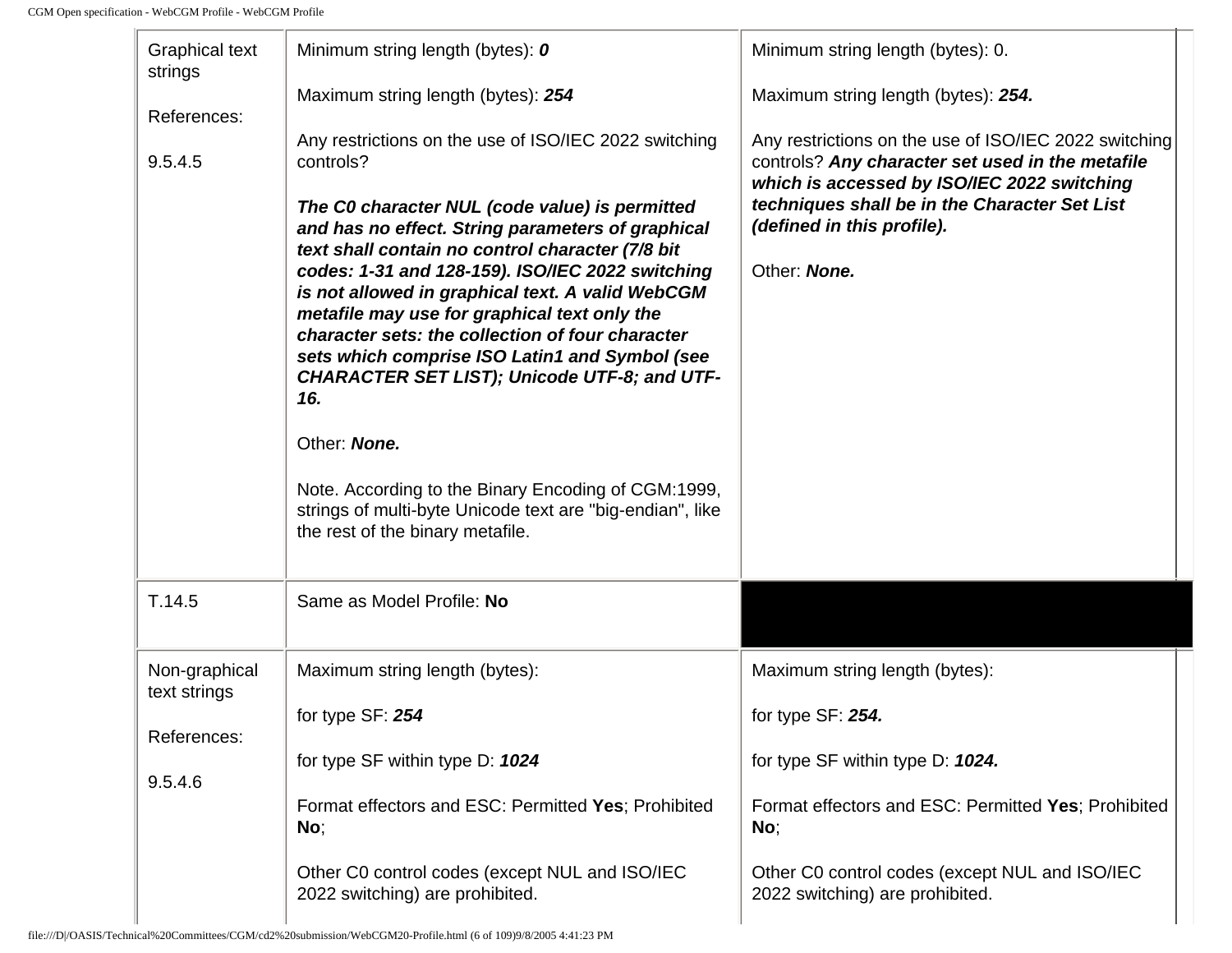Any limits on the set of acceptable character sets? **The permitted character sets for non-graphical text are ISO Latin 1 (LHS & RHS), and UNICODE UTF-8, and Unicode UTF-16. Only one of these three shall be used throughout any particular WebCGM metafile instance. According to the CGM standard, the default SF character set, at the beginning of the 'metafile id' parameter of the BEGIN METAFILE element is ISO Latin 1. If the metafile is to use UTF-8 for SF parameters, then the following 4-octet ISO 2022 sequence shall occur as the first 4 octets of the 'metafile id' parameter:**

**ESC 2/5 2/15 4/9**

**If the metafile is to use UTF-16 for SF parameters, then the following 4-octet ISO 2022 sequence shall occur as the first 4 octets of the 'metafile id' parameter:**

**ESC 2/5 2/15 4/12**

**Otherwise, the use of ISO 2022 switching is prohibited in non-graphical text string.**

**NOTE: Section 6.3.4.5 of CGM:1999 allows the switching to UTF-8 (variable length multi-byte), and allows the use of 8-bit access to the ISO Latin 1 set.**

Any restrictions on the use of ISO/IEC 2022 switching controls?

**Any character set used in the metafile which is accessed by ISO/IEC 2022 switching techniques shall be in the character set list (defined in this profile).**

Other: **See [3.1.1](#page-26-0) for additional restrictions to the** 

Any limits on the set of acceptable character sets? **The permitted character sets are ISO 8859-1 LHS No.1 and ISO 8859-1 RHS No.1.**

Any restrictions on the use of ISO/IEC 2022 switching controls?

**Any character set used in the metafile which is accessed by ISO/IEC 2022 switching techniques shall be in the character set list (defined in this profile).**

Other: **None.**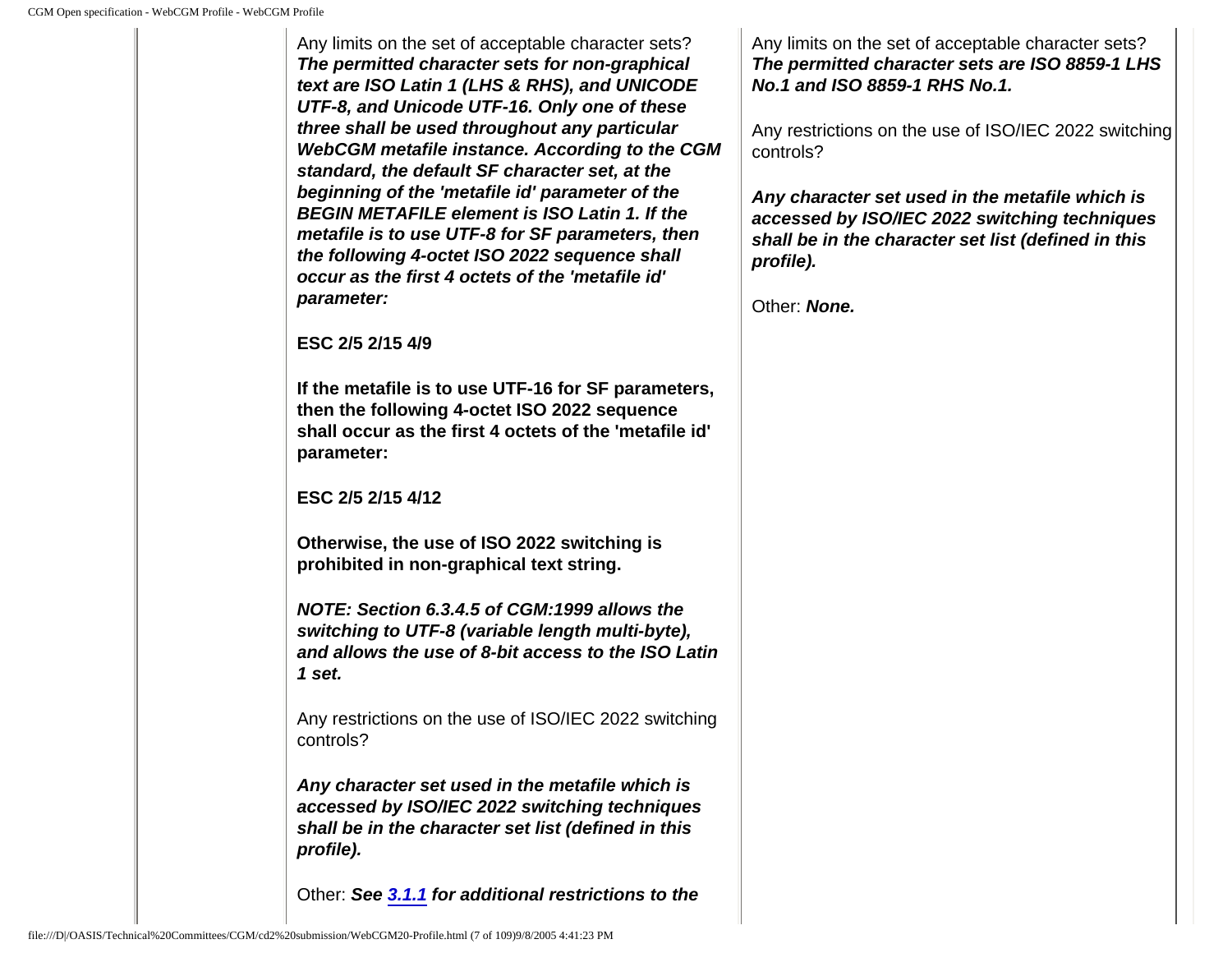|                        | character repertoire for those WebCGM non-<br>graphical strings which may be part of the<br><b>WebCGM URI fragment.</b><br>Note. According to the Binary Encoding of CGM:1999,<br>strings of multi-byte Unicode text are "big-endian", like<br>the rest of the binary metafile. |                                                              |
|------------------------|---------------------------------------------------------------------------------------------------------------------------------------------------------------------------------------------------------------------------------------------------------------------------------|--------------------------------------------------------------|
| T.14.6                 | Same as Model Profile: Yes                                                                                                                                                                                                                                                      |                                                              |
| Data record<br>strings |                                                                                                                                                                                                                                                                                 | Maximum string length (bytes) or state "no limit":<br>32767. |
| References:            |                                                                                                                                                                                                                                                                                 | SDR-coding techniques must be used (see annex<br>$C.2.2$ ).  |
| 9.5.4.7                |                                                                                                                                                                                                                                                                                 | Other: None.                                                 |

## **6.4 Delimiter Elements**

| <b>Element</b> | <b>Specifications - WebCGM 2.0 Profile</b> | <b>Specifications - Model Profile</b> |
|----------------|--------------------------------------------|---------------------------------------|
| T.15.1         | Same as Model Profile: Yes                 |                                       |
|                |                                            |                                       |
|                |                                            |                                       |
|                |                                            |                                       |
|                |                                            |                                       |
|                |                                            |                                       |
|                |                                            |                                       |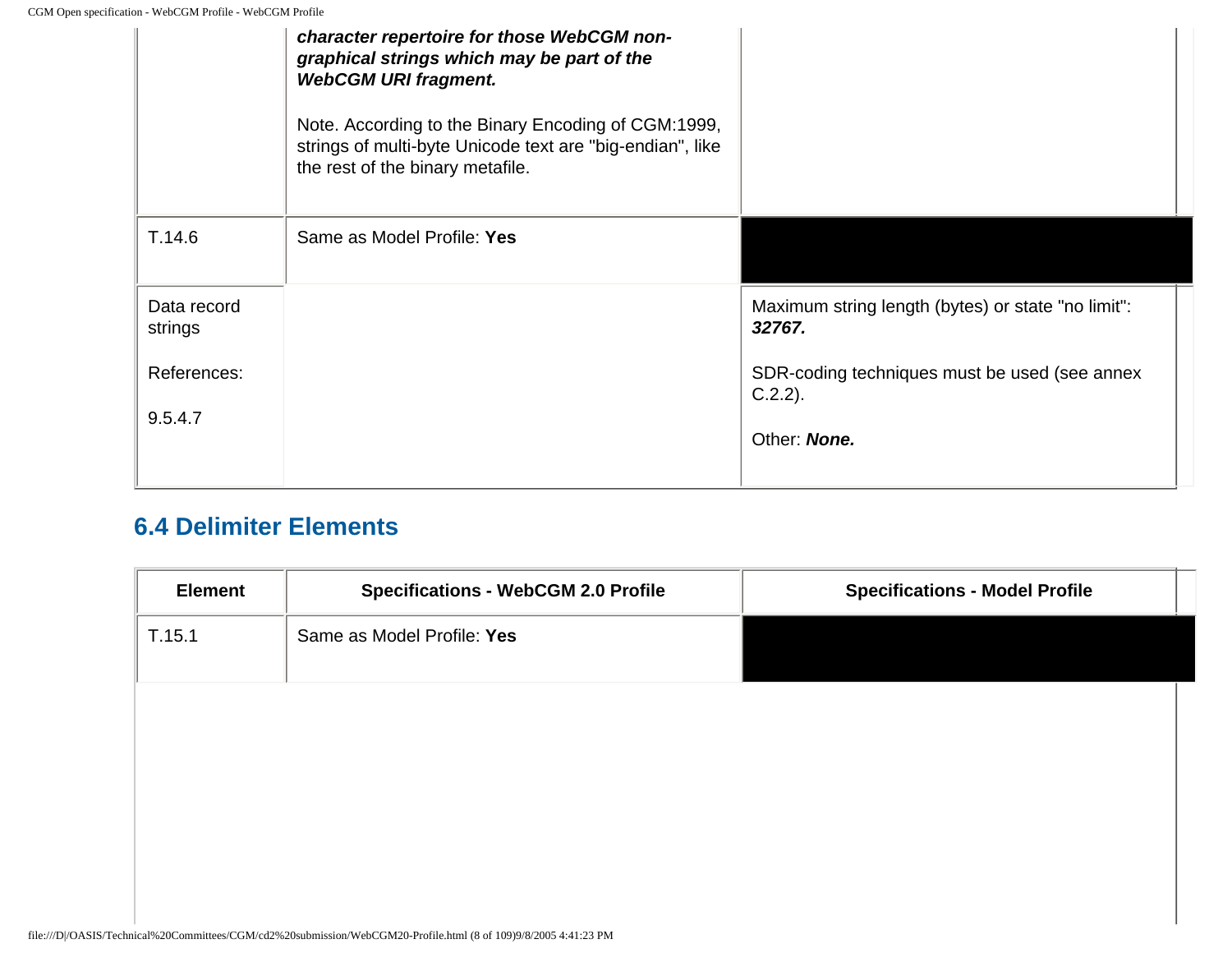| <b>BEGIN</b><br><b>METAFILE</b><br><b>END</b><br><b>METAFILE</b><br>[V1]<br>References:<br>7.2.1<br>7.2.2<br>9.5.4.6<br>T.14.5                 |                                                                                                                                                                                                                             | Element is: Required Yes;<br>The metafile identifier shall follow the rules for non-<br>graphical text, clause 9.5.4.6 and T.14.5.<br>Other: None.                                                                                                                 |
|------------------------------------------------------------------------------------------------------------------------------------------------|-----------------------------------------------------------------------------------------------------------------------------------------------------------------------------------------------------------------------------|--------------------------------------------------------------------------------------------------------------------------------------------------------------------------------------------------------------------------------------------------------------------|
| T.15.2                                                                                                                                         | Same as Model Profile: No                                                                                                                                                                                                   |                                                                                                                                                                                                                                                                    |
| <b>BEGIN</b><br><b>PICTURE</b><br><b>BEGIN</b><br><b>PICTURE</b><br><b>BODY</b><br><b>END PICTURE</b><br>[v1]<br>References:<br>7.2.3<br>7.2.4 | Element is: Required Yes;<br>The picture identifier shall follow the rules for non-<br>graphical text, clause 9.5.4.6 and T.14.5.<br>Number of occurrences of these elements allowed in<br>the metafile: 1.<br>Other: None. | Element is: Required No; Permitted Yes; Prohibited<br>No;<br>The picture identifier shall follow the rules for non-<br>graphical text, clause 9.5.4.6 and T.14.5.<br>Number of occurrences of these elements allowed in<br>the metafile: No limit.<br>Other: None. |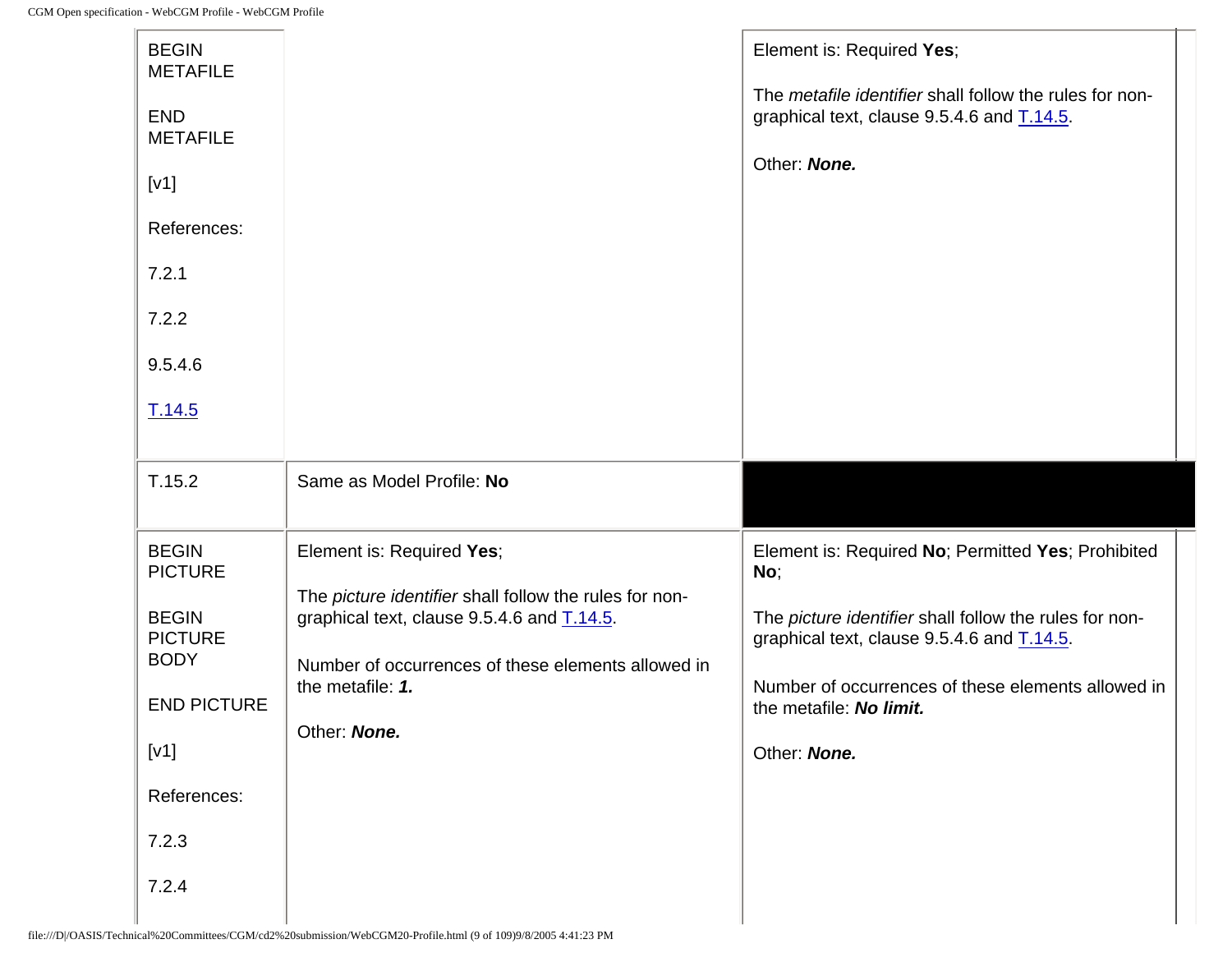| 7.2.5<br>9.5.4.6               |                                                                                                               |                                                                                                                                                                                                                                                                                                                  |
|--------------------------------|---------------------------------------------------------------------------------------------------------------|------------------------------------------------------------------------------------------------------------------------------------------------------------------------------------------------------------------------------------------------------------------------------------------------------------------|
| T.14.5                         |                                                                                                               |                                                                                                                                                                                                                                                                                                                  |
| T.15.3                         | Same as Model Profile: No                                                                                     |                                                                                                                                                                                                                                                                                                                  |
| <b>BEGIN</b><br><b>SEGMENT</b> | Element is: Required No; Permitted No; Prohibited<br>Yes;                                                     | Element is: Required No; Permitted Yes; Prohibited<br>No;                                                                                                                                                                                                                                                        |
| <b>END</b><br><b>SEGMENT</b>   | Maximum number of simultaneously defined<br>segments (both global and local) at any point in the<br>metafile: | Maximum number of simultaneously defined<br>segments (both global and local) at any point in the<br>metafile: 1024.                                                                                                                                                                                              |
| [v2]<br>References:            | Any limits on the number of elements or restrictions<br>on which elements compose a segment?                  | Any limits on the number of elements or restrictions<br>on which elements compose a segment? None.                                                                                                                                                                                                               |
| 7.2.6                          | Is there any meaning given to the segment identifier<br>parameter? (yes/no)                                   | Is there any meaning given to the segment identifier<br>parameter? (yes/no) No.                                                                                                                                                                                                                                  |
| 7.2.7                          | If yes, specify. (Meaning shall have no graphical<br>effect.)                                                 | If yes, specify. (Meaning shall have no graphical<br>effect).                                                                                                                                                                                                                                                    |
|                                | Other: None.                                                                                                  | Other: When global segments are specified in the<br>Metafile Descriptor, all global segment definitions<br>shall follow all other Metafile Descriptor elements.<br>When segments are specified in the Picture<br>Descriptor, all such segment definitions shall<br>follow all other Picture Descriptor elements. |
| T.15.4                         | Same as Model Profile: No                                                                                     |                                                                                                                                                                                                                                                                                                                  |
|                                |                                                                                                               |                                                                                                                                                                                                                                                                                                                  |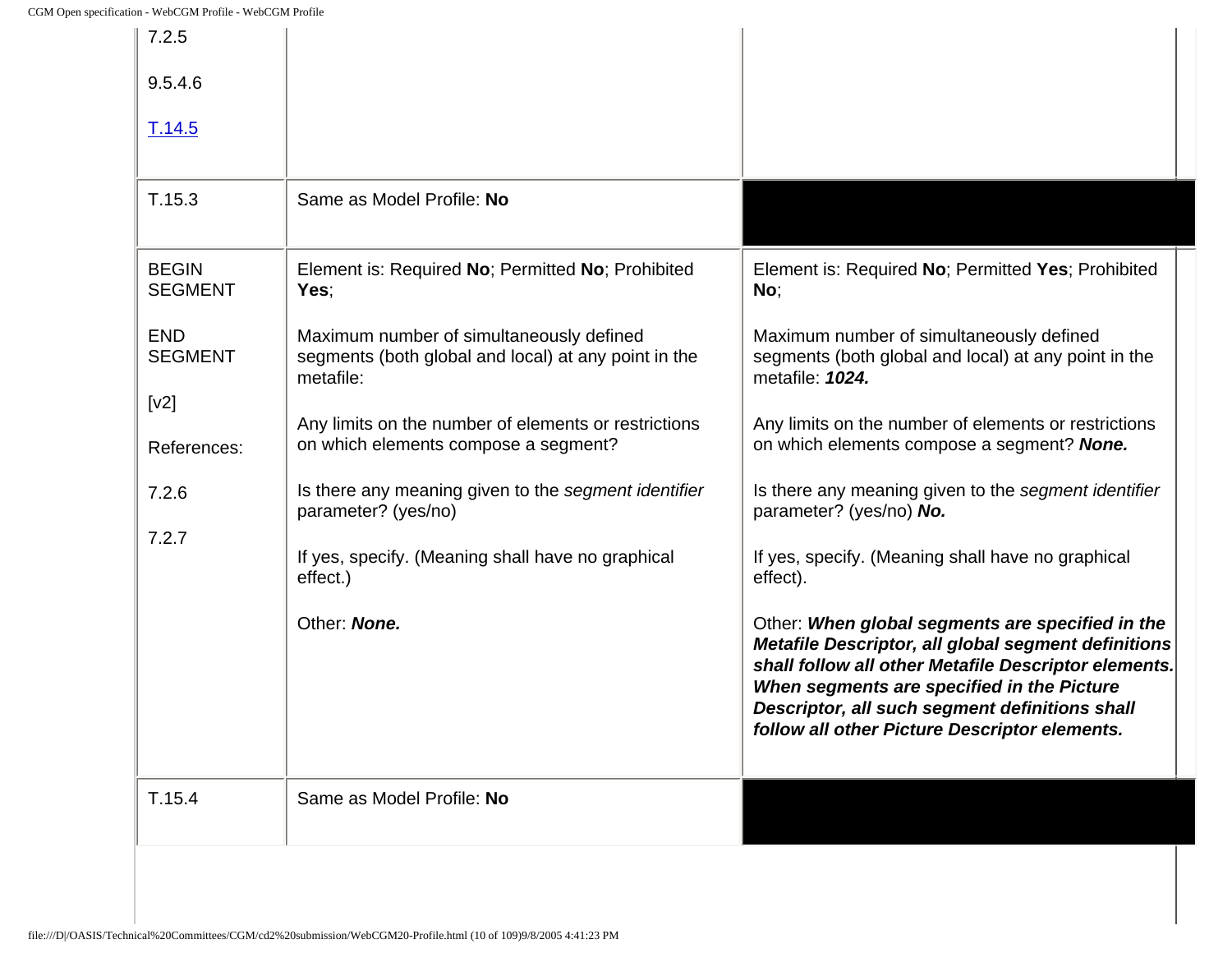-lo

| <b>BEGIN</b><br><b>FIGURE</b>                      | Element is: Required No; Permitted Yes; Prohibited<br>No;                                           | Element is: Required No; Permitted Yes; Prohibited<br>No;                                           |  |
|----------------------------------------------------|-----------------------------------------------------------------------------------------------------|-----------------------------------------------------------------------------------------------------|--|
| <b>END FIGURE</b>                                  | Limits on the number of elements or restrictions on<br>which elements comprise a figure definition: | Limits on the number of elements or restrictions on<br>which elements comprise a figure definition: |  |
| [v2]                                               | Maximum number of elements = 1024. No<br>restrictions on which eligible elements may be             | Maximum number of elements = 128. No<br>restrictions on which eligible elements may be              |  |
| References:                                        | included.                                                                                           | included.                                                                                           |  |
| 7.2.8                                              | Other: None.                                                                                        | Other: None.                                                                                        |  |
| 7.2.9                                              |                                                                                                     |                                                                                                     |  |
|                                                    |                                                                                                     |                                                                                                     |  |
| T.15.5                                             | Same as Model Profile: No                                                                           |                                                                                                     |  |
| <b>BEGIN</b><br><b>PROTECTION</b><br><b>REGION</b> | Element is: Required No; Permitted Yes; Prohibited<br>No;                                           | Element is: Required No; Permitted Yes; Prohibited<br>No;                                           |  |
| <b>END</b><br><b>PROTECTION</b>                    | Maximum number of simultaneously defined<br>protection regions: 1.                                  | Maximum number of simultaneously defined<br>protection regions: 32.                                 |  |
| <b>REGION</b>                                      | Maximum number of elements within each protection<br>region: 128.                                   | Maximum number of elements within each protection<br>region: 128.                                   |  |
| [v3]                                               | Is there any meaning to the region index parameter                                                  | Is there any meaning to the region index parameter                                                  |  |
| References:                                        | other than as a unique identifier for each protection<br>region? (yes/no) No.                       | other than as a unique identifier for each protection<br>region? (yes/no) No.                       |  |
| 7.2.10                                             | If yes, specify. (Meaning shall have no graphical                                                   | If yes, specify. (Meaning shall have no graphical                                                   |  |
| 7.2.11                                             | effect).                                                                                            | effect).                                                                                            |  |
|                                                    | Other: Region index is restricted to the value "1".                                                 | Other: None.                                                                                        |  |
|                                                    |                                                                                                     |                                                                                                     |  |
| T.15.6                                             | Same as Model Profile: Yes                                                                          |                                                                                                     |  |
|                                                    |                                                                                                     |                                                                                                     |  |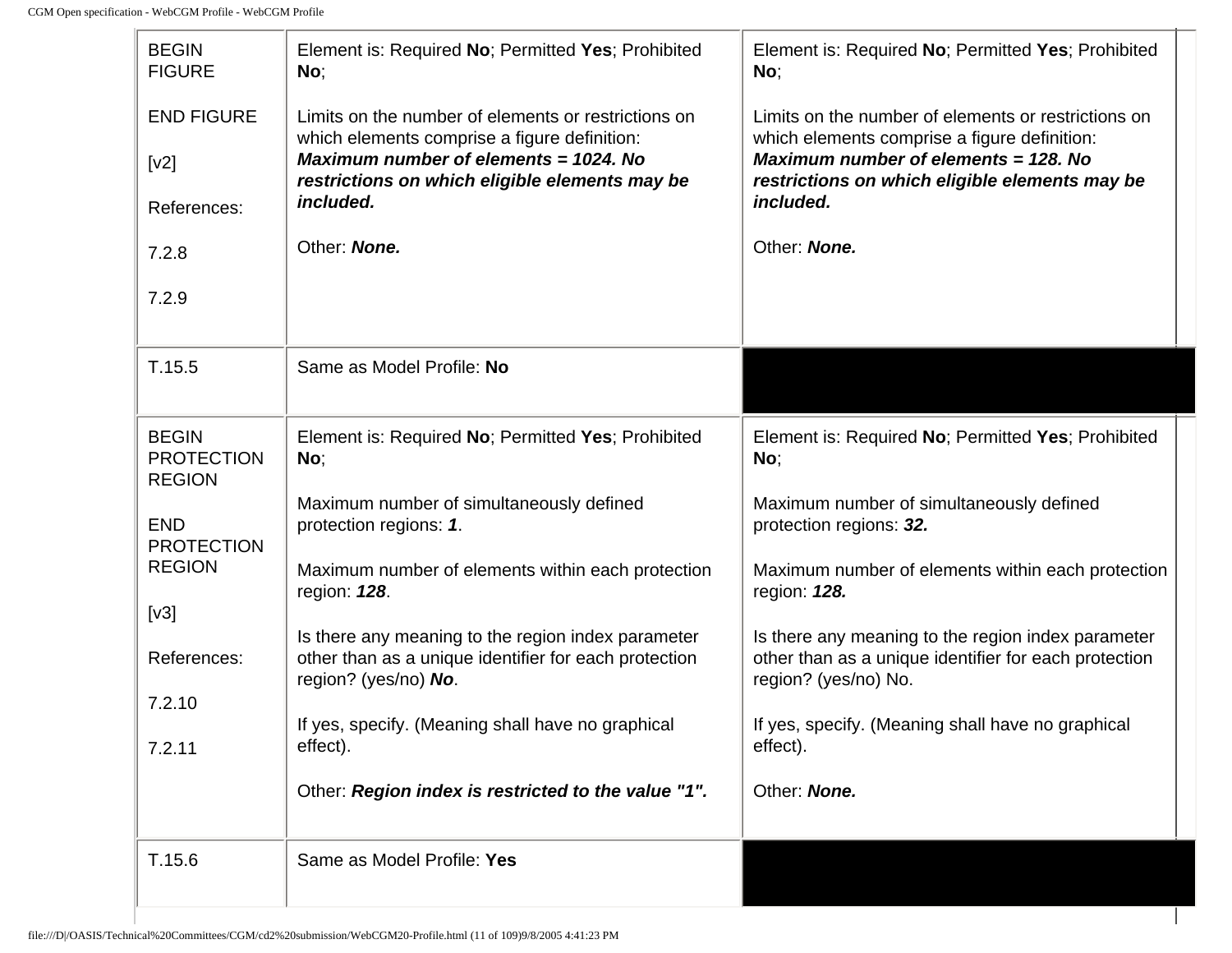| <b>BEGIN</b><br><b>COMPOUND</b><br><b>LINE</b><br><b>END</b><br><b>COMPOUND</b><br><b>LINE</b><br>[v3]<br>References:<br>7.2.12<br>7.2.13           |                            | Element is: Required No; Permitted Yes; Prohibited<br>No;<br>Limits on the number of elements and identity of<br>elements comprising a path definition: Maximum<br>number of elements is 128. No restrictions on<br>which eligible elements may be included.<br>Other: None. |  |
|-----------------------------------------------------------------------------------------------------------------------------------------------------|----------------------------|------------------------------------------------------------------------------------------------------------------------------------------------------------------------------------------------------------------------------------------------------------------------------|--|
| T.15.7                                                                                                                                              | Same as Model Profile: Yes |                                                                                                                                                                                                                                                                              |  |
| <b>BEGIN</b><br><b>COMPOUND</b><br><b>TEXT PATH</b><br><b>END</b><br><b>COMPOUND</b><br><b>TEXT PATH</b><br>[v3]<br>References:<br>7.2.14<br>7.2.15 |                            | Element is: Required No; Permitted Yes; Prohibited<br>No;<br>Limits on the number and identity of elements<br>comprising a path definition: Maximum number of<br>elements is 128. No restrictions on which eligible<br>elements may be included.<br>Other: None.             |  |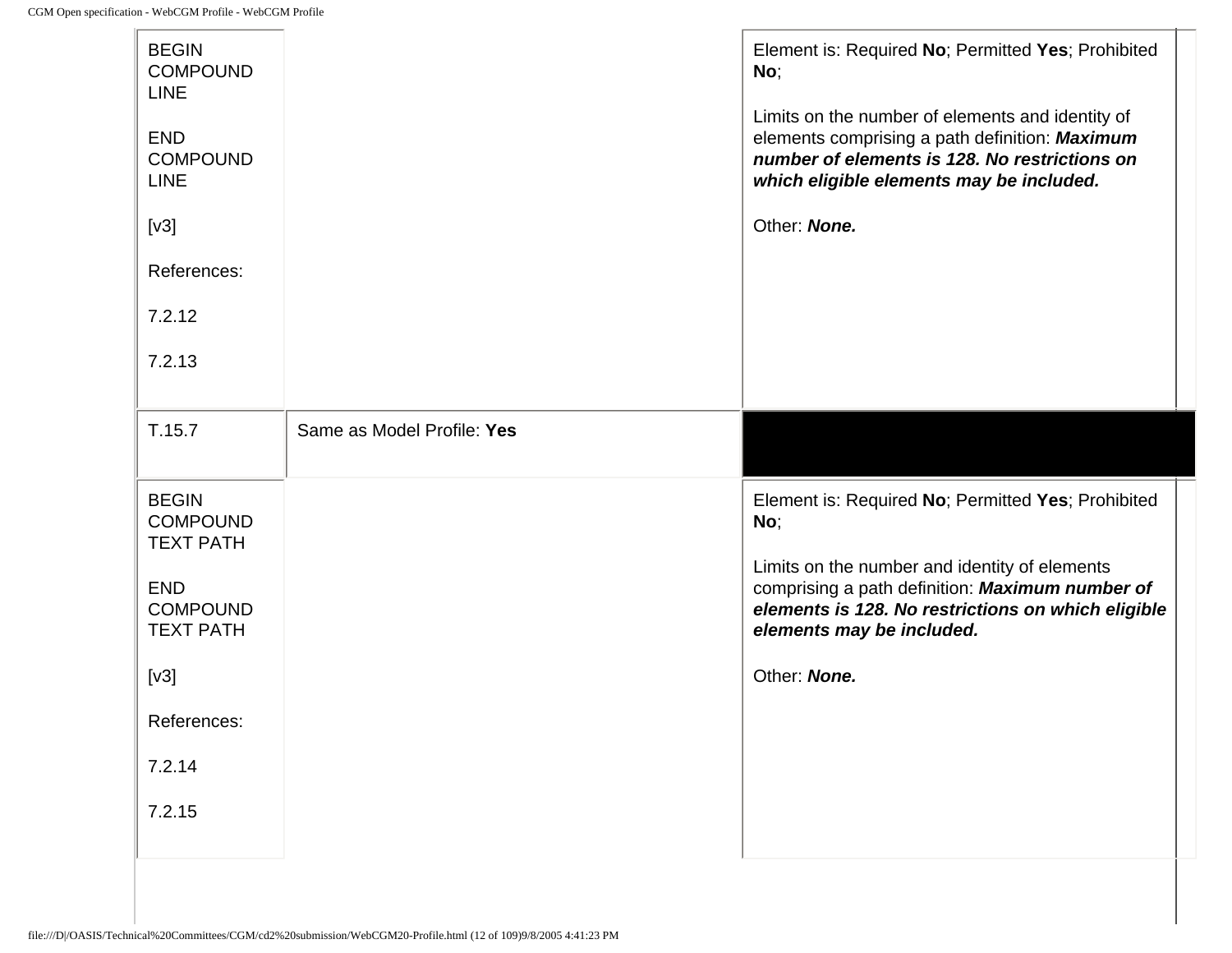| T.15.8                                                                     | Same as Model Profile: No                                                                                                                                                                                                                                                                                                                                                                                                                                                                                                                                                                                                                                                                                                                                     |                                                                                                                                                                                                                                                                                                                                       |  |
|----------------------------------------------------------------------------|---------------------------------------------------------------------------------------------------------------------------------------------------------------------------------------------------------------------------------------------------------------------------------------------------------------------------------------------------------------------------------------------------------------------------------------------------------------------------------------------------------------------------------------------------------------------------------------------------------------------------------------------------------------------------------------------------------------------------------------------------------------|---------------------------------------------------------------------------------------------------------------------------------------------------------------------------------------------------------------------------------------------------------------------------------------------------------------------------------------|--|
| <b>BEGIN TILE</b><br><b>ARRAY</b>                                          | Element is: Required No; Permitted Yes; Prohibited<br>No;                                                                                                                                                                                                                                                                                                                                                                                                                                                                                                                                                                                                                                                                                                     | Element is: Required No; Permitted Yes; Prohibited<br>No;                                                                                                                                                                                                                                                                             |  |
| <b>END TILE</b><br><b>ARRAY</b><br>[v3]<br>References:<br>7.2.16<br>7.2.17 | Maximum number of tiles in path direction: 64<br>Maximum number of tiles in line direction: 64<br>Maximum number of cells/tile in path direction: 4096<br>Maximum number of cells/tile in line direction: 4096<br>Limits on pel path: shall be 0.<br>Limits on line progression: None.<br>Limits on image offset: <b>None.</b><br>Other: Two types of raster images are allowed. A<br>single (non-tiled) image has a maximum of<br>1,073,741,824 (1 giga, 32768**2) cells. A non-tiled<br>image may exceed the 4096 cells/tile restriction<br>specified for the tiled images. Tiled raster images<br>are limited 64X64 tiles which are a maximum of<br>4096X4096 cells each. These tiled images are<br>limited to a total of 1,073,741,824 (1 giga, 32768**2) | Maximum number of tiles in path direction: 16.<br>Maximum number of tiles in line direction: 16.<br>Maximum number of cells/tile in path direction: 1024.<br>Maximum number of cells/tile in line direction: 1024.<br>Limits on pel path: None.<br>Limits on line progression: None.<br>Limits on image offset: None.<br>Other: None. |  |
| T.15.9                                                                     | cells (adjustment of maximum number of tiles and<br>cells per tile are necessary to meet this<br>requirement).<br>Same as Model Profile: No                                                                                                                                                                                                                                                                                                                                                                                                                                                                                                                                                                                                                   |                                                                                                                                                                                                                                                                                                                                       |  |
|                                                                            |                                                                                                                                                                                                                                                                                                                                                                                                                                                                                                                                                                                                                                                                                                                                                               |                                                                                                                                                                                                                                                                                                                                       |  |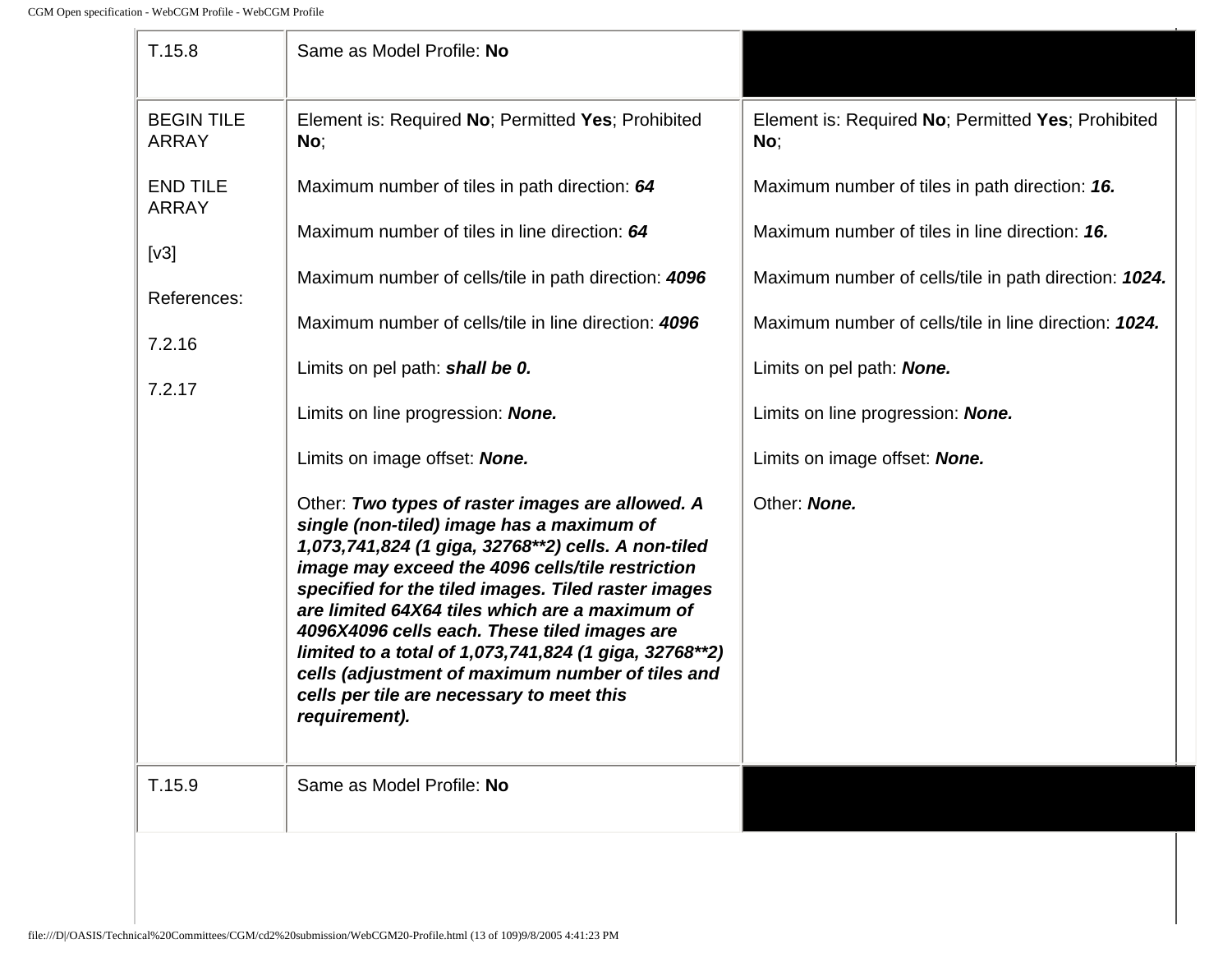| <b>BEGIN</b><br><b>APPLICATION</b><br><b>STRUCTURE</b> | Element is: Required No; Permitted Yes; Prohibited<br>No;                                                                                                     | Element is: Required No; Permitted Yes; Prohibited<br>No;                      |
|--------------------------------------------------------|---------------------------------------------------------------------------------------------------------------------------------------------------------------|--------------------------------------------------------------------------------|
| <b>BEGIN</b><br><b>APPLICATION</b>                     | Limits on the maximum number of defined structures<br>within a picture: None.                                                                                 | Limits on the maximum number of defined structures<br>within a picture: None.  |
| <b>STRUCTURE</b><br><b>BODY</b>                        | Limits on the number and identity of elements<br>comprising a structure: <b>None.</b>                                                                         | Limits on the number and identity of elements<br>comprising a structure: None. |
| <b>END</b><br><b>APPLICATION</b><br><b>STRUCTURE</b>   | To the application structure identifier parameter, state<br>the meaning:                                                                                      | To the application structure identifier parameter, state<br>the meaning:       |
| [v4]                                                   | Assigned beyond being a unique identifier for the<br>application structure:                                                                                   | Assigned beyond being a unique identifier for the<br>application structure:    |
| References:<br>7.2.18                                  | Is the inheritance flag parameter restricted? Yes/no:<br>Yes. The value of the inheritance flag is restricted<br>to a value corresponding to "statelist".     | Is the inheritance flag parameter restricted? Yes/no:<br><b>No</b>             |
|                                                        |                                                                                                                                                               | Other: None.                                                                   |
| 7.2.19                                                 | Other: The value of the structure type parameter<br>must be chosen from the list of valid structure                                                           |                                                                                |
| 7.2.20                                                 | types listed in the Section 3.2.1. Structures are<br>sensitive to placement and are allowed according<br>to the rules defined in Section 3.2.1, and placed in |                                                                                |
|                                                        | the metafile according to the content model<br>defined in the XML DTD fragment in Section 3.3.                                                                |                                                                                |
|                                                        |                                                                                                                                                               |                                                                                |

## **6.5 Metafile Descriptor Elements**

| <b>Element</b> | <b>Specifications - WebCGM 2.0 Profile</b> | <b>Specifications - Model Profile</b> |
|----------------|--------------------------------------------|---------------------------------------|
| T.16.1         | Same as Model Profile: Yes                 |                                       |
|                |                                            |                                       |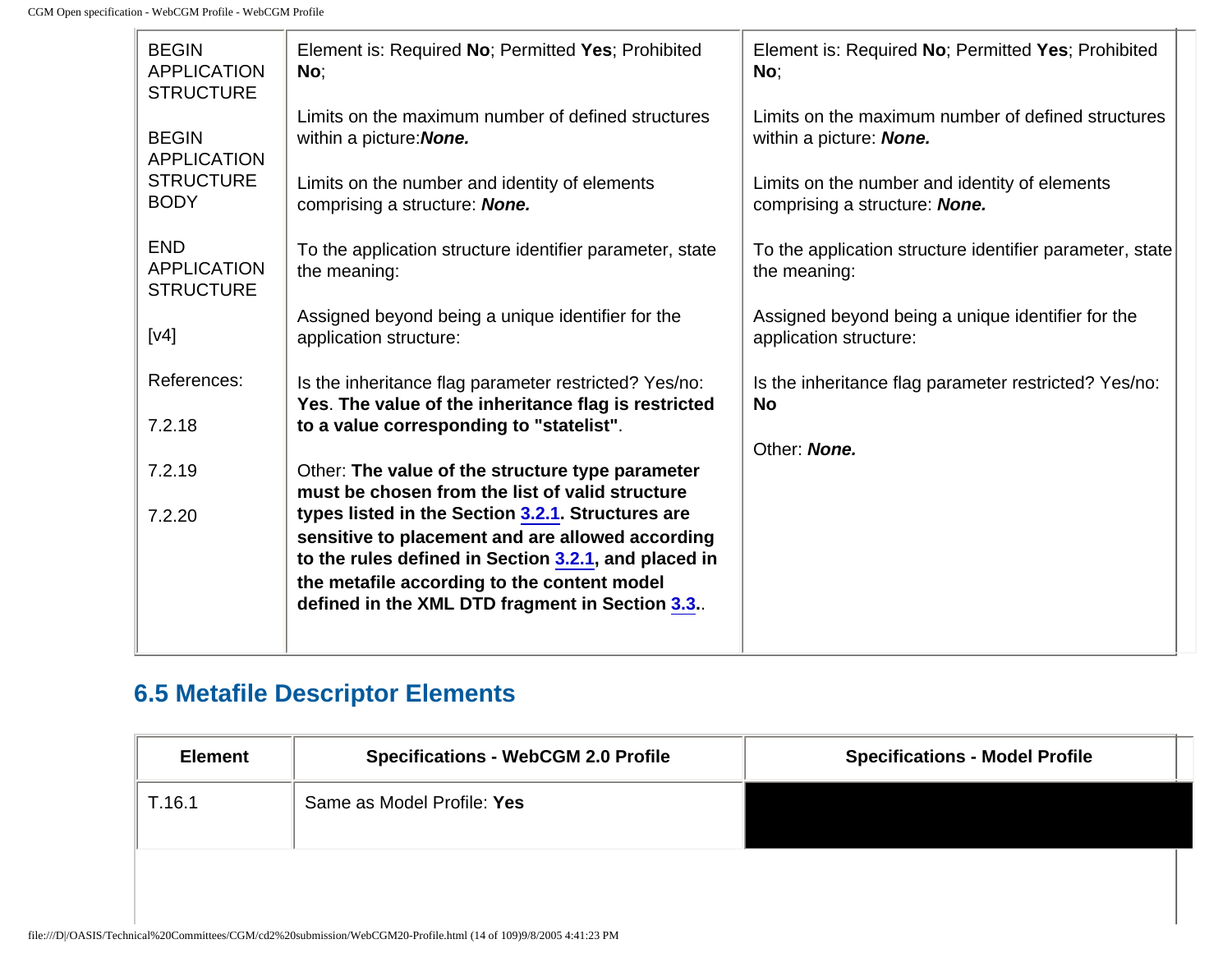J.

| <b>METAFILE</b><br><b>VERSION</b><br>[V1]<br>References:<br>7.3.1 |                                                                                                                                                                                                          | Element is: Required Yes;<br>Metafile versions permitted by this profile: 1, 2, 3, 4<br>Other: None.                                                                                                     |
|-------------------------------------------------------------------|----------------------------------------------------------------------------------------------------------------------------------------------------------------------------------------------------------|----------------------------------------------------------------------------------------------------------------------------------------------------------------------------------------------------------|
| T.16.2                                                            | Same as Model Profile: No                                                                                                                                                                                |                                                                                                                                                                                                          |
| <b>METAFILE</b><br><b>DESCRIPTION</b>                             | Element is: Required Yes;                                                                                                                                                                                | Element is: Required Yes;                                                                                                                                                                                |
| [V1]                                                              | The description parameter shall follow the rules for<br>non-graphical text, clause 9.5.4.6 and T.14.5. The<br>substring within the SF parameter shall be of the                                          | The description parameter shall follow the rules for<br>non-graphical text, clause 9.5.4.6 and T.14.5. The<br>substring within the SF parameter shall be of the                                          |
| References:                                                       | form: "keyword:item", where the double quotes are<br>part of the substring.                                                                                                                              | form: "keyword: item", where the double quotes are<br>part of the substring.                                                                                                                             |
| 7.3.2                                                             | Maximum number of occurrences of this element? 1                                                                                                                                                         | Maximum number of occurrences of this element?                                                                                                                                                           |
| 9.5.2.1                                                           | Profile identification (use keyword, "ProfileId:"):                                                                                                                                                      | <b>Unlimited.</b>                                                                                                                                                                                        |
| 9.5.2.2                                                           | "ProfileId:WebCGM".                                                                                                                                                                                      | Profile identification (use keyword, "ProfileId:"):<br>"ProfileId:Model-Profile".                                                                                                                        |
| 9.5.4.6                                                           | Profile edition (use keyword, "ProfileEd:"):                                                                                                                                                             | Profile edition (use keyword, "ProfileEd:"):                                                                                                                                                             |
| T.14.1                                                            | Refers to the approved version and revision of<br>the specification that applies for this graphic. The                                                                                                   | "ProfileEd:1".                                                                                                                                                                                           |
| T.14.5                                                            | Item associated with the keyword ProfileEd shall<br>be n.m. For this WebCGM Edition: "ProfileEd:2.0".                                                                                                    | If the profile edition is not given, then the edition<br>defaults to 1.                                                                                                                                  |
|                                                                   | Additional information content:                                                                                                                                                                          | Additional information content:                                                                                                                                                                          |
|                                                                   | Metafile colour conformance class, source, and date<br>items shall be encoded as substrings of the<br>description parameter using the keywords:<br>"ColourClass:", "Source:", and "Date:", respectively. | Metafile colour conformance class, source, and date<br>items shall be encoded as substrings of the<br>description parameter using the keywords:<br>"ColourClass:", "Source:", and "Date:", respectively. |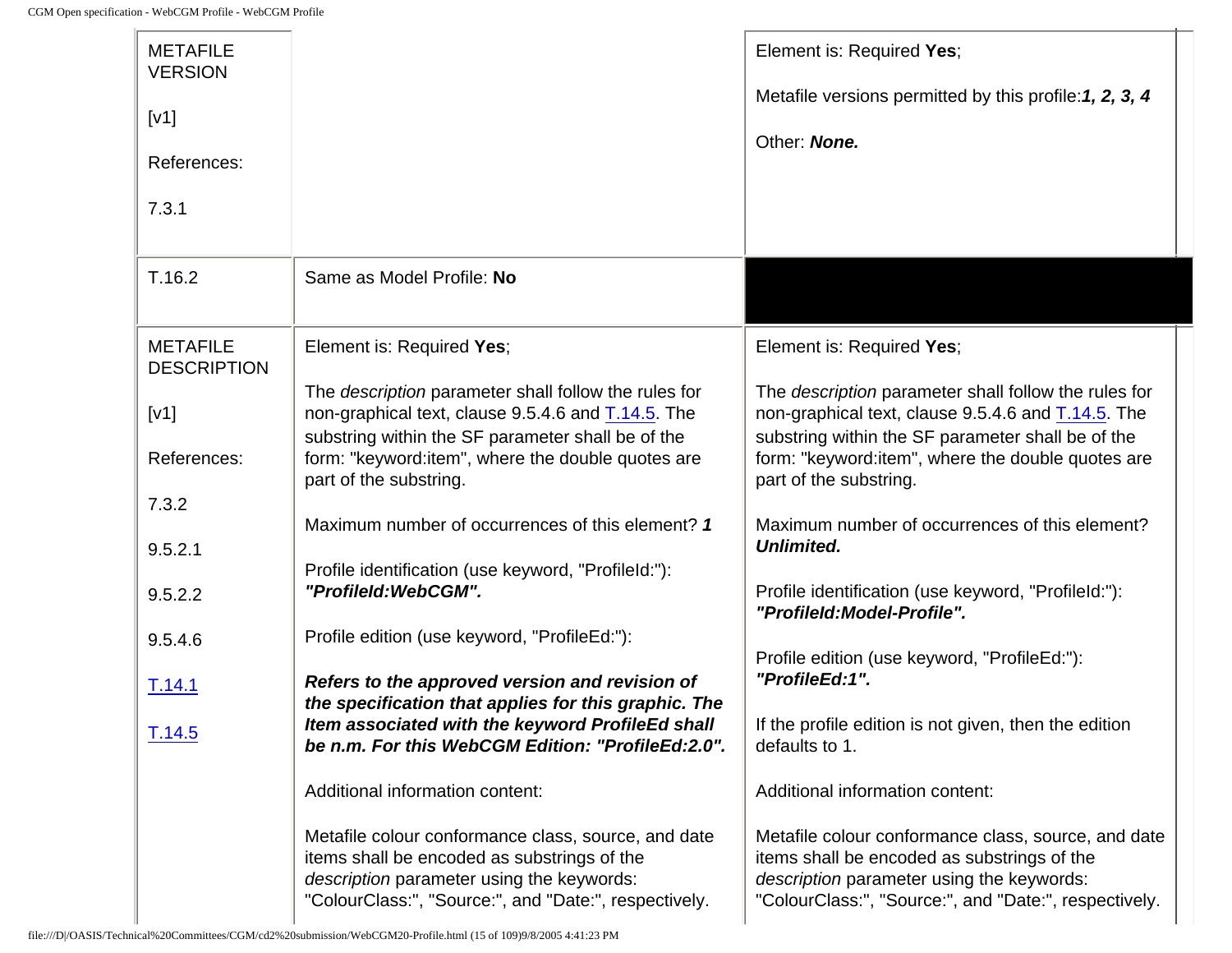|                 | ColourClass: Required Yes;                                              | ColourClass: Required Yes; Permitted No;                                            |
|-----------------|-------------------------------------------------------------------------|-------------------------------------------------------------------------------------|
|                 | • Content: One of "ColourClass:<br>monochrome" or "ColourClass:colour". | • Content: (One of: colour, grayscale, or<br>monochrome.)                           |
|                 | Source? Required No; Permitted Yes;                                     | Source? Required Yes; Permitted No;                                                 |
|                 | • Content: "Source: supplier"                                           | • Content: (Vendor, product, and version).                                          |
|                 | Date? Required No; Permitted Yes;                                       | Date? Required Yes; Permitted No;                                                   |
|                 | • Content: "Date:yyyymmdd"                                              | • Content shall be date of metafile generation.<br>The form and content shall be in |
|                 | Other: Parameter strings are considered case<br>insensitive.            | accordance with ISO 8601:1988.                                                      |
|                 |                                                                         | Other: None.                                                                        |
|                 |                                                                         |                                                                                     |
| T.16.3          | Same as Model Profile: No                                               |                                                                                     |
| <b>VDC TYPE</b> | Element is: Required No; Permitted Yes;                                 | Element is: Required Yes; Permitted No;                                             |
| [V1]            | Any restrictions on the parameter value? None.                          | Any restrictions on the parameter value? None.                                      |
| References:     | Other: None.                                                            | Other: None.                                                                        |
| 7.3.3           |                                                                         |                                                                                     |
|                 |                                                                         |                                                                                     |
| T.16.4          | Same as Model Profile: Yes                                              |                                                                                     |
|                 |                                                                         |                                                                                     |
|                 |                                                                         |                                                                                     |
|                 |                                                                         |                                                                                     |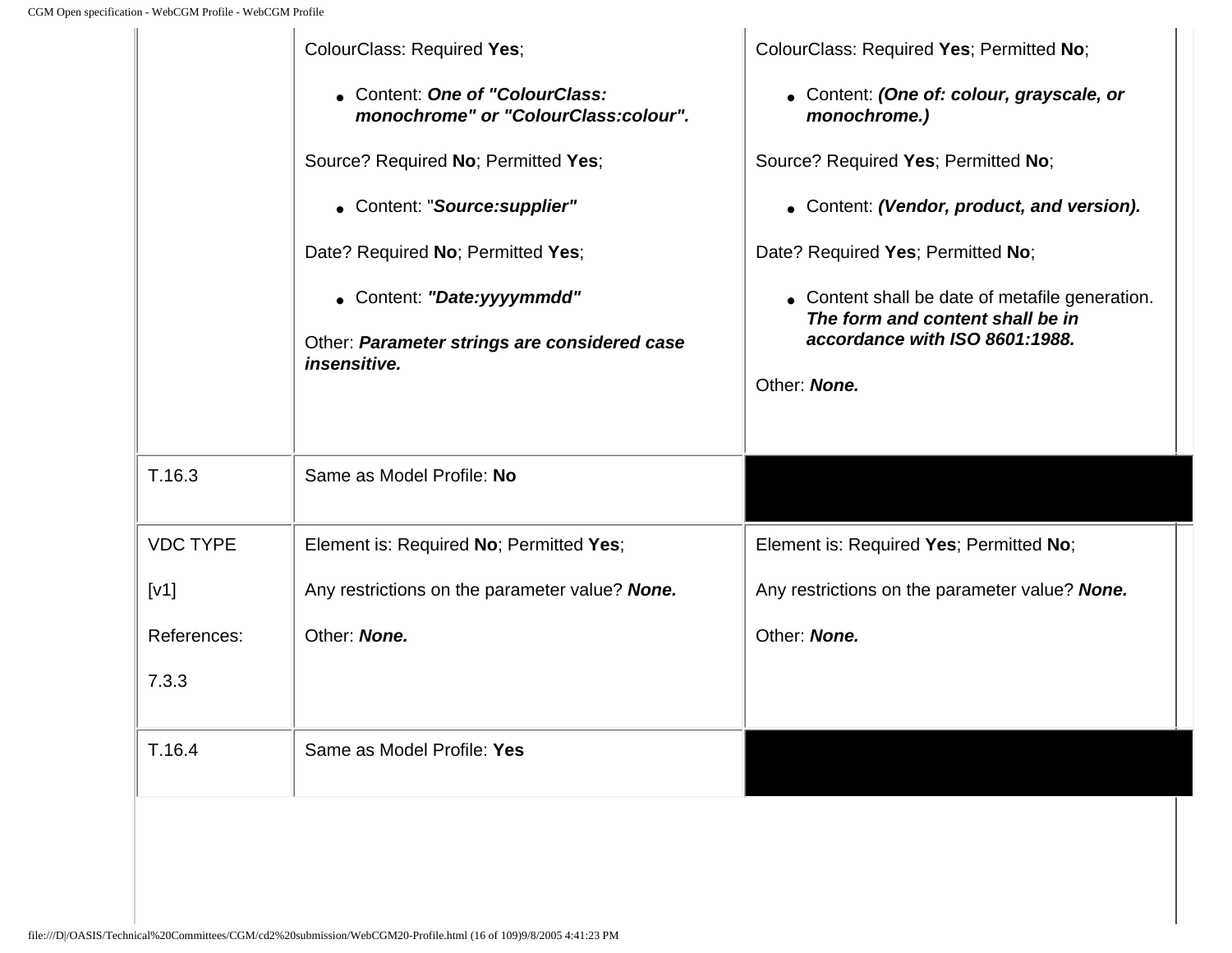| <b>INTEGER</b><br><b>PRECISION</b><br>[V1]<br>References:<br>7.3.4 |                            | Element is: Required No; Permitted Yes;<br>The parameter value of this element is encoding<br>dependent. Restrictions are specified in parts 3 and 4<br>of ISO/IEC 8632.<br>Other: None. |
|--------------------------------------------------------------------|----------------------------|------------------------------------------------------------------------------------------------------------------------------------------------------------------------------------------|
| T.16.5                                                             | Same as Model Profile: Yes |                                                                                                                                                                                          |
| <b>REAL</b><br>PRECISION [v1]<br>References:<br>7.3.5              |                            | Element is: Required No; Permitted Yes;<br>The parameter value of this element is encoding<br>dependent. Restrictions are specified in parts 3 and 4<br>of ISO/IEC 8632.<br>Other: None. |
| T.16.6                                                             | Same as Model Profile: Yes |                                                                                                                                                                                          |
| <b>INDEX</b><br><b>PRECISION</b>                                   |                            | Element is: Required No; Permitted Yes;<br>The parameter value of this element is encoding                                                                                               |
| [V1]<br>References:                                                |                            | dependent. Restrictions are specified in parts 3 and 4<br>of ISO/IEC 8632.                                                                                                               |
| 7.3.6                                                              |                            | Other: None.                                                                                                                                                                             |
| T.16.7                                                             | Same as Model Profile: Yes |                                                                                                                                                                                          |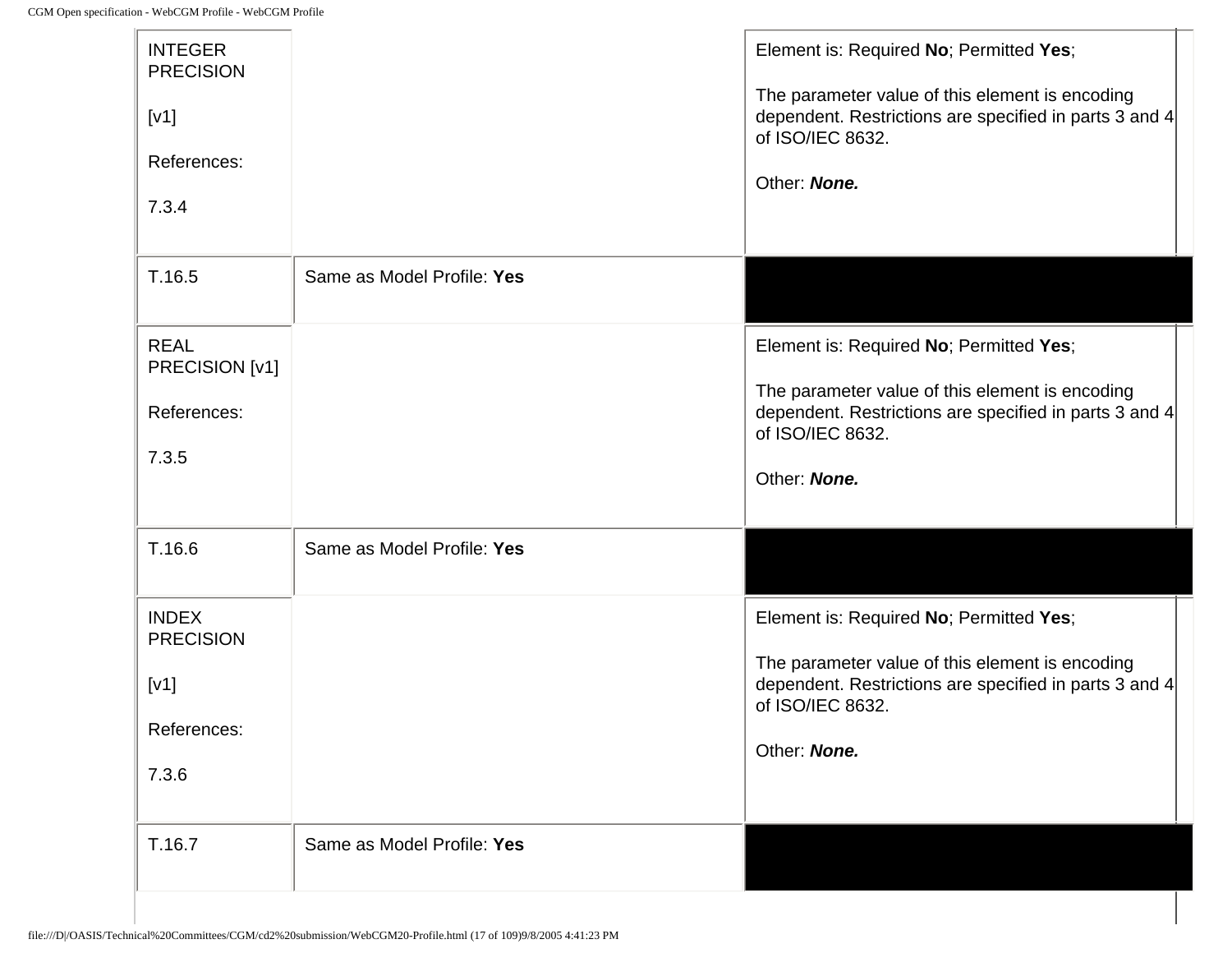$\mathbb{R}$ 

| <b>COLOUR</b><br><b>PRECISION</b><br>[V1]<br>References:<br>7.3.7                 |                                                                                                                              | Element is: Required No; Permitted Yes;<br>The parameter value of this element is encoding<br>dependent. Restrictions are specified in parts 3 and 4<br>of ISO/IEC 8632.<br>Other: None. |
|-----------------------------------------------------------------------------------|------------------------------------------------------------------------------------------------------------------------------|------------------------------------------------------------------------------------------------------------------------------------------------------------------------------------------|
| T.16.8                                                                            | Same as Model Profile: Yes                                                                                                   |                                                                                                                                                                                          |
| <b>COLOUR</b><br><b>INDEX</b><br><b>PRECISION</b><br>[V1]<br>References:<br>7.3.8 |                                                                                                                              | Element is: Required No; Permitted Yes;<br>The parameter value of this element is encoding<br>dependent. Restrictions are specified in parts 3 and 4<br>of ISO/IEC 8632.<br>Other: None. |
| T.16.9                                                                            | Same as Model Profile: No                                                                                                    |                                                                                                                                                                                          |
| <b>MAXIMUM</b><br><b>COLOUR</b><br><b>INDEX</b><br>[V1]                           | Element is: Required No; Permitted Yes; Prohibited<br>No;<br>Is this element required to be a least upper bound?<br>(yes/no) | Element is: Required No; Permitted Yes; Prohibited<br>No;<br>Is this element required to be a least upper bound?<br>(yes/no) $No.$                                                       |
| References:                                                                       | No.                                                                                                                          | Any restrictions on the parameter values?                                                                                                                                                |
| 7.3.9                                                                             | Any restrictions on the parameter values?<br>0-1 for monochrome metafiles.<br>0-255 for colour metafiles.                    | • 0-1 for monochrome metafiles.<br>0-63 for grayscale metafiles.<br>0-255 for colour metafiles.                                                                                          |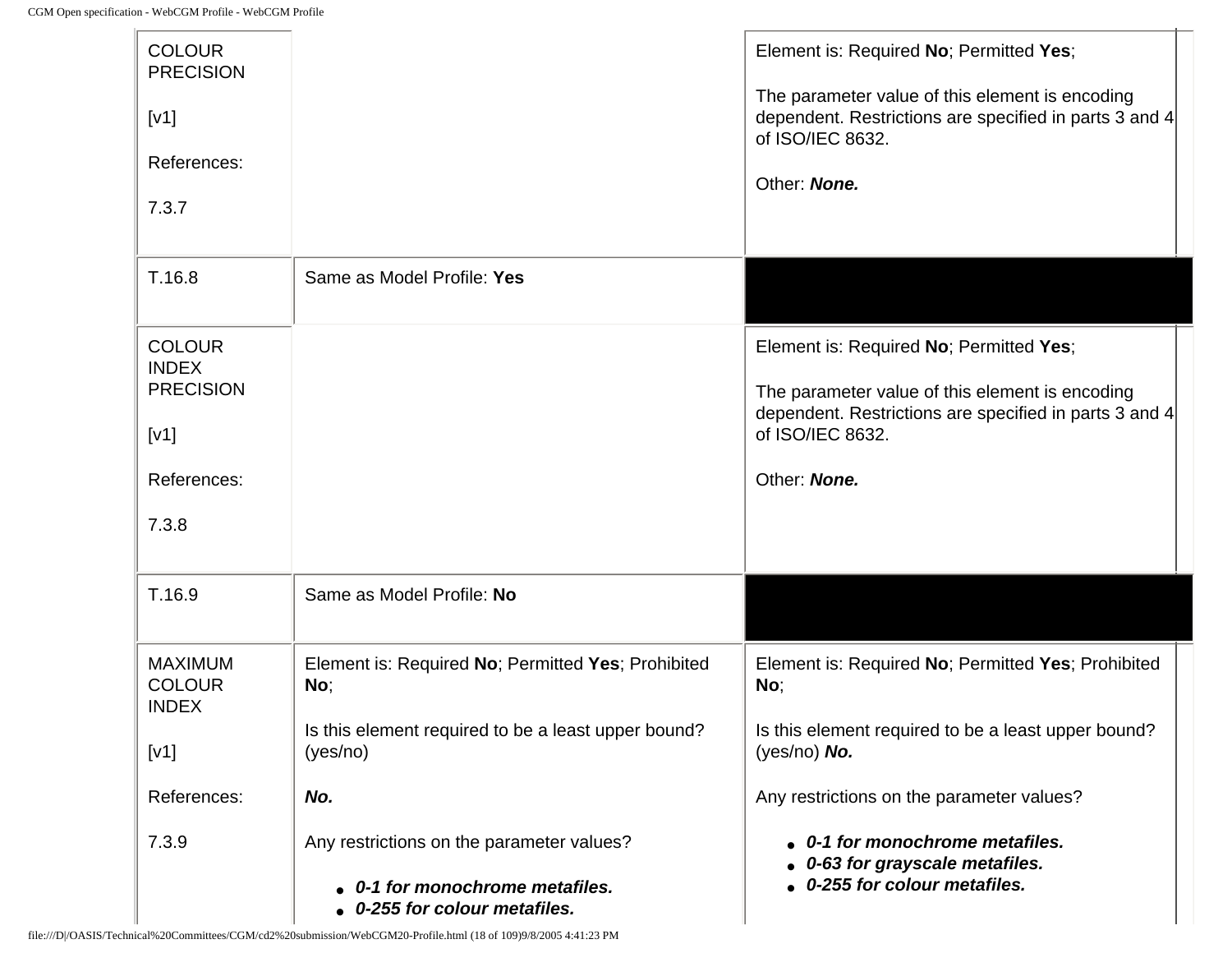|                                                | Other: Grayscale is considered a special case of<br>colour. | Other: None.                                                                              |
|------------------------------------------------|-------------------------------------------------------------|-------------------------------------------------------------------------------------------|
| T.16.10                                        | Same as Model Profile: Yes                                  |                                                                                           |
| <b>COLOUR</b><br>VALUE<br><b>EXTENT</b>        |                                                             | Element is: Required No; Permitted Yes;<br>Any restrictions on the parameter value? None. |
| [V1]                                           |                                                             | Other: None.                                                                              |
| References:<br>7.3.10                          |                                                             |                                                                                           |
| T.16.11                                        | Same as Model Profile: Yes                                  |                                                                                           |
| <b>METAFILE</b><br><b>ELEMENT LIST</b><br>[V1] |                                                             | Element is: Required Yes;<br>Other: None.                                                 |
| References:                                    |                                                             |                                                                                           |
| 7.3.11                                         |                                                             |                                                                                           |
| T.16.12                                        | Same as Model Profile: Yes                                  |                                                                                           |
|                                                |                                                             |                                                                                           |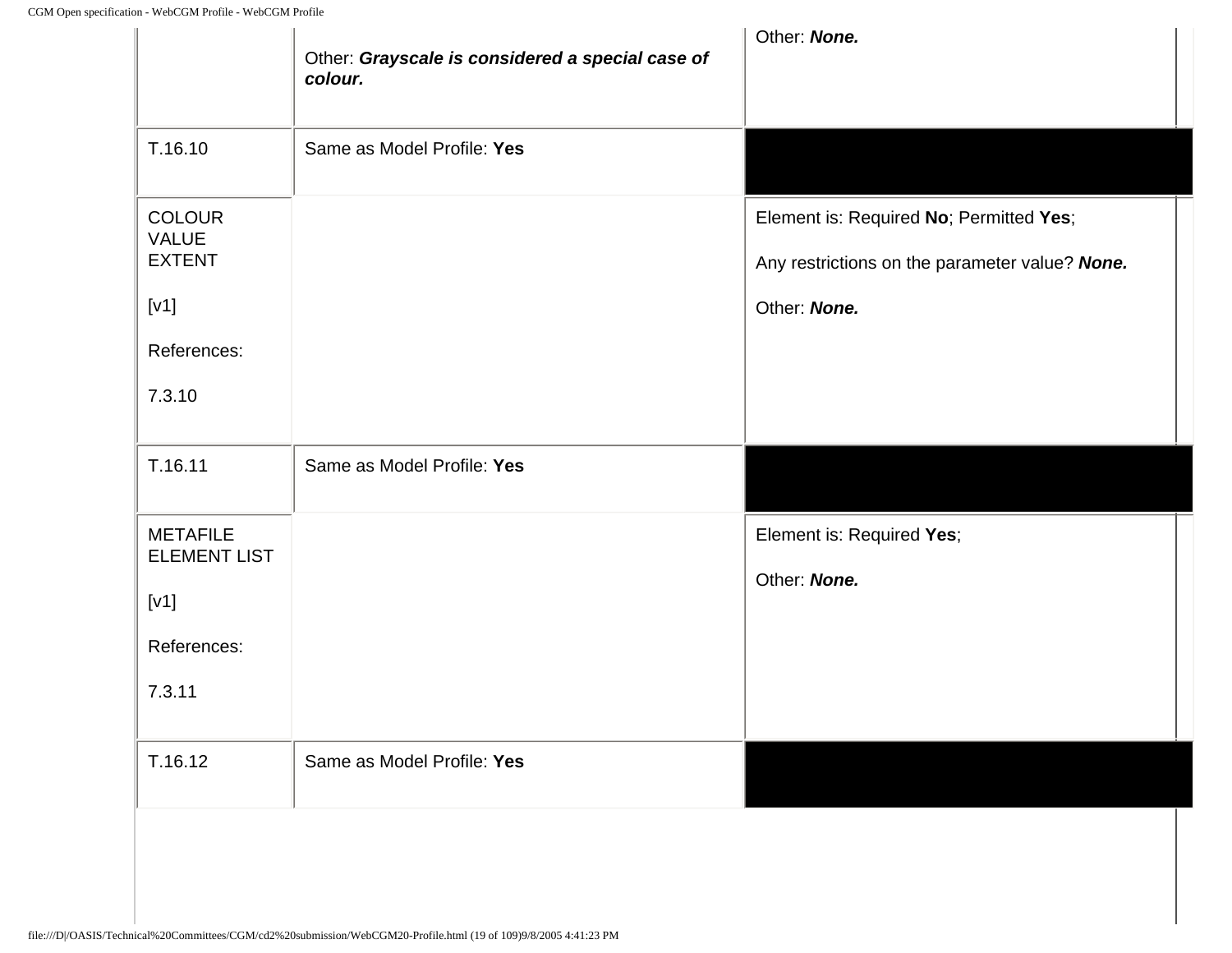$\mathbf{r}$ 

| <b>METAFILE</b><br><b>DEFAULTS</b><br><b>REPLACEMENT</b> |                                                                                                                                                                                                                                                                                                                                       | Element is: Required No; Permitted Yes; Prohibited<br>No;                                                                                                                                                                |
|----------------------------------------------------------|---------------------------------------------------------------------------------------------------------------------------------------------------------------------------------------------------------------------------------------------------------------------------------------------------------------------------------------|--------------------------------------------------------------------------------------------------------------------------------------------------------------------------------------------------------------------------|
| [V1]                                                     |                                                                                                                                                                                                                                                                                                                                       | Is each occurrence of the MDR restricted to defining<br>just one default? (yes/no) No.                                                                                                                                   |
| References:                                              |                                                                                                                                                                                                                                                                                                                                       | Additional restrictions may be specified in parts 3 and<br>4 of ISO/IEC 8632.                                                                                                                                            |
| 7.3.12                                                   |                                                                                                                                                                                                                                                                                                                                       | Other: None.                                                                                                                                                                                                             |
| T.16.13                                                  | Same as Model Profile: No                                                                                                                                                                                                                                                                                                             |                                                                                                                                                                                                                          |
| <b>FONT LIST</b>                                         | Element is: Required No; Permitted Yes; Prohibited<br>No;                                                                                                                                                                                                                                                                             | Element is: Required No; Permitted Yes; Prohibited<br>No;                                                                                                                                                                |
| [V1]<br>References:                                      | This element is required for all metafiles containing<br>graphical text.                                                                                                                                                                                                                                                              | This element is required for all metafiles containing<br>graphical text.                                                                                                                                                 |
| 7.3.13                                                   | Maximum number of fonts in the list: 256                                                                                                                                                                                                                                                                                              | Maximum number of fonts in the list: 64.                                                                                                                                                                                 |
| annex I                                                  | All font indexes referenced in the metafile, including<br>the default (nominally index 1) shall be defined in the<br>FONT LIST element, with font name construction<br>consistent with the rules of ISO/IEC 9541.                                                                                                                     | All font indexes referenced in the metafile, including<br>the default (nominally index 1) shall be defined in the<br>FONT LIST element, with font name construction<br>consistent with the rules of ISO/IEC 9541.        |
|                                                          | List of <i>recommended</i> fonts:                                                                                                                                                                                                                                                                                                     | List of permitted fonts:                                                                                                                                                                                                 |
|                                                          | • Times-Roman<br><b>Times-Bold</b><br><b>Times-Italic</b><br><b>Times-BoldItalic</b><br>Helvetica<br><b>Helvetica-Bold</b><br>• Helvetica-Oblique<br>• Helvetica-BoldOblique<br>• Courier<br><b>Courier-Bold</b><br>file:///D /OASIS/Technical%20Committees/CGM/cd2%20submission/WebCGM20-Profile.html (20 of 109)9/8/2005 4:41:23 PM | • Times-Roman<br><b>Times-Bold</b><br><b>Times-Italic</b><br><b>Times-BoldItalic</b><br>Helvetica<br><b>Helvetica-Bold</b><br><b>Helvetica-Oblique</b><br>Helvetica-BoldOblique<br><b>Courier</b><br><b>Courier-Bold</b> |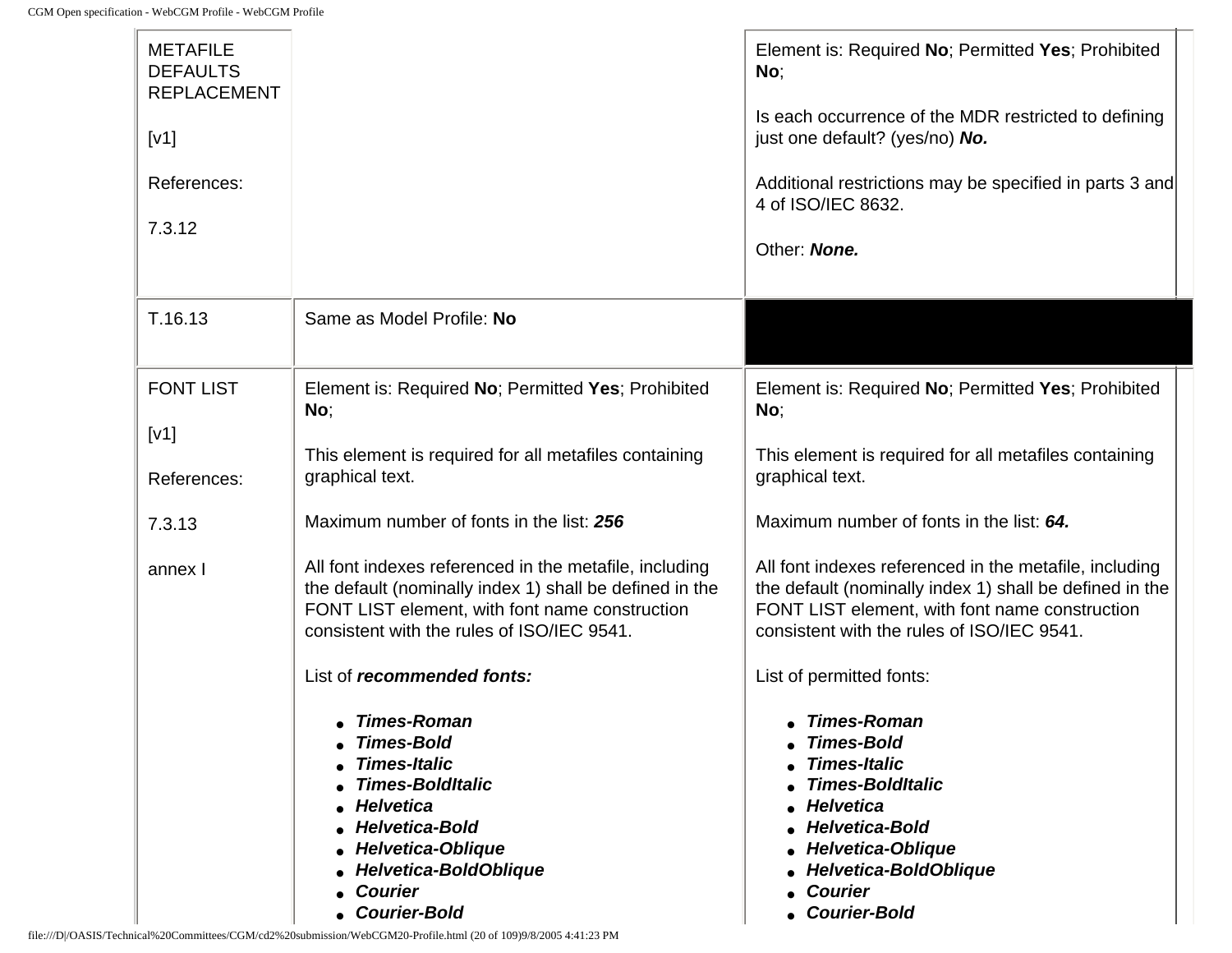|                                     | • Courier-Oblique<br><b>Courier-BoldOblique</b><br>• Symbol                                                                                                                                                                                                                                                                                                                                                                                                                                                                                                                                                                                                                                                                                                                                                                                                                                                                    | • Courier-Oblique<br><b>Courier-BoldOblique</b><br>• Symbol                                                                                                                                                                                                                                                                                                                                                                                                                                                                                                                                       |
|-------------------------------------|--------------------------------------------------------------------------------------------------------------------------------------------------------------------------------------------------------------------------------------------------------------------------------------------------------------------------------------------------------------------------------------------------------------------------------------------------------------------------------------------------------------------------------------------------------------------------------------------------------------------------------------------------------------------------------------------------------------------------------------------------------------------------------------------------------------------------------------------------------------------------------------------------------------------------------|---------------------------------------------------------------------------------------------------------------------------------------------------------------------------------------------------------------------------------------------------------------------------------------------------------------------------------------------------------------------------------------------------------------------------------------------------------------------------------------------------------------------------------------------------------------------------------------------------|
|                                     | NOTE - Theses font names are trademarked and<br>some are proprietary and copyrighted. Times and<br>Helvetica are registered trademarks of Allied<br>Corporation, the owner of the copyright on the fonts<br>of those names. Metric equivalents of the named<br>fonts may be substituted by interpreters. Times is a<br>serif font. Helvetica is a sans-serif font. Courier is a<br>monospaced, serif font. The association of character<br>code to glyph which shall be used for each of the<br>fonts and the metrics of the named fonts are<br>contained in clause I.2, annex I of CGM:1999.<br>Other: The list of recommended fonts is intended<br>to be a list of required minimum interpreter font<br>capability and a recommended maximum font<br>capability for generators. If other fonts are used,<br>the FONT PROPERTIES and RESTRICTED TEXT<br>elements are required. Font names are<br>considered case insensitive. | NOTE - Theses font names are trademarked and<br>some are proprietary and copyrighted. Times and<br>Helvetica are registered trademarks of Allied<br>Corporation, the owner of the copyright on the fonts<br>of those names. Metric equivalents of the named<br>fonts may be substituted by interpreters. Times is a<br>serif font. Helvetica is a sans-serif font. Courier is a<br>monospaced, serif font. The association of character<br>code to glyph which shall be used for each of the<br>fonts and the metrics of the named fonts are<br>contained in clause I.2, annex I.<br>Other: None. |
|                                     |                                                                                                                                                                                                                                                                                                                                                                                                                                                                                                                                                                                                                                                                                                                                                                                                                                                                                                                                |                                                                                                                                                                                                                                                                                                                                                                                                                                                                                                                                                                                                   |
| T.16.14                             | Same as Model Profile: No                                                                                                                                                                                                                                                                                                                                                                                                                                                                                                                                                                                                                                                                                                                                                                                                                                                                                                      |                                                                                                                                                                                                                                                                                                                                                                                                                                                                                                                                                                                                   |
| <b>CHARACTER</b><br><b>SET LIST</b> | Element is: Required No; Permitted Yes; Prohibited<br>No;                                                                                                                                                                                                                                                                                                                                                                                                                                                                                                                                                                                                                                                                                                                                                                                                                                                                      | Element is: Required No; Permitted Yes; Prohibited<br>No;                                                                                                                                                                                                                                                                                                                                                                                                                                                                                                                                         |
| [v1]                                | This element is required for all metafiles containing<br>graphical text.                                                                                                                                                                                                                                                                                                                                                                                                                                                                                                                                                                                                                                                                                                                                                                                                                                                       | This element is required for all metafiles containing<br>graphical text.                                                                                                                                                                                                                                                                                                                                                                                                                                                                                                                          |
| References:<br>7.3.14               | Maximum limit for the number of character sets in the<br>character set list: 6.                                                                                                                                                                                                                                                                                                                                                                                                                                                                                                                                                                                                                                                                                                                                                                                                                                                | Maximum limit for the number of character sets in the<br>character set list: 4.                                                                                                                                                                                                                                                                                                                                                                                                                                                                                                                   |
|                                     | Character sets shall be selected from the ISO<br>Registry of Character Sets. This list may be extended<br>by adding profile-defined character sets. List<br>character sets: :                                                                                                                                                                                                                                                                                                                                                                                                                                                                                                                                                                                                                                                                                                                                                  | Character sets shall be selected from the ISO<br>Registry of Character Sets. This list may be extended<br>by adding profile-defined character sets. List<br>character sets:                                                                                                                                                                                                                                                                                                                                                                                                                       |

file:///D|/OASIS/Technical%20Committees/CGM/cd2%20submission/WebCGM20-Profile.html (21 of 109)9/8/2005 4:41:23 PM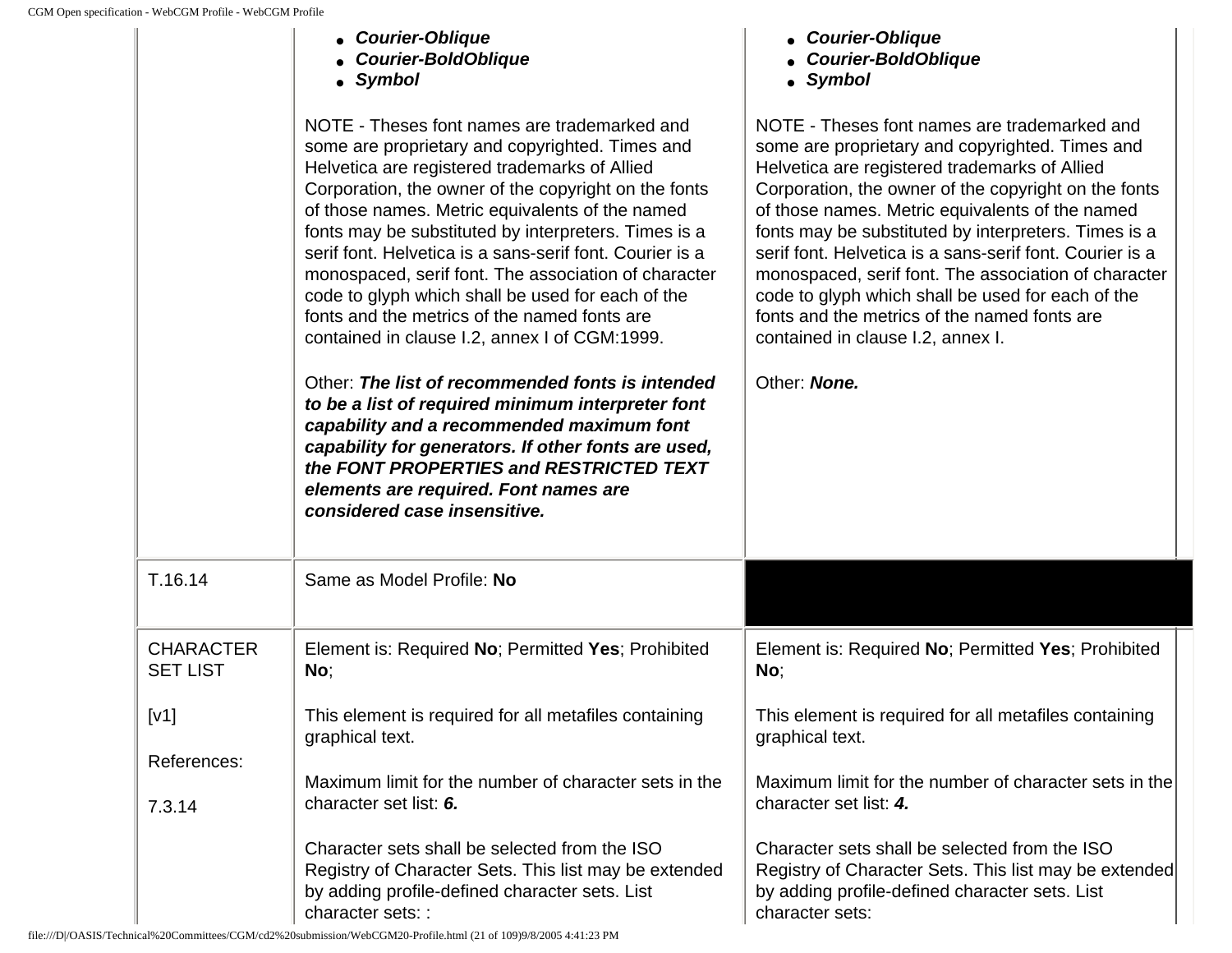|                                                       | "94-character G-set", 4/2 (ISO 8859-1 LH);                                                                                                             | "94-character G-set", 4/2 (ISO 8859-1 LH);                                                                  |
|-------------------------------------------------------|--------------------------------------------------------------------------------------------------------------------------------------------------------|-------------------------------------------------------------------------------------------------------------|
|                                                       | "96-character G-set", 4/1 (ISO 8859-1 RH);                                                                                                             | "96-character G-set", 4/1 (ISO 8859-1 RH);                                                                  |
|                                                       | "94-character G-set", 2/10 3/10 (Symbol LH);                                                                                                           | "94-character G-set", 2/10 3/10 (Symbol LH);                                                                |
|                                                       | "94-character G-set", 2/6 3/10 (Symbol RH);                                                                                                            | "94-character G-set", 2/6 3/10 (Symbol RH).                                                                 |
|                                                       | "complete code", 2/15 4/9 (UTF-8)                                                                                                                      | If any of these character sets is of type "complete"<br>code", specify the content of the complete code and |
|                                                       | "complete code", 2/15 4/12 (UTF-16)                                                                                                                    | its associated sequence tail:<br>Not applicable.                                                            |
|                                                       | Note. The tails for UTF-8 and UTF-16 differ from their<br>WebCGM 1.0 values. 2.0 metafiles shall not use the<br>1.0 forms.                             | Other: None.                                                                                                |
|                                                       | If any of these character sets is of type "complete"<br>code", specify the content of the complete code and<br>its associated sequence tail: Specified |                                                                                                             |
|                                                       | Other: None.                                                                                                                                           |                                                                                                             |
| T.16.15                                               | Same as Model Profile: No                                                                                                                              |                                                                                                             |
| <b>CHARACTER</b><br><b>CODING</b><br><b>ANNOUNCER</b> | Element is: Required Yes;<br>Any restrictions on the parameter values? Value                                                                           | Element is: Required No; Permitted Yes; Prohibited<br>No;                                                   |
| [V1]                                                  | shall be 'basic 8-bit'.                                                                                                                                | Any restrictions on the parameter values? Values<br>shall be 'basic 7-bit' and 'basic 8-bit'.               |
| References:                                           | Other: None.                                                                                                                                           | Other: None.                                                                                                |
| 7.3.15                                                |                                                                                                                                                        |                                                                                                             |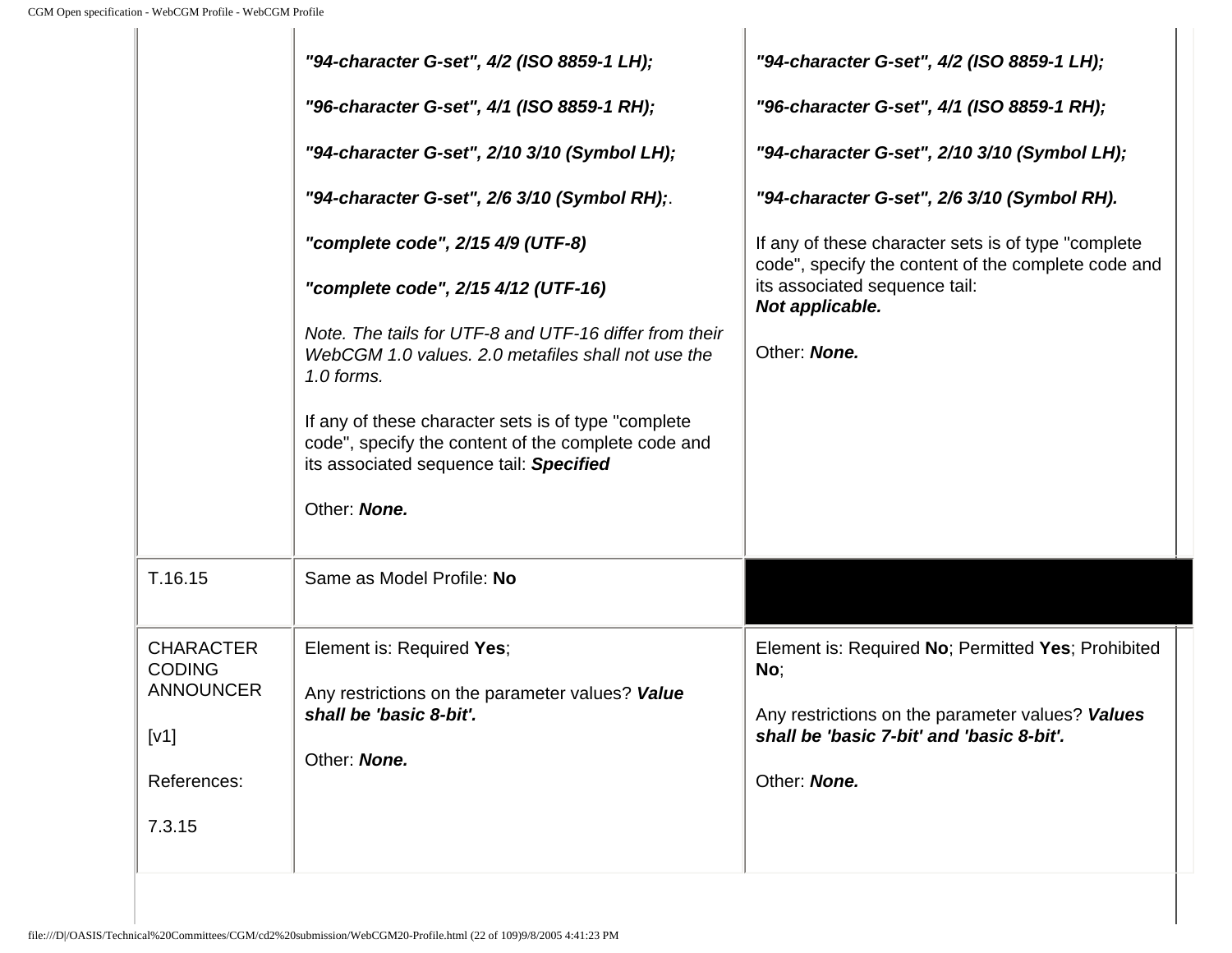| T.16.16                                                                                        | Same as Model Profile: No                                                                                                                |                                                                                                                        |
|------------------------------------------------------------------------------------------------|------------------------------------------------------------------------------------------------------------------------------------------|------------------------------------------------------------------------------------------------------------------------|
| <b>NAME</b><br><b>PRECISION</b><br>[v2]<br>References:<br>7.3.16<br>Part 3, 8.3<br>Part 4, 7.2 | Element is: Required No; Permitted No; Prohibited<br>Yes;<br>The parameter value of this element is coding<br>dependent.<br>Other: None. | Element is: Required No; Permitted Yes;<br>The parameter value of this element is coding<br>dependent.<br>Other: None. |
| T.16.17                                                                                        | Same as Model Profile: Yes                                                                                                               |                                                                                                                        |
| <b>MAXIMUM VDC</b><br><b>EXTENT</b>                                                            |                                                                                                                                          | Element is: Required No; Permitted Yes; Prohibited<br>No;                                                              |
| [v2]                                                                                           |                                                                                                                                          | Any restrictions on the parameter values? None.                                                                        |
| References:                                                                                    |                                                                                                                                          | Other: None.                                                                                                           |
| 7.3.17                                                                                         |                                                                                                                                          |                                                                                                                        |
| T.16.18                                                                                        | Same as Model Profile: No                                                                                                                |                                                                                                                        |
|                                                                                                |                                                                                                                                          |                                                                                                                        |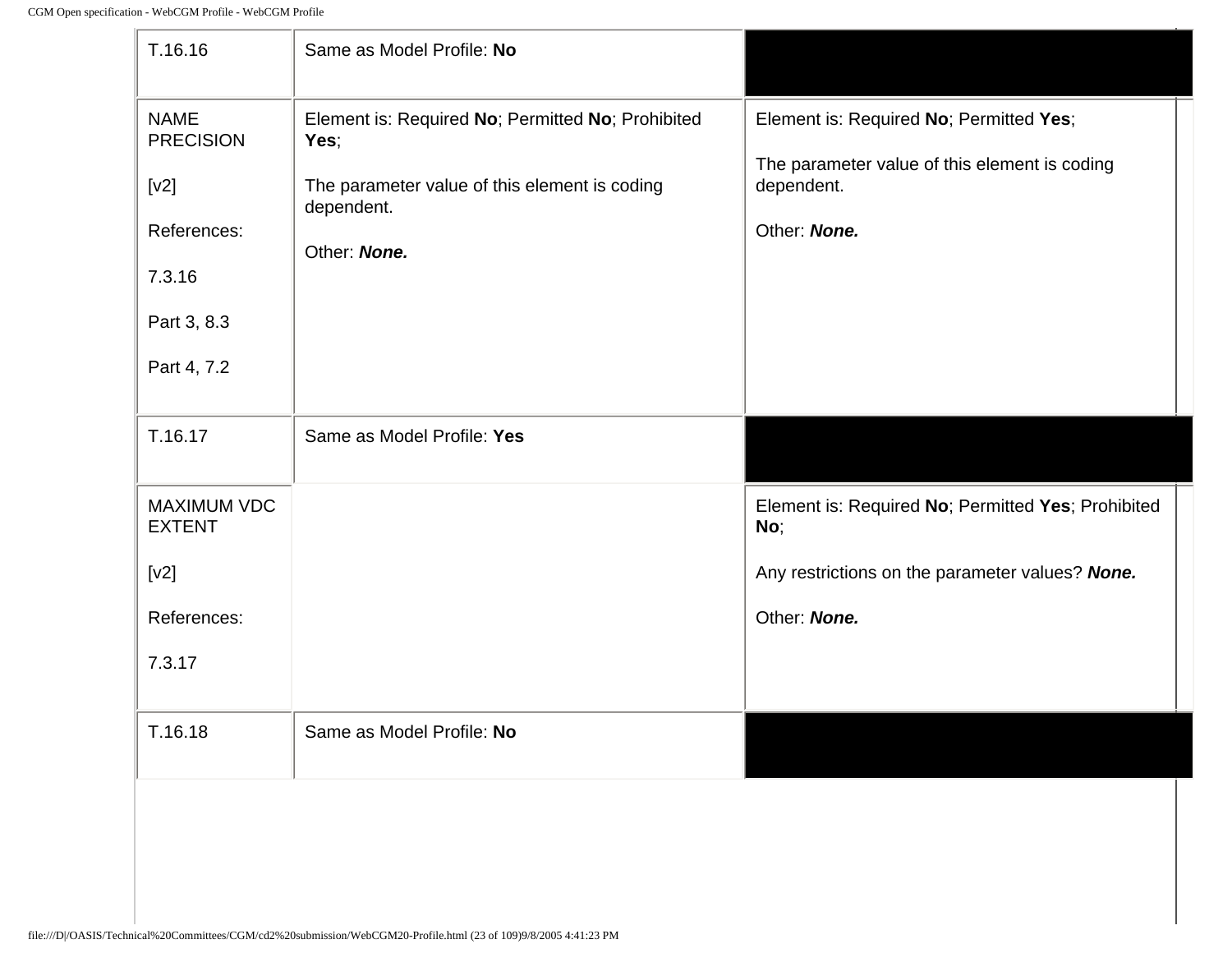$\Gamma$ 

| <b>SEGMENT</b><br><b>PRIORITY</b><br><b>EXTENT</b> | Element is: Required No; Permitted No; Prohibited<br>Yes;                                   | Element is: Required No; Permitted Yes; Prohibited<br>No;                                          |
|----------------------------------------------------|---------------------------------------------------------------------------------------------|----------------------------------------------------------------------------------------------------|
| [v2]                                               | Any restrictions on the parameter values.                                                   | Any restrictions on the parameter values? None.                                                    |
| References:                                        | Other: None.                                                                                | Other: None.                                                                                       |
| 7.3.18                                             |                                                                                             |                                                                                                    |
| T.16.19                                            | Same as Model Profile: No                                                                   |                                                                                                    |
| <b>COLOUR</b><br><b>MODEL</b>                      | Element is: Required No; Permitted Yes; Prohibited<br>No;                                   | Element is: Required No; Permitted Yes; Prohibited<br>No;                                          |
| [v3]                                               | Any restrictions on the set of colour models? Shall be<br>1, 6, 7, or 8.                    | Any restrictions on the set of colour models? None.                                                |
| References:                                        |                                                                                             | Other: None.                                                                                       |
| 7.3.19                                             | Other: Values 6, 7, and 8 are the registered values<br>for RGB-alpha, sRGB, and sRGB-alpha. |                                                                                                    |
| T.16.20                                            | Same as Model Profile: No                                                                   |                                                                                                    |
| <b>COLOUR</b><br><b>CALIBRATION</b>                | Element is: Required No; Permitted No; Prohibited<br>Yes;                                   | Element is: Required No; Permitted Yes; Prohibited<br>No;                                          |
| [v3]                                               | Calibration selection values permitted in accordance<br>with the permitted model(s):        | Calibration selection values permitted in accordance<br>with the permitted model(s): Values 16, 9. |
| References:                                        | If CYMK is permitted, minimum number of grid                                                | If CYMK is permitted, minimum number of grid                                                       |
| 7.3.20                                             | locations:                                                                                  | locations: 3.                                                                                      |
|                                                    | Any restrictions on the number of colour lookup table<br>entries, n?                        | Any restrictions on the number of colour lookup table<br>entries, n? None.                         |

÷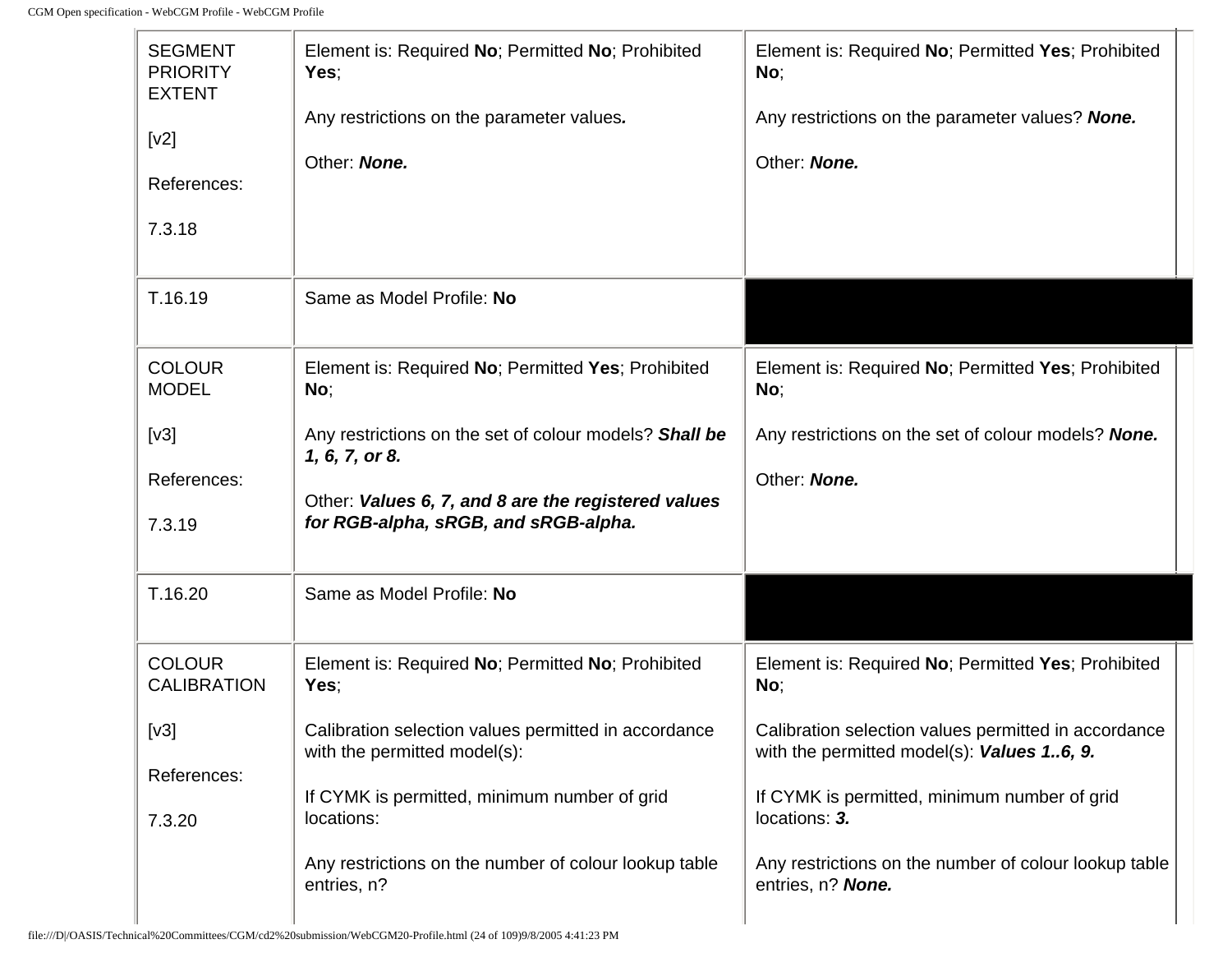|                                                                   | Any restrictions on the number of grid locations, m?<br>If CYMK is permitted, algorithms for interpolation<br>between grid locations?<br>Other: None.                                                                                                                                                                                                                                                                                                          | Any restrictions on the number of grid locations, m?<br>None.<br>If CYMK is permitted, algorithms for interpolation<br>between grid locations? None.<br>Other: None.                        |
|-------------------------------------------------------------------|----------------------------------------------------------------------------------------------------------------------------------------------------------------------------------------------------------------------------------------------------------------------------------------------------------------------------------------------------------------------------------------------------------------------------------------------------------------|---------------------------------------------------------------------------------------------------------------------------------------------------------------------------------------------|
| T.16.21                                                           | Same as Model Profile: No                                                                                                                                                                                                                                                                                                                                                                                                                                      |                                                                                                                                                                                             |
| <b>FONT</b><br><b>PROPERTIES</b><br>[v3]<br>References:<br>7.3.21 | Required No; Permitted Yes; Prohibited No;<br>Any restrictions on the parameter values? The<br>required parameters, when used, are INDEX,<br>FONT FAMILY, POSTURE, WEIGHT,<br>PROPORTIONATE WIDTH, DESIGN GROUP and<br><b>STRUCTURE.</b><br>Other: This element is required when a font is<br>used that is not in the list of recommended fonts<br>specified in the FONT LIST element. Parameter<br>values of type SF are considered to be case<br>insensitive | Required No; Permitted Yes; Prohibited No;<br>Any restrictions on the parameter values? All<br>defined index and enumerated values of all<br>parameters shall be permitted.<br>Other: None. |
| T.16.22                                                           | Same as Model Profile: No                                                                                                                                                                                                                                                                                                                                                                                                                                      |                                                                                                                                                                                             |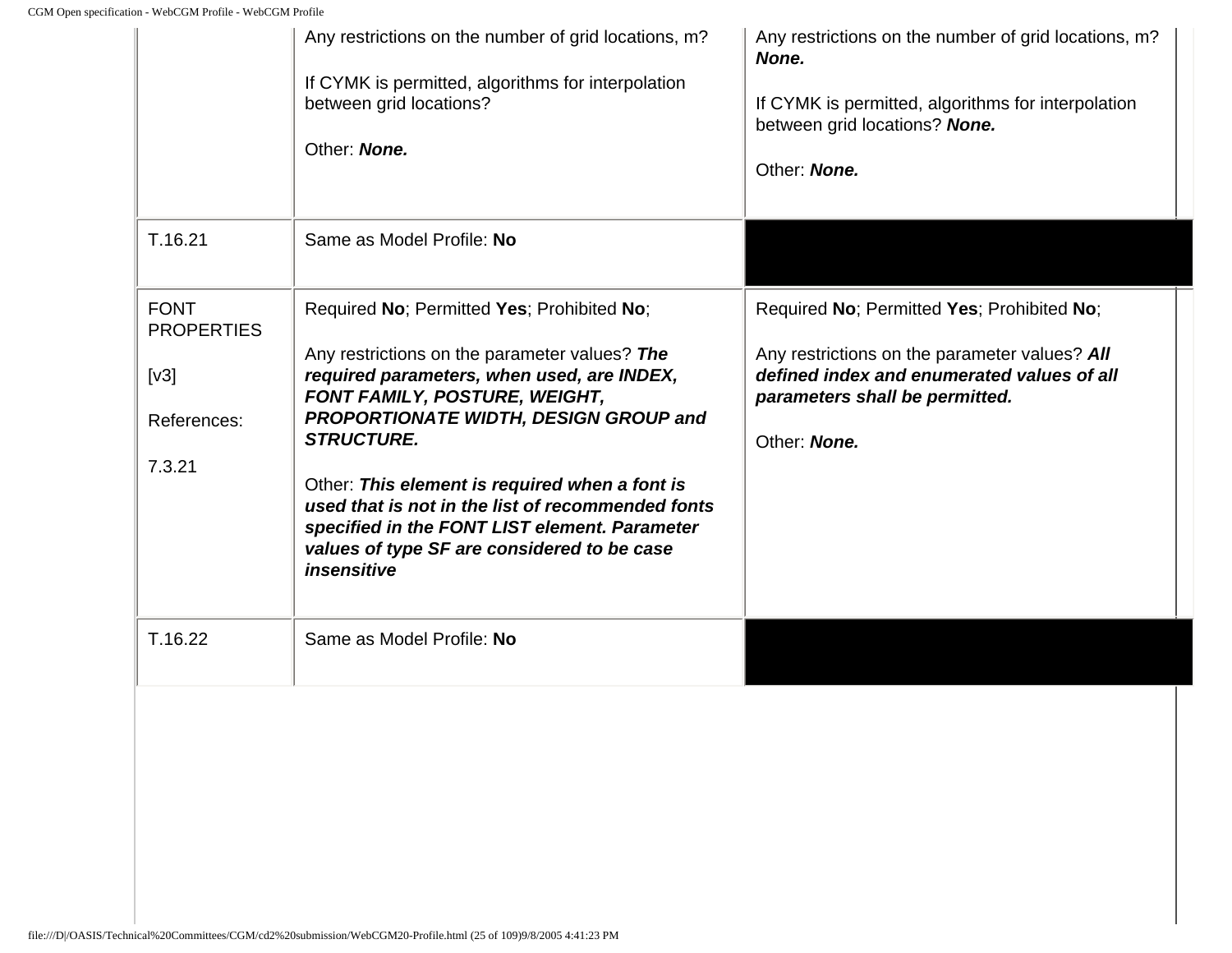| <b>GLYPH</b><br><b>MAPPING</b>       | Required No; Permitted No; Prohibited Yes;                   | Required No; Permitted Yes; Prohibited No;                         |  |
|--------------------------------------|--------------------------------------------------------------|--------------------------------------------------------------------|--|
| [v3]                                 | Subset of AFII registered glyphs which may be<br>referenced: | Subset of AFII registered glyphs which may be<br>referenced: None. |  |
| References:                          | Maximum number of glyphs which may be defined:               | Maximum number of glyphs which may be defined:<br>8192.            |  |
| 7.3.22                               | Other: None.                                                 | Other: None.                                                       |  |
| T.16.23                              | Same as Model Profile: Yes                                   |                                                                    |  |
| <b>SYMBOL</b><br><b>LIBRARY LIST</b> |                                                              | Required No; Permitted No; Prohibited Yes;                         |  |
| [v3]                                 |                                                              | Libraries which may be accessed and their encoding<br>rules:       |  |
| References:                          |                                                              | Maximum number of libraries which may be accessed:                 |  |
| 7.3.23                               |                                                              | Other:                                                             |  |
|                                      |                                                              | NOTE - There are currently no registered symbol<br>libraries.      |  |
| T.16.24                              | Same as Model Profile: No                                    |                                                                    |  |
|                                      |                                                              |                                                                    |  |
|                                      |                                                              |                                                                    |  |
|                                      |                                                              |                                                                    |  |
|                                      |                                                              |                                                                    |  |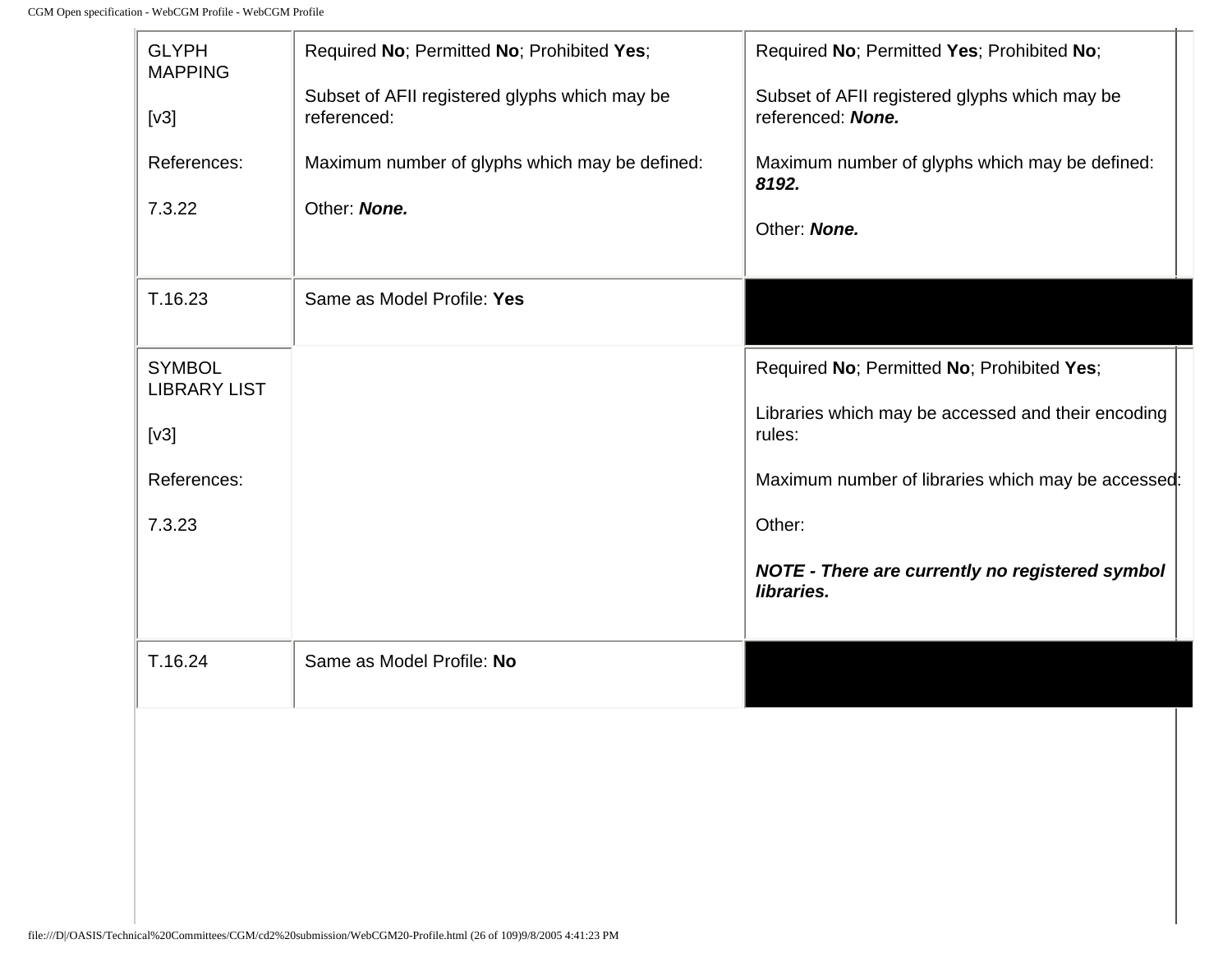| <b>PICTURE</b><br><b>DIRECTORY</b> | Required No; Permitted No; Prohibited Yes;                                                                      | Required No; Permitted Yes; Prohibited No;                                                                     |
|------------------------------------|-----------------------------------------------------------------------------------------------------------------|----------------------------------------------------------------------------------------------------------------|
| [v4]                               | Follow the rules for non-graphical text strings for<br>picture identifier parameter, clause 9.5.4.6 and T.14.5. | Follow the rules for non-graphical text strings for<br>picture identifier parameter, clause 9.5.4.6 and T.14.5 |
| References:                        | Other: None.                                                                                                    | Other: None.                                                                                                   |
| 7.3.24                             |                                                                                                                 |                                                                                                                |
| 9.5.4.6                            |                                                                                                                 |                                                                                                                |
| T.14.5                             |                                                                                                                 |                                                                                                                |
|                                    |                                                                                                                 |                                                                                                                |

## **6.6 Picture Descriptor Elements**

| <b>Element</b>      | <b>Specifications - WebCGM 2.0 Profile</b> | <b>Specifications - Model Profile</b>                                                                |
|---------------------|--------------------------------------------|------------------------------------------------------------------------------------------------------|
| T.17.1              | Same as Model Profile: No                  |                                                                                                      |
| <b>SCALING MODE</b> | Element: Required Yes;                     | Element: Required No; Permitted Yes; Prohibited No;                                                  |
| [v1]                | Any restrictions on the parameter values?  | Any restrictions on the parameter values? If<br><b>SCALING MODE is metric then the 'metric scale</b> |
| References:         | <b>SCALING MODE shall be metric.</b>       | factor' shall be positive.                                                                           |
| 7.4.1               | Other: None.                               | Other: None.                                                                                         |
| T.17.2              | Same as Model Profile: Yes                 |                                                                                                      |
|                     |                                            |                                                                                                      |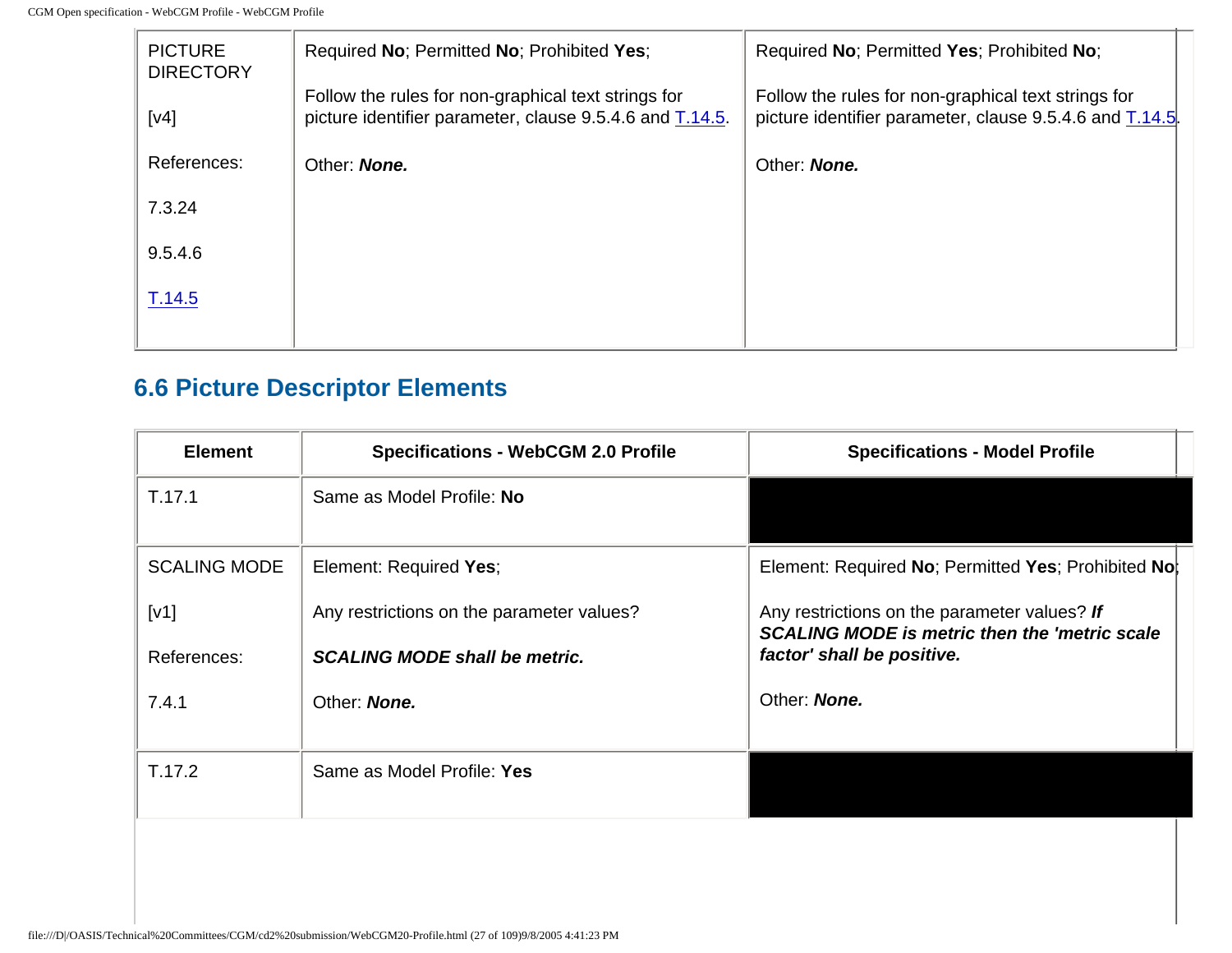| <b>COLOUR</b><br><b>SELECTION</b><br><b>MODE</b><br>$[V1][V2]$<br>References: |                            | Element: Required No; Permitted Yes;<br>Any restrictions on the parameter values? None.<br>Other: None. |
|-------------------------------------------------------------------------------|----------------------------|---------------------------------------------------------------------------------------------------------|
| 7.4.2                                                                         |                            |                                                                                                         |
| T.17.3                                                                        | Same as Model Profile: Yes |                                                                                                         |
| LINE WIDTH<br><b>SPECIFICATION</b><br><b>MODE</b>                             |                            | Element: Required No; Permitted Yes;<br>Any restrictions on the parameter values? None.                 |
| $[V1][V2]$                                                                    |                            | Other: None.                                                                                            |
| References:                                                                   |                            |                                                                                                         |
| 7.4.3                                                                         |                            |                                                                                                         |
| T.17.4                                                                        | Same as Model Profile: Yes |                                                                                                         |
| <b>MARKER SIZE</b><br><b>SPECIFICATION</b>                                    |                            | Element: Required No; Permitted Yes;                                                                    |
| <b>MODE</b>                                                                   |                            | Any restrictions on the parameter values? None.                                                         |
| $[V1][V2]$                                                                    |                            | Other: None.                                                                                            |
| References:                                                                   |                            |                                                                                                         |
| 7.4.4                                                                         |                            |                                                                                                         |

I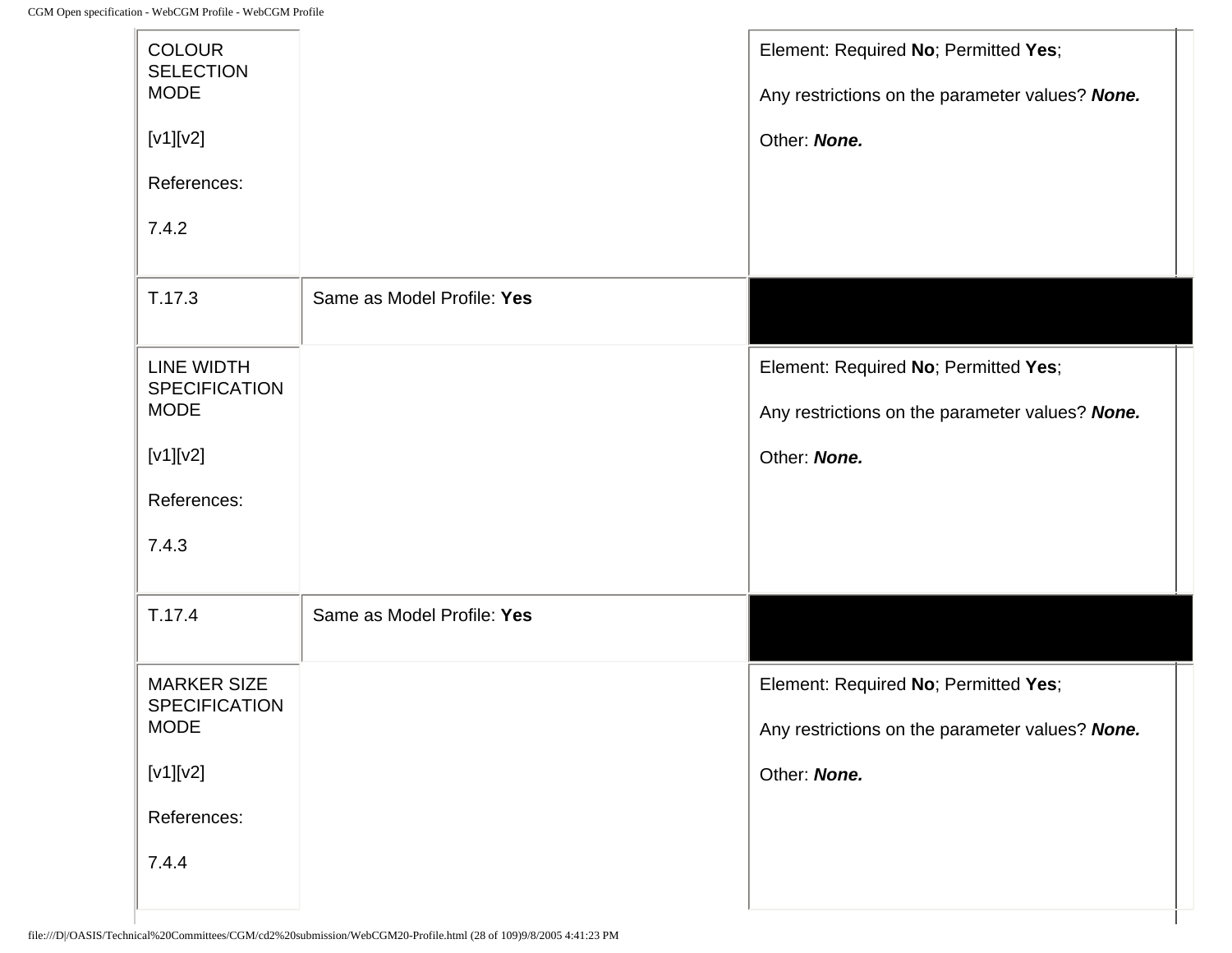$\mathbb{F}$ 

| T.17.5                                                                                                   | Same as Model Profile: Yes |                                                                                                         |
|----------------------------------------------------------------------------------------------------------|----------------------------|---------------------------------------------------------------------------------------------------------|
| <b>EDGE WIDTH</b><br><b>SPECIFICATION</b><br><b>MODE</b><br>$[V1][V2]$<br>References:<br>7.4.5<br>T.17.6 | Same as Model Profile: Yes | Element: Required No; Permitted Yes;<br>Any restrictions on the parameter values? None.<br>Other: None. |
|                                                                                                          |                            |                                                                                                         |
| <b>VDC EXTENT</b>                                                                                        |                            | Element: Required No; Permitted Yes;                                                                    |
| [V1]                                                                                                     |                            | Limits on the sense and orientation of the VDC<br>space: None.                                          |
| References:                                                                                              |                            | Is zero-area VDC extent permitted? (yes/no) No.                                                         |
| 7.4.6                                                                                                    |                            | If yes, specify its meaning.                                                                            |
|                                                                                                          |                            | Other: None.                                                                                            |
| T.17.7                                                                                                   | Same as Model Profile: Yes |                                                                                                         |
|                                                                                                          |                            |                                                                                                         |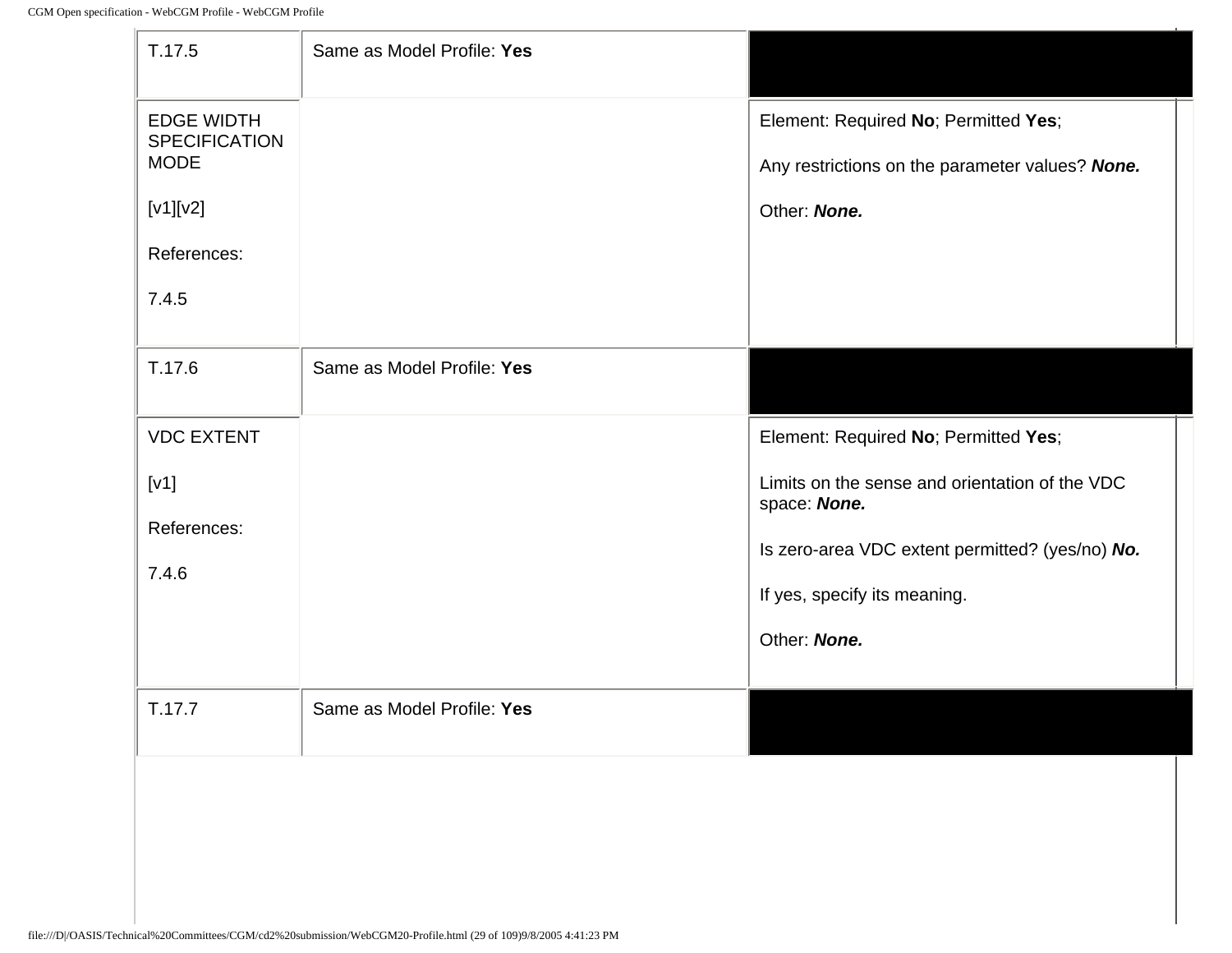| <b>BACKGROUND</b>                |                            | Element: Required No; Permitted Yes;                                                            |
|----------------------------------|----------------------------|-------------------------------------------------------------------------------------------------|
| <b>COLOUR</b>                    |                            | The colour value parameter shall follow the rules for                                           |
| [V1]                             |                            | colour, clause $9.5.4.1$ and $\overline{1.14.1}$ .                                              |
| References:                      |                            | Other: None.                                                                                    |
| 7.4.7                            |                            |                                                                                                 |
| 9.5.4.1                          |                            |                                                                                                 |
| T.14.1                           |                            |                                                                                                 |
|                                  |                            |                                                                                                 |
| T.17.8                           | Same as Model Profile: Yes |                                                                                                 |
| <b>DEVICE</b><br><b>VIEWPORT</b> |                            | Element: Required No; Permitted No; Prohibited Yes;                                             |
| [v2]                             |                            | Interaction of this element with environmental<br>presentation directives:                      |
|                                  |                            |                                                                                                 |
| References:                      |                            | Meaning of this element if the specified value is<br>inconsistent with the presentation device: |
| 7.4.8                            |                            | Other:                                                                                          |
|                                  |                            | NOTE - This element is prohibited due to its<br>device dependence.                              |
|                                  |                            |                                                                                                 |
| T.17.9                           | Same as Model Profile: Yes |                                                                                                 |
|                                  |                            |                                                                                                 |
|                                  |                            |                                                                                                 |
|                                  |                            |                                                                                                 |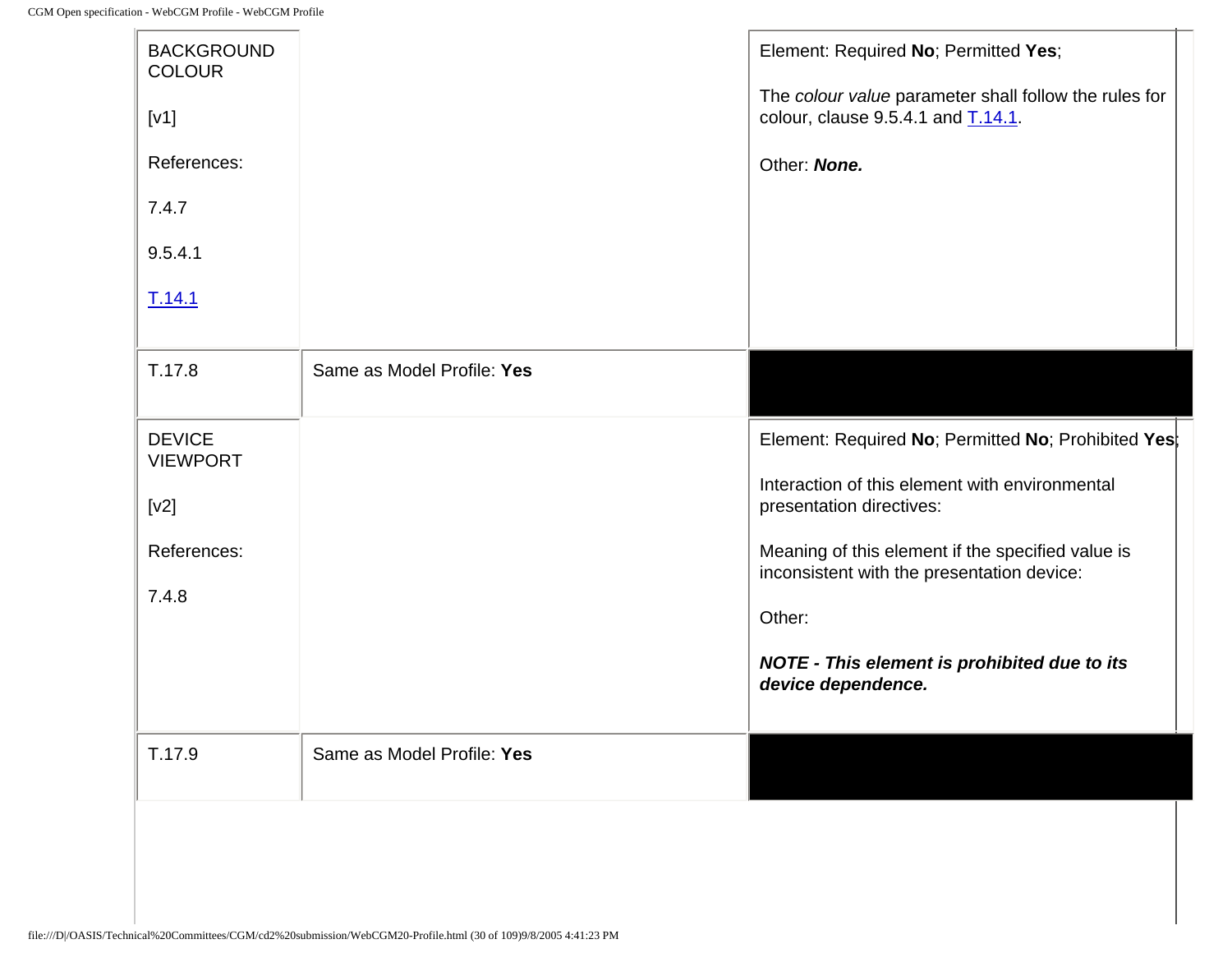| <b>DEVICE</b><br><b>VIEWPORT</b><br><b>SPECIFICATION</b><br><b>MODE</b><br>$[v2]$<br>References:<br>7.4.9 |                            | Element: Required No; Permitted No Prohibited Yes;<br>Set of legal values:<br>Other:<br>NOTE - This element is prohibited due to its<br>device dependence.         |
|-----------------------------------------------------------------------------------------------------------|----------------------------|--------------------------------------------------------------------------------------------------------------------------------------------------------------------|
| T.17.10                                                                                                   | Same as Model Profile: Yes |                                                                                                                                                                    |
| <b>DEVICE</b><br><b>VIEWPORT</b><br><b>MAPPING</b><br>[v2]<br>References:<br>7.4.10                       |                            | Element: Required No; Permitted No; Prohibited Yes;<br>Set of legal values:<br>Other:<br><b>NOTE - This element is prohibited due to its</b><br>device dependence. |
| T.17.11                                                                                                   | Same as Model Profile: No  |                                                                                                                                                                    |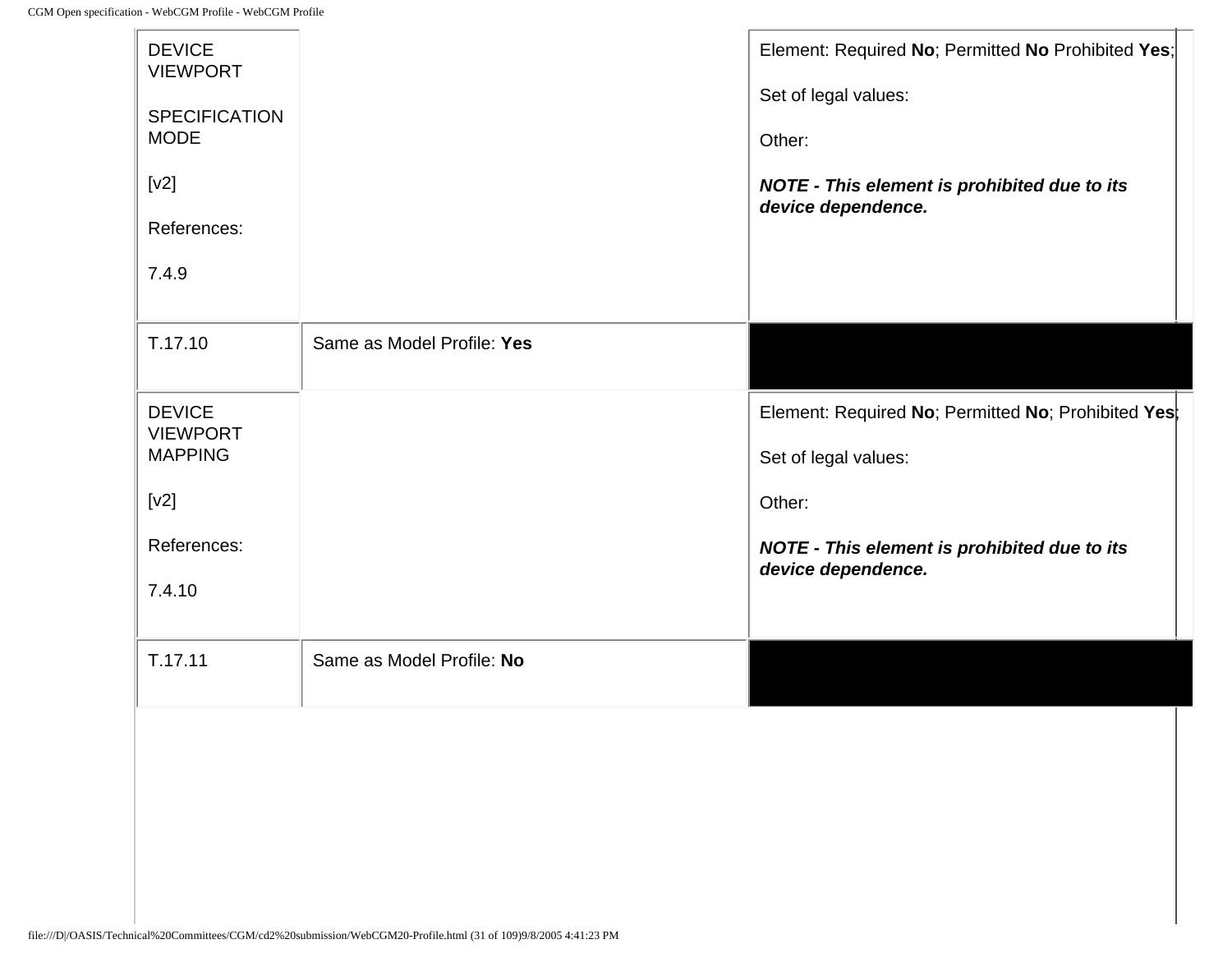| LINE REP-<br><b>RESENTATION</b><br>[v2]<br>References:<br>7.4.11<br>9.5.2.6<br>9.5.4.2<br>T.20.1          | Element: Required No; Permitted No; Prohibited Yes;<br>Maximum number of simultaneous bundle definitions:<br>Other: None. | Element: Required No; Permitted Yes; Prohibited No;<br>Maximum number of simultaneous bundle<br>definitions: 20.<br>Other: None. |
|-----------------------------------------------------------------------------------------------------------|---------------------------------------------------------------------------------------------------------------------------|----------------------------------------------------------------------------------------------------------------------------------|
| T.17.12                                                                                                   | Same as Model Profile: No                                                                                                 |                                                                                                                                  |
| <b>MARKER REP-</b><br><b>RESENTATION</b><br>[v2]<br>References:<br>7.4.12<br>9.5.2.6<br>9.5.4.2<br>T.20.5 | Element: Required No; Permitted No; Prohibited Yes;<br>Maximum number of simultaneous bundle definitions:<br>Other: None. | Element: Required No; Permitted Yes; Prohibited No;<br>Maximum number of simultaneous bundle<br>definitions: 20.<br>Other: None. |
| T.17.13                                                                                                   | Same as Model Profile: No                                                                                                 |                                                                                                                                  |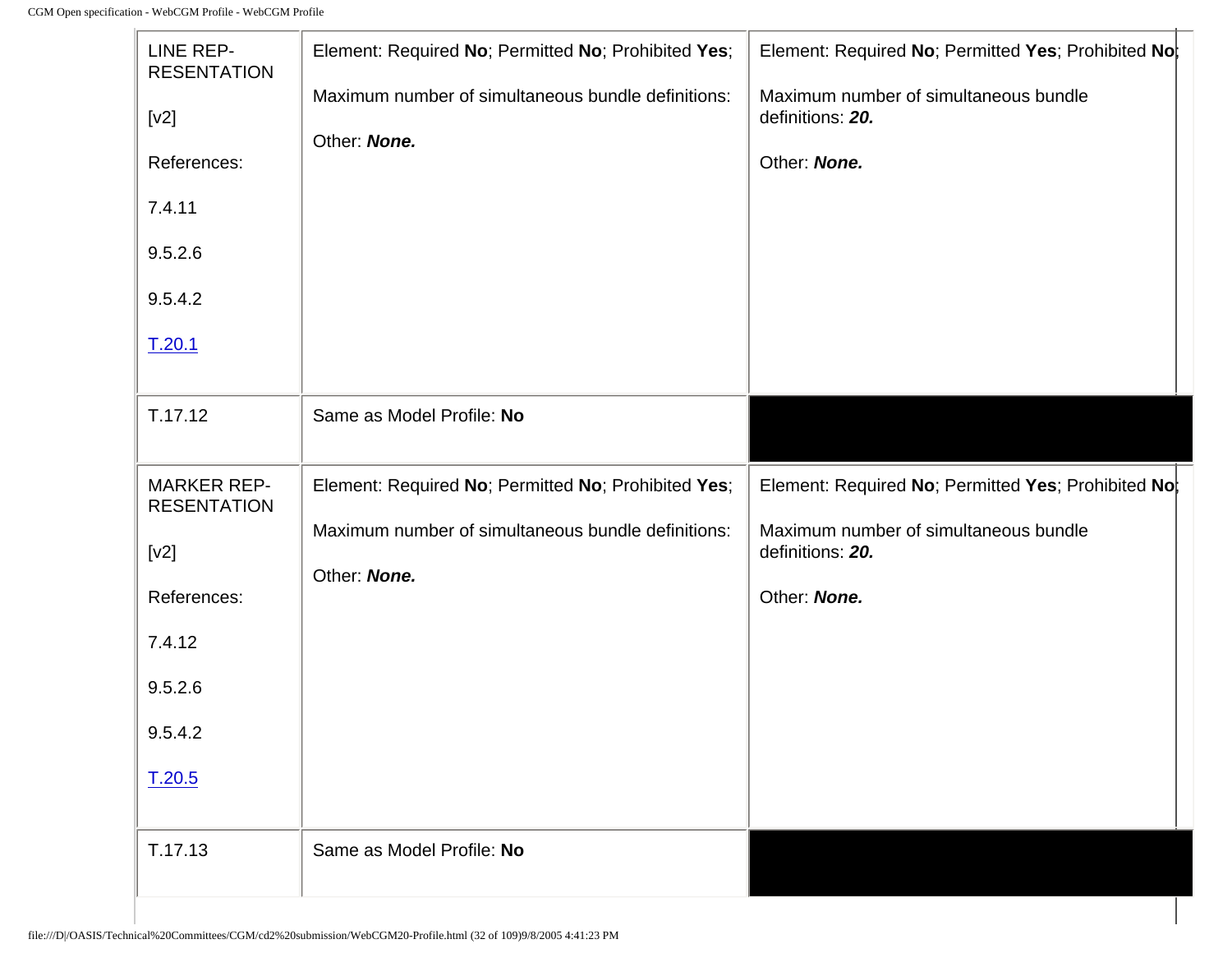-lo

| <b>TEXT REP-</b><br><b>RESENTATION</b><br>[v2]<br>References:<br>7.4.13<br>9.5.2.6<br>9.5.4.2<br>T.20.9 | Element: Required No; Permitted No; Prohibited Yes;<br>Maximum number of simultaneous bundle definitions:<br>Other: None. | Element: Required No; Permitted Yes; Prohibited No;<br>Maximum number of simultaneous bundle<br>definitions: 20.<br>Other: None. |
|---------------------------------------------------------------------------------------------------------|---------------------------------------------------------------------------------------------------------------------------|----------------------------------------------------------------------------------------------------------------------------------|
| T.17.14                                                                                                 | Same as Model Profile: No                                                                                                 |                                                                                                                                  |
| FILL REP-<br><b>RESENTATION</b><br>[v2]<br>References:<br>7.4.14<br>9.5.2.6<br>9.5.4.2<br>T.20.21       | Element: Required No; Permitted No; Prohibited Yes;<br>Maximum number of simultaneous bundle definitions:<br>Other: None. | Element: Required No; Permitted Yes; Prohibited No;<br>Maximum number of simultaneous bundle<br>definitions: 20.<br>Other: None. |
| T.17.15                                                                                                 | Same as Model Profile: No                                                                                                 |                                                                                                                                  |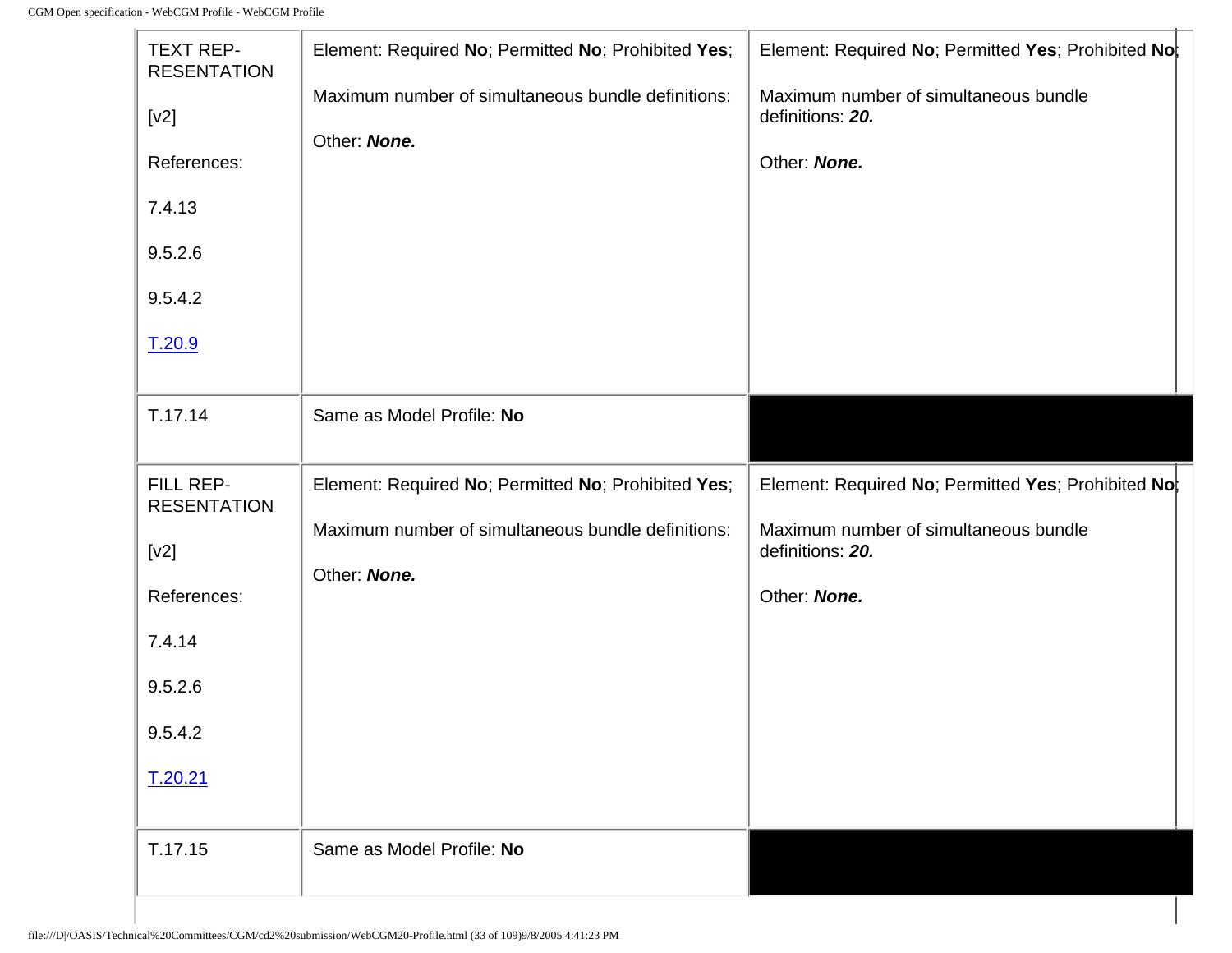$\mathbb{F}$ 

| <b>EDGE REP-</b><br><b>RESENTATION</b><br>[v2]<br>References:<br>7.4.15<br>9.5.2.6<br>9.5.4.2           | Element: Required No; Permitted No; Prohibited Yes;<br>Maximum number of simultaneous bundle definitions:<br>Other: None. | Element: Required No; Permitted Yes; Prohibited No;<br>Maximum number of simultaneous bundle<br>definitions: 20.<br>Other: None. |
|---------------------------------------------------------------------------------------------------------|---------------------------------------------------------------------------------------------------------------------------|----------------------------------------------------------------------------------------------------------------------------------|
| T.20.26                                                                                                 |                                                                                                                           |                                                                                                                                  |
| T.17.16                                                                                                 | Same as Model Profile: Yes                                                                                                |                                                                                                                                  |
| <b>INTERIOR</b><br><b>STYLE</b><br><b>SPECIFICATION</b><br><b>MODE</b><br>[v3]<br>References:<br>7.4.16 |                                                                                                                           | Element: Required No; Permitted Yes;<br>Any restriction on the parameter value? None.<br>Other: None.                            |
| T.17.17                                                                                                 | Same as Model Profile: Yes                                                                                                |                                                                                                                                  |
|                                                                                                         |                                                                                                                           |                                                                                                                                  |

t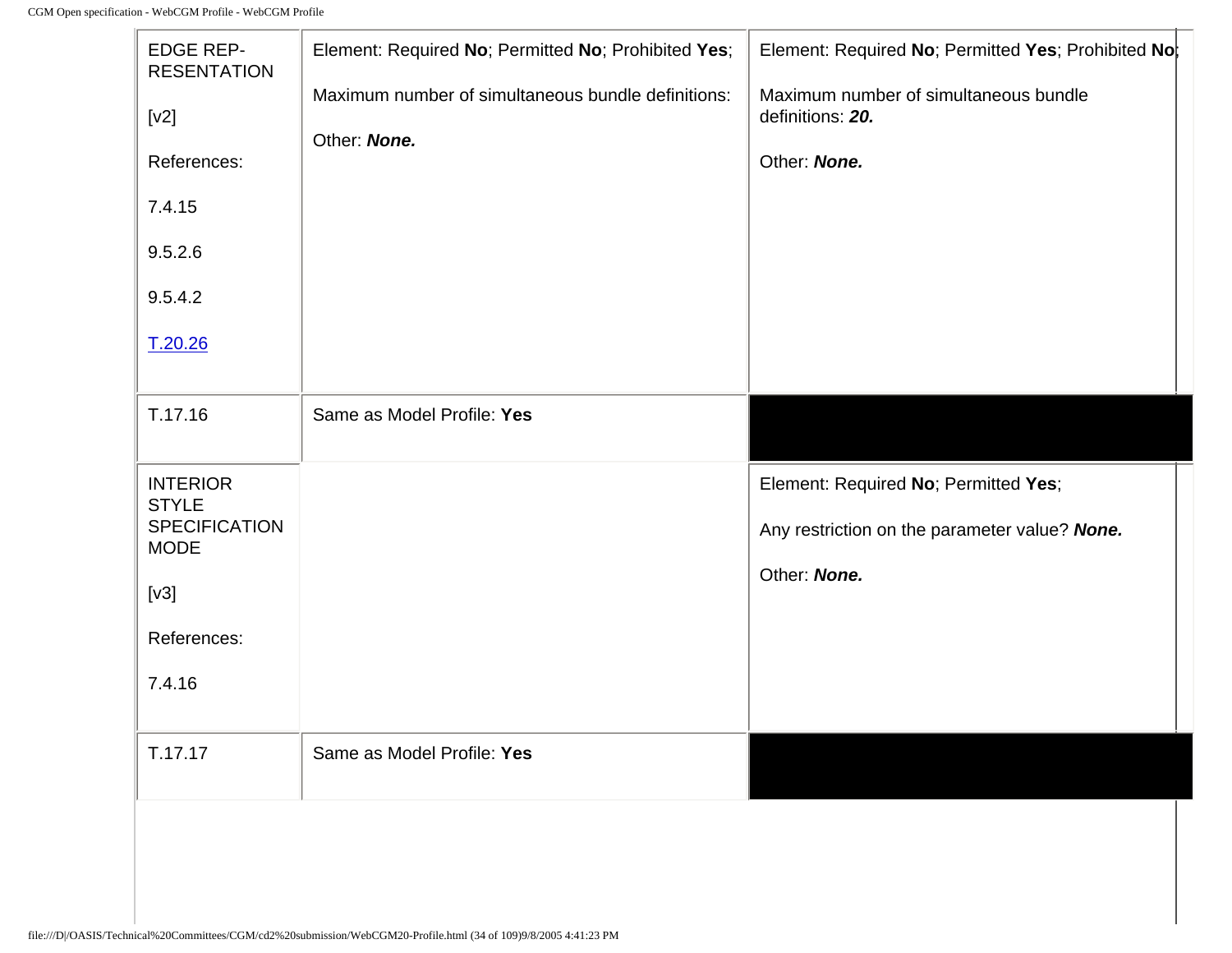| <b>LINE AND</b><br><b>EDGE TYPE</b><br><b>DEFINITION</b><br>[v3]<br>References:<br>7.4.17 |                            | Element: Required No; Permitted Yes; Prohibited No;<br>Any limits on the number of definitions? Maximum of<br>32 line types shall be specified simultaneously.<br>Any limits on the number of elements in a given<br>definition? Number of values in the dash gap list<br>shall not exceed 8.<br>Any restrictions on the dash cycle repeat length?<br>None.<br>Any restrictions on complexity of definition to prevent<br>degeneracies? None.<br>Other: None. |
|-------------------------------------------------------------------------------------------|----------------------------|---------------------------------------------------------------------------------------------------------------------------------------------------------------------------------------------------------------------------------------------------------------------------------------------------------------------------------------------------------------------------------------------------------------------------------------------------------------|
| T.17.18                                                                                   | Same as Model Profile: Yes |                                                                                                                                                                                                                                                                                                                                                                                                                                                               |
| <b>HATCH STYLE</b><br><b>DEFINITION</b>                                                   |                            | Element: Required No; Permitted Yes; Prohibited No;                                                                                                                                                                                                                                                                                                                                                                                                           |
| [v3]                                                                                      |                            | Limit on the number of hatch styles? Maximum of 32<br>hatch styles shall be specified simultaneously.                                                                                                                                                                                                                                                                                                                                                         |
| References:<br>7.4.18                                                                     |                            | Limit on the number of gaps in a given definition?<br>Number of entries in the gap width list shall not<br>exceed 8.                                                                                                                                                                                                                                                                                                                                          |
|                                                                                           |                            | Any limits on duty cycle length? None.                                                                                                                                                                                                                                                                                                                                                                                                                        |
|                                                                                           |                            | Any restrictions on complexity of definition to prevent<br>degeneracies? None.                                                                                                                                                                                                                                                                                                                                                                                |
|                                                                                           |                            | Any restrictions on the style indicator? None.                                                                                                                                                                                                                                                                                                                                                                                                                |
|                                                                                           |                            | Other: None.                                                                                                                                                                                                                                                                                                                                                                                                                                                  |
|                                                                                           |                            |                                                                                                                                                                                                                                                                                                                                                                                                                                                               |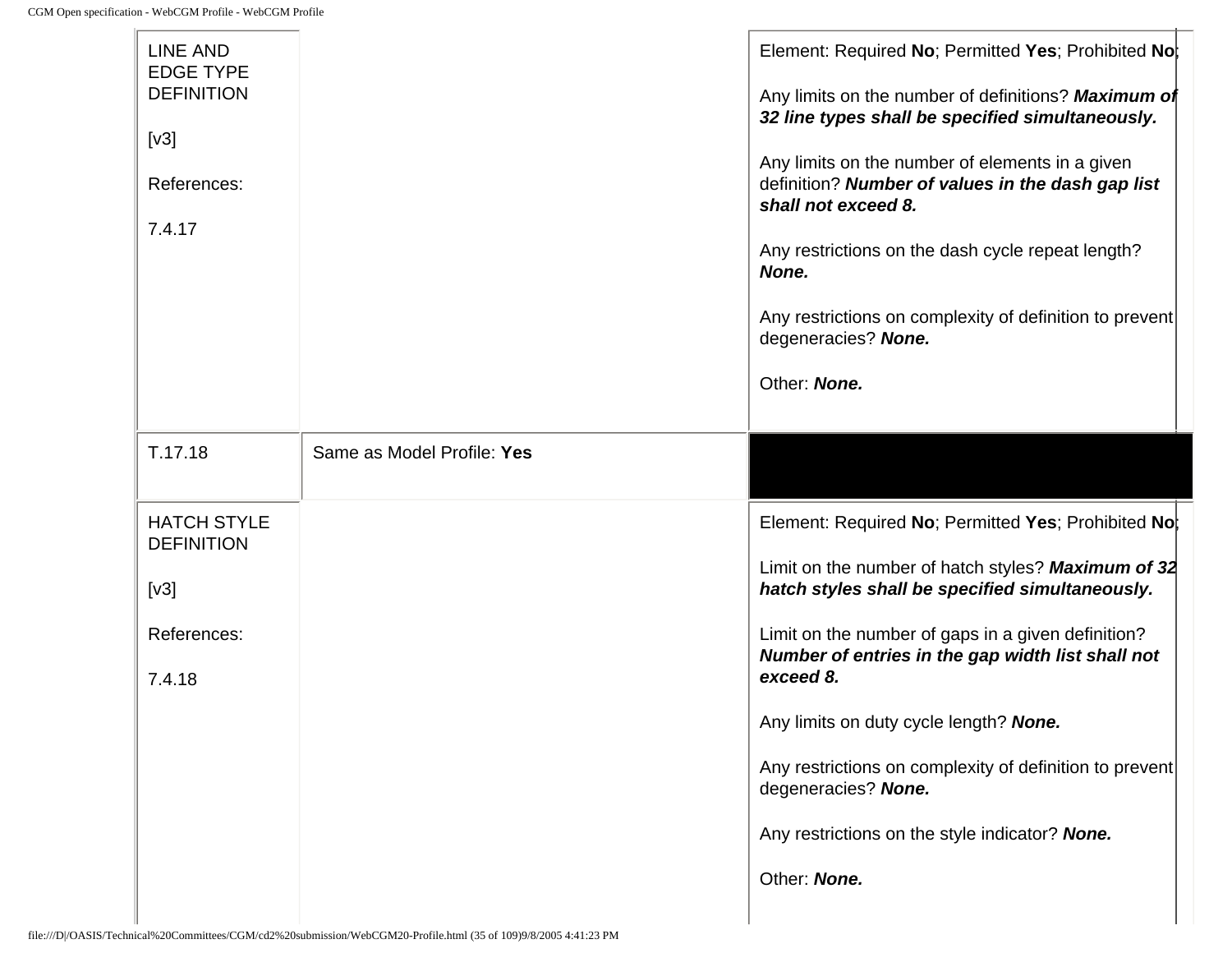| T.17.19                                                                                                          | Same as Model Profile: No                                                                                                                                                                           |                                                                                                                                                                                                                                                                                                                            |
|------------------------------------------------------------------------------------------------------------------|-----------------------------------------------------------------------------------------------------------------------------------------------------------------------------------------------------|----------------------------------------------------------------------------------------------------------------------------------------------------------------------------------------------------------------------------------------------------------------------------------------------------------------------------|
| <b>GEOMETRIC</b><br><b>PATTERN</b><br><b>DEFINITION</b><br>[v3]<br>References:<br>7.4.19                         | Element: Required No; Permitted No; Prohibited Yes;<br>Any limits on the number of geometric patterns<br>defined?<br>Any limits on the classes of primitives?<br>Other: None.                       | Element: Required No; Permitted Yes; Prohibited No;<br>Any limits on the number of geometric patterns<br>defined? The maximum number of geometric<br>patterns is 64.<br>Any limits on the classes of primitives? None.<br>Other: None.<br>NOTE - The number of geometric patterns cannot<br>exceed the number of segments. |
| T.17.20                                                                                                          | Same as Model Profile: No                                                                                                                                                                           |                                                                                                                                                                                                                                                                                                                            |
| <b>APPLICATION</b><br><b>STRUCTURE</b><br><b>DIRECTORY</b><br>[v4]<br>References:<br>7.4.20<br>9.5.4.6<br>T.14.5 | Element: Required No; Permitted No; Prohibited Yes;<br>Follow rules for non-graphical text strings for<br>application structure identifier parameter, clause<br>9.5.4.6 and T.14.5.<br>Other: None. | Element: Required No; Permitted Yes; Prohibited No;<br>Follow rules for non-graphical text strings for<br>application structure identifier parameter, clause<br>7.5.4.6 and T.14.5.<br>Other: None.                                                                                                                        |

## **6.7 Control Elements**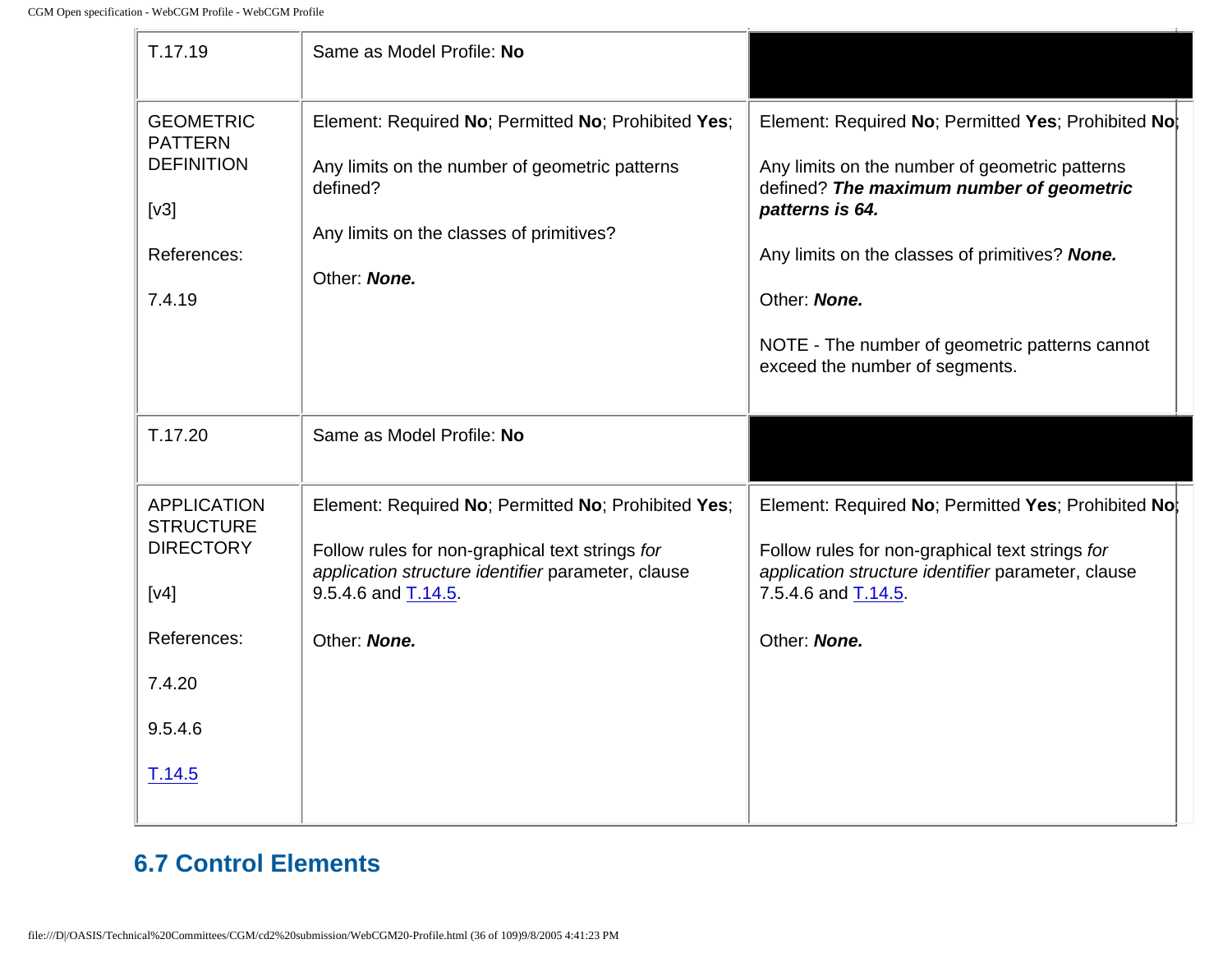| <b>Element</b>                                                                                       | <b>Specifications - WebCGM 2.0 Profile</b> | <b>Specifications - Model Profile</b>                                                                                                                                                      |
|------------------------------------------------------------------------------------------------------|--------------------------------------------|--------------------------------------------------------------------------------------------------------------------------------------------------------------------------------------------|
| T.18.1                                                                                               | Same as Model Profile: Yes                 |                                                                                                                                                                                            |
| <b>VDC INTEGER</b><br><b>PRECISION</b><br>[V1]<br>References:<br>7.5.1<br>Part 3, 8.5<br>Part 4, 7.4 |                                            | Element is: Required No; Permitted Yes;<br>The parameter values of this element are encoding<br>dependent. Restrictions are specified in parts 3 and<br>4 of ISO/IEC 8632.<br>Other: None. |
| T.18.2                                                                                               | Same as Model Profile: Yes                 |                                                                                                                                                                                            |
| <b>VDC REAL</b><br><b>PRECISION</b><br>[V1]<br>References:<br>7.5.2<br>Part 3, 8.5<br>Part 4, 7.4    |                                            | Element is: Required No; Permitted Yes;<br>The parameter values of this element are encoding<br>dependent. Restrictions are specified in parts 3 and<br>4 of ISO/IEC 8632.<br>Other: None. |
| T.18.3                                                                                               | Same as Model Profile: Yes                 |                                                                                                                                                                                            |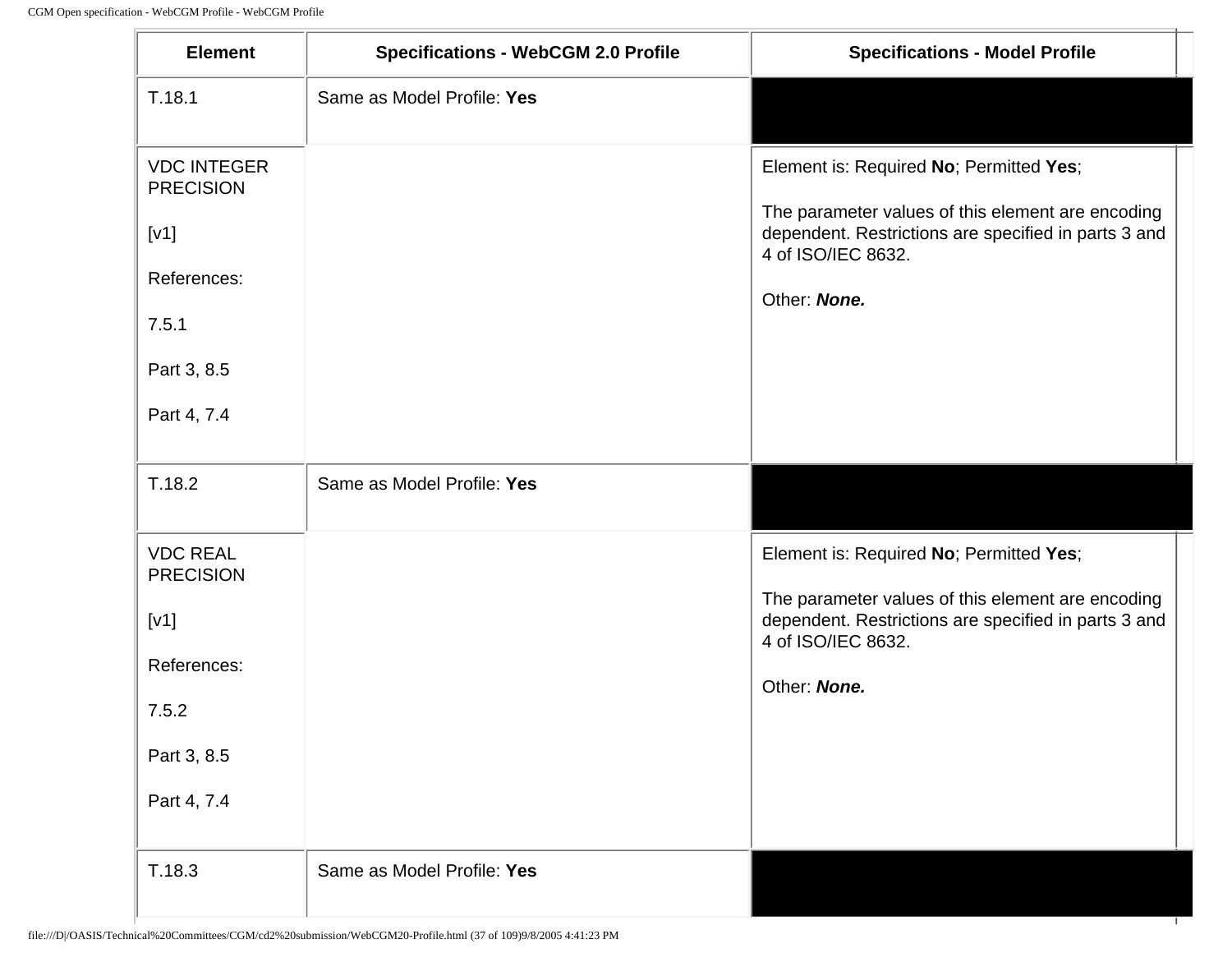$\mathbf{r}$ 

| <b>AUXILIARY</b><br><b>COLOUR</b> |                            | Element is: Required No; Permitted Yes; Prohibited<br>No;                                                                |
|-----------------------------------|----------------------------|--------------------------------------------------------------------------------------------------------------------------|
| [V1]                              |                            | The auxiliary colour specifier parameter shall follow<br>the rules for colour, clause 9.5.4.1 and $\underline{T.14.1}$ . |
| References:                       |                            | Other: None.                                                                                                             |
| 7.5.3                             |                            |                                                                                                                          |
| 9.5.4.1                           |                            |                                                                                                                          |
| T.14.1                            |                            |                                                                                                                          |
| D.4.4.1                           |                            |                                                                                                                          |
| T.18.4                            | Same as Model Profile: Yes |                                                                                                                          |
|                                   |                            |                                                                                                                          |
| TRANSPARENCY                      |                            | Element is: Required No; Permitted Yes; Prohibited                                                                       |
| [V1]                              |                            | No;                                                                                                                      |
| References:                       |                            | Any restriction on the parameter value? None.<br>Other: None.                                                            |
| 7.5.4                             |                            |                                                                                                                          |
| 9.5.7.9                           |                            |                                                                                                                          |
| T.14.1                            |                            |                                                                                                                          |
| T.18.5                            | Same as Model Profile: Yes |                                                                                                                          |
|                                   |                            |                                                                                                                          |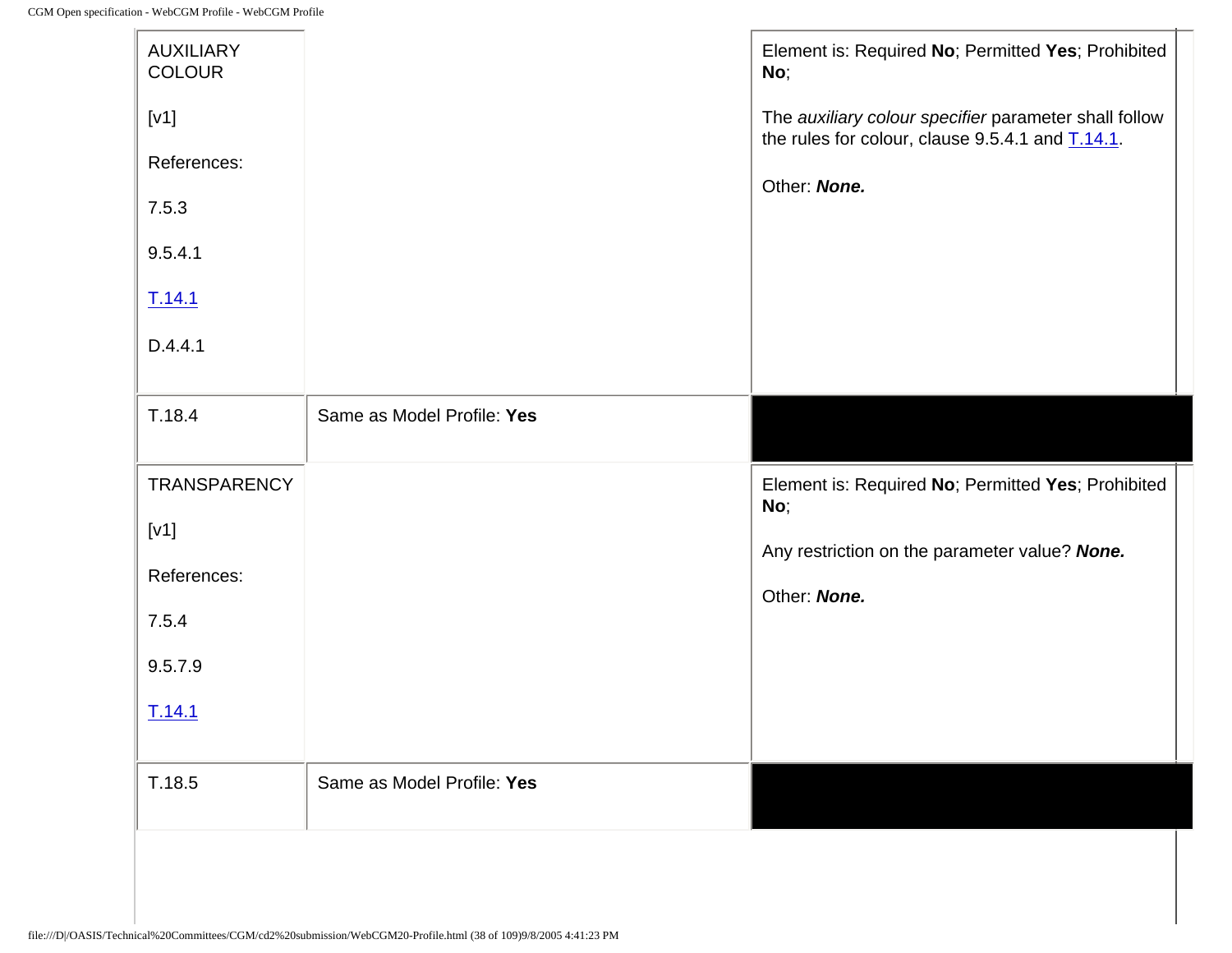| <b>CLIP</b><br><b>RECTANGLE</b>      |                            | Element is: Required No; Permitted Yes; Prohibited<br>No;                                                        |
|--------------------------------------|----------------------------|------------------------------------------------------------------------------------------------------------------|
| [v1]                                 |                            | Meaning of boundary cases for:                                                                                   |
| References:                          |                            | zero-area: Prohibited.                                                                                           |
| 7.5.5                                |                            | area greater than VDC extent: Clipping shall be done<br>to the intersection of CLIP RECTANGLE and VDC<br>EXTENT. |
| D.4.4.2                              |                            | additional cases: None.                                                                                          |
|                                      |                            | Other: None.                                                                                                     |
| T.18.6                               | Same as Model Profile: Yes |                                                                                                                  |
|                                      |                            |                                                                                                                  |
| <b>CLIP</b><br><b>INDICATOR</b> [v1] |                            | Element is: Required No; Permitted Yes; Prohibited<br>No;                                                        |
| References:                          |                            | Any restrictions on the parameter value? None.                                                                   |
| 7.5.6                                |                            | Other: None.                                                                                                     |
| T.18.7                               | Same as Model Profile: No  |                                                                                                                  |
|                                      |                            |                                                                                                                  |
|                                      |                            |                                                                                                                  |
|                                      |                            |                                                                                                                  |
|                                      |                            |                                                                                                                  |
|                                      |                            |                                                                                                                  |
|                                      |                            |                                                                                                                  |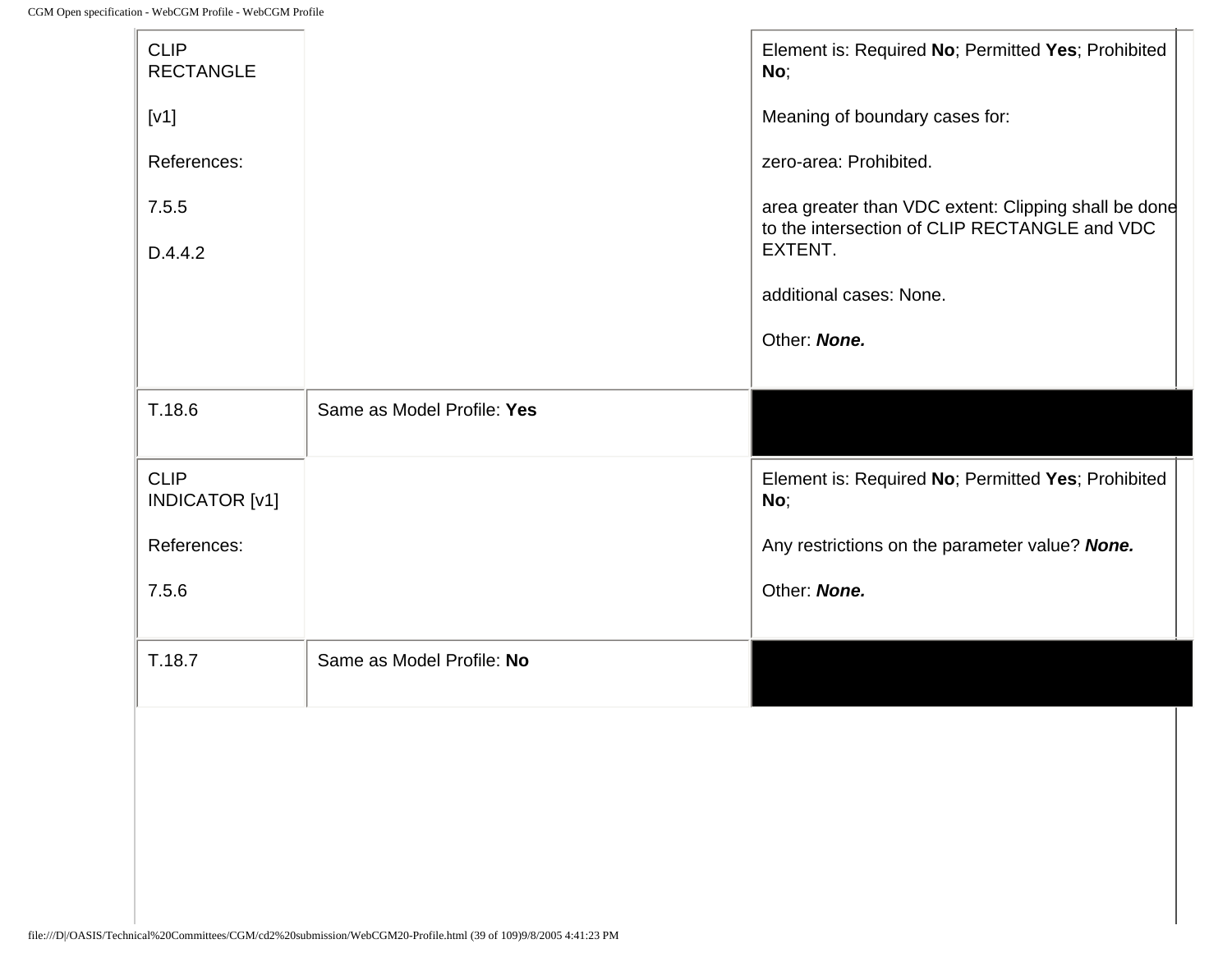lr.

| <b>LINE CLIPPING</b><br><b>MODE</b>                 | Element is: Required No; Permitted No; Prohibited<br>Yes; | Element is: Required No; Permitted Yes; Prohibited<br>No; |
|-----------------------------------------------------|-----------------------------------------------------------|-----------------------------------------------------------|
| [v2]                                                | Any restrictions on the parameter value? None.            | Any restrictions on the parameter value? None.            |
| References:                                         | Other: None.                                              | Other: None.                                              |
| 7.5.7                                               |                                                           |                                                           |
| D.4.4.3                                             |                                                           |                                                           |
| T.18.8                                              | Same as Model Profile: No                                 |                                                           |
| <b>MARKER</b><br><b>CLIPPING</b><br>$MODE$ [ $v2$ ] | Element is: Required No; Permitted No; Prohibited<br>Yes; | Element is: Required No; Permitted Yes; Prohibited<br>No; |
| References:                                         | P>Any restrictions on the parameter value? None.          | Any restrictions on the parameter value? None.            |
| 7.5.8                                               | Other: None.                                              | Other: None.                                              |
| D.4.4.3                                             |                                                           |                                                           |
| T.18.9                                              | Same as Model Profile: No                                 |                                                           |
|                                                     |                                                           |                                                           |
|                                                     |                                                           |                                                           |
|                                                     |                                                           |                                                           |
|                                                     |                                                           |                                                           |
|                                                     |                                                           |                                                           |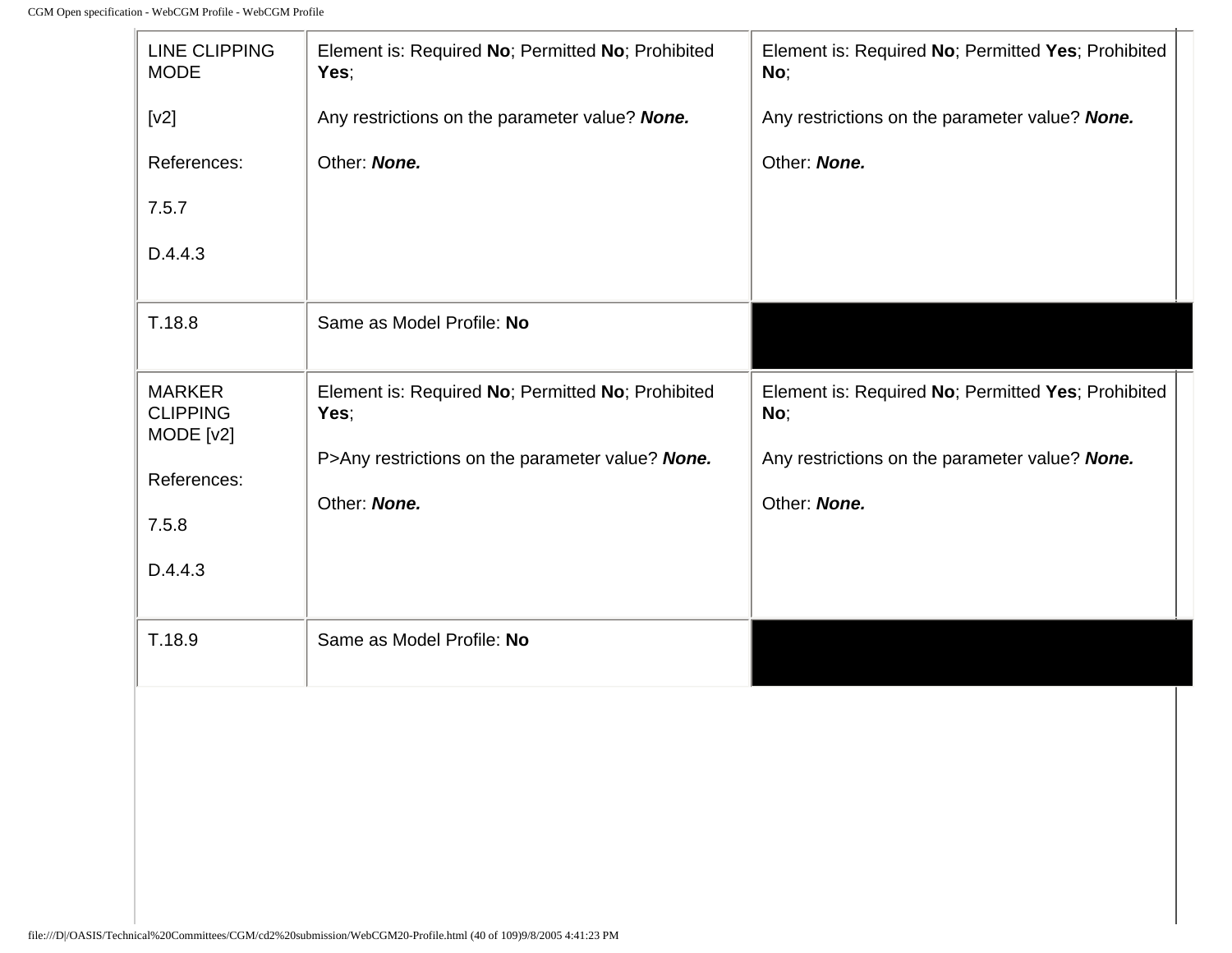-lo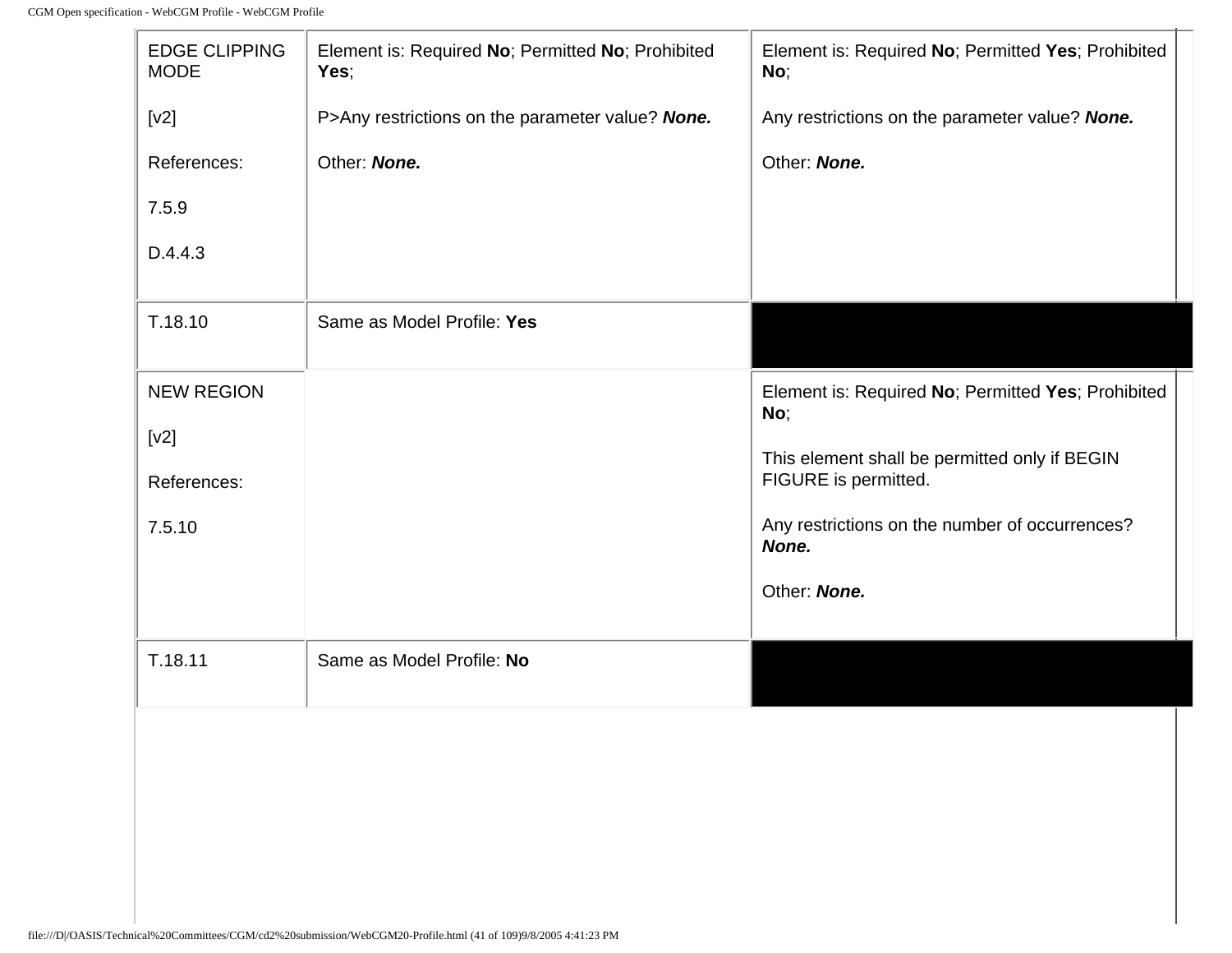| <b>SAVE</b><br><b>PRIMITIVE</b><br><b>CONTEXT</b>      | Element is: Required No; Permitted No; Prohibited<br>Yes:                 | Element is: Required No; Permitted Yes; Prohibited<br>No;                        |
|--------------------------------------------------------|---------------------------------------------------------------------------|----------------------------------------------------------------------------------|
| [v2]<br>References:                                    | Maximum number of simultaneously saved contexts:<br>Other: None.          | Maximum number of simultaneously saved contexts:<br>1024.<br>Other: None.        |
| 7.5.11                                                 |                                                                           |                                                                                  |
| T.18.12                                                | Same as Model Profile: No                                                 |                                                                                  |
| <b>RESTORE</b><br><b>PRIMITIVE</b><br><b>CONTEXT</b>   | Element is: Required No; Permitted No; Prohibited<br>Yes;                 | Element is: Required No; Permitted Yes; Prohibited<br>No;                        |
| [v2]                                                   | This element is permitted only if SAVE PRIMITIVE<br>CONTEXT is permitted. | This element is permitted only if SAVE PRIMITIVE<br>CONTEXT is permitted.        |
| References:                                            | Other: None.                                                              | Other: None.                                                                     |
| 7.5.12                                                 |                                                                           |                                                                                  |
| T.18.13                                                | Same as Model Profile: No                                                 |                                                                                  |
| <b>PROTECTION</b><br><b>REGION</b><br><b>INDICATOR</b> | Element is: Required No; Permitted Yes; Prohibited<br>No;                 | Element is: Required No; Permitted Yes; Prohibited<br>No;                        |
| [v3]                                                   | The values are restricted to: off, clip.                                  | This element shall be permitted only if BEGIN<br>PROTECTION REGION is permitted. |
|                                                        | Other: None.                                                              |                                                                                  |
| References:                                            |                                                                           | Other: None.                                                                     |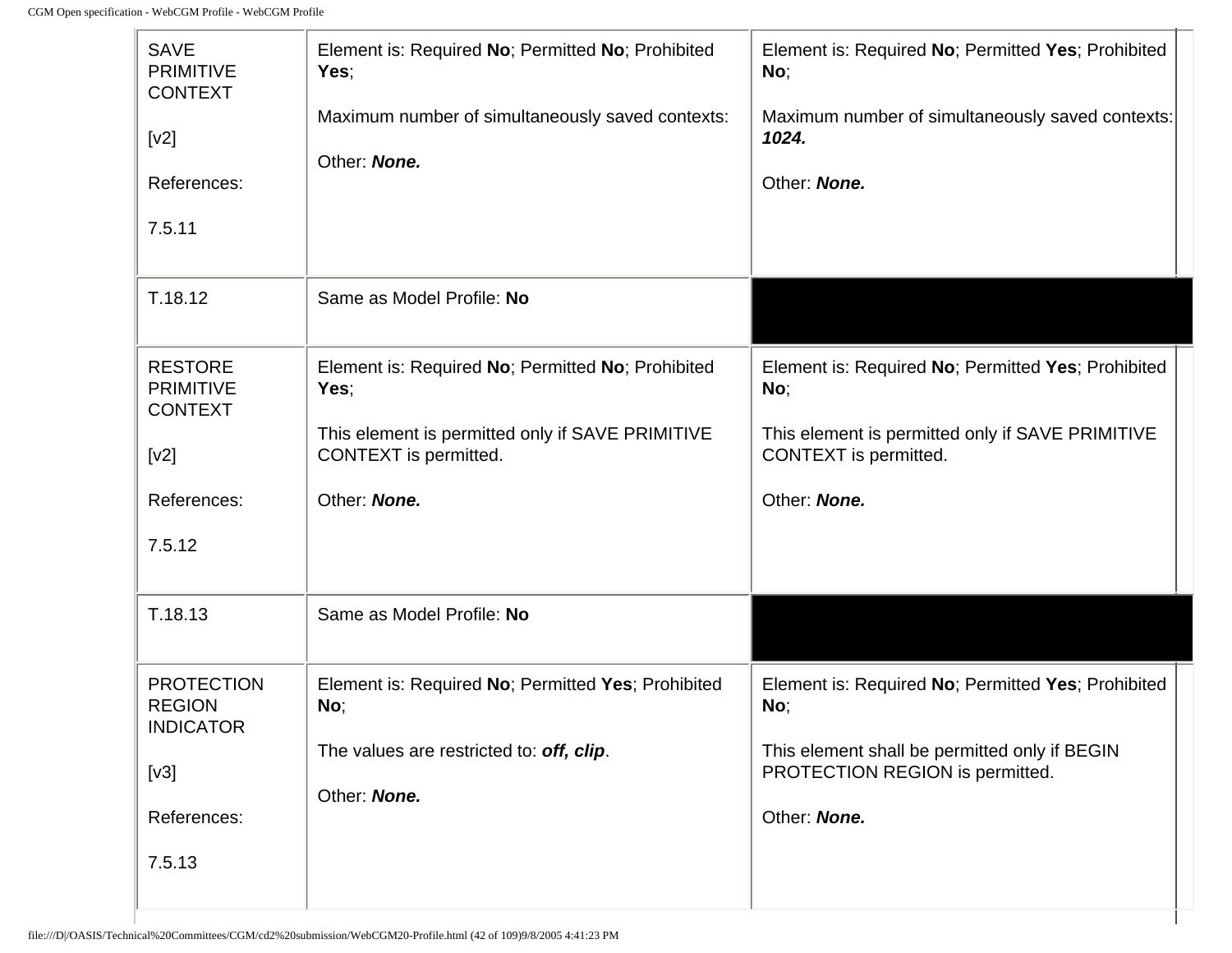| T.18.14                                        | Same as Model Profile: No                                         |                                                           |
|------------------------------------------------|-------------------------------------------------------------------|-----------------------------------------------------------|
| GENERALIZED<br><b>TEXT PATH</b><br><b>MODE</b> | Element is: Required No; Permitted Yes; Prohibited<br>No;         | Element is: Required No; Permitted Yes; Prohibited<br>No; |
| [v3]                                           | Any restrictions on the parameter value? off, axis-<br>tangential | Any restrictions on the parameter value? None.            |
| References:                                    | Other: None.                                                      | Other: None.                                              |
| 7.5.14                                         |                                                                   |                                                           |
| T.18.15                                        | Same as Model Profile: Yes                                        |                                                           |
| <b>MITRE LIMIT</b>                             |                                                                   | Element is: Required No; Permitted Yes; Prohibited<br>No; |
| [v3]                                           |                                                                   | Any restrictions on the parameter value? None.            |
| References:                                    |                                                                   | Other: None.                                              |
| 7.5.15                                         |                                                                   |                                                           |
| T.18.16                                        | Same as Model Profile: Yes                                        |                                                           |
|                                                |                                                                   |                                                           |
|                                                |                                                                   |                                                           |
|                                                |                                                                   |                                                           |
|                                                |                                                                   |                                                           |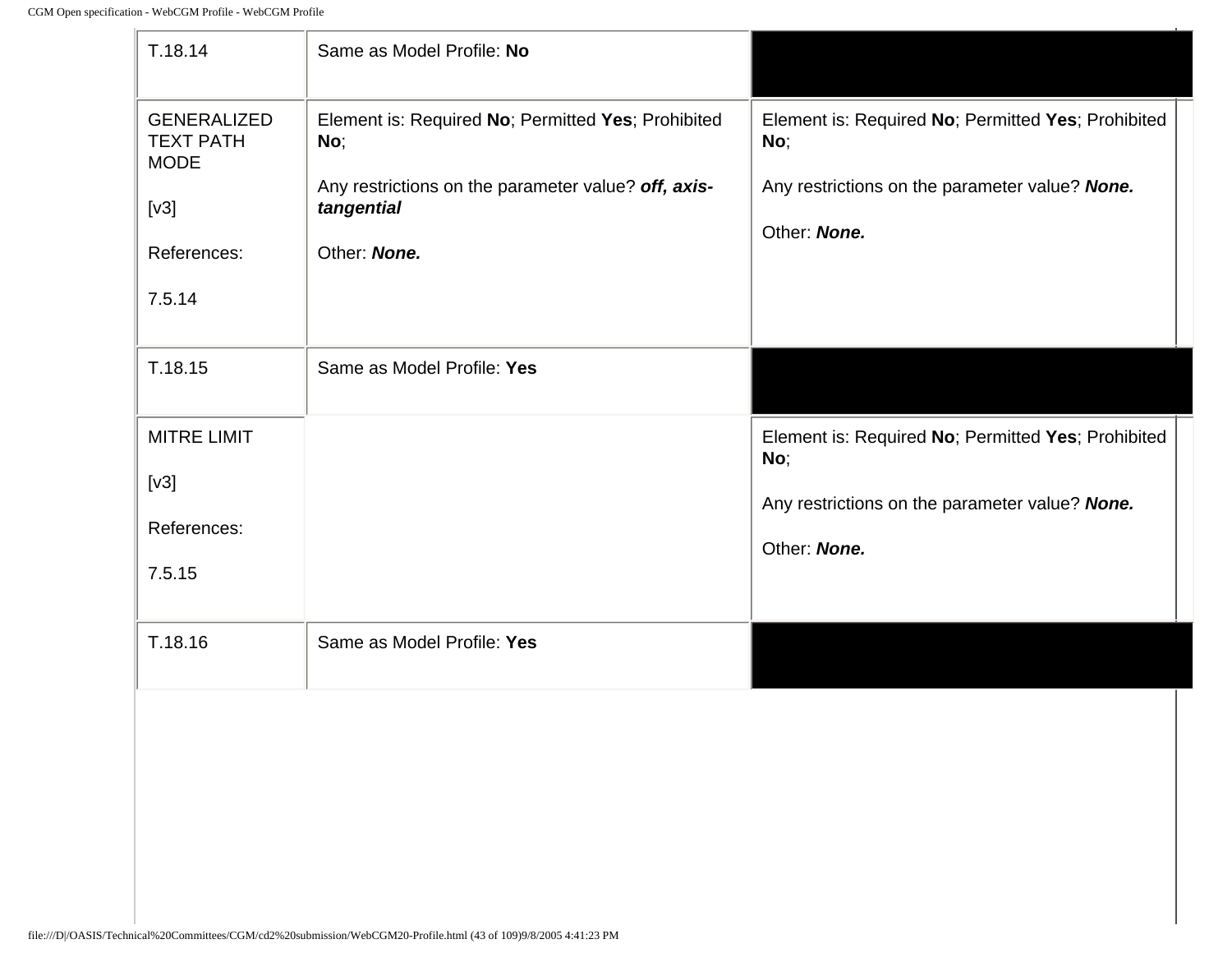| <b>TRANSPARENT</b><br><b>CELL COLOUR</b> | Element is: Required No; Permitted Yes; Prohibited<br>No;                                                           |
|------------------------------------------|---------------------------------------------------------------------------------------------------------------------|
| [v3]                                     | The transparent cell colour specifier parameter shall<br>follow the rules for colour, clause 9.5.4.1 and $T.14.1$ . |
| References:                              |                                                                                                                     |
| 7.5.16                                   | Any restrictions on the parameter values? None.                                                                     |
|                                          | Other: None.                                                                                                        |
| 9.5.4.1                                  |                                                                                                                     |
|                                          |                                                                                                                     |
| T <sub>14.1</sub>                        |                                                                                                                     |
|                                          |                                                                                                                     |

## **6.8 Graphical Primitive Elements**

| <b>Element</b>  | <b>Specifications - WebCGM 2.0 Profile</b> | <b>Specifications - Model Profile</b>                     |
|-----------------|--------------------------------------------|-----------------------------------------------------------|
| T.19.1          | Same as Model Profile: Yes                 |                                                           |
| <b>POLYLINE</b> |                                            | Element is: Required No; Permitted Yes; Prohibited<br>No; |
| [V1]            |                                            | Maximum number of points or state "no limit": 4096.       |
| References:     |                                            | Zero-length geometric degeneracies shall be as            |
| 7.6.1           |                                            | defined in T.14.2.                                        |
| T.14.2          |                                            | Other: None.                                              |
| D.2.21          |                                            |                                                           |
|                 |                                            |                                                           |
| T.19.2          | Same as Model Profile: Yes                 |                                                           |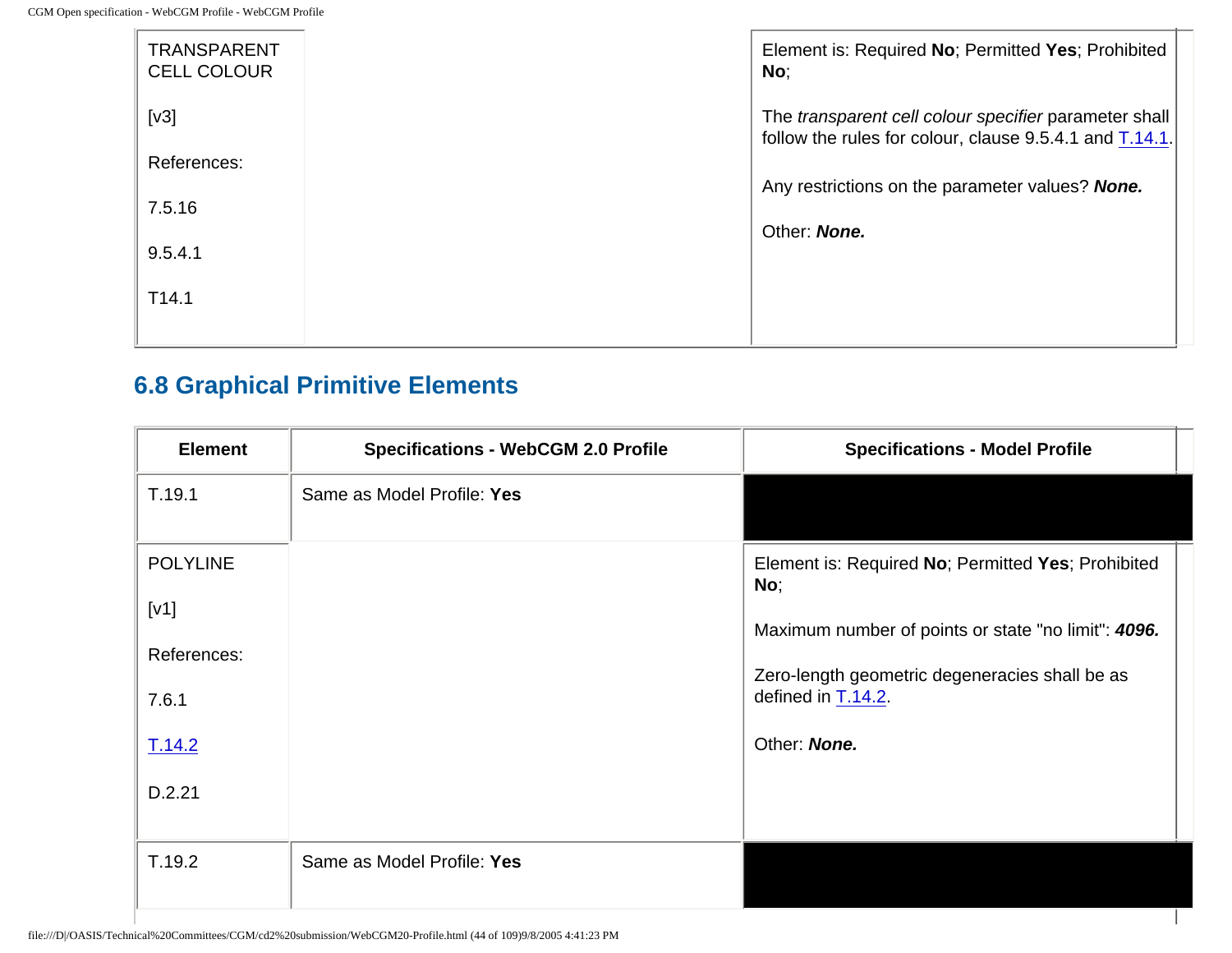| <b>DISJOINT</b><br><b>POLYLINE</b> |                            | Element is: Required No; Permitted Yes; Prohibited<br>No;               |
|------------------------------------|----------------------------|-------------------------------------------------------------------------|
| [V1]                               |                            | Maximum number of points or state "no limit": 4096.                     |
| References:                        |                            | Zero-length geometric degeneracies shall be as<br>defined in $T.14.2$ . |
| 7.6.2                              |                            | Other: None.                                                            |
| T.14.2                             |                            |                                                                         |
| D.2.2.1                            |                            |                                                                         |
| T.19.3                             | Same as Model Profile: Yes |                                                                         |
|                                    |                            |                                                                         |
| <b>POLYMARKER</b>                  |                            | Element is: Required No; Permitted Yes; Prohibited<br>No;               |
| [v1]                               |                            | Maximum number of points or state "no limit": 4096.                     |
| References:                        |                            | Other: None.                                                            |
| 7.6.3                              |                            |                                                                         |
| T.19.4                             | Same as Model Profile: No  |                                                                         |
|                                    |                            |                                                                         |
|                                    |                            |                                                                         |
|                                    |                            |                                                                         |
|                                    |                            |                                                                         |
|                                    |                            |                                                                         |
|                                    |                            |                                                                         |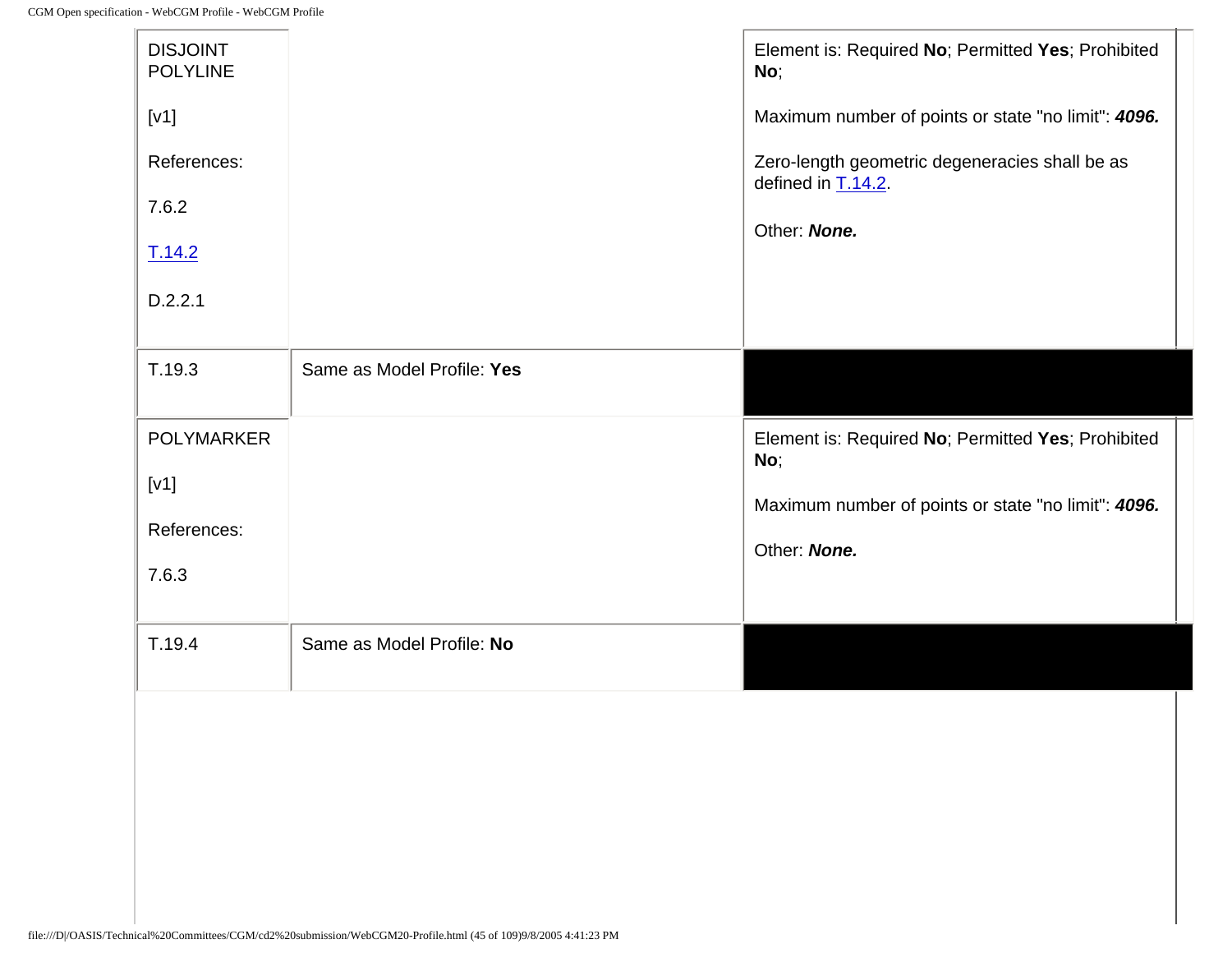-le

| <b>TEXT</b><br>[V1]<br>References:<br>7.6.4<br>9.5.4.5 | Element is: Required No; Permitted No; Prohibited<br>Yes;<br>The string parameter shall follow the rules for<br>graphical text, clause 9.5.4.5.<br>Is the 'not final' flag allowed: (yes/no)<br>Other: Graphical text shall be represented by the<br><b>Restricted Text element in this profile.</b> | Element is: Required No; Permitted Yes; Prohibited<br>No;<br>The string parameter shall follow the rules for<br>graphical text, clause 9.5.4.5.<br>Is the 'not final' flag allowed: (yes/no) Yes.<br>Other: None. |
|--------------------------------------------------------|------------------------------------------------------------------------------------------------------------------------------------------------------------------------------------------------------------------------------------------------------------------------------------------------------|-------------------------------------------------------------------------------------------------------------------------------------------------------------------------------------------------------------------|
| T.19.5                                                 | Same as Model Profile: Yes                                                                                                                                                                                                                                                                           |                                                                                                                                                                                                                   |
| <b>RESTRICTED</b><br><b>TEXT</b>                       |                                                                                                                                                                                                                                                                                                      | Element is: Required No; Permitted Yes; Prohibited<br>No;                                                                                                                                                         |
| [V1]                                                   |                                                                                                                                                                                                                                                                                                      | The string parameter shall follow the rules for<br>graphical text, clause 9.5.4.5.                                                                                                                                |
| References:<br>7.6.5                                   |                                                                                                                                                                                                                                                                                                      | Is the 'not final' flag allowed: (yes/no) Yes.                                                                                                                                                                    |
| 9.5.4.5                                                |                                                                                                                                                                                                                                                                                                      | For[v1/2] metafiles, is the realization of RESTRICTED<br>TEXT according to one of the standard or registered<br>values for RESTRICTED TEXT TYPE? (yes/no) Yes.                                                    |
| T.25.4                                                 |                                                                                                                                                                                                                                                                                                      | If yes, specify. Boxed-cap, also see T.25.4                                                                                                                                                                       |
| D.4.5.2                                                |                                                                                                                                                                                                                                                                                                      | For [v3] metafiles, RESTRICTED TEXT TYPE shall<br>be used if this element is used.                                                                                                                                |
|                                                        |                                                                                                                                                                                                                                                                                                      | Other: None.                                                                                                                                                                                                      |
| T.19.6                                                 | Same as Model Profile: Yes                                                                                                                                                                                                                                                                           |                                                                                                                                                                                                                   |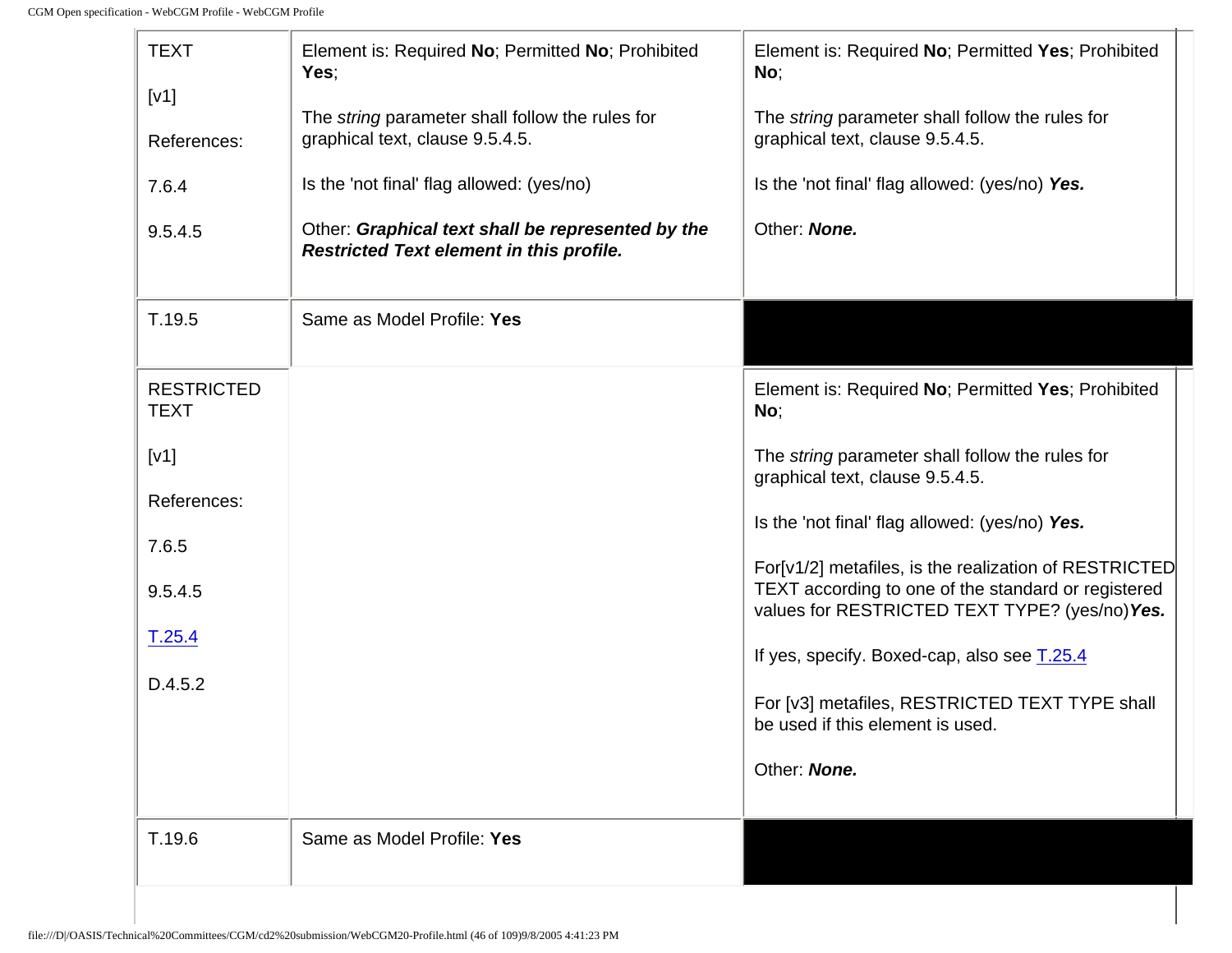-le

| <b>APPEND TEXT</b><br>[V1]<br>References:<br>7.6.6.<br>9.5.4.5<br>D.4.5.1 |                            | Element is: Required No; Permitted Yes; Prohibited<br>No;<br>The string parameter shall follow the rules for<br>graphical text, clause 9.5.4.5.<br>Other: None.                       |
|---------------------------------------------------------------------------|----------------------------|---------------------------------------------------------------------------------------------------------------------------------------------------------------------------------------|
| T.19.7                                                                    | Same as Model Profile: Yes |                                                                                                                                                                                       |
| <b>POLYGON</b><br>[V1]<br>References:<br>7.6.7<br>T.14.3<br>D.2.2.2       |                            | Element is: Required No; Permitted Yes; Prohibited<br>No;<br>Maximum number of points: 4096.<br>Zero-area geometric degeneracies shall be as<br>defined in $T.14.3$ .<br>Other: None. |
| T.19.8                                                                    | Same as Model Profile: Yes |                                                                                                                                                                                       |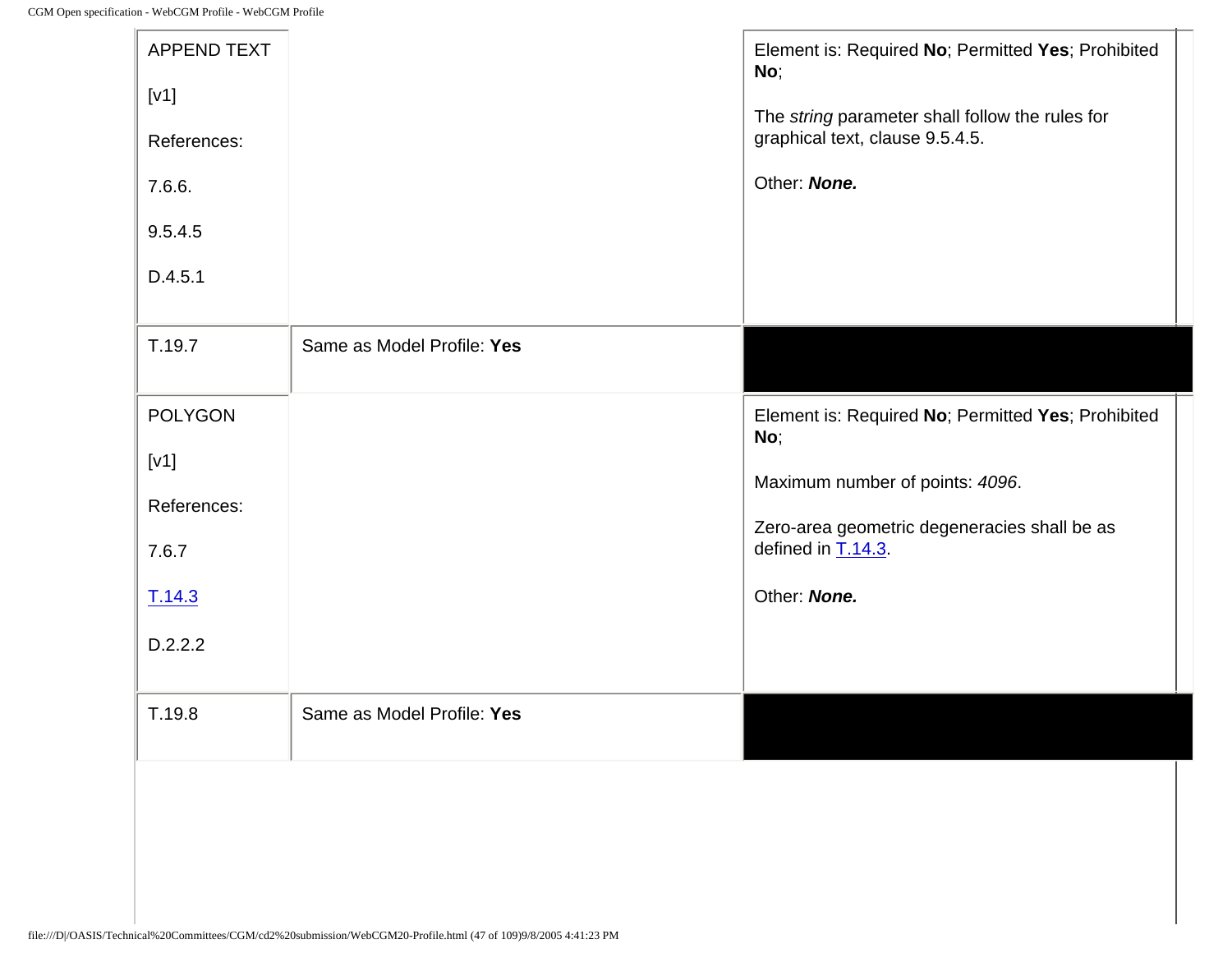1r

| POLYGON SET<br>[V1]<br>References:<br>7.6.8<br>T.14.3<br>D.2.2.2 |                                                                                                                                                                                                                                                                                                                          | Element is: Required No; Permitted Yes; Prohibited<br>No;<br>Maximum number of points: 4096.<br>Number of polygons in a set? No limit.<br>Zero-area geometric degeneracies shall be as<br>defined in T.14.3.<br>Other: Each individual polygon within a set shall<br>have at least 3 points.  |
|------------------------------------------------------------------|--------------------------------------------------------------------------------------------------------------------------------------------------------------------------------------------------------------------------------------------------------------------------------------------------------------------------|-----------------------------------------------------------------------------------------------------------------------------------------------------------------------------------------------------------------------------------------------------------------------------------------------|
| T.19.9                                                           | Same as Model Profile: No                                                                                                                                                                                                                                                                                                |                                                                                                                                                                                                                                                                                               |
| <b>CELL ARRAY</b><br>[V1]<br>References:<br>7.6.9<br>D.4.5.3     | Element is: Required No; Permitted Yes; Prohibited<br>No;<br>Limit for nx: 32768<br>Limit for ny: 32768<br>Limit for nx*ny: 1,073,741,824 ("1 giga", 32768**2).<br>Are rotated and skewed cell arrays allowed? (yes/no)<br>No.<br>If yes, specify the graphical meaning.<br>Other: Zero-area cell arrays are prohibited. | Element is: Required No; Permitted Yes; Prohibited<br>No;<br>Limit for nx: 2048.<br>Limit for ny: 2048.<br>Limit for nx*ny: 4194304.<br>Are rotated and skewed cell arrays allowed? (yes/no)<br>No.<br>If yes, specify the graphical meaning.<br>Other: Zero-area cell arrays are prohibited. |
| T.19.10                                                          | Same as Model Profile: Yes                                                                                                                                                                                                                                                                                               |                                                                                                                                                                                                                                                                                               |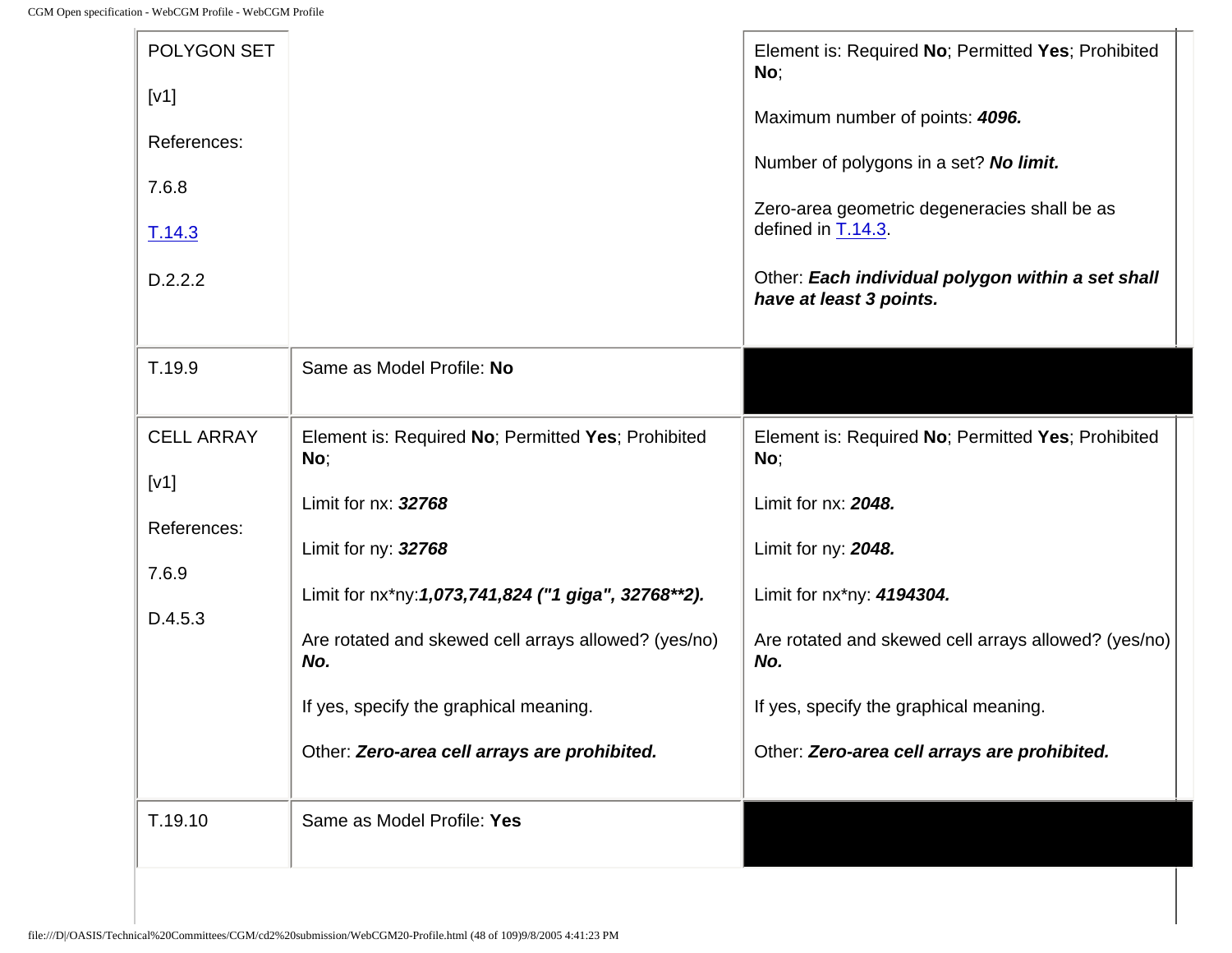$\mathbf{r}$ 

| <b>GENERALIZED</b><br><b>DRAWING</b><br><b>PRIMITIVE</b><br>[V1]<br>References: |                            | Element is: Required No; Permitted No; Prohibited<br>Yes;<br>List all the registered GDPs that are allowed:<br>List all profile-defined GDPs that are allowed and<br>attach complete description: |
|---------------------------------------------------------------------------------|----------------------------|---------------------------------------------------------------------------------------------------------------------------------------------------------------------------------------------------|
| 7.6.10                                                                          |                            | Other:                                                                                                                                                                                            |
| T.19.11                                                                         | Same as Model Profile: Yes |                                                                                                                                                                                                   |
| <b>RECTANGLE</b>                                                                |                            | Element is: Required No; Permitted Yes; Prohibited<br>No;                                                                                                                                         |
| [V1]                                                                            |                            | Zero-area geometric degeneracies shall be as                                                                                                                                                      |
| References:                                                                     |                            | defined in $T.14.3$                                                                                                                                                                               |
| 7.6.11                                                                          |                            | Other: None.                                                                                                                                                                                      |
| T.14.3                                                                          |                            |                                                                                                                                                                                                   |
| D.2.2.2                                                                         |                            |                                                                                                                                                                                                   |
| T.19.12                                                                         | Same as Model Profile: Yes |                                                                                                                                                                                                   |
|                                                                                 |                            |                                                                                                                                                                                                   |
|                                                                                 |                            |                                                                                                                                                                                                   |
|                                                                                 |                            |                                                                                                                                                                                                   |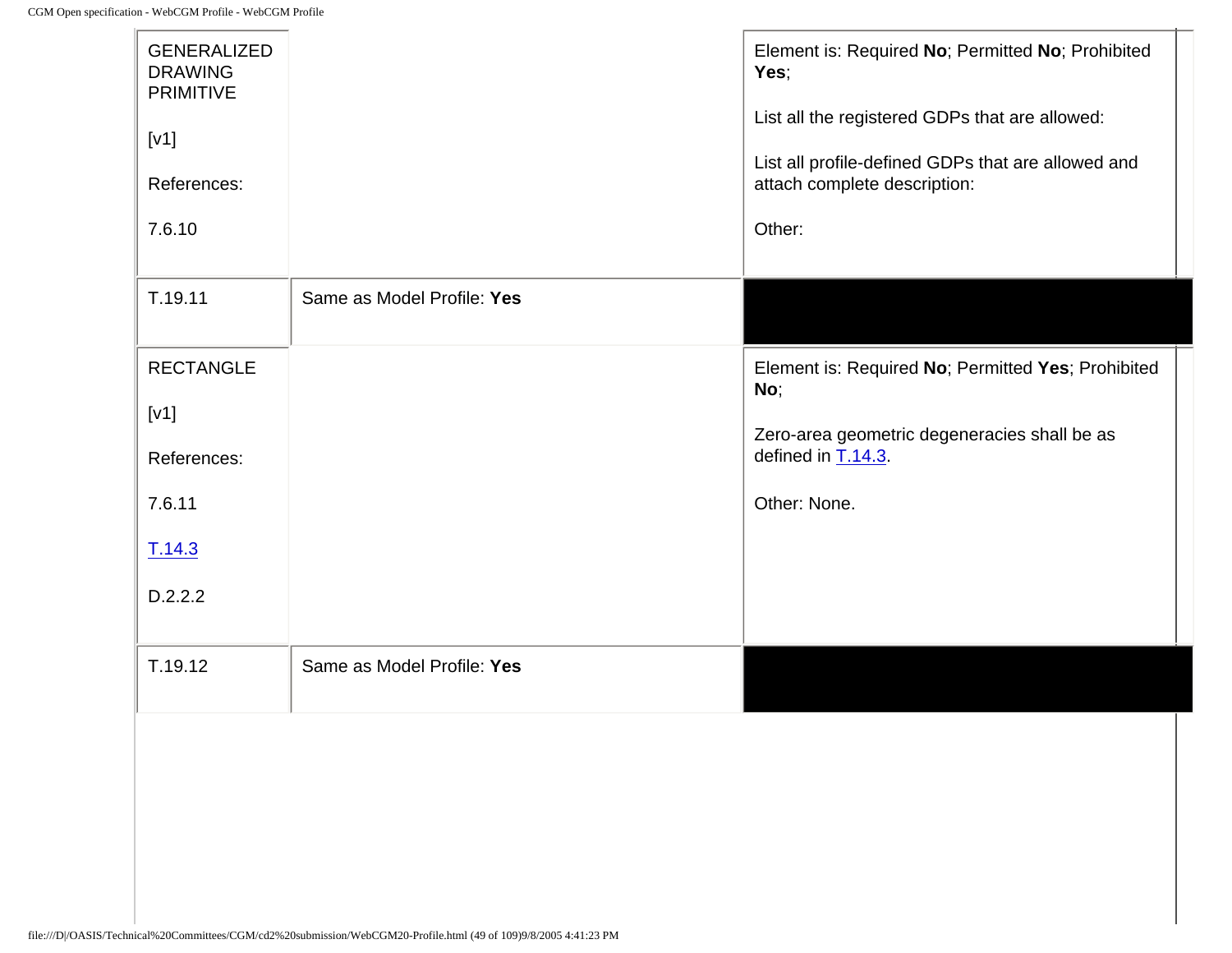| <b>CIRCLE</b><br>[v1]<br>References:<br>7.6.12<br>T.14.3 |                            | Element is: Required No; Permitted Yes; Prohibited<br>No;<br>Zero-area geometric degeneracies shall be as<br>defined in $T.14.3$ .<br>Other: None. |
|----------------------------------------------------------|----------------------------|----------------------------------------------------------------------------------------------------------------------------------------------------|
| D.2.2.2                                                  |                            |                                                                                                                                                    |
| T.19.13                                                  | Same as Model Profile: Yes |                                                                                                                                                    |
| <b>CIRCULAR</b><br>ARC 3 POINT                           |                            | Element is: Required No; Permitted Yes; Prohibited<br>No;                                                                                          |
| [v1]<br>References:                                      |                            | Zero-length geometric degeneracies shall be as<br>defined in T.14.2.                                                                               |
| 7.6.13                                                   |                            | Other: None.                                                                                                                                       |
| T.14.2                                                   |                            |                                                                                                                                                    |
| D.2.2.2                                                  |                            |                                                                                                                                                    |
| D.4.5.4                                                  |                            |                                                                                                                                                    |
| T.19.14                                                  | Same as Model Profile: Yes |                                                                                                                                                    |
|                                                          |                            |                                                                                                                                                    |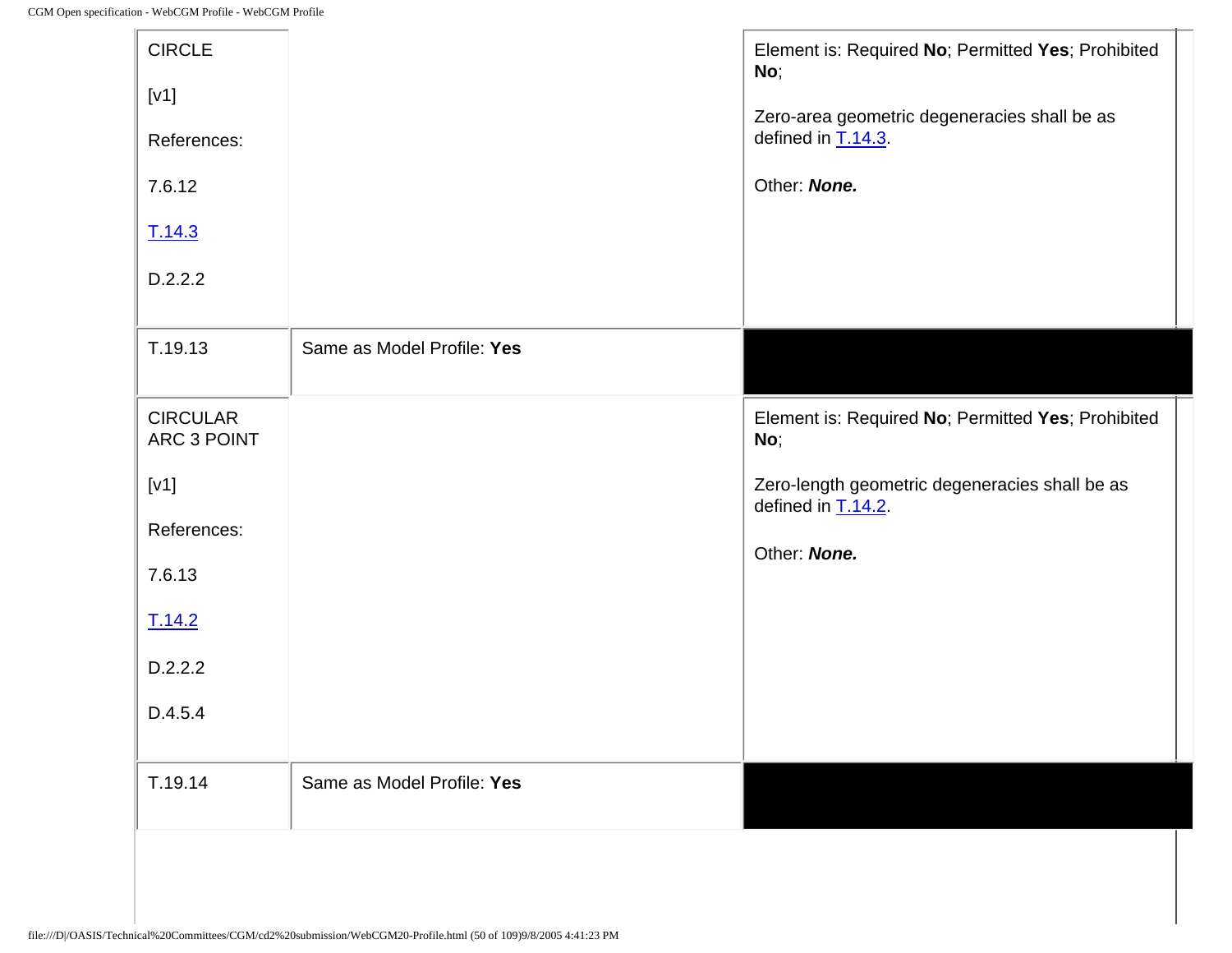| <b>CIRCULAR</b><br>ARC 3 POINT<br><b>CLOSE</b> |                            | Element is: Required No; Permitted Yes; Prohibited<br>No;             |
|------------------------------------------------|----------------------------|-----------------------------------------------------------------------|
| [V1]                                           |                            | Zero-area geometric degeneracies shall be as<br>defined in $T.14.3$ . |
| References:                                    |                            | Other: None.                                                          |
| 7.6.14                                         |                            |                                                                       |
| T.14.3                                         |                            |                                                                       |
| D.2.2.2                                        |                            |                                                                       |
| D.4.5.5                                        |                            |                                                                       |
| T.19.15                                        | Same as Model Profile: Yes |                                                                       |
|                                                |                            |                                                                       |
| <b>CIRCULAR</b><br>ARC CENTRE                  |                            | Element is: Required No; Permitted Yes; Prohibited<br>No;             |
| [v1]                                           |                            | Zero-length geometric degeneracies shall be as                        |
| References:                                    |                            | defined in $T.14.2$ .                                                 |
| 7.6.15                                         |                            | Other: None.                                                          |
| T.14.2                                         |                            |                                                                       |
| D.2.2.2                                        |                            |                                                                       |
| D.4.5.6                                        |                            |                                                                       |

т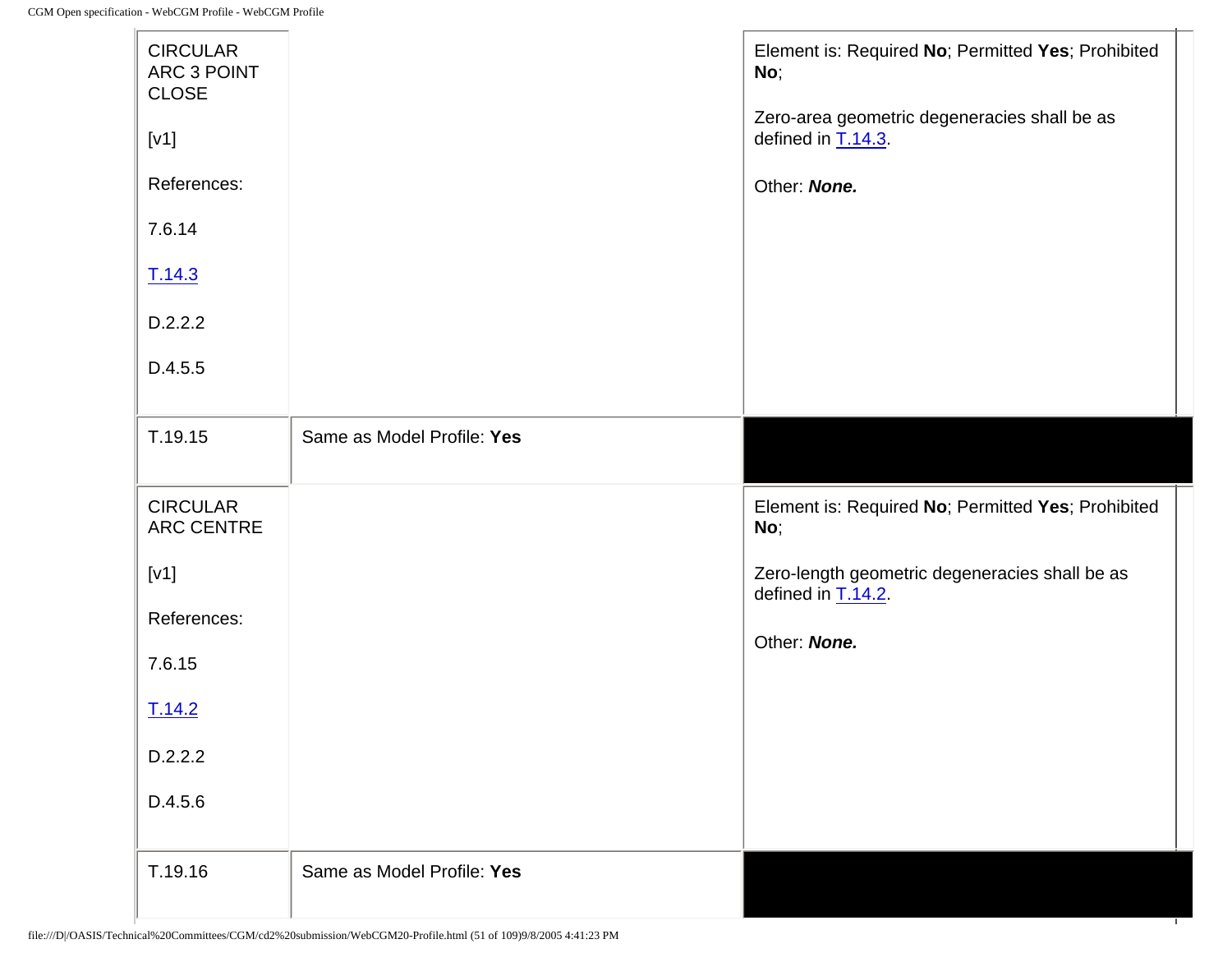| <b>CIRCULAR</b><br>ARC CENTRE<br><b>CLOSE</b> |                            | Element is: Required No; Permitted Yes; Prohibited<br>No;             |
|-----------------------------------------------|----------------------------|-----------------------------------------------------------------------|
| [V1]                                          |                            | Zero-area geometric degeneracies shall be as<br>defined in $T.14.3$ . |
| References:                                   |                            | Other: None.                                                          |
| 7.6.16                                        |                            |                                                                       |
| T.14.3                                        |                            |                                                                       |
| D.2.2.2                                       |                            |                                                                       |
| D.4.5.7                                       |                            |                                                                       |
|                                               |                            |                                                                       |
| T.19.17                                       | Same as Model Profile: Yes |                                                                       |
| <b>ELLIPSE</b>                                |                            | Element is: Required No; Permitted Yes; Prohibited<br>No;             |
| [V1]                                          |                            | Zero-area geometric degeneracies shall be as                          |
| References:                                   |                            | defined in $T.14.3$ .                                                 |
| 7.6.17                                        |                            | Other: None.                                                          |
| T.14.3                                        |                            |                                                                       |
|                                               |                            |                                                                       |
| D.2.2.2                                       |                            |                                                                       |
| D.4.5.9                                       |                            |                                                                       |
| D.4.5.10                                      |                            |                                                                       |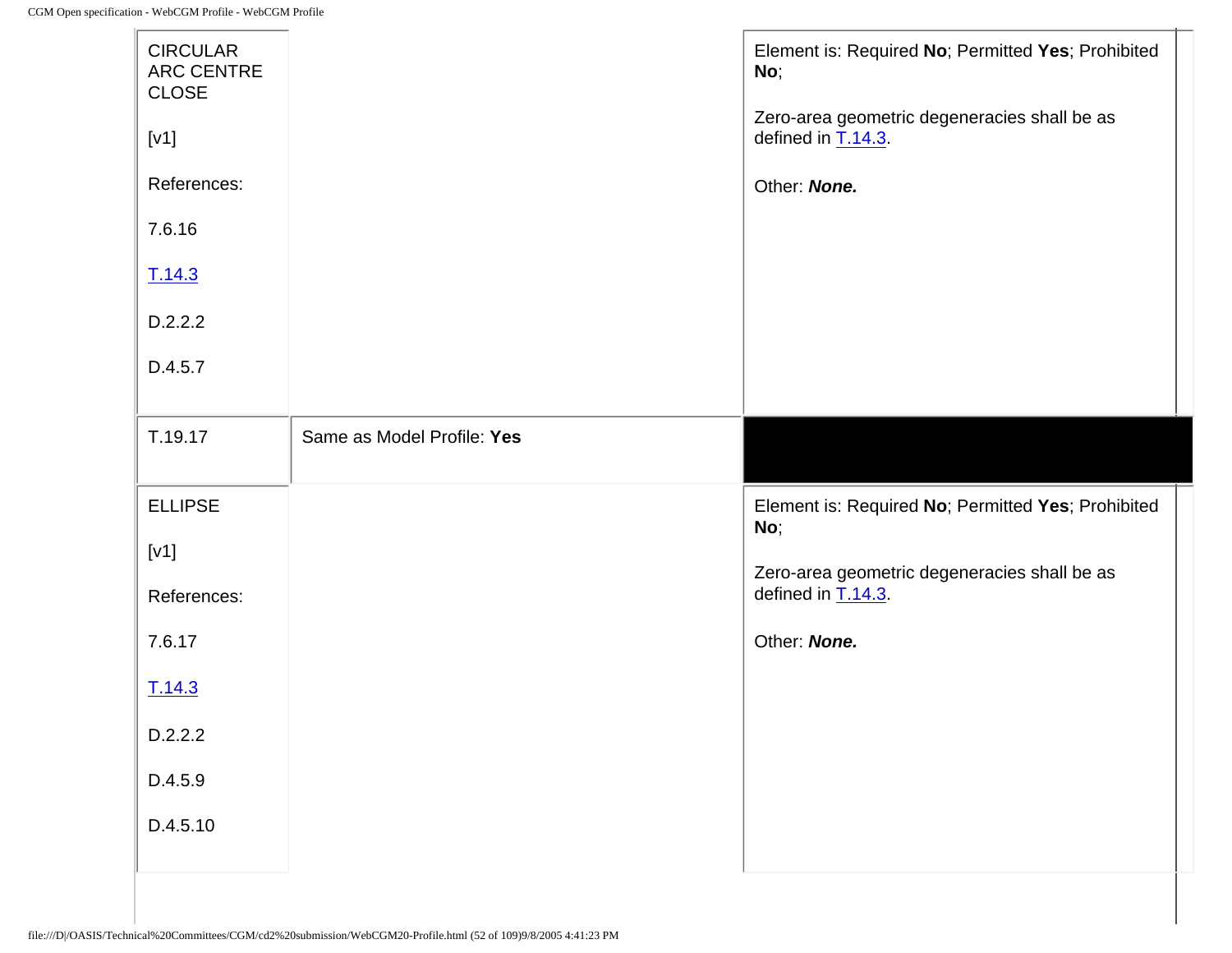| T.19.18                        | Same as Model Profile: Yes |                                                                         |
|--------------------------------|----------------------------|-------------------------------------------------------------------------|
| <b>ELLIPTICAL</b><br>ARC [v1]  |                            | Element is: Required No; Permitted Yes; Prohibited<br>No;               |
| References:                    |                            | Zero-length geometric degeneracies shall be as<br>defined in $T.14.2$ . |
| 7.6.18                         |                            | Other: None.                                                            |
| T.14.2                         |                            |                                                                         |
| D.2.2.1                        |                            |                                                                         |
| D.4.5.11                       |                            |                                                                         |
| T.19.19                        | Same as Model Profile: Yes |                                                                         |
|                                |                            |                                                                         |
| <b>ELLIPTICAL</b><br>ARC CLOSE |                            | Element is: Required No; Permitted Yes; Prohibited<br>No;               |
| [v1]                           |                            | Zero-area geometric degeneracies shall be as                            |
| References:                    |                            | defined in $T.14.3$ .                                                   |
| 7.6.19                         |                            | Other: None.                                                            |
| T.14.3                         |                            |                                                                         |
| D.2.2.2                        |                            |                                                                         |
| D.4.5.12                       |                            |                                                                         |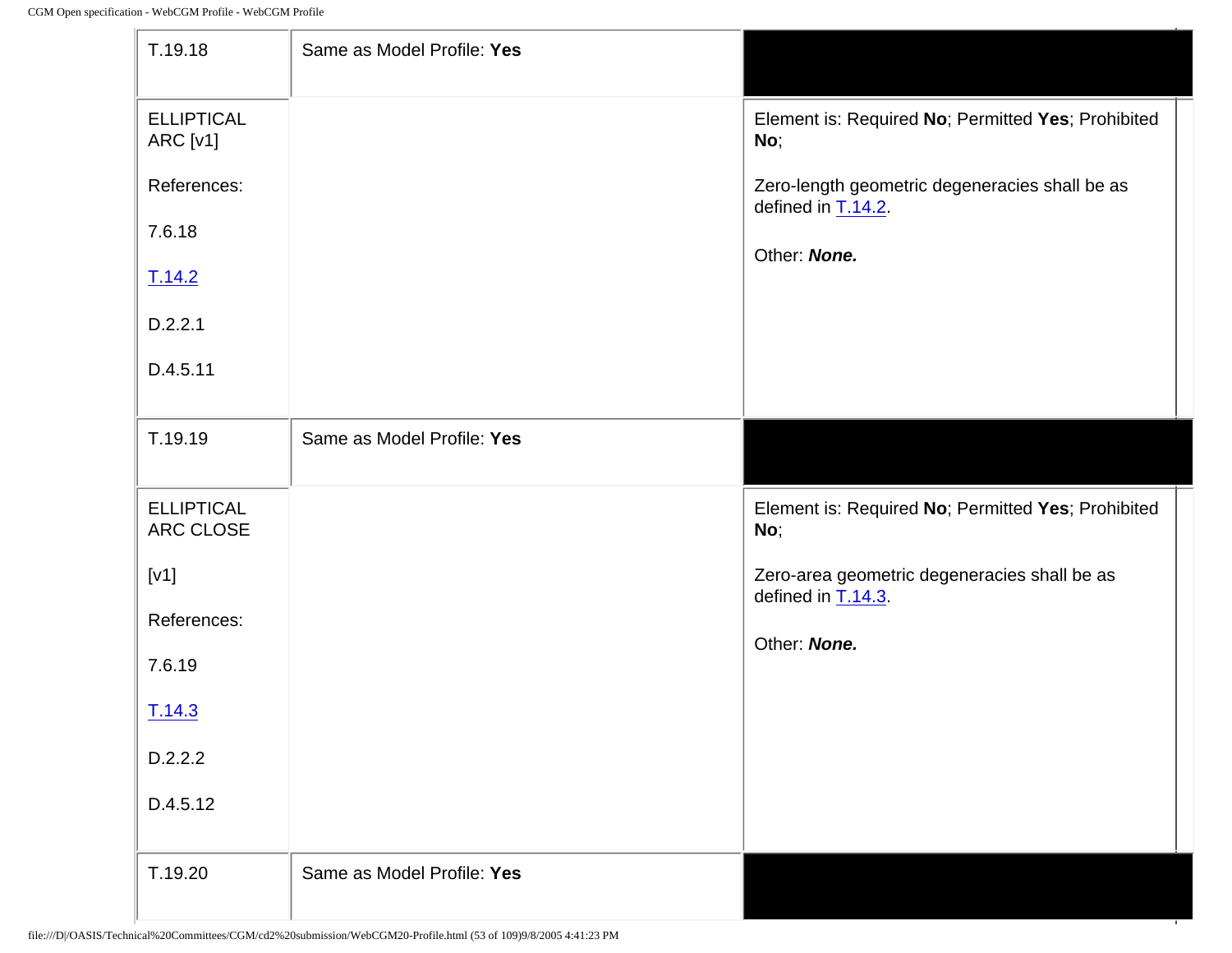| T.19.22                                                 | Same as Model Profile: No  |                                                                           |
|---------------------------------------------------------|----------------------------|---------------------------------------------------------------------------|
| D.2.2.1                                                 |                            |                                                                           |
| T.14.2                                                  |                            | Other: None.                                                              |
| 7.6.21                                                  |                            | defined in T.14.2.                                                        |
| References:                                             |                            | Zero-length geometric degeneracies shall be as                            |
| [v2]                                                    |                            | This element shall be permitted only if BEGIN/END<br>FIGURE is permitted. |
| <b>CONNECTING</b><br><b>EDGE</b>                        |                            | Element is: Required No; Permitted Yes; Prohibited<br>No;                 |
| T.19.21                                                 | Same as Model Profile: Yes |                                                                           |
| D.4.5.8                                                 |                            |                                                                           |
| D.2.2.1                                                 |                            |                                                                           |
| T.14.2                                                  |                            |                                                                           |
| 7.6.20                                                  |                            |                                                                           |
| References:                                             |                            | Other: None.                                                              |
| $[v2]$                                                  |                            | Zero-length geometric degeneracies shall be as<br>defined in T.14.2.      |
| <b>CIRCULAR</b><br><b>ARC CENTRE</b><br><b>REVERSED</b> |                            | Element is: Required No; Permitted Yes; Prohibited<br>No;                 |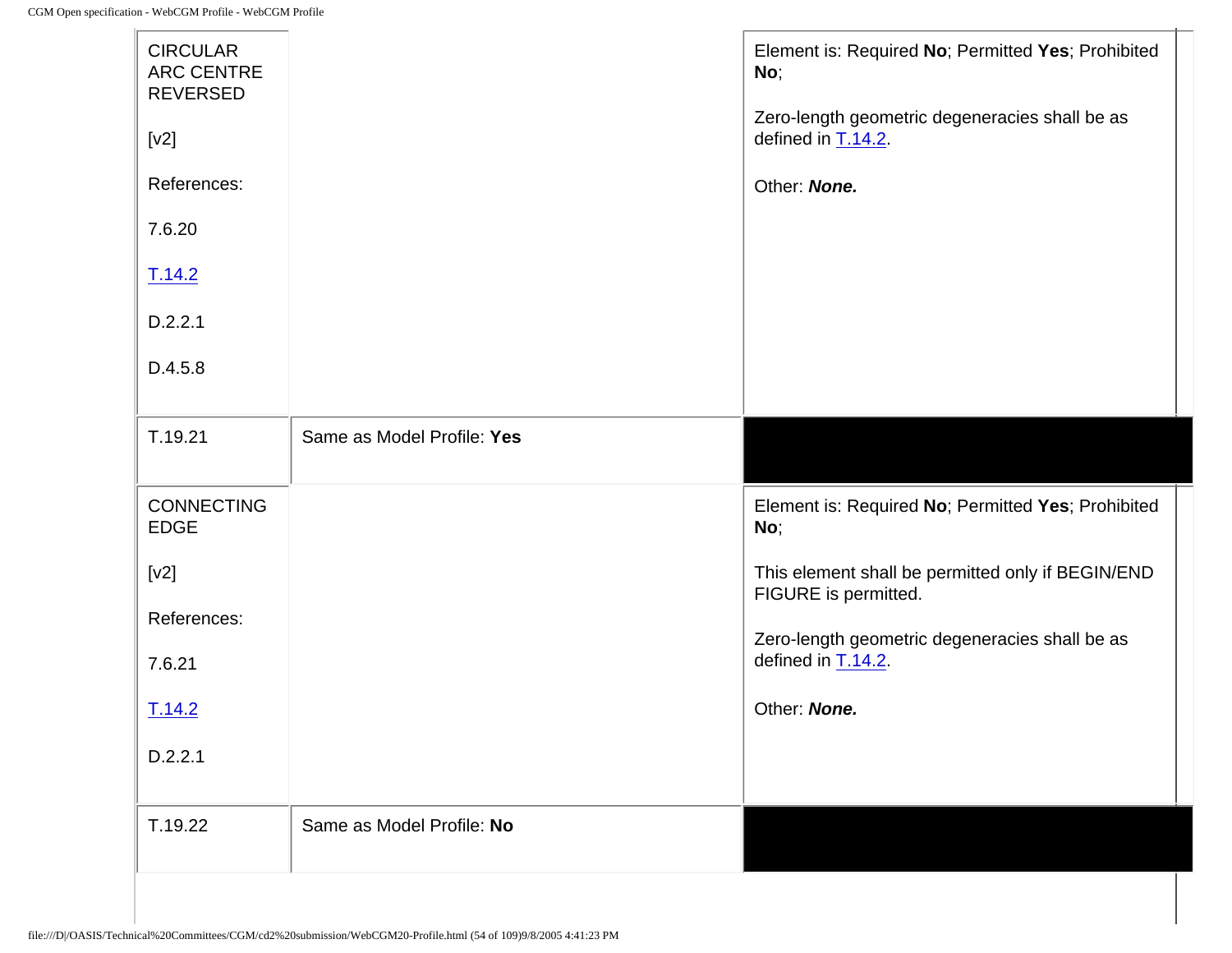$\mathbb{F}$ 

| <b>HYPERBOLIC</b><br><b>ARC</b> | Element is: Required No; Permitted No; Prohibited<br>Yes;                                  | Element is: Required No; Permitted Yes; Prohibited<br>No;               |
|---------------------------------|--------------------------------------------------------------------------------------------|-------------------------------------------------------------------------|
| [v3]                            | Zero-length geometric degeneracies shall be as<br>defined in $\underline{\text{T.14.2}}$ . | Zero-length geometric degeneracies shall be as<br>defined in $T.14.2$ . |
| References:                     | Other: None.                                                                               | Other: None.                                                            |
| 7.6.22                          |                                                                                            |                                                                         |
| T.14.2                          |                                                                                            |                                                                         |
| D.2.2.1                         |                                                                                            |                                                                         |
| T.19.23                         | Same as Model Profile: No                                                                  |                                                                         |
| <b>PARABOLIC</b><br><b>ARC</b>  | Element is: Required No; Permitted No; Prohibited<br>Yes;                                  | Element is: Required No; Permitted Yes; Prohibited<br>No;               |
| [v3]                            | Zero-length geometric degeneracies shall be as<br>defined in $T.14.2$ .                    | Zero-length geometric degeneracies shall be as<br>defined in $T.14.2$ . |
| References:                     | Other: None.                                                                               | Other: None.                                                            |
| 7.6.23                          |                                                                                            |                                                                         |
| T.14.2                          |                                                                                            |                                                                         |
| D.2.2.1                         |                                                                                            |                                                                         |
| T.19.24                         | Same as Model Profile: Yes                                                                 |                                                                         |
|                                 |                                                                                            |                                                                         |

 $\overline{\phantom{0}}$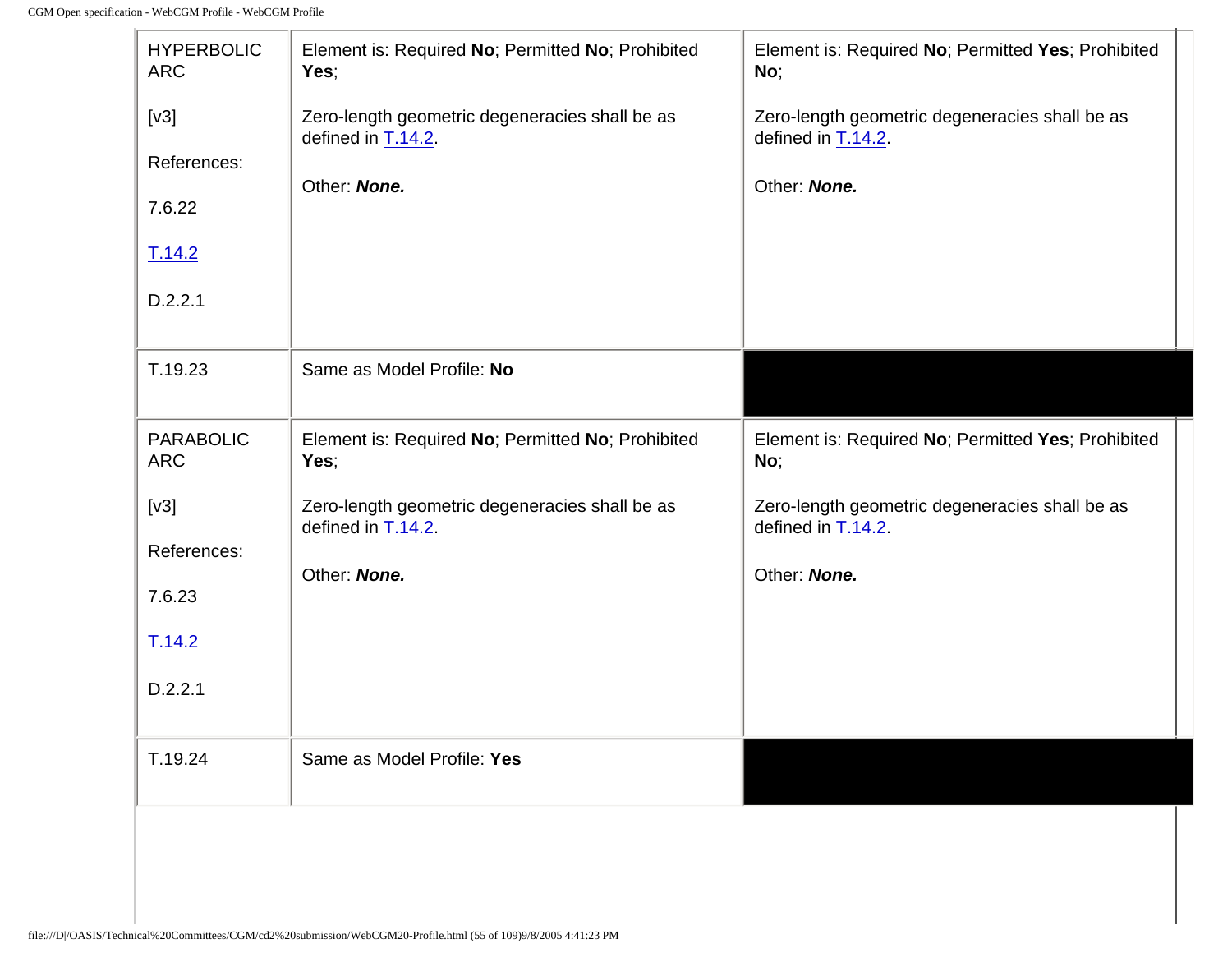| NON-<br><b>UNIFORM B-</b><br><b>SPLINE</b>   |                            | Element is: Required No; Permitted Yes; Prohibited<br>No;                      |
|----------------------------------------------|----------------------------|--------------------------------------------------------------------------------|
| [v3]                                         |                            | Set of spline orders: cubic spline.<br>Maximum number of control points: 4096. |
| References:                                  |                            |                                                                                |
| 7.6.24                                       |                            | Zero-length geometric degeneracies shall be as<br>defined in $T.14.2$ .        |
| T.14.2                                       |                            | Other: None.                                                                   |
| D.2.2.1                                      |                            |                                                                                |
| T.19.25                                      | Same as Model Profile: Yes |                                                                                |
| NON-<br><b>UNIFORM</b><br><b>RATIONAL B-</b> |                            | Element is: Required No; Permitted Yes; Prohibited<br>No;                      |
| <b>SPLINE</b>                                |                            | Set of spline orders: cubic spline.                                            |
| [v3]                                         |                            | Maximum number of control points: 4096.                                        |
| References:                                  |                            | Zero-length geometric degeneracies shall be as<br>defined in T.14.2.           |
| 7.6.25                                       |                            | Other: None.                                                                   |
| T.14.2                                       |                            |                                                                                |
| D.2.2.1                                      |                            |                                                                                |
| T.19.26                                      | Same as Model Profile: Yes |                                                                                |
|                                              |                            |                                                                                |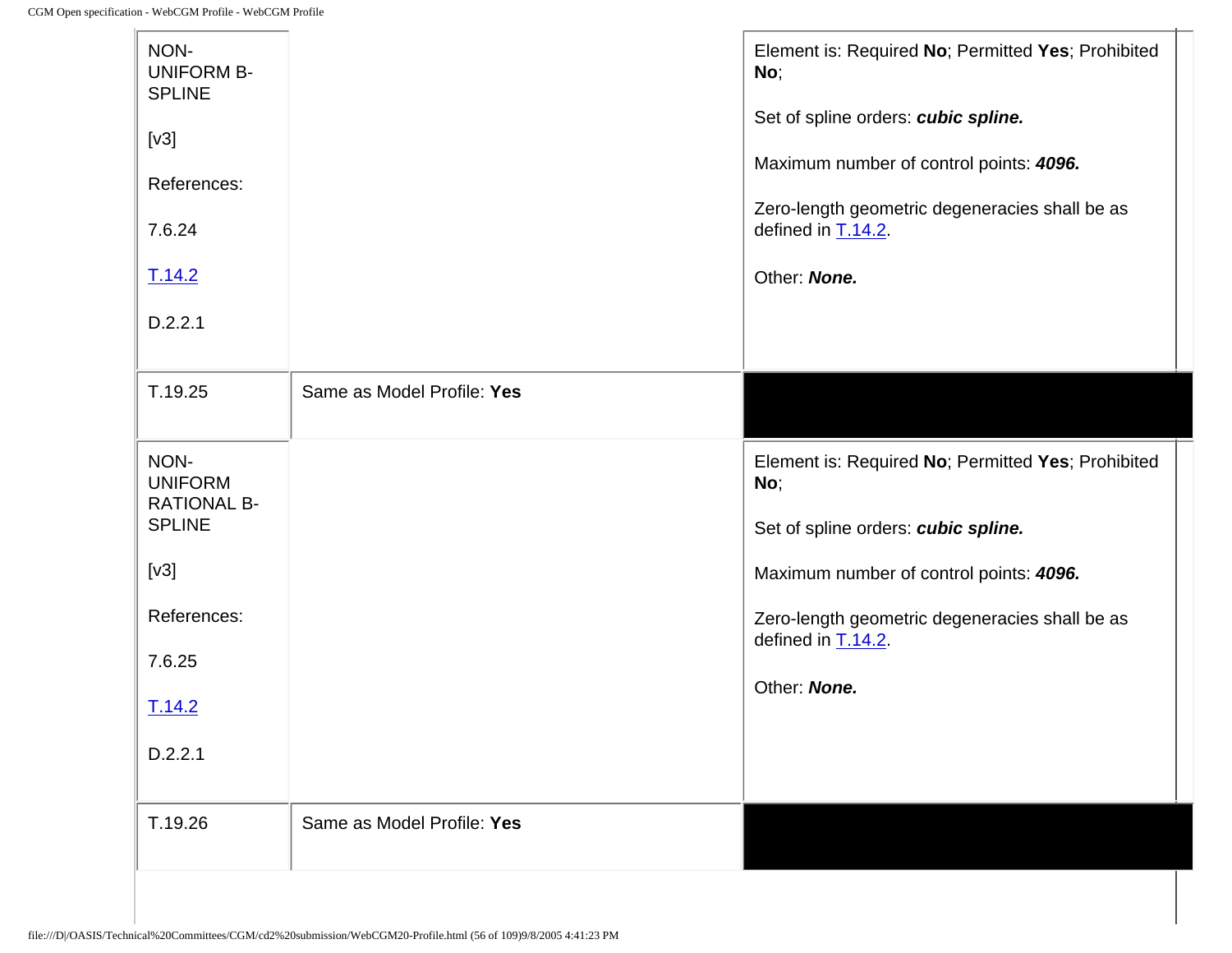| <b>POLYBEZIER</b><br>[v3]<br>References:<br>7.6.26<br>T.14.2<br>D.2.2.1 |                            | Element is: Required No; Permitted Yes; Prohibited<br>No;<br>Maximum number of points: 4096.<br>Any restrictions on the continuity indicator? None.<br>Zero-length geometric degeneracies shall be as<br>defined in $T.14.2$ .<br>Other: None.                                  |
|-------------------------------------------------------------------------|----------------------------|---------------------------------------------------------------------------------------------------------------------------------------------------------------------------------------------------------------------------------------------------------------------------------|
| T.19.27                                                                 | Same as Model Profile: Yes |                                                                                                                                                                                                                                                                                 |
| POLYSYMBOL<br>[v3]<br>References:<br>7.6.27<br>D.2.2.1                  |                            | Element is: Required No; Permitted No; Prohibited<br>Yes;<br>Point list:<br>Effect of a reference to a symbol index parameter<br>which is not in the symbol library.<br>Other:<br><b>NOTE - This element is prohibited because</b><br><b>SYMBOL LIBRARY LIST is prohibited.</b> |
| T.19.28                                                                 | Same as Model Profile: No  |                                                                                                                                                                                                                                                                                 |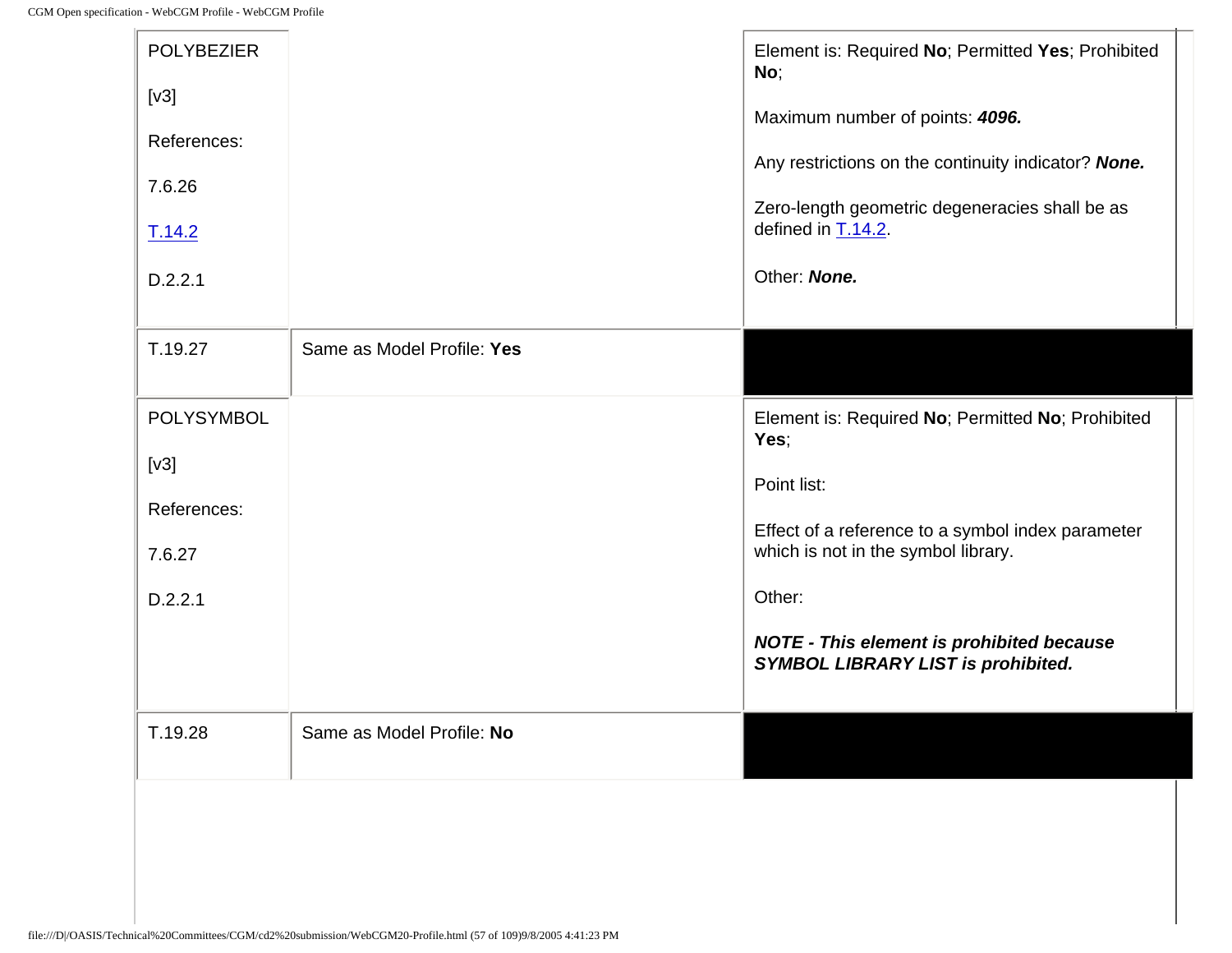| <b>BITONAL TILE</b><br>[v3]<br>References:<br>7.6.28<br>D.2.2.1<br>D.4.5.13 | Element is: Required No; Permitted Yes; Prohibited<br>No;<br>List allowable compression types: 0, 1, 2, 5, or 6.<br>Requirements on row padding: None.<br>Other: The values 0, 1 are deprecated and may be<br>removed from a future version of WebCGM. | Element is: Required No; Permitted Yes; Prohibited<br>No;<br>List allowable compression types: Values 06.<br>Requirements on row padding: None.<br>Other: CCITT compression methods (T6 and T4)<br>should be used with 1 bit cell colour precision<br>and indexed colour. |
|-----------------------------------------------------------------------------|--------------------------------------------------------------------------------------------------------------------------------------------------------------------------------------------------------------------------------------------------------|---------------------------------------------------------------------------------------------------------------------------------------------------------------------------------------------------------------------------------------------------------------------------|
|                                                                             |                                                                                                                                                                                                                                                        | Note - JPEG, LZW, and PNG have been registered<br>in the ISO Registry of Graphical Items.                                                                                                                                                                                 |
| T.19.29                                                                     | Same as Model Profile: No                                                                                                                                                                                                                              |                                                                                                                                                                                                                                                                           |
| <b>TILE</b><br>[v3]                                                         | Element is: Required No; Permitted Yes; Prohibited<br>No;                                                                                                                                                                                              | Element is: Required No; Permitted Yes; Prohibited<br>No;                                                                                                                                                                                                                 |
|                                                                             | List allowable compression types: $0, 1, 2, 5, 6, 7,$ or 9                                                                                                                                                                                             | List allowable compression types: Values 06.                                                                                                                                                                                                                              |
| References:                                                                 | Requirements on row padding: None.                                                                                                                                                                                                                     | Requirements on row padding? None.                                                                                                                                                                                                                                        |
| 7.6.29                                                                      | Other: The value 9 is the ISO registered value for                                                                                                                                                                                                     | Other: CCITT compression methods (T6 and T4)                                                                                                                                                                                                                              |
| D.2.2.1                                                                     | compression method 0 of PNG. The values 0, 1, 2<br>are deprecated and may be removed from a future                                                                                                                                                     | should be used with 1 bit cell colour precision<br>and indexed colour.                                                                                                                                                                                                    |
| D.4.5.13                                                                    | version of WebCGM.                                                                                                                                                                                                                                     | Note - JPEG, LZW, and PNG have been registered<br>in the ISO Registry of Graphical Items.                                                                                                                                                                                 |

## **6.9 Attribute Elements**

| <b>Element</b> | <b>Specifications - WebCGM 2.0 Profile</b> | <b>Specifications - Model Profile</b> |
|----------------|--------------------------------------------|---------------------------------------|
|                |                                            |                                       |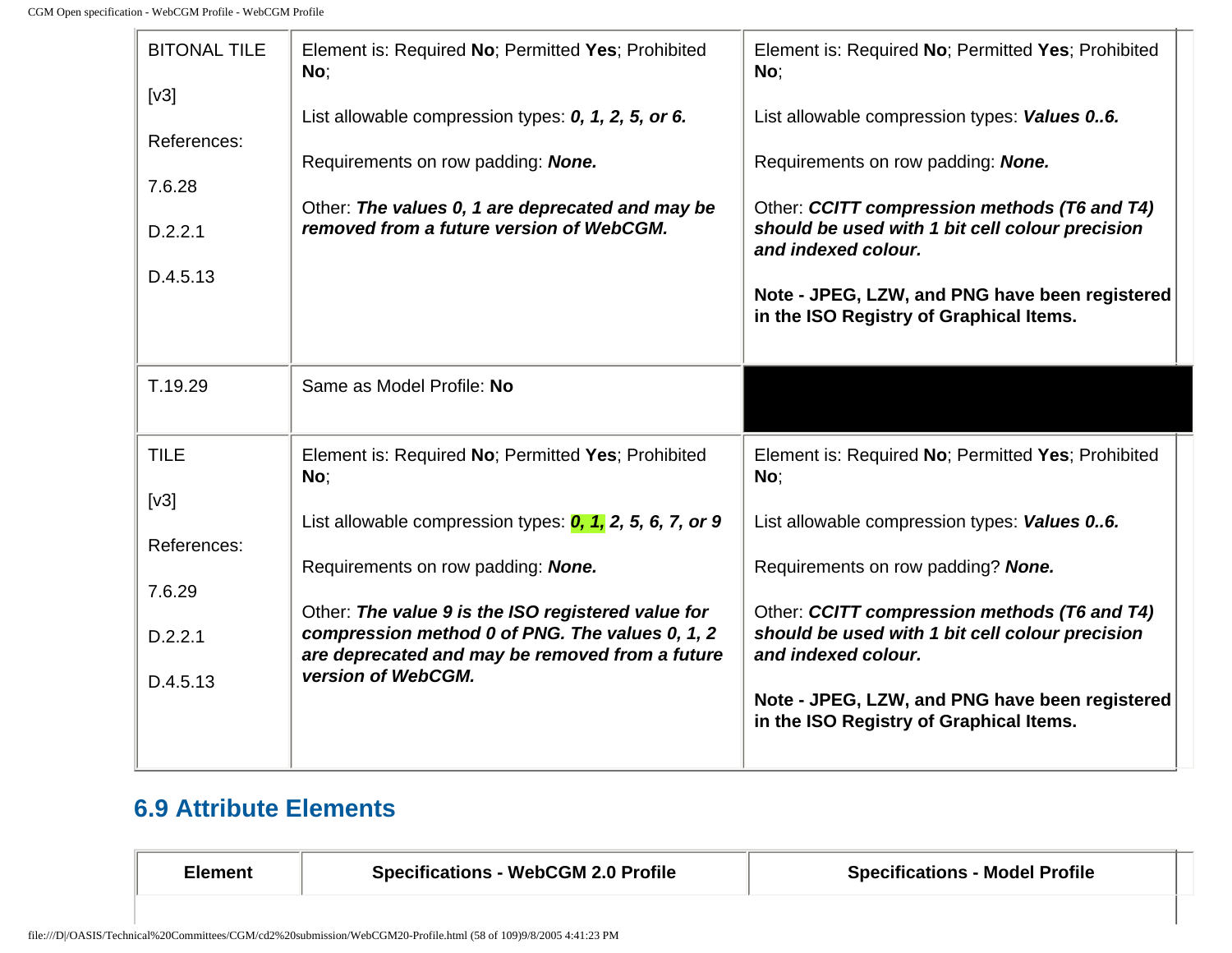| T.20.1                                                        | Same as Model Profile: No                                                                                                                                                                                                                                 |                                                                                                                                                                                                                                                |
|---------------------------------------------------------------|-----------------------------------------------------------------------------------------------------------------------------------------------------------------------------------------------------------------------------------------------------------|------------------------------------------------------------------------------------------------------------------------------------------------------------------------------------------------------------------------------------------------|
| <b>LINE BUNDLE</b><br><b>INDEX</b>                            | Element is: Required No; Permitted No; Prohibited<br>Yes:                                                                                                                                                                                                 | Element is: Required No; Permitted Yes; Prohibited<br>No;                                                                                                                                                                                      |
| [V1]<br>References:<br>7.7.1<br>9.5.4.2<br>D.4.6.1<br>T.17.11 | The line bundle index parameter shall follow the<br>rules for indexes, clause 7.5.4.2.<br>For [v1] metafiles, allowable index values:<br>For [v2/3] metafiles, any referenced bundle shall<br>have an explicit representation definition.<br>Other: None. | The line bundle index parameter shall follow the<br>rules for indexes, clause 7.5.4.2.<br>For [v1] metafiles, allowable index values: 15.<br>• $index 12345$<br>line type 1 2 3 4 5<br>line width 1.0 1.0 1.0 1.0 1.0<br>line colour 1 1 1 1 1 |
| T.20.2                                                        | Same as Model Profile: No                                                                                                                                                                                                                                 | For [v2/3] metafiles, any referenced bundle shall<br>have an explicit representation definition.<br>Other: None.                                                                                                                               |
|                                                               |                                                                                                                                                                                                                                                           |                                                                                                                                                                                                                                                |
| <b>LINE TYPE</b><br>[V1]                                      | Element is: Required No; Permitted Yes; Prohibited<br>No;<br>Select 1 or more of the following:                                                                                                                                                           | Element is: Required No; Permitted Yes; Prohibited<br>No;<br>Select 1 or more of the following:                                                                                                                                                |
| References:<br>7.7.2<br>9.4.17<br>D.4.6.2                     | $\bullet$ values 15: Yes<br>• subset of registered values (attach list): 615:<br><b>Yes</b><br>• profile-defined values (attach complete<br>description): No                                                                                              | · values 15; Yes<br>• subset of registered values (attach list); No<br>• profile-defined values (attach complete<br>description); No<br>For [v3] metafiles,                                                                                    |

 $\mathcal{L}$ 

file:///D|/OASIS/Technical%20Committees/CGM/cd2%20submission/WebCGM20-Profile.html (59 of 109)9/8/2005 4:41:23 PM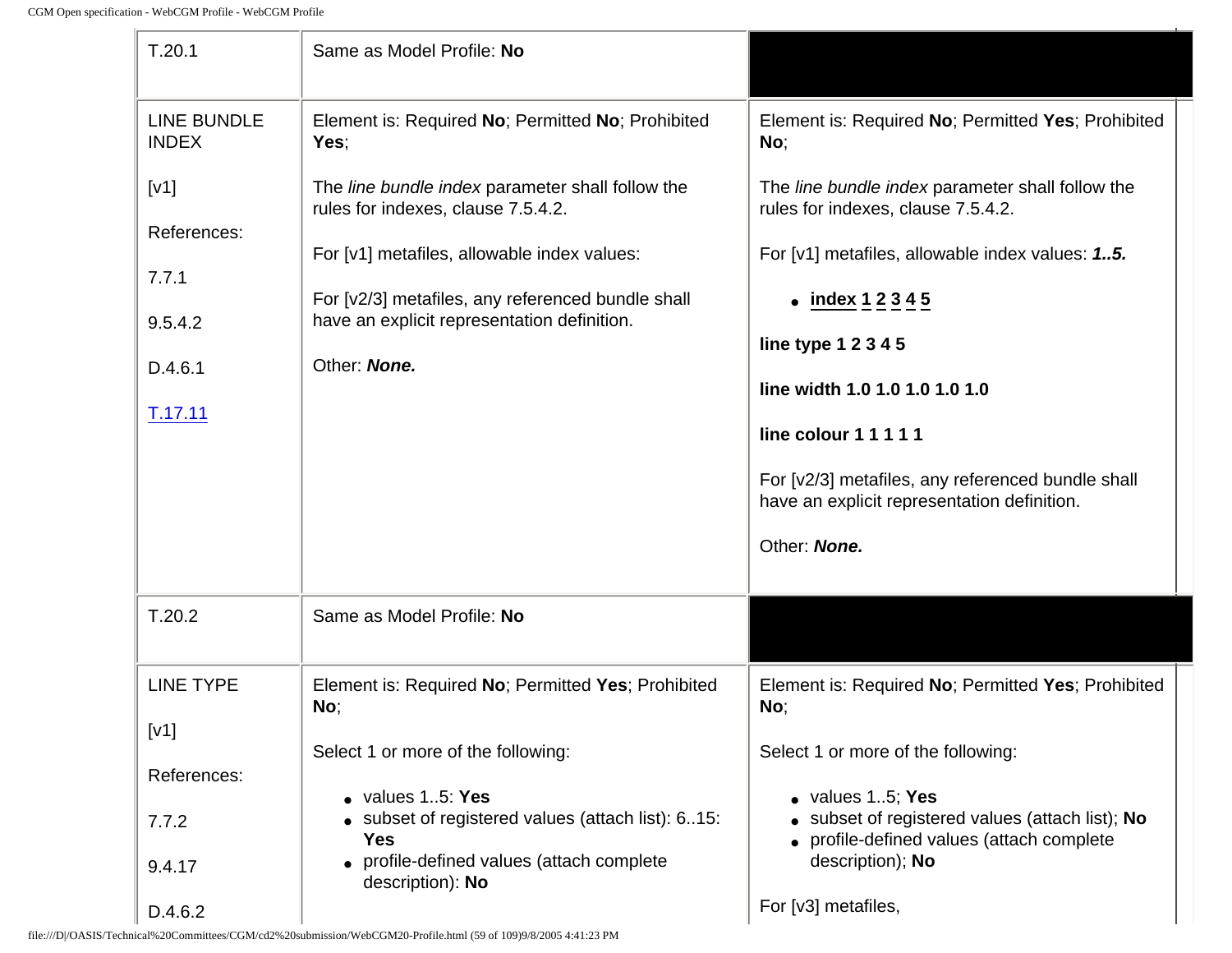|                                                              | For [v3] metafiles,<br>• negative values assigned by the LINE AND<br><b>EDGE TYPE DEFINITION element. Yes:</b><br>Other: Line types 6-15 are included in the<br><b>Register of Graphical Objects. This register is</b><br>available from the ISO SC24 Committee. See<br>Section 4.18 about specific and generic line<br>types. | • negative values assigned by the LINE AND<br><b>EDGE TYPE DEFINITION element. Yes</b><br>Other: None.                                                                                                                               |
|--------------------------------------------------------------|--------------------------------------------------------------------------------------------------------------------------------------------------------------------------------------------------------------------------------------------------------------------------------------------------------------------------------|--------------------------------------------------------------------------------------------------------------------------------------------------------------------------------------------------------------------------------------|
| T.20.3                                                       | Same as Model Profile: Yes                                                                                                                                                                                                                                                                                                     |                                                                                                                                                                                                                                      |
| <b>LINE WIDTH</b><br>[V1]<br>References:<br>7.7.3<br>D.4.6.3 |                                                                                                                                                                                                                                                                                                                                | Element is: Required No; Permitted Yes; Prohibited<br>No;<br>Is value zero allowed? (yes/no) Yes.<br>If yes, specify its meaning. Minimum available line<br>width.<br>Any restrictions on the parameter value? None.<br>Other: None. |
| T.20.4                                                       | Same as Model Profile: Yes                                                                                                                                                                                                                                                                                                     |                                                                                                                                                                                                                                      |
|                                                              |                                                                                                                                                                                                                                                                                                                                |                                                                                                                                                                                                                                      |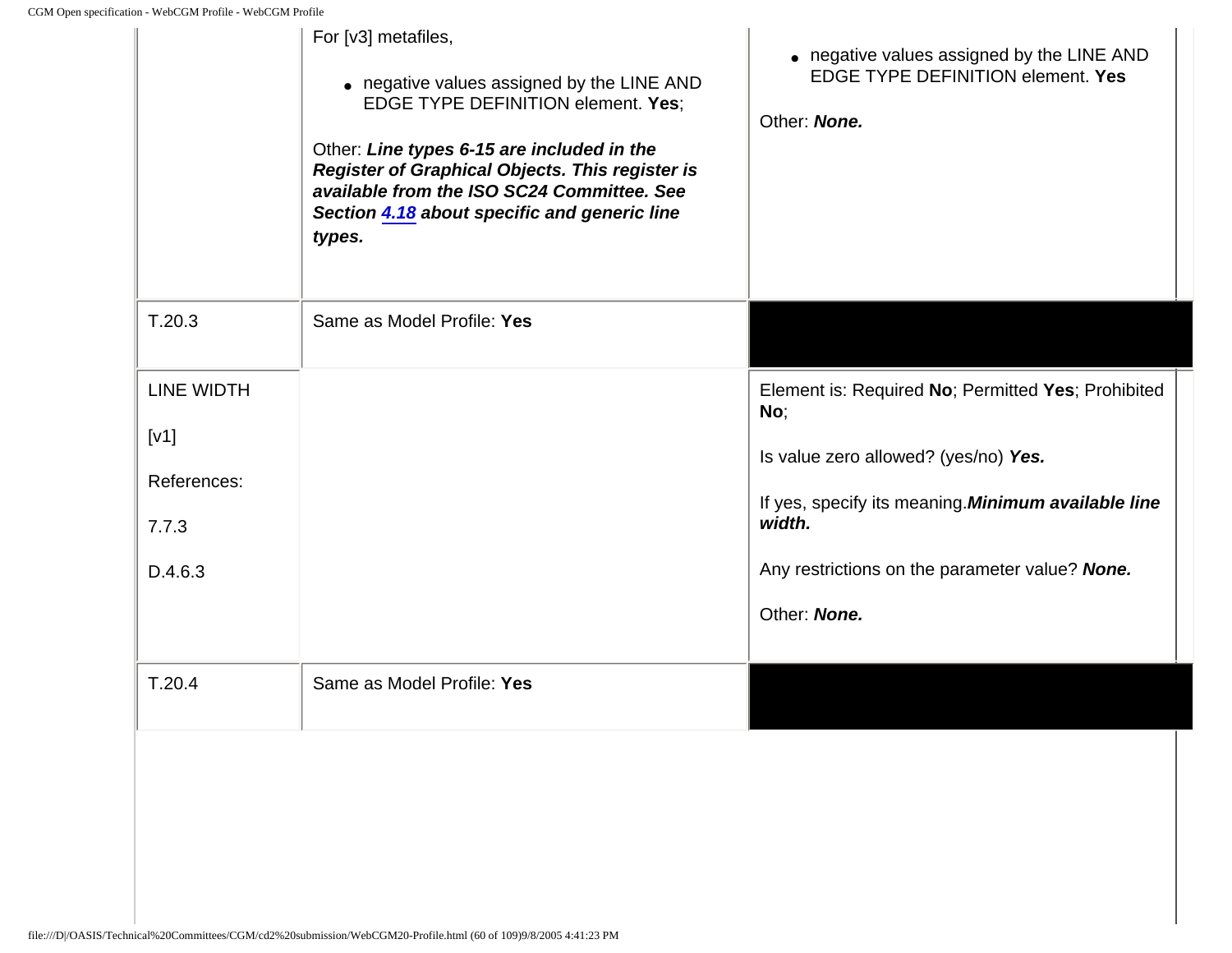| <b>LINE COLOUR</b><br>[V1]<br>References:<br>7.7.4<br>9.5.4.1<br>T.14.1 |                                                                                                  | Element is: Required No; Permitted Yes; Prohibited<br>No;<br>The line colour specifier parameter shall follow the<br>rules for colour, clause 9.5.4.1 and T.14.1.<br>Any restrictions on the parameter value? None.<br>Other: None. |
|-------------------------------------------------------------------------|--------------------------------------------------------------------------------------------------|-------------------------------------------------------------------------------------------------------------------------------------------------------------------------------------------------------------------------------------|
| T.20.5                                                                  | Same as Model Profile: No                                                                        |                                                                                                                                                                                                                                     |
| <b>MARKER</b><br><b>BUNDLE INDEX</b>                                    | Element is: Required No; Permitted No; Prohibited<br>Yes;                                        | Element is: Required No; Permitted Yes; Prohibited<br>No;                                                                                                                                                                           |
| [V1]<br>References:                                                     | The marker bundle index parameter shall follow the<br>rules for indexes, clause 9.5.4.2.         | The marker bundle index parameter shall follow the<br>rules for indexes, clause 9.5.4.2.                                                                                                                                            |
| 7.7.5                                                                   | For [v1] metafiles, allowable index values:                                                      | For [v1] metafiles, allowable index values: 1.5.                                                                                                                                                                                    |
| 9.5.4.2                                                                 | For [v2/3] metafiles, any referenced bundle shall<br>have an explicit representation definition. | index 1 2 3 4 5                                                                                                                                                                                                                     |
| T.17.12                                                                 | Other: None.                                                                                     | marker type 1 2 3 4 5                                                                                                                                                                                                               |
|                                                                         |                                                                                                  | marker width 1.0 1.0 1.0 1.0 1.0                                                                                                                                                                                                    |
| D.4.6.1                                                                 |                                                                                                  | marker colour 1 1 1 1 1                                                                                                                                                                                                             |
|                                                                         |                                                                                                  | For [v2/3] metafiles, any referenced bundle shall<br>have an explicit representation definition.                                                                                                                                    |
|                                                                         |                                                                                                  | Other: None.                                                                                                                                                                                                                        |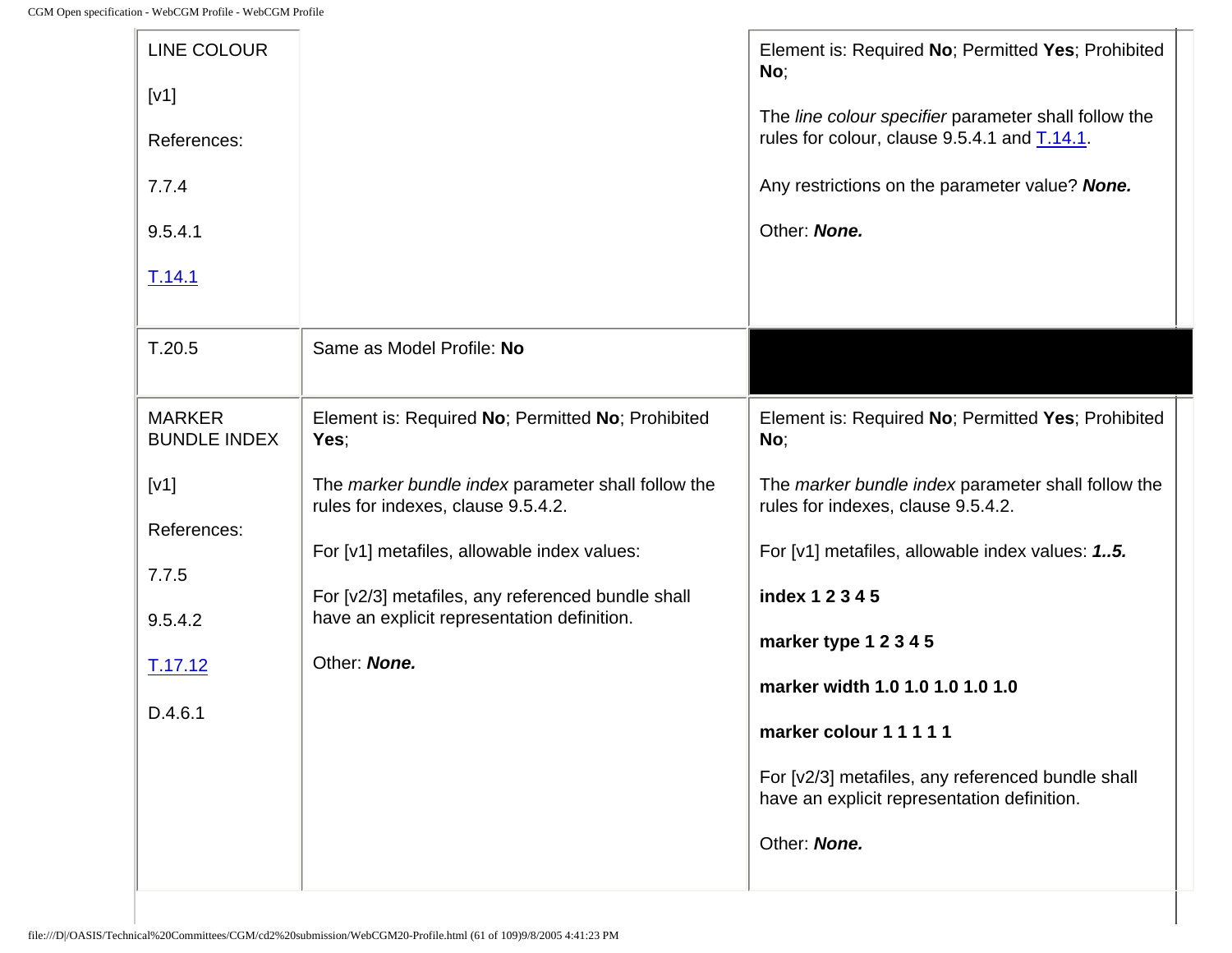$\mathbb{F}$ 

| T.20.6                                                        | Same as Model Profile: Yes |                                                                                                                                                                                                                                                                                  |
|---------------------------------------------------------------|----------------------------|----------------------------------------------------------------------------------------------------------------------------------------------------------------------------------------------------------------------------------------------------------------------------------|
| <b>MARKER TYPE</b><br>[V1]<br>References:<br>7.7.6<br>D.4.6.4 |                            | Element is: Required No; Permitted Yes; Prohibited<br>No;<br>Indicate one or more of the following restrictions:<br>$\bullet$ values 15; Yes<br>• subset of registered values (attach list); No<br>• profile-defined values (attach complete<br>description). No<br>Other: None. |
| T.20.7                                                        | Same as Model Profile: Yes |                                                                                                                                                                                                                                                                                  |
| <b>MARKER SIZE</b><br>[V1]<br>References:<br>7.7.7<br>D.4.6.5 |                            | Element is: Required No; Permitted Yes; Prohibited<br>No;<br>Is value zero allowed? (yes/no) Yes.<br>If yes, specify its meaning. Minimum available size.<br>Any restrictions on the parameter value? None.<br>Other: None.                                                      |
| T.20.8                                                        | Same as Model Profile: Yes |                                                                                                                                                                                                                                                                                  |
|                                                               |                            |                                                                                                                                                                                                                                                                                  |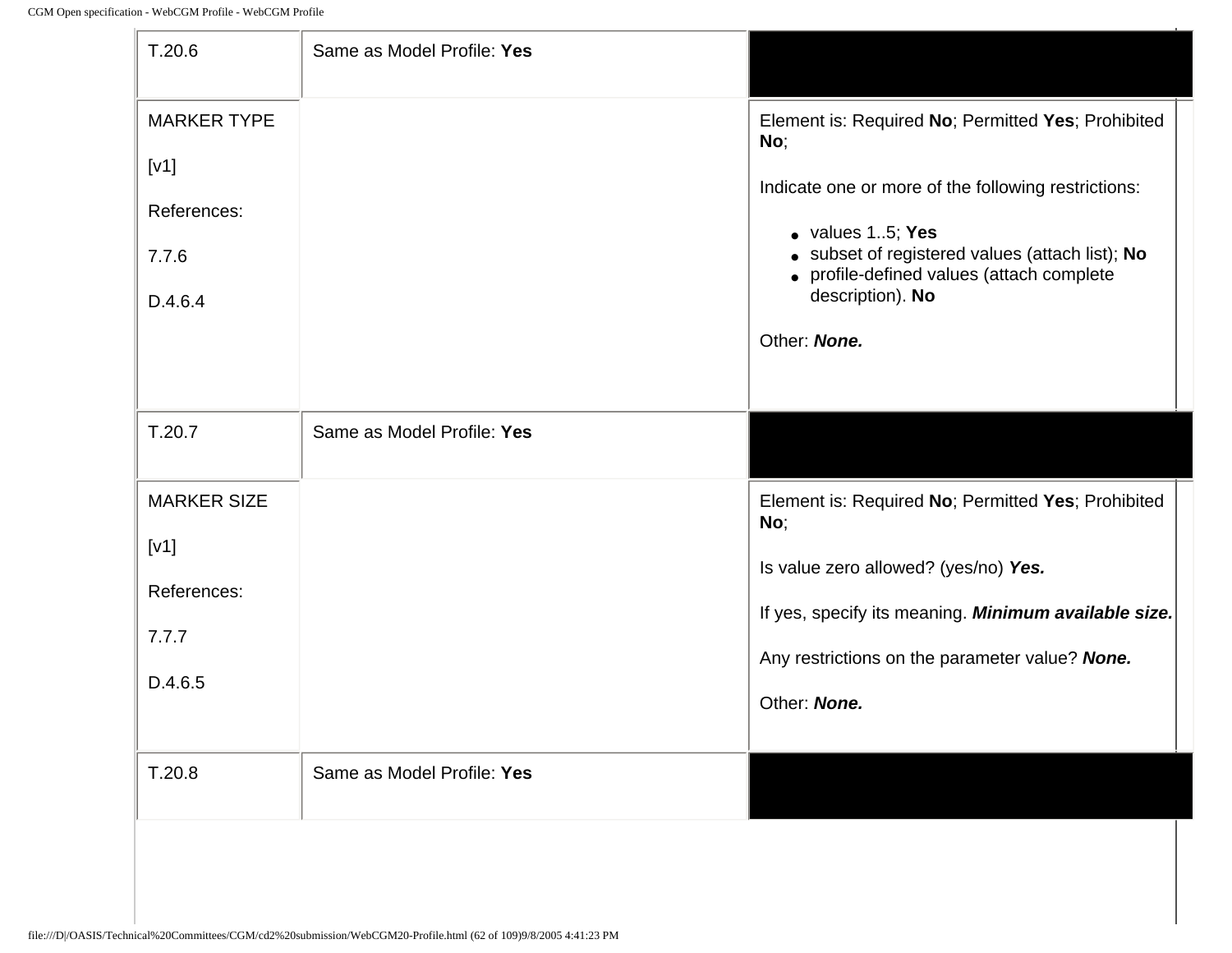-le

| <b>MARKER</b><br><b>COLOUR</b>     |                                                                                                  | Element is: Required No; Permitted Yes; Prohibited<br>No;                                              |
|------------------------------------|--------------------------------------------------------------------------------------------------|--------------------------------------------------------------------------------------------------------|
| [V1]                               |                                                                                                  | The marker colour specifier parameter shall follow<br>the rules for colour, clause 9.5.4.1 and T.14.1. |
| References:                        |                                                                                                  |                                                                                                        |
| 7.7.8                              |                                                                                                  | Any restrictions on the parameter value? None.<br>Other: None.                                         |
| 9.5.4.1                            |                                                                                                  |                                                                                                        |
| T.14.1                             |                                                                                                  |                                                                                                        |
| T.20.9                             | Same as Model Profile: No                                                                        |                                                                                                        |
| <b>TEXT BUNDLE</b><br><b>INDEX</b> | Element is: Required No; Permitted No; Prohibited<br>Yes;                                        | Element is: Required No; Permitted Yes; Prohibited<br>No;                                              |
| [V1]                               | The text bundle index parameter shall follow the<br>rules for indexes, clause 9.5.4.2.           | The text bundle index parameter shall follow the<br>rules for indexes, clause 9.5.4.2.                 |
| References:                        | • For [v1] metafiles, allowable index values:                                                    | For [v1] metafiles, allowable index values: 12.                                                        |
| 7.7.9                              |                                                                                                  |                                                                                                        |
| 9.5.4.2                            | For [v2/3] metafiles, any referenced bundle shall<br>have an explicit representation definition. | index 12                                                                                               |
|                                    | Other: None.                                                                                     | font index 11                                                                                          |
| T.17.13                            |                                                                                                  | text precision stroke stroke                                                                           |
| D.4.6.1                            |                                                                                                  | character expansion factor 1.0 0.7                                                                     |
|                                    |                                                                                                  | character spacing 0.0 0.0                                                                              |
|                                    |                                                                                                  | text colour 11                                                                                         |
|                                    |                                                                                                  | For [v2/3] metafiles, any referenced bundle shall<br>have an explicit representation definition.       |

ц.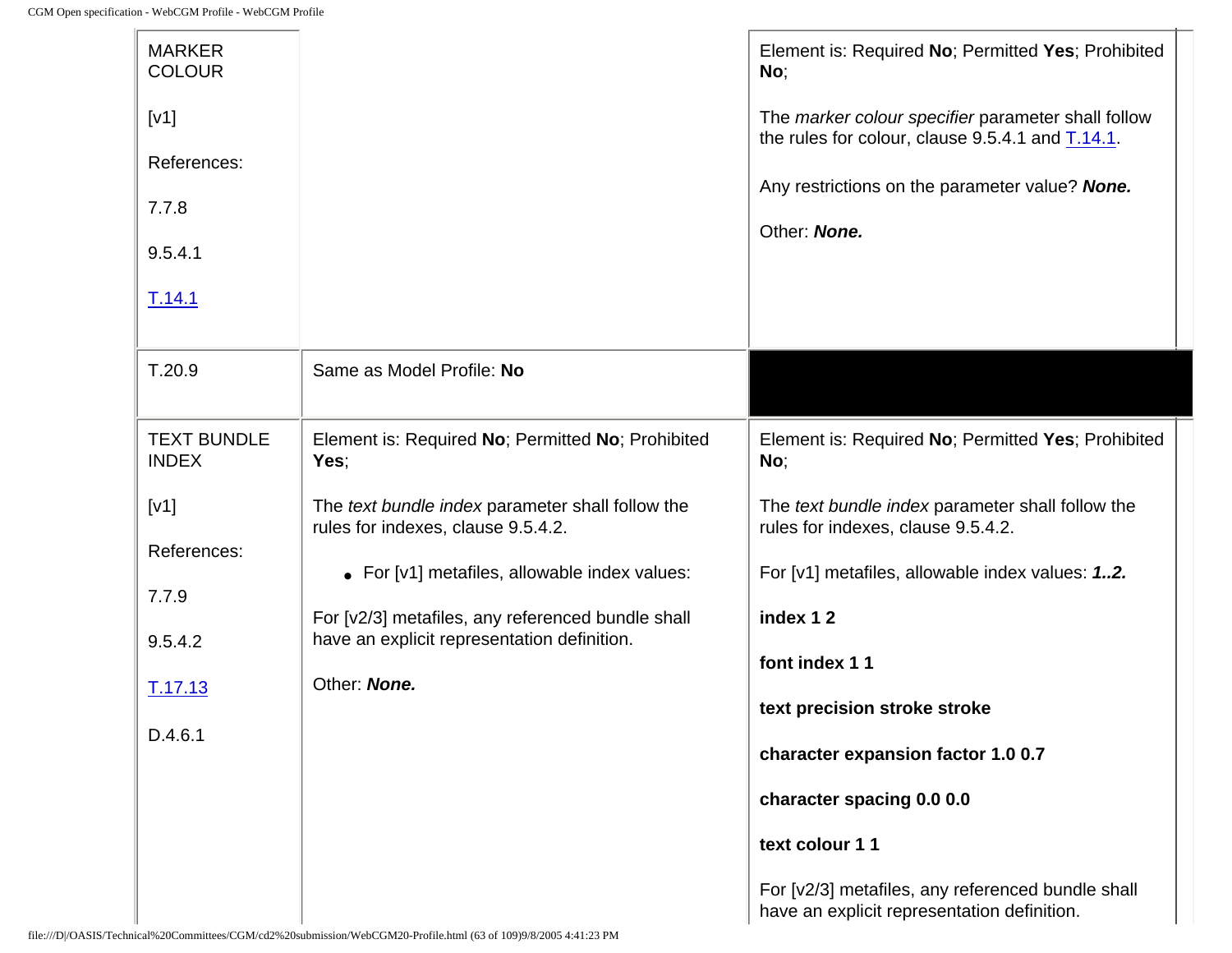|                                                           | Other: None.                                                                      |
|-----------------------------------------------------------|-----------------------------------------------------------------------------------|
| Same as Model Profile: Yes                                |                                                                                   |
|                                                           | Element is: Required No; Permitted Yes; Prohibited<br>No;                         |
|                                                           | Every referenced index shall refer to an entry in the<br>FONT LIST (see T.16.13). |
|                                                           |                                                                                   |
|                                                           | Other: None.                                                                      |
|                                                           |                                                                                   |
|                                                           |                                                                                   |
| Same as Model Profile: No                                 |                                                                                   |
| Element is: Required No; Permitted Yes; Prohibited<br>No; | Element is: Required No; Permitted Yes; Prohibited<br>No;                         |
| Any restrictions on the parameter value? Value shall      | Any restrictions on the parameter value? None.                                    |
|                                                           | Other: None.                                                                      |
|                                                           |                                                                                   |
| Same as Model Profile: Yes                                |                                                                                   |
|                                                           | be 'stroke'.<br>Other: None.                                                      |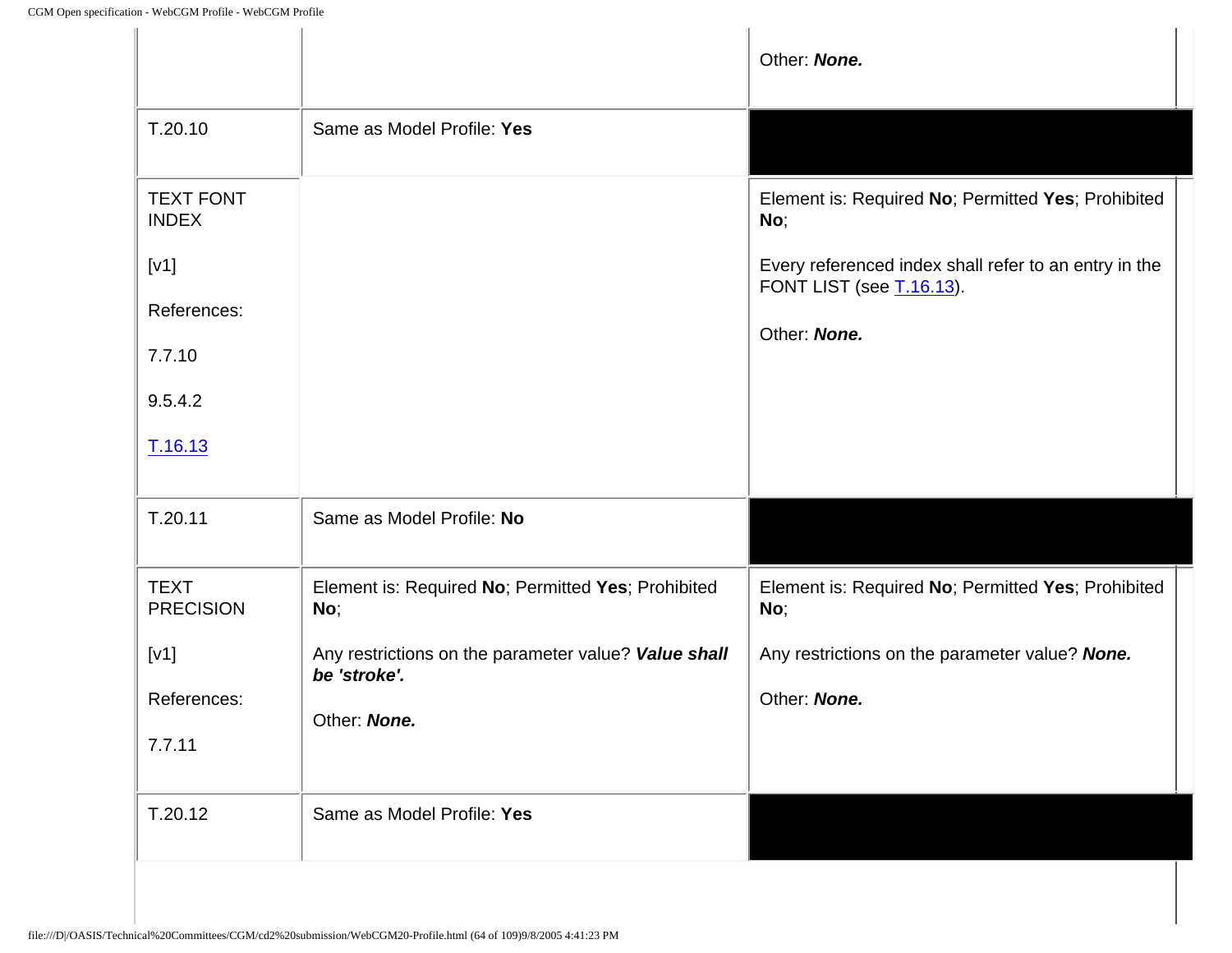|                            | No;<br>Is value zero allowed? (yes/no) No.<br>If yes, state the meaning.<br>Any restrictions on the parameter value? Values<br>shall be restricted to the range 0.110.0<br>Other: None. |
|----------------------------|-----------------------------------------------------------------------------------------------------------------------------------------------------------------------------------------|
| Same as Model Profile: Yes |                                                                                                                                                                                         |
|                            | Element is: Required No; Permitted Yes; Prohibited<br>No;                                                                                                                               |
|                            | Any restrictions on the parameter value? Values<br>shall be restricted to the range of -1.05.0.                                                                                         |
|                            | Other: None.                                                                                                                                                                            |
|                            |                                                                                                                                                                                         |
|                            |                                                                                                                                                                                         |
| Same as Model Profile: Yes |                                                                                                                                                                                         |
|                            |                                                                                                                                                                                         |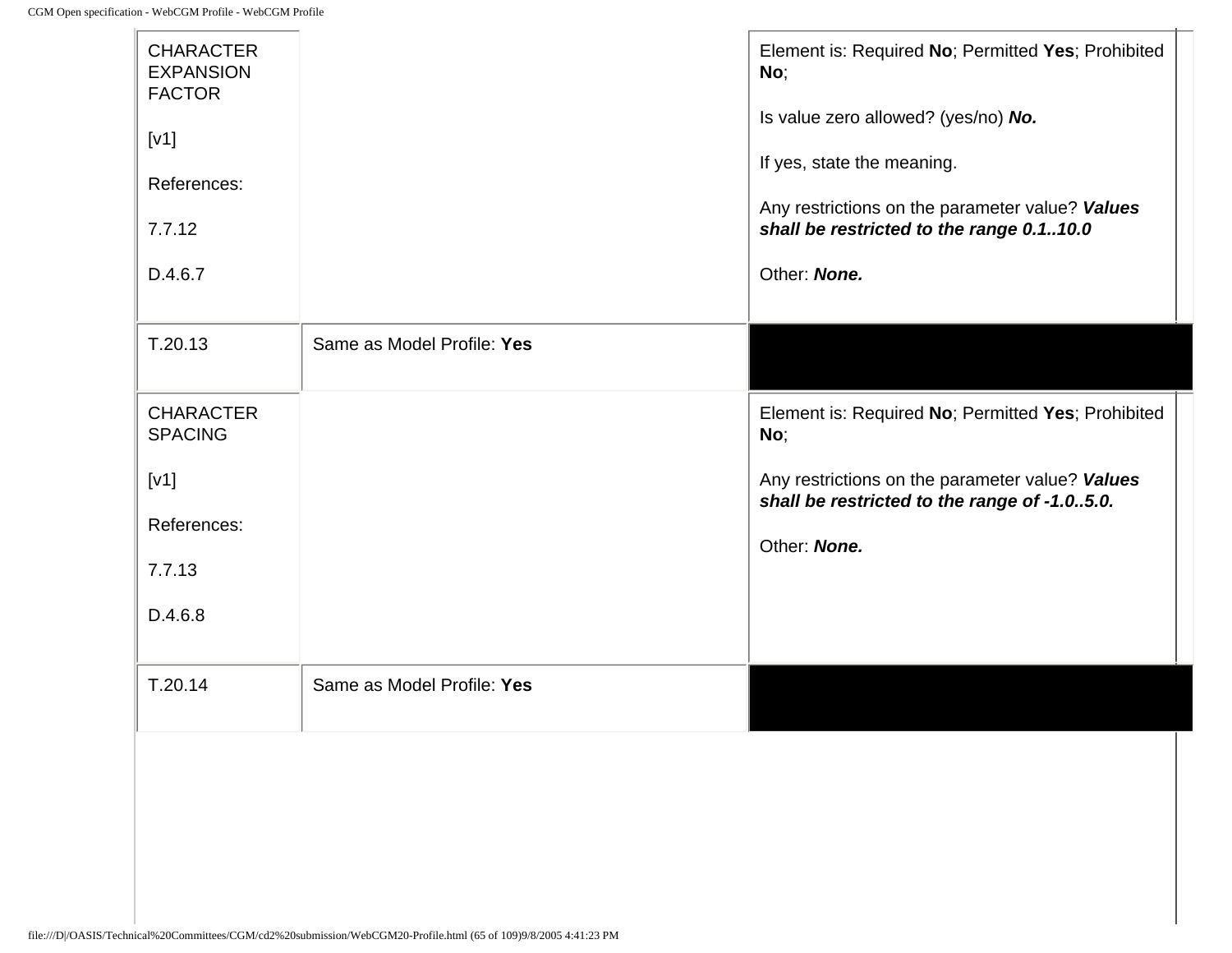- Le

| <b>TEXT COLOUR</b>                |                            | Element is: Required No; Permitted Yes; Prohibited<br>No; |
|-----------------------------------|----------------------------|-----------------------------------------------------------|
| [V1]                              |                            | The text colour specifier parameter shall follow the      |
| References:                       |                            | rules for colour, clause 9.5.4.1 and T.14.1.              |
| 7.7.14                            |                            | Any restrictions on the parameter value? None.            |
| 9.5.4.1                           |                            | Other: None.                                              |
| T.14.1                            |                            |                                                           |
| T.20.15                           | Same as Model Profile: Yes |                                                           |
|                                   |                            |                                                           |
| <b>CHARACTER</b><br><b>HEIGHT</b> |                            | Element is: Required No; Permitted Yes; Prohibited<br>No; |
| [V1]                              |                            | Is zero height allowed: (yes/no) Yes.                     |
| References:                       |                            | If yes, state its meaning: Minimum available height.      |
| 7.7.15                            |                            | Any restrictions on the parameter? None.                  |
| D.4.6.9                           |                            | Other: None.                                              |
| T.20.16                           | Same as Model Profile: Yes |                                                           |
|                                   |                            |                                                           |
|                                   |                            |                                                           |
|                                   |                            |                                                           |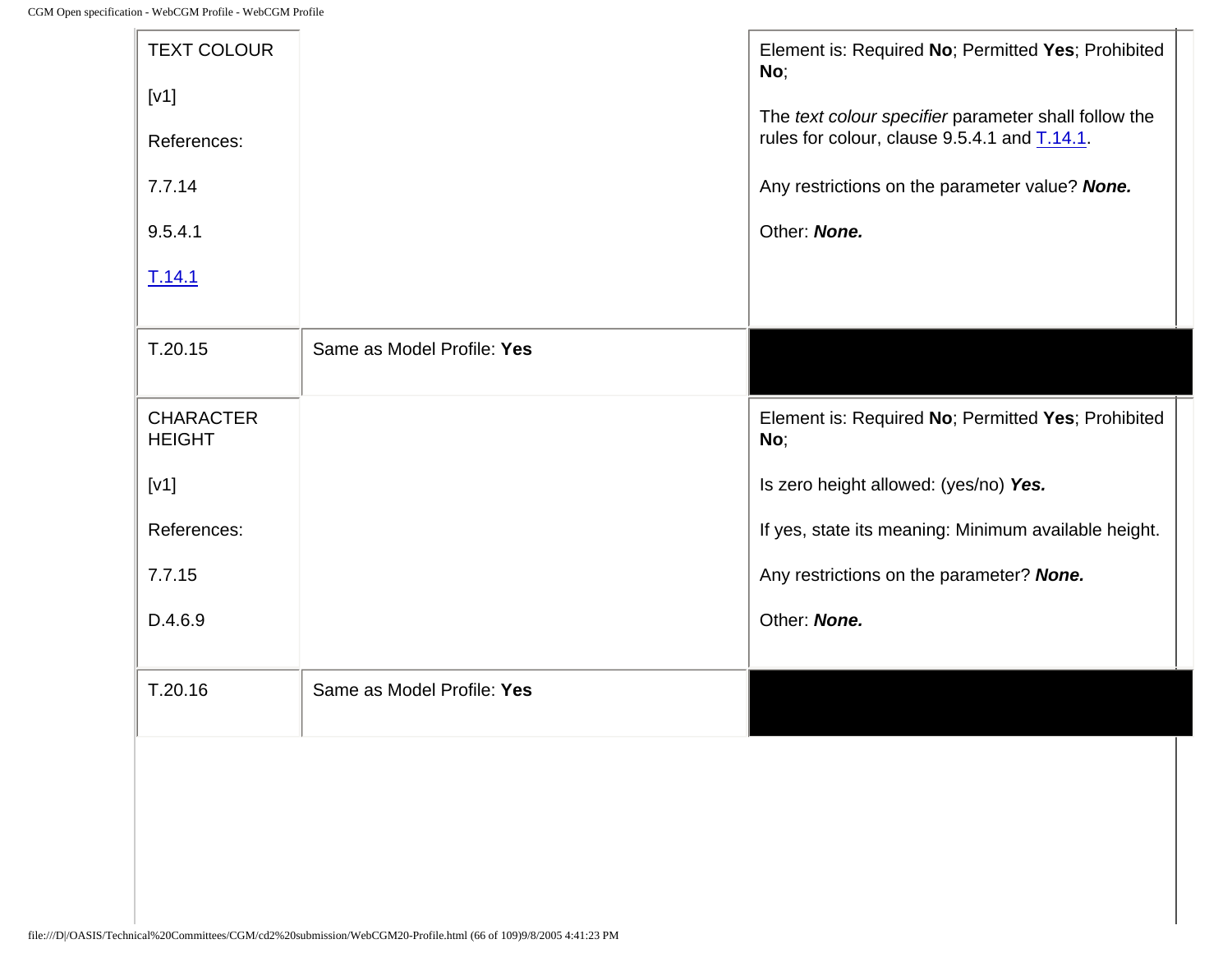| <b>CHARACTER</b><br><b>ORIENTATION</b> |                            | Element is: Required No; Permitted Yes; Prohibited<br>No; |
|----------------------------------------|----------------------------|-----------------------------------------------------------|
| [V1]                                   |                            | Any restrictions on the following distortion aspects?     |
| References:                            |                            | rotation? None.                                           |
| 7.7.16                                 |                            | skewing? None.                                            |
| D.4.6.10                               |                            | mirroring? None.                                          |
|                                        |                            | aspect ratio? None.                                       |
|                                        |                            | Other: None.                                              |
|                                        |                            |                                                           |
| T.20.17                                | Same as Model Profile: Yes |                                                           |
| <b>TEXT PATH</b>                       |                            | Element is: Required No; Permitted Yes; Prohibited<br>No; |
| [V1]                                   |                            | Any restrictions on the parameter value? None.            |
| References:                            |                            | Other: None.                                              |
| 7.7.17                                 |                            |                                                           |
| D.4.6.11                               |                            |                                                           |
| T.20.18                                | Same as Model Profile: Yes |                                                           |
|                                        |                            |                                                           |
|                                        |                            |                                                           |
|                                        |                            |                                                           |
|                                        |                            |                                                           |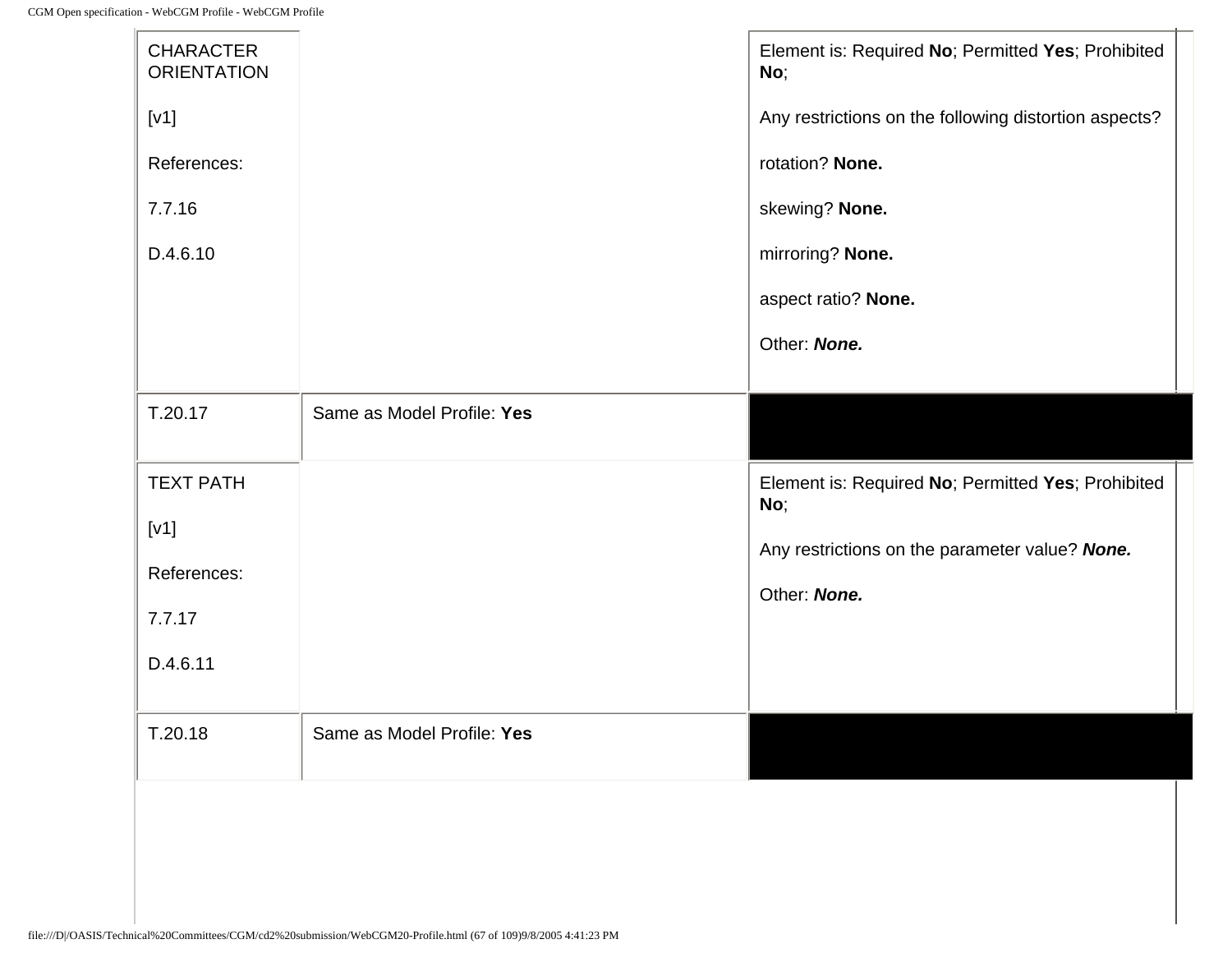J)

| <b>TEXT</b><br><b>ALIGNMENT</b><br>[V1]<br>References:<br>7.7.18<br>D.4.6.12 |                                                                                                                                              | Element is: Required No; Permitted Yes; Prohibited<br>No;<br>Any restrictions on the horizontal and vertical<br>alignment values? None.<br>Any restrictions on the continuous horizontal and<br>vertical alignment values? None.<br>Other: None. |
|------------------------------------------------------------------------------|----------------------------------------------------------------------------------------------------------------------------------------------|--------------------------------------------------------------------------------------------------------------------------------------------------------------------------------------------------------------------------------------------------|
| T.20.19                                                                      | Same as Model Profile: No                                                                                                                    |                                                                                                                                                                                                                                                  |
| <b>CHARACTER</b><br><b>SET INDEX</b>                                         | Element is: Required No; Permitted Yes; Prohibited<br>No;                                                                                    | Element is: Required No; Permitted Yes; Prohibited<br>No;                                                                                                                                                                                        |
| [V1]<br>References:                                                          | Every referenced index shall refer to an entry in the<br>CHARACTER SET LIST. This includes implicit<br>reference to the default index value. | Every referenced index shall refer to an entry in the<br>CHARACTER SET LIST or GLYPH MAPPING. This<br>includes implicit reference to the default index value.                                                                                    |
| 7.7.19                                                                       | Other: None.                                                                                                                                 | Other: None.                                                                                                                                                                                                                                     |
| 9.5.4.2                                                                      |                                                                                                                                              |                                                                                                                                                                                                                                                  |
| T.16.14                                                                      |                                                                                                                                              |                                                                                                                                                                                                                                                  |
| T.16.22                                                                      |                                                                                                                                              |                                                                                                                                                                                                                                                  |
| D.4.6.13                                                                     |                                                                                                                                              |                                                                                                                                                                                                                                                  |
| T.20.20                                                                      | Same as Model Profile: No                                                                                                                    |                                                                                                                                                                                                                                                  |
|                                                                              |                                                                                                                                              |                                                                                                                                                                                                                                                  |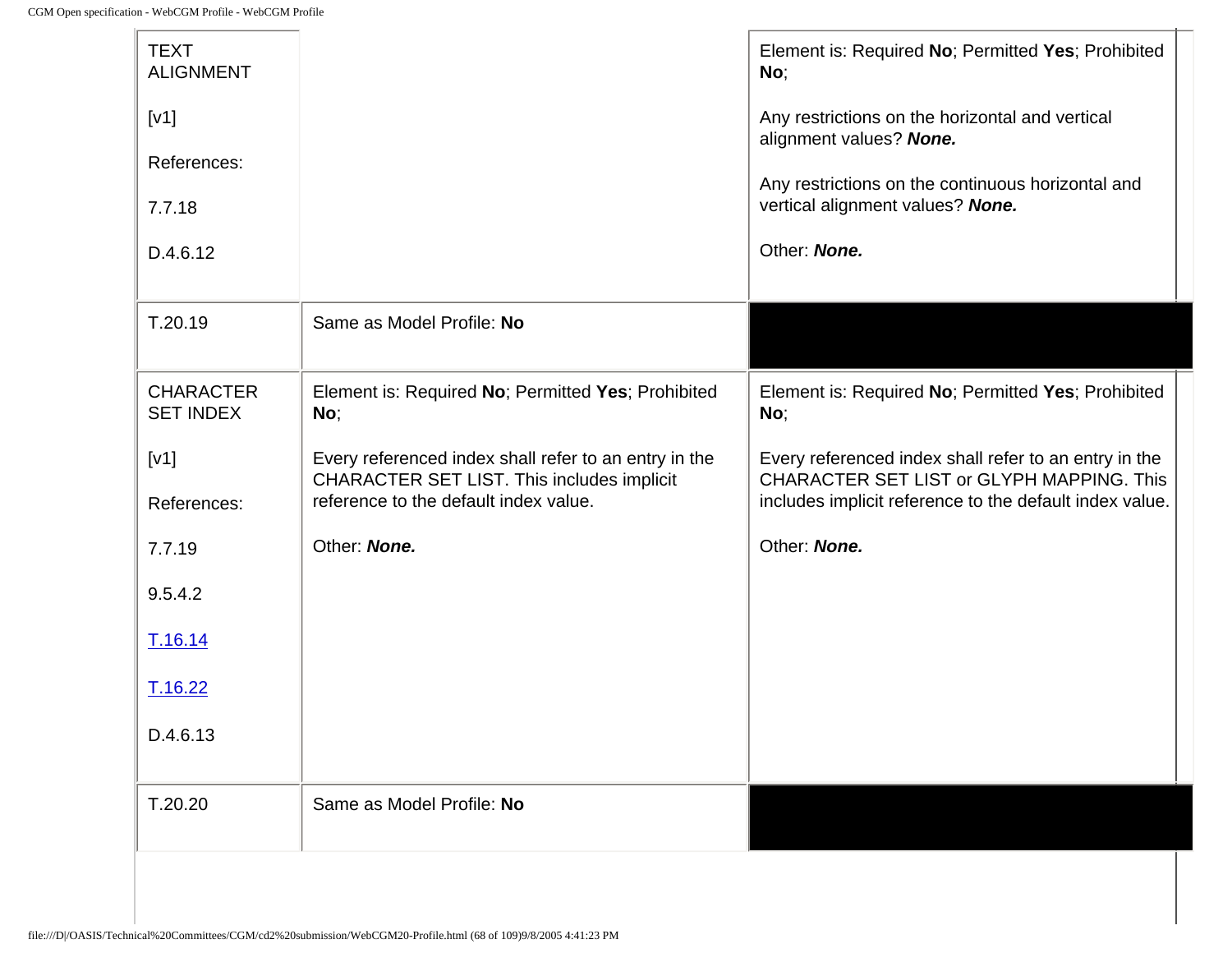| <b>ALTERNATE</b><br><b>CHARACTER</b><br><b>SET INDEX</b> | Element is: Required No; Permitted Yes; Prohibited<br>No;                                                                                           | Element is: Required No; Permitted Yes; Prohibited<br>No;                                                                                                     |  |
|----------------------------------------------------------|-----------------------------------------------------------------------------------------------------------------------------------------------------|---------------------------------------------------------------------------------------------------------------------------------------------------------------|--|
| [V1]                                                     | Every referenced index shall refer to an entry in the<br><b>CHARACTER SET LIST. This includes implicit</b><br>reference to the default index value. | Every referenced index shall refer to an entry in the<br>CHARACTER SET LIST or GLYPH MAPPING. This<br>includes implicit reference to the default index value. |  |
| References:                                              | Other: None.                                                                                                                                        | Other: None.                                                                                                                                                  |  |
| 7.7.20                                                   |                                                                                                                                                     |                                                                                                                                                               |  |
| 9.5.4.2                                                  |                                                                                                                                                     |                                                                                                                                                               |  |
| T.16.14                                                  |                                                                                                                                                     |                                                                                                                                                               |  |
| T.16.22                                                  |                                                                                                                                                     |                                                                                                                                                               |  |
| D.4.6.13                                                 |                                                                                                                                                     |                                                                                                                                                               |  |
| T.20.21                                                  | Same as Model Profile: No                                                                                                                           |                                                                                                                                                               |  |
| <b>FILL BUNDLE</b><br><b>INDEX</b>                       | Element is: Required No; Permitted No; Prohibited<br>Yes;                                                                                           | Element is: Required No; Permitted Yes; Prohibited<br>No;                                                                                                     |  |
| [V1]                                                     | The fill bundle index parameter shall follow the rules<br>for indexes, clause 9.5.4.2.                                                              | The fill bundle index parameter shall follow the rules<br>for indexes, clause 9.5.4.2.                                                                        |  |
| References:                                              | For [v1] metafiles, allowable index values:                                                                                                         | For [v1] metafiles, allowable index values: 15.                                                                                                               |  |
| 7.7.21                                                   |                                                                                                                                                     |                                                                                                                                                               |  |
| 9.5.4.2                                                  | For [v2/3] metafiles, any referenced bundle shall<br>have an explicit representation definition.                                                    | index 1 2 3 4 5                                                                                                                                               |  |
| <u>T.17.14</u>                                           | Other: None.                                                                                                                                        | interior style hatch hatch hatch hatch hatch                                                                                                                  |  |
| D.4.6.1                                                  |                                                                                                                                                     | fill colour 1 1 1 1 1                                                                                                                                         |  |
|                                                          |                                                                                                                                                     | hatch index 1 2 3 4 5                                                                                                                                         |  |
|                                                          |                                                                                                                                                     | pattern index 1 1 1 1 1                                                                                                                                       |  |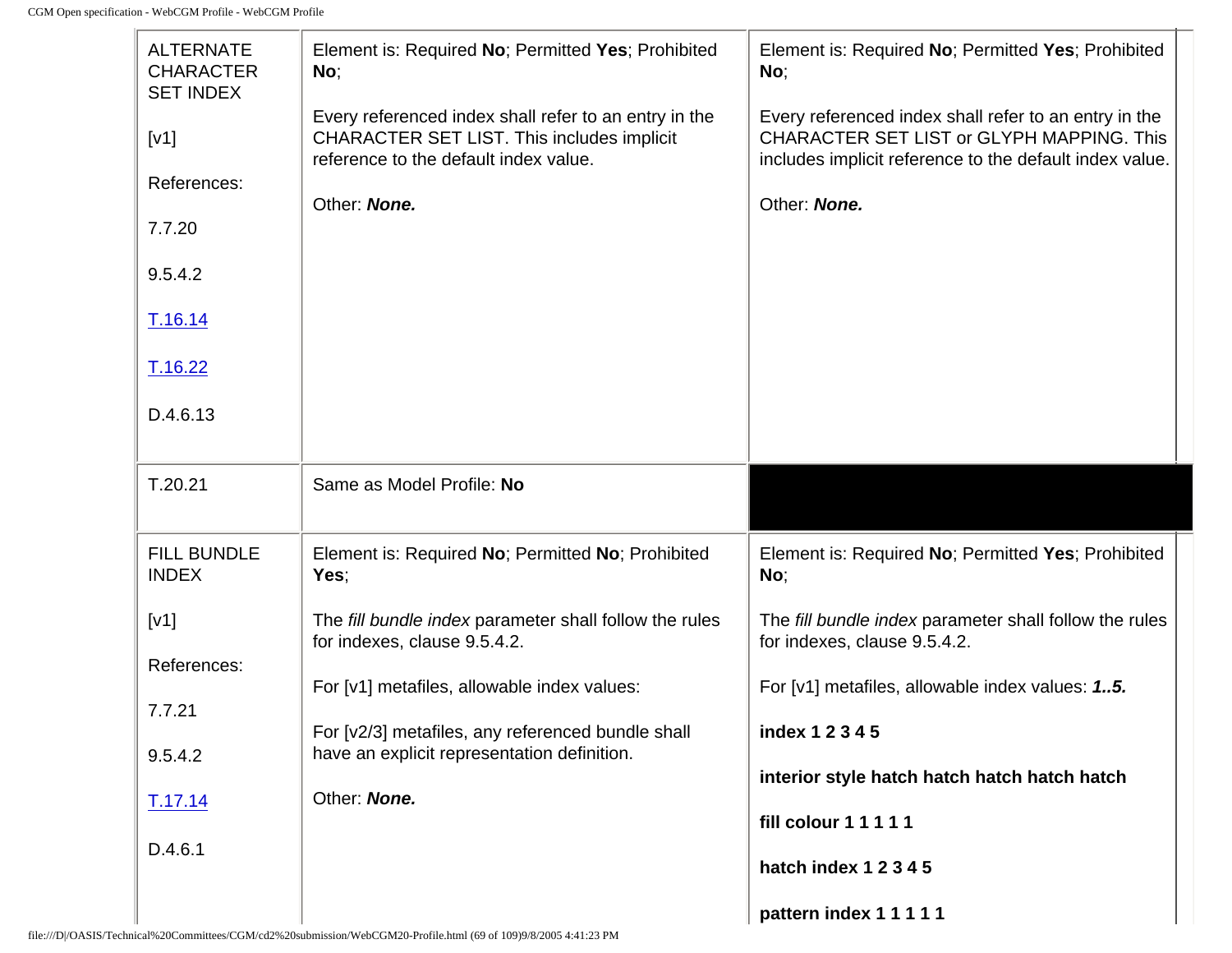|                                 |                            | For [v2/3] metafiles, any referenced bundle shall<br>have an explicit representation definition.<br>Other: None.     |
|---------------------------------|----------------------------|----------------------------------------------------------------------------------------------------------------------|
| T.20.22                         | Same as Model Profile: Yes |                                                                                                                      |
| <b>INTERIOR</b><br><b>STYLE</b> |                            | Element is: Required No; Permitted Yes; Prohibited<br>No;                                                            |
| [V1]<br>References:             |                            | For 'hollow' interior style, line type and width of the<br>bounding line: Solid line type and default line<br>width. |
| 7.7.22                          |                            | Any restrictions on the parameter value? None.                                                                       |
| D.4.6.15                        |                            | Other: None.                                                                                                         |
| T.20.23                         | Same as Model Profile: Yes |                                                                                                                      |
| <b>FILL COLOUR</b>              |                            | Element is: Required No; Permitted Yes; Prohibited<br>No;                                                            |
| [V1]<br>References:             |                            | The fill colour specifier parameter shall follow the<br>rules for colour, clause 9.5.4.1 and T.14.1.                 |
| 7.7.23                          |                            | Any restrictions on the parameter value? None.                                                                       |
| 9.5.4.1                         |                            | Other: None.                                                                                                         |
| T.14.1                          |                            |                                                                                                                      |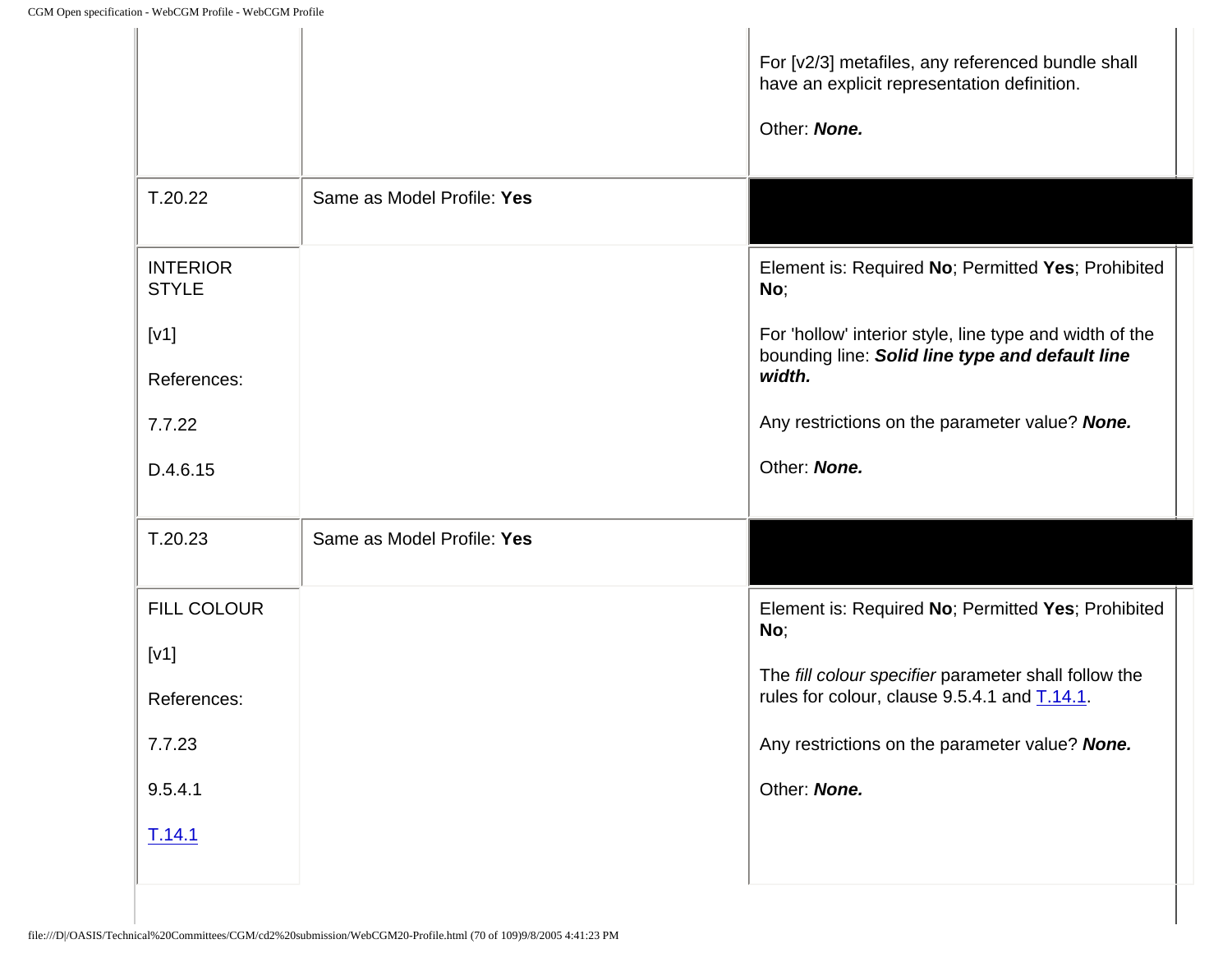| T.20.24                                                                              | Same as Model Profile: Yes |                                                                                                                                                                                                                                                                                                                                                                   |
|--------------------------------------------------------------------------------------|----------------------------|-------------------------------------------------------------------------------------------------------------------------------------------------------------------------------------------------------------------------------------------------------------------------------------------------------------------------------------------------------------------|
| <b>HATCH INDEX</b><br>[V1]<br>References:<br>7.4.18<br>7.7.24<br>6.7.4.3<br>D.4.6.16 |                            | Element is: Required No; Permitted Yes; Prohibited<br>No;<br>Select 1 or more of the following:<br>• values 16: Yes<br>• subset of registered values (attach list): No<br>• profile-defined values (attach complete<br>description): No<br>For [v3] metafiles,<br>• negative values assigned by the HATCH<br><b>STYLE DEFINITION element. Yes</b><br>Other: None. |
| T.20.25                                                                              | Same as Model Profile: Yes |                                                                                                                                                                                                                                                                                                                                                                   |
| <b>PATTERN</b><br><b>INDEX</b><br>[V1]<br>References:<br>7.7.25<br>9.5.4.2           |                            | Element is: Required No; Permitted Yes; Prohibited<br>No;<br>The pattern index parameter shall follow the rules for<br>indexes, clause 9.5.4.2.<br>Any restrictions on the parameter value? None.<br>Other: None.                                                                                                                                                 |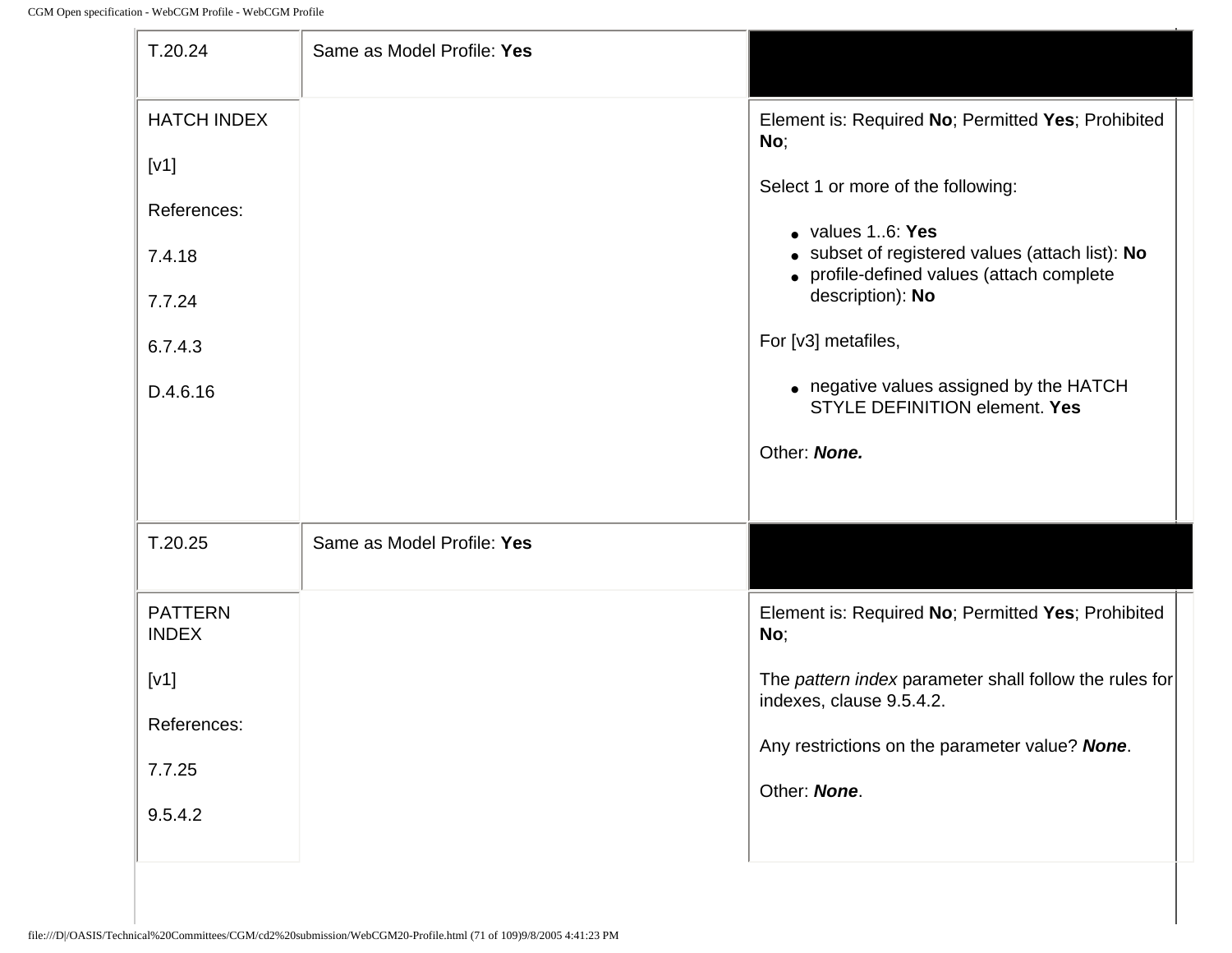| T.20.26                                                                 | Same as Model Profile: No                                                                                                                                                                                                                                 |                                                                                                                                                                                                                                                              |
|-------------------------------------------------------------------------|-----------------------------------------------------------------------------------------------------------------------------------------------------------------------------------------------------------------------------------------------------------|--------------------------------------------------------------------------------------------------------------------------------------------------------------------------------------------------------------------------------------------------------------|
| <b>EDGE BUNDLE</b><br><b>INDEX</b>                                      | Element is: Required No; Permitted No; Prohibited<br>Yes:                                                                                                                                                                                                 | Element is: Required No; Permitted Yes; Prohibited<br>No;                                                                                                                                                                                                    |
| [V1]<br>References:<br>7.7.26<br>9.5.4.2<br>T.17.15                     | The edge bundle index parameter shall follow the<br>rules for indexes, clause 9.5.4.2.<br>For [v1] metafiles, allowable index values:<br>For [v2/3] metafiles, any referenced bundle shall<br>have an explicit representation definition.<br>Other: None. | The edge bundle index parameter shall follow the<br>rules for indexes, clause 9.5.4.2.<br>For [v1] metafiles, allowable index values: 1.5.<br>• index $12345$<br>edge type 1 2 3 4 5<br>edge width 1.0 1.0 1.0 1.0 1.0                                       |
| D.4.6.1                                                                 |                                                                                                                                                                                                                                                           | edge colour 1 1 1 1 1<br>For [v2/3] metafiles, any referenced bundle shall<br>have an explicit representation definition.<br>Other: None.                                                                                                                    |
| T.20.27                                                                 | Same as Model Profile: Yes                                                                                                                                                                                                                                |                                                                                                                                                                                                                                                              |
| <b>EDGE TYPE</b><br>[V1]<br>References:<br>7.4.17<br>9.7.27<br>D.4.6.17 |                                                                                                                                                                                                                                                           | Element is: Required No; Permitted Yes; Prohibited<br>No;<br>Select 1 or more of the following:<br>• values 15: Yes<br>• subset of registered values (attach list): No<br>profile-defined values (attach complete<br>description): No<br>For [v3] metafiles, |

file:///D|/OASIS/Technical%20Committees/CGM/cd2%20submission/WebCGM20-Profile.html (72 of 109)9/8/2005 4:41:23 PM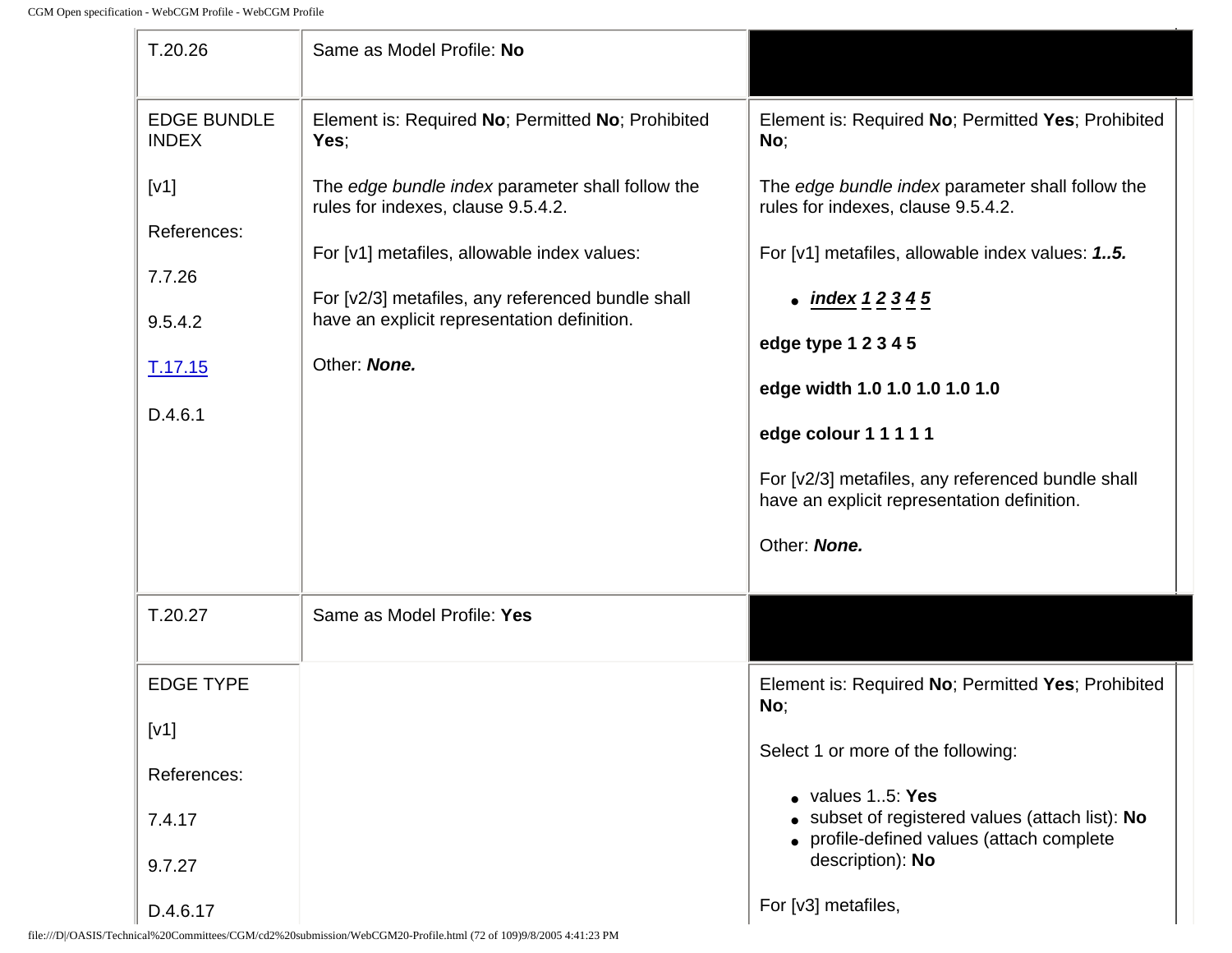|                                                                          |                            | • negative values assigned by the LINE AND<br>EDGE TYPE DEFINITION element. Yes<br>Other: None.                                                                                                                                      |
|--------------------------------------------------------------------------|----------------------------|--------------------------------------------------------------------------------------------------------------------------------------------------------------------------------------------------------------------------------------|
| T.20.28                                                                  | Same as Model Profile: Yes |                                                                                                                                                                                                                                      |
| <b>EDGE WIDTH</b><br>[V1]<br>References:<br>7.7.28<br>D.4.6.18           |                            | Element is: Required No; Permitted Yes; Prohibited<br>No;<br>Is value zero allowed? (yes/no) Yes.<br>If yes, specify its meaning. Minimum available edge<br>width.<br>Any restrictions on the parameter value? None.<br>Other: None. |
| T.20.29                                                                  | Same as Model Profile: Yes |                                                                                                                                                                                                                                      |
| <b>EDGE COLOUR</b><br>[v1]<br>References:<br>7.7.29<br>9.5.4.1<br>T.14.1 |                            | Element is: Required No; Permitted Yes; Prohibited<br>No;<br>The edge colour specifier parameter shall follow the<br>rules for colour, clause 9.5.4.1 and T.14.1.<br>Any restrictions on the parameter value? None.<br>Other: None.  |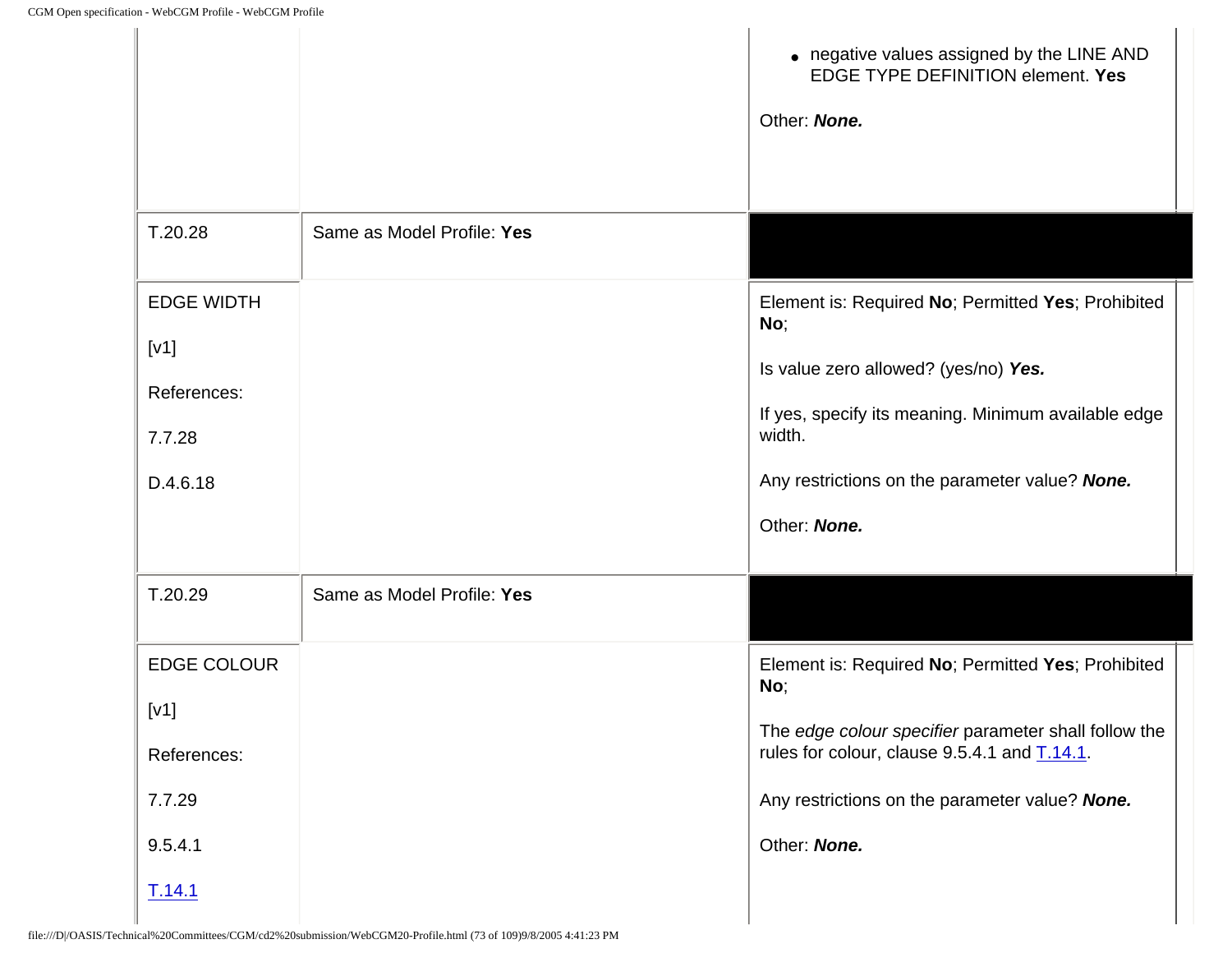| <b>EDGE</b><br><b>VISIBILITY</b><br>No;<br>[V1]<br>Other: None.<br>References:<br>7.7.30<br>T.20.31<br>Same as Model Profile: Yes<br><b>FILL</b><br><b>REFERENCE</b><br>No;<br><b>POINT</b><br>[V1]<br>Other: None.<br>References: | T.20.30 | Same as Model Profile: Yes |                                                    |
|------------------------------------------------------------------------------------------------------------------------------------------------------------------------------------------------------------------------------------|---------|----------------------------|----------------------------------------------------|
|                                                                                                                                                                                                                                    |         |                            | Element is: Required No; Permitted Yes; Prohibited |
|                                                                                                                                                                                                                                    |         |                            | Any restrictions on the parameter value? None.     |
|                                                                                                                                                                                                                                    |         |                            |                                                    |
|                                                                                                                                                                                                                                    |         |                            |                                                    |
|                                                                                                                                                                                                                                    |         |                            |                                                    |
|                                                                                                                                                                                                                                    |         |                            | Element is: Required No; Permitted Yes; Prohibited |
|                                                                                                                                                                                                                                    |         |                            | Any restrictions on the parameter value? None.     |
|                                                                                                                                                                                                                                    |         |                            |                                                    |
| 7.7.31                                                                                                                                                                                                                             |         |                            |                                                    |
| Same as Model Profile: Yes<br>T.20.32                                                                                                                                                                                              |         |                            |                                                    |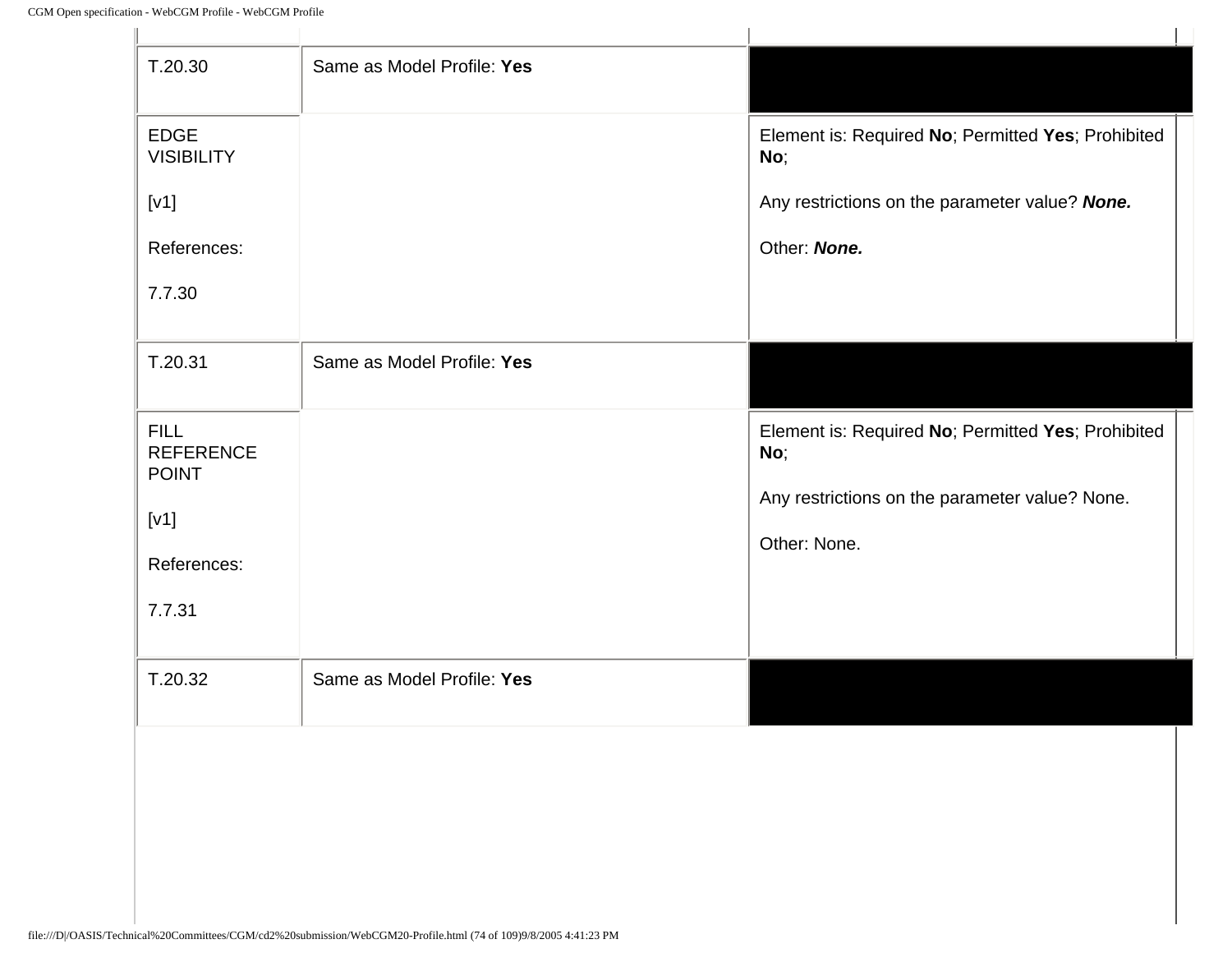| <b>PATTERN</b><br><b>TABLE</b> |                            | Element is: Required No; Permitted Yes; Prohibited<br>No;             |
|--------------------------------|----------------------------|-----------------------------------------------------------------------|
| [V1]                           |                            | Maximum size for nx: 32.                                              |
| References:                    |                            | Allowable values for nx: 8, 16, or 32.                                |
| 7.7.32                         |                            | Maximum size for ny: 32.                                              |
|                                |                            | Allowable values for ny: 8, 16, or 32.                                |
|                                |                            | Any restrictions on the number of pattern definitions?<br>64.         |
|                                |                            | Any restrictions on allowable combinations of nx and<br>ny? None.     |
|                                |                            | Any restrictions on the number of colours? None.                      |
|                                |                            | Other: None.                                                          |
| T.20.33                        | Same as Model Profile: Yes |                                                                       |
| <b>PATTERN SIZE</b>            |                            | Element is: Required No; Permitted Yes; Prohibited<br>No;             |
| [V1]                           |                            |                                                                       |
| References:                    |                            | Must pattern vectors be parallel to coordinate axes?<br>(yes/no) Yes. |
| 7.7.33                         |                            | If no, state the meaning of skewed or non-aligned<br>patterns.        |
| D.4.6.19                       |                            | Other:                                                                |
|                                |                            |                                                                       |

×.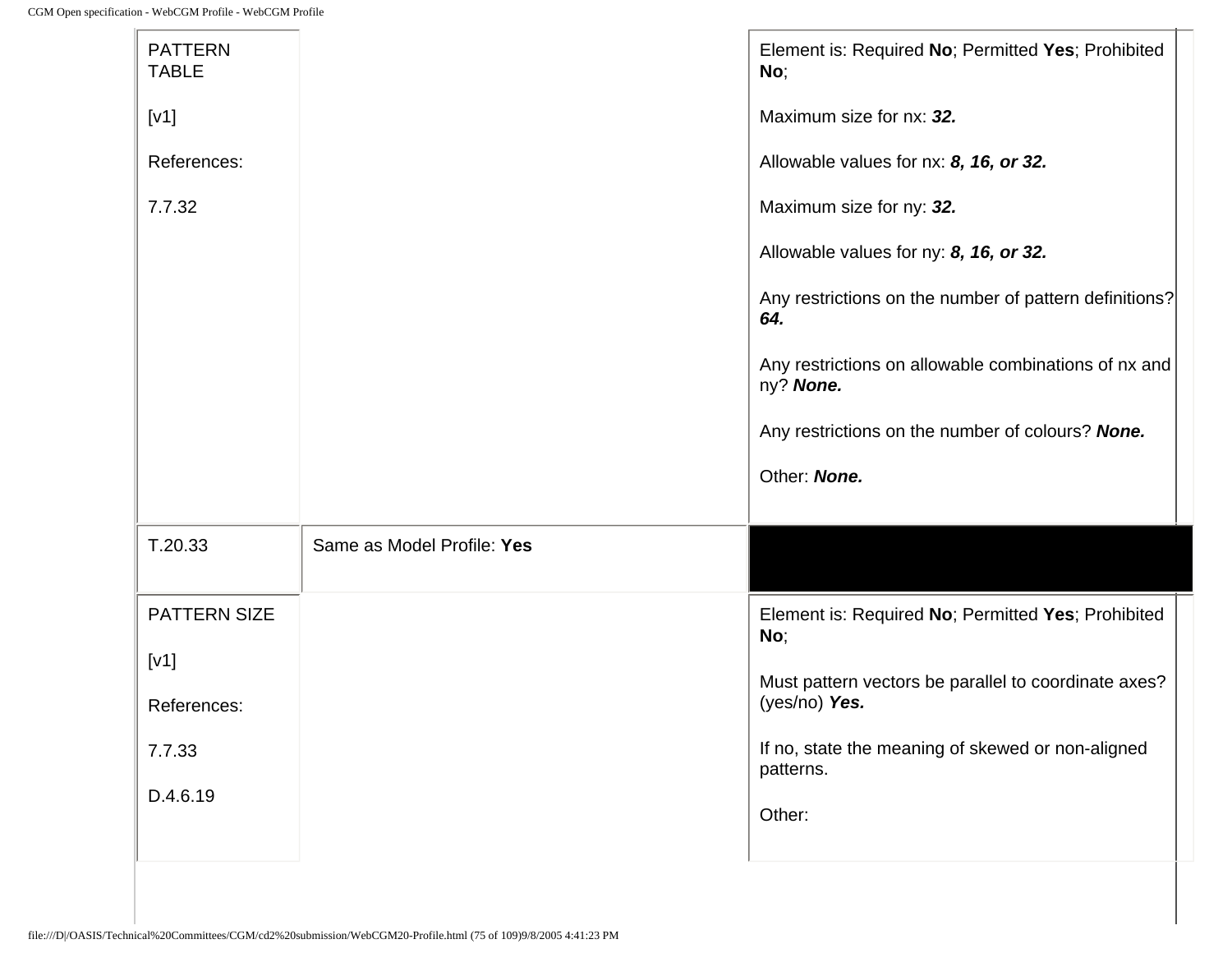| T.20.34                                                                   | Same as Model Profile: No                                                                                                                                                                                                                                                                                                   |                                                                                                                                                                                                                                                                         |
|---------------------------------------------------------------------------|-----------------------------------------------------------------------------------------------------------------------------------------------------------------------------------------------------------------------------------------------------------------------------------------------------------------------------|-------------------------------------------------------------------------------------------------------------------------------------------------------------------------------------------------------------------------------------------------------------------------|
| <b>COLOUR TABLE</b><br>[V1]<br>References:<br>7.7.34<br>9.5.4.1<br>T.14.1 | Element is: Required No; Permitted Yes; Prohibited<br>No;<br>Any limits on the length of colour list? Monochrome:<br>2, Colour: 256.<br>Any restrictions on the index values? Index values<br>shall not exceed the maximum colour index.<br>Other: Grayscale metafiles are considered special<br>cases of colour metafiles. | Element is: Required No; Permitted Yes; Prohibited<br>No;<br>Any limits on the length of colour list? Monochrome:<br>2, Grayscale: 64, Colour: 256.<br>Any restrictions on the index values? Index values<br>shall not exceed the maximum colour index.<br>Other: None. |
| T.20.35<br><b>ASPECT</b>                                                  | Same as Model Profile: No<br>Element is: Required No; Permitted No; Prohibited                                                                                                                                                                                                                                              | Element is: Required No; Permitted Yes; Prohibited                                                                                                                                                                                                                      |
| <b>SOURCE FLAGS</b><br>[V1]<br>References:                                | Yes;<br>Are all ASF values to be the same:<br>for the metafile? (yes/no)                                                                                                                                                                                                                                                    | No;<br>Are all ASF values to be the same:<br>for the metafile? (yes/no) No.                                                                                                                                                                                             |
| 7.7.35<br>D.4.6.20                                                        | within each class (line, marker, text, fill, edge) of<br>primitive? (yes/no)<br>Other: None.                                                                                                                                                                                                                                | within each class (line, marker, text, fill, edge) of<br>primitive? (yes/no) Yes.<br>Other: None.                                                                                                                                                                       |
| T.20.36                                                                   | Same as Model Profile: No                                                                                                                                                                                                                                                                                                   |                                                                                                                                                                                                                                                                         |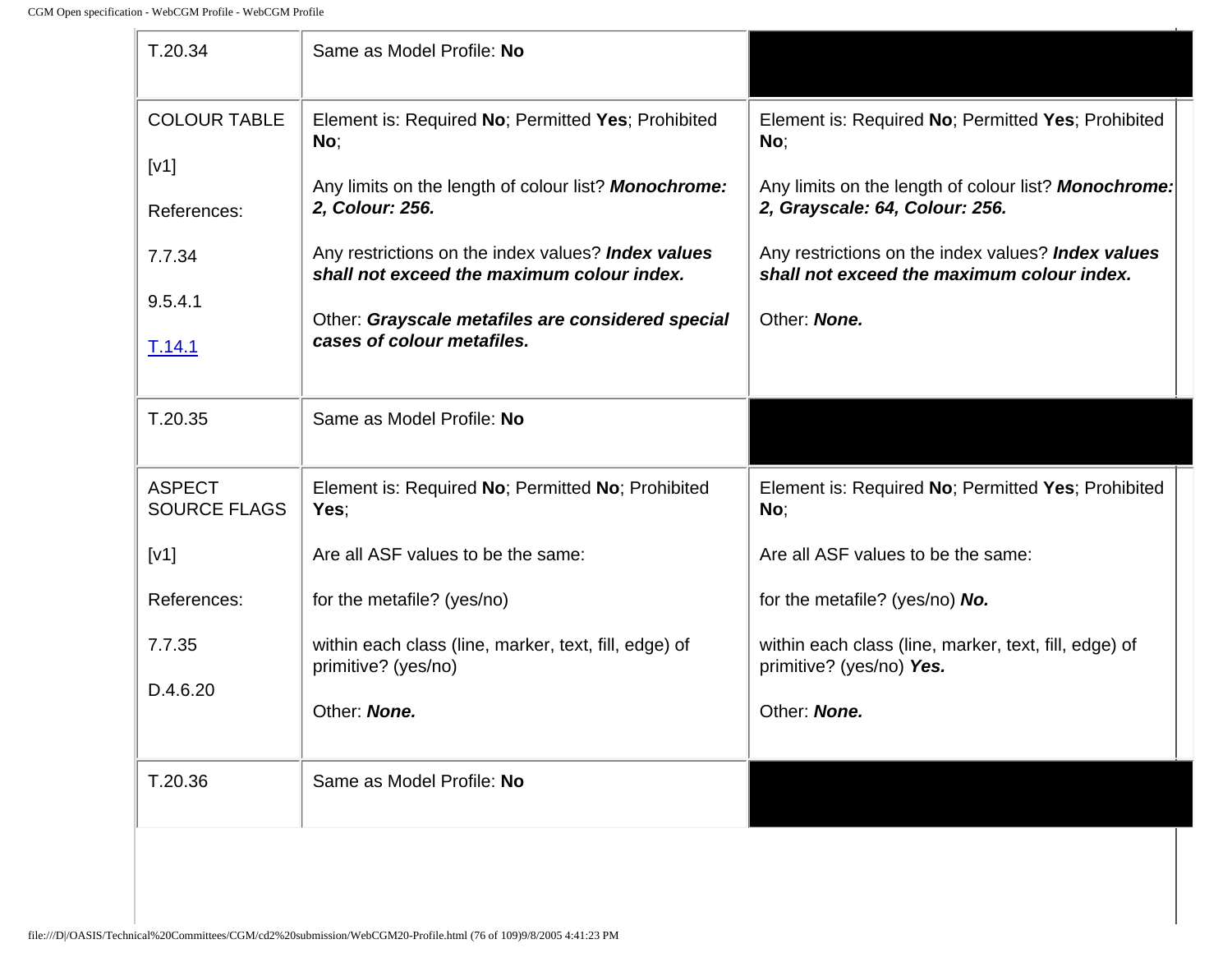$\mathbf{r}$ 

<span id="page-181-1"></span><span id="page-181-0"></span>

| <b>PICK</b><br><b>IDENTIFIER</b> | Element is: Required No; Permitted No; Prohibited<br>Yes;                               | Element is: Required No; Permitted Yes; Prohibited<br>No;                               |
|----------------------------------|-----------------------------------------------------------------------------------------|-----------------------------------------------------------------------------------------|
| [v2]                             | Any restrictions on the parameter value?                                                | Any restrictions on the parameter value? None.                                          |
| References:                      | Other: None.                                                                            | Other: None.                                                                            |
| 7.7.36                           |                                                                                         |                                                                                         |
| T.20.37                          | Same as Model Profile: No                                                               |                                                                                         |
| <b>LINE CAP</b>                  | Element is: Required No; Permitted Yes; Prohibited<br>No;                               | Element is: Required No; Permitted Yes; Prohibited<br>No;                               |
| [v3]<br>References:              | Any restrictions on the set of values for the line cap<br>indicator? (choose 1 or both) | Any restrictions on the set of values for the line cap<br>indicator? (choose 1 or both) |
| 7.7.37                           | Yes; values $14$ ;                                                                      | Yes; values $15$ ;                                                                      |
| 9.5.7.5                          | No; subset of registered values (attach list).                                          | No; subset of registered values (attach list).                                          |
|                                  | Any restrictions on the set of values for the dash cap<br>indicator? (choose 1 or both) | Any restrictions on the set of values for the dash cap<br>indicator? (choose 1 or both) |
|                                  | Yes; values $13$ ;                                                                      | Yes; values $13$ ;                                                                      |
|                                  | No; subset of registered values (attach list).                                          | No; subset of registered values (attach list).                                          |
|                                  | Other: None.                                                                            | Other: <b>None.</b>                                                                     |
| T.20.38                          | Same as Model Profile: Yes                                                              |                                                                                         |
|                                  |                                                                                         |                                                                                         |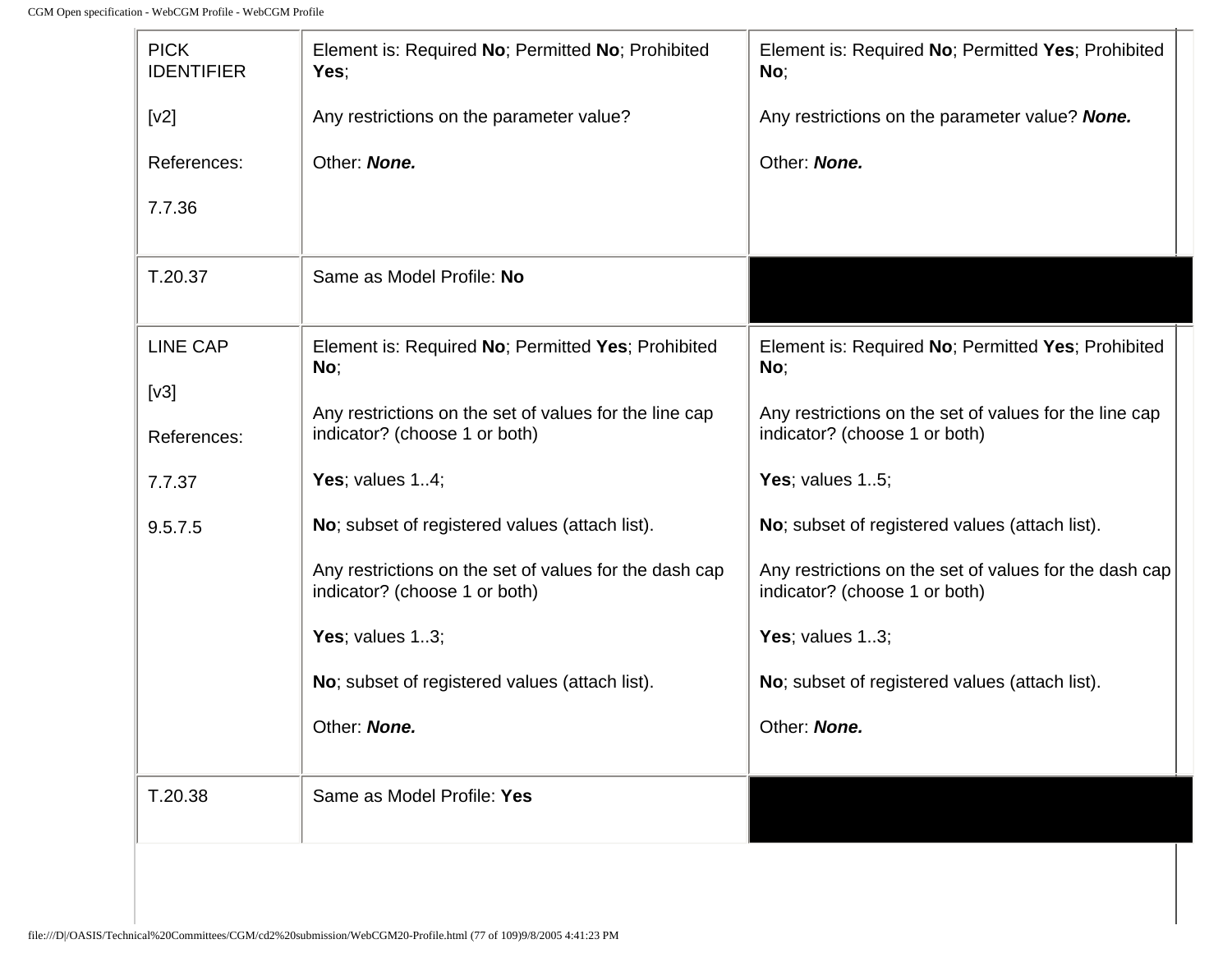<span id="page-182-0"></span>

| LINE JOIN<br>[v3]<br>References:<br>7.7.38<br>9.5.7.5<br>T.26.7 |                            | Element is: Required No; Permitted Yes; Prohibited<br>No;<br>Any restrictions on the set of values? (choose 1 or<br>both)<br>Yes; values 14;<br>No; subset of registered values (attach list).<br>Other: None. |
|-----------------------------------------------------------------|----------------------------|----------------------------------------------------------------------------------------------------------------------------------------------------------------------------------------------------------------|
| T.20.39                                                         | Same as Model Profile: Yes |                                                                                                                                                                                                                |
| <b>LINE TYPE</b><br><b>CONTINUATION</b>                         |                            | Element is: Required No; Permitted Yes; Prohibited<br>No;                                                                                                                                                      |
| [v3]                                                            |                            | Any restrictions on the set of values? 14.                                                                                                                                                                     |
| References:                                                     |                            | Other: None.                                                                                                                                                                                                   |
| 7.7.39                                                          |                            |                                                                                                                                                                                                                |
| 9.5.7.5                                                         |                            |                                                                                                                                                                                                                |
| T.26.7                                                          |                            |                                                                                                                                                                                                                |
| T.20.40                                                         | Same as Model Profile: Yes |                                                                                                                                                                                                                |
|                                                                 |                            |                                                                                                                                                                                                                |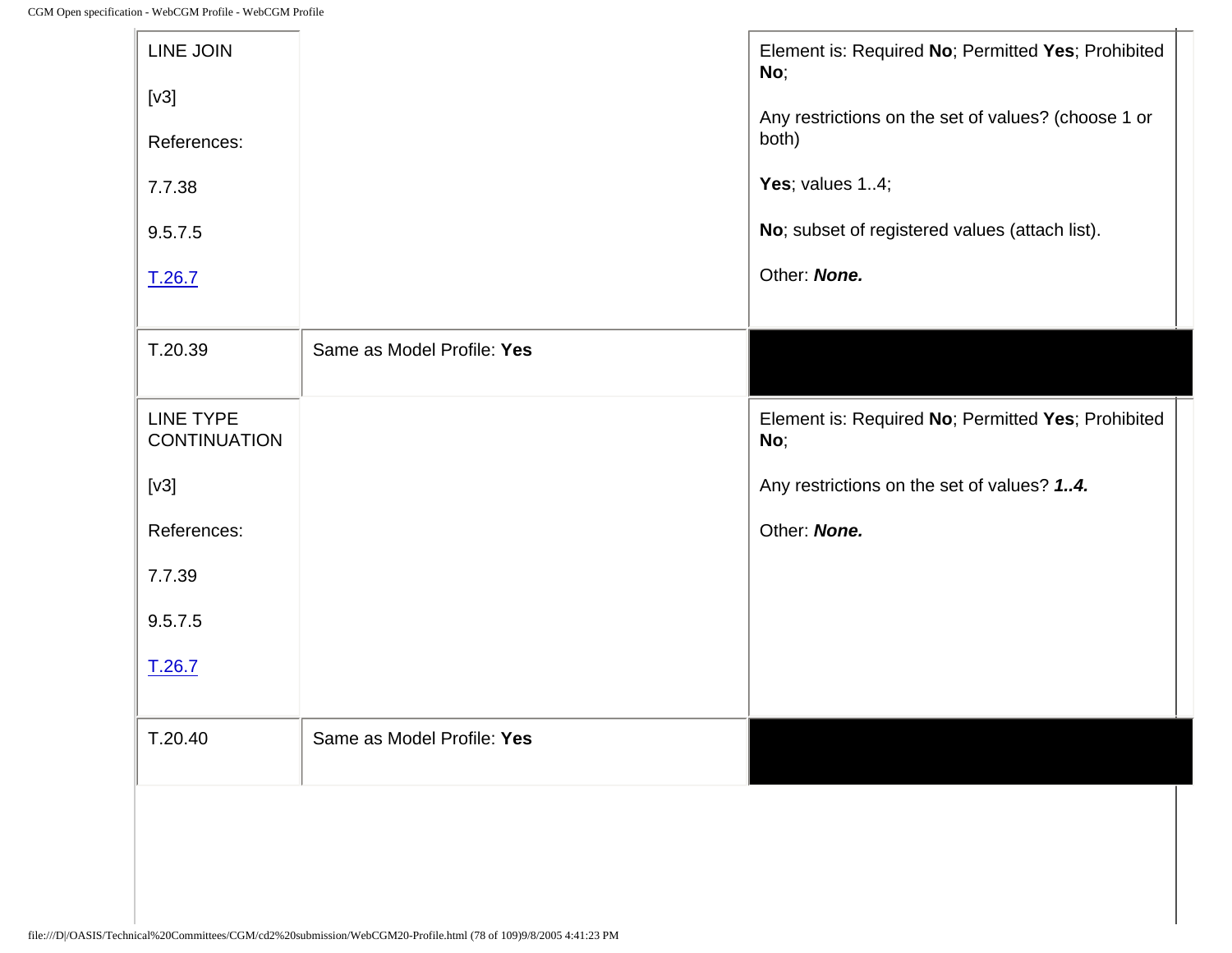<span id="page-183-0"></span>

| LINE TYPE<br><b>INITIAL OFFSET</b> |                            | Element is: Required No; Permitted Yes; Prohibited<br>No;    |
|------------------------------------|----------------------------|--------------------------------------------------------------|
| [v3]                               |                            | Any restrictions on the parameter value? None.               |
| References:                        |                            | Other: None.                                                 |
| 7.7.40                             |                            |                                                              |
| T.20.41                            | Same as Model Profile: Yes |                                                              |
| <b>TEXT SCORE</b><br><b>TYPE</b>   |                            | Element is: Required No; Permitted Yes; Prohibited<br>No;    |
| [v3]                               |                            | Any restrictions on the set of values? (choose 1 or<br>both) |
| References:                        |                            | Yes; Values 14;                                              |
| 7.7.41                             |                            | No; Subset of registered values (attach list).               |
|                                    |                            | Other: None.                                                 |
| T.20.42                            | Same as Model Profile: Yes |                                                              |
|                                    |                            |                                                              |
|                                    |                            |                                                              |
|                                    |                            |                                                              |
|                                    |                            |                                                              |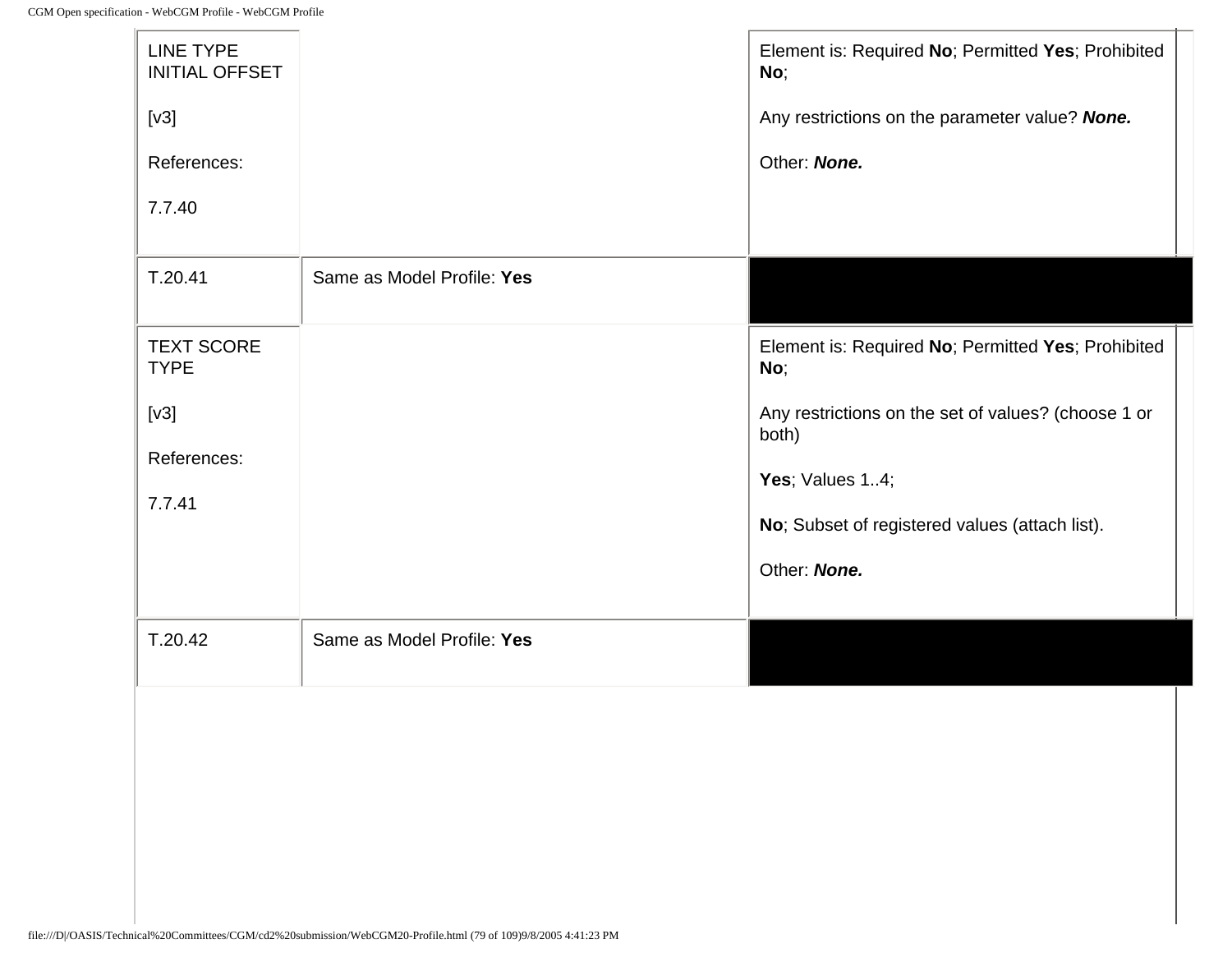<span id="page-184-0"></span>

| <b>RESTRICTED</b><br><b>TEXT TYPE</b><br>[V3]<br>References:<br>7.7.42<br>9.5.7.5<br>T.26.7 |                            | Element is: Required No; Permitted Yes; Prohibited<br>No;<br>Any restrictions on the set of values? (choose 1 or<br>both)<br>Yes; Values 16;<br>No; Subset of registered values (attach list).<br>Algorithms for achieving restriction type? (attach)<br>Not specified.<br>Other: None. |
|---------------------------------------------------------------------------------------------|----------------------------|-----------------------------------------------------------------------------------------------------------------------------------------------------------------------------------------------------------------------------------------------------------------------------------------|
| T.20.43                                                                                     | Same as Model Profile: Yes |                                                                                                                                                                                                                                                                                         |
| <b>INTERPOLATED</b><br><b>INTERIOR</b>                                                      |                            | Element is: Required No; Permitted Yes; Prohibited<br>No;                                                                                                                                                                                                                               |
| [v3]                                                                                        |                            | Any limits on the number of stages? Maximum<br>number of stages is 8.                                                                                                                                                                                                                   |
| References:<br>7.7.43                                                                       |                            | Any restrictions on the set of values? (choose 1 or<br>both)                                                                                                                                                                                                                            |
|                                                                                             |                            | Yes; Values 13;                                                                                                                                                                                                                                                                         |
|                                                                                             |                            | No; Subset of registered values (attach list).                                                                                                                                                                                                                                          |
|                                                                                             |                            | Other: None.                                                                                                                                                                                                                                                                            |
| T.20.44                                                                                     | Same as Model Profile: Yes |                                                                                                                                                                                                                                                                                         |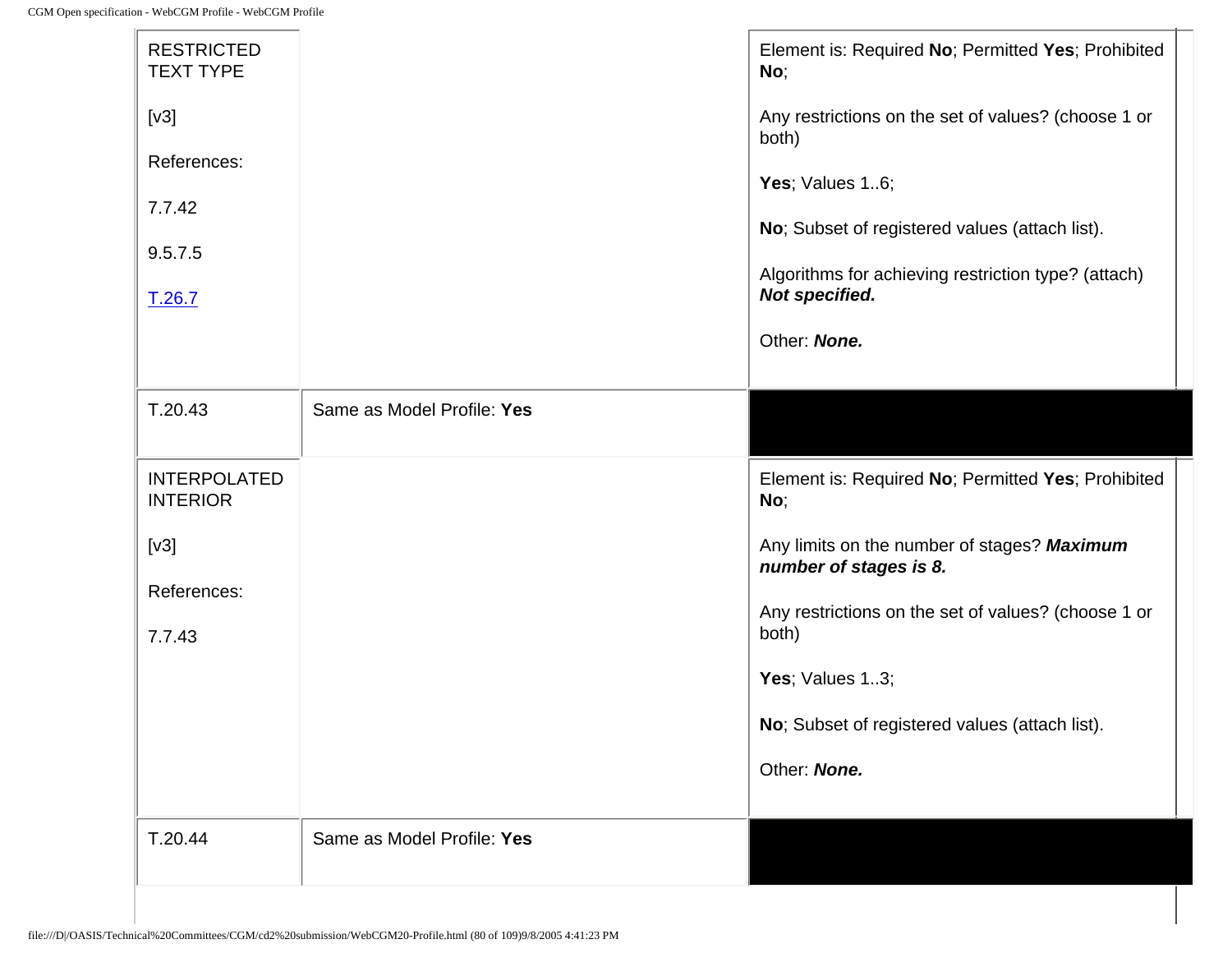<span id="page-185-1"></span><span id="page-185-0"></span>

| <b>EDGE CAP</b><br>[v3] | Element is: Required No; Permitted Yes; Prohibited<br>No;                               | Element is: Required No; Permitted Yes; Prohibited<br>No;                               |
|-------------------------|-----------------------------------------------------------------------------------------|-----------------------------------------------------------------------------------------|
| References:             | Any restrictions on the set of values for the edge cap<br>indicator? (choose 1 or both) | Any restrictions on the set of values for the edge cap<br>indicator? (choose 1 or both) |
| 7.7.44                  | Yes; values $14$ ;                                                                      | Yes; values $15$ ;                                                                      |
| 9.5.7.5                 | No; subset of registered values (attach list).                                          | No; subset of registered values (attach list).                                          |
| T.26.7                  | Any restrictions on the set of values for the dash cap<br>indicator? (choose 1 or both) | Any restrictions on the set of values for the dash cap<br>indicator? (choose 1 or both) |
|                         | Yes; values $13$ ;                                                                      | Yes; values 13;                                                                         |
|                         | No; subset of registered values (attach list).                                          | No; subset of registered values (attach list).                                          |
|                         | Other: None.                                                                            | Other: None.                                                                            |
|                         |                                                                                         |                                                                                         |
|                         |                                                                                         |                                                                                         |
| T.20.45                 | Same as Model Profile: Yes                                                              |                                                                                         |
| <b>EDGE JOIN</b>        |                                                                                         | Element is: Required No; Permitted Yes; Prohibited<br>No;                               |
| [v3]                    |                                                                                         |                                                                                         |
| References:             |                                                                                         | Any restrictions on the set of values? (choose 1 or<br>both)                            |
| 7.7.45                  |                                                                                         | Yes; values $14$ ;                                                                      |
| 9.5.7.5                 |                                                                                         | No; subset of registered values (attach list).                                          |
| T.26.7                  |                                                                                         | Other: None.                                                                            |
|                         |                                                                                         |                                                                                         |
| T.20.46                 | Same as Model Profile: Yes                                                              |                                                                                         |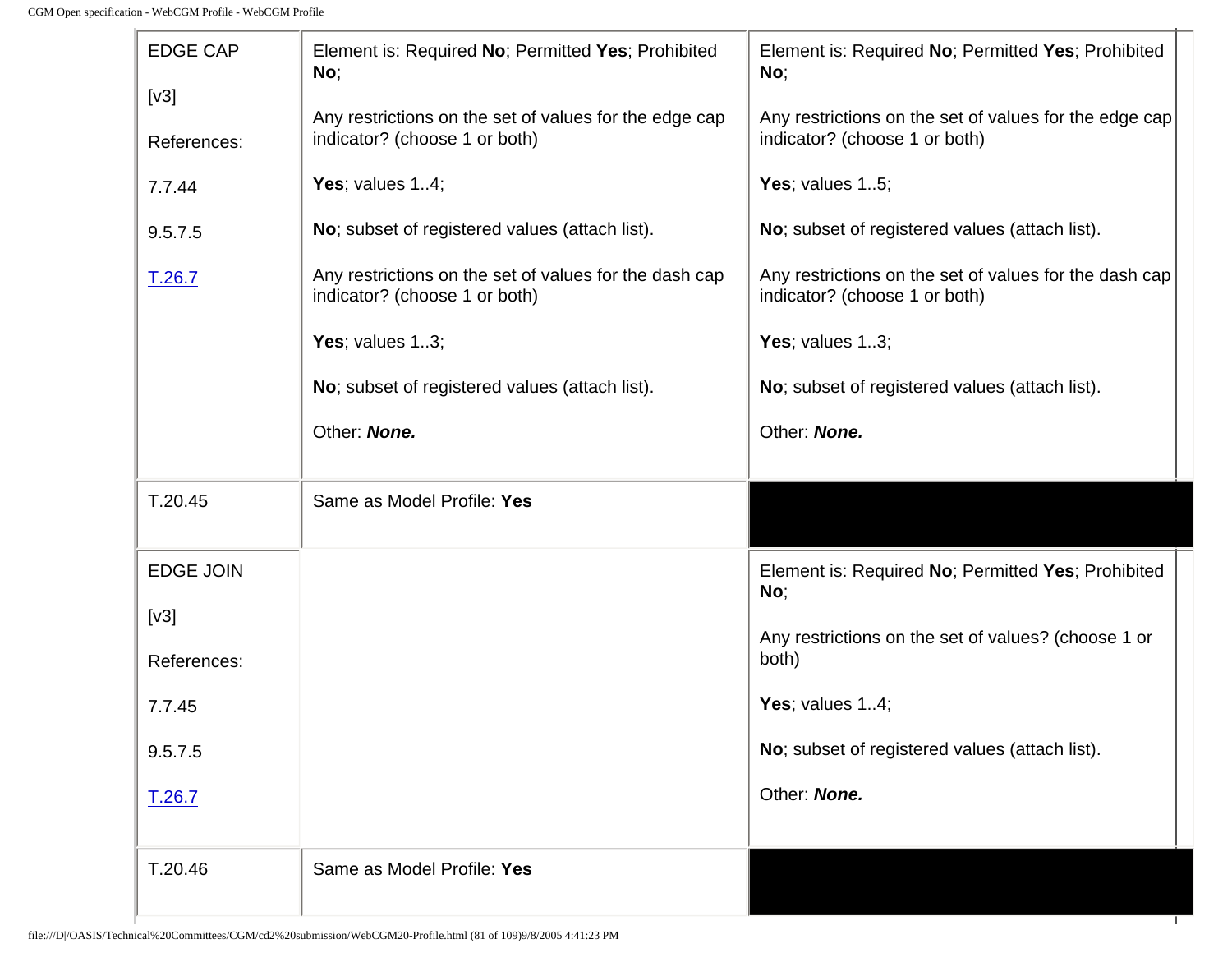| <b>EDGE TYPE</b><br><b>CONTINUATION</b>   |                            | Element is: Required No; Permitted Yes; Prohibited<br>No; |
|-------------------------------------------|----------------------------|-----------------------------------------------------------|
| [v3]                                      |                            | Any restrictions on the set of values? 14.                |
| References:                               |                            | Other: None.                                              |
| 7.7.46                                    |                            |                                                           |
| 9.5.7.5                                   |                            |                                                           |
| T.26.7                                    |                            |                                                           |
|                                           |                            |                                                           |
| T.20.47                                   | Same as Model Profile: Yes |                                                           |
| <b>EDGE TYPE</b><br><b>INITIAL OFFSET</b> |                            | Element is: Required No; Permitted Yes; Prohibited<br>No; |
| [v3]                                      |                            | Any restrictions on the parameter value? None.            |
| References:                               |                            | Other: None.                                              |
| 7.7.47                                    |                            |                                                           |
|                                           |                            |                                                           |
| T.20.48                                   | Same as Model Profile: Yes |                                                           |
|                                           |                            |                                                           |
|                                           |                            |                                                           |
|                                           |                            |                                                           |
|                                           |                            |                                                           |
|                                           |                            |                                                           |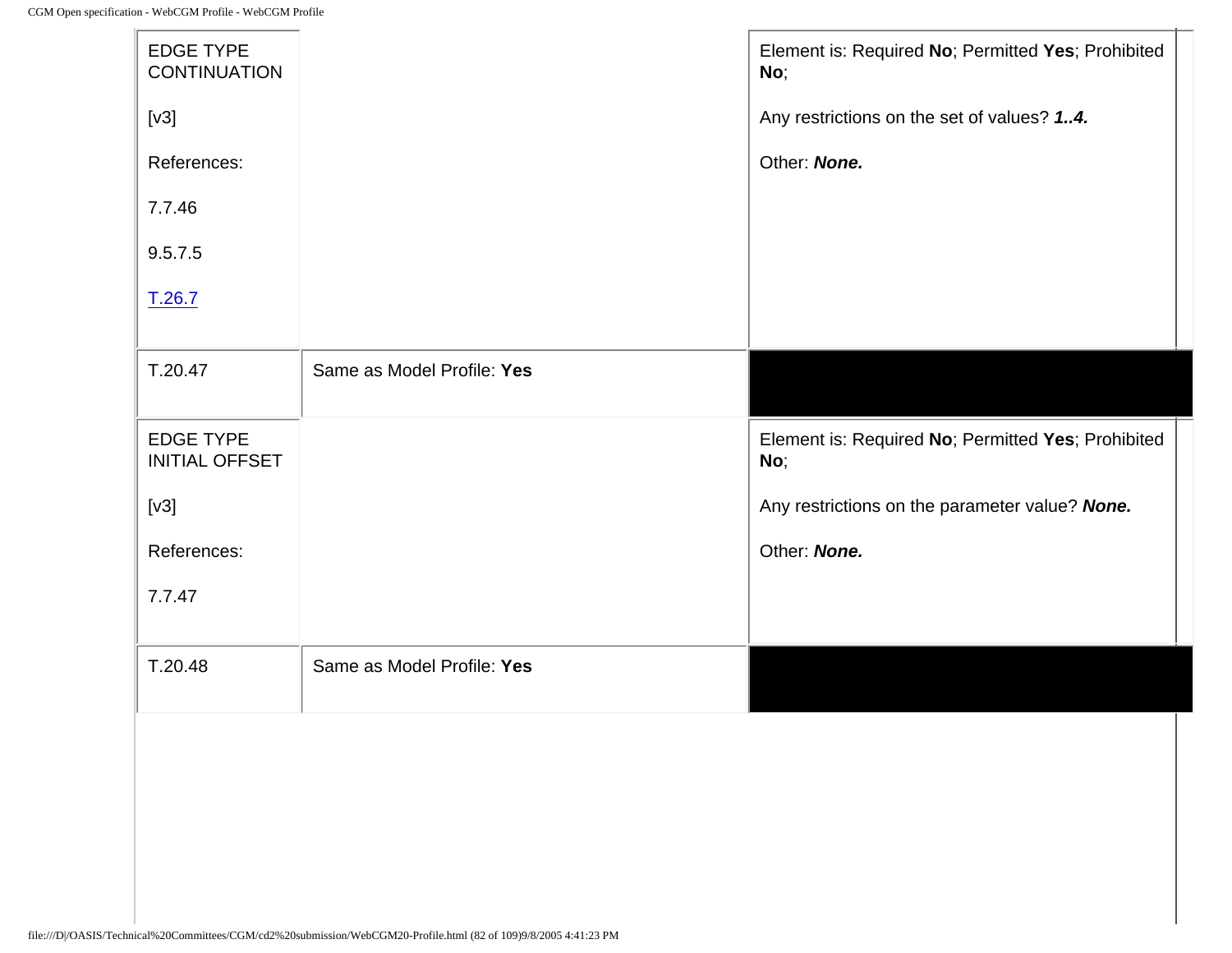| <b>SYMBOL</b><br><b>LIBRARY INDEX</b> |                            | Element is: Required No; Permitted No; Prohibited<br>Yes;                                                             |
|---------------------------------------|----------------------------|-----------------------------------------------------------------------------------------------------------------------|
| [v3]                                  |                            | Every referenced index shall refer to an entry in the<br>SYMBOL LIBRARY LIST (see T.16.23).                           |
| References:                           |                            | Other: This element is prohibited because                                                                             |
| 7.7.48                                |                            | <b>SYMBOL LIBRARY LIST is prohibited.</b>                                                                             |
| 9.5.4.2                               |                            |                                                                                                                       |
| T.16.23                               |                            |                                                                                                                       |
| T.20.49                               | Same as Model Profile: Yes |                                                                                                                       |
|                                       |                            |                                                                                                                       |
| <b>SYMBOL</b><br><b>COLOUR</b>        |                            | Element is: Required No; Permitted No; Prohibited<br>Yes;                                                             |
| [v3]<br>References:                   |                            | The symbol colour specifier parameter shall follow<br>the rules for colour, clause 9.5.4.1 and $\underline{T.14.1}$ . |
| 7.7.49                                |                            | Any restrictions on the parameter value?                                                                              |
| 9.5.4.1                               |                            | Other: This element is prohibited because<br><b>SYMBOL LIBRARY LIST is prohibited.</b>                                |
| T.14.1                                |                            |                                                                                                                       |
| T.16.23                               |                            |                                                                                                                       |
| D.4.6.21                              |                            |                                                                                                                       |
| T.20.50                               | Same as Model Profile: Yes |                                                                                                                       |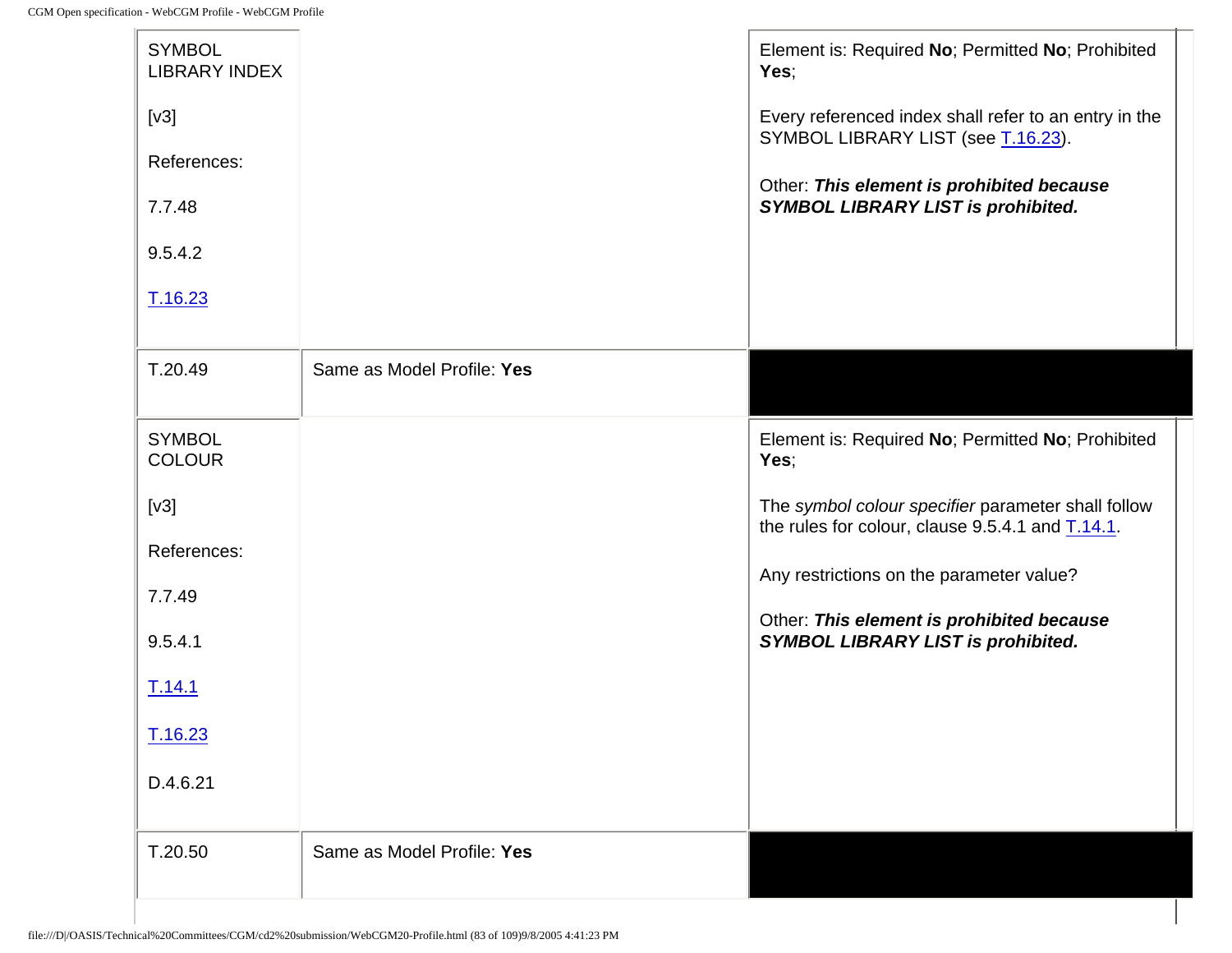| <b>SYMBOL SIZE</b><br>[v3]<br>References:<br>7.7.50 |                            | Element is: Required No; Permitted No; Prohibited<br>Yes;<br>Is value zero is allowed: (yes/no)<br>If yes, specify its meaning.    |
|-----------------------------------------------------|----------------------------|------------------------------------------------------------------------------------------------------------------------------------|
| T.16.23                                             |                            | Any restrictions on the parameter value?<br>Other: This element is prohibited because<br><b>SYMBOL LIBRARY LIST is prohibited.</b> |
| T.20.51                                             | Same as Model Profile: Yes |                                                                                                                                    |
| <b>SYMBOL</b><br><b>ORIENTATION</b>                 |                            | Element is: Required No; Permitted No; Prohibited<br>Yes;                                                                          |
|                                                     |                            |                                                                                                                                    |
| [v3]                                                |                            | Any restrictions on rotation?                                                                                                      |
| References:                                         |                            | Any restrictions on skewing?                                                                                                       |
| 7.7.51                                              |                            | Any restrictions on mirroring?                                                                                                     |
| T.16.23                                             |                            | Any restrictions on distortion of aspect ratio?                                                                                    |

## **6.10. Escape Elements**

| <b>Element</b> | <b>Specifications - WebCGM 2.0 Profile</b> | <b>Specifications - Model Profile</b> |
|----------------|--------------------------------------------|---------------------------------------|
|                |                                            |                                       |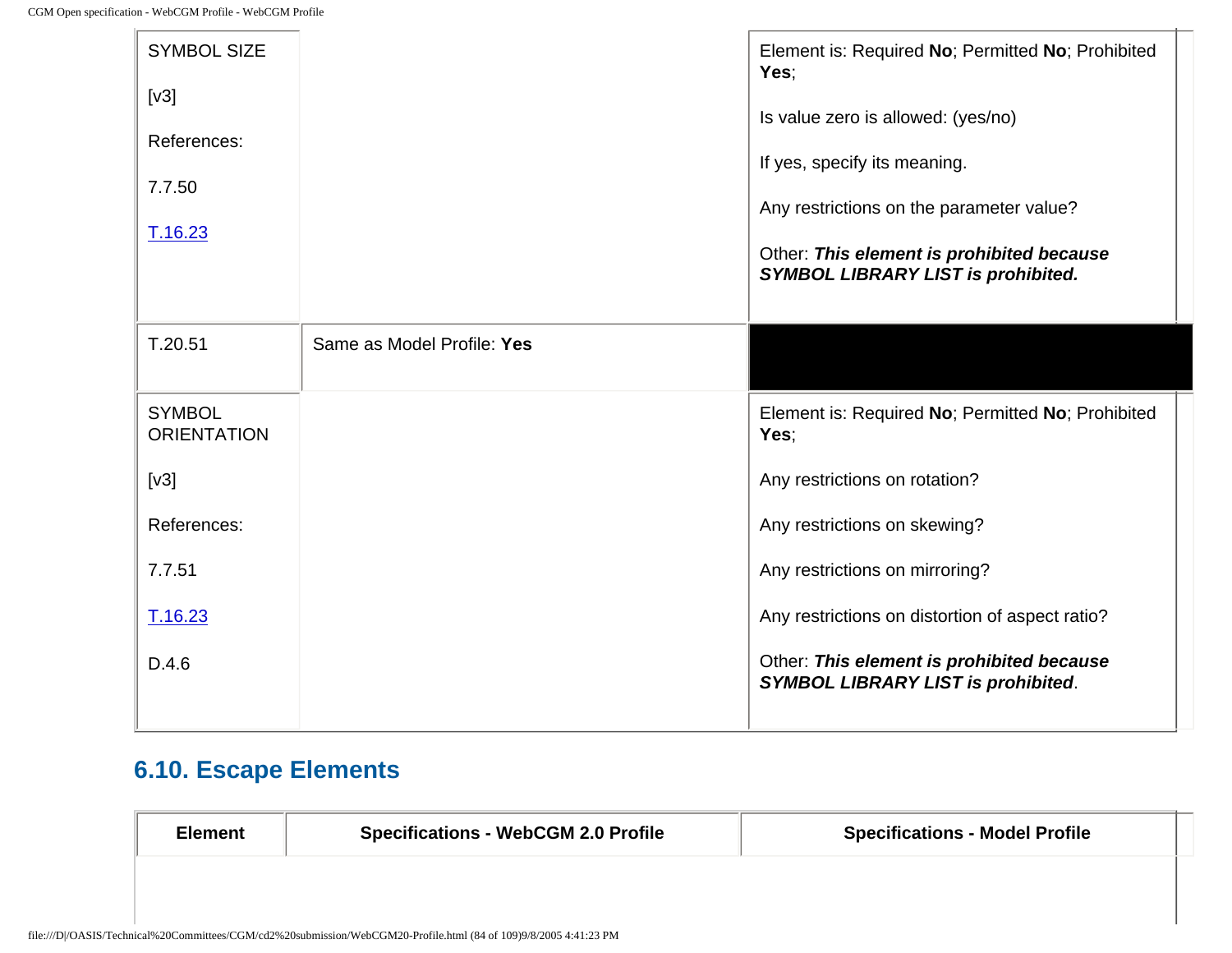| T.21.1               | Same as Model Profile: No;                                                                                                                                                                                                                                                                                                                                                                                                                                                                                 |                                                                                                                                                                                    |
|----------------------|------------------------------------------------------------------------------------------------------------------------------------------------------------------------------------------------------------------------------------------------------------------------------------------------------------------------------------------------------------------------------------------------------------------------------------------------------------------------------------------------------------|------------------------------------------------------------------------------------------------------------------------------------------------------------------------------------|
| <b>ESCAPE</b>        | Element: Required No; Permitted Yes; Prohibited No;                                                                                                                                                                                                                                                                                                                                                                                                                                                        | Element: Required No; Permitted Yes; Prohibited No;                                                                                                                                |
| [V1]                 | List all registered ESCAPEs that are allowed:                                                                                                                                                                                                                                                                                                                                                                                                                                                              | List all registered ESCAPEs that are allowed:                                                                                                                                      |
| References:<br>7.8.1 | • ESCAPE 22, Transparent Cell Colour [v1/v2]<br>metafiles only.<br>• ESCAPE 45, Alpha Transparency: The SDR<br>parameter is encoded as a real value<br>between 0.0 and 1.0, inclusively, and applies<br>to all subsequent graphical primitives.<br>List all profile-defined ESCAPEs that are allowed and<br>attach complete description:<br>Other: All ESCAPE element parameters shall be<br>encoded as SDRs<br>NOTE: Only registered ESCAPEs and profile-defined<br>ESCAPEs shall be allowed in profiles. | <b>ESCAPE 22, Transparent Cell Colour [v1/v2]</b><br>metafiles only.<br>List all profile-defined ESCAPEs that are allowed and<br>attach complete description: None.<br>Other: None |

#### **6.11 External Elements**

| <b>Element</b> | <b>Specifications - WebCGM 2.0 Profile</b> | <b>Specifications - Model Profile</b> |
|----------------|--------------------------------------------|---------------------------------------|
| T.22.1         | Same as Model Profile: No                  |                                       |
|                |                                            |                                       |
|                |                                            |                                       |
|                |                                            |                                       |
|                |                                            |                                       |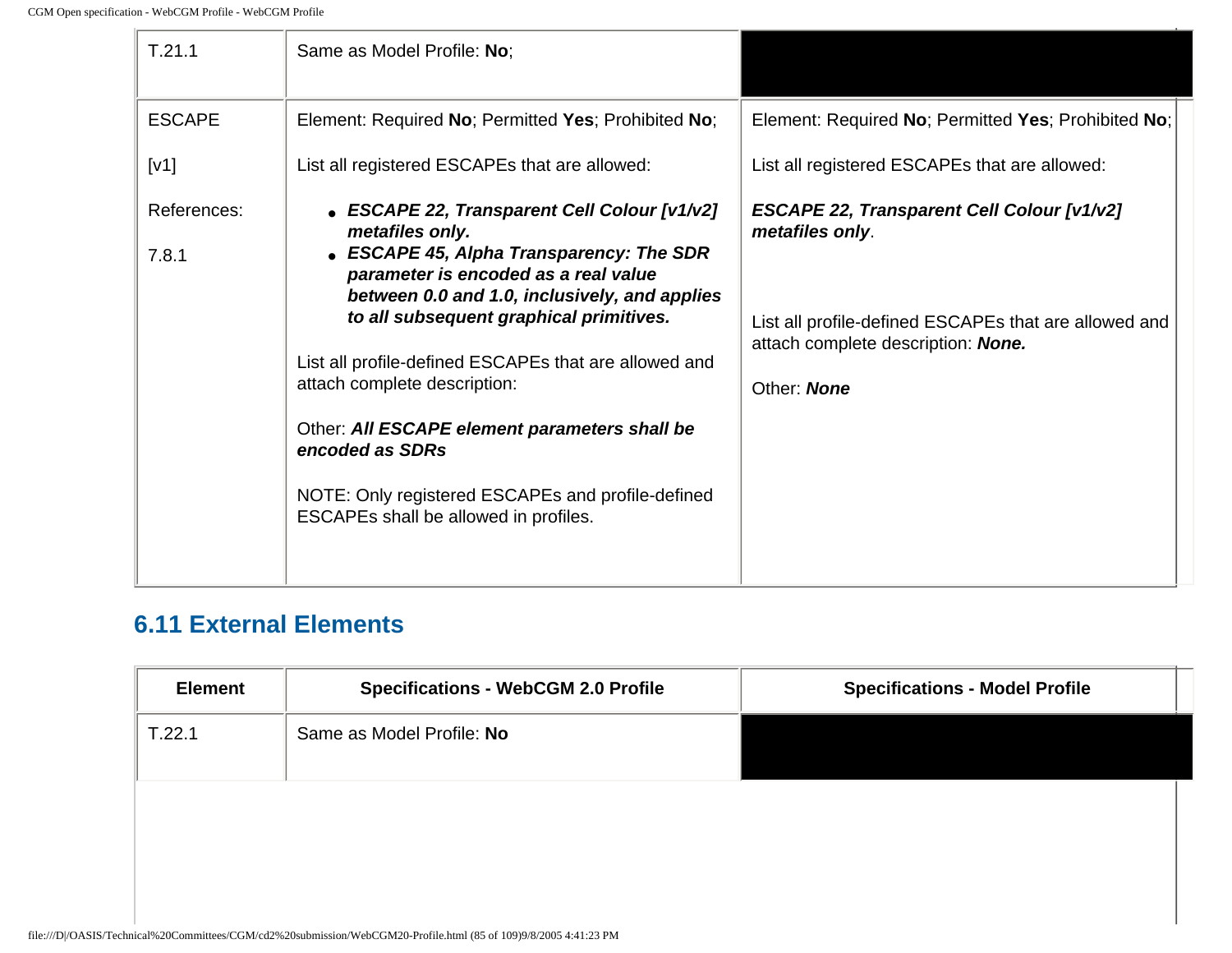| <b>MESSAGE</b>                    | Element: Required No; Permitted No; Prohibited Yes;                                                           | Element: Required No; Permitted Yes; Prohibited No;                                                           |
|-----------------------------------|---------------------------------------------------------------------------------------------------------------|---------------------------------------------------------------------------------------------------------------|
| [V1]                              | Values of the action required flag parameter:                                                                 | Values of the action required flag parameter:                                                                 |
| References:                       | • 'action' Permitted No; Prohibited No;                                                                       | • 'action' Permitted No; Prohibited Yes;                                                                      |
| 7.9.1                             | (if permitted, specify the messages and actions taken)                                                        | (if permitted, specify the messages and actions taken)                                                        |
|                                   | • 'no action' Permitted No; Prohibited No;                                                                    | • 'no action' Permitted Yes; Prohibited No;                                                                   |
|                                   | Any restrictions on the length of the message string,<br>other than those for type SF parameter?              | Any restrictions on the length of the message string,<br>other than those for SF parameter? None.             |
|                                   | Other: None.                                                                                                  | Other: None.                                                                                                  |
|                                   |                                                                                                               |                                                                                                               |
| T.22.2                            | Same as Model Profile: No                                                                                     |                                                                                                               |
| <b>APPLICATION</b><br><b>DATA</b> | Element: Required No; Permitted No; Prohibited Yes;                                                           | Element: Required No; Permitted Yes; Prohibited No;                                                           |
| [V1]                              | Attach a syntactic and semantic description of all<br>application data elements associated with this profile. | Attach a syntactic and semantic description of all<br>application data elements associated with this profile. |
| References:                       | Other: None.                                                                                                  | Other: None.                                                                                                  |
| 7.9.2                             |                                                                                                               |                                                                                                               |
|                                   |                                                                                                               |                                                                                                               |

### **6.12 Segment Elements**

| <b>Element</b> | <b>Specifications - WebCGM 2.0 Profile</b> | <b>Specifications - Model Profile</b> |
|----------------|--------------------------------------------|---------------------------------------|
|                |                                            |                                       |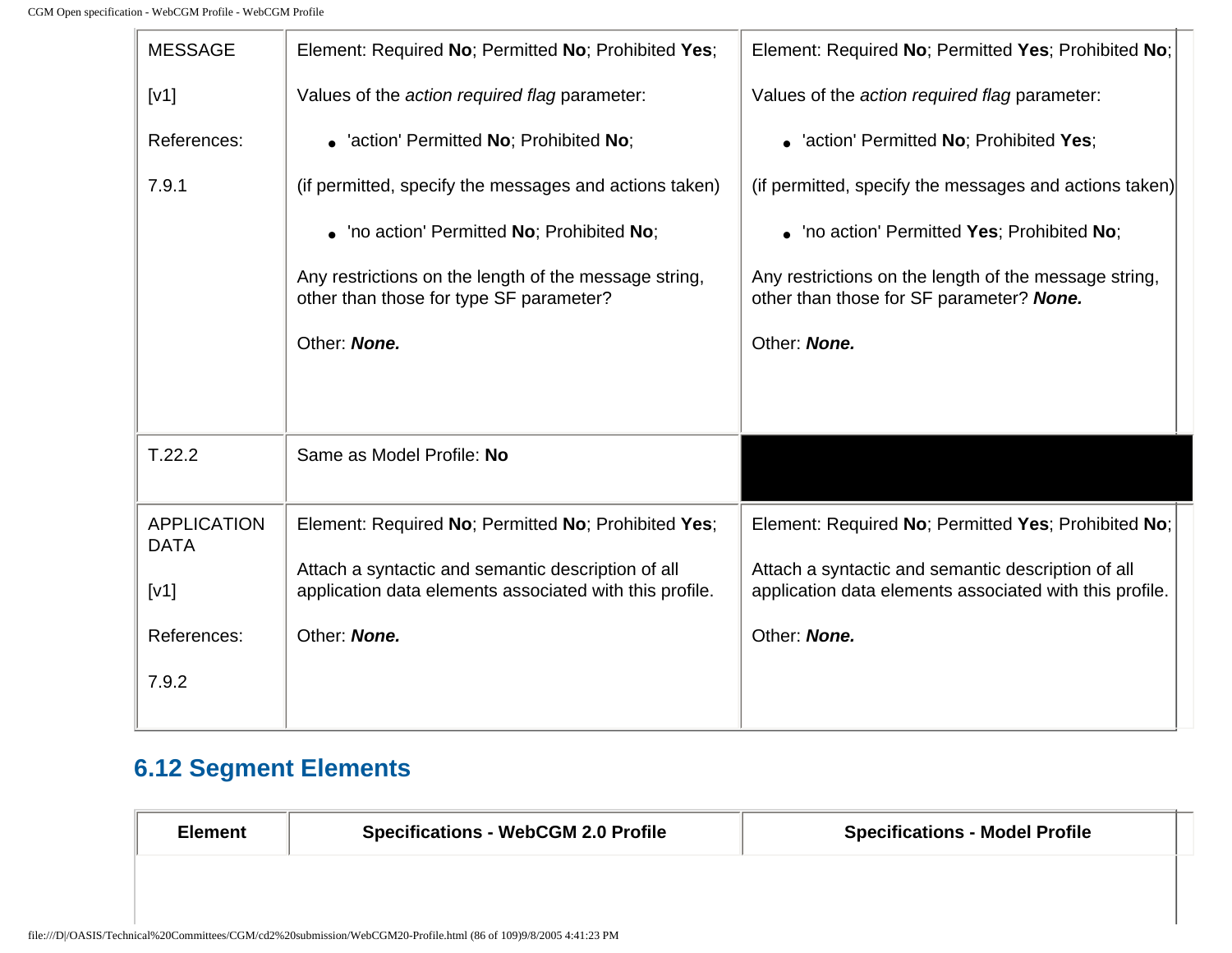-le

| T.23.1                              | Same as Model Profile: No                                                                                   |                                                                                                                  |
|-------------------------------------|-------------------------------------------------------------------------------------------------------------|------------------------------------------------------------------------------------------------------------------|
| <b>COPY</b><br><b>SEGMENT</b>       | Element: Required No; Permitted No; Prohibited Yes;                                                         | Element: Required No; Permitted Yes; Prohibited No;                                                              |
| [v2]                                | Every segment identifier shall refer to a defined<br>segment.                                               | Every segment identifier shall refer to a defined<br>segment.                                                    |
| References:                         | Any limits on the segment transformation application<br>value?                                              | Any limits on the segment transformation application<br>value? None.                                             |
| 7.10.1<br>D.4.9.2                   | Any restrictions on the nature of the transformation (e.<br>g., permitting only isotropic transformations)? | Any restrictions on the nature of the transformation (e.<br>g., permitting only isotropic transformations)? Non- |
|                                     | Other: None.                                                                                                | singular.                                                                                                        |
|                                     |                                                                                                             | Other: None.                                                                                                     |
| T.23.2                              | Same as Model Profile: No                                                                                   |                                                                                                                  |
| <b>INHERITANCE</b><br><b>FILTER</b> | Element: Required No; Permitted No; Prohibited Yes;                                                         | Element: Required No; Permitted Yes; Prohibited No;                                                              |
| [v2]                                | Any limits on the filter selection list?                                                                    | Any limits on the filter selection list? None.                                                                   |
| References:                         | Any limits on the selection setting?                                                                        | An limits on the selection setting? None.                                                                        |
| 7.10.2                              | Other: None.                                                                                                | Other: None.                                                                                                     |
| T.23.3                              | Same as Model Profile: No                                                                                   |                                                                                                                  |
|                                     |                                                                                                             |                                                                                                                  |
|                                     |                                                                                                             |                                                                                                                  |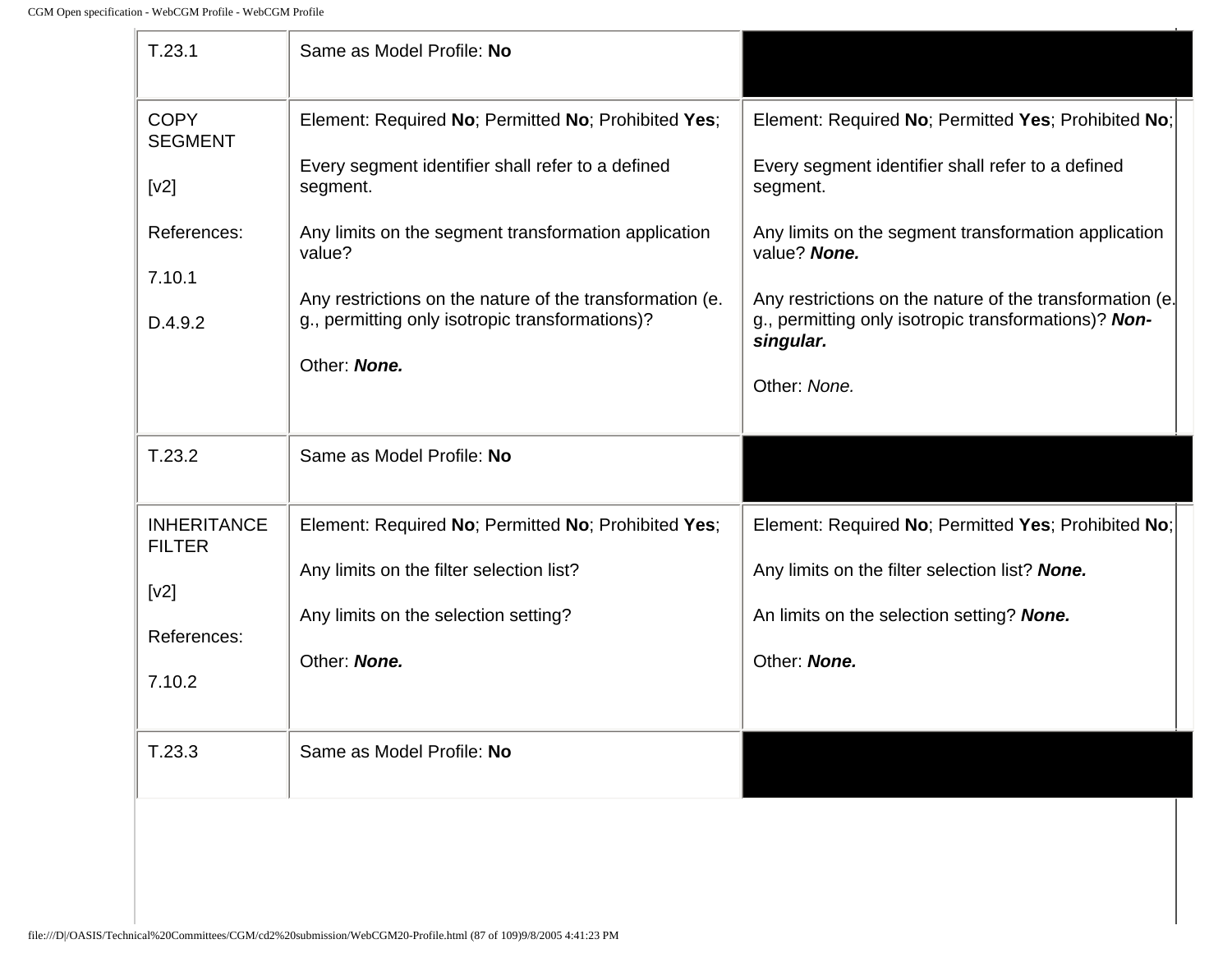-lo

| <b>CLIP</b><br><b>INHERITANCE</b><br>[v2]<br>References:<br>7.10.3<br>D.4.9.2        | Element: Required No; Permitted No; Prohibited Yes;<br>Any limits on the parameter?<br>Other: None.                                                                                | Element: Required No; Permitted Yes; Prohibited No;<br>Any limits on the parameter? None.<br>Other: None.                                                                                            |
|--------------------------------------------------------------------------------------|------------------------------------------------------------------------------------------------------------------------------------------------------------------------------------|------------------------------------------------------------------------------------------------------------------------------------------------------------------------------------------------------|
| T.23.4                                                                               | Same as Model Profile: No                                                                                                                                                          |                                                                                                                                                                                                      |
| <b>SEGMENT</b><br><b>TRANS-</b><br><b>FORMATION</b><br>[v2]<br>References:<br>7.10.4 | Element: Required No; Permitted No; Prohibited Yes;<br>Any restrictions on the nature of the transformation (e.<br>g., permitting only isotropic transformations)?<br>Other: None. | Element: Required No; Permitted Yes; Prohibited No;<br>Any restrictions on the nature of the transformation (e.<br>g., permitting only isotropic transformations)? Non-<br>singular.<br>Other: None. |
| T.23.5                                                                               | Same as Model Profile: No                                                                                                                                                          |                                                                                                                                                                                                      |
| <b>SEGMENT</b><br><b>HIGHLIGHTING</b><br>[v2]<br>References:<br>7.10.5               | Element: Required No; Permitted No; Prohibited Yes;<br>Any restrictions on the parameter values?<br>Other: None.                                                                   | Element: Required No; Permitted Yes; Prohibited No;<br>Any restrictions on the parameter values? None.<br>Other: None.                                                                               |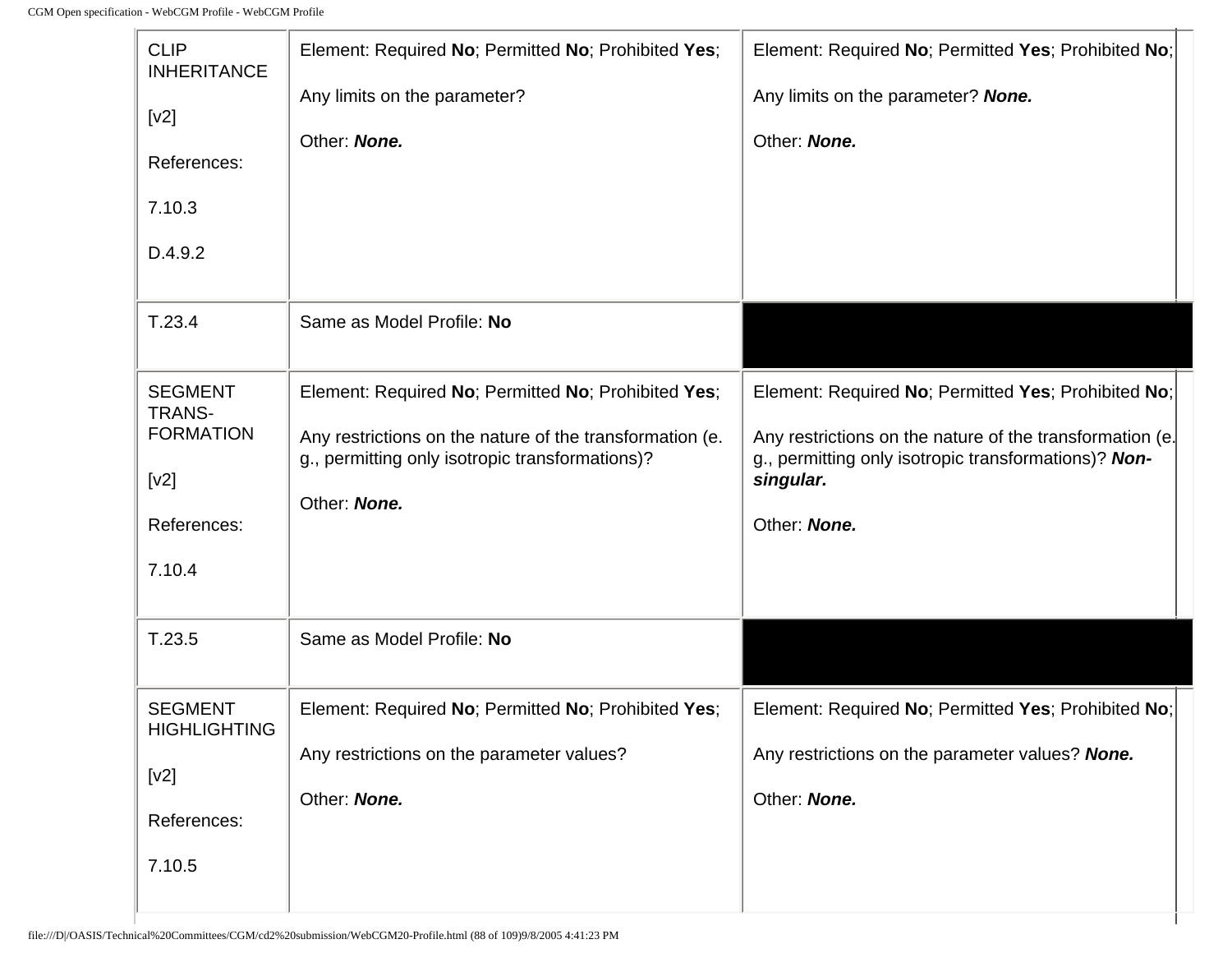| T.23.6                                              | Same as Model Profile: No                                                                        |                                                                                                        |  |
|-----------------------------------------------------|--------------------------------------------------------------------------------------------------|--------------------------------------------------------------------------------------------------------|--|
| <b>SEGMENT</b><br><b>DISPLAY</b><br><b>PRIORITY</b> | Element: Required No; Permitted No; Prohibited Yes;<br>Any restrictions on the parameter values? | Element: Required No; Permitted Yes; Prohibited No;<br>Any restrictions on the parameter values? None. |  |
| [v2]                                                | Other: None.                                                                                     | Other: None.                                                                                           |  |
| References:                                         |                                                                                                  |                                                                                                        |  |
| 7.10.6                                              |                                                                                                  |                                                                                                        |  |
| T.23.7                                              | Same as Model Profile: No                                                                        |                                                                                                        |  |
| <b>SEGMENT</b><br><b>PICK</b>                       | Element: Required No; Permitted No; Prohibited Yes;                                              | Element: Required No; Permitted Yes; Prohibited No;                                                    |  |
| <b>PRIORITY</b>                                     | Any restrictions on the parameter values?                                                        | Any restrictions on the parameter values? None.                                                        |  |
| [v2]                                                | Other: None.                                                                                     | Other: None.                                                                                           |  |
| References:                                         |                                                                                                  |                                                                                                        |  |
| 7.10.7                                              |                                                                                                  |                                                                                                        |  |
|                                                     |                                                                                                  |                                                                                                        |  |

# **6.13 Application Structure Elements**

| <b>Functionality</b> | <b>Specifications - WebCGM 2.0 Profile</b> | <b>Specifications - Model Profile</b> |
|----------------------|--------------------------------------------|---------------------------------------|
| T.24.1               | Same as Model Profile: No                  |                                       |
|                      |                                            |                                       |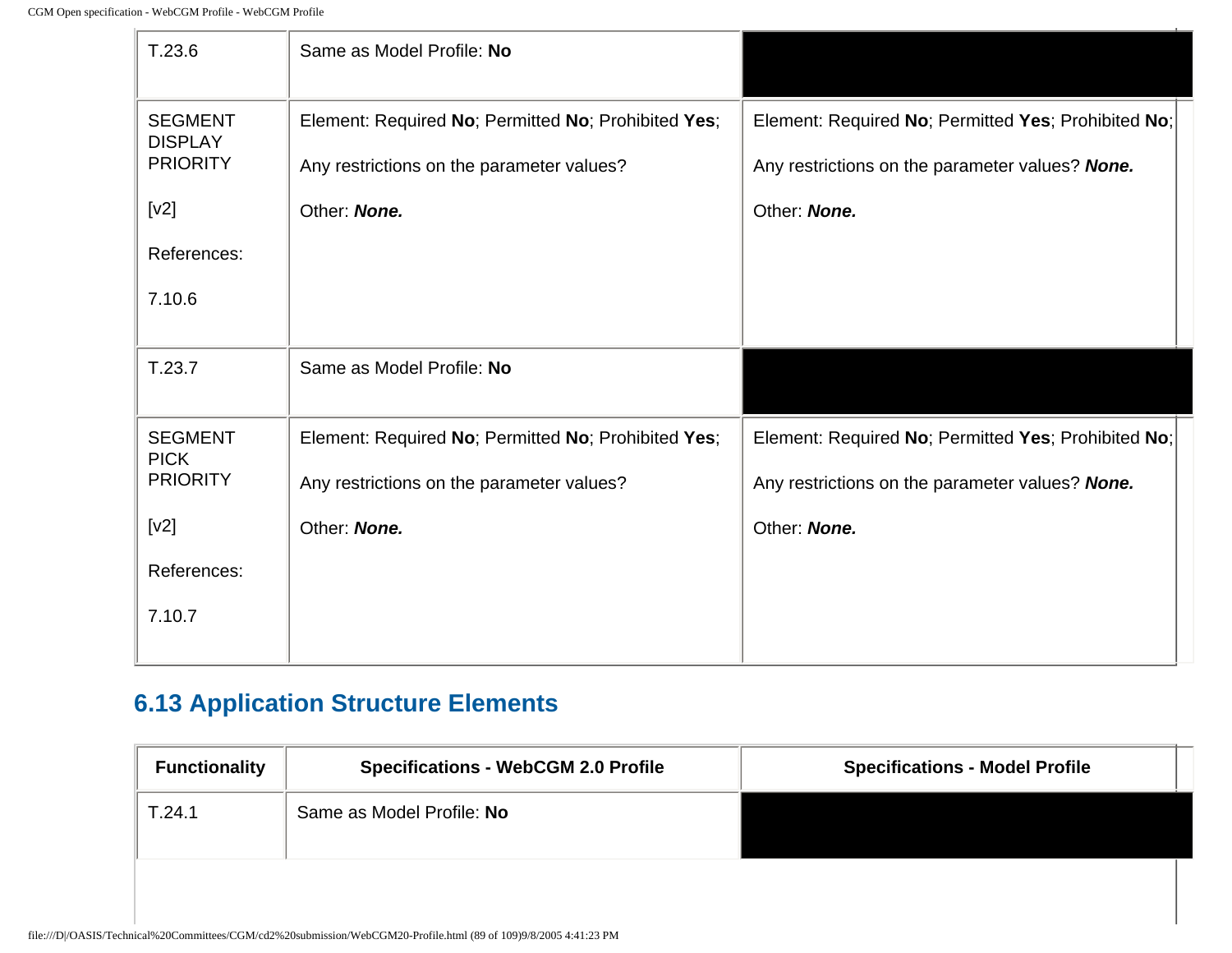| <b>APPLICATION</b><br><b>STRUCTURE</b> | Element: Required No; Permitted Yes; Prohibited No;                                                          | Element: Required No; Permitted Yes; Prohibited No;                                                          |
|----------------------------------------|--------------------------------------------------------------------------------------------------------------|--------------------------------------------------------------------------------------------------------------|
| <b>ATTRIBUTE</b>                       | Define the set of structure elements for use within<br>application structures, and attach complete syntactic | Define the set of structure elements for use within<br>application structures, and attach complete syntactic |
| [v4]                                   | and semantic description:                                                                                    | and semantic description:                                                                                    |
| References:                            | The set of attributes allowed is listed in Section 3<br>and are defined according to application structure   | None.                                                                                                        |
| 6.9                                    | type.                                                                                                        | Other: <b>None.</b>                                                                                          |
| 6.13.5                                 | Other: None.                                                                                                 |                                                                                                              |
| 7.9.2                                  |                                                                                                              |                                                                                                              |
| 7.1.1                                  |                                                                                                              |                                                                                                              |
|                                        |                                                                                                              |                                                                                                              |

## **6.14 Generator Implementation Requirements**

| <b>Functionality</b>   | <b>Specifications - WebCGM 2.0 Profile</b> | <b>Specifications - Model Profile</b>                                                                                                                              |
|------------------------|--------------------------------------------|--------------------------------------------------------------------------------------------------------------------------------------------------------------------|
| T.25.1                 | Same as Model Profile: Yes                 |                                                                                                                                                                    |
| Colour<br>requirements |                                            | Colour mapping is: Permitted Yes; Prohibited No;                                                                                                                   |
| References:            |                                            | Reduction of the number of colours? Not specified.                                                                                                                 |
| 9.5.4.1                |                                            | NOTE - If mapping of application colours to metafile<br>colour specifications is required, it is recommended<br>that colour distance in the mapping be computed by |
| 9.5.6.2.2              |                                            | the Euclidean metric in CIEXYZ space.                                                                                                                              |
|                        |                                            | Definition of mapping algorithms, metrics, and colour<br>space?                                                                                                    |
|                        |                                            | No specific colour mapping techniques or                                                                                                                           |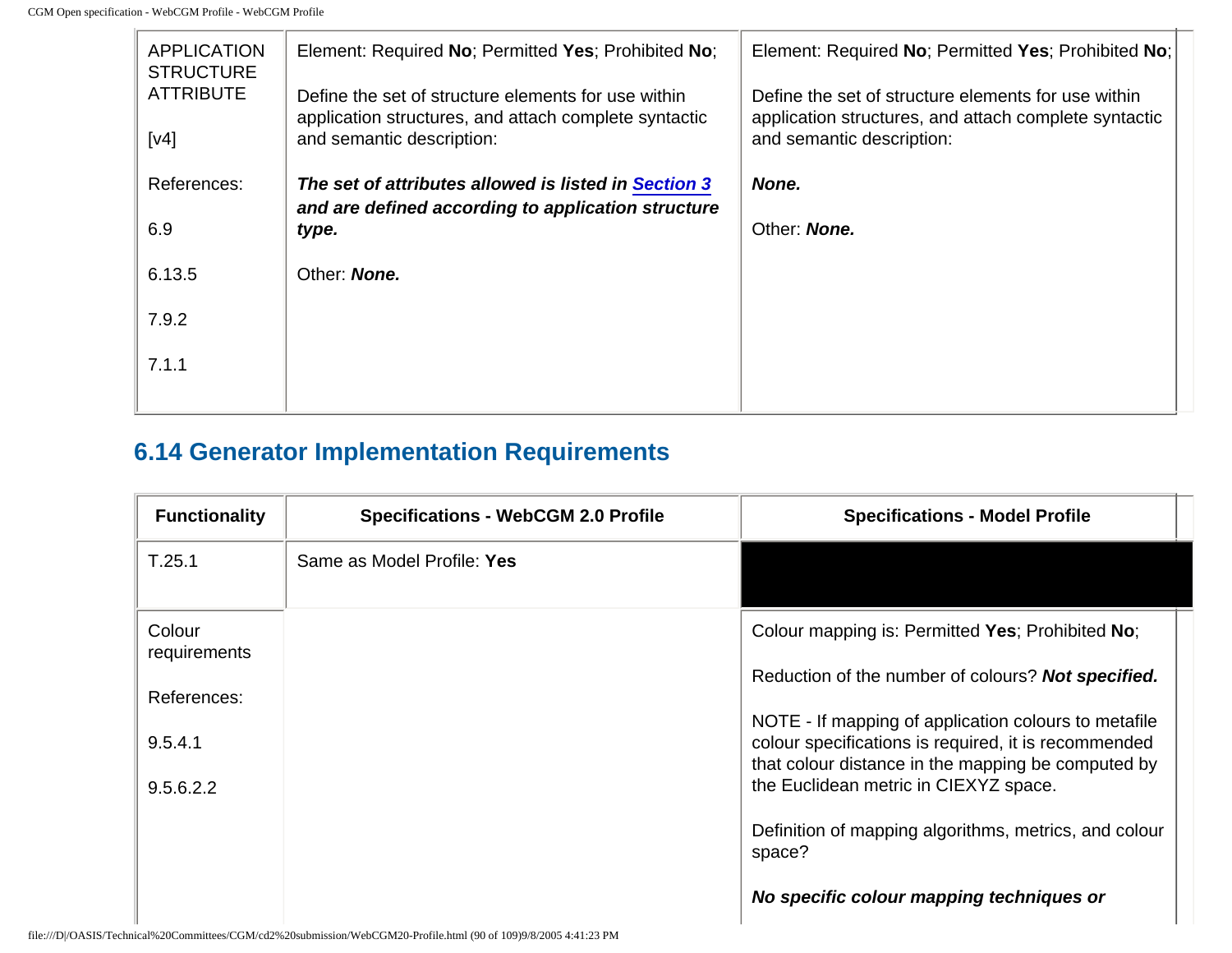|                                                                   |                            | selection of metafile colour sets are defined.<br>For [v1/2] metafiles, implicit colour calibration                                                                                                                                                                                                                                                                                                                                                                                                                                                                                                                                                                                                                                                                                                                                                            |
|-------------------------------------------------------------------|----------------------------|----------------------------------------------------------------------------------------------------------------------------------------------------------------------------------------------------------------------------------------------------------------------------------------------------------------------------------------------------------------------------------------------------------------------------------------------------------------------------------------------------------------------------------------------------------------------------------------------------------------------------------------------------------------------------------------------------------------------------------------------------------------------------------------------------------------------------------------------------------------|
|                                                                   |                            | specifications? No specifications are defined.                                                                                                                                                                                                                                                                                                                                                                                                                                                                                                                                                                                                                                                                                                                                                                                                                 |
|                                                                   |                            | Other: None.                                                                                                                                                                                                                                                                                                                                                                                                                                                                                                                                                                                                                                                                                                                                                                                                                                                   |
| T.25.2                                                            | Same as Model Profile: Yes |                                                                                                                                                                                                                                                                                                                                                                                                                                                                                                                                                                                                                                                                                                                                                                                                                                                                |
| Geometric<br>accuracy and<br>latitude<br>References:<br>9.5.6.2.1 |                            | Accuracy and latitude for mapping application<br>graphics to CGM graphical primitive elements:<br>Accuracy and latitude for mapping application<br>graphics to CGM graphical primitive elements:<br>Generators shall produce a metafile whose<br>graphical primitive elements match the<br>application graphical primitives accurately to<br>within $\pm 0.1\%$ of relative position within the VDC<br>Extent box or $\pm 1/2$ pixel of the intended size,<br>whichever is greater. Generators shall produce<br>geometric size aspects of the primitives (e.g., text<br>size, line width, and edge width) to within 1% of<br>the intended size or $\pm 1/2$ pixel of the intended<br>size, whichever is greater.<br>This requirement shall apply to all graphical primitive<br>elements, unless superseded by specific element<br>requirements in this clause. |
| T.25.3                                                            | Same as Model Profile: Yes |                                                                                                                                                                                                                                                                                                                                                                                                                                                                                                                                                                                                                                                                                                                                                                                                                                                                |
|                                                                   |                            |                                                                                                                                                                                                                                                                                                                                                                                                                                                                                                                                                                                                                                                                                                                                                                                                                                                                |
|                                                                   |                            |                                                                                                                                                                                                                                                                                                                                                                                                                                                                                                                                                                                                                                                                                                                                                                                                                                                                |
|                                                                   |                            |                                                                                                                                                                                                                                                                                                                                                                                                                                                                                                                                                                                                                                                                                                                                                                                                                                                                |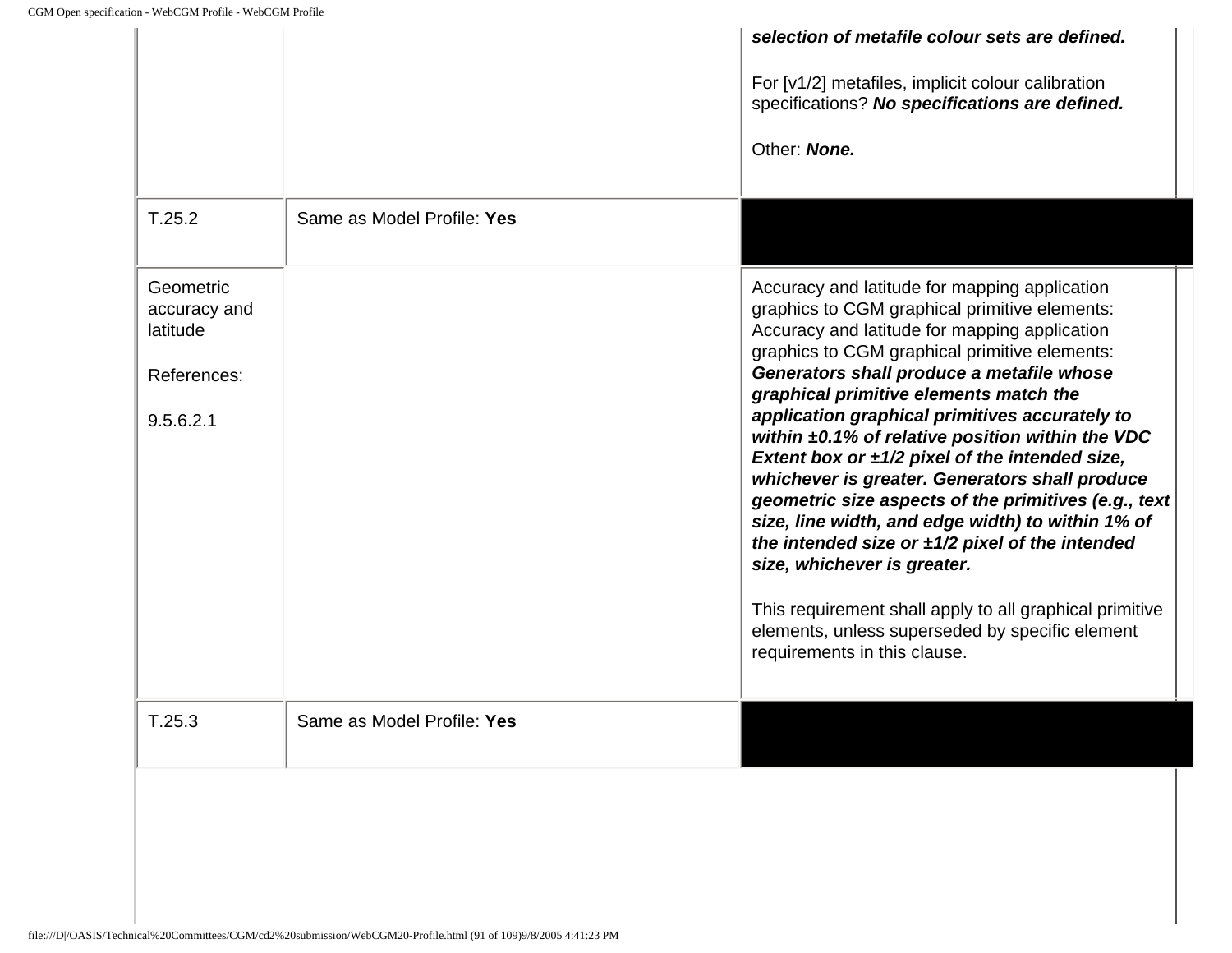$\mathbb{I}_\ell$ 

| Text accuracy<br>and latitude<br>References:<br>9.5.6.2.3   |                                                                                                                                                                                                                                                                                                                                                                                                           | Is text accuracy and latitude addressed? (yes/no) Yes<br>If yes, specify. Metafile text specifications shall<br>match the text of the application picture to within<br>$\pm$ 1% of relative to the intended size or $\pm$ 1/2 pixel of<br>the intended size, whichever is greater, for the<br>placement and overall extent of each text string. |
|-------------------------------------------------------------|-----------------------------------------------------------------------------------------------------------------------------------------------------------------------------------------------------------------------------------------------------------------------------------------------------------------------------------------------------------------------------------------------------------|-------------------------------------------------------------------------------------------------------------------------------------------------------------------------------------------------------------------------------------------------------------------------------------------------------------------------------------------------|
| T.25.4                                                      | Same as Model Profile: No                                                                                                                                                                                                                                                                                                                                                                                 |                                                                                                                                                                                                                                                                                                                                                 |
| Font<br>substitution<br>References:<br>9.5.6.2.4<br>annex I | Font substitution is: Permitted Yes; Prohibited No;<br>Similarity of font visual characteristics? Substituted<br>fonts shall be metrically equivalent or be<br>controlled by the RESTRICTED TEXT element.<br>Font metrics? Specified in ISO/IEC 8632:1999<br>Annex I for the core 13 fonts.<br>Individual glyph metrics? Specified in ISO/IEC<br>8632:1999 Annex I for the core 13 fonts.<br>Other: None. | Font substitution is: Permitted Yes; Prohibited No;<br>Similarity of font visual characteristics? Substituted<br>fonts shall have similar visual characteristics (e.<br>g., posture, weight, proportionate width).<br>Font metrics? Specified in annex I.<br>Individual glyph metrics? Specified in annex I.<br>Other: None.                    |
| T.25.5                                                      | Same as Model Profile: Yes                                                                                                                                                                                                                                                                                                                                                                                |                                                                                                                                                                                                                                                                                                                                                 |
| Preservation of<br>primitives<br>References:<br>9.5.6.3     |                                                                                                                                                                                                                                                                                                                                                                                                           | Is preservation of graphical primitive elements<br>addressed? (yes/no) No.<br>If yes, specify allowable substitutions.                                                                                                                                                                                                                          |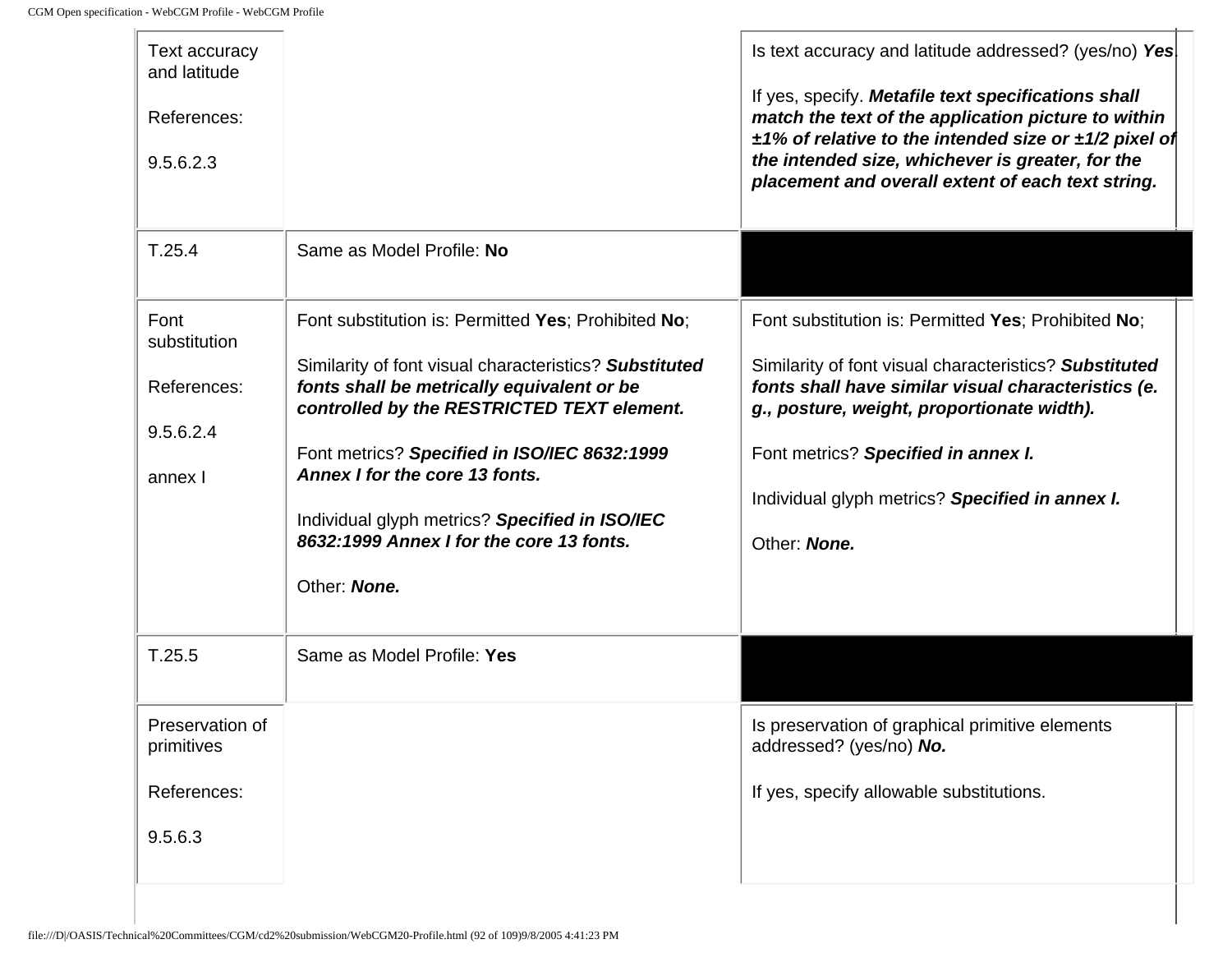| T.25.6                                         | Same as Model Profile: No                                                                                                                                                                                                                                                                                                                |                                                                                                                                                                                                                                                                                                                                                 |
|------------------------------------------------|------------------------------------------------------------------------------------------------------------------------------------------------------------------------------------------------------------------------------------------------------------------------------------------------------------------------------------------|-------------------------------------------------------------------------------------------------------------------------------------------------------------------------------------------------------------------------------------------------------------------------------------------------------------------------------------------------|
| Semantic<br>latitude<br>References:<br>9.5.6.4 | Drawing priority and mode: Priority shall<br>correspond to the metafile order (i.e., primitives<br>occurring later in the file shall overlay primitives<br>occurring earliest in the file). Mode shall be<br>"replacement" mode.<br>Clipping: Clipping shall be to the intersection of<br>the clip rectangle, the VDC EXTENT, the device | Drawing priority and mode: <b>Priority shall</b><br>correspond to the metafile order (i.e., primitives<br>occurring later in the file shall overlay primitives<br>occurring earliest in the file). Mode shall be<br>"replacement" mode.<br>Clipping: Clipping shall be to the intersection of<br>the clip rectangle, the VDC EXTENT, the device |
|                                                | viewport, and the device view surface limits.<br>Edge centreing: Edges shall be centred on the ideal<br>mathematically-defined edge of the area<br>Meaning of predefined line types and edge types: See<br>Section 6.18 about specific and generic line types.                                                                           | viewport, and the device view surface limits.<br>Edge centreing: Edges shall be centred on the ideal<br>mathematically-defined edge of the area.<br>Meaning of predefined line types and edge types: The<br>exact on-off definitions for the predefined line<br>types and edge types are not specified.                                         |
|                                                | Meaning of predefined hatch styles: See Section 6.19<br>about specific and generic hatch styles.<br>Other: None.                                                                                                                                                                                                                         | Meaning of predefined hatch styles: The inter-line<br>spacing is not specified. Use the latitudes of<br>annex D.4.6.16 for the angular directions.<br>Other: None.                                                                                                                                                                              |
| T.25.7                                         | Same as Model Profile: Yes                                                                                                                                                                                                                                                                                                               |                                                                                                                                                                                                                                                                                                                                                 |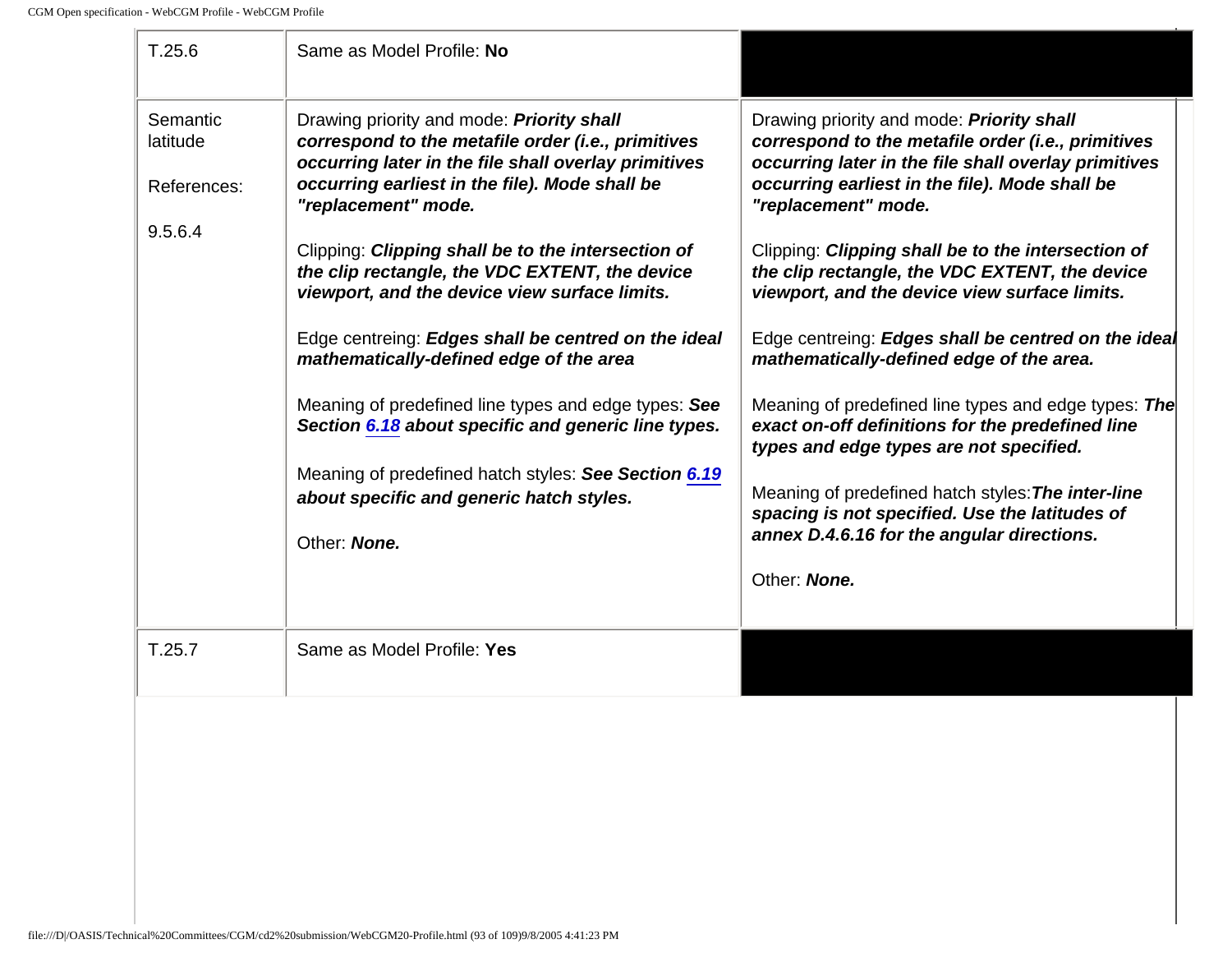| Error<br>processing |                            | Is error processing addressed? (yes/no) No.                                                         |
|---------------------|----------------------------|-----------------------------------------------------------------------------------------------------|
| References:         |                            | If yes, specify the action taken.                                                                   |
| 9.5.6.5             |                            | Classification of error severity?                                                                   |
|                     |                            | Requirements for error recovery?                                                                    |
|                     |                            | Requirements for error reporting?                                                                   |
|                     |                            | <b>Additional areas?</b>                                                                            |
|                     |                            | Other: None.                                                                                        |
|                     |                            |                                                                                                     |
| T.25.8              | Same as Model Profile: Yes |                                                                                                     |
| Reporting           |                            | Is reporting required? (yes/no) No.                                                                 |
| References:         |                            | If yes, specify the action taken.                                                                   |
| 9.5.6.6             |                            | Method and format of the reporting?                                                                 |
|                     |                            | • Requirement to report substitution, error,<br>fallback behavior, mappings, or other<br>behaviors? |
|                     |                            | Additional areas?                                                                                   |
|                     |                            | Other: None.                                                                                        |
|                     |                            |                                                                                                     |
| T.25.9              | Same as Model Profile: Yes |                                                                                                     |
|                     |                            |                                                                                                     |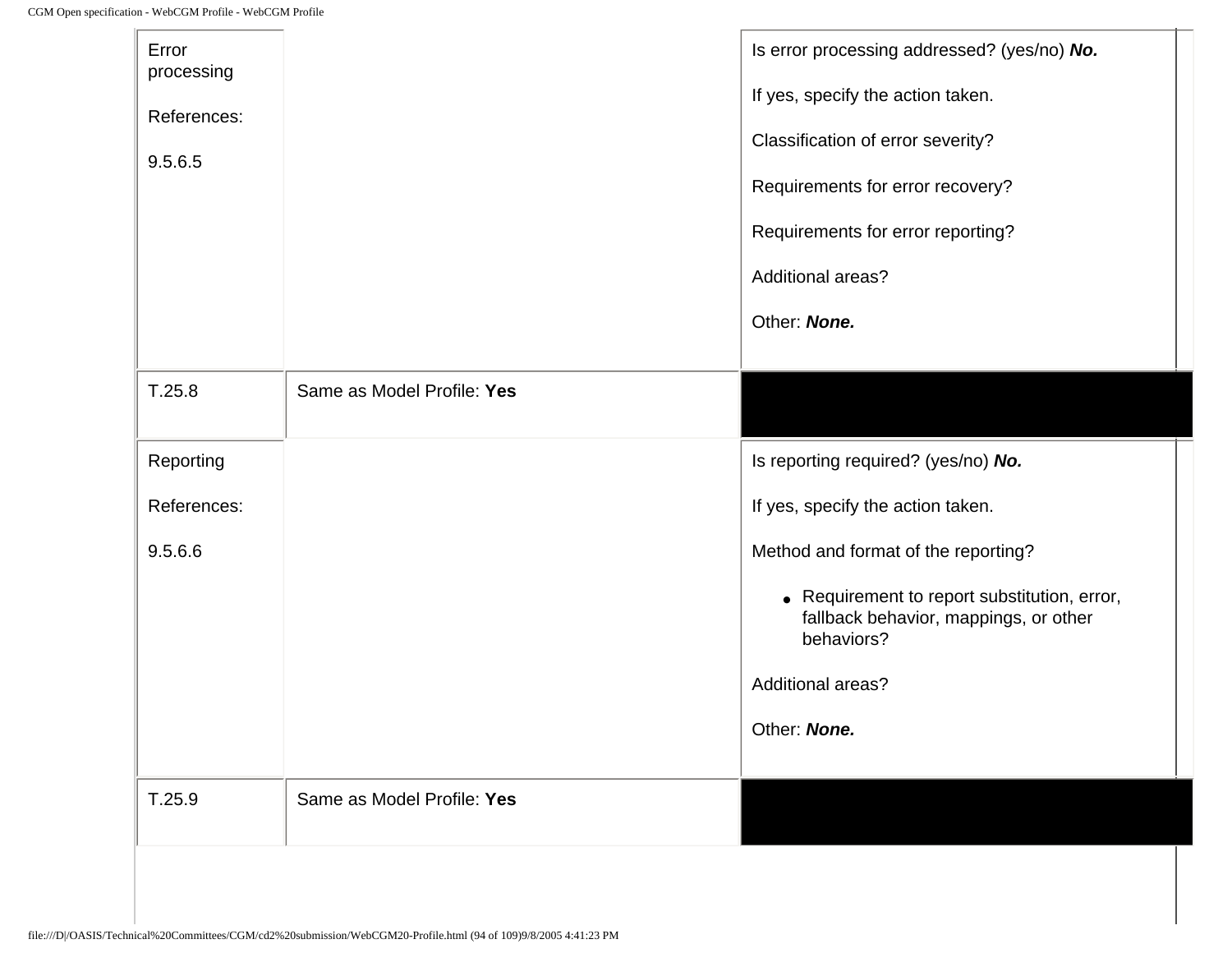| Degeneracies<br>References: | Is the generation of degenerate primitives addressed?<br>(yes/no) No. The generation of degenerate<br>primitives is not restricted. |
|-----------------------------|-------------------------------------------------------------------------------------------------------------------------------------|
| 9.5.6.7                     | If yes, attach specifications.                                                                                                      |
| 9.5.4.4                     | Other: None.                                                                                                                        |
| D.2                         |                                                                                                                                     |
| D.4                         |                                                                                                                                     |
|                             |                                                                                                                                     |

## **6.15 Interpreter Implementation Requirements**

| <b>Functionality</b>  | <b>Specifications - WebCGM 2.0 Profile</b> | <b>Specifications - Model Profile</b>                                                                                |
|-----------------------|--------------------------------------------|----------------------------------------------------------------------------------------------------------------------|
| T.26.1                | Same as Model Profile: Yes                 |                                                                                                                      |
| Number of<br>pictures |                                            | If 0 pictures are permitted (see $\underline{T.13.2}$ ), describe the<br>interpreter behavior: Prohibited by T.13.2. |
| References:           |                                            |                                                                                                                      |
| 9.5.7.2               |                                            |                                                                                                                      |
| T.13.2                |                                            |                                                                                                                      |
| T.26.2                | Same as Model Profile: Yes                 |                                                                                                                      |
|                       |                                            |                                                                                                                      |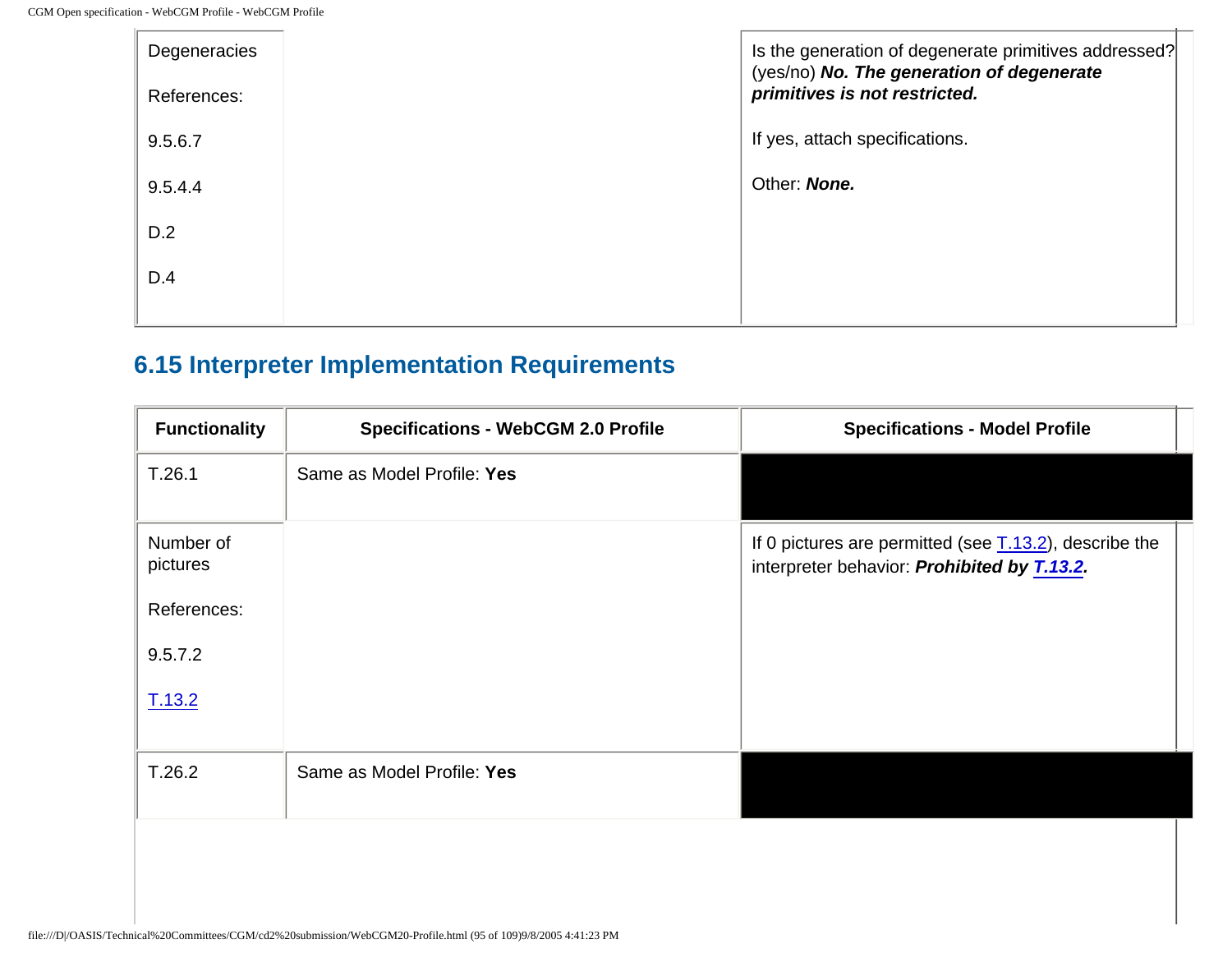In

| <b>Empty pictures</b><br>References:<br>9.5.7.3 |                            | If permitted (see $\underline{T.13.3}$ ), interpreter behavior: The<br>graphical effect shall be one picture in the<br>background colour.                                  |
|-------------------------------------------------|----------------------------|----------------------------------------------------------------------------------------------------------------------------------------------------------------------------|
| T.13.3                                          |                            |                                                                                                                                                                            |
| T.26.3                                          | Same as Model Profile: Yes |                                                                                                                                                                            |
| Colour<br>requirements                          |                            | Interpreters shall be classified as either monochrome,<br>grayscale, or colour interpreters (depending on the<br>colour capability of the interpreter), and shall meet the |
| References:                                     |                            | criteria in attachment 25.4                                                                                                                                                |
| 9.5.4.1                                         |                            | Conversions between different colour models shall be<br>according to the conversions in annex G.                                                                           |
| 9.5.7.4.2                                       |                            | Mapping of metafile colour to device components? If                                                                                                                        |
| 9.5.4.5                                         |                            | mapping (to fewer colour, or grayscale, or<br>monochrome) is required for RGB metafiles, the<br>recommendations of annex D.3.2 shall be used.                              |
|                                                 |                            | For [v1/2] metafiles, implicit colour calibration<br>specifications? No specifications are defined.                                                                        |
|                                                 |                            | Other: None.                                                                                                                                                               |
| T.26.4                                          | Same as Model Profile: Yes |                                                                                                                                                                            |
|                                                 |                            |                                                                                                                                                                            |
|                                                 |                            |                                                                                                                                                                            |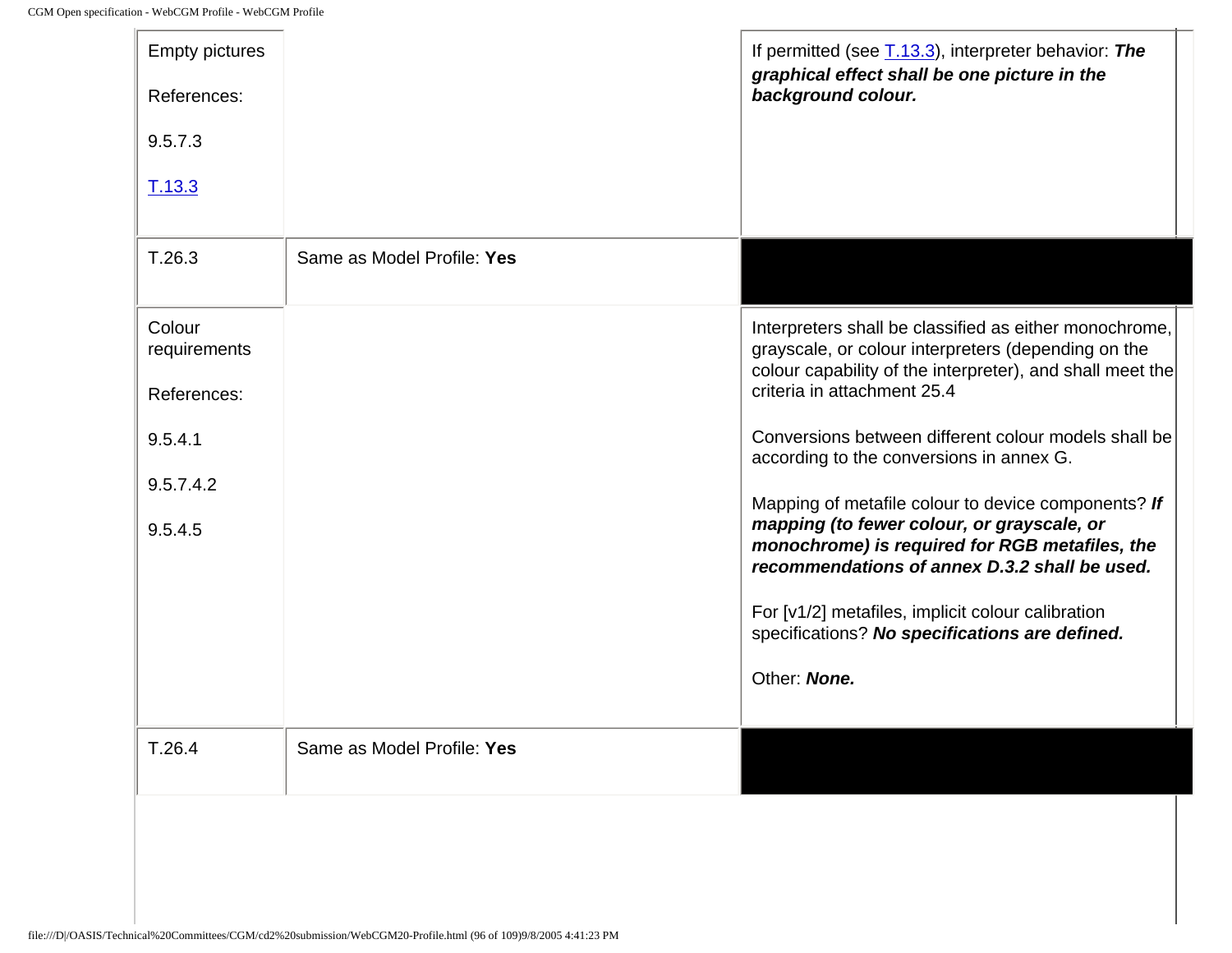| Geometric<br>accuracy and<br>latitude<br>References:<br>9.5.7.4.1<br>T.26.5 | Same as Model Profile: Yes | Accuracy and latitude for placement and realization of<br>geometric aspects when geometric primitive elements<br>are rendered. Interpreters shall render graphical<br>primitive elements accurately to within $\pm$ 0.1% of<br>relative position within the VDC Extent box or $\pm 1/2$<br>of the pixel resolution of the output device,<br>whichever is greater. Interpreters shall render the<br>geometric size aspect of primitives (e.g., text size,<br>line width, and edge width) to within 1% of the<br>intended size or $\pm 1/2$ pixel of resolution of the<br>output device, whichever is greater.<br>This requirement shall apply to all graphical primitive<br>elements, unless superseded by specific element<br>requirements in this clause. |
|-----------------------------------------------------------------------------|----------------------------|------------------------------------------------------------------------------------------------------------------------------------------------------------------------------------------------------------------------------------------------------------------------------------------------------------------------------------------------------------------------------------------------------------------------------------------------------------------------------------------------------------------------------------------------------------------------------------------------------------------------------------------------------------------------------------------------------------------------------------------------------------|
|                                                                             |                            |                                                                                                                                                                                                                                                                                                                                                                                                                                                                                                                                                                                                                                                                                                                                                            |
| Text rendering                                                              |                            | Is text accuracy and latitude addressed? (yes/no) Yes.                                                                                                                                                                                                                                                                                                                                                                                                                                                                                                                                                                                                                                                                                                     |
| References:<br>9.5.7.4.3                                                    |                            | If yes, specify. Interpreter-rendered text shall match<br>the text specification of the metafile to within 1%<br>relative to the intended size or $\pm 1/2$ pixel of resolution<br>of the output device, whichever is greater, for the<br>placement and overall extent of each text string.<br>Is precision of text rendering is addressed? (yes/no)<br>Yes.<br>If yes, specify interpreter action. Interpreters shall<br>render text using 'stroke' precision, regardless of the<br>actual value of the TEXT PRECISION of the metafile.                                                                                                                                                                                                                   |
| T.26.6                                                                      | Same as Model Profile: No  |                                                                                                                                                                                                                                                                                                                                                                                                                                                                                                                                                                                                                                                                                                                                                            |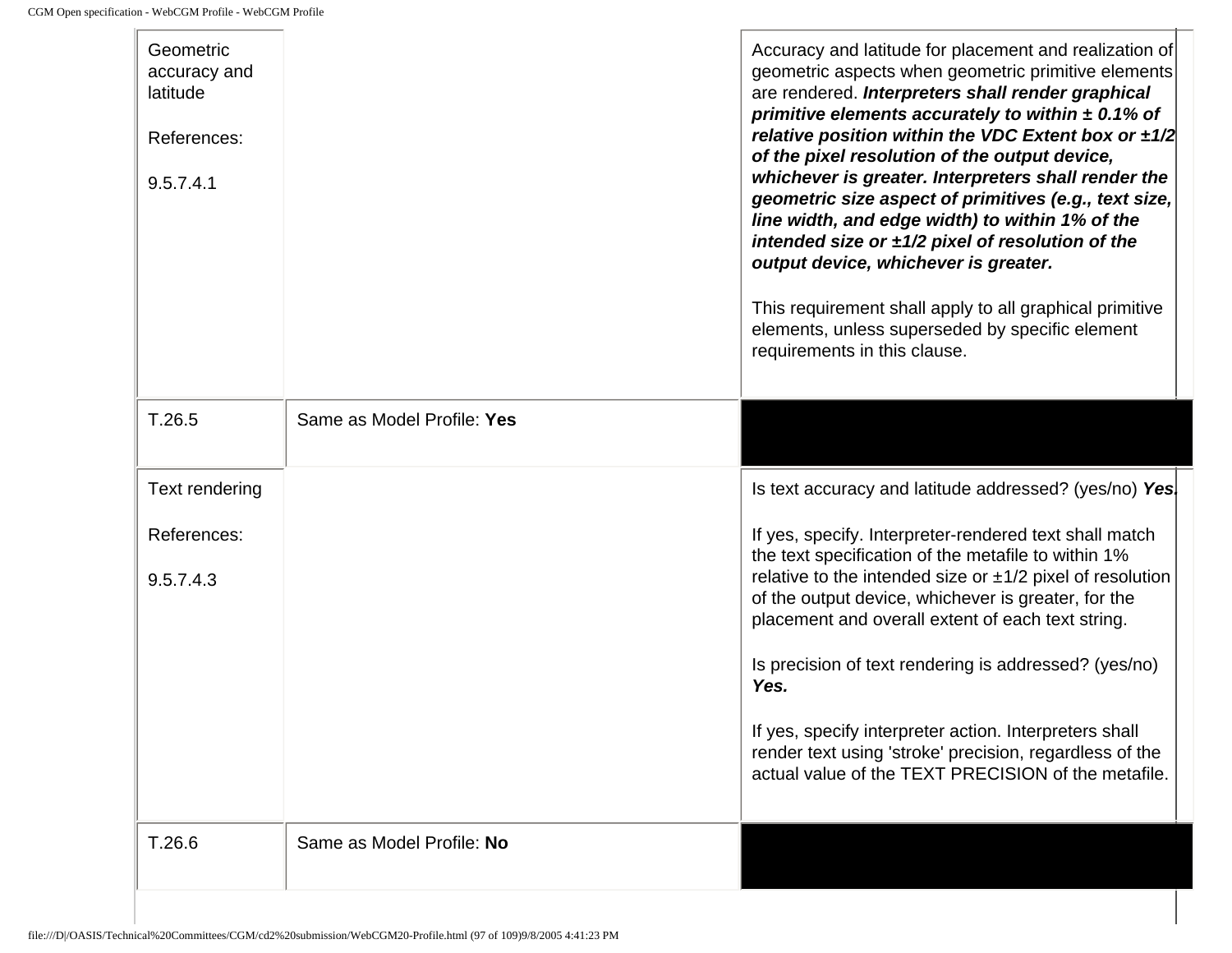-le

<span id="page-202-0"></span>

| Font<br>substitution | Font substitution is: Permitted Yes; Prohibited No;                                                                                                                                             | Font substitution is: Permitted Yes; Prohibited No;                                                                                                                                    |
|----------------------|-------------------------------------------------------------------------------------------------------------------------------------------------------------------------------------------------|----------------------------------------------------------------------------------------------------------------------------------------------------------------------------------------|
| References:          | If prohibited, use the font as specified in the FONT<br>LIST.                                                                                                                                   | If prohibited, use the font as specified in the FONT<br>LIST.                                                                                                                          |
| T.16.13<br>9.5.7.4.4 | If permitted, include a reference set of font and glyph<br>metrics which correspond to the canonical instances<br>of the substitutable font. See the FONT LIST element<br>and annex I CGM:1999. | If permitted, include a reference set of font and glyph<br>metrics which correspond to the canonical instances<br>of the substitutable font. See the FONT LIST element<br>and annex I. |
| annex I              | Are substitution methods, latitudes, and constraints<br>addressed? (yes/no)                                                                                                                     | Are substitution methods, latitudes, and constraints<br>addressed? (yes/no) Yes. If yes, specify:                                                                                      |
|                      | <b>No</b><br>If yes, specify:                                                                                                                                                                   | Similarity of font visual characteristics? Substituted<br>fonts shall have similar visual characteristics to<br>the fonts specified in the metafile                                    |
|                      | Similarity of font visual characteristics? Substituted<br>fonts shall be metrically equivalent or be<br>controlled by the RESTRICTED TEXT element.                                              | Font metrics? Substituted fonts shall have similar<br>metrics to the fonts specified in the metafile.                                                                                  |
|                      | Font metrics? Substituted fonts shall have similar<br>metrics to the fonts specified in the metafile.                                                                                           | Individual glyph metrics? As specified in annex I.<br>Additional areas? None.                                                                                                          |
|                      | Individual glyph metrics? Specified in ISO/IEC<br>8632:1999 Annex I for the core thirteen fonts.                                                                                                | Other: None.                                                                                                                                                                           |
|                      | Additional areas? None.                                                                                                                                                                         |                                                                                                                                                                                        |
|                      | Other: None.                                                                                                                                                                                    |                                                                                                                                                                                        |
| T.26.7               | Same as Model Profile: No                                                                                                                                                                       |                                                                                                                                                                                        |
|                      |                                                                                                                                                                                                 |                                                                                                                                                                                        |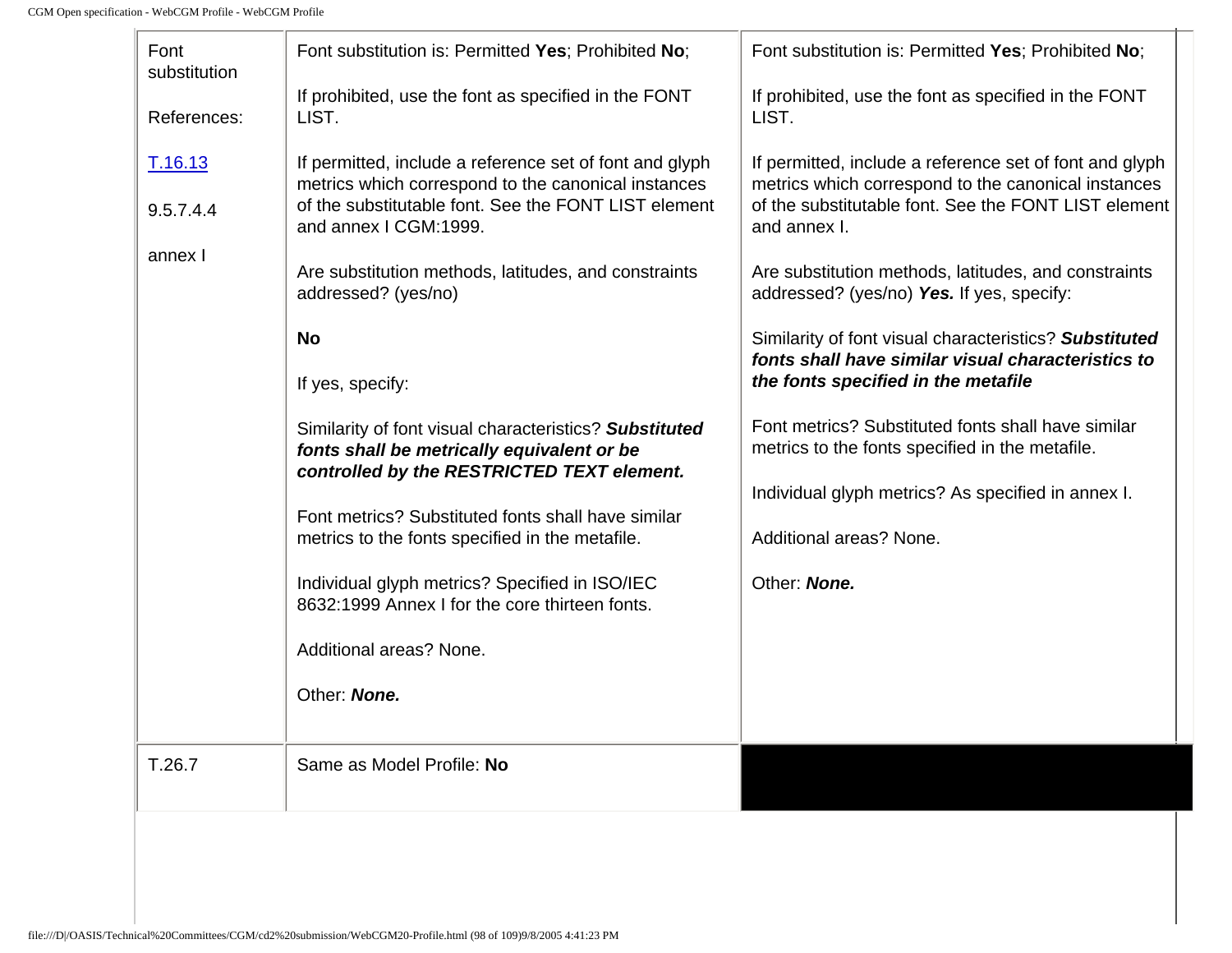-ln

| Semantic<br>latitude<br>References:      | Drawing priority and mode: Priority shall<br>correspond to the metafile order (i.e., primitives<br>occurring later in the file shall overlay primitives<br>occurring earliest in the file. Mode shall be<br>"replacement" mode.)                                                                                                           | Drawing priority and mode: <b>Priority shall</b><br>correspond to the metafile order (i.e., primitives<br>occurring later in the file shall overlay primitives<br>occurring earliest in the file. Mode shall be<br>"replacement" mode.)                                                                                                     |
|------------------------------------------|--------------------------------------------------------------------------------------------------------------------------------------------------------------------------------------------------------------------------------------------------------------------------------------------------------------------------------------------|---------------------------------------------------------------------------------------------------------------------------------------------------------------------------------------------------------------------------------------------------------------------------------------------------------------------------------------------|
| 9.5.7.5<br>T.20.37                       | View surface clearing at picture start: Surface will be<br>cleared upon the occurrence of BEGIN PICTURE<br>BODY, except as specified elsewhere in this<br>profile.                                                                                                                                                                         | View surface clearing at picture start: Surface will be<br>cleared upon the occurrence of BEGIN PICTURE<br>BODY.                                                                                                                                                                                                                            |
| T.20.38<br>T.20.39<br>T.20.42<br>T.20.44 | Clipping: When CLIP INDICATOR is 'off', clipping<br>shall be to the intersection of the device viewport<br>and the device view surface limits. When CLIP<br><b>INDICATOR is 'on', clipping shall be to the</b><br>intersection of the clip rectangle, the VDC<br><b>EXTENT, the device viewport, and the device view</b><br>surface limits | Clipping: When CLIP INDICATOR is 'off', clipping<br>shall be to the intersection of the device viewport<br>and the device view surface limits. When CLIP<br><b>INDICATOR is 'on', clipping shall be to the</b><br>intersection of the clip rectangle, the VDC<br><b>EXTENT, the device viewport, and the device view</b><br>surface limits. |
| T.20.45                                  | Edge centreing: Edges shall be centred on the ideal<br>mathematically-defined edge of the area.                                                                                                                                                                                                                                            | Edge centering: Edges shall be centred on the ideal<br>mathematically-defined edge of the area.                                                                                                                                                                                                                                             |
| T.20.46                                  | Meaning of predefined line types and edge types: See<br>Section 6.18 about specific and generic line types.                                                                                                                                                                                                                                | Meaning of predefined line types and edge types: The<br>exact on-off definitions for the predefined line<br>types and edge types are not specified.                                                                                                                                                                                         |
|                                          | Meaning of predefined hatch styles: See Section 6.19<br>about specific and generic hatch styles.                                                                                                                                                                                                                                           | Meaning of predefined hatch styles: The inter-line<br>spacing is not specified. Use the latitudes of<br>annex D.4.6.16 for the angular directions.                                                                                                                                                                                          |
|                                          | In the absence of a LINE/MARKER/TEXT/EDGE<br>CLIPPING MODE element, the interpreter treatment<br>of LINE/MARKER/TEXT/EDGE CLIPPING MODE<br>shall be:                                                                                                                                                                                       | In the absence of a LINE/MARKER/TEXT/EDGE<br>CLIPPING MODE element, the interpreter treatment<br>of LINE/MARKER/TEXT/EDGE CLIPPING MODE<br>shall be:                                                                                                                                                                                        |
|                                          | In the style of one specific parameter value, from the<br>set of standardized values. YES. Specify which one:<br><b>SHAPE</b>                                                                                                                                                                                                              | In the style of one specific parameter value, from the<br>set of standardized values. YES. Specify which one:<br><b>SHAPE</b>                                                                                                                                                                                                               |
|                                          | In the style of any of the specific parameter values,<br>from the set of standardized values. NO                                                                                                                                                                                                                                           | In the style of any of the specific parameter values,<br>from the set of standardized values. NO                                                                                                                                                                                                                                            |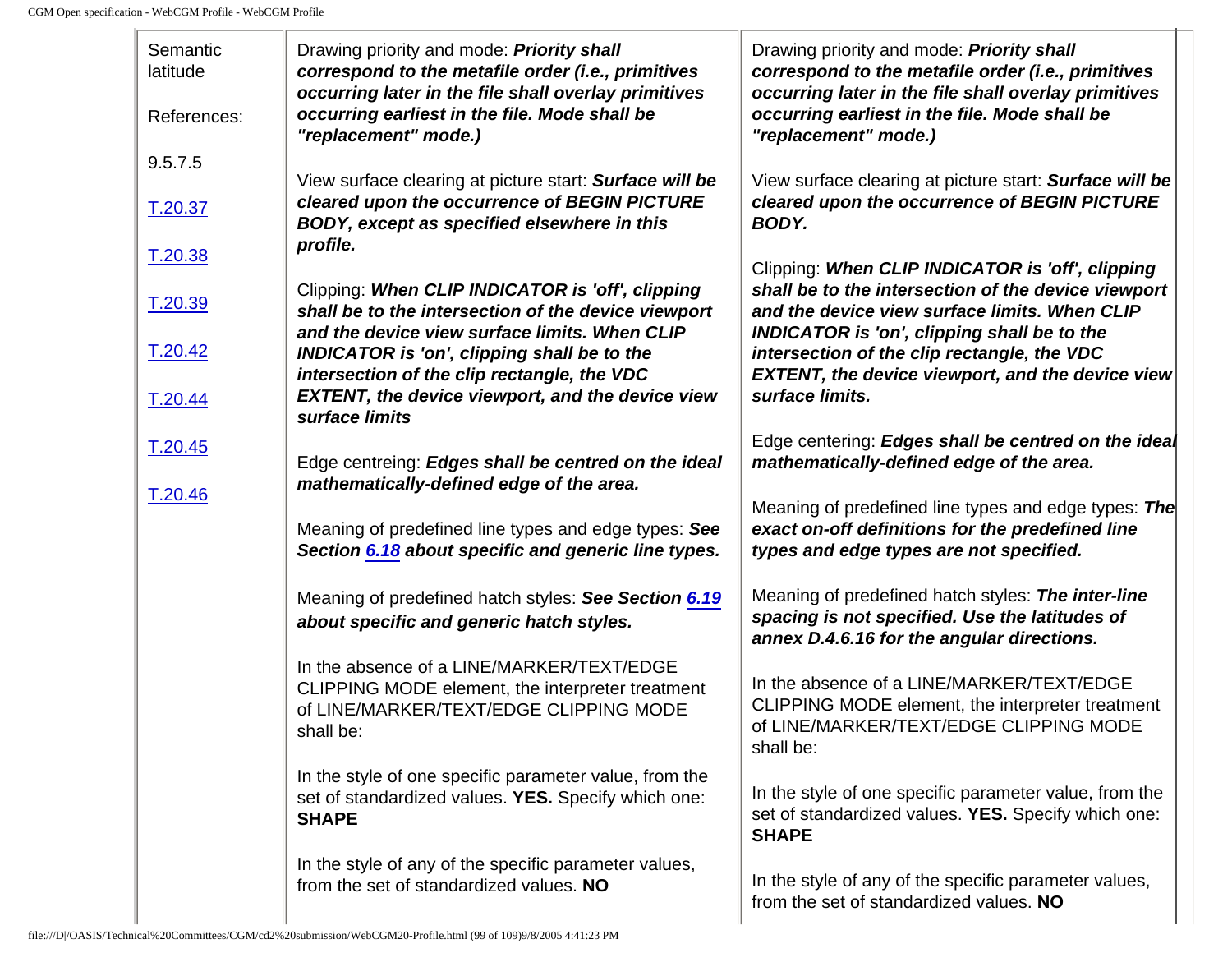For [v1/v2] metafiles, text restriction method for RESTRICTED TEXT elements, chosen from the set of standard and registered styles of the RESTRICTED TEXT TYPE element: **Value 2.**

For [v1/2] metafiles, interpreter treatment of the 2 aspects of line cap shall be either:

- in the style of one specific parameter value pair from the set of standard and registered values (excluding values 1) of the LINE CAP element. **No** Values = ?
- in the style of any parameter value pair from the set of standard and registered values (excluding values 1) of the LINE CAP element. **Yes**

For [v1/2] metafiles, interpreter treatment of the 2 aspects of edge cap shall be either:

- in the style of one specific parameter value pair, from the set of standard and registered values (excluding values 1) of the EDGE CAP element. **No** Values = ?
- $\bullet$  in the style of any parameter value pair, from the set of standard and registered values (excluding values 1) of the EDGE CAP element. **Yes**

For [v1/2] metafiles, interpreter treatment of line join shall be either:

- in the style of one specific parameter value, from the set of standard and registered values (excluding value 1) of the LINE JOIN element. **No** Value  $= ?$
- in the style of any parameter value, from the set of standard and registered values (excluding value 1) of the LINE JOIN element. **Yes**

For [v1/2] metafiles, interpreter treatment of edge join

For [v1/v2] metafiles, text restriction method for RESTRICTED TEXT elements, chosen from the set of standard and registered styles of the RESTRICTED TEXT TYPE element: **Value 2.**

For [v1/2] metafiles, interpreter treatment of the 2 aspects of line cap shall be either:

- in the style of one specific parameter value pair from the set of standard and registered values (excluding values 1) of the LINE CAP element. **No** Values = ?
- in the style of any parameter value pair from the set of standard and registered values (excluding values 1) of the LINE CAP element. **Yes**

For [v1/2] metafiles, interpreter treatment of the 2 aspects of edge cap shall be either:

- in the style of one specific parameter value pair, from the set of standard and registered values (excluding values 1) of the EDGE CAP element. **No** Values = ?
- $\bullet$  in the style of any parameter value pair, from the set of standard and registered values (excluding values 1) of the EDGE CAP element. **Yes**

For [v1/2] metafiles, interpreter treatment of line join shall be either:

- in the style of one specific parameter value, from the set of standard and registered values (excluding value 1) of the LINE JOIN element.  $No Value = ?$
- $\bullet$  in the style of any parameter value, from the set of standard and registered values (excluding value 1) of the LINE JOIN element. **Yes**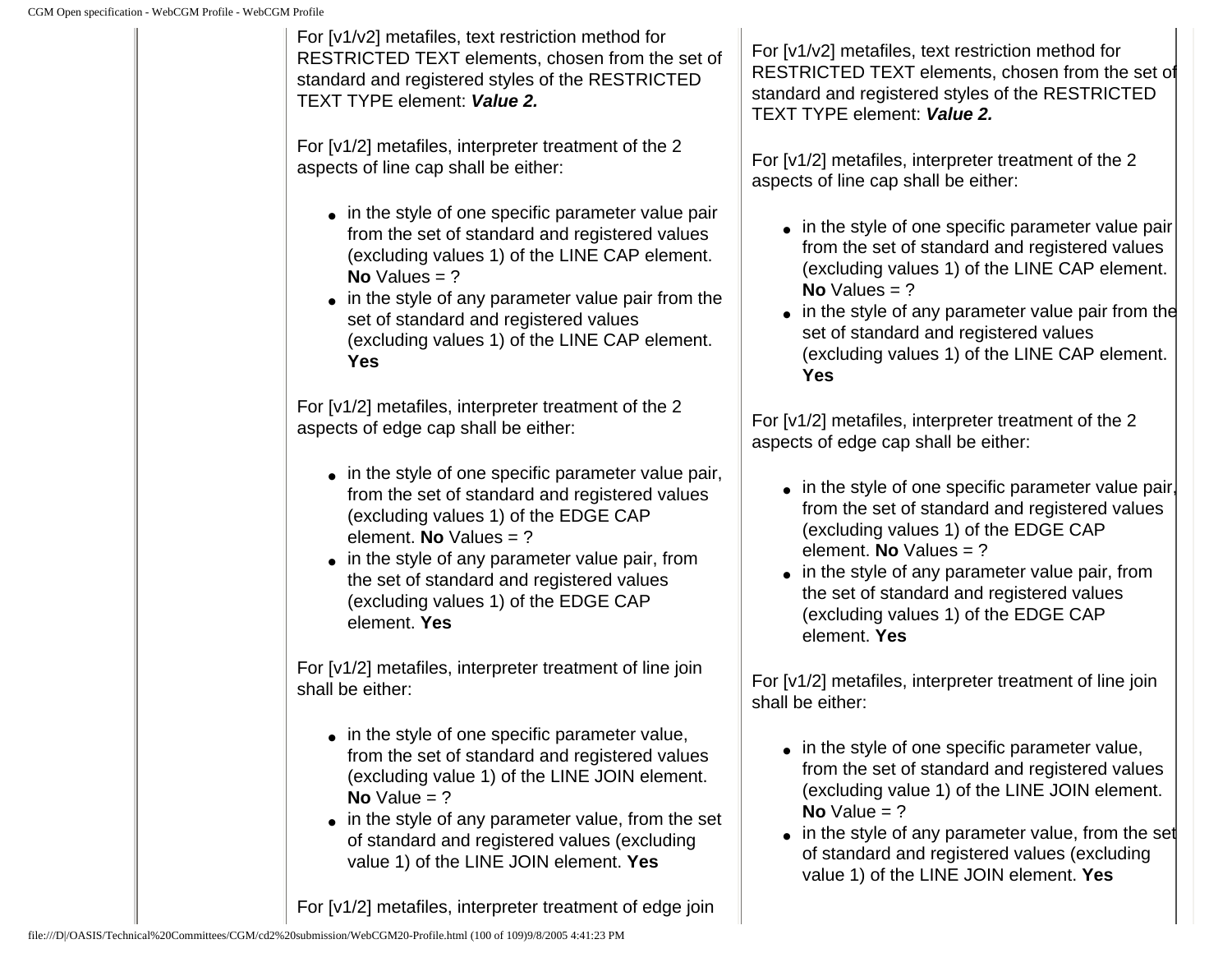#### shall be either:

- in the style of one specific parameter value, from the set of standard and registered values (excluding value 1) of the EDGE JOIN element.  $No Value = ?$
- in the style of any parameter value, from the set of standard and registered values (excluding value 1) of the EDGE JOIN element. **Yes**

For [v1/2] metafiles, interpreter treatment of line type continuation shall be either:

- in the style of one specific parameter value, from the set of standard and registered values (excluding value 1) of the LINE TYPE CONTINUATION element. **No** Value = ?
- in the style of any parameter value, from the set of standard and registered values (excluding value 1) of the LINE TYPE CONTINUATION element. **Yes**

For [v1/2] metafiles, interpreter treatment of edge type continuation shall be either:

- in the style of one specific parameter value, from the set of standard and registered values (excluding value 1) of the EDGE TYPE CONTINUATION element. **No** Value = ?
- in the style of any parameter value, from the set of standard and registered values (excluding value 1) of the EDGE TYPE CONTINUATION element. **Yes**

Other: **None.**

For [v1/2] metafiles, interpreter treatment of edge join shall be either:

- in the style of one specific parameter value, from the set of standard and registered values (excluding value 1) of the EDGE JOIN element.  $No Value = ?$
- $\bullet$  in the style of any parameter value, from the set of standard and registered values (excluding value 1) of the EDGE JOIN element. **Yes**

For [v1/2] metafiles, interpreter treatment of line type continuation shall be either:

- No; in the style of one specific parameter value, from the set of standard and registered values (excluding value 1) of the LINE TYPE CONTINUATION element. Value = ?
- Yes; in the style of any parameter value, from the set of standard and registered values (excluding value 1) of the LINE TYPE CONTINUATION element.

For [v1/2] metafiles, interpreter treatment of edge type continuation shall be either:

- in the style of one specific parameter value, from the set of standard and registered values (excluding value 1) of the EDGE TYPE CONTINUATION element. **No** Value = ?
- $\bullet$  in the style of any parameter value, from the set of standard and registered values (excluding value 1) of the EDGE TYPE CONTINUATION element. **Yes**

Other: **None.**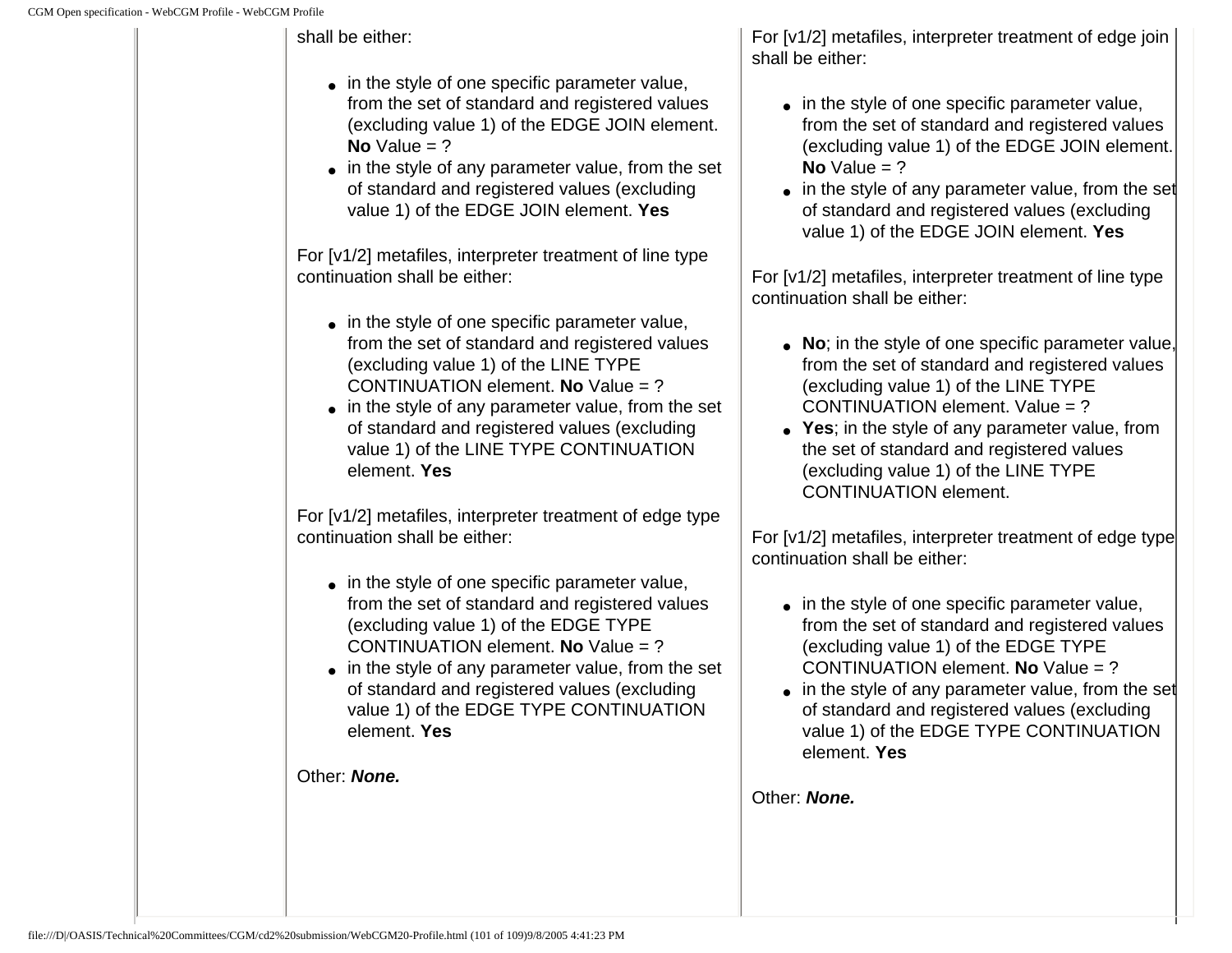-In

| T.26.8                                        | Same as Model Profile: Yes |                                                                                                                                                                                                                     |
|-----------------------------------------------|----------------------------|---------------------------------------------------------------------------------------------------------------------------------------------------------------------------------------------------------------------|
| Error<br>processing<br>References:<br>9.5.7.6 |                            | Is error processing addressed? (yes/no) No.<br>If yes, specify the action taken.<br>Classification of error severity?<br>Requirements for error recovery?<br>Requirements for error reporting?<br>Additional areas? |
|                                               |                            | Other: None.                                                                                                                                                                                                        |
| T.26.9                                        | Same as Model Profile: Yes |                                                                                                                                                                                                                     |
| Reporting                                     |                            | Is reporting required? (yes/no) No.                                                                                                                                                                                 |
| References:                                   |                            | If yes, specify the action taken.                                                                                                                                                                                   |
| 9.5.7.7                                       |                            | Method and format of the reporting?                                                                                                                                                                                 |
|                                               |                            | Requirement to report any substitution, error, fallback<br>behavior, mappings, or other behaviors?                                                                                                                  |
|                                               |                            | <b>Additional areas?</b>                                                                                                                                                                                            |
|                                               |                            | Other: None.                                                                                                                                                                                                        |
| T.26.10                                       | Same as Model Profile: Yes |                                                                                                                                                                                                                     |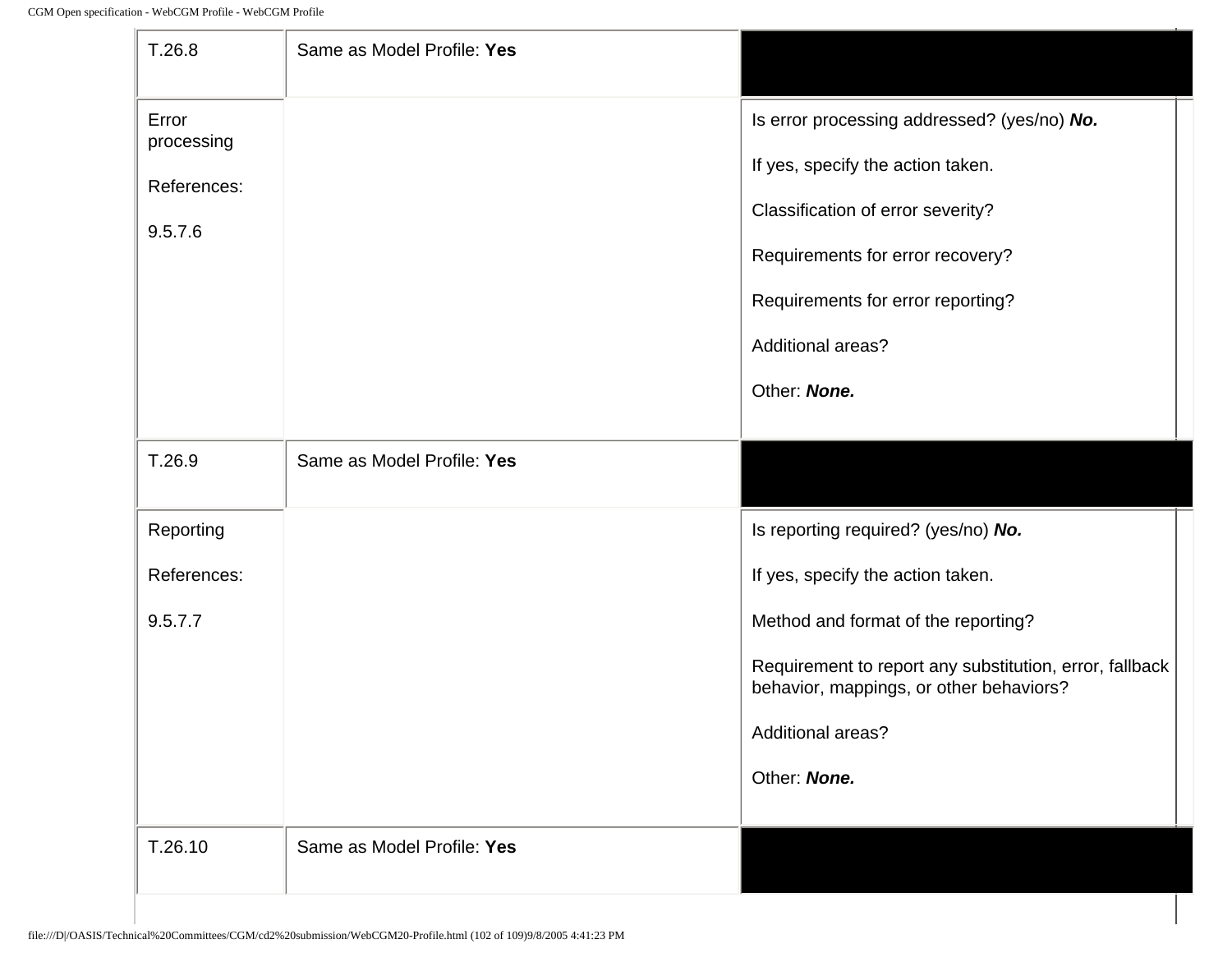| Degeneracies<br>References: | Is the interpretation of degenerate primitives<br>addressed? (yes/no) Yes.                                                                                     |
|-----------------------------|----------------------------------------------------------------------------------------------------------------------------------------------------------------|
| 9.5.7.8                     | If yes, for each primitive, specify the degeneracy<br>including its source (i.e., intrinsic or computational).<br>Intrinsically degenerate primitives shall be |
| 9.5.4.4                     | rendered as specified in annex D subsections:<br>D.2.2, D.2.3, D.4.5.4 through D.4.5.8, D.4.5.11, and<br>D.4.5.12. Interpreters are not required to detect     |
| D.2<br>D.4                  | computational degeneracy. If interpreters do<br>detect computational degeneracies, they shall be                                                               |
|                             | rendered as specified in annex D subsections:<br>D.2.2, D.2.3, D.4.5.4 through D.4.5.8, D.4.5.11, and<br>D.4.5.12                                              |
|                             | Other: <b>None.</b>                                                                                                                                            |

```
Attachment 26.4
```
#### **Colour requirements, Model Profile:**

The colour mapping step (CMS) and colour rendering step (CRS) for each class of interpreters is as follows:

• monochrome:

**CMS**

all foreground information is mapped to one colour, background information to another colour.

**CRS**

all foreground information is mapped to one colour, background information to another colour.

● grayscale:

**CMS**

32 gray levels, the recommendations of annex D.3.2 is used to map colour to gray.

**CRS**

a unique representation of each of the levels of gray.

- full colour:
	- **CMS**

5R,9G,5B grid of RGB colour cube, plus a 32 gray levels (0-1), some of which are already on the grid.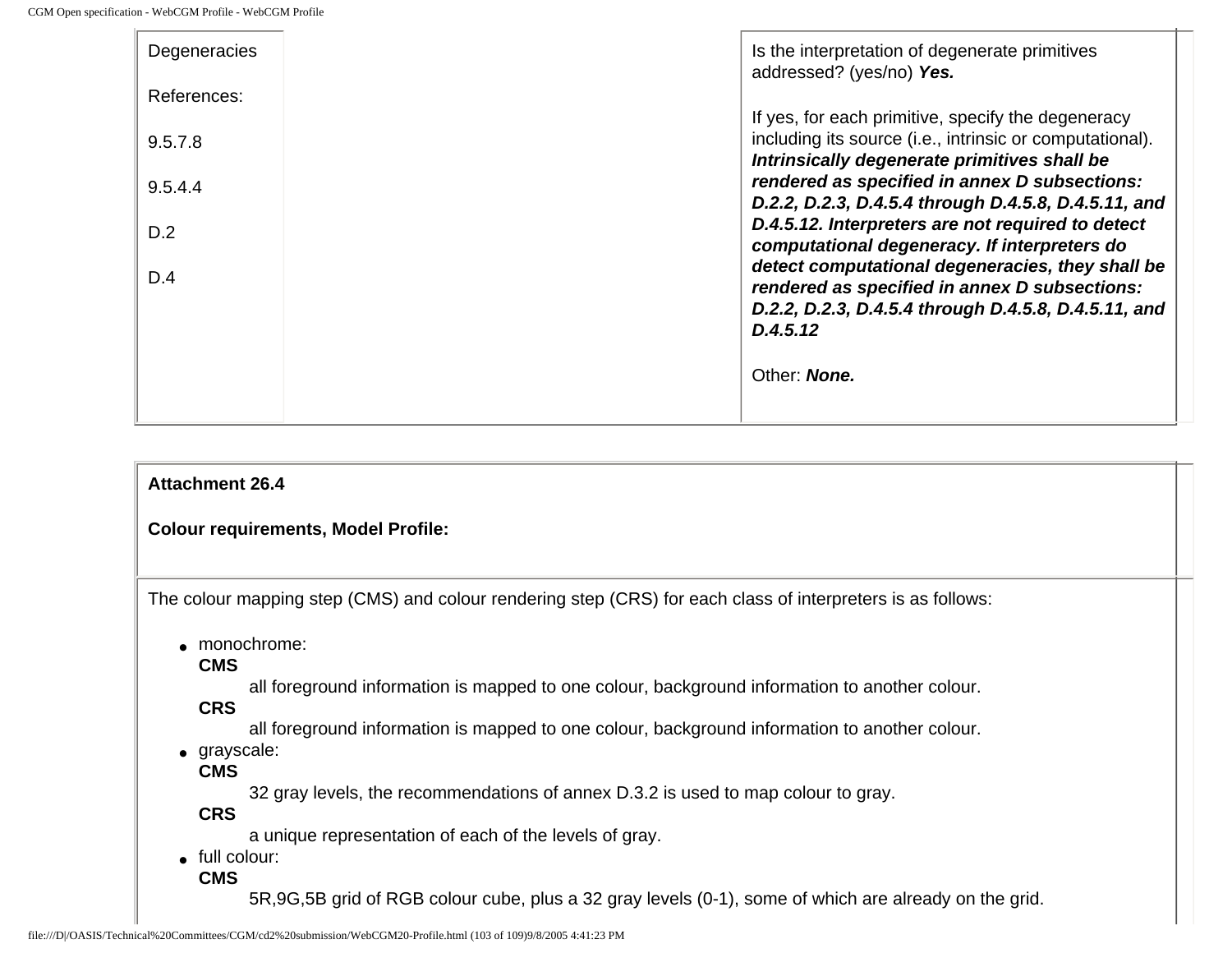#### **CRS**

a unique representation of all the "colours".

### **6.16 Binary Encoding Rules**

#### **6.16.1 Delimiter Elements**

| <b>Element</b> | <b>Specifications - WebCGM 2.0 Profile</b> | <b>Specifications - Model Profile</b>          |
|----------------|--------------------------------------------|------------------------------------------------|
| T.12.1         | Same as Model Profile: Yes                 |                                                |
| <b>NOOP</b>    |                                            | Element is: Required No; Permitted Yes;        |
| [V1]           |                                            | Any restrictions on the parameter value? None. |
| References:    |                                            | Other: None.                                   |
| Part 3, 8.2    |                                            |                                                |
|                |                                            |                                                |

#### **6.16.2 Metafile Descriptor Elements**

| <b>Element</b> | <b>Specifications - WebCGM 2.0 Profile</b> | <b>Specifications - Model Profile</b> |
|----------------|--------------------------------------------|---------------------------------------|
| T.13.1         | Same as Model Profile: No                  |                                       |
|                |                                            |                                       |
|                |                                            |                                       |
|                |                                            |                                       |
|                |                                            |                                       |
|                |                                            |                                       |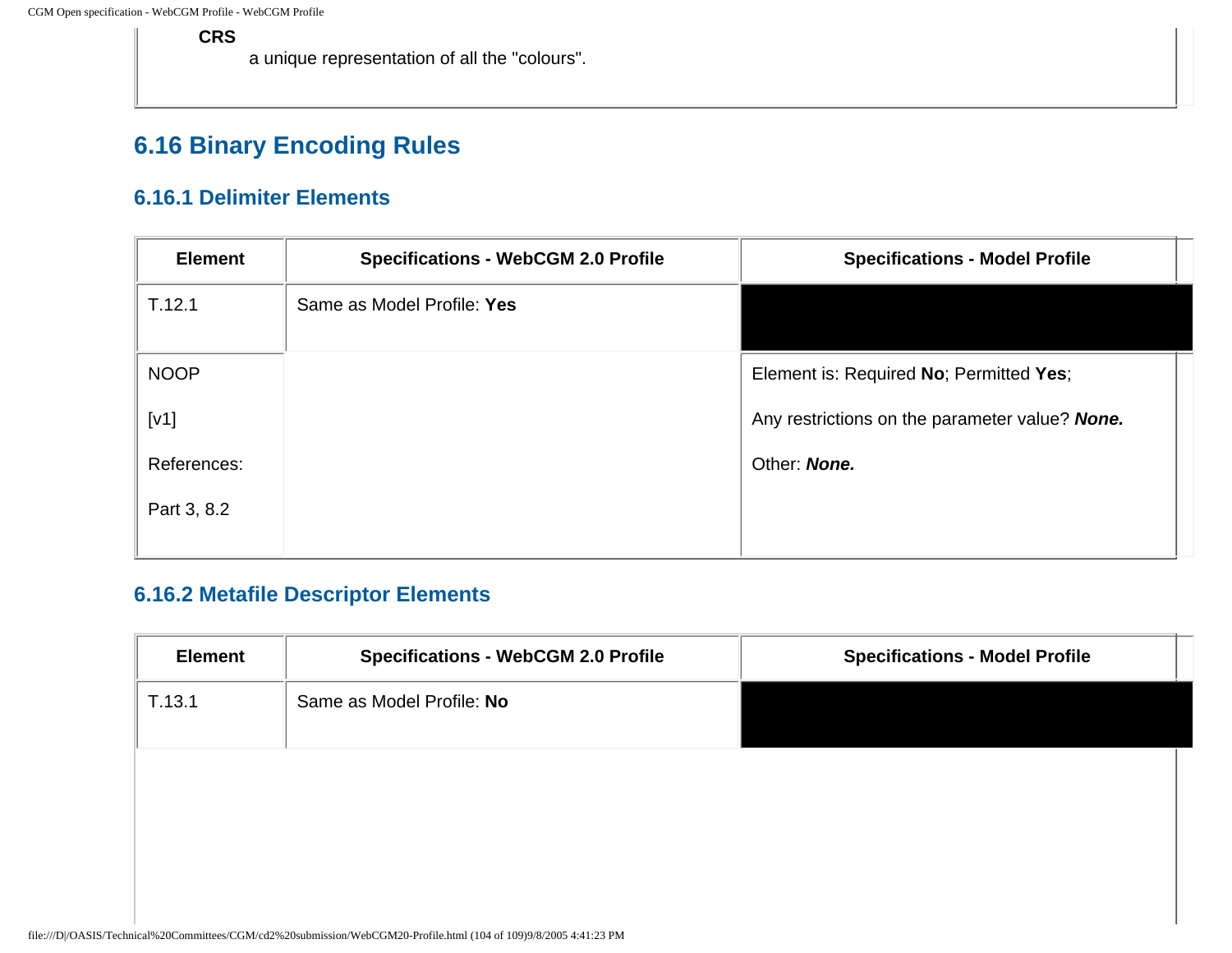-le

| <b>INTEGER</b><br><b>PRECISION</b><br>[v1]<br>References:<br>7.3.4<br>Part 3, 8.3        | Element is: Required No; Permitted Yes;<br>Any restrictions on the parameter value? 16, 32<br>Other: None. | Element is: Required No; Permitted Yes;<br>Any restrictions on the parameter value? 8, 16, or 32.<br>Other: None.                |
|------------------------------------------------------------------------------------------|------------------------------------------------------------------------------------------------------------|----------------------------------------------------------------------------------------------------------------------------------|
| T.13.2                                                                                   | Same as Model Profile: Yes                                                                                 |                                                                                                                                  |
| <b>REAL</b><br><b>PRECISION</b><br>[V1]<br>References:<br>7.3.5<br>Part 3, 8.3<br>T.13.3 | Same as Model Profile: No                                                                                  | Element is: Required No; Permitted Yes;<br>Any restrictions on the parameter value?(1, 16, 16) or<br>(0, 9, 23).<br>Other: None. |
|                                                                                          |                                                                                                            |                                                                                                                                  |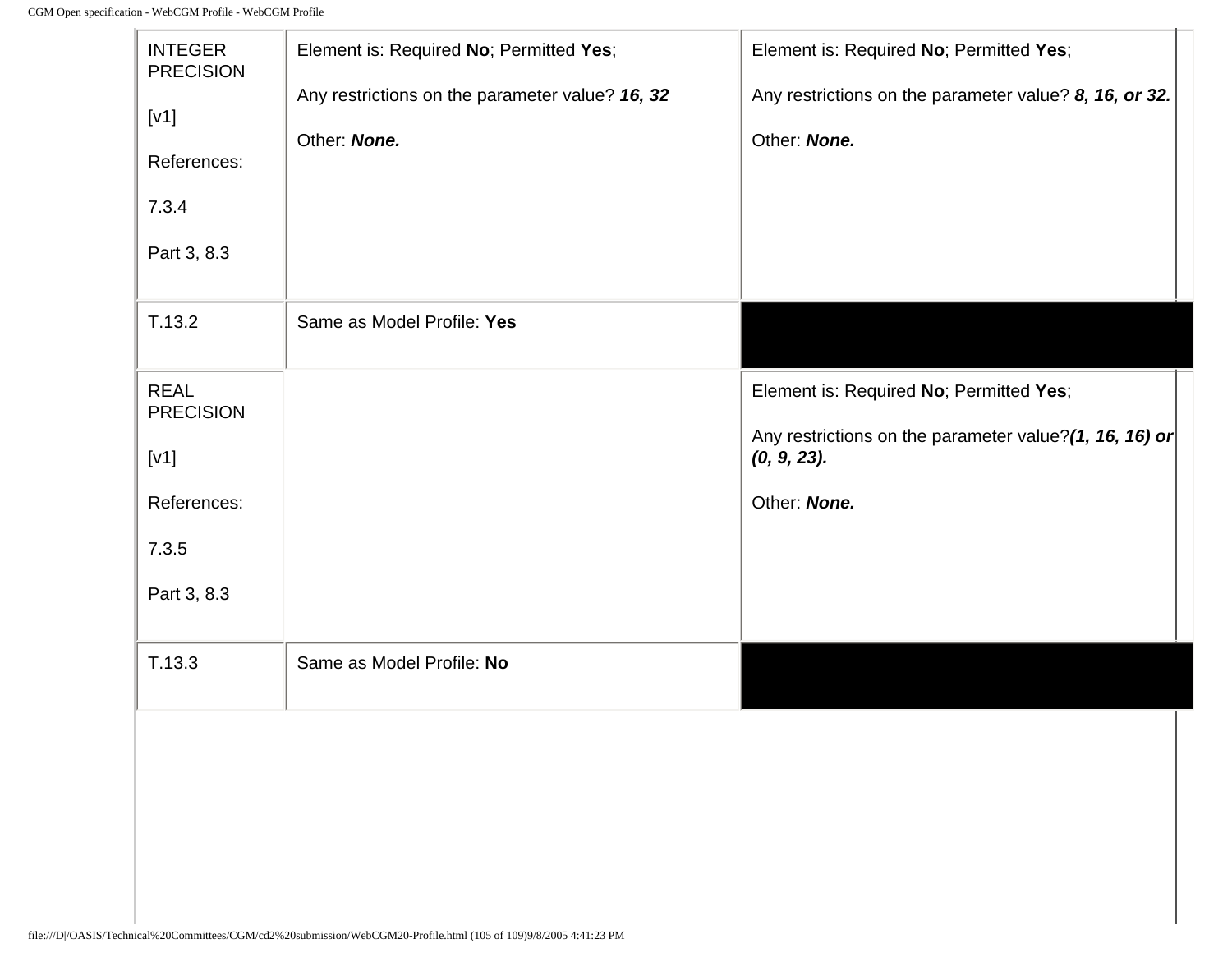$\mathbb{F}$ 

| <b>INDEX</b><br><b>PRECISION</b><br>[V1]<br>References: | Element is: Required No; Permitted Yes;<br>Any restrictions on the parameter value? 16<br>Other: None. | Element is: Required No; Permitted Yes;<br>Any restrictions on the parameter value? 8, 16, or 32.<br>Other: None. |
|---------------------------------------------------------|--------------------------------------------------------------------------------------------------------|-------------------------------------------------------------------------------------------------------------------|
| 7.3.6                                                   |                                                                                                        |                                                                                                                   |
| T.13.4                                                  | Same as Model Profile: Yes                                                                             |                                                                                                                   |
| <b>COLOUR</b><br><b>PRECISION</b>                       |                                                                                                        | Element is: Required No; Permitted Yes;                                                                           |
| [V1]                                                    |                                                                                                        | Any restrictions on the parameter value?                                                                          |
| References:                                             |                                                                                                        | 8 or 16.                                                                                                          |
| 7.3.7                                                   |                                                                                                        | Other: None.                                                                                                      |
| T.13.5                                                  | Same as Model Profile: Yes                                                                             |                                                                                                                   |
| <b>COLOUR</b>                                           |                                                                                                        | Element is: Required No; Permitted Yes;                                                                           |
| <b>INDEX</b><br><b>PRECISION</b>                        |                                                                                                        | Any restrictions on the parameter value?                                                                          |
| [V1]                                                    |                                                                                                        | 8 or 16.                                                                                                          |
| References:                                             |                                                                                                        | Other: None.                                                                                                      |
| 7.3.8                                                   |                                                                                                        |                                                                                                                   |

÷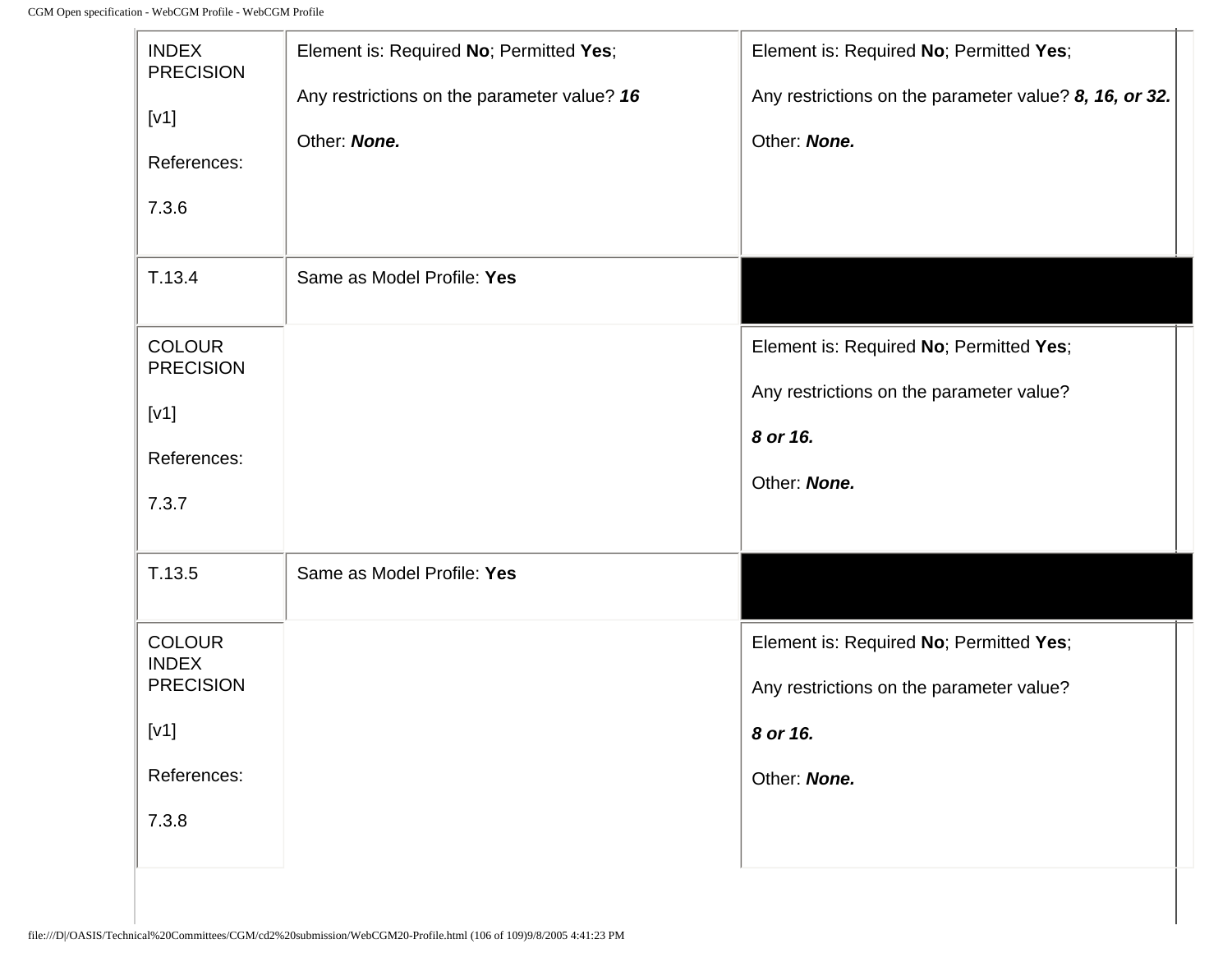| T.13.6                          | Same as Model Profile: No                                       |                                                       |
|---------------------------------|-----------------------------------------------------------------|-------------------------------------------------------|
| <b>NAME</b><br><b>PRECISION</b> | Element is: Required No; Permitted No; Prohibited<br><b>Yes</b> | Element is: Required No; Permitted Yes;               |
| [v2]                            | Any restrictions on the parameter value?                        | Any restrictions on the parameter value?<br>16 or 32. |
| References:                     | 8 or 16.                                                        | Other: None.                                          |
| 7.3.16                          | Other: None.                                                    |                                                       |
| Part 3, 8.3                     |                                                                 |                                                       |
|                                 |                                                                 |                                                       |

#### **6.16.3 Control Elements**

| <b>Element</b>               | <b>Specifications - WebCGM 2.0 Profile</b> | <b>Specifications - Model Profile</b>              |
|------------------------------|--------------------------------------------|----------------------------------------------------|
| T.14.1                       | Same as Model Profile: Yes                 |                                                    |
| <b>VDC</b><br><b>INTEGER</b> |                                            | Element is: Required No; Permitted Yes;            |
| <b>PRECISION</b>             |                                            | Any restrictions on the parameter value? 16 or 32. |
| [V1]                         |                                            | Other: None.                                       |
| References:                  |                                            |                                                    |
| 7.5.1                        |                                            |                                                    |
| Part 3, 8.5                  |                                            |                                                    |
|                              |                                            |                                                    |
| T.14.2                       | Same as Model Profile: Yes                 |                                                    |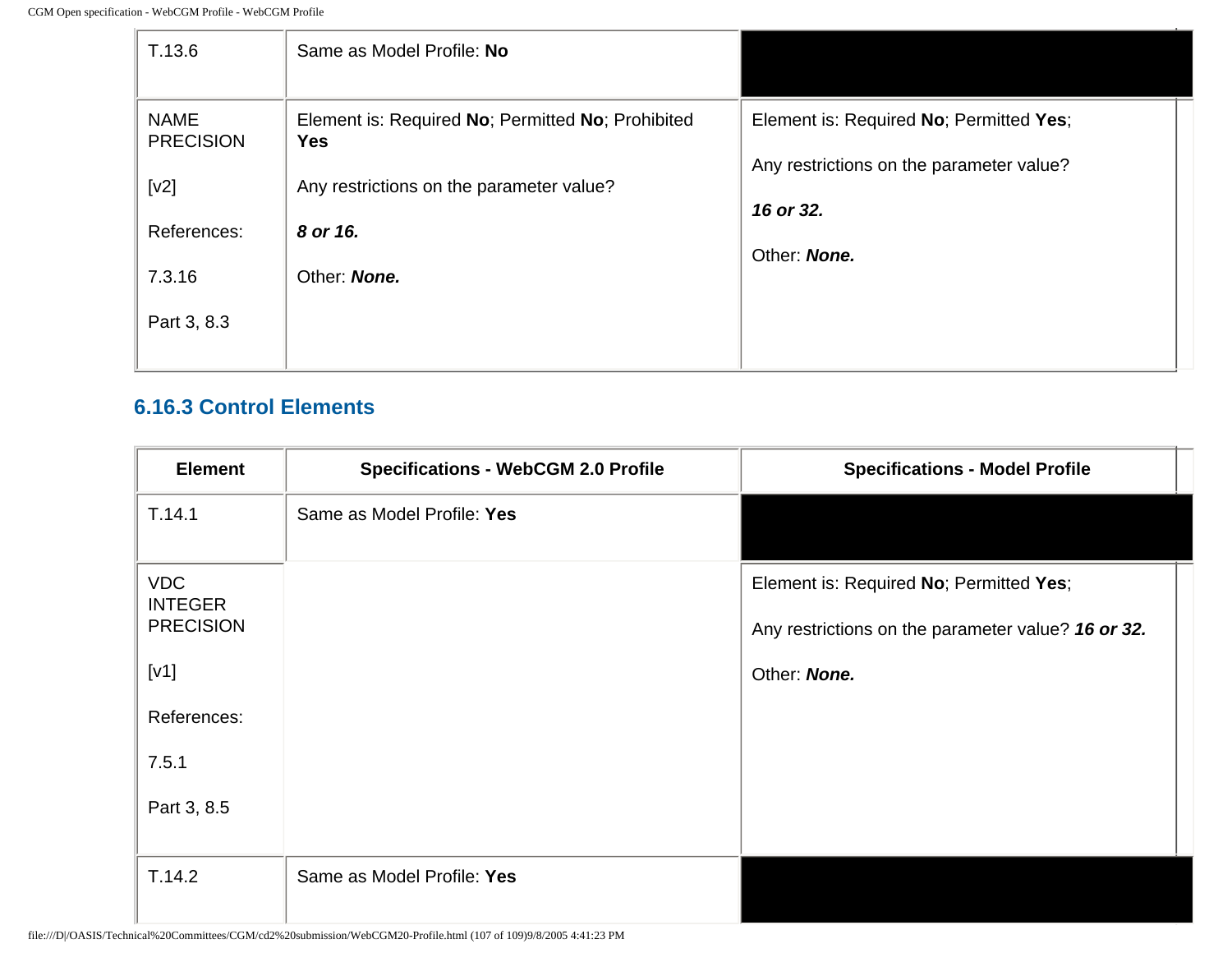| <b>VDC REAL</b><br><b>PRECISION</b> | Element is: Required No; Permitted Yes;                                   |
|-------------------------------------|---------------------------------------------------------------------------|
| [V1]                                | Any restrictions on the parameter value? (1, 16, 16) or<br>$(0, 9, 32)$ . |
| References:                         | Other: <b>None.</b>                                                       |
| 7.5.2                               |                                                                           |
| Part 3, 8.5                         |                                                                           |
|                                     |                                                                           |

#### **6.17 Symbol Library**

Note. The symbol library functionality of WebCGM 1.0 is removed from WebCGM 2.0.

#### <span id="page-212-0"></span>**6.18 Line and Edge Style Definitions**

WebCGM supports both generic, but imprecise line types, and specific, precise line types. The realizations of line types 1..5 are described in general terms in the CGM standard (e.g., "dash-dot-dot"), and the realizations and constraints of the registered line types 6..15 are described in the ISO Register of Graphical Items (e.g., requirements for inking vertexes in certain engineering line types). Otherwise, the exact line patterns of implicit line types 1..15 are unconstrained. Where exact realizations of line types are expected and required, the LINE AND EDGE TYPE DEFINITION element should be used.

#### <span id="page-212-1"></span>**6.19 Hatch Style Definitions**

WebCGM supports both generic, but imprecise hatch styles, and specific, precise hatch styles. The realizations of hatch styles 1..6 are described in general terms in the CGM standard. Otherwise, the exact hatch patterns of implicit hatch styles 1..6 are unconstrained. Where exact realizations of hatch styles are expected and required, the HATCH STYLE DEFINITION element should be used.

#### **6.20 JPEG Compression within the Tile Element**

This profile allows the use of JPEG restricted to the TILE element. The method is limited to BASELINE JPEG. BASELINE JPEG conforms to the process required for all DCT-based decoders. The colour selection mode of the TILE element shall always be direct, independent of the COLOUR SELECTION MODE in effect in the CGM. The cell colour precision parameter of the TILE shall always be 8-bit for BASELINE JPEG. The COLOUR model of the TILE element shall be defined in the method specific parameters element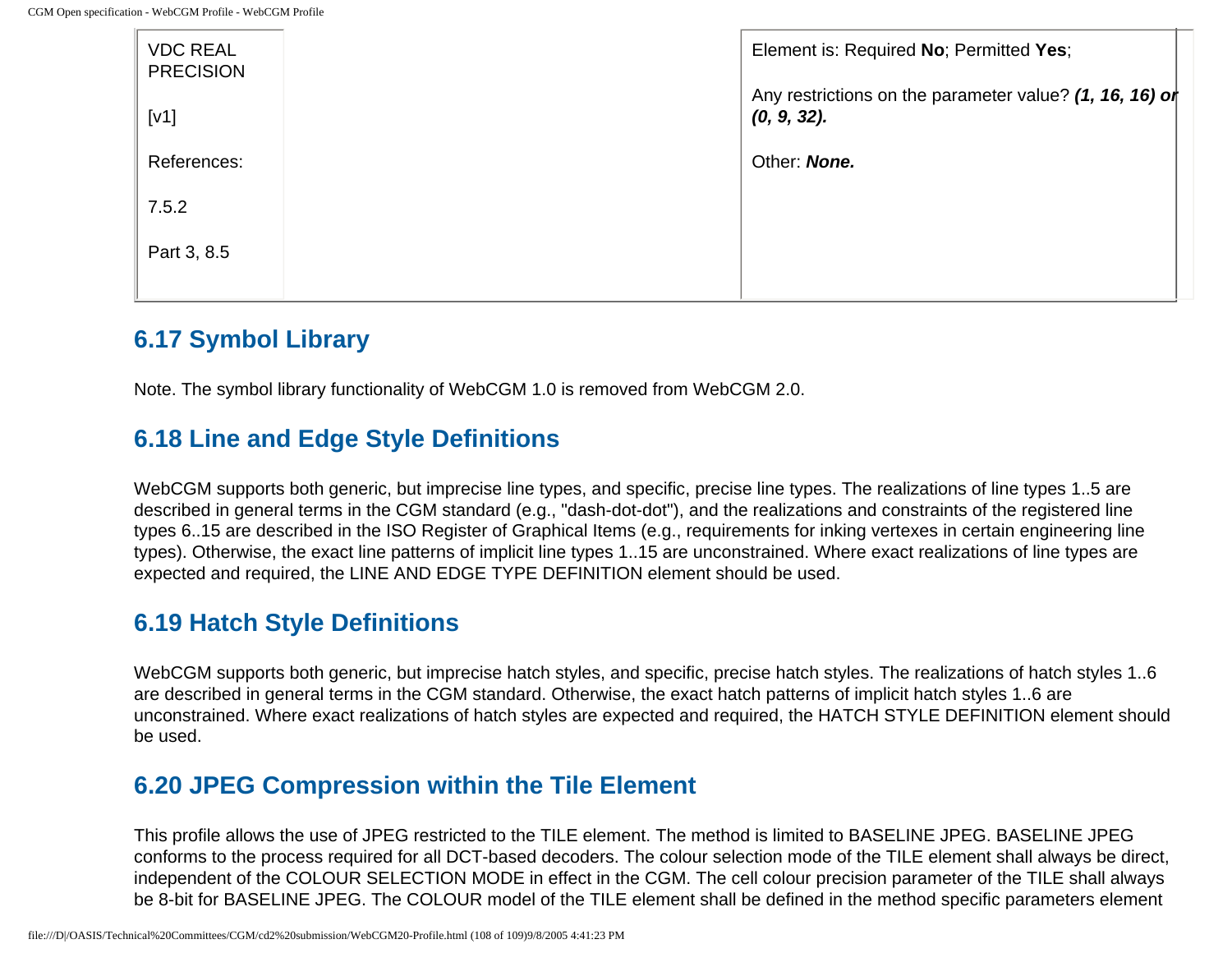of the TILE. It can be the same or independent of the COLOUR MODEL of the CGM. BASELINE JPEG shall assume that the order of the spectral bands is the same order given by the colour model as defined by the method specific parameters. For example, if the model is RGB, each scan will compress the red component, followed by the green component, followed by the blue component. For the case where the colour model is "RGB related", the specific colour model shall be defined in the method specific parameters of the TILE element. The method specific parameters shall be present for each image compressed using BASELINE JPEG. The parameters shall be encoded as an SDR. The JPEG colour model parameter is required and is specified according to the rules of the INDEX PRECISION element. Valid values are:

- 0 JPEG colour model is the same as the COLOUR MODEL of the CGM.
- $\bullet$  1 -1RGB
- $\bullet$  2 CIELAB
- $\bullet$  3 CIELUV
- $-4 CMYK$
- 5 RGB related

Values outside the range of 0-5 are not allowed. The JPEG colour submodel is required only when the JPEG colour model is "RGB related" and is specified according to the rules of the INDEX PRECISION ELEMENT. Valid values are:

- $\bullet$  0 YCbCr
- $\bullet$  1 YCrCb
- $\bullet$  2 YUV
- $-3 YIQ$
- $-4 YES$
- $-5 ADT$

Other values are not allowed.

[Back to top of chapter](#page-105-0)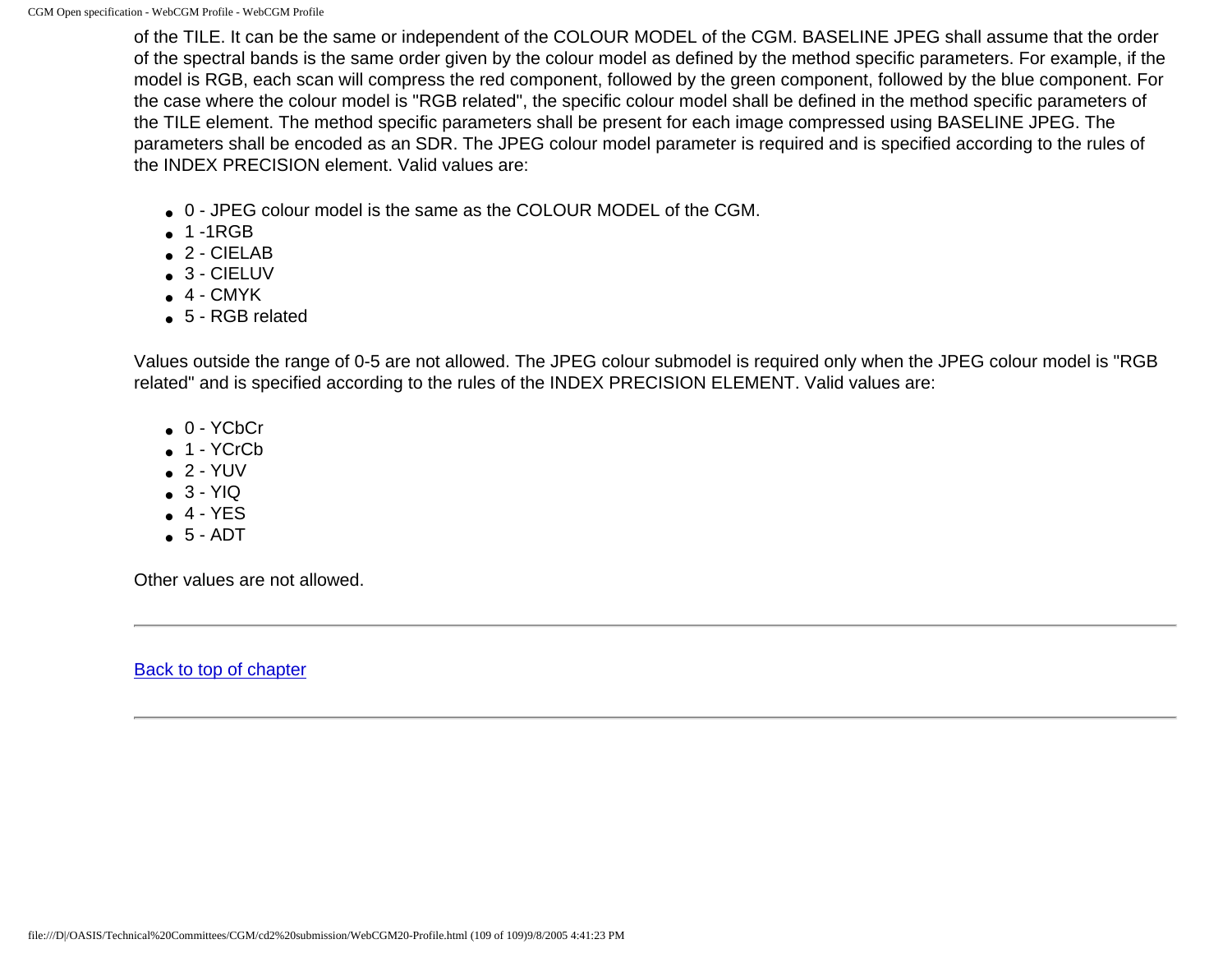#### [Up to cover page](#page-0-0) | [Back to Profile](#page-105-1)

## **CGM Open specification - WebCGM 2.0 - Appendixes**

#### **Contents**

- [A. Conformance](#page-214-0)
- [B. References](#page-219-0)
- [C. What's new in WebCGM 2](#page-222-0)
- [D. Glossary](#page-223-0)
- [E. Change Log](#page-226-0)
- [F. ECMAScript binding](#page-232-0)

# <span id="page-214-0"></span>**A. Conformance**

This section and its subsections are normative, unless otherwise indicated.

# **A.1 Conformance definitions**

WebCGM 2.0 defines conformance for these classes of product:

- WebCGM 2.0 instances
- WebCGM viewers (static)
- WebCGM viewers (dynamic), including WebCGM DOM implementation
- XML Companion File (XCF) instances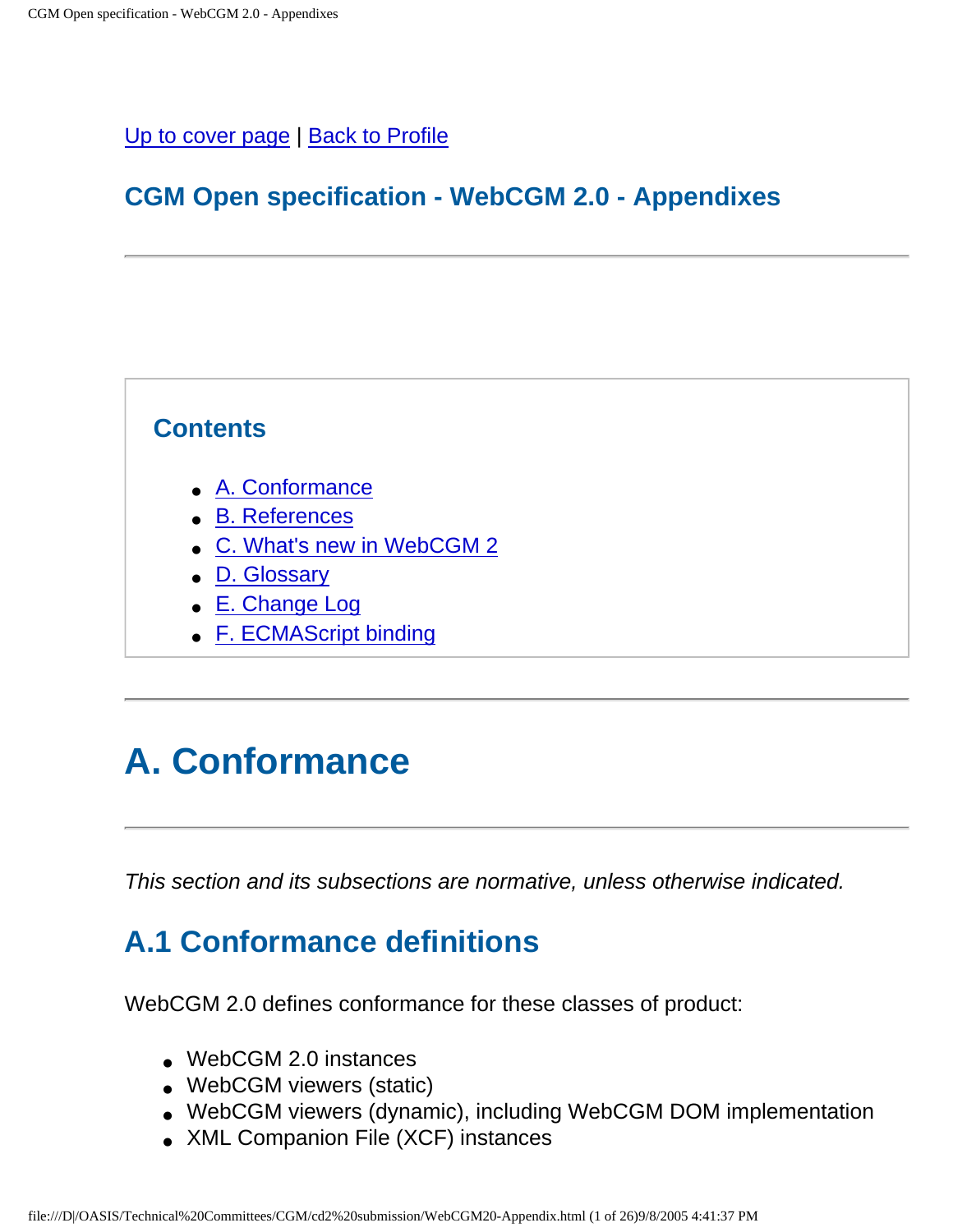WebCGM contains both static graphics functionality and dynamic behaviors functionality. Viewer conformance to the static graphics functionality can be measured for any kind of WebCGM viewer. Full viewer conformance to the dynamic behaviors specifications can only be measured in an environment of HTML-based documents and Web browsers. Therefore, full dynamic conformance of a viewer to all specifications in WebCGM 2.0 can only be measured for a WebCGM browser plugin (or equivalent architecture).

# **A.2 Deprecated and obsolete features**

These features of WebCGM 1.0 have been made obsolete, and are not part of the WebCGM 2.0 standard:

- multiple pictures -- a valid WebCGM 2.0 instance may only contain one CGM picture; WebCGM 1.0 allowed multiple pictures.
- symbol libraries -- this 1.0 functionality was unused and unseen in the five years between WebCGM 1.0 and 2.0, therefore all elements associated with Symbol Libraries have been removed from WebCGM 2.0.
- continued Application Structures

These WebCGM 1.0 features are deprecated in WebCGM 2.0, and may be removed (made obsolete) in a future version:

- $\bullet$  TILE compression types 0, 1, 2
- BITONAL TILE compression types 0, 1
- the three WebCGM 1.0 object behaviors in the URI fragment -- highlight, view\_context, highlight\_all -- are deprecated and replaced by a set of behaviors that are atomic, orthogonal and comprehensive in combination.
- the 'viewport' param element, unused and unseen in the five years between WebCGM 1.0 and 2.0.
- the WebCGM 1.0 Character Set List designation tails for UTF-8 and UTF-16 are replaced by correct derivations in WebCGM 2.0, and the 1.0 forms are deprecated.

For WebCGM 2.0, deprecation is defined as follows. Deprecated features must not be present in conforming 2.0 content, but must be supported by conforming 2.0 viewers that support conforming 1.0 content.

# **A.3 Optional features**

There are no optional features in WebCGM. Conforming static implementations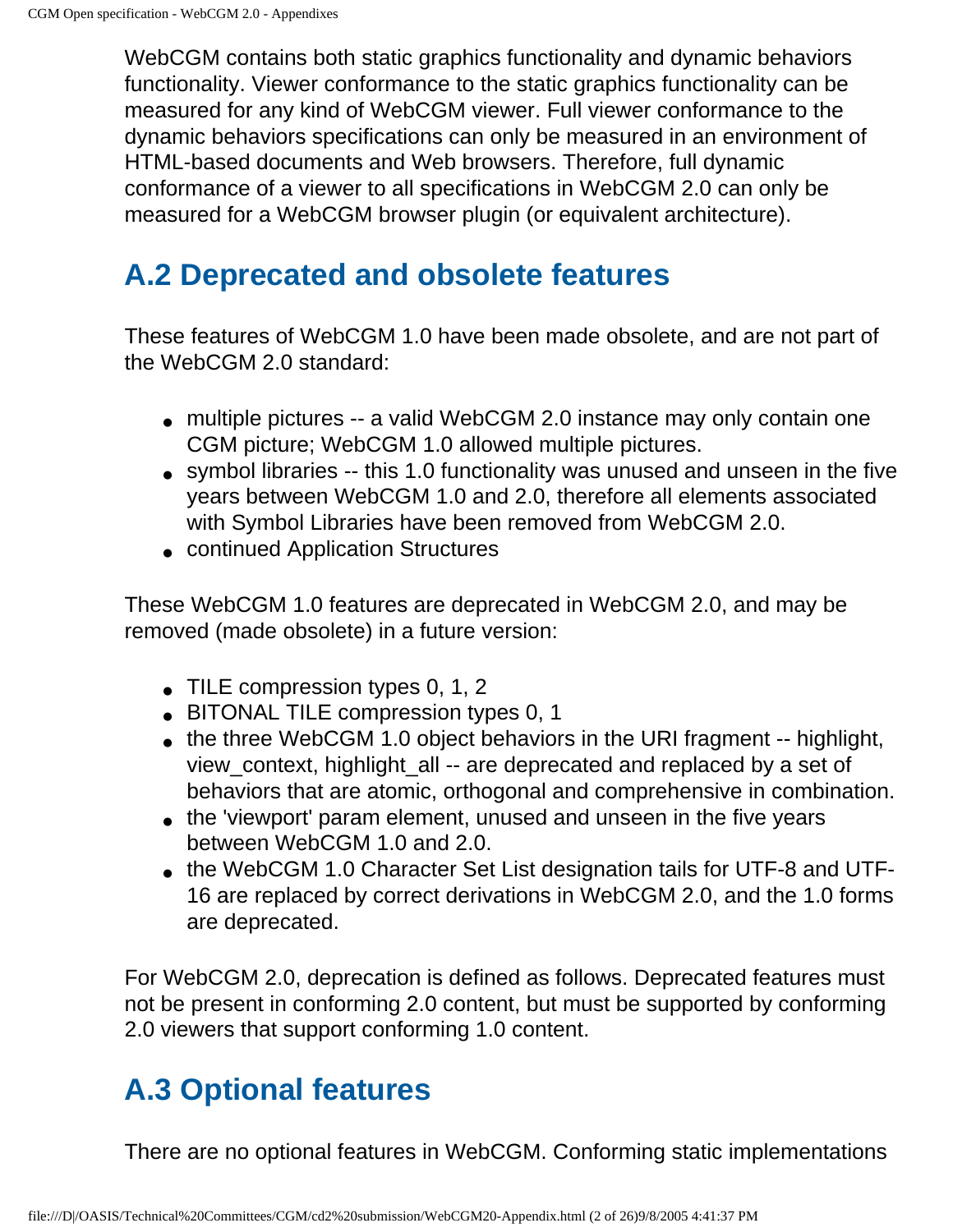must implement all static functionality as defined herein. Conforming dynamic implementations must implement all dynamic functionality, including DOM and XCF functionality, as defined herein.

## **A.4 Extensibility**

### **A.4.1 Extensibility by implementations**

For WebCGM implementations, the following extensibility rules apply to the given WebCGM components for which WebCGM defines conformance.

### **Metafiles**

Metafiles are absolutely not extensible. There shall be no content in conforming WebCGM metafile instances beyond what is defined and allowed by the [WebCGM Proforma](#page-105-0) of Chapter 6.

### **DOM**

A conforming WebCGM DOM implementation must implement the interfaces of [WebCGM DOM definition](#page-72-0) (Chapter 5) exactly as described therein. Any DOM implementation, whether profile defined or private (vendor defined), that extends, subsets, or modifies the WebCGM DOM is not a conformant WebCGM DOM implementation. The specification of a DOM based on or derived from the WebCGM DOM is considered to be a new, independent DOM that would be outside of the scope of the WebCGM specification. Such a DOM would not be WebCGM conformant, and a WebCGM DOM implementation is not expected to handle this DOM.

### <span id="page-216-0"></span>**Companion files (XCF)**

XML Companion Files (XCF) are extensible with application-specific metadata in foreign namespaces, following the extension rules defined in Chapter 5, [XML Companion File](#page-57-0). Such namespace extensions shall have no graphical effects, i.e., if the namespace extensions are stripped from a companion file, then the graphical rendering following the [load and apply](#page-91-0) [of that XCF](#page-91-0) shall be the match the rendering following the load-and-apply of the unaltered XCF.

### **A.4.2 Extensibility by profiles**

This sub-section is informative (non-normative.)

One design goal of WebCGM is to serve as a foundation profile for a family of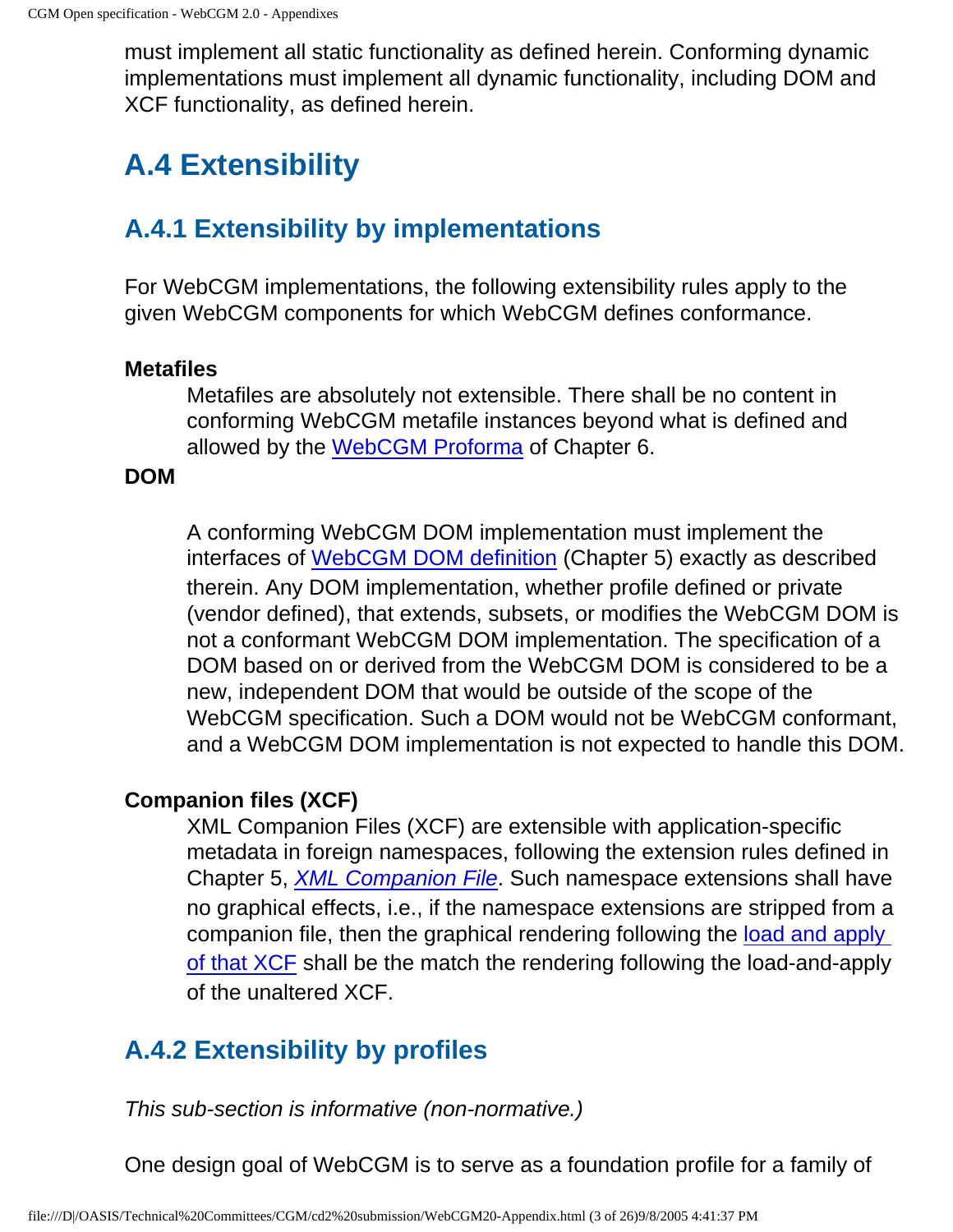closely related technical application sectors. The aim is that those sectors may succinctly present their profile definitions as delta documents from WebCGM, as explained in *[Cascading Profiles](http://www.cgmopen.org/technical/cascading-profiles.html)*. The following rules should be observed by such profiles.

### **Metafiles**

Profiles typically define their valid metafile content to be a subset of the full [WebCGM Proforma](#page-105-0) (Chapter 6). Other than subsetting values and elements, profiles should not modify any standard WebCGM content. Profiles may extend standard WebCGM content by using the defined CGM:1999 extension mechanisms (ESCAPE, GDP, APPLICATION DATA), provide the constraints of CGM:1999 Rules for Profiles (clause 9) are observed. Specifically, such extensions should be either profile defined (sufficient for universal unambiguous implementation) or registered (in the ISO Registry of Graphical Items). Note: Profiles should use caution when extending valid metafile content, as it fragments implementations and creates interoperability problems with other application sectors.

### **DOM**

Profiles based on WebCGM should not modify or add to the standardized WebCGM DOM methods or interfaces. Niether should such profiles add entirely new interfaces. A profile-defined DOM based on or derived from the WebCGM DOM is considered to be a new, independent DOM. A WebCGM DOM implementation should not be expected to interoperate with this DOM. The recommendations of this paragraph should help to minimize the interoperability differences amongst closely-related technical constituencies whose profiles derive from WebCGM.

### **Companion files (XCF)**

Profiles may subset WebCGM WebCGM's XML Companion File (XCF) definition. Profiles may extend WebCGM's XCF definition with [application](#page-59-0)[specific metadata](#page-59-0) in foreign namespaces, following the extension rules defined in Chapter 5, [XML Companion File](#page-57-0). As for [implementation-defined](#page-216-0) [XCF extensions,](#page-216-0) profile-defined XCF extensions shall be non-graphical.

## **A.5 Normativitity**

### **A.5.1 Normative and informative content**

The sections and subsections of this specification are labelled, after the section heading, to specify whether they are normative or informative. If a subsection is not labelled, it has the same normativity as its parent section.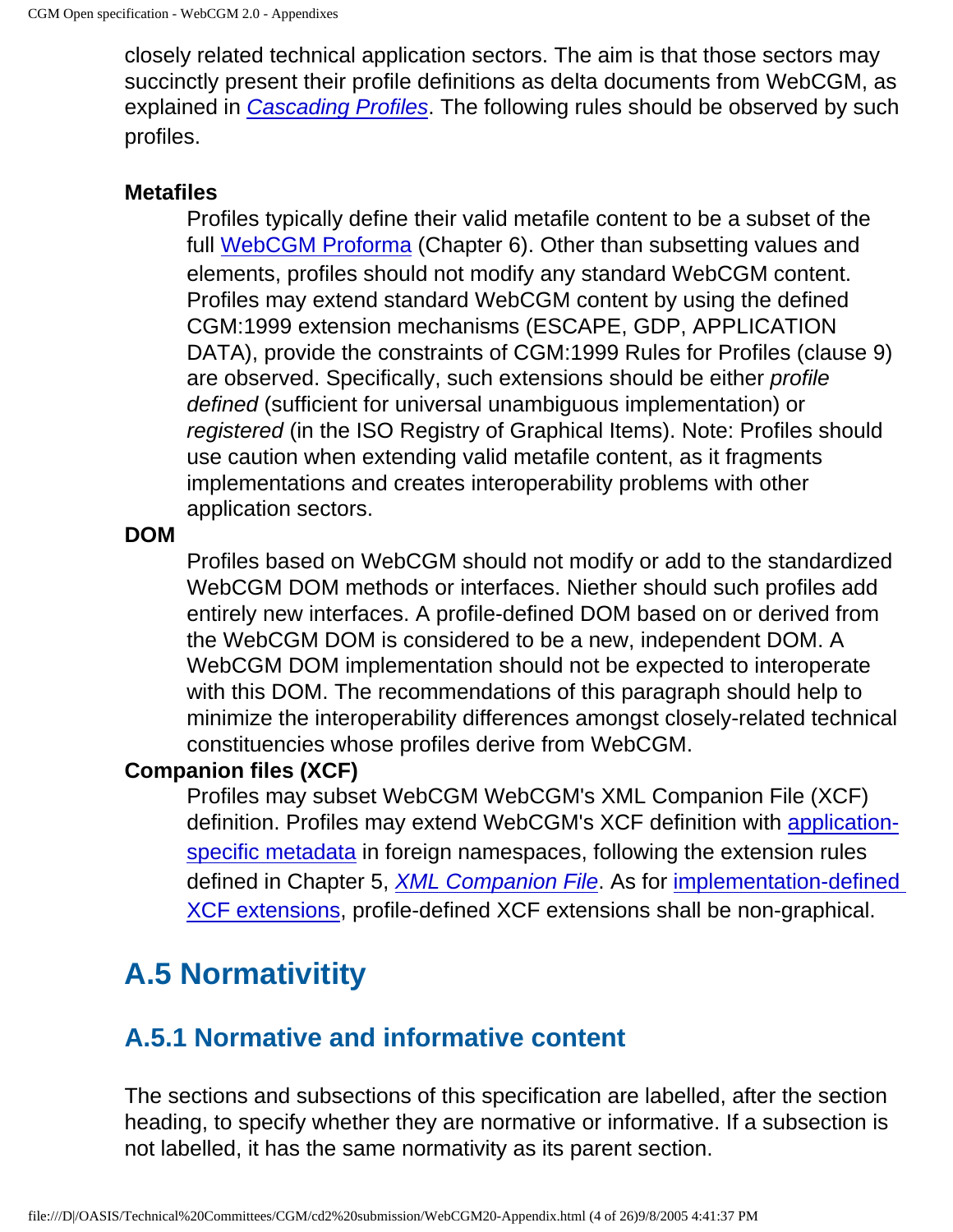For example, this conformance clause (Appendix A) says, right after the section heading, "This section and its subsections are normative, unless otherwise indicated." Section A.4.1 has no label, so it is normative, while A.4.2 says "This sub-section is informative (non-normative.)"

All examples in this specification are informative. All illustrations in this specification are informative. All [EBNF](#page-224-0) in this specification is normative, unless specifically labelled as informative. All DTDs and DTD fragments are normative, unless specifically labelled as informative.

### **A.5.2 Normative language and conformance requirements**

The individual conformance requirements of this specification are presented in these principal ways:

- [RFC2119](#page-220-0) Keywords: The keywords "MUST", "MUST NOT", "REQUIRED", "SHALL", "SHALL NOT", "SHOULD", "SHOULD NOT", "RECOMMENDED", "MAY", and "OPTIONAL" are used as defined in [RFC](#page-220-0)  [2119](#page-220-0) in this conformance clause. Occurrences of these words in normal lowercase have the RFC-2119-defined normative implications.
- Descriptive language: Descriptive prose that defines a graphical or dynamic effect to be achieved, when occurring in a normative section, represents conformance requirements. For example: "A non-visible object is not displayed."
- Imperative voice: Imperative voice statements that define a graphical or dynamic effect to be achieved, when occurring in a normative section, represents conformance requirements. For example: "If the picture behavior value is any valid name string other than the above reserved names, (it begins with an alphabetic character (a-zA-Z)), remove the existing content (picture or document) from the frame whose name matches the string and display the specified content in the specified frame."

## **A.6 Validation tools**

### This subsection is informative.

One of the primary benefits of any CGM profile is the ability to insure interoperability through the use of validation tools against CGM instances and certification services for applications. Once an application has been certified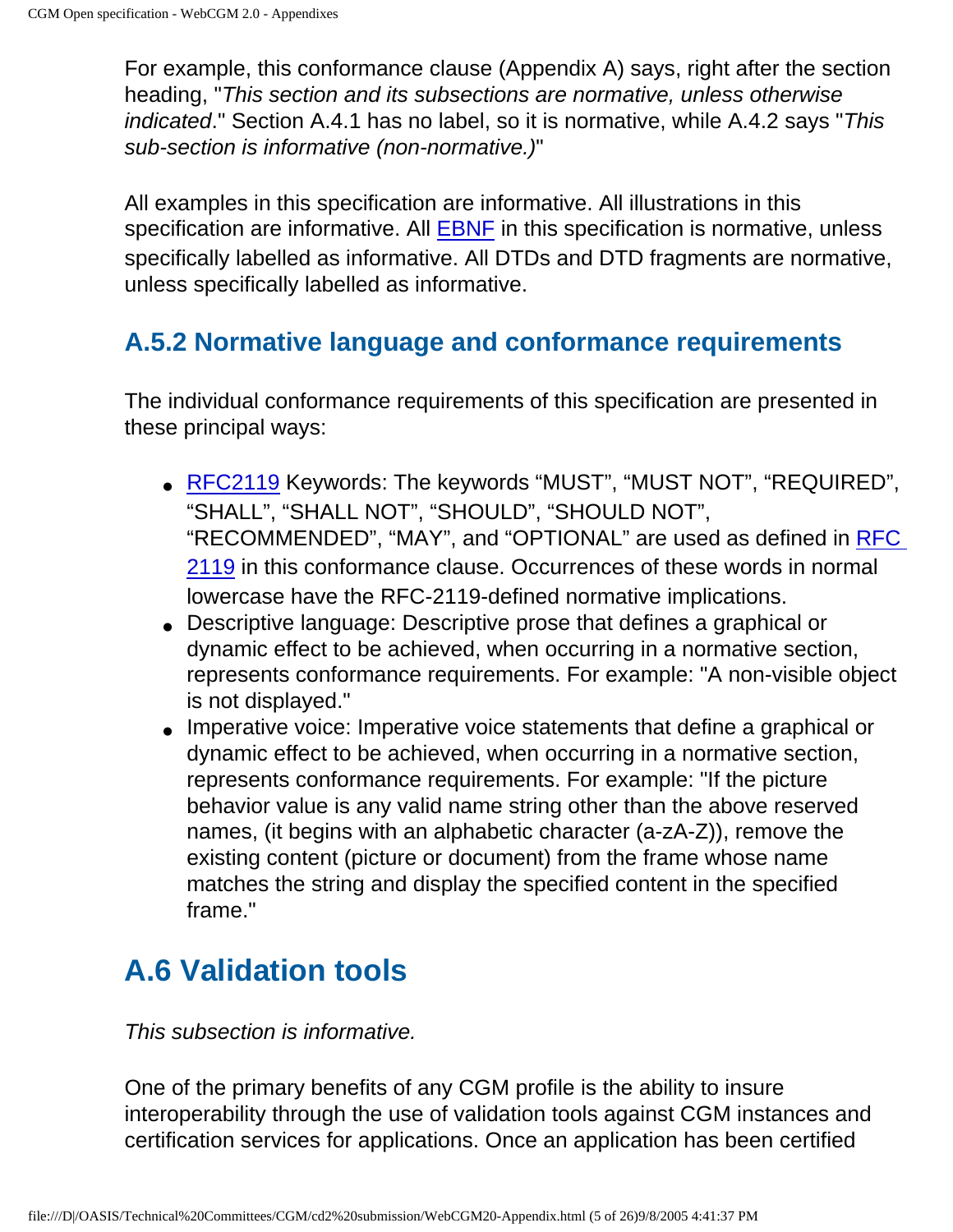through a testing service, behavior of that application is predictable under the constraints of the profile. Validation and certification tools and services which exist (or have existed) and can be leveraged for WebCGM are:

- Validation tools exist for metafile *instances*.
- A [WebCGM 1.0 test suite,](http://www.cgmopen.org/technical/) currently being upgraded to 2.0 (first public release pending).
- Previous test suites and certification services for *interpreters* for the closely related ATA profile -- several viewer, printer, and interpreter products that now also support WebCGM were certified for ATA compliance.

# **B. References**

## **B.1 Normative References**

This section is normative.

All valid profiles of CGM conform to the ISO CGM standard. As are all profiles, the WebCGM profile is defined by reference to the ISO standard:

### **ISO/IEC 8632:1999(E)**

Information technology - Computer graphics - Metafile for the storage and transfer of picture description information

- Part 1: Functional description
- Part 3: Binary encoding
- Part 4: Clear text encoding

Available at the ISO page of [Publicly Available Standards.](http://isotc.iso.ch/livelink/livelink/fetch/2000/2489/Ittf_Home/PubliclyAvailableStandards.htm) CGM:1999 was reaffirmed by ISO, without changes, at its 5-year review in 2004.

The other normative references of this profile are:

### **RFC-3986**

Uniform Resource Identifiers (URI): Generic Syntax, URL: [http://www.ietf.org/rfc/rfc3986.txt](http://www.ietf.org/rfc/rfc2396.txt)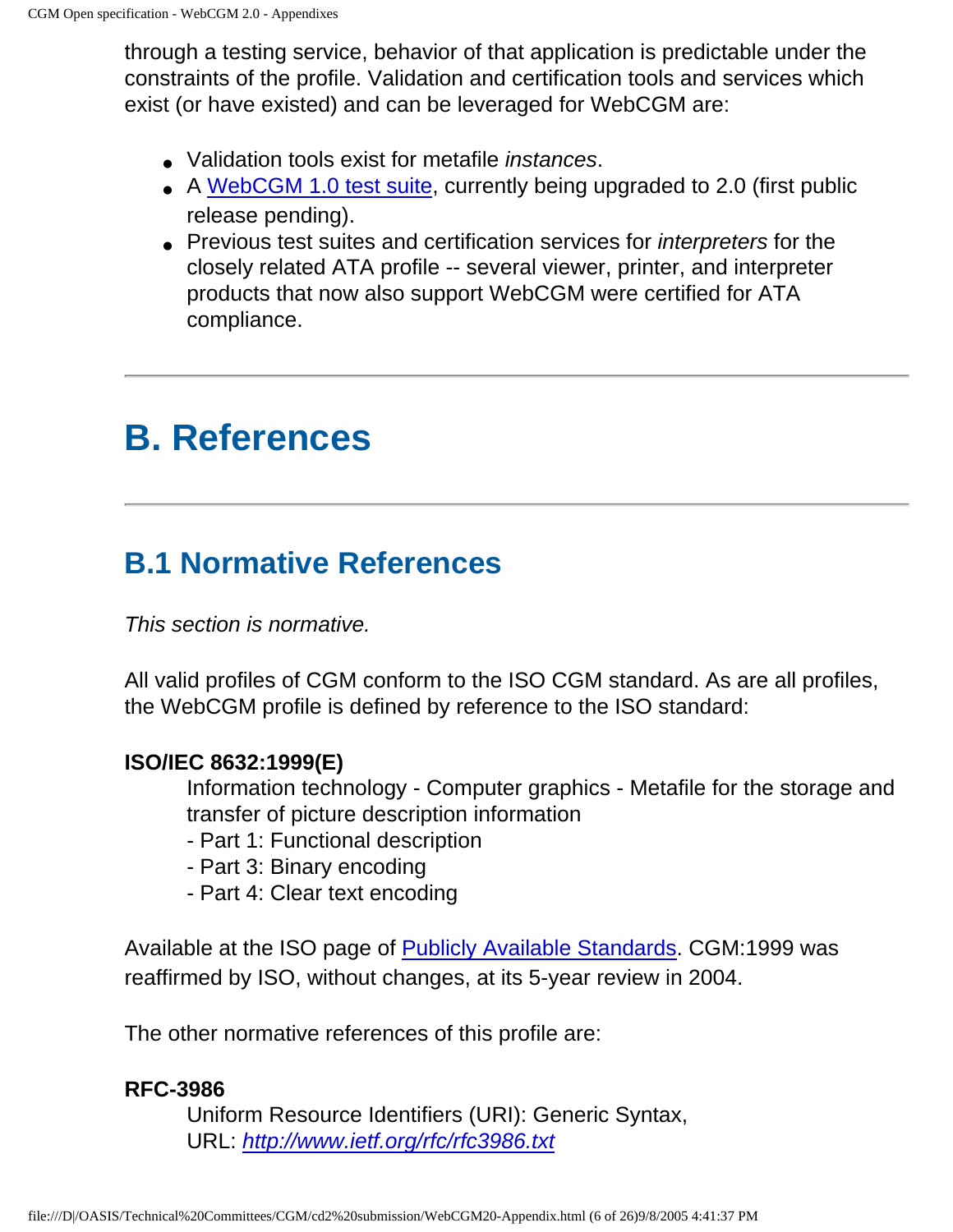### **RFC-1951**

Deutsch, P., "DEFLATE Compressed Data Format Specification version 1.3", RFC1951, Aladdin Enterprises, May 1996, URL: <http://www.w3.org/Graphics/PNG/RFC-1951>

### **ISO/IEC 10646-1:1993, AM2:1996**

Information technology - Universal multiple-octet coded character set (UCS)

- Part 1: Architecture and Basic Multilingual Plane

AMENDMENT 2: UCS Transformation Format 8 (UTF-8)

### **REC-png**

PNG (Portable Network Graphics) Specification, Version 1.0, URL: <http://www.w3.org/TR/REC-png-multi>

### <span id="page-220-0"></span>**RFC2119**

IETF RFC 2119: Key words for use in RFCs to Indicate Requirement

[Levels](http://www.ietf.org/rfc/rfc2119.txt), S. Bradner, March 1997. Available at [http://www.ietf.org/rfc/](http://www.ietf.org/rfc/rfc2119.txt) [rfc2119.txt](http://www.ietf.org/rfc/rfc2119.txt) .

### **XML 1.0**

[XML 1.0, third edition, http://www.w3.org/TR/2004/REC-xml-20040204/.](http://www.w3.org/TR/2004/REC-xml-20040204/)

### **Namespaces in XML**

<http://www.w3.org/TR/REC-xml-names>

## **B.2 Informative References**

This section is informative (non-normative).

### **SVG 1.1**

<http://www.w3.org/TR/SVG11/>

### **DOM Level 3**

<http://www.w3.org/TR/2004/REC-DOM-Level-3-Core-20040407/>

**HTML 4.01**

[HTML 4.01 Specification](http://www.w3.org/TR/html401/)

### **CSS 2.0**

<http://www.w3.org/TR/CSS2/>

### **Xpointer Framework**

<http://www.w3.org/TR/2003/REC-xptr-framework-20030325/>

### **Cascading Profiles**

Definition and description of how to write a profile based on WebCGM as the starting point, for closely related technical application sectors. At [http://](http://www.cgmopen.org/technical/cascading-profiles.html) [www.cgmopen.org/technical/cascading-profiles.html](http://www.cgmopen.org/technical/cascading-profiles.html)

### **WebCGM 2.0 Requirements**

The requirements used to define the new functionality for WebCGM 2.0.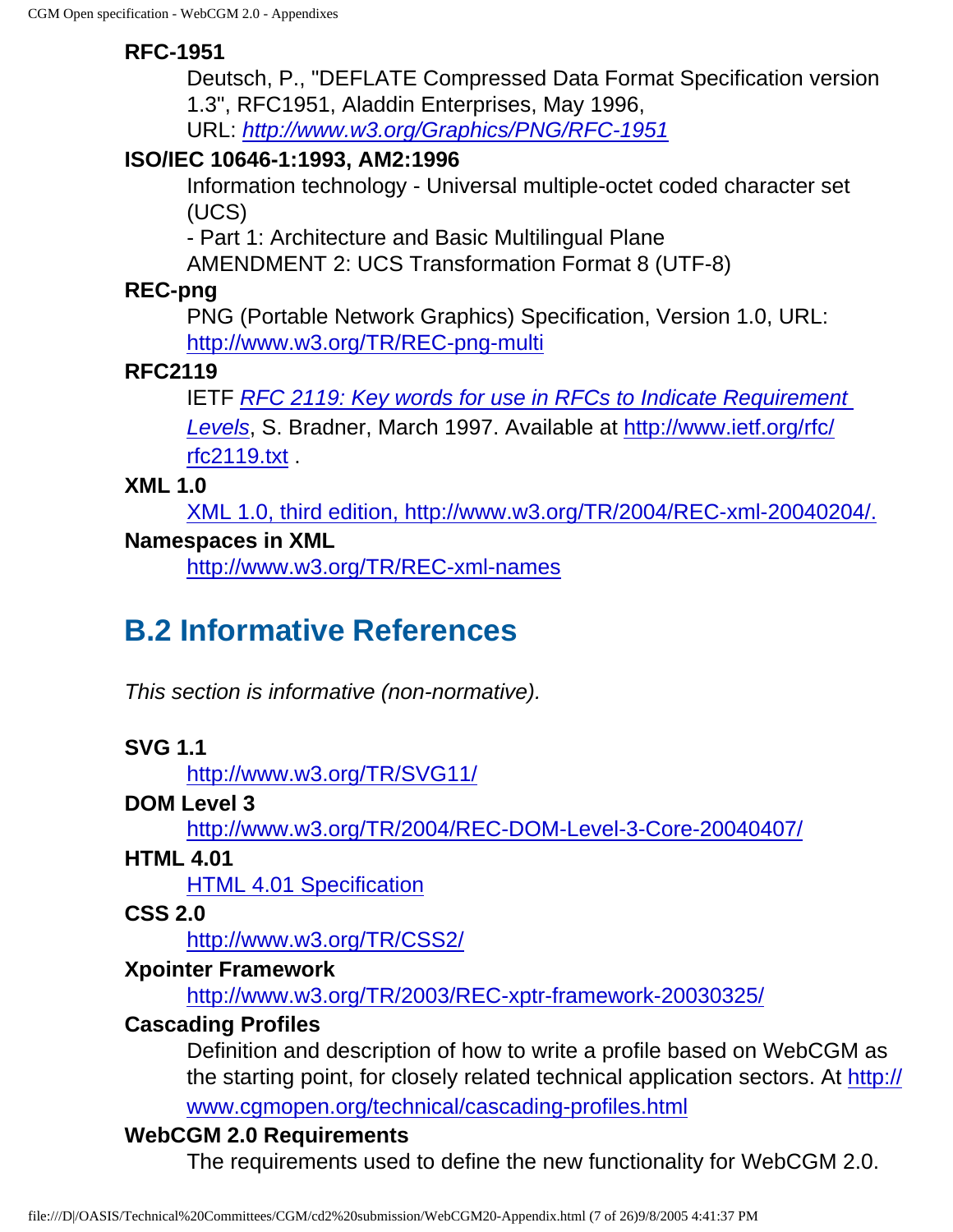At [http://www.oasis-open.org/committees/download.php/14243/](http://www.oasis-open.org/committees/download.php/14243/WebCGM_20_Requirements.html) [WebCGM\\_20\\_Requirements.html](http://www.oasis-open.org/committees/download.php/14243/WebCGM_20_Requirements.html)

### **SpecGL 1.0**

The W3C [QA Framework: Specification Guidelines](http://www.w3.org/TR/qaframe-spec/), has guided the inclusion of the normative Conformance clause, and other conformancerelated details of WebCGM. At <http://www.w3.org/TR/qaframe-spec/>.

## **B.3 Document Sources and Registration Authority**

This section is informative (non-normative).

Copies of the ISO standards may be obtained from ISO:

ISO Central Secretariat 1, rue de Varembe Case postale 56 CH-1211 Geneve 20 **Switzerland** 

For the purpose of this Recommendation and according to the rules for the designation and operation of registration authorities in the ISO/IEC Directives, the ISO and IEC Councils have designated the following as the registration authority:

National Imagery and Mapping Agency (NIMA) (Joint Interoperability Test Command) The Registration Authority for Graphical Items Building 57305 Fort Huachuca Arizona 85613-7020 USA

For more information on the CGM standard itself, the [CGM Open Web site](http://www.cgmopen.org/) has both bibliographic references, and short articles on CGM topics:

### **CGM Open**

<http://www.cgmopen.org/>

The following World Wide Web sites have more information on CGM: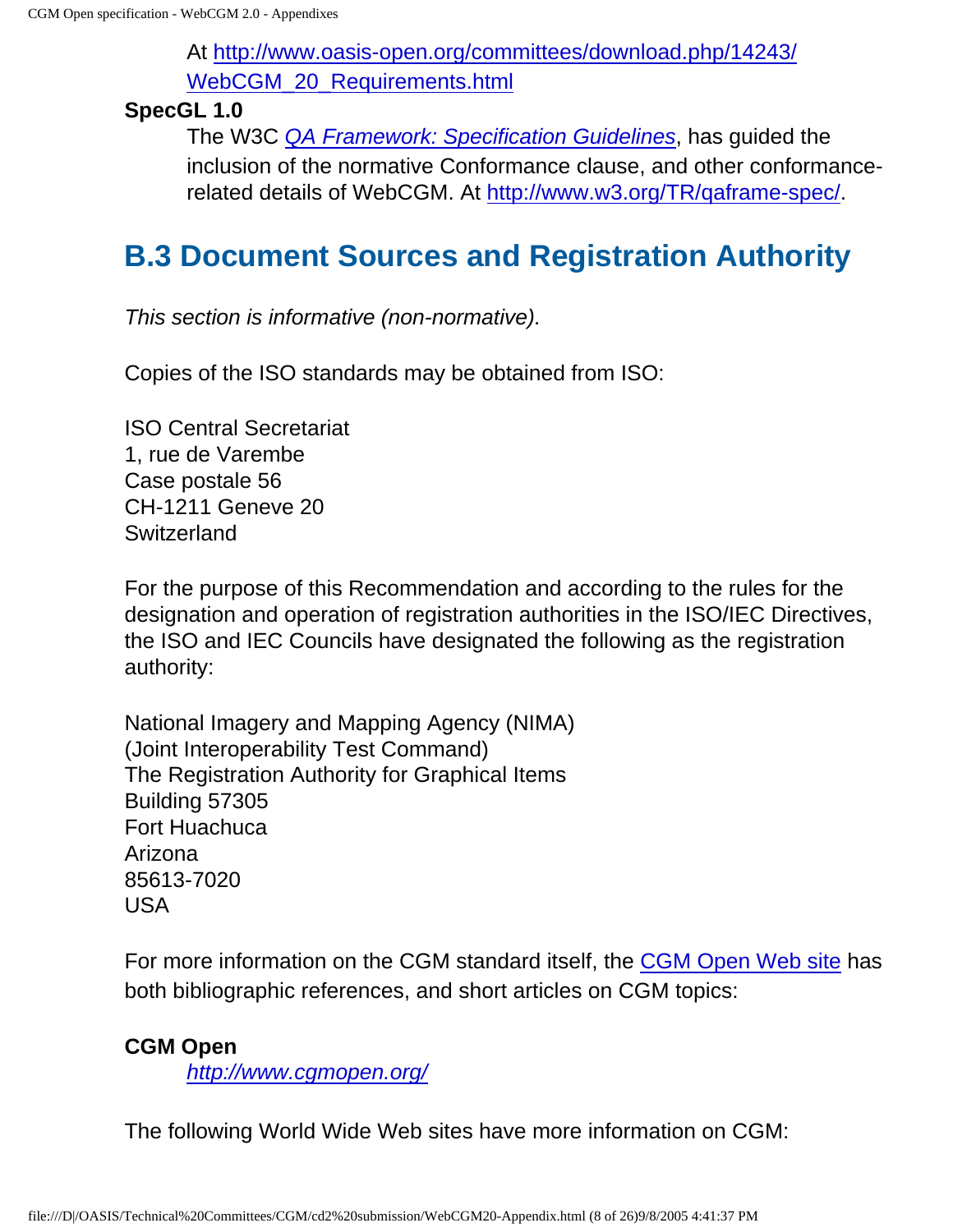### **ISO/JTC1/SC24** <http://www.cwi.nl/JTC1SC24/>

**W3C WebCGM Overview** <http://www.w3.org/Graphics/WebCGM>

## **C. What's new in WebCGM 2**

This section is informative (non-normative).

- 1. DOM. A major functional addition is a limited WebCGM Document Object Model (DOM), carefully targetted at the WebCGM 2.0 requirements.
- 2. XCF. The second major functional addition is the definition of a standard XML Companion File for use by WebCGM (and related) applications, closely integrated with WebCGM DOM.
- 3. Event model. As an adjunct to the DOM definition, a more detailed event model has been specified, allowing definition and attachment of user event handlers to objects, and specifying how "pick" events are handled in a backward compatible way to WebCGM 1.0.
- 4. Complementing the event model, a new param sub-element is added to the OBJECT element, to allow handling of onload events.
- 5. Single picture. Whereas ISO CGM:1999 allows multiple independent pictures in a metafile, and WebCGM 1.0 originally did, multiple pictures were deemed not amongst the requirements for WebCGM. To simplify WebCGM, they were deprecated in WebCGM 1.0 2nd Release, and are now removed from WebCGM 2.0.
- 6. Fragment syntax. Small changes to allowable values, in order to embody the single-picture rule, but the overall structure of the fragment is unchanged for backward compatibility.
- 7. Fragment syntax and xcfterm. It is now possible in the link fragment to specify to load-and-apply an XML companion file before first display of the graphics of a targetted picture.
- 8. More object behaviors. The set of object behaviors that can be included in the link fragment syntax has been expanded to give much more user control. A set of of behaviors is built from EBNF syntax, by combinations of an orthogonal navigation term and highlighting term. The 3 behaviors of WebCGM 1.0 are deprecated.
- 9. Grnode. WebCGM 2.0 defines a purely graphical grouping mechanism, "graphical node", which groups graphical primitives as an Application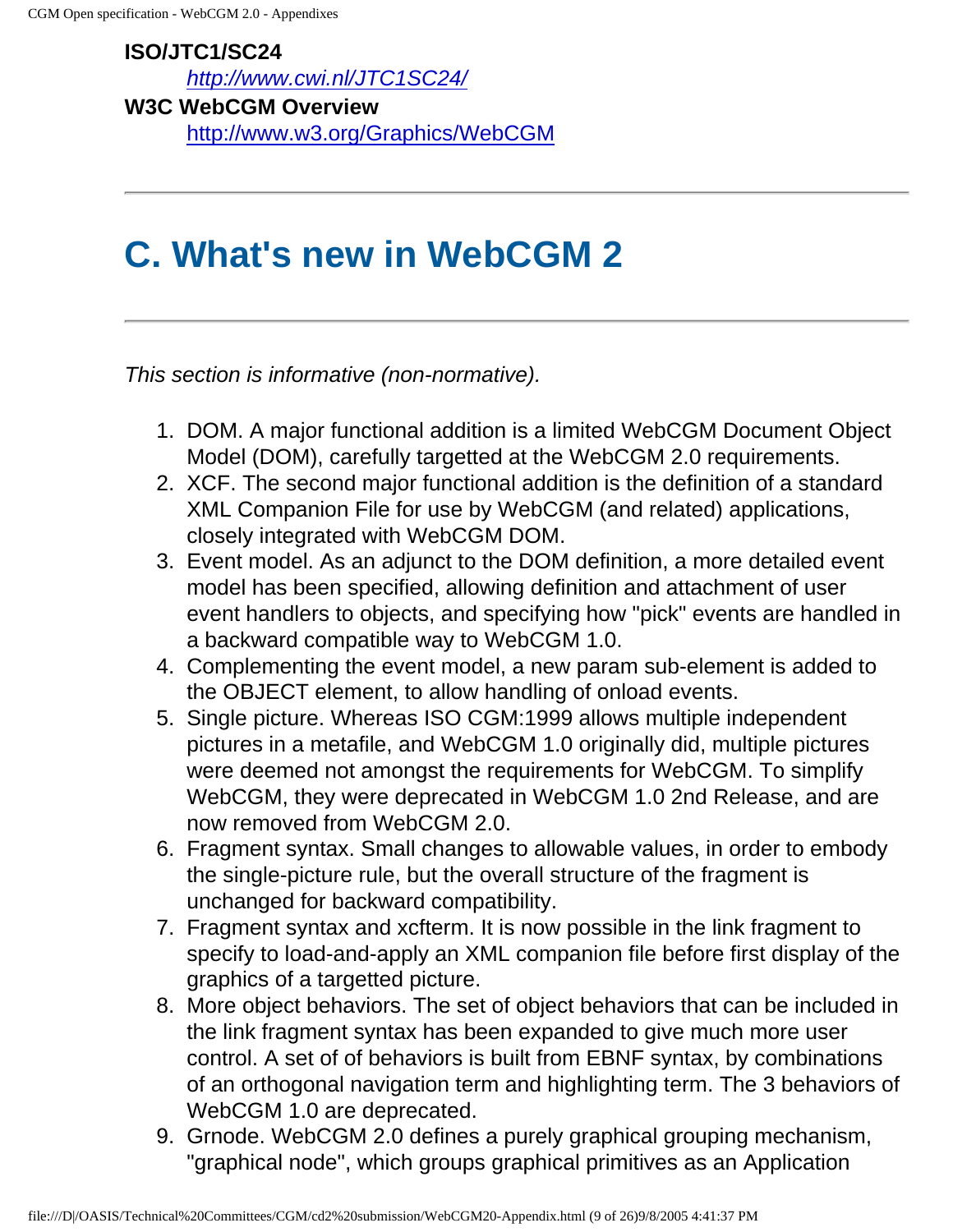Structure, but diallows the attributes or properties that associate intelligence with objects.

- 10. New APS attributes. WebCGM defines new APS attributes of type 'visibility' and 'interactivity' that may be applied to most object (APS) types.
- 11. Style Properties. For use in DOM and XCF, WebCGM 2.0 defines a set of Style Properties -- text color, stroke weight, etc -- that transiently (for the duration of a DOM or viewing session) override the corresponding CGM attributes for targeted picture and APS nodes.
- 12. Obsolete features. A number of previously deprecated WebCGM 1.0 features are [made obsolete](#page-215-0) (removed from WebCGM 2.0).
- 13. Deprecated features. A number WebCGM 1.0 features are [deprecated](#page-215-1) in WebCGM 2.0 (may be removed in a future revision).
- 14. Symbol Libraries. This capability was in WebCGM 1.0, but was removed from WebCGM 2.0 because of lack of interest (POLYSYMBOL, several SYMBOL LIBRARY elements, some registered ESCAPEs, etc).
- 15. 2.0 and has added some graphical items that were deferred from WebCGM 1.0 (for expedience)
	- ❍ NUBS and NURBS
	- $\circ$  clipping to regions other than rectangles
	- ❍ increased sizes for Cell Array and Tile Array elements
	- ❍ Auxiliary Colour and Transparency
	- $\circ$  text-on-path (i.e., text layout along arbitrary paths)
	- ❍ increased sizes for Closed Figure elements

# **D. Glossary**

### **Application Structure, APS**

The CGM structure for grouping other elements and assigning them a unique identifier, a type, and attaching attributes. WebCGM contains five valid APS types: grobject, layer, para, subpara, grnode.

### **APS Attribute, Application Structure Attribute**

The CGM element that is used to define and associate an attribute with an APS. WebCGM contains ten valid APS Attribute types: region,

viewcontext, linkuri, layername, layerdesc, screentip, name, content, visibility, interactivity.

### **Style Property**

A graphical attributes that may be applied and manipulated at the APS or picture level, transiently, by WebCGM DOM and WebCGM XCF.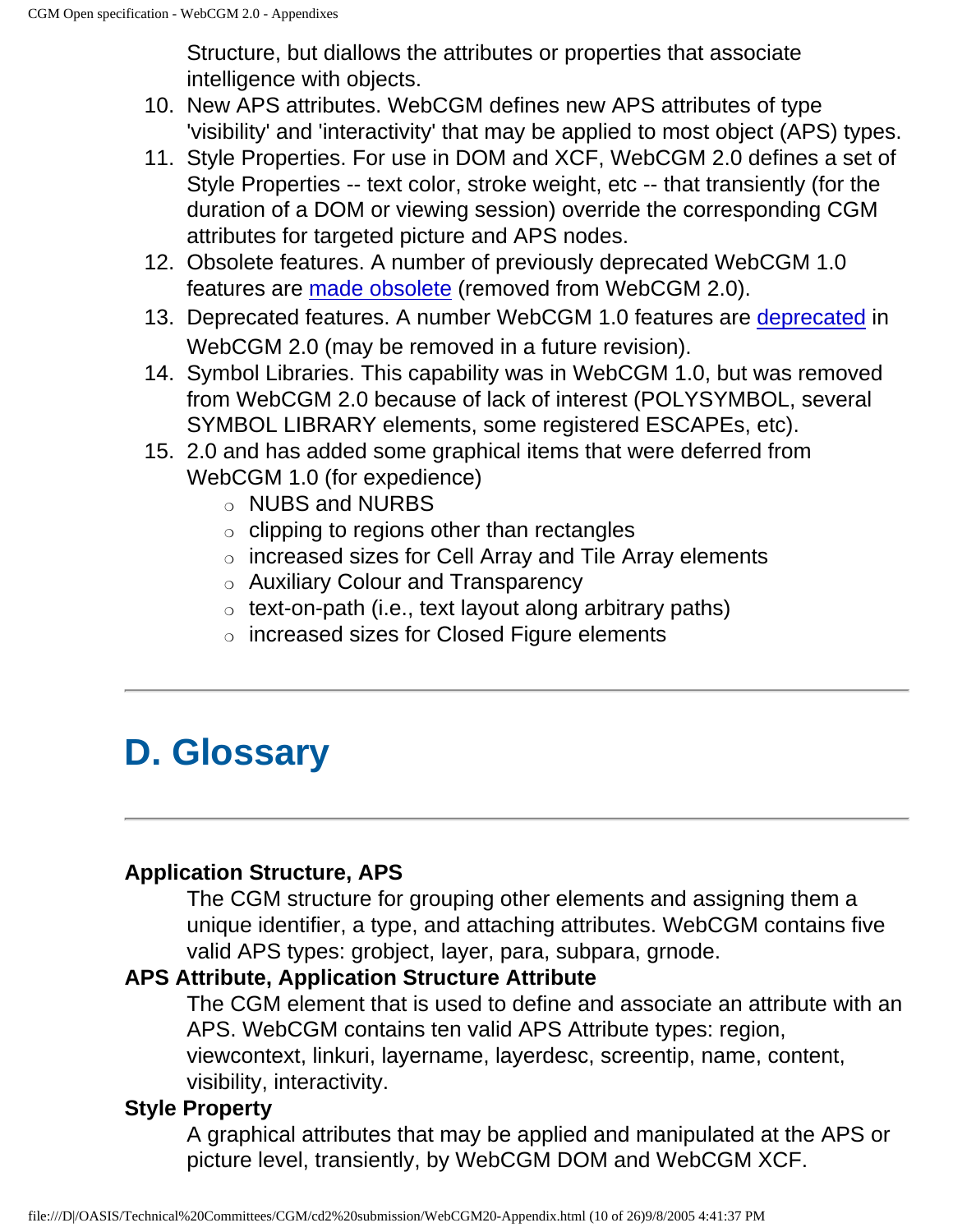WebCGM 2.0 defines nine style properties.

### **DOM, Document Object Model**

A Document Object Model is a platform- and language-neutral interface that allows programs and scripts to dynamically access and manipulate the content, structure and style of documents. WebCGM defines a DOM of limited scope, allowing discovery and navigation of the WebCGM structure tree, transient manipulation of styles and standardized metadata, and discovery and manipulation of application-specific metadata. The WebCGM DOM is based upon and borrows from the principles the W3C DOM Level 2 and DOM Level 3 Recommendations.

### **WDOM, WebCGM DOM**

The WebCGM Document Object Model, this terminology is used when it is needed to unambiguously distinguish the WebCGM DOM from the generalized W3C DOM specifications.

### **CGM, Computer Graphics Metafile**

ISO/IEC standard 8632:1999 (CGM:1999), CGM is a metafile format consisting of composite raster and scalable vector graphics information.

### **metafile**

A mechanism for retraining and transporting graphical data and control information, containing a device independent description of one or more pictures.

### **NVDC, Normalized Device Coordinates**

The coordinate system that is used to communicate coordinate data through the WebCGM DOM, NVDC is VDC normalized so that the origin is lower-left and units are millimeters.

### <span id="page-224-0"></span>**EBNF, Extended Bauer Normal Form**

A formal specification technique used in WebCGM to express pieces of grammar and syntax such as the URI fragment syntax.

### **XCF, XML Companion File**

An XML file format defined by WebCGM, that can be used to externalize metadata from WebCGM instances and bind it to objects in the metafile.

### **Cascading profile**

A method by which closely related profiles can be expressed efficiently, by only enumerating the differences between a given profile and a base profile such as WebCGM.

### **PPF, Profile Proforma**

A method of expressing profiles standardized in CGM:1999 (clause 9), the PPF presents a profile as a single table covering all aspects of the CGM standard, with a reference column (enumerating a Model Profile or other base profile), and a column to define the target profile by comparison to the reference column.

### **handler, event handler**

An event handler is a method called by the WebCGM DOM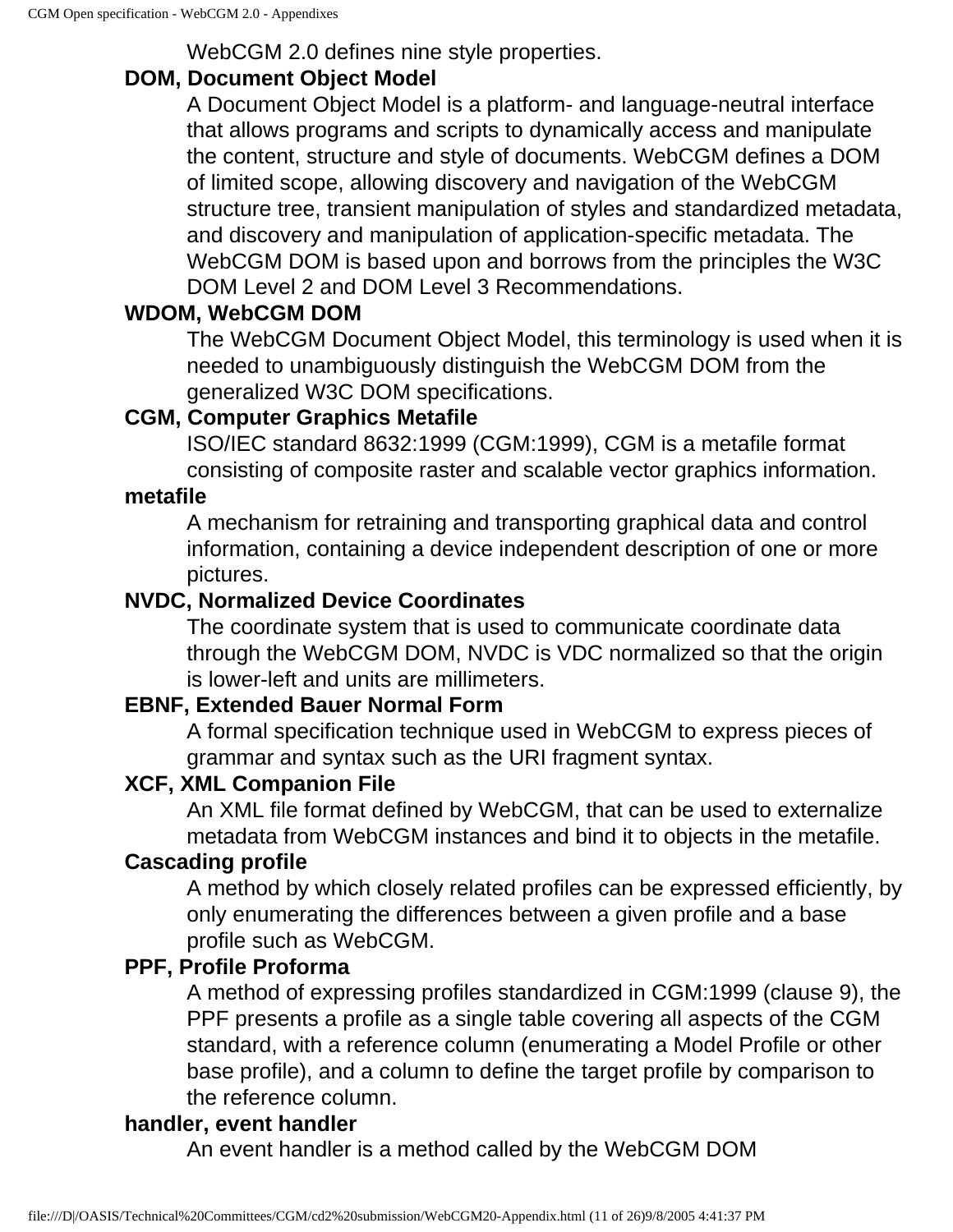implementation whenever a specified event occurs. Users register the event types they are interested in by calling the addEventListener() method of the WebCGMMetafile object.

### **listener, event listener**

The event listener specifies the interface via which users register event handlers with the WebCGM DOM implementation. This interface consists of a single method, handleEvent(), which the WebCGM DOM implementation calls whenever specified events occur. Users pass WebCGMEventListener objects as arguments to the addEventListener() method of the WebCGMMetafile object to register a specific event handler with the WebCGM DOM implementation.

### **host application**

The user agent, typically is a script that controls the behavior of a web page. In the context of WebCGM the host application controls the behavior of the WebCGM renderer through the DOM.

### **host environment**

The combination of the host application and the host document

### **host document**

The web page, contains a combination of both HTML and WebCGM content.

### **object**

An Application Structure or Picture in a WebCGM.

### **object behavior**

One of a set of (thirteen) ways in which the view of an object or collection of objects is presented following the execution of a hyperlink to the object (s). WebCGM standardizes a number of objects that give complete control over the zoom, pan, and highlight aspects of the view.

### **picture behavior**

One of a set of (six) ways in which the view of a picture is handled following the execution of a hyperlink to the picture. Based on the 'target' attribute of the HTML 'a' tag, the WebCGM picture behaviors allow the specification of the new view to occur in a new window, to overwrite the whole contents of the source window, to overwrite the parent window, etc.

### **metadata**

Non graphical information contained within or associated with standard graphical files, in WebCGM metadata supports such anciliary functions as hierarchical picture structuring, object identification and navigation, and association of application-specific non-graphical data with graphical objects.

### **fragment (URI fragment)**

As standardized in RFC3986, the fragment is a part of a URI that is separated from the path/file name by a "#" character, and provides information that is reserved for processing by agents that are invoked by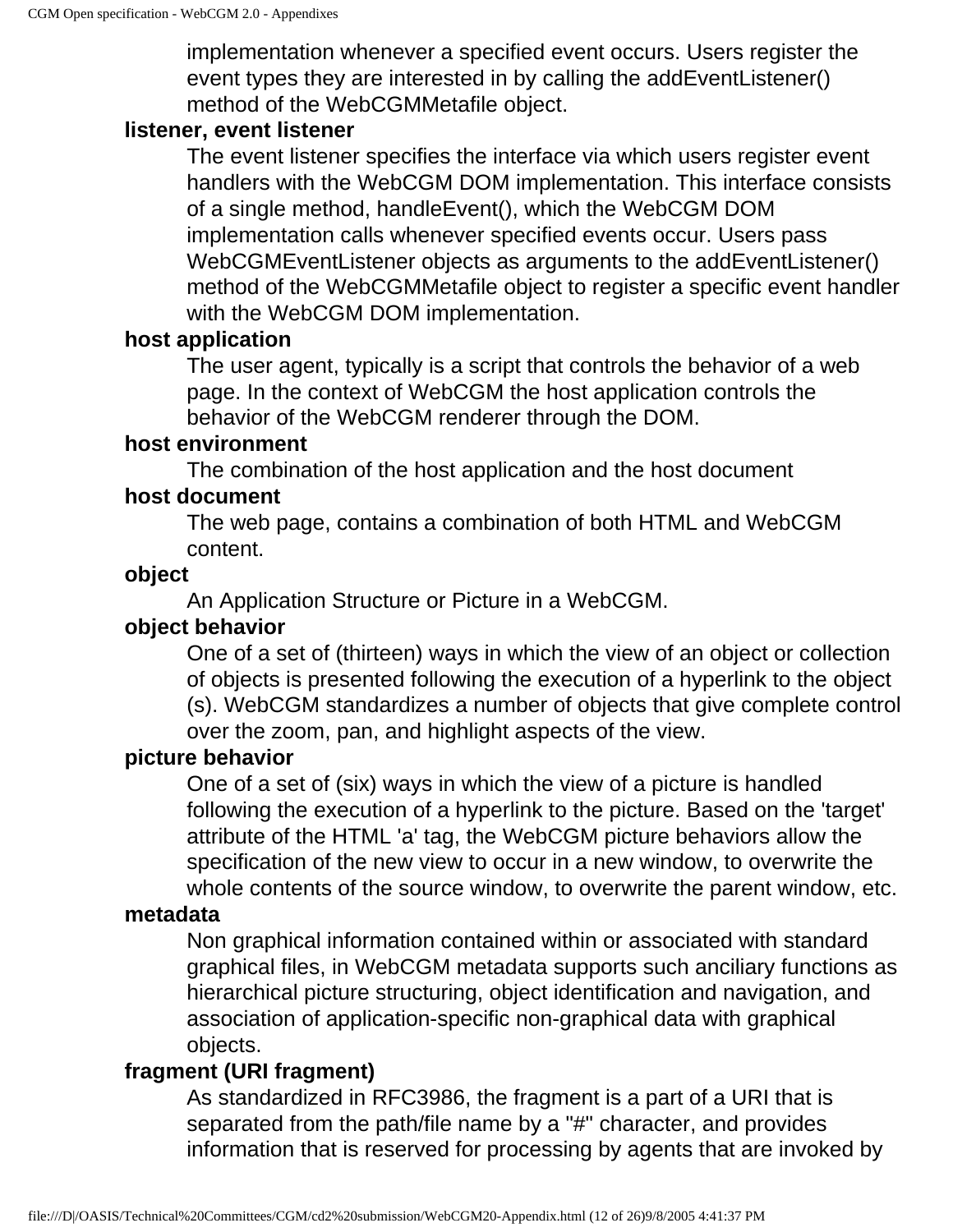the browser to handle the resource information type of the URI. WebCGM standardizes the syntax and semantics of a URI fragment, for transmitting object and picture selection and behavior information to WebCGM viewers.

### **interactive region**

the effective geometric region for the purposes of all interactive cursor and mouse operations, such as picking and mouseover. By default, the drawn graphical primitives of the object define the interactive region. For filledarea primitives this includes: the edge, if edge visibility is 'on'; the interior, if the interior style is other than 'empty' or 'hollow'; and, the boundary, for interior style 'hollow'. For all graphical primitive types, drawn graphical primitives exclude any that are fully transparent (so a fully transparent object is equivalent to an empty object, for purposes of interactive region definition). If the object contains a ['region' APS Attribute,](#page-45-0) then that region area is the interactive region.

### **target rectangle**

A rectangular region around the target object(s) that is used for the application of object behaviors following hyperlink execution. The target region is defined by APS Attributes and/or target geometry, and for example provides the area to be encompassed by a zoomed view.

### **inheritance**

The determination of values of APS Attributes and Style Properties for objects in the WebCGM hierarchical object tree, when all aspects have not been explicitly specified for all objects in the tree. WebCGM defines an inheritance model that is closely based on CSS (Cascading Style Sheets, a W3C Recommendation).

### **NS, namespace**

A method devised and standardized by the XML Namespaces standard, namespace provides a way to distinguish to which specification and grammar elements and attributes belong, when information from distinct XML languages is mixed in the same document. WebCGM uses namespaces to separate standardized WebCGM XCF elements and attributes from embedded and intermingled application-specific metadata.

# **E. Change Log**

This section is informative (non-normative).

Changes since OASIS-published first Committee Draft: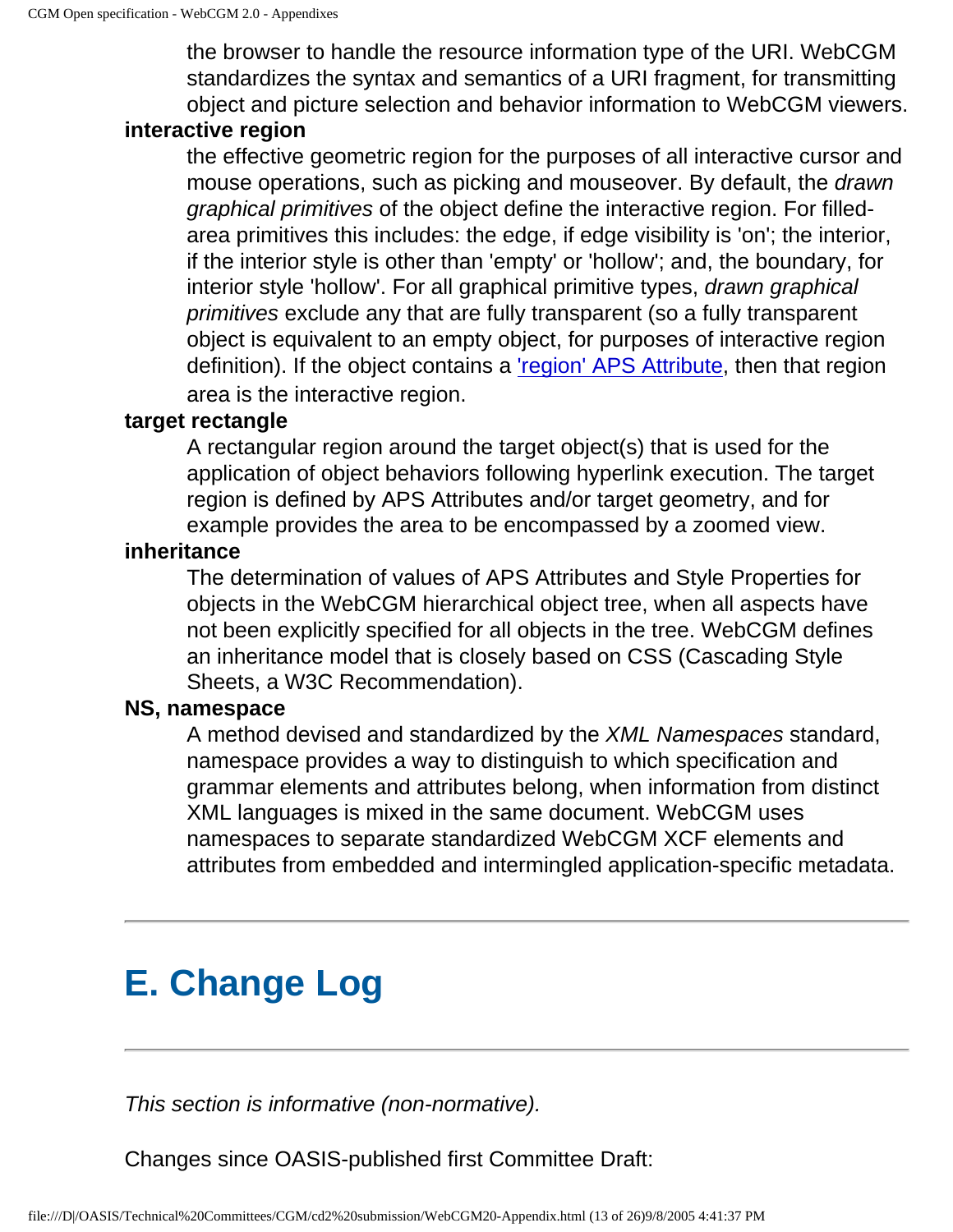- --20050909 text includes all of below changes---
- added OASIS Logo and "Notices" to cover page.
- added "A.5 Normativity", to explain normative/informative content and conformance requirements.
- added RFC2119 to normative references (B.1).
- added exception NO\_MODIFICATION\_ALLOWED\_ERR to setAppStructureAttr, removeAppStructureAttr (5.7.6).
- added legal-character reference to WebCGMNode.setAppStructureNS(), for exception determination (5.7.4).
- added definitions (Appendix D) of event handler, event listener, host application, host document, host environment.
- change A.4.2 (profile extensions rules) to non-normative, edit to reflect resolved issues and cascading policy.
- add Null return value discussion to Basic Data Types (5.5.2.1), link all Ch.5 "null" return specifications to it.
- WebCGMPicture (5.7.5) .getAppStructureById (fix), getAppStructuresByName (ok): make consistent about "null" return.
- WebCGMNode (5.7.4) .childnodes (fix), .attributes (ok), . getElementsByTagNameNS (fix): make consistent about "null" return.
- 5.7.10, fix 2nd bullet list to reflect that event handlers are only attached to the WebCGMMetafile interface.
- add "empty string" discussion to Basic Data Types (5.5.2.2), link all subsequent Ch.5 occurrences of "empty string" to it.
- change default namespace to "#FIXED" in XCF  $(4.3.3 \& 4.4)$ .
- fixed getAppStructureById for null return (was: returns empty list) (5.7.5).
- changed 'null' to 'empty string' in namespaceURI, prefix, localName attributes of WebCGMNode interface (5.7.4).
- added ATTR\_NODE to WebCGMNode.namespaceURI applicability  $(5.7.4)$ .
- Clarify resolution of relative URIs for applyCompanionFile, improve wording and linking of description (5.7.5).
- In 3.2.1.5, grnode, clarify "Viewer behavior" wording about interactive, direct child, etc.
- ---20050804 text includes all of below changes---
- first cut at definitions of majority of terms in the glossary (Appendix D).
- added XCF webcgm/xmlns examples, and clarified that xmlns must be present on 'webcgm' (4.3.3).
- reference DOM basic data types from XCF "Data types and encodings" (4.3.1).
- wrote comprehensive "Basic data types" section (5.5).
- changed "deprecated" to "discouraged" in 'linkuri' (to align past intent with new "deprecated" definition) (3.2.2.3).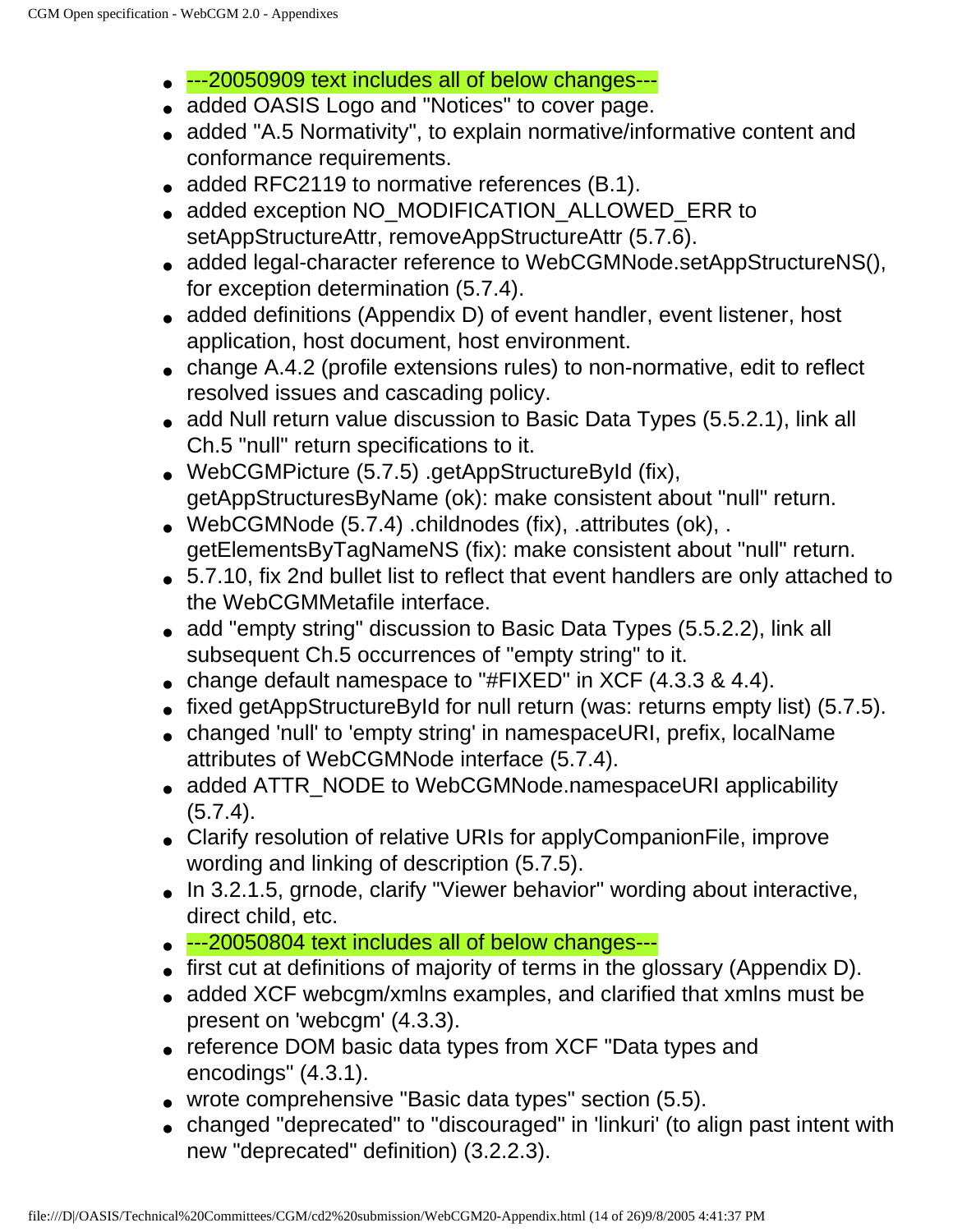- added correct/incorrect usage examples to getWebCGMDocument.src description (5.7.3)
- added local TOCs to chapters 1 and 6.
- added extensibility rules for profiles to Conformance clause (appendix A.4.1).
- fixed example 5.1b to remove private graphical stuff  $(5.3)$ .
- added extensibility rules for implementations to Conformance clause (appendix A.4.2).
- added precise definition of "deprecated" to conformance clause (A.2)
- added local TOC to start of Ch.2
- ---20050719 editors draft includes all of below changes---
- moved Ch.4 "Data types & encodings" before the descriptions of the XCF elements (4.3.1).
- added clarifying example of 3rd parameter usage to 'linkuri' (3.2.2.3).
- added explanation to Fundamental Interfaces (5.7) of picture-as-root.
- added explanation to WebCGMAttr (5.7.8) about parentNode, sibling nodes, etc (null).
- added first cut of ECMAScript binding (appendix F).
- mark example 5.1b for replacement (it's more or less invalidated by past couple months developments) (5.3).
- replace character-height SP with the text-size SP  $(5.7.5, 4.3.2, 4.4)$ .
- clarified WebCGMNode.attributes about apsid and pictid, added table of NodeType / Attributes (5.7.4).
- added getAppName() and getAppVersion() to GetWebCGMDocument interface (5.7.2).
- replaced enumeration of objBehaviors in frag. EBNF with the 3-line generating EBNF (3.1.1.2).
- moved behaviors-summary table to new 3.1.1.7, linked to rules elsewhere.
- added example in 3.1.1.5 of resolution of relative URI in xcfterm of fragment.
- fixed the NO\_MODIFICATION\_ALLOWED\_ERR exception description on WebCGMNode:Attr (5.7.8).
- correct FILE\_INCOMPATIBILITY\_ERR to FILE\_INVALID\_ERR in WebCGMException IDL (5.7.1).
- $\bullet$  removed deprecation warnings about sRGB (2.2.2, 2.5.3, 6.5, A.2).
- change visibility to picture Visibility on 'webcgm'  $XCF$  (4.3.3), change setPictVisibility() to setPictureVisibility (5.7.5).
- $\bullet$  remove "must navigate first, then highlight", from obj behaviors (3.1.2.4)
- remove hasAttributesNS() from WebCGMNode interface; fix explanation of attributes, hasAttributes (5.7.4).
- ---20050708 editors draft includes all of below changes---
- added summary table to 3.1.2, picBehavior & objBehavior rules for H2C, C2H, C2C, DOM, XCF.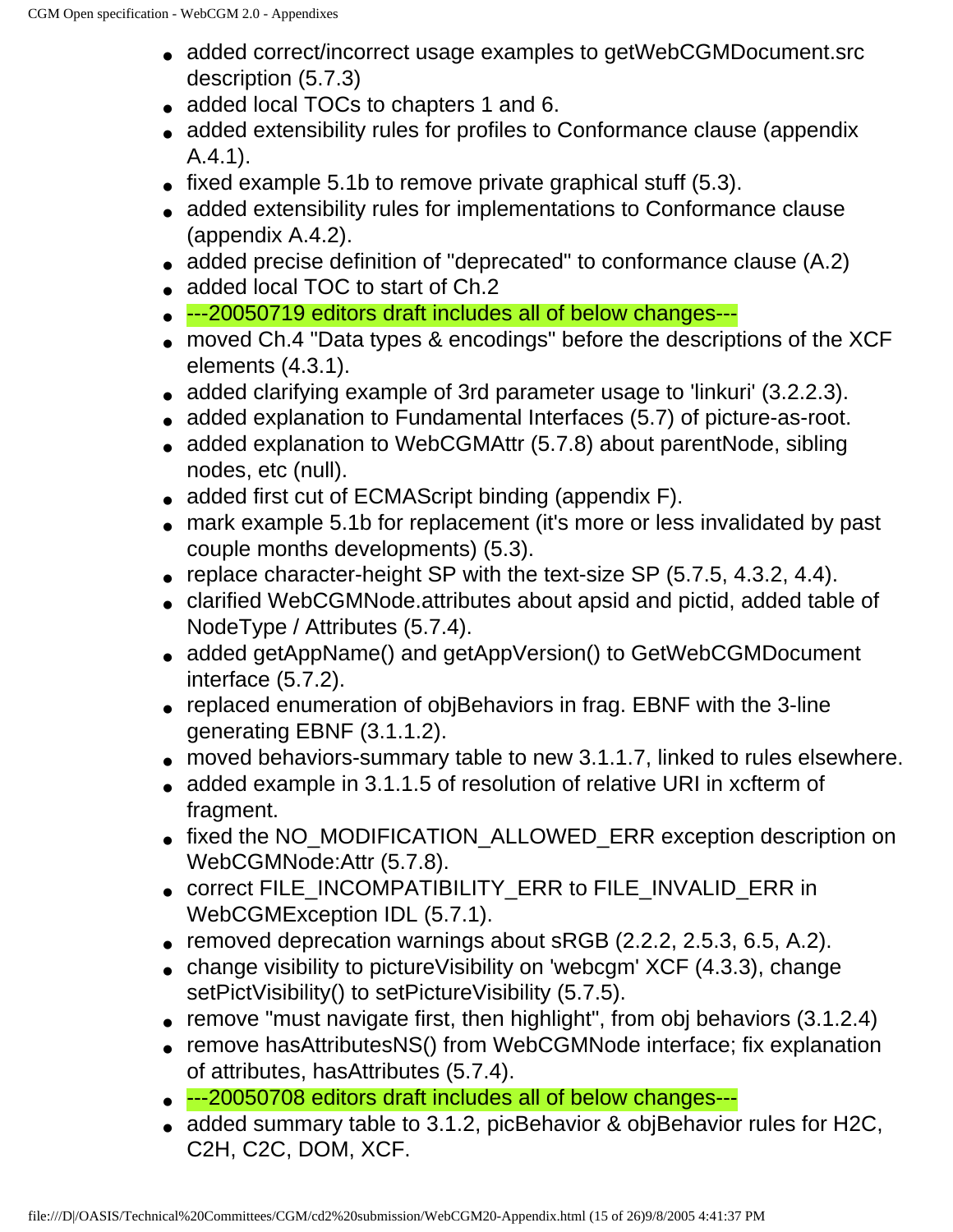- added clearHighlight special form to obj-selection-keywords and objbehaviors sections (3.1.1.2, 3.1.2.4.1).
- updated fragment EBNF for all changes to obj. behaviors (3.1.1.2).
- added 'visibility' to XCF 'webCGM' element (4.3.3).
- finalize wording of parentNode attribute on WebCGMNode interface (5.7.4).
- finalize format of metafileDescription attribute on WebCGMMetafile interface (5.7.3).
- finalize description of 'src' attribute on WebCGMMetafile interface (5.7.3).
- remove clearStyleProperty method from WebCGMPicture interface, explain that "inherit" has same effect (5.7.5).
- text-font included in Style Properties of 5.7.5 and XCF; explain initial value "metafile".
- clarify that 'attributes' and hasAttributes() on WebCGMNode include the apsid parameter of BegAps (5.7.4).
- added informative note to PPF (Ch.6) T.14.4 and T.14.5 that Unicode octet strings are "big-endian".
- added 'onload' param sub-element to OBJECT (3.4).
- in SP definitions (5.7.5), add inheritance-related specs of Computed Value, "Inherited:yes", and "inherit" value.
- in SP definitions (5.7.5) clarify "replacement mode" (not accumulate), and "order counts".
- prohibit intensity plus {fill-color | stroke-color | text color} on same XCF element (4.3.2).
- $\bullet$  finished editing obj. Behaviors sections  $(3.1.2.3, 3.1.2.4)$ .
- added %styleProperties; to other XCF elements, and fixed the extension entity definitions on all of them (4.3, 4.4).
- added "xmlns CDATA #implied" to ATTLIST of XCF 'webcgm' element (4.3.3, 4.4).
- added "Namespaces in XML" to normative references (B.1).
- UTF-8 & UTF-16 corrections made to PPF (ch.6, T.16.14).
- setPictVisibility() added to WebCGMPicture interface (5.7.5).
- ---20050627 editors draft includes all of below changes---
- $\bullet$  new 'layer' content picture in Ch.2, to allow empty layers (2.3.5).
- started implementing the new object behaviors of the URI fragment, deprecating old (1.0) 3 behaviors (3.1.2.3, 3.1.2.4).
- deprecate viewport param element of OBJECT (3.4).
- fixed format of example on metafileDescription attribute, defined on WebCGMMetafile interface (5.7.3).
- added picBehavior and same-CGM rules to src attribute, defined on WebCGMMetafile interface (5.7.3).
- added new draft of DOM ch.5.4, "Inheritance model..."
- swapped example 4.1 to be last example (now 4.3), indicated "partial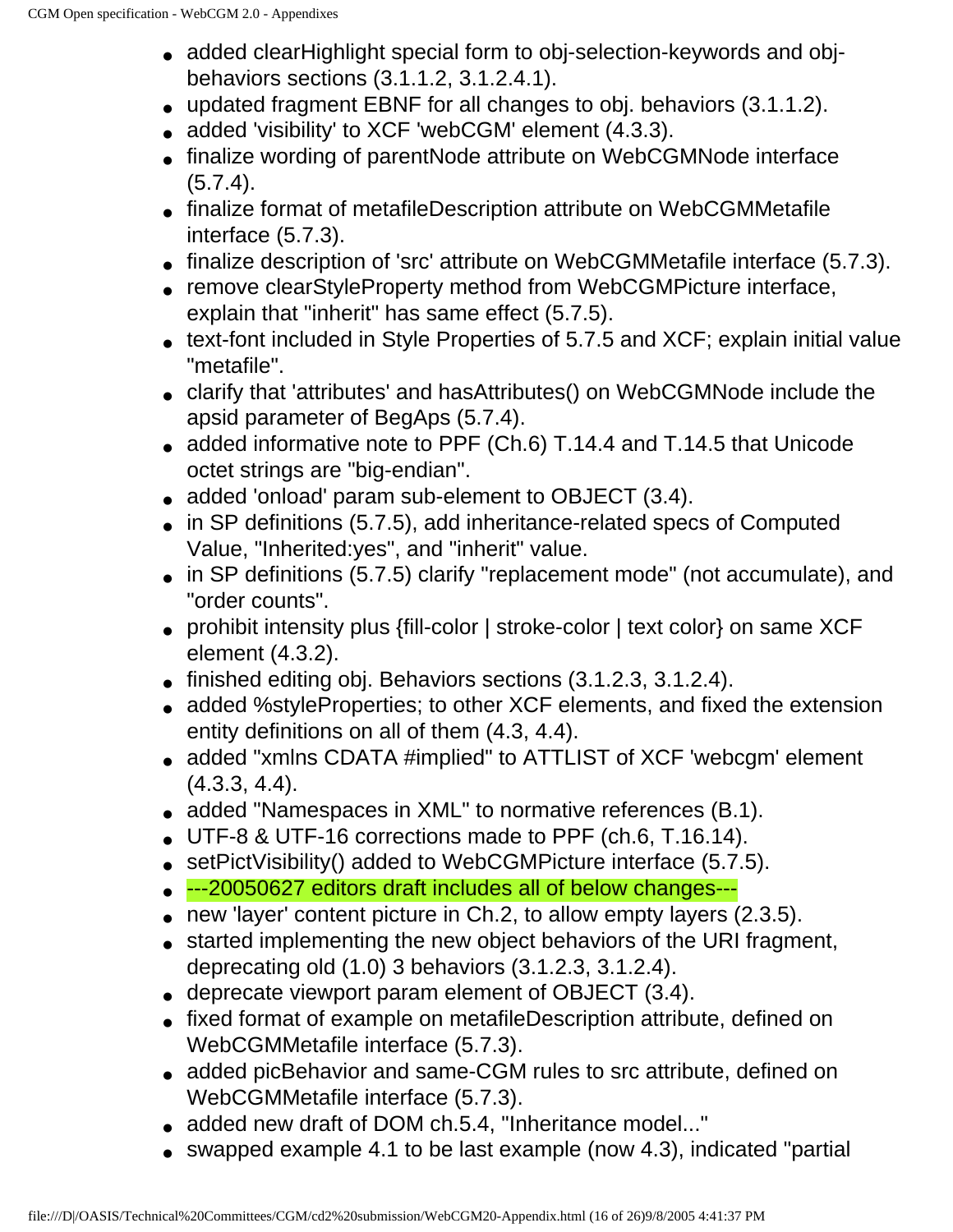inventory; "full description" is out-of-scope; also fixed the parallel text in Ch.2.

- added Ch.4 XCF subsection defining Conforming WebCGM XCF file (4.2.4)
- added Ch.4 XCF subsection for Namespace, Public Identifer, System Identifier (4.2.3).
- clarified "mostly flat" structure of XCF, add example to illustrate, mention webcgm-Picture root correspondence (4.2.1).
- added to 'version' attribute of 'webcgm' element, "every XCF must identify version by 'version' or DTD" (4.3.3).
- change "mouse region" to "interactive region" (everywhere, mostly Ch.3 and Appendix D).
- added Style Properties to XCF, define styleProperties entity, add to DTD (all 4.3 subsections, 4.4).
- restructured XCF (Ch.4) sub-sections.
- clarify that replace picture behavior does not reload CGM, for intra-CGM link within the same picture (3.1.2.2).
- clarify in OBJECT (3.4) that the FIXED param elt. only affects viewers' user zoom/pan controls.
- in Style Prop. table of Interface WebCGMPicture (5.7.5), stroke-weight and character-height must be  $> 0$ .
- Added placeholder "ECMAScript binding" appendix (F), per 20050608 telecon.
- ---20050610 editors draft includes all of below changes---
- add local TOC to chapter 3.
- annotate "No example this WebCGM version" in 5.4.1.3 "Used Values".
- add "not fully transparent" to definition of mouse region, mention also in 5.7.10.
- $\bullet$  remove 1.0 restriction and allow empty layers in 2.0 (3.2.1.2, 3.3).
- convert content model of grobject to EBNF (3.2.1.1).
- clarify in 3.2.2.9 (visibility) and 3.2.2.10 (interactivity) that they inherit to/ thru grnode, even though they don't apply to it .
- $\bullet$  fix viewer behavior of grobject (3.2.1.1), to reconcile former items #2,3,4 with event model (5.7.10), by converting them to an example.
- clarify (no functional change) viewer behavior for linkuri (3.2.2.3) and screentip (3.2.2.6), to make consistent w/ the event model (5.7.10).
- make 3.4 description of <object> element XHTML friendly (lower case, etc).
- clarify in 'visibility' (3.2.2.9) and 'interactivity' (3.2.2.10) that they inherit to/ through 'grnode' even though they don't apply.
- clarified / corrected wording of grnode  $(3.2.1.5)$
- added notation definition to 3.1.1.2, and referenced it from 3.2.1.
- added introductory text, clarified wording, flagged issues, in object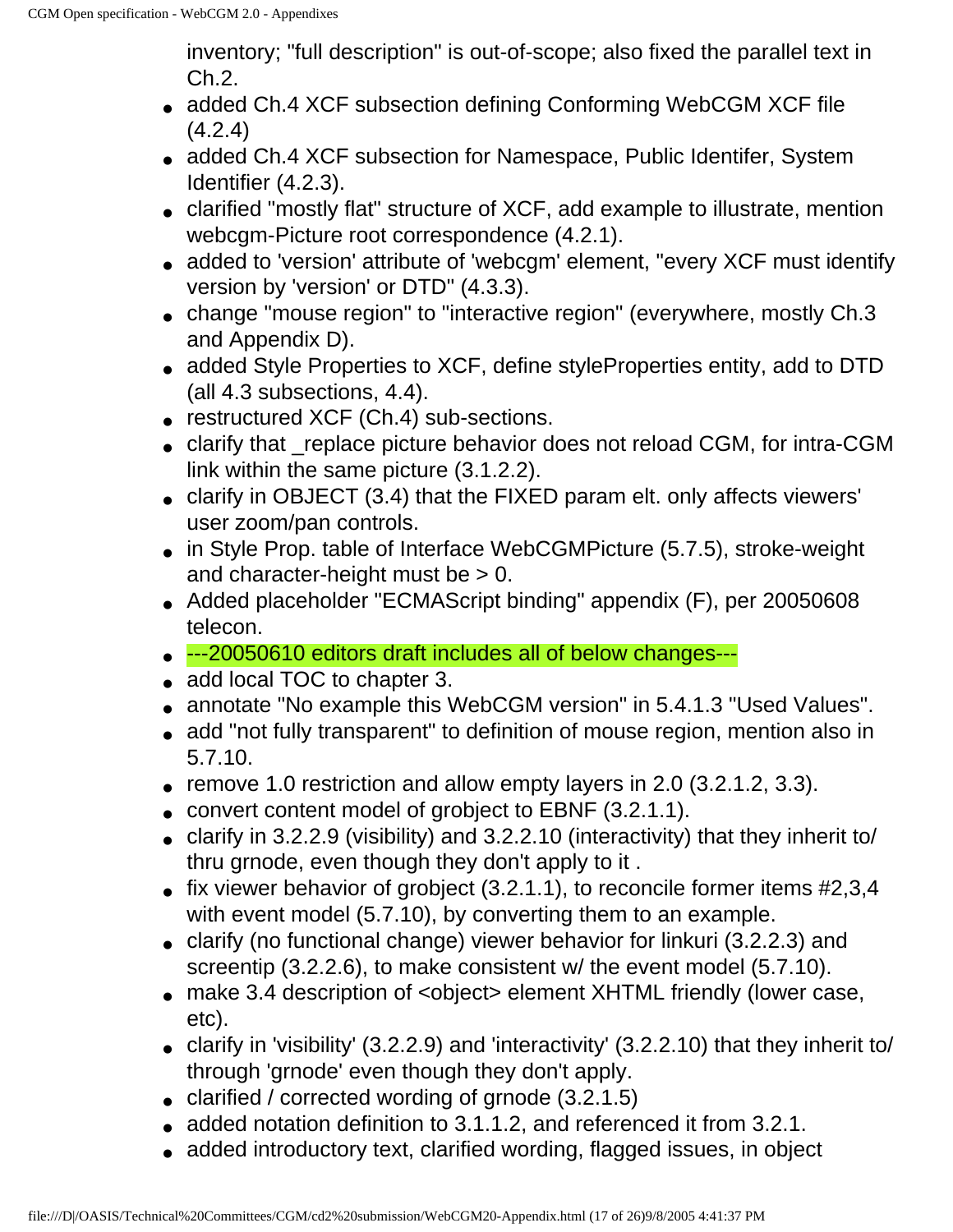behaviors sections (3.1.2.4).

- changed example 3 (3.1.3.4) to avoid deprecated view\_context behavior, fixed examples 5,6,7 for 'zoom' default instead of 'highlight', clarified wording (e.g., re. target rectangle) in several examples.
- added notation definition before EBNF in 3.1.1.2 (frag. syntax)
- added bullet to  $3.1.1.3-#3$ , specifying (char)+ for xcfterm
- added 3.1.1.5 about resolving relative URI for xcfurl, link that from 3.1.2.6.
- updated RFC2936 to RFC3986, Xpointer to REC Xpointer Framework, XML 1.0 2nd Ed to XML 1.0 3rd Ed., HTML 4.0 to HTML 4.01 (throughout the spec).
- clarified (in 5.4) those parts of CSS2 inheritance model that don't apply to any WebCGM cases yet.

---20050530 editors draft includes all of below changes---

- implemented AM review editorial comments on Overview (Ch.1) (200505?? email)
- implemented FC review comments (editorial) on 5.7 (20050524 email)
- implemented DL review comments (editorial) on 5.1 5.6 (20050506 email)
- clarify that all 3 parts of linkuri must be supplied (even if empty) in WebCGMs (3.2.2.3) and DOM (5.5).
- moved addEventListener method from WebCGMPicture node (5.7.5) to WebCGMMetafile node (5.7.3).
- define "mouse region" in common, for prev. "picking region", 'region' ApsAttr, new events model, etc (3.2.1.1, 3.2.2.1, 5.7.10).
- in 5.5 define validChar for Delimited String (by ref to individual APS Attr data rules, plus Char. Repertoire 3.1.1.3)
- a Delimited String cannot contain both a QUOTE and an APOSTROPHE within substring data content (5.5).
- Delimited String containing a single substring is coded identically to simple string (5.5).
- added "inherit" value for 'visibility' and 'interactivity' -- (3.2.2.9, 3.2.2.10, 4.3), 5.7.6.
- 5.7.5 table: removed Note after it; fixed inaccurate descriptions of all style properties.
- 5.7.5 table: added Initial Value, add absolute to stroke-weight & characterheight
- 5.7.6, changed 'viewcontext' to simple string, fixed it and 'region' examples (wsp)
- renamed "style attribute" to "style property" throughout Ch.5 & Ch.4, including names of methods.
- $\bullet$  added a subsection to XCF, describing attribute encoding (4.3.1).
- readability of Abstract improved, Status updated.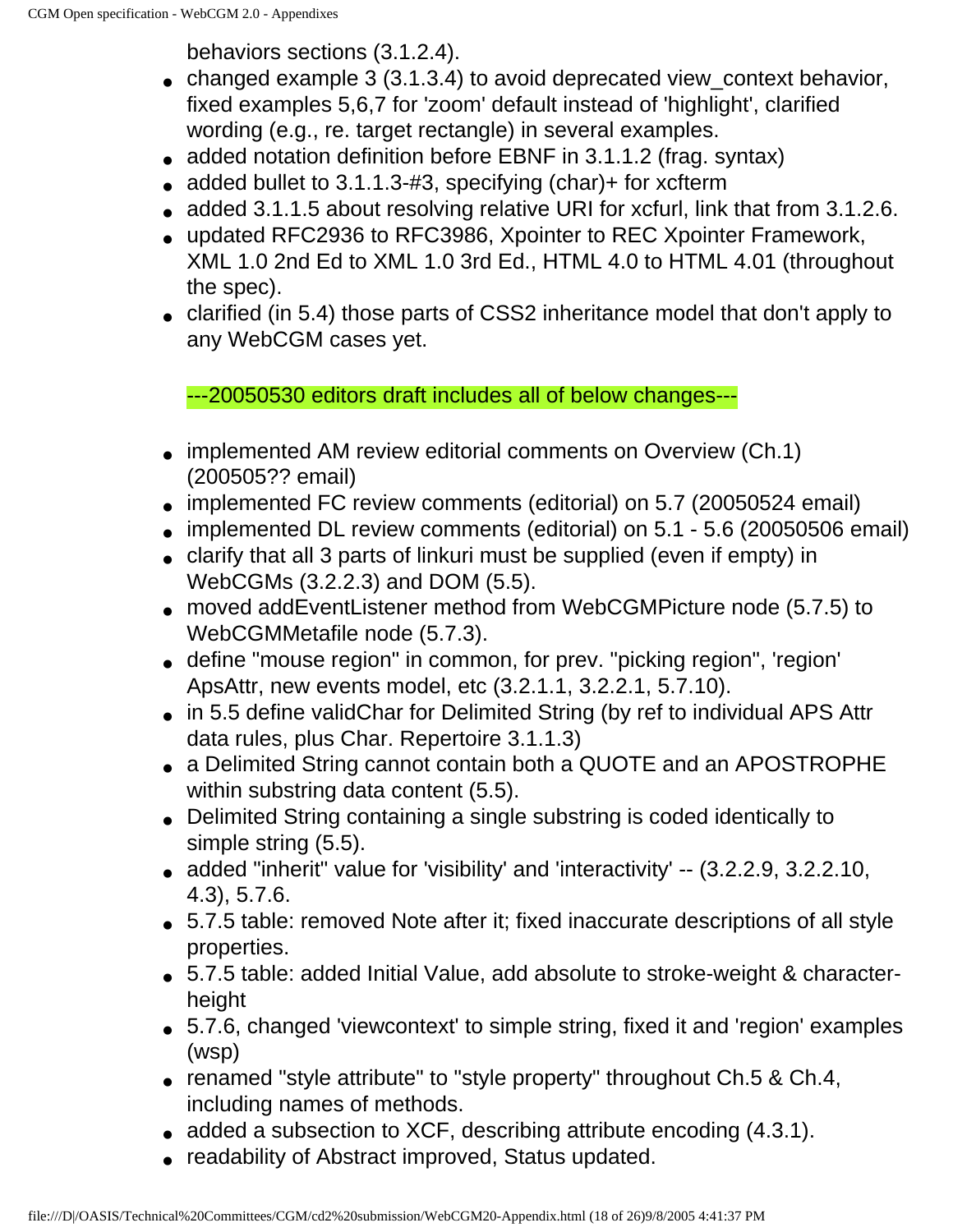- added first-draft terms list for glossary, of DC (Appendix D).
- fixed parameters of Example 4.1 consistently with Ch.5 specifications.

# **F. ECMAScript binding**

[Ed. Better formatting is intended in next version...]

```
Prototype Object WebCGMException
     The WebCGMException class has the following 
constants:
         WebCGMException.INDEX_SIZE_ERR
             This constant is of type Number and its 
value is 1.
         WebCGMException.WEBCGMSTRING_SIZE_ERR
             This constant is of type Number and its 
value is 2.
         WebCGMException.INVALID_CHARACTER_ERR
             This constant is of type Number and its 
value is 3.
         WebCGMException.NO_DATA_ALLOWED_ERR
             This constant is of type Number and its 
value is 4.
         WebCGMException.NO_MODIFICATION_ALLOWED_ERR
             This constant is of type Number and its 
value is 5.
         WebCGMException.NOT_SUPPORTED_ERR
             This constant is of type Number and its 
value is 6.
         WebCGMException.INVALID_ACCESS_ERR
             This constant is of type Number and its 
value is 7.
         WebCGMException.FILE_NOT_FOUND_ERR
             This constant is of type Number and its 
value is 8.
         WebCGMException.FILE_INVALID_ERR
             This constant is of type Number and its 
value is 9.
```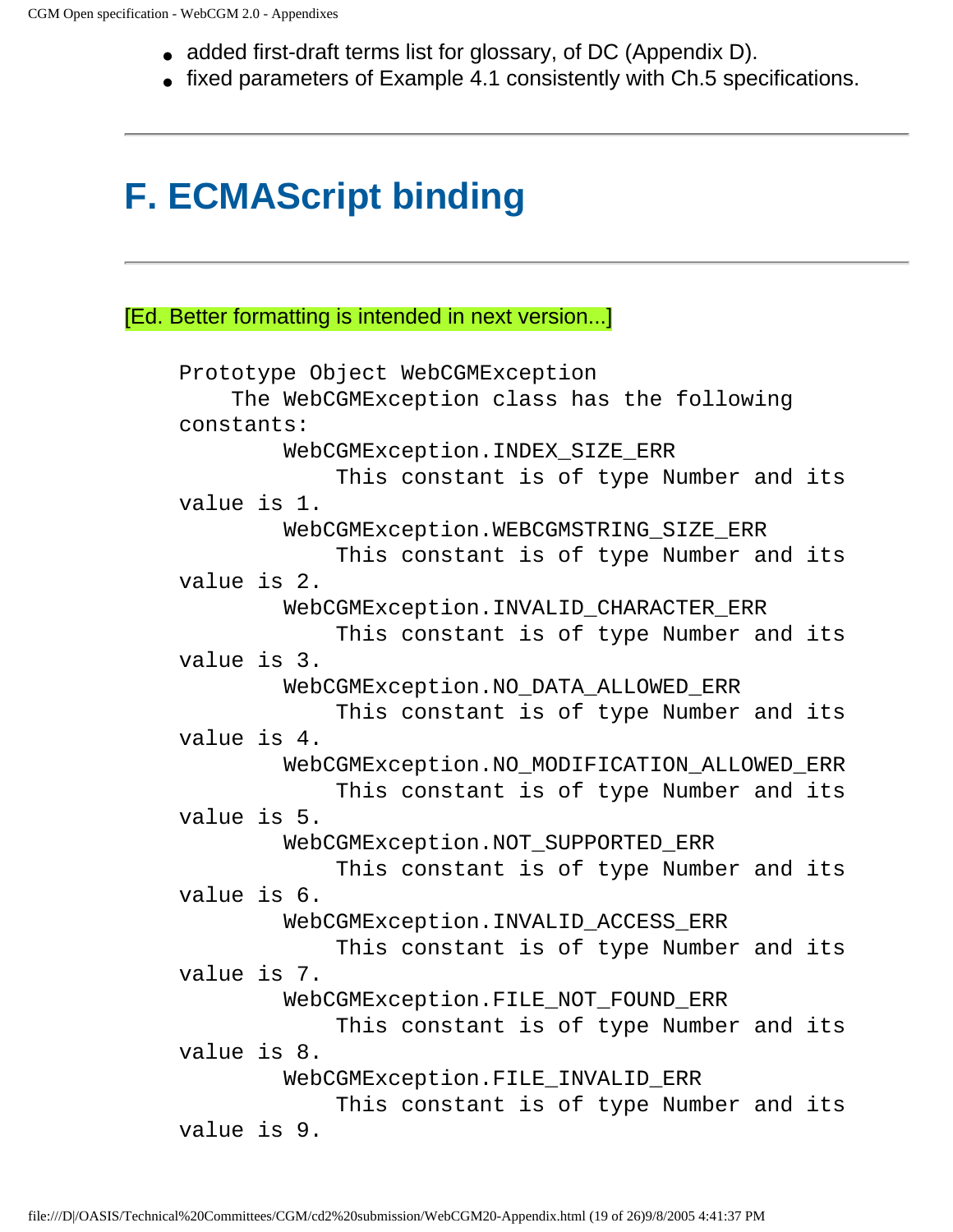CGM Open specification - WebCGM 2.0 - Appendixes

Object WebCGMException The WebCGMException object has the following properties: code This property is of type Number. Object GetWebCGMDocument The GetWebCGMDocument object has the following methods: getWebCGMDocument() This method returns a WebCGMMetafile. getAppName() This method returns a String. getAppVersion() This method returns a String. Object WebCGMMetafile The WebCGMMetafile object has the following properties: metafileDescription This read-only property is of type String. firstPicture This read-only property is a WebCGMPicture object. metafileID This read-only property is of type String. metafileVersion This read-only property is of type Number. src This property is of type String. The WebCGMMetafile object has the following methods: addEventListener(type,listener); The type parameter is of type String. The listener parameter is a WebCGMEventListener object. removeEventListener(type,listener); The type parameter is of type String. The listener parameter is a WebCGMEventListener object.

Prototype Object WebCGMNode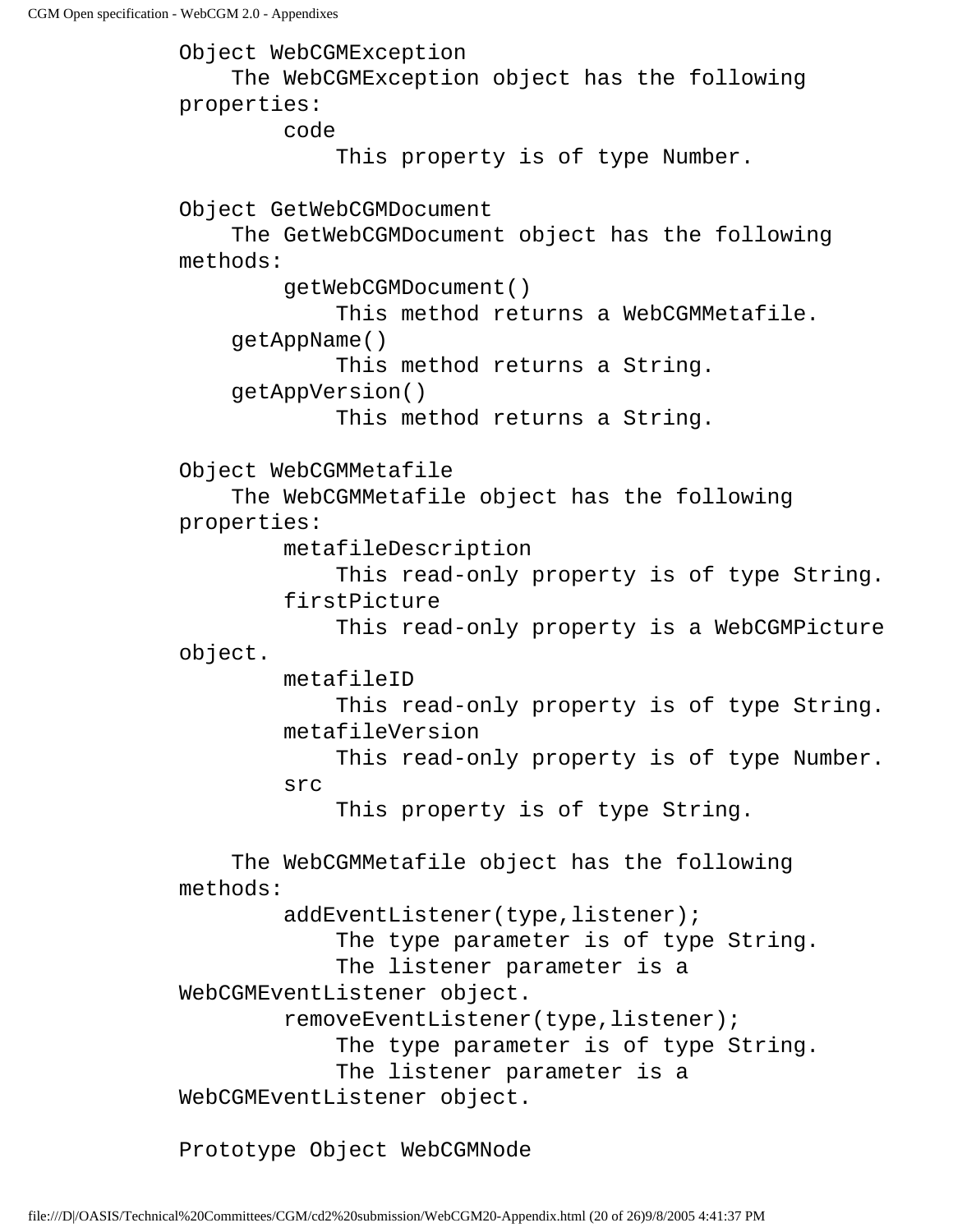The WebCGMNode class has the following constants: WebCGMNode.PICTURE\_NODE This constant is of type Number and its value is 1. WebCGMNode.APP\_STRUCTURE\_NODE This constant is of type Number and its value is 2. WebCGMNode.XML\_METADATA\_NODE This constant is of type Number and its value is 3. WebCGMNode.TEXT\_NODE This constant is of type Number and its value is 4. WebCGMNode.ATTR\_NODE This constant is of type Number and its value is 5. Object WebCGMNode The WebCGMNode object has the following properties: nodeName This read-only property is of type String. nodeValue This read-only property is of type String, can raise a WebCGMException object on retrieval. nodeType This read-only property is of type Number. parentNode This read-only property is a WebCGMNode object. childNodes This read-only property is a WebCGMNodeList object. firstChild This read-only property is a WebCGMNode object. lastChild This read-only property is a WebCGMNode object. previousSibling This read-only property is a WebCGMNode object. nextSibling This read-only property is a WebCGMNode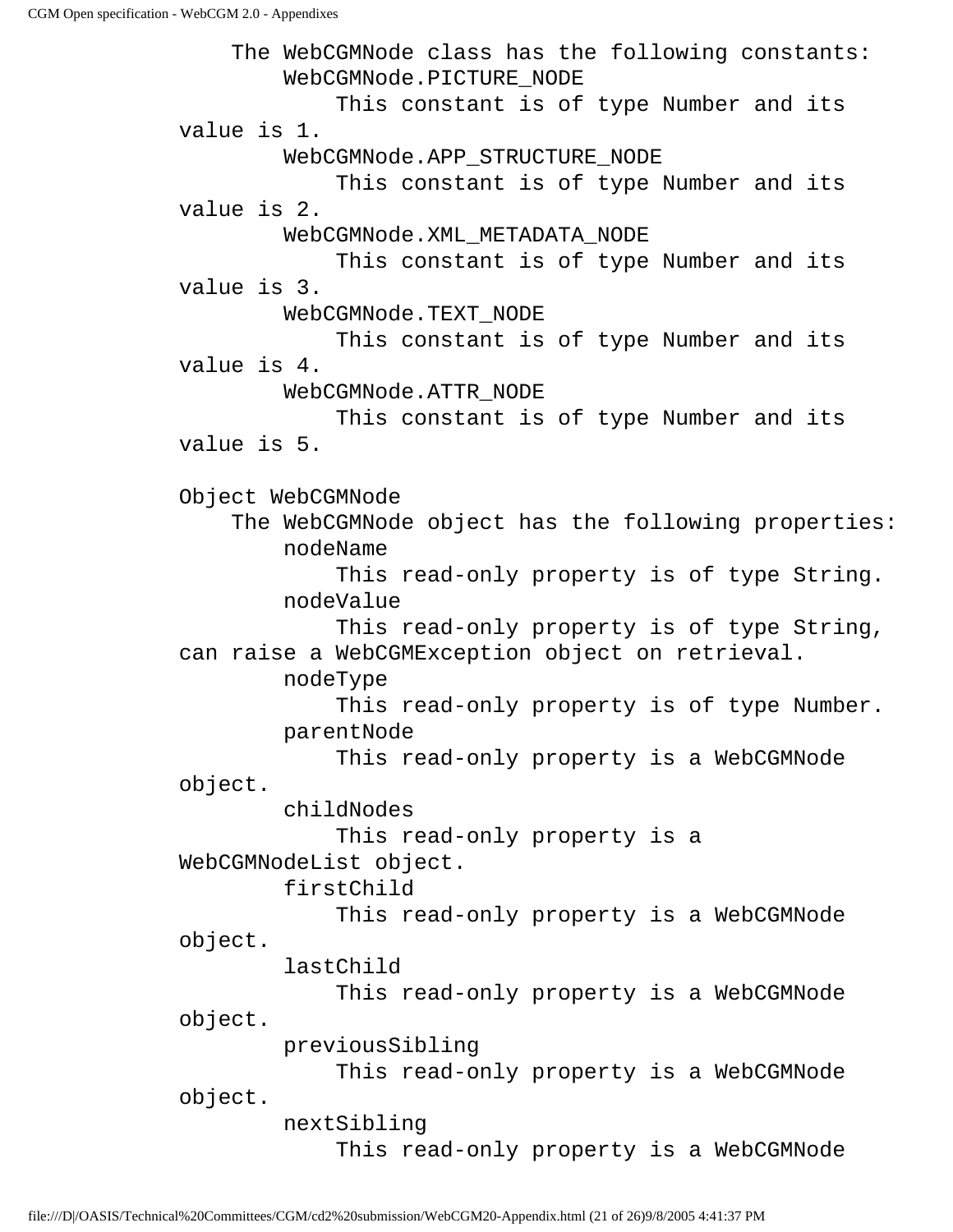object. attributes This read-only property is a WebCGMNodeList object. ownerPicture This read-only property is a WebCGMPicture object. namespaceURI This read-only property is of type String. prefix This read-only property is of type String. localName This read-only property is of type String. The WebCGMNode object has the following methods: hasChildNodes() This method returns a Boolean. hasAttributes() This method returns a Boolean. getAttributeNS(namespaceURI, localName) This method returns a String. The namespaceURI parameter is of type String. The localName parameter is of type String. setAttributeNS(namespaceURI, qualifiedName, value) This method has no return value. The namespaceURI parameter is of type String. The qualifiedName parameter is of type String. The value parameter is of type String. getElementsByTagNameNS(namespaceURI, localName) This method returns a WebCGMNodeList object. The namespaceURI parameter is of type String. The localName parameter is of type String. Object WebCGMPicture WebCGMPicture has all the properties and methods of the WebCGMNode object as well as the properties and methods defined below.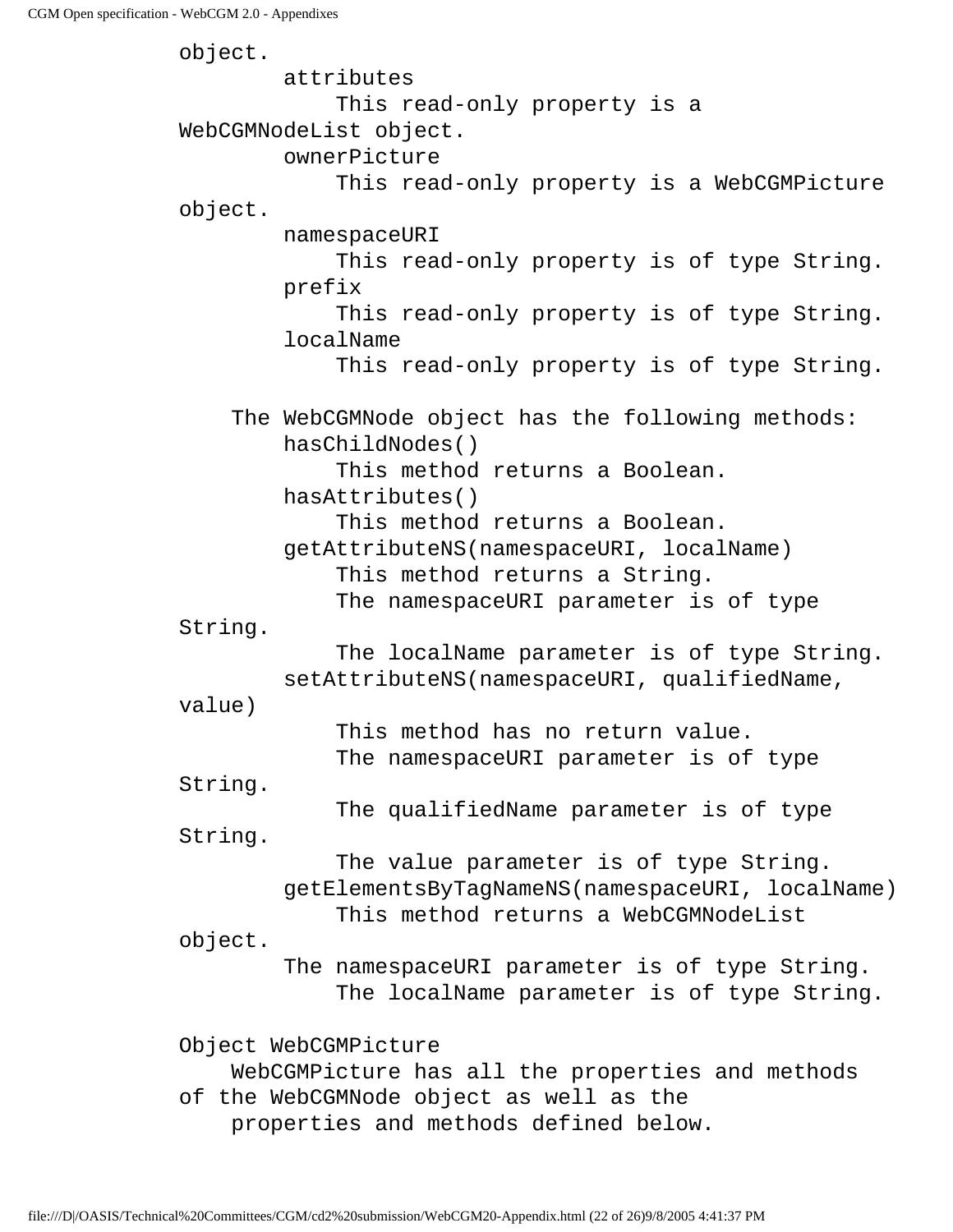The WebCGMPicture object has the following properties: width This read-only property is of type Number. height This read-only property is of type Number. pictid This read-only property is of type String. The WebCGMPicture object has the following methods: applyCompanionFile(fileURI) This method returns a Boolean. The fileURI parameter is of type String. getAppStructureById(apsId) This method retuns a WebCGMNode. The apsId parameter is of type String. getAppStructuresByName(apsName) This method retuns a WebCGMNodeList. The apsName parameter is of type String. highlight(nodes,state) This method has no return value. The nodes parameter is WebCGMNodeList object. The state parameter is of type Boolean. setPictureVisibility(visibility) This method has no return value. The visibility parameter is of type String. setStyleProperty(style,value) This method has no return value. The style parameter is of type String. The value parameter is of type String. reloadPicture() This method has no return value. Object WebCGMAppStructure WebCGMAppStructure has all the properties and methods of the WebCGMNode object as well as the properties and methods defined below.

 The WebCGMAppStructure object has the following properties:

apsId

This read-only property is of type String.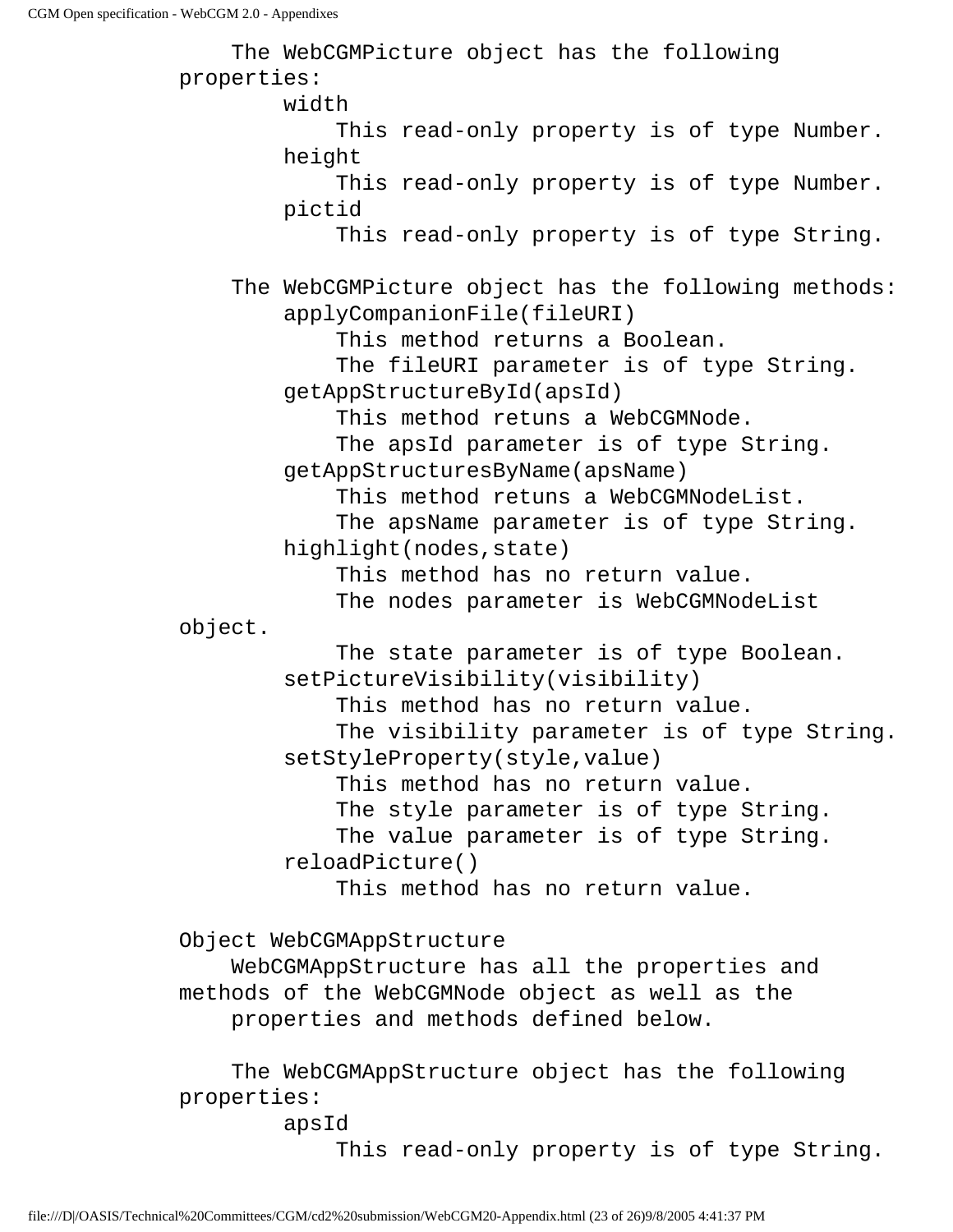nameCount This read-only property is of type Number. linkuriCount This read-only property is of type Number. The WebCGMAppStructure object has the following methods: getAppStructureAttr(name) This method returns a String. The name parameter is of type String. setAppStructureAttr(name, value) This method has no return value. The name parameter is of type String. The value parameter is of type String. removeAppStructureAttr(name) This method has no return value. The name parameter is of type String. setStyleProperty(style,value) This method has no return value. The style parameter is of type String. The value parameter is of type String. Object WebCGMNodeList The WebCGMNodeList object has the following properties: count This read-only property is of type Number. The WebCGMNodeList object has the following methods: item(index) This method returns a WebCGMNode object. The index parameter is of type Number. removeItem(index) // should this raise an exception? This method returns a WebCGMNode object. The index parameter is of type Number. appendItem(newItem) // should this raise an exception? This method returns a WebCGMNode object. The newItem parameter is of type String.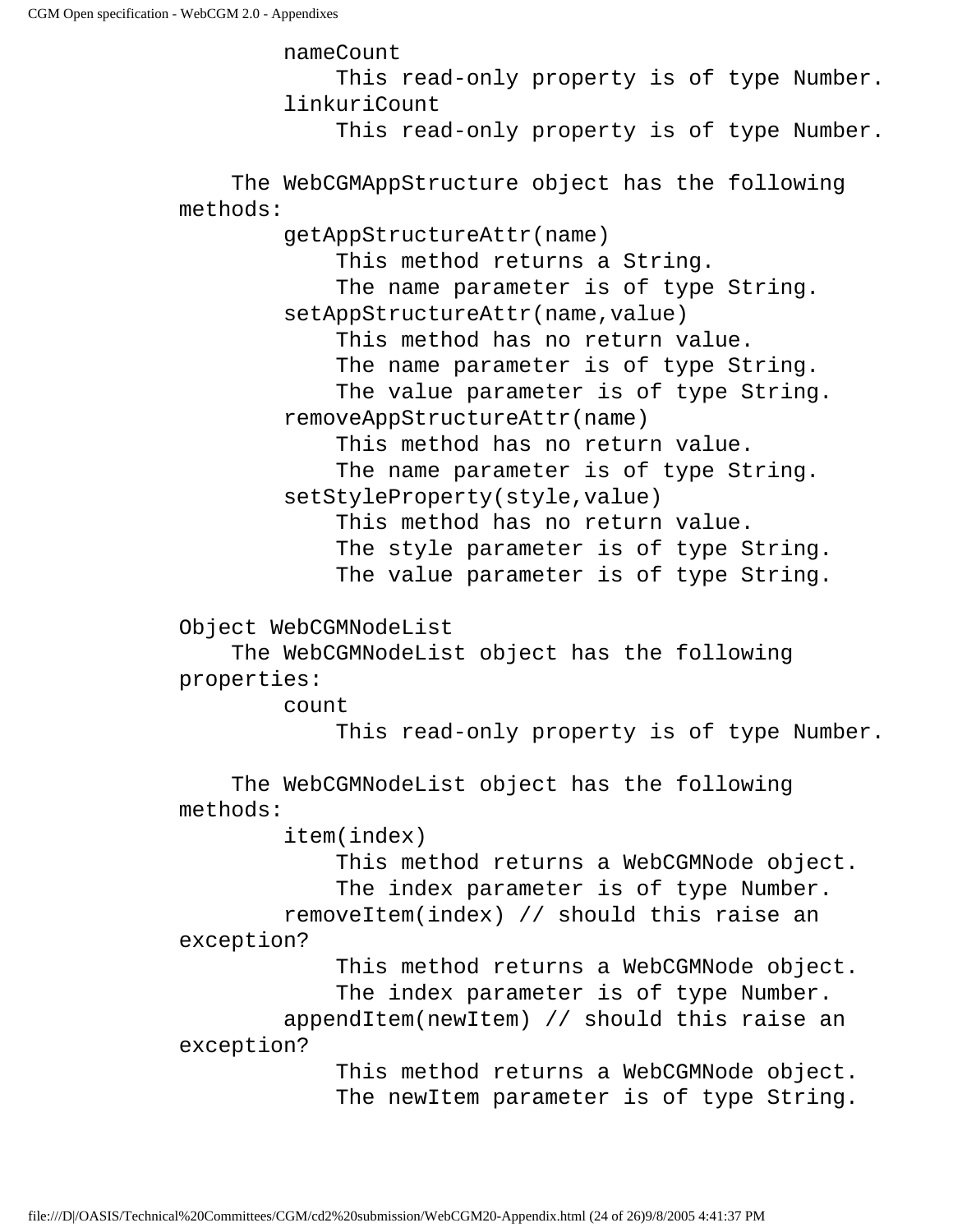Object WebCGMAttr WebCGMAttr has all the properties and methods of the WebCGMNode object as well as the properties and methods defined below. The WebCGMAttr object has the following properties: name This read-only property is of type String. value This property is of type String. ownerNode This read-only property is a WebCGMNode object. Object WebCGMEventListener This is an ECMAScript function reference. This method has no return value. The parameter is a WebCGMEvent object. Object WebCGMEvent The WebCGMEvent object has the following properties: type This read-only property is of type String. target This read-only property is a WebCGMNode object. button This read-only property is of type Number. numPressed This read-only property is of type Number. clientX This read-only property is of type Number. clientY This read-only property is of type Number. ctrlKey This read-only property is of type Boolean. shiftKey This read-only property is of type Boolean. altKey This read-only property is of type Boolean. metaKey